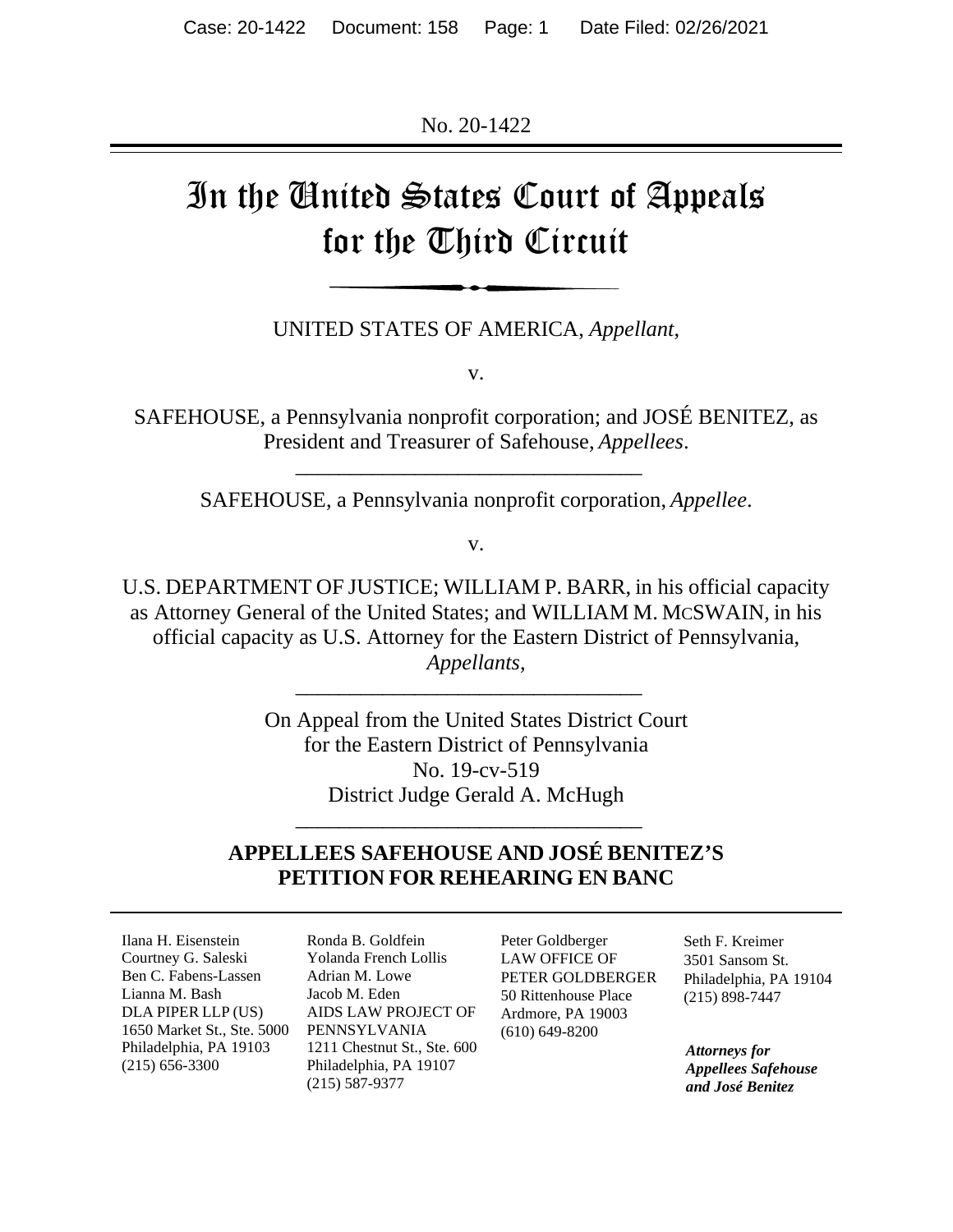# **TABLE OF CONTENTS**

# **Page(s)**

| A.                                          |                                                                                                                             |
|---------------------------------------------|-----------------------------------------------------------------------------------------------------------------------------|
| <b>B.</b>                                   |                                                                                                                             |
|                                             |                                                                                                                             |
| I.                                          | The Majority's Interpretation Is Inconsistent with Section                                                                  |
| Π.                                          | The Majority Opinion's Interpretation of Section 856(a) Creates<br>Confusion About When and to Whom the Section Applies and |
| Ш.                                          | The Full Court Should Resolve the Critical Issue of Statutory                                                               |
|                                             |                                                                                                                             |
|                                             | Certificates of Compliance and Service                                                                                      |
| <b>EXHIBIT A - Opinion and Judgment</b>     |                                                                                                                             |
| <b>EXHIBIT B - Oral Argument Transcript</b> |                                                                                                                             |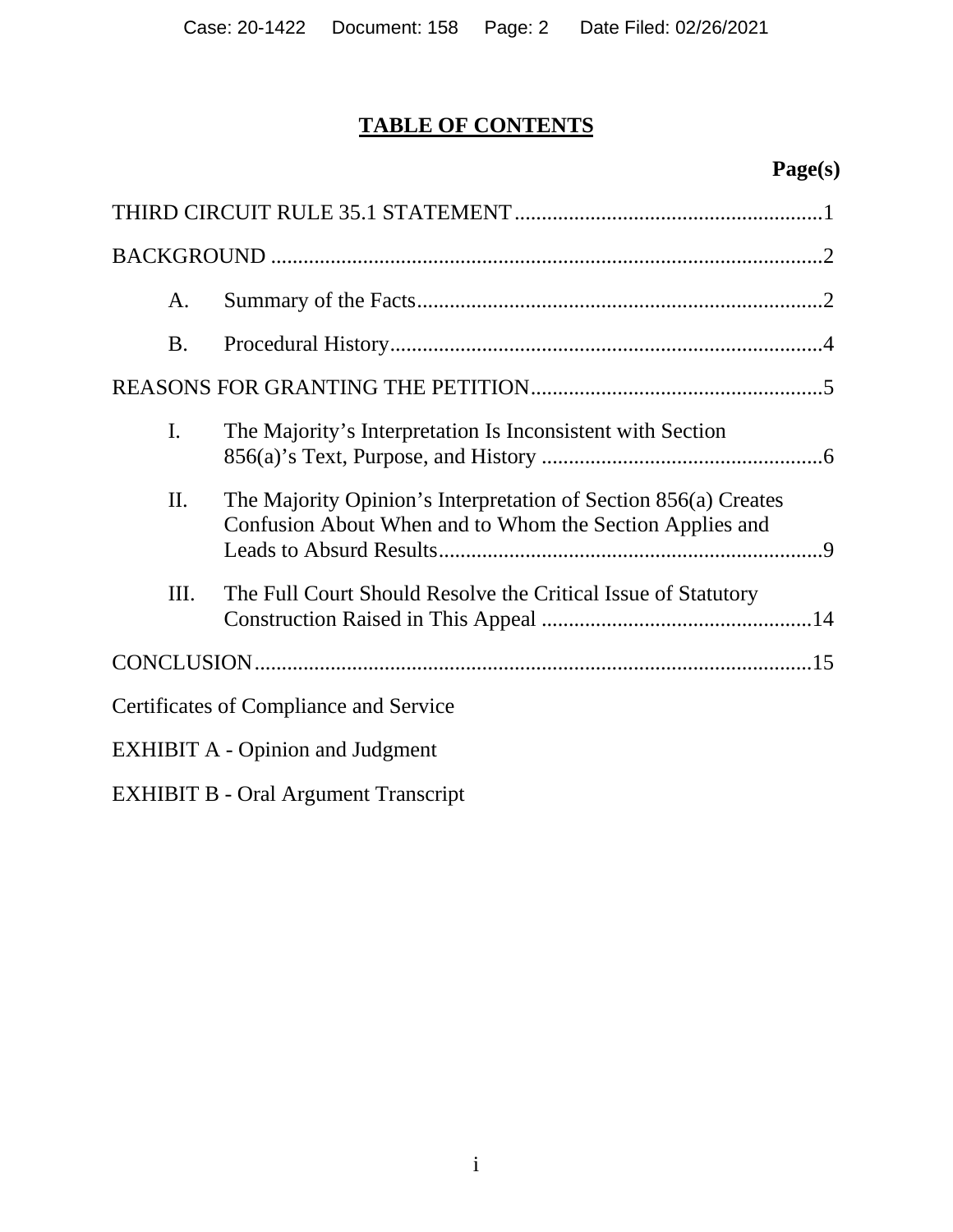# **TABLE OF AUTHORITIES**

# Page(s)

# **Cases**

| Sullivan v. Stroop,                               |
|---------------------------------------------------|
| United States v. Bass,                            |
| United States v. Chen,                            |
| United States v. Cole,                            |
| United States v. Hodge,                           |
| <b>Statutes</b>                                   |
|                                                   |
|                                                   |
|                                                   |
|                                                   |
|                                                   |
| Comprehensive Addiction and Recovery Act of 2016, |
| Consolidated Appropriations Act of 2016,          |
| <b>Other Authorities</b>                          |
|                                                   |
|                                                   |
|                                                   |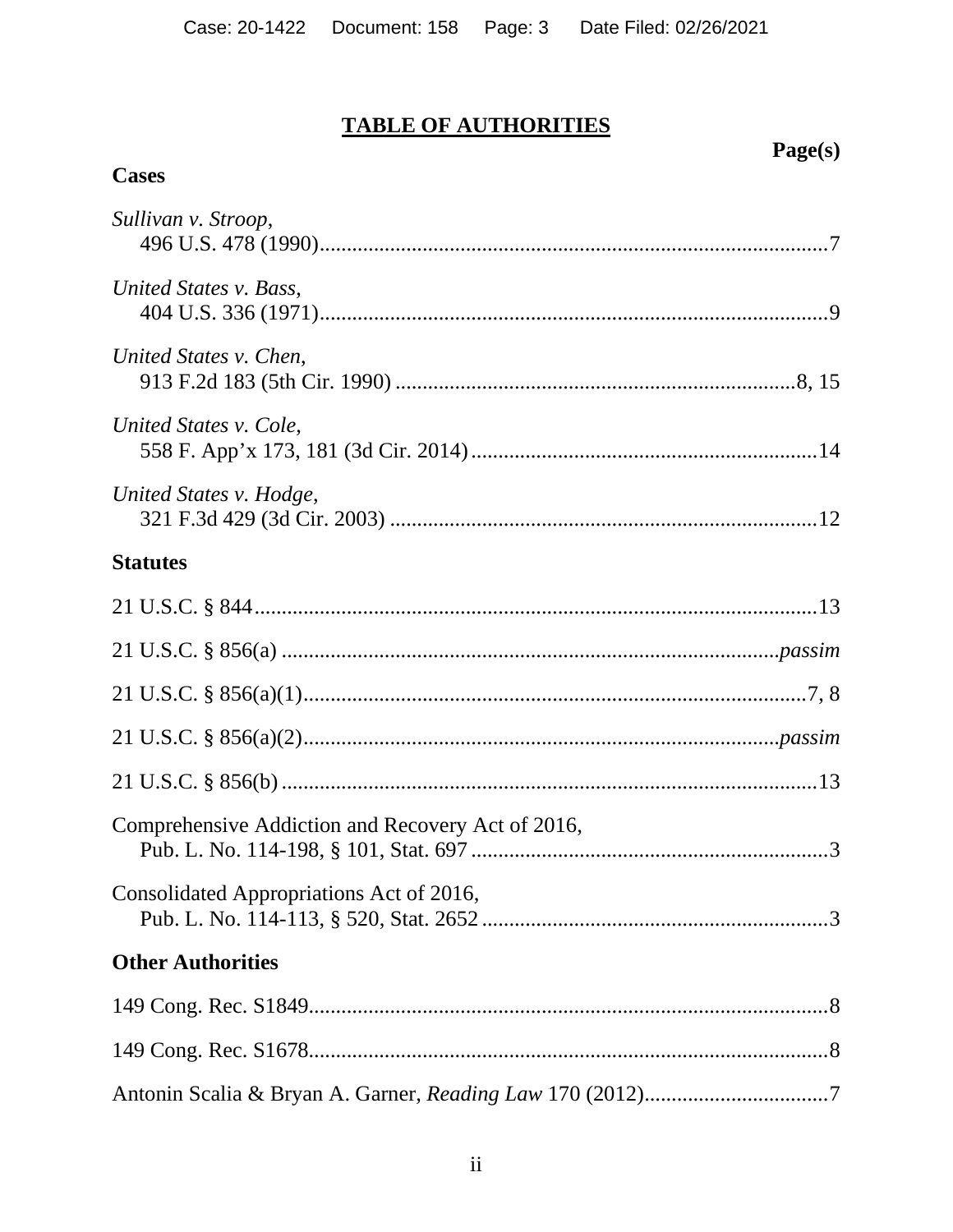#### **THIRD CIRCUIT RULE 35.1 STATEMENT**

<span id="page-3-0"></span>District Judge Gerald A. McHugh was the first in the nation to consider whether supervised consumption services—a public-health intervention employed for more than thirty years in over a hundred sites worldwide to prevent overdose death—violate the Controlled Substances Act ("CSA"), 21 U.S.C. § 856(a). The District Court issued a declaratory judgment that Safehouse's proposed supervised consumption services, established for the purpose of saving lives by providing immediate access to opioid reversal agents and urgent medical care, would not violate Section 856(a). Appx004-070. The panel Majority reversed, over the dissent of Judge Roth.<sup>1</sup>

Pursuant to this Court's Rule 35.1, undersigned counsel expresses their belief, based on a reasoned and studied professional judgment, that this appeal involves a legal question of first impression and exceptional nationwide importance. The Majority erred in its interpretation of Section 856(a)(2) by expansively interpreting the statute to hold property owners criminally liable based on the unlawful purpose of third-party visitors, rather than based on the defendant's own purpose, and by establishing a new, ill-defined standard for the significance of drug use needed to

<sup>&</sup>lt;sup>1</sup> Per Circuit Rule 35.2(a), the judgment and panel's opinions are attached as Exhibit A. A copy of the oral argument transcript is attached as Exhibit B. Citations to the transcript refer to the formal page numbers of the transcript itself—not the ECFgenerated page numbers that appear in the top margin.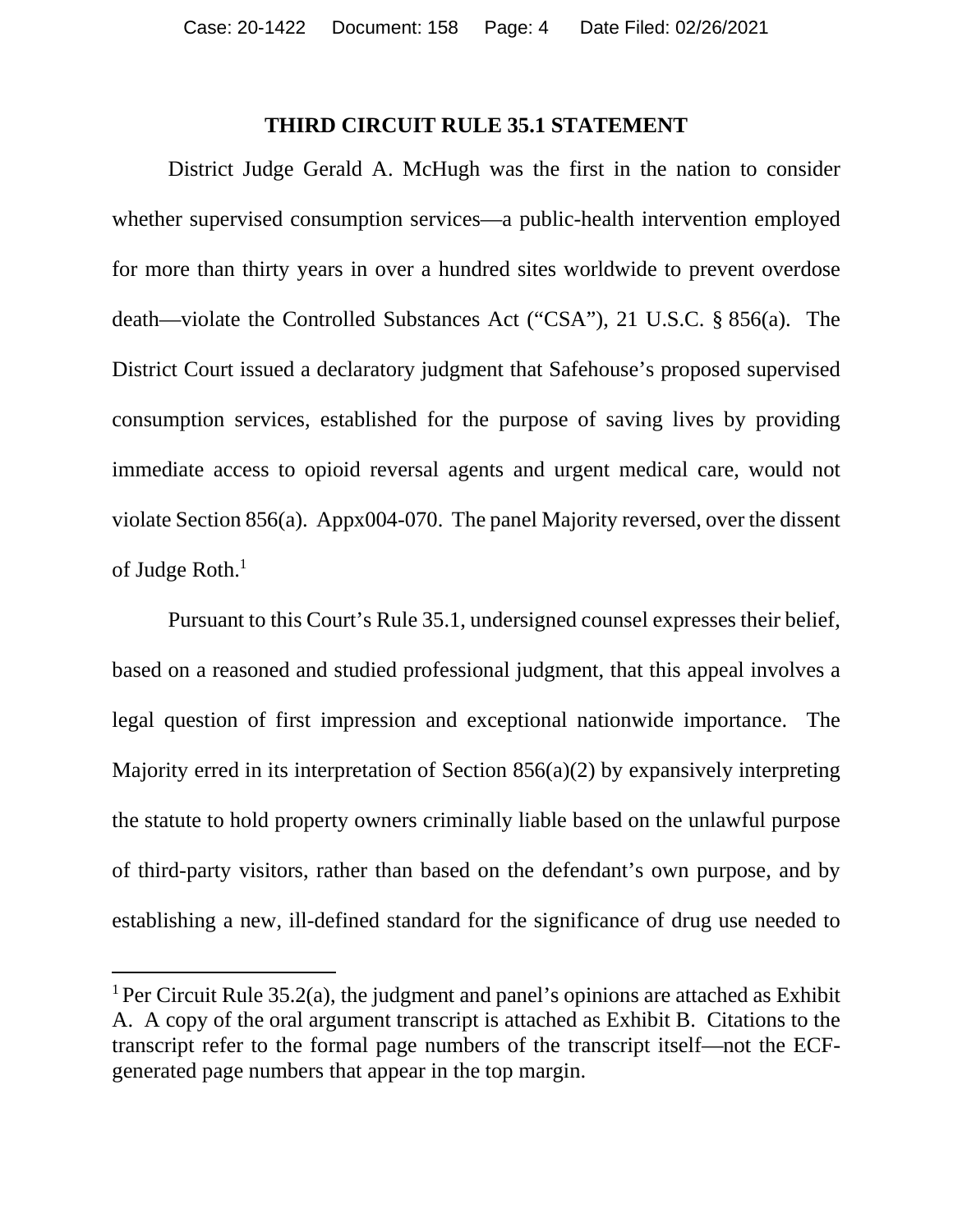trigger a criminal violation of that provision. This error not only precludes Safehouse from offering critically needed overdose prevention services, but also will engender significant confusion as to when property owners and operators will face criminal liability for the activities of their visitors and guests.

# **BACKGROUND**

# <span id="page-4-0"></span>**A. Summary of the Facts**

<span id="page-4-1"></span>This appeal centers on whether Safehouse's proposed overdose prevention

site would violate 21 U.S.C. § 856(a), which provides as follows:

Except as authorized by this subchapter, it shall be unlawful to—

- (1)*knowingly open, lease, rent, use, or maintain any place***,** whether permanently or temporarily, *for the purpose of* manufacturing, distributing, or *using* any controlled substance;
- (2)*manage or control any place*, whether permanently or temporarily, either as an owner, lessee, agent, employee, occupant, or mortgagee, *and knowingly and intentionally* rent, lease, profit from, or *make available for use*, with or *without compensation***,** *the place for the purpose of unlawfully* manufacturing, storing, distributing, or *using* a controlled substance*.*

*See* 21 U.S.C. § 856(a) (emphasis added).

To prevent overdose deaths, Safehouse has proposed an overdose prevention model that builds upon federally approved and funded methods for fighting the national opioid epidemic—clean injection equipment, on-site medical supervision to ensure urgent access to Naloxone (a proven overdose-reversal medication) and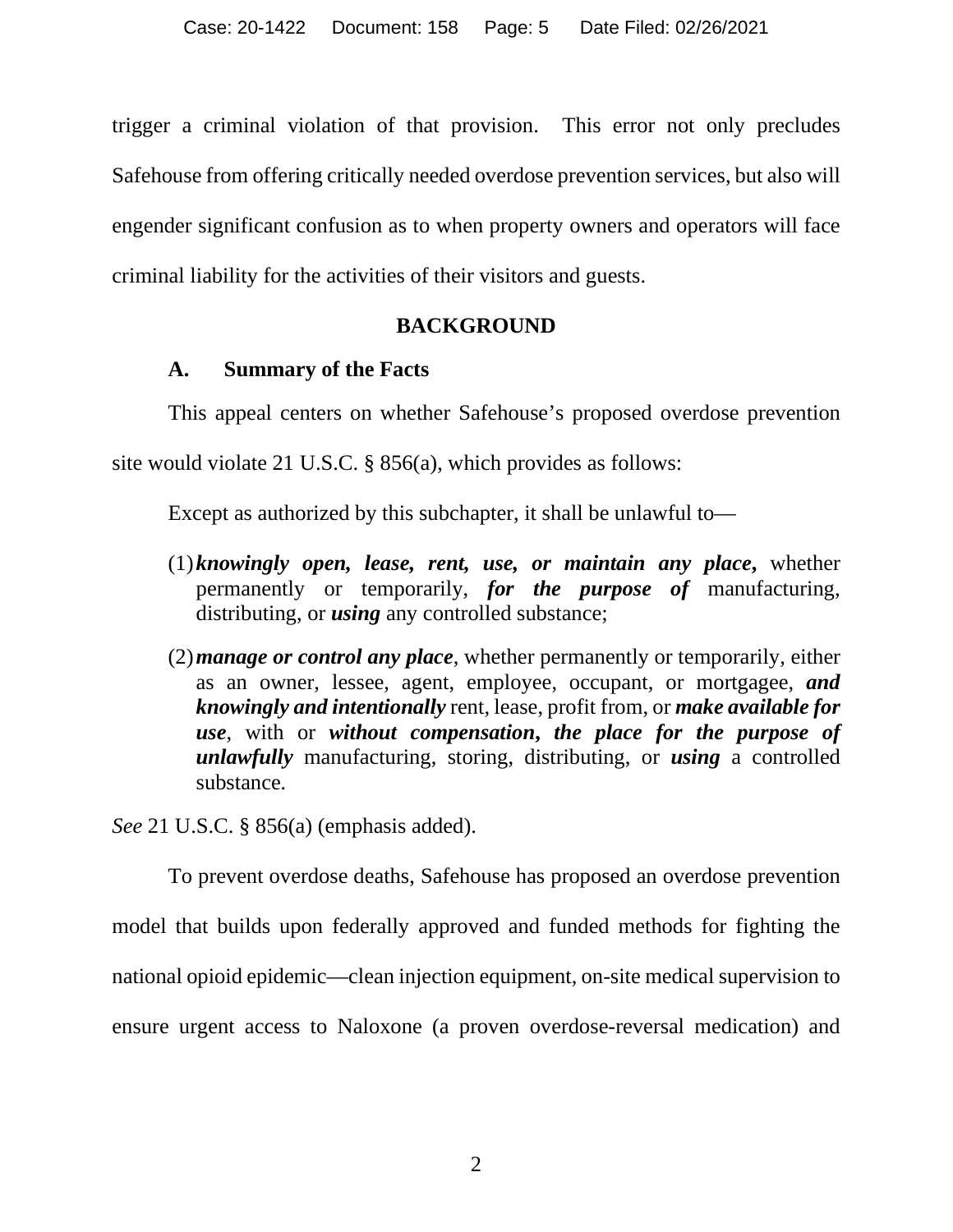emergency medical treatment, and the opportunity to encourage and facilitate into drug treatment programs and other essential social services.<sup>2</sup>

The need for overdose prevention services has never been more pressing. In 2017, the U.S. Department of Health and Human Services declared opioid addiction and overdose deaths a nationwide public-health emergency, and in January 2018, the Governor of Pennsylvania similarly declared a statewide emergency. These emergency declarations have continued without interruption.

The overdose crisis has been fueled by potent, new opioids like fentanyl, which have infiltrated the City of Philadelphia and can lead to an overdose within seconds of consumption, resulting in rapid loss of respiratory function. When breathing stops, even a brief delay while waiting for medical help to arrive may result in an otherwise preventable overdose death or irreversible injury. Because proximity is so critical to providing lifesaving medical care, Safehouse seeks to offer supervised consumption services for those at high risk of overdose to ensure that a trained medical professional will be available immediately to administer Naloxone, which will reverse an opioid overdose *with medical certainty*. Safehouse has

<span id="page-5-1"></span><span id="page-5-0"></span><sup>&</sup>lt;sup>2</sup> Congress has recognized the critical importance of combating opioid addiction and overdose that includes affirmative authorization and funding of other harmreduction measures including syringe exchange services and efforts to enhance the availability of overdose reversal agents like Naloxone. *See* Comprehensive Addiction and Recovery Act of 2016 ("CARA"), Pub. L. No. 114-198, § 101, 130 Stat. 697; Consolidated Appropriations Act of 2016, Pub. L. No. 114-113, § 520, 129 Stat. 2652.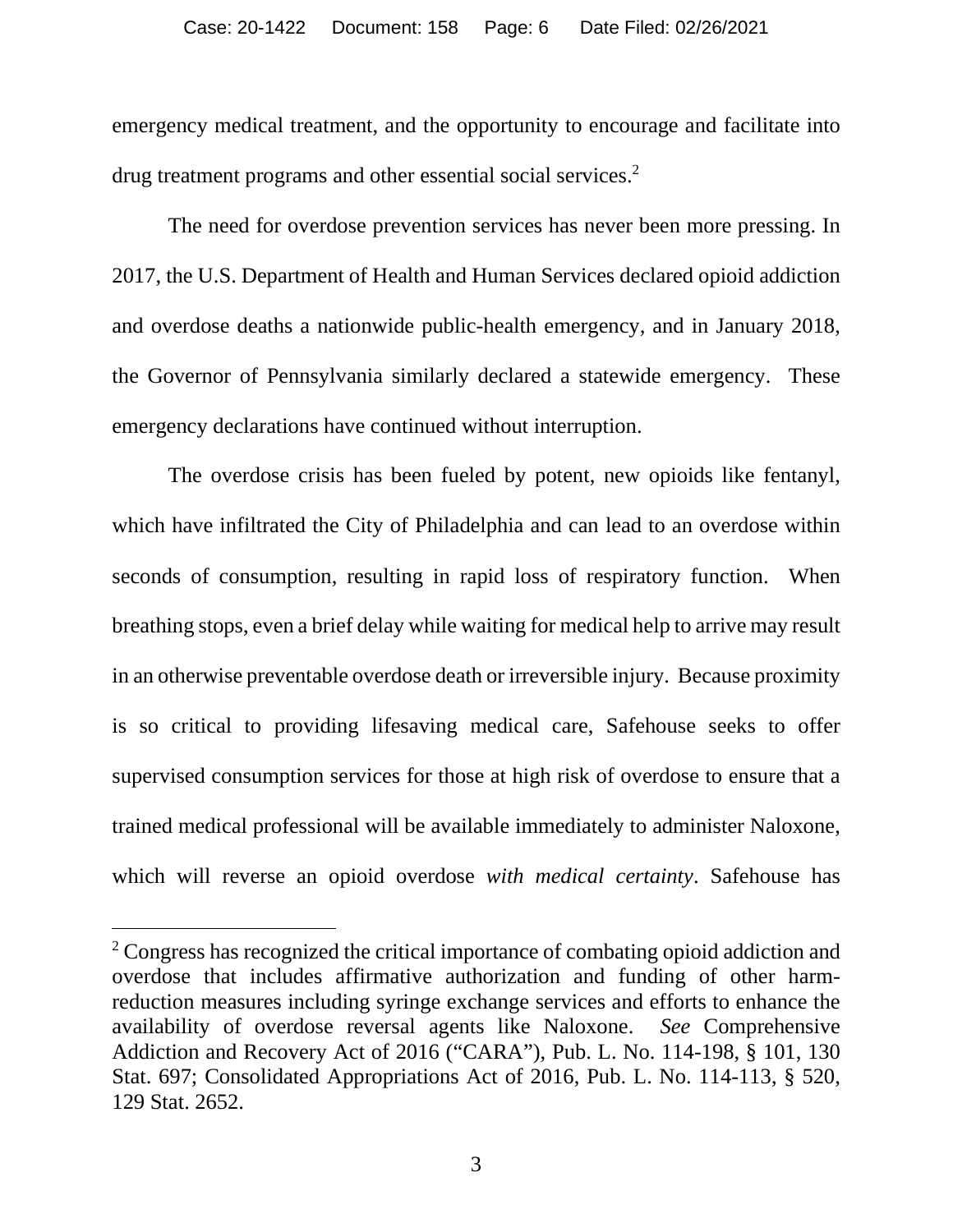maintained that Section 856(a) does not make it a federal crime to operate a facility that provides this necessary, urgent, and lifesaving medical care to people at grave risk of overdose death.

#### **B. Procedural History**

<span id="page-6-0"></span>On February 5, 2019, the U.S. Department of Justice ("DOJ") filed a complaint seeking a declaratory judgment that Safehouse's medically supervised consumption services would violate 21 U.S.C. § 856(a)(2). Safehouse filed a counterclaim seeking a declaration that its overdose prevention model is not prohibited by Section 856(a).

In a detailed 56-page opinion, the District Court denied the DOJ's motion for judgment on the pleadings, holding that Section 856(a) does not apply to Safehouse, because Safehouse "plans to make a place available for the purposes of reducing the harm of drug use, administering medical care, encouraging drug treatment, and connecting participants with social services," and does not intend to make its facility available "for the purpose of" facilitating unlawful drug use. Appx063. After the parties stipulated to the facts material to the District Court's decision on the pleadings, the court granted Safehouse's motion for a summary declaratory judgment in its favor. Appx004-012.

The DOJ appealed this pure question of law—whether Section 856(a) criminally prohibits Safehouse's proposed overdose prevention services. A divided

4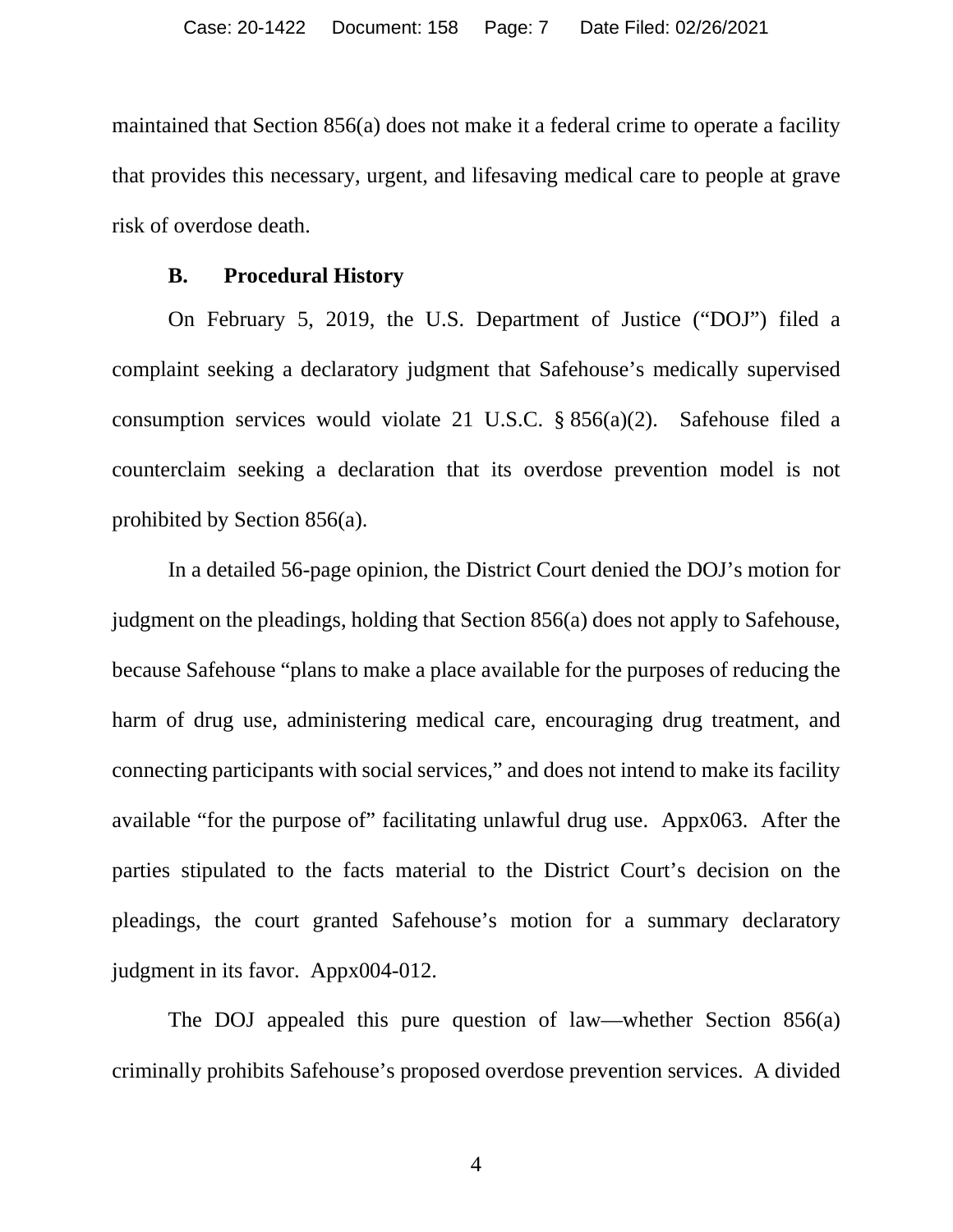three-judge panel of this Court reversed. The Majority's interpretation of Section 856(a)(2) represents a broad expansion of criminal liability under that provision. Contrary to the District Court's interpretation of the statute, the Majority held that the phrase "for the purpose of"—as used in paragraph (a)(2)—looks *not* to the defendant's purpose (*i.e.*, that of Safehouse), but rather, to the purpose of unknown third parties (*i.e.*, those who come to Safehouse for supervision and treatment). The Majority explained that "[t]o get a conviction under (a)(2), the government must show only that the defendant's *tenant or visitor* had a purpose to manufacture, distribute, or use drugs." Majority at 18 (emphasis added). Under that expansive view of the "purpose" element of the statute, the Majority held that Safehouse's supervised consumption services would violate Section 856(a)(2), because those seeking treatment will come to Safehouse with the purpose of using illegal drugs. Majority at 18-29.

#### **REASONS FOR GRANTING THE PETITION**

<span id="page-7-0"></span> Public health experts and researchers; prosecutors; people with opioid addiction and their families, many of whom have lost a loved one to opioid overdose; cities and towns on the front lines of the fight against opioids; executive branch officials; and state and federal legislatures are closely following this litigation and seeking this Court's informed guidance on the question of whether supervised consumption sites are lawful. Amicus briefs representing 160 individuals and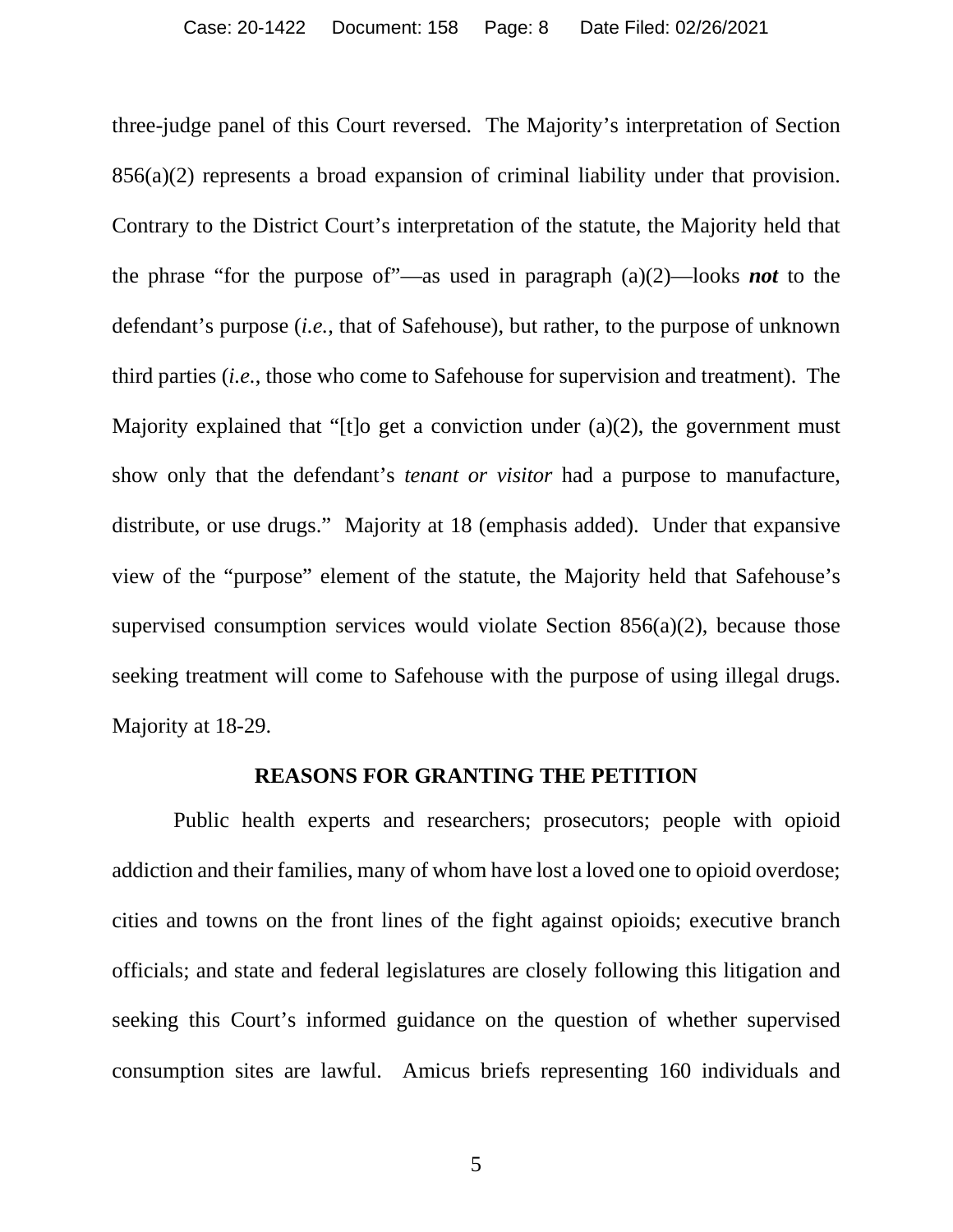organizations—including state and local municipalities, public-health organizations, social service providers, current and former law enforcement officers, and religious leaders—have been filed in support of Safehouse. The question of whether Section 856(a) criminalizes Safehouse's proposed overdose prevention services is a matter of life or death for thousands of Philadelphians and many thousands more throughout the country. The Majority's interpretation of Section 856(a)(2) is incorrect because it wrongly imposes criminal liability on property owners and operators based on the unlawful purpose of third-party visitors, rather than based on the defendant's own purpose, and because it announced a new, undefined standard for the significance of drug use at a premises that triggers a criminal violation. In so doing, the Majority opinion engenders substantial uncertainty and confusion about Section 856(a)'s reach. This Court, *en banc*, should review this legal question of first impression and of substantial public importance.

# <span id="page-8-0"></span>**I. The Majority's Interpretation Is Inconsistent With Section 856(a)'s Text, Purpose, and History**

The Majority's interpretation of Section 856(a)(2) is not supported by the statutory text, settled canons of statutory interpretation, its history, or Congress's purpose.

Use of property for an illicit "purpose" is an essential element of Section 856(a), *i.e.,* the "objective, goal, or end." Majority at 27; Appx051. Both

6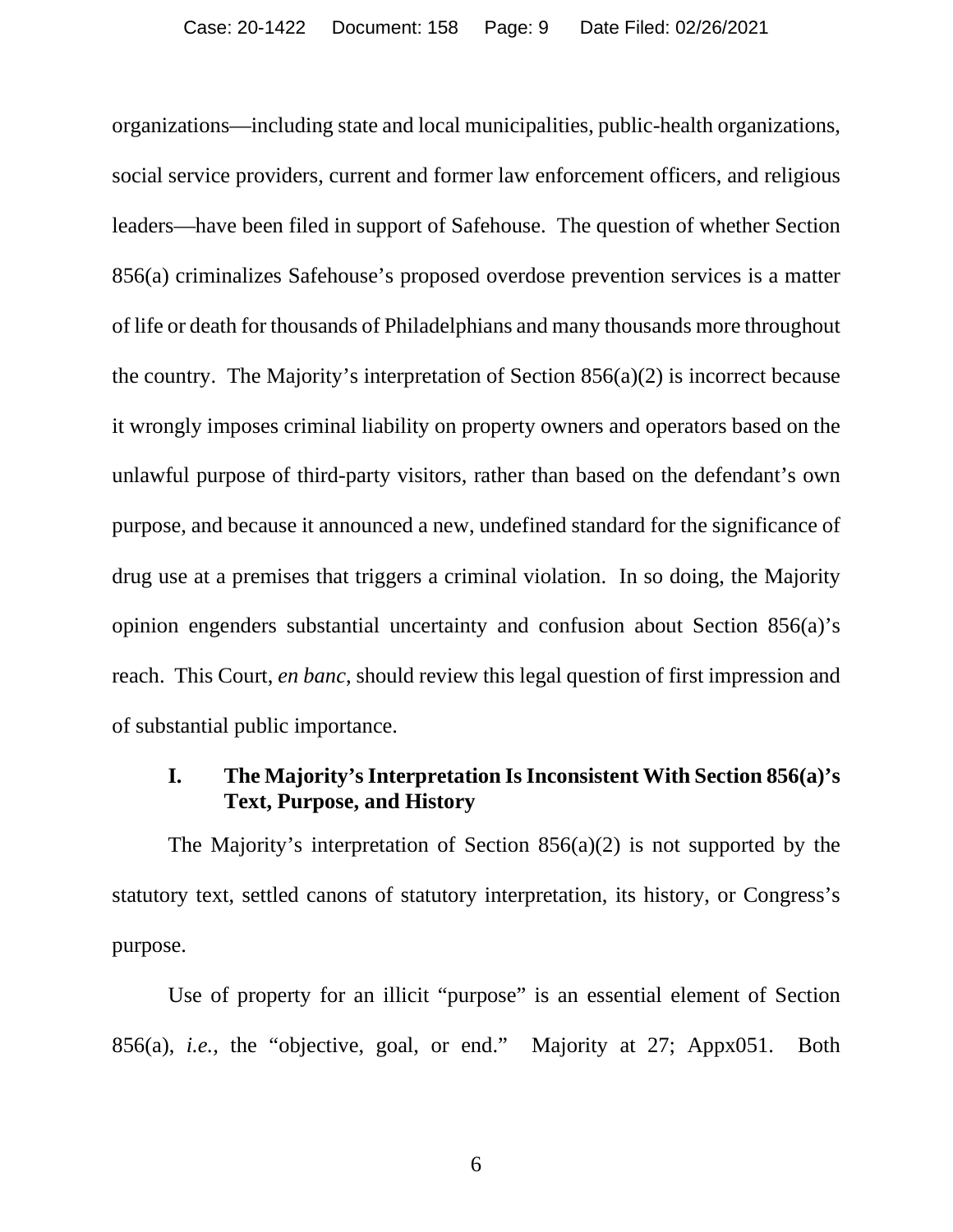subsections 856(a)(1) and (a)(2) use the identical phrase "*for the purpose of*" in the same manner.

The Majority acknowledges that, as used in Section 856(a)(1), "for the purpose of" refers to the *defendant*'s state of mind, but it reads precisely the same phrasing and structure in Section 856(a)(2) entirely differently to instead depend on the purpose of unknown third parties, *i.e.*, the purpose of the people who will use Safehouse's overdose prevention facility. Majority at 26. This violates the basic tenet of statutory interpretation that a word or phrase in a statute is presumed to bear the same meaning throughout the statutory text. *See* Dissent at 4; Antonin Scalia & Bryan A. Garner, *Reading Law* 170 (2012); *see, e.g.*, *Sullivan v. Stroop*, 496 U.S. 478, 484-85 (1990).

<span id="page-9-0"></span>The Majority's interpretation is not supported by the language of this or any other statute. Section 856(a) is devoid of any reference to the purpose of any third party; rather, it targets those who control and operate property for the purpose of unlawful drug activity. As Judge Roth explains in her dissent, "the Majority has not identified a single statute that criminalizes otherwise innocent conduct—here, lawfully making your property 'available for use'—solely because of the subjective thoughts of a third party not mentioned in the statute." Dissent at 4.

Avoidance of surplusage does not support the Majority's reading either, because Section  $856(a)(1)$  and  $856(a)(2)$  prohibit different activities. Section

7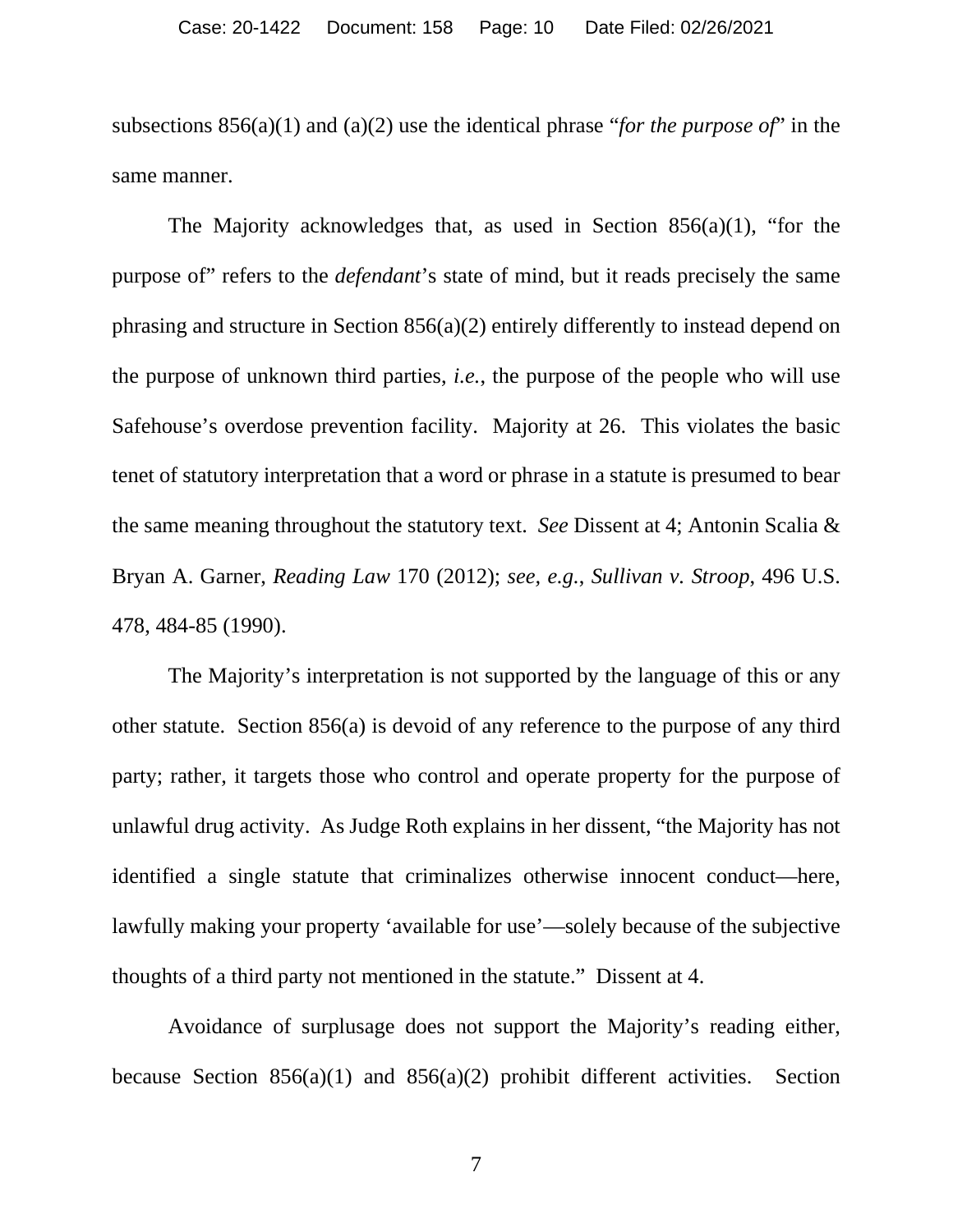$856(a)(1)$  targets those who "open," "lease," rent," "use" or "maintain," property, *i.e.*, typically the non-owner operator of the property; whereas Section 856(a)(2) targets those who "manage or control any place" and who then "rent, lease, profit from, or make available for use" the property, *i.e.,* typically the owner landlord or manager. Appx034; *cf. United States v. Chen,* 913 F.2d 183, 190 (5th Cir. 1990). Both subsections impose the same requirement, however, that the defendant act to operate or make the property available "*for the purpose of*" unlawful manufacture, distribution, storage, or use.

<span id="page-10-1"></span><span id="page-10-0"></span>The Majority's interpretation is also inconsistent with Section 856(a)'s statutory purpose and history. Congress enacted Section 856(a) to target the owners and operators of "crack houses," drug-fueled "rave" gatherings, and others who use premises to promote drug activity. Congress never contemplated that Section 856(a) would be used to prosecute property owners and operators based on the acts of third parties, much less overdose prevention services, or any comparable medical or public-health intervention designed to save lives by reducing the harms of the opioid epidemic. As then-Senator Joseph Biden stated during the floor debates on his proposed 2003 amendments to Section 856(a), "Let me be clear. Neither current law nor my bill seeks to punish a promotor for the behavior of their patrons." 149 Cong. Rec. S1678; *see* 149 Cong. Rec. S1849 (statement of Senator Grassley that the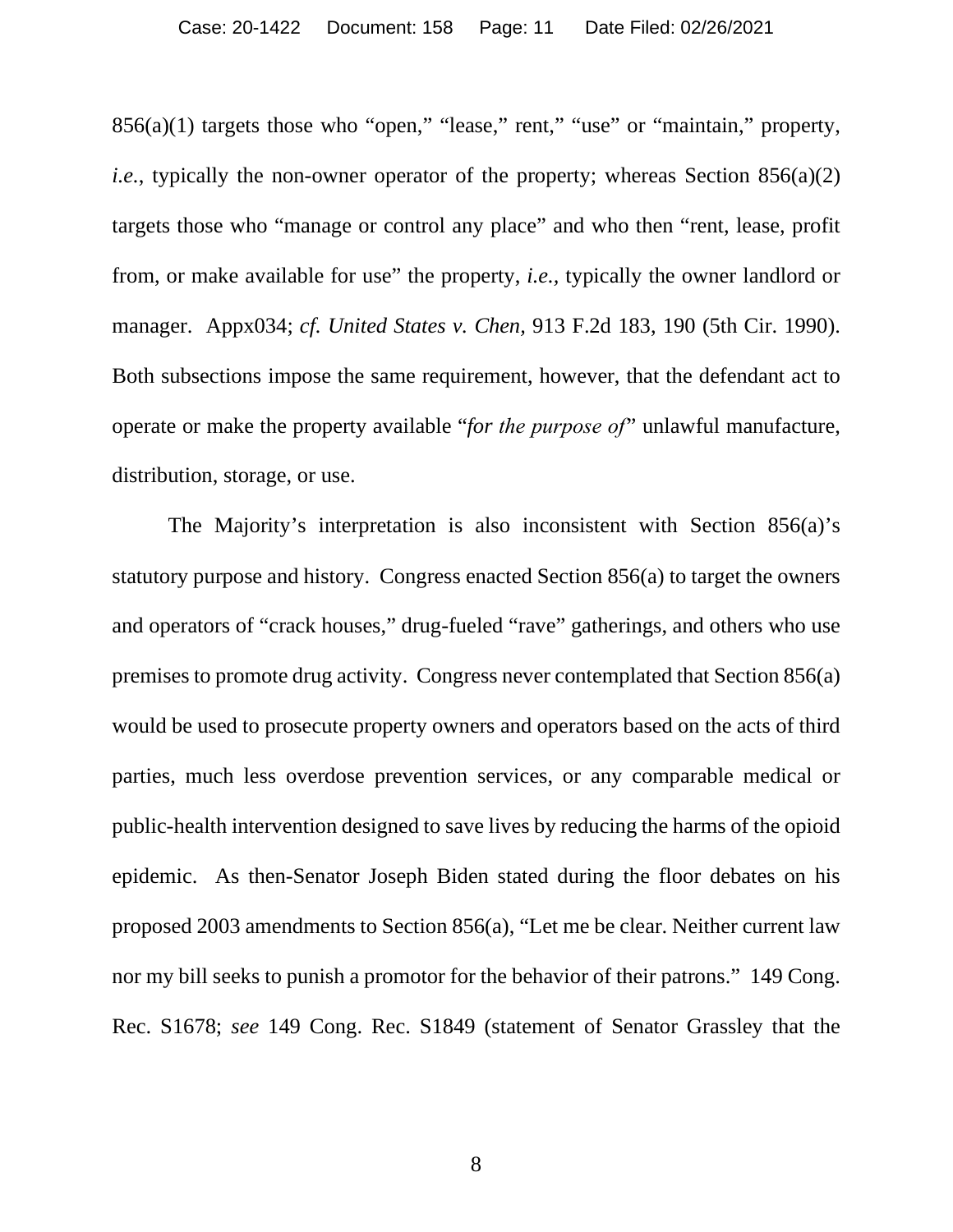legislation targeted events where drugs were sold, in contrast with "drug reduction efforts . . . that would be *inconsistent* with criminal intent") (emphasis added).

To the extent doubt remains, criminal law requires *clear* statements and does not "default to criminalization." Appx067 (citing cases). As Judge Ambro noted at oral argument, the statute is hardly a model of drafting clarity as to the crucial questions of *whose* purpose matters and *what* purpose suffices to impose criminal liability. He observed if you put five attorneys in a room, "you'd probably have five different opinions" on its meaning on the relevant question. Oral Argument Tr. at 22:17-23:6. As Judge Roth explains, the statute is "nearly incomprehensible," and the U.S. Attorney for the Eastern District of Pennsylvania conceded at argument that it is "poorly written." Dissent at 3. Ignoring that "legislatures and not courts should define criminal activity," *United States v. Bass*, 404 U.S. 336, 348 (1971), the Majority incorrectly defaulted to the broadest possible reading of the statute.

# <span id="page-11-1"></span><span id="page-11-0"></span>**II. The Majority Opinion's Interpretation of Section 856(a) Creates Confusion About When and to Whom the Section Applies and Leads to Absurd Results**

By adopting the DOJ's incorrect and ill-defined interpretation of Section  $856(a)(2)$ —which hinges criminal liability on a third party's subjective intentions and an untested standard for the significance of drug use at any place—the Majority opinion introduced grave uncertainty about the reach of this criminal statute.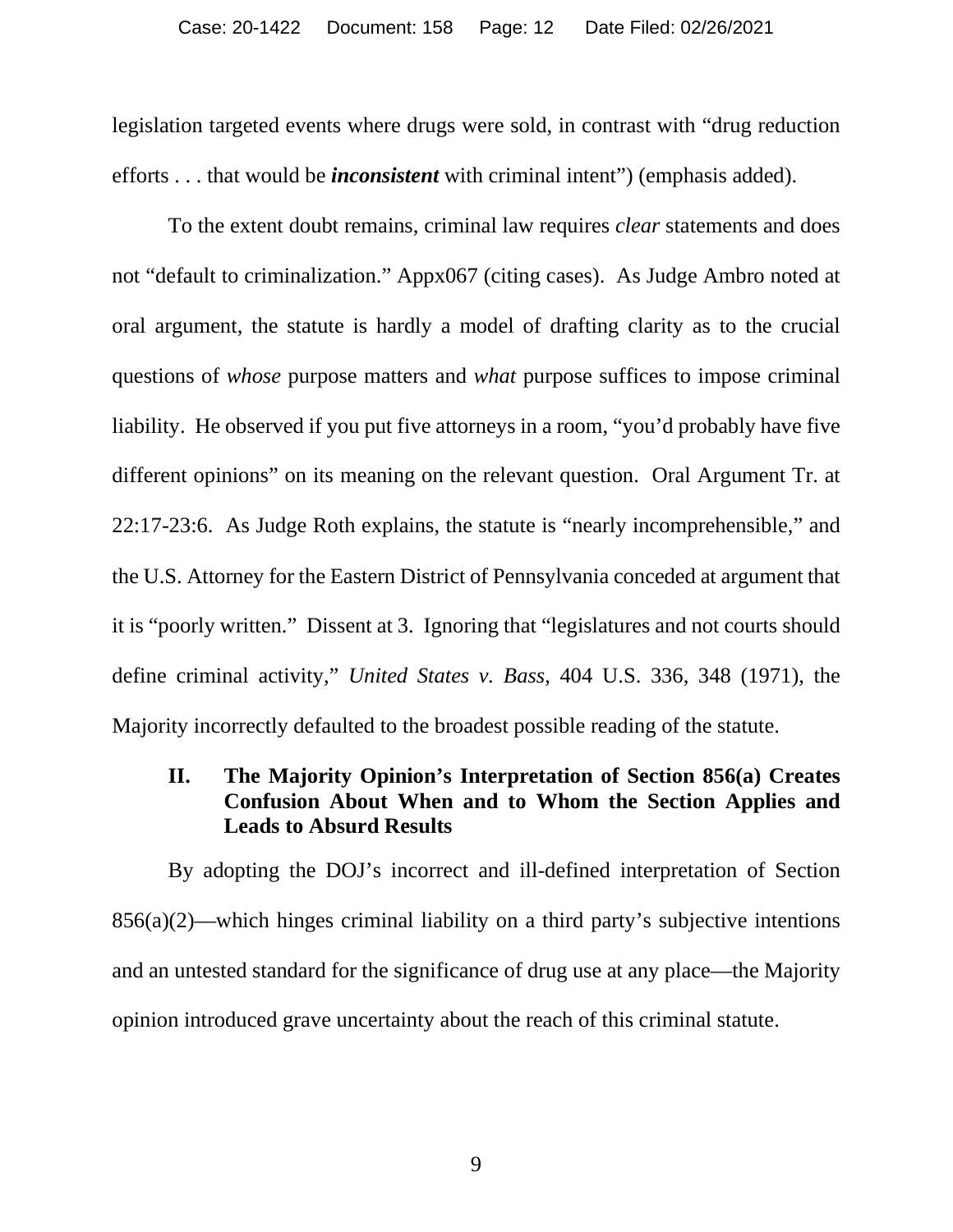Interpreting Section  $856(a)(2)$ 's purpose element to depend on third-party intent creates confusion as to when property owners could be penalized under the statute. Will homeless shelters that admit individuals knowing they might inject drugs now be open to prosecution? What about parents of an adult child suffering from addiction who ask their son to live or use in their home so that someone will be available to administer Naloxone if he overdoses? The parties and the panel grappled with these realistic scenarios at oral argument. Under the Majority's interpretation of paragraph (a)(2), which was advocated by the U.S. Attorney, the boundary between lawful and criminal conduct is hopelessly confused. The Majority asserts good actors like homeless shelters and parents will not be punished because "[t]he drug use in homes or shelters would be incidental to living there" (Majority at 28), but the Majority cannot possibly know these third parties' purposes and provides no guidance on the line between "incidental" drug use at a property (no liability for the property owner) and something more significant (a 20-year felony). As Judge Roth explained:

The Majority assumes that the son's purpose in moving in with his parents was to use the home as a residence. Not necessarily. Although the parents likely "maintain" their home for the purpose of living in it, their son may be motivated by many purposes to "use" it. If the son could not do drugs there, would he still move in? . . . Or suppose the son intended to do drugs there once, steal his mother's jewelry and run away. If the parents were reasonably sure he would run away but gave him a chance anyway, have they violated the statute . . . ? The Majority's construction suggests so, particularly if this was the son's second or third chance.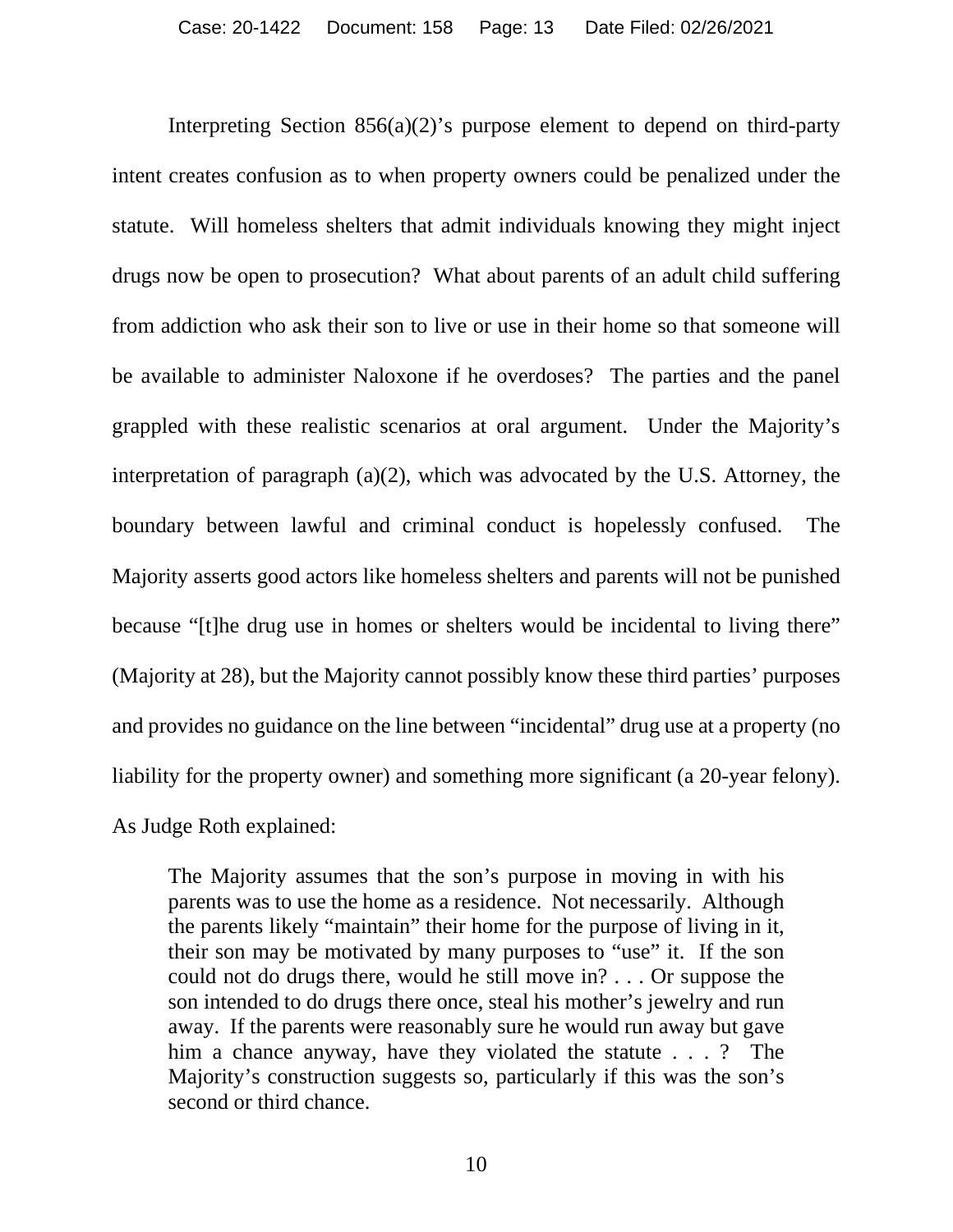Dissent at 11. The example of homeless shelters poses the same problem:

An operator of a homeless shelter may know (or be deliberately ignorant of the fact) that some clients will stay at the shelter because they want a concealed place to use drugs and to sleep off the high. In other words, if they were prevented from using drugs there, some of them might not go there at all.

Dissent at 12. In fact, the U.S. Department of Housing and Urban Development's guidance for its "Housing First" program, which funds housing for current substance users, advises that its grant recipients "*do not consider* . . . *drug use* in and of itself to be lease violations" and advises that, even if a property managers *knows* they house people who are actively using drugs in such locations, they should *not* be evicted "unless such use results in disturbances to neighbors or is associated with illegal activity (e.g. *selling* illegal substance)."<sup>3</sup> The Majority opinion is difficult to square with this federal program guidance.

At oral argument before both the District Court and this Court, the U.S. Attorney could not provide coherent or consistent answers as to whether the statute would apply in such circumstances, advocating instead for an atextual and undefined standard that would impose criminal liability based on "concentrated drug activity"—a term that does not appear anywhere in Section 856 and never has been

<sup>3</sup> *See* HUD, *Housing First in Permanent Supportive Housing* (July 2014), <https://bit.ly/3ievCzs>(emphasis added).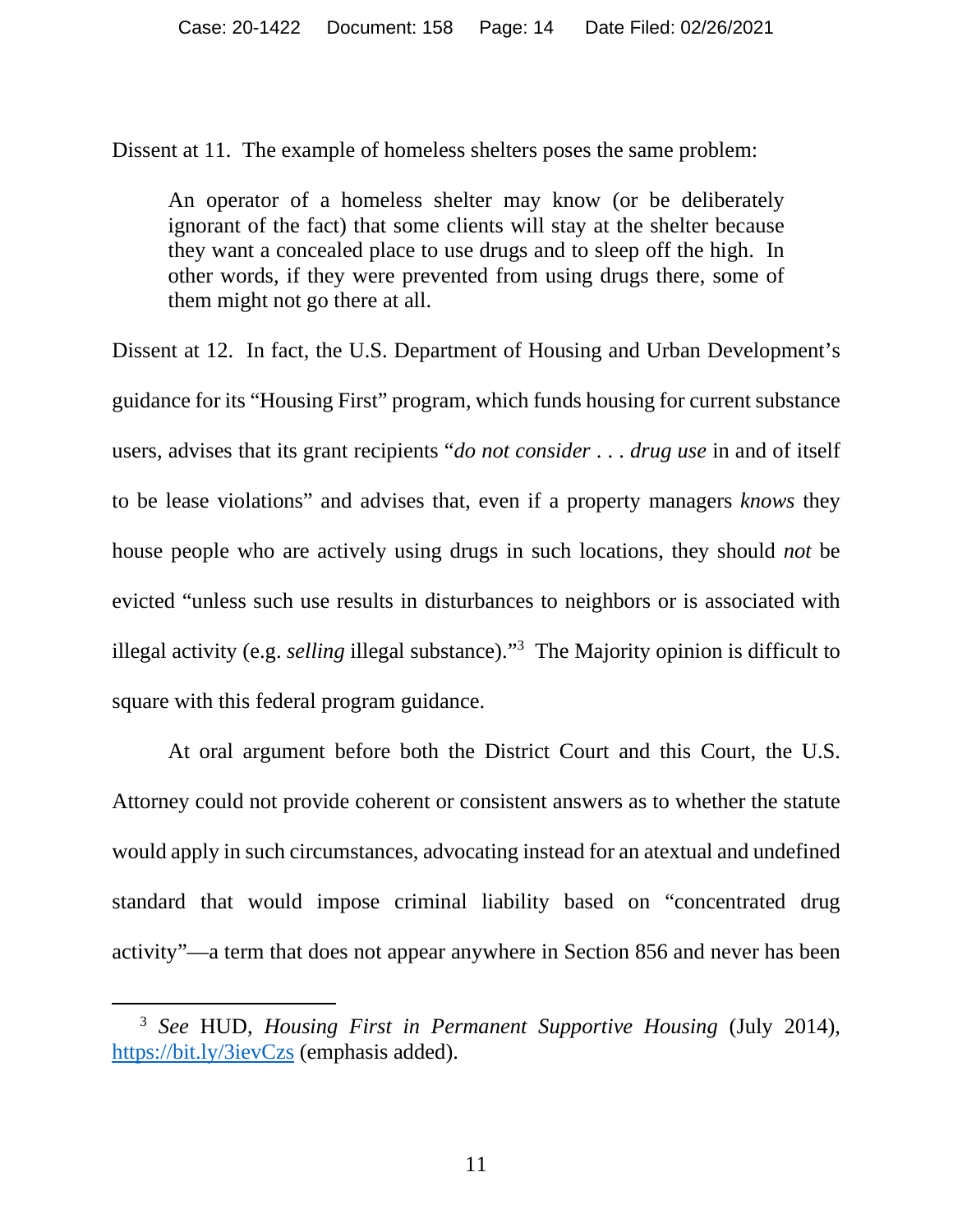used in any recorded decision nor asserted by DOJ at earlier stages of this litigation. *See* Oral Argument Tr. at 6, 23-24, 28, 32. In response to question after question posed by the panel, the U.S. Attorney was unable to give a definitive answer to whether Section 856(a) would apply to everyday scenarios that parents, business owners, social service providers, and medical providers will face. *See id.* at 5-7, 18- 20, 26-38.

<span id="page-14-0"></span>The Majority's interpretation of Section 856(a)(2) will also lead to absurd results. *See United States v. Hodge*, 321 F.3d 429, 434 (3d Cir. 2003) (noting the avoidance of "unintended or absurd results . . . is a deeply rooted rule of statutory interpretation" (quotation omitted)). While it may be up for debate whether parents who permit their opioid-addicted son to live with them violate Section 856(a)(2), under the Majority's reading, "the parents would certainly violate section (a)(2) if they invited their son to do drugs in their home under supervision but not live there." Dissent at 11. Under the Majority's reading of Section 856(a)(2), even public and commercial facilities like libraries, coffee shops, or restaurants could be held liable if the owner or operator knows individuals come to the property to use drugs. *See*  Majority at 16 ("To break the law, [a defendant] need only 'knowingly and intentionally' open its site to visitors who come 'for the purpose of . . . using' drugs.").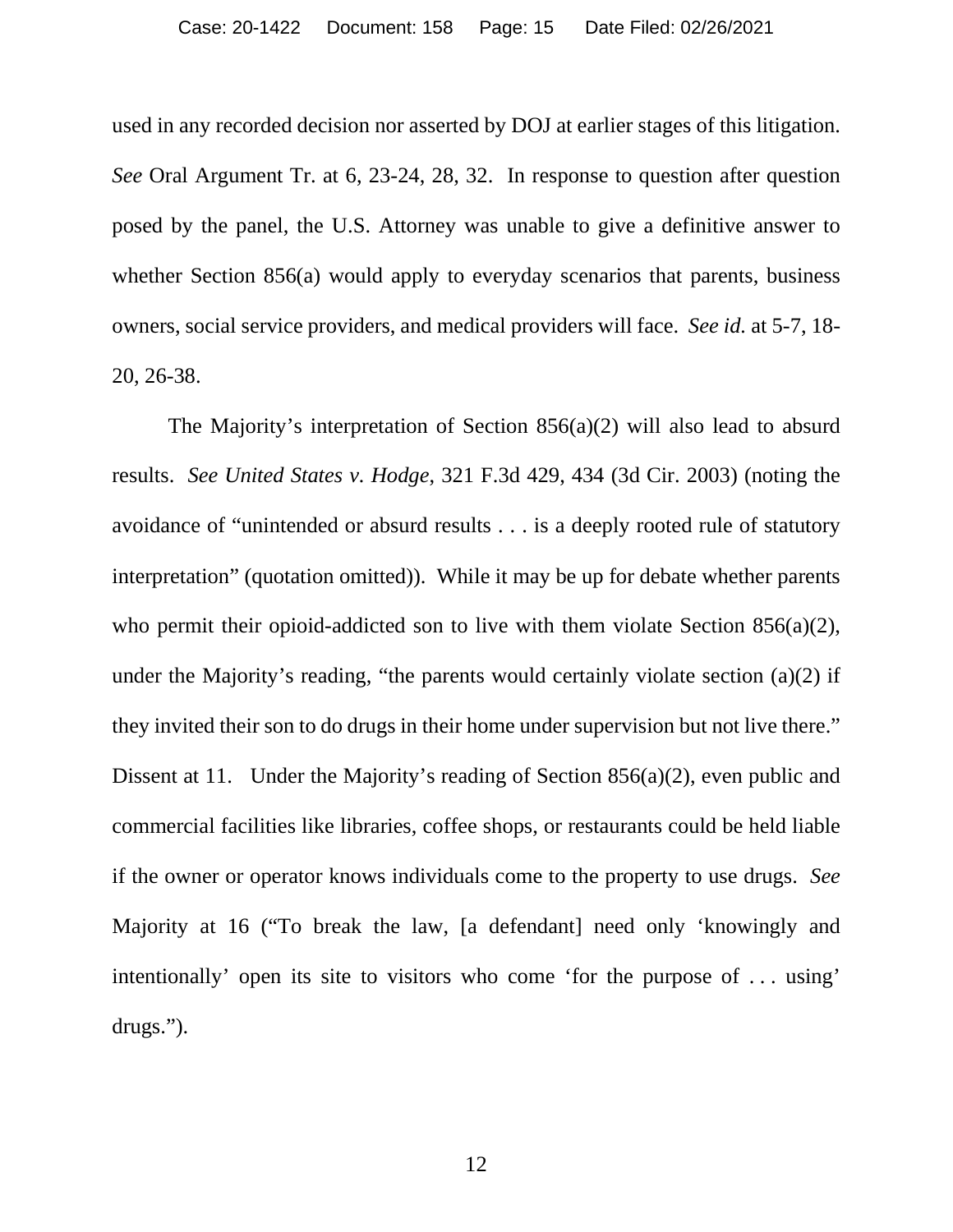<span id="page-15-1"></span><span id="page-15-0"></span>These absurd results have real consequences: People convicted under Section 856(a) can face up to twenty years in prison or a \$2 million fine. 21 U.S.C. § 856(b). Meanwhile, simple possession of drugs is a seldom-prosecuted federal misdemeanor, and "use" is not a crime. *See* 21 U.S.C. § 844. The statute was not intended to impose these harsh punishments on innocent actors such as Safehouse. But the Majority opinion does just that.

Compounding these absurdities is the fact that the DOJ admits Safehouse's activities would be legal if its supervised consumption site operated out of a van, rather than in a building, apparently because the former is not "any place." Dissent at 12-13 (explaining that this atextual argument shows DOJ "has followed the statute's text only selectively"); Oral Argument Tr. at 34:4-38:10. In other words, the DOJ (and the Majority) concludes that Safehouse could be prosecuted under Section 856(a) simply because Safehouse uses real property to provide lifesaving overdose reversal services—not because any of its actual activities are illegal. The Dissent rightly highlighted this absurdity:

[T]he government's response when pressed on this hypothetical at oral argument is significant: The government conceded that it 'ha[sn't] thought . . . enough' about the potential consequences of its construction of the statute. As shown above, the government's lack of thought is self-evident. In fact, the government's construction of the statute, adopted by the Majority here, is intolerably sweeping.

Dissent at 12.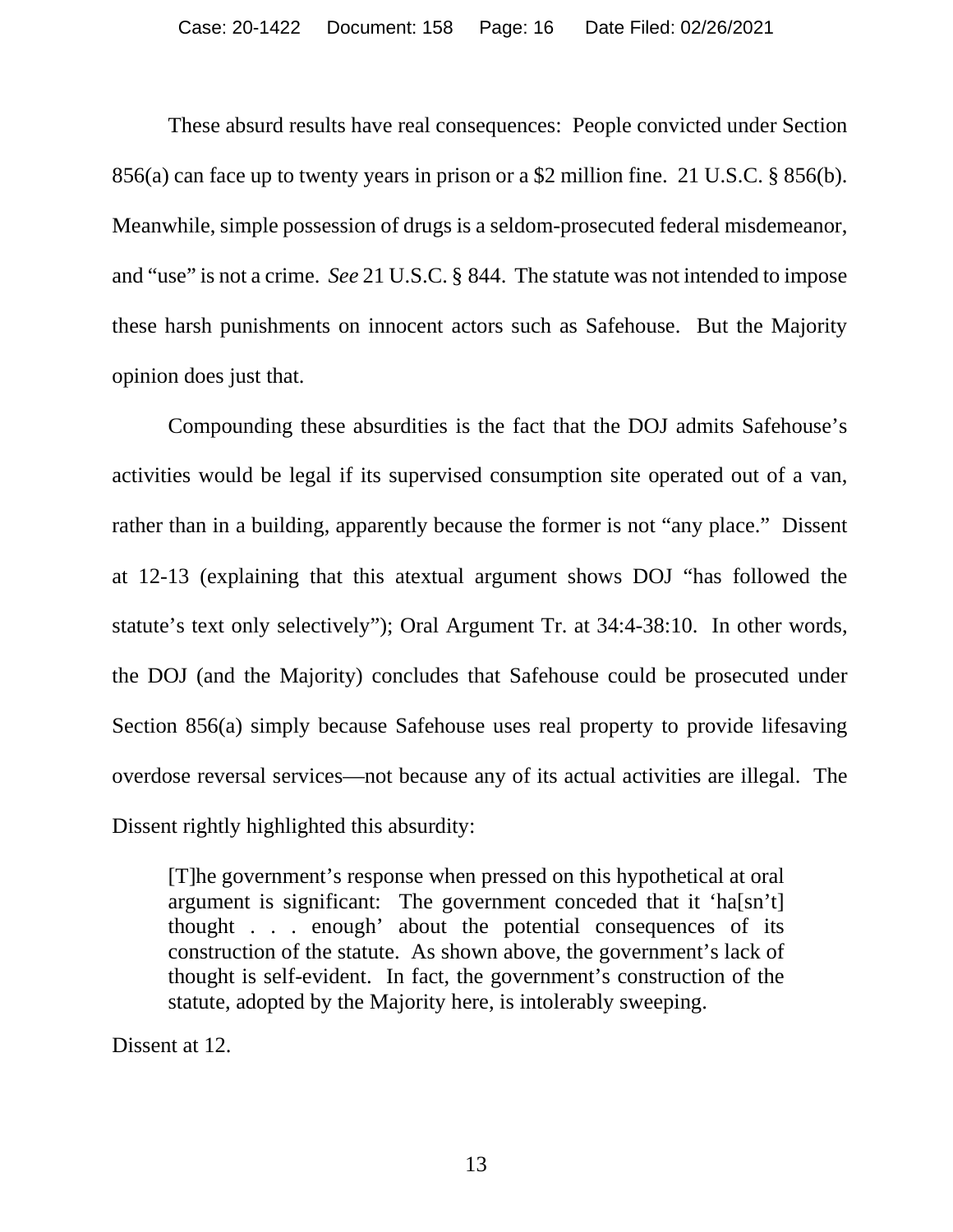The confusion and absurdities flowing from the Majority's opinion put individuals at undue risk of unknowingly violating a federal criminal law, and the Majority's opinion will result in dampened efforts to fight the opioid and overdose crisis. This Court should grant rehearing *en banc* and review the Majority's interpretation of Section  $856(a)(2)$ .<sup>4</sup>

# <span id="page-16-1"></span><span id="page-16-0"></span>**III. The Full Court Should Resolve the Critical Issue of Statutory Construction Raised in This Appeal**

This case presented the first opportunity for the Court to analyze the proper interpretation of 21 U.S.C. § 856(a)(2). A panel of this Court in *United States v. Cole* upheld a conviction under Section 856(a)(2), but that case did not require the Court to interpret Section 856 or the meaning of the phrase "for the purpose of." *See*  558 F. App'x 173, 181 (3d Cir. 2014) (non-precedential). And while other Circuits

<sup>&</sup>lt;sup>4</sup> The Majority held that, even under Safehouse's proposed interpretation of Section  $856(a)(2)$ , Safehouse would violate the statute because it has "a significant" purpose that its visitors do drugs." Majority at 28. This holding is incorrect and warrants rehearing *en banc*. Safehouse's undisputed purpose is to save lives otherwise at risk of overdose death and put an end to the opioid crisis in this country. Safehouse's activities and its facility will be entirely directed at carrying out its lifesaving mission. Safehouse will be outfitted with Naloxone, emergency respiratory care, medical treatment bays, and clean, sterile surfaces and consumption equipment designed to prevent disease transmission and infection. It will be staffed by medical professionals and trained drug counselors. It will under no circumstances distribute, administer, or store illegal drugs. Safehouse will be not only in word, but in deed, a place for receiving medical care, drug treatment, and social services—not a "place . . . for the purpose of" illicit drug use. As Judge Roth put it, "[u]nlike drug dealers and rave operators," who the crack house statute was drafted to punish, "Safehouse's motivating purpose is to put itself out of business." Dissent at 18.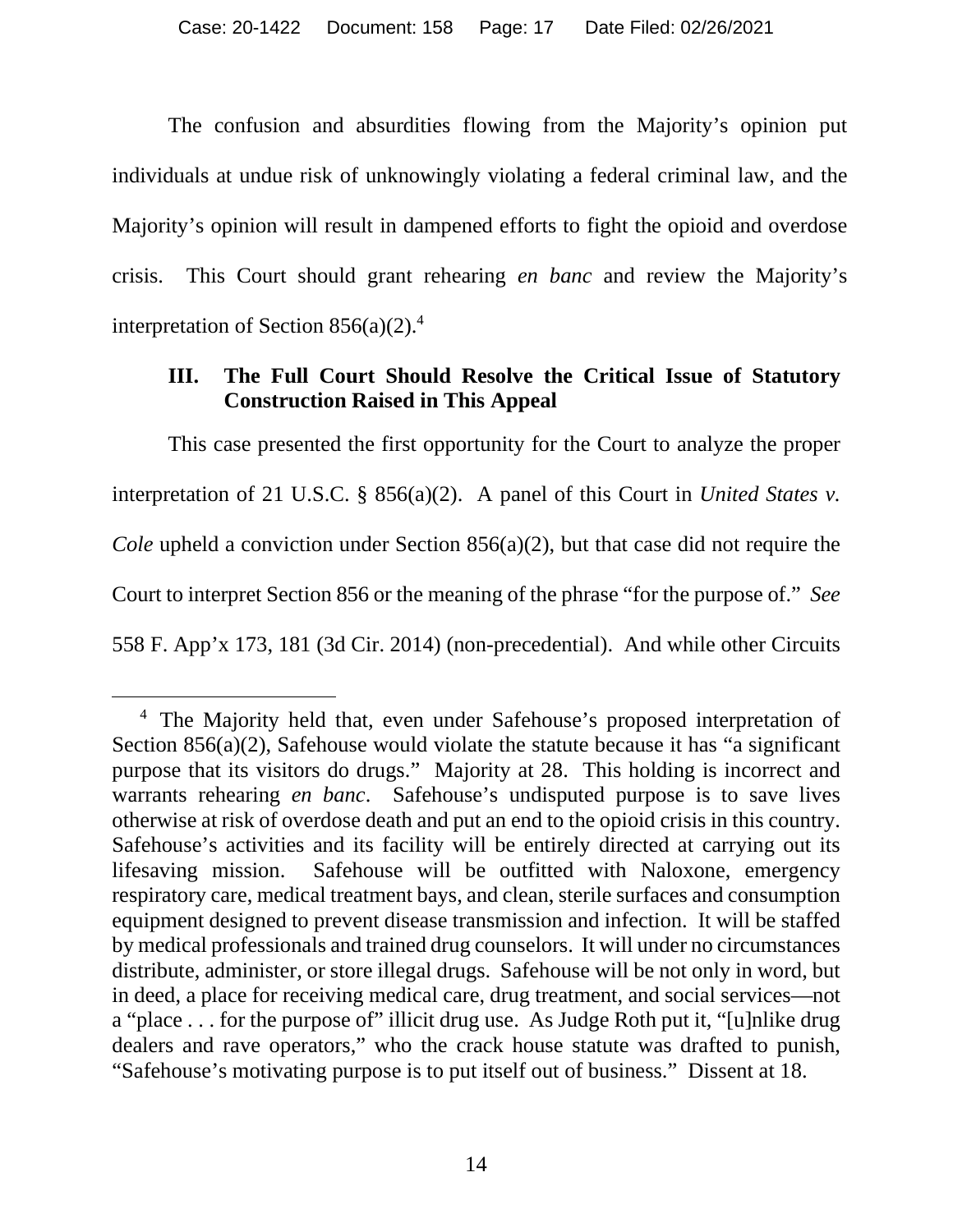have analyzed Section 856(a)(2) on appeal from criminal convictions in a variety of distinguishable settings, those courts did not engage in the exacting statutory analysis necessary to resolve the issues raised in this appeal. *See, e.g.*, *United States v. Chen*, 913 F.3d 183, 185-86, 191-92 (5th Cir. 1990) (applying Section 856(a)(2) to a motel owner where "overwhelming evidence at trial" established the owner promoted and was involved in the rampant illegal drug sales at the motel).

The District Court was the first in the country to address the threatened application of Section 856(a) to a medically supervised consumption site. Currently, only four federal judges in the United States—all in this Circuit—have considered whether Section 856(a) prohibits supervised consumption sites. Those judges are evenly split, with two—Judges Bibas and Ambro—holding the supervised consumption services proposed by Safehouse are illegal, and two—Judges Roth and McHugh—concluding they are not. Given this stark disagreement among respected and reasonable jurists as to the proper interpretation of Section 856(a)—and given the critical importance of the issues raised in this proceeding—review by the Court *en banc* is warranted to clarify the interpretation of Section 856(a) and its application to Safehouse's proposed overdose prevention services.

#### **CONCLUSION**

<span id="page-17-0"></span>The Court should grant this Petition and order an *en banc* rehearing of the panel opinion.

15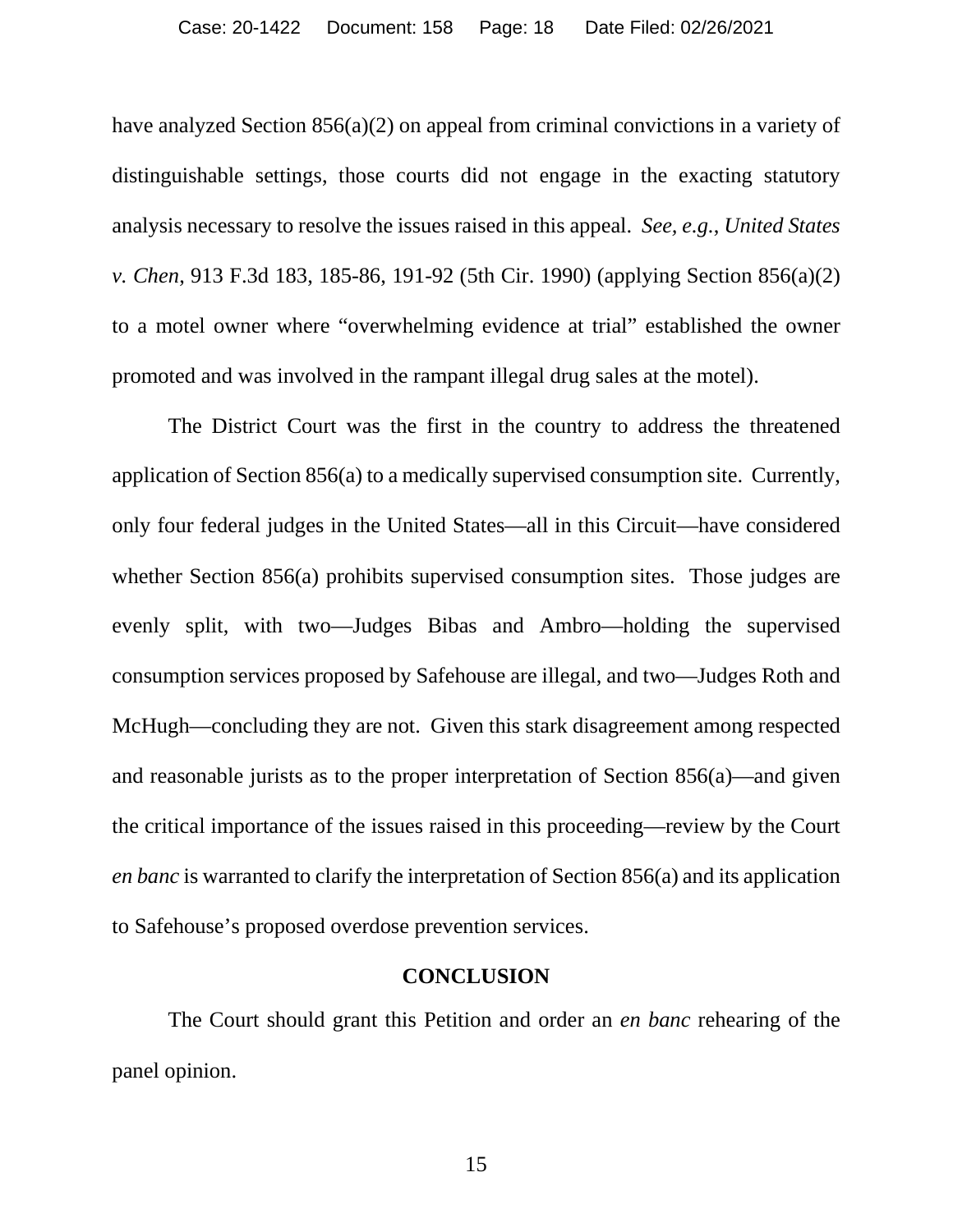Dated: February 26, 2021 Respectfully submitted,

# **DLA PIPER LLP (US)**

By: */s/ Ilana H. Eisenstein* Ilana H. Eisenstein Courtney G. Saleski Ben C. Fabens-Lassen One Liberty Place 1650 Market Street, Suite 5000 Philadelphia, Pennsylvania 19103-7300 Tel: 215.656.3300

# **AIDS LAW PROJECT OF PENNSYLVANIA**

Ronda B. Goldfein Yolanda French Lollis Adrian M. Lowe Jacob M. Eden 1211 Chestnut Street, Suite 600 Philadelphia, Pennsylvania 19107 Tel: 215.587.9377

# **LAW OFFICE OF PETER GOLDBERGER**

Peter Goldberger 50 Rittenhouse Place Ardmore, Pennsylvania 19003 Tel: 610.649.8200

# **SETH F. KREIMER, ESQUIRE**

Seth F. Kreimer (PA Bar No. 26102) 3501 Sansom Street Philadelphia, Pennsylvania 19104 Tel: 215.898.7447

*Attorneys for Appellees Safehouse and José Benitez*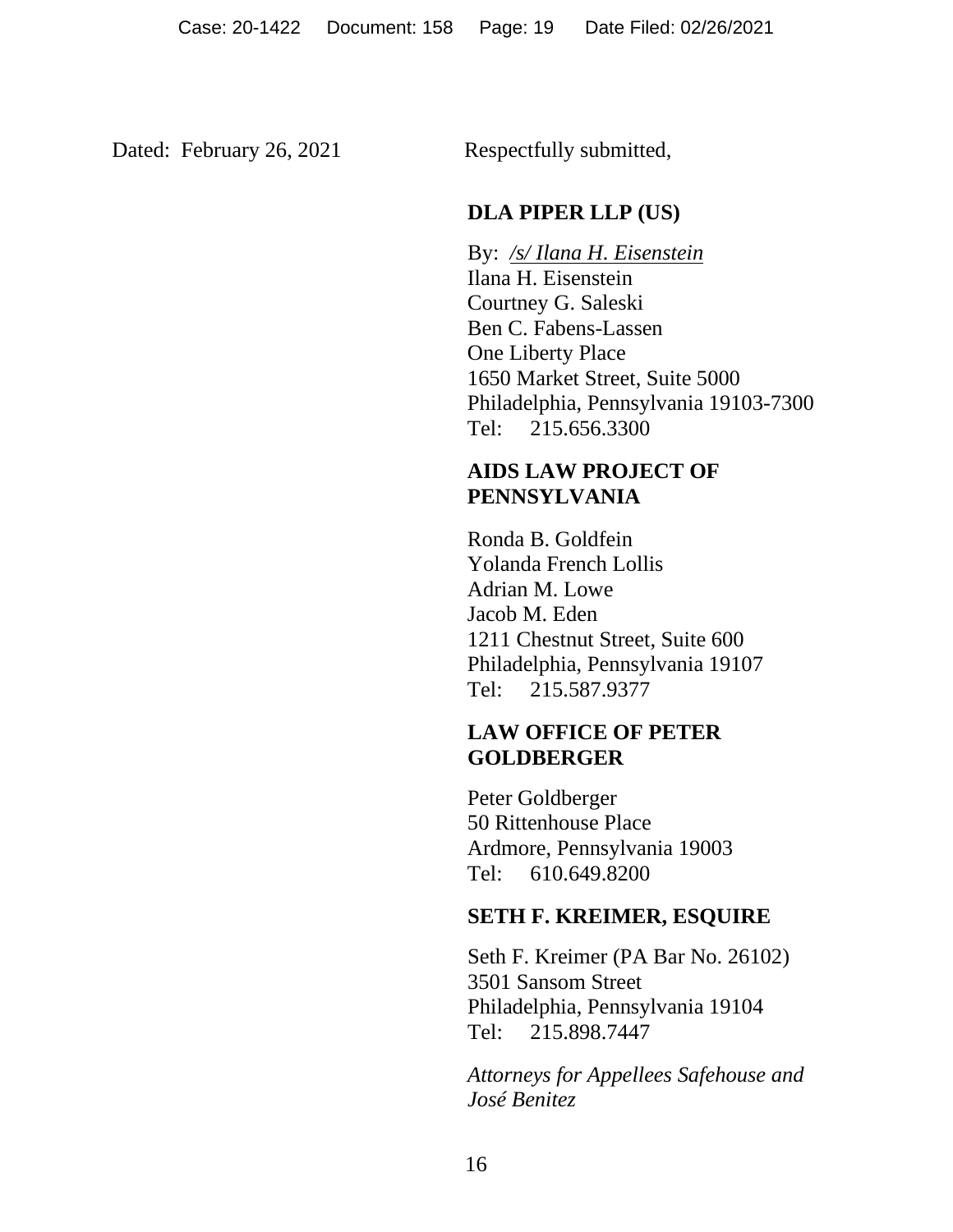# **CERTIFICATION OF COMPLIANCE**

I certify the following:

1. This this brief complies with the type-volume limitation of Fed. R. App. P. 35(b)(2)(A) because this brief contains 3,613 words excluding the parts exempted by Fed. R. App. P. 32(f).

2. This brief complies with the typeface requirements of Fed. R. App. P.  $32(a)(5)$  and the type-style requirements of Fed. R. App. P.  $32(a)(6)$  because it has been prepared in Times New Roman 14-point font using Microsoft Word 2016.

3. This brief complies with the electronic filing requirements of Local R. 31.1(c) because Windows Defender Antivirus Version 1.285.1418.0 was run on the file containing the electronic version of this brief and no viruses were detected.

Dated: February 26, 2021 */s/ Ilana H. Eisenstein*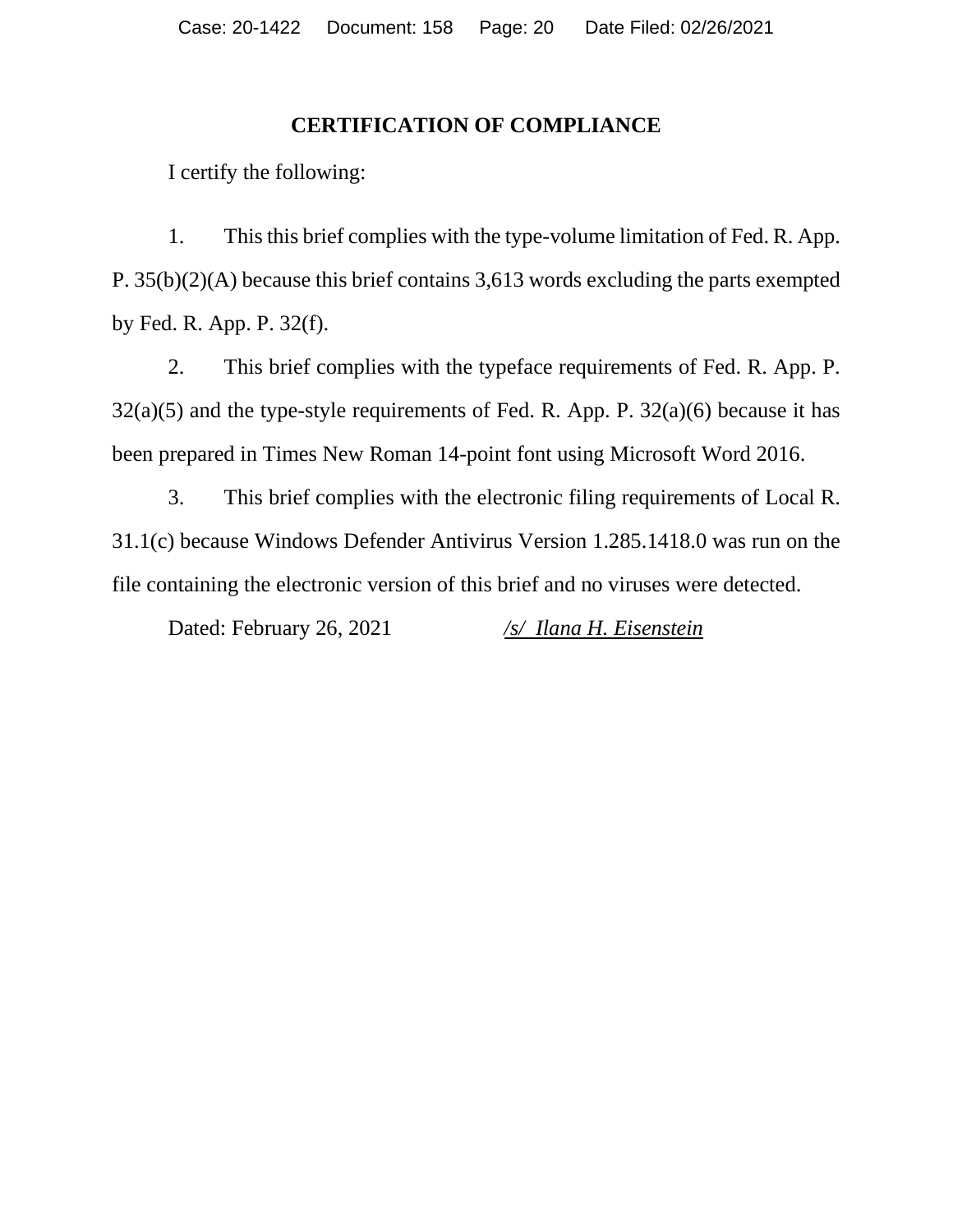# EXHIBIT A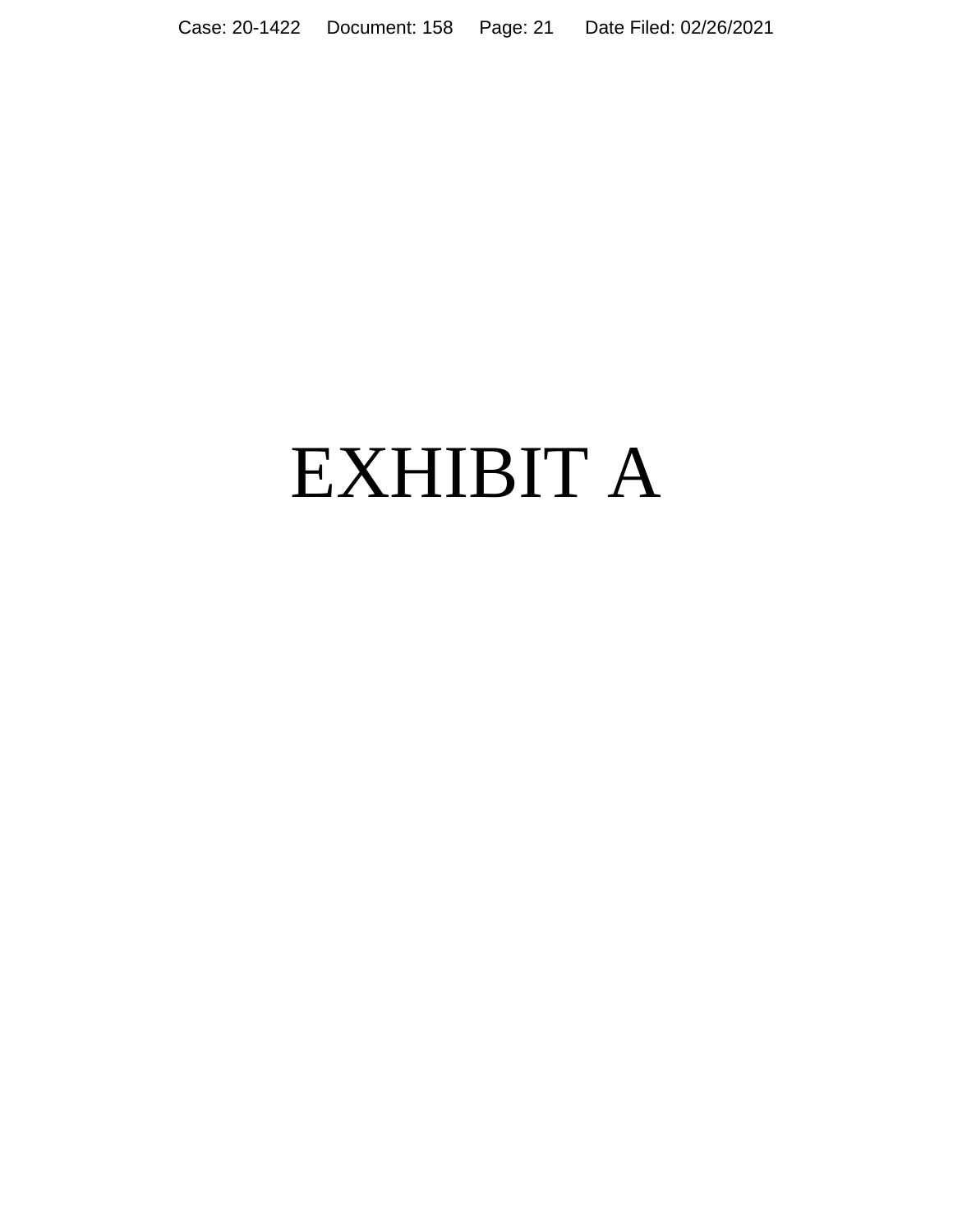#### **PRECEDENTIAL**

## UNITED STATES COURT OF APPEALS FOR THE THIRD CIRCUIT

\_\_\_\_\_\_\_\_\_\_\_\_\_\_\_

#### No. 20-1422 \_\_\_\_\_\_\_\_\_\_\_\_\_\_\_

UNITED STATES OF AMERICA v. SAFEHOUSE, a Pennsylvania nonprofit corporation; JOSÉ BENITEZ, as President and Treasurer of Safehouse

\*\*\*\*\*\*\*\*\*\*\*\*\*\*\*\*\*\*\*

SAFEHOUSE, a Pennsylvania nonprofit corporation v.

U.S. DEPARTMENT OF JUSTICE; WILLIAM P. BARR, in his official capacity as Attorney General of the United States; and WILLIAM M. MCSWAIN, in his official capacity as U.S. Attorney for the Eastern District of Pennsylvania

United States of America, U.S. Department of Justice, United States Attorney General William P. Barr, and the United States Attorney for the Eastern District of Pennsylvania William M. McSwain, Appellants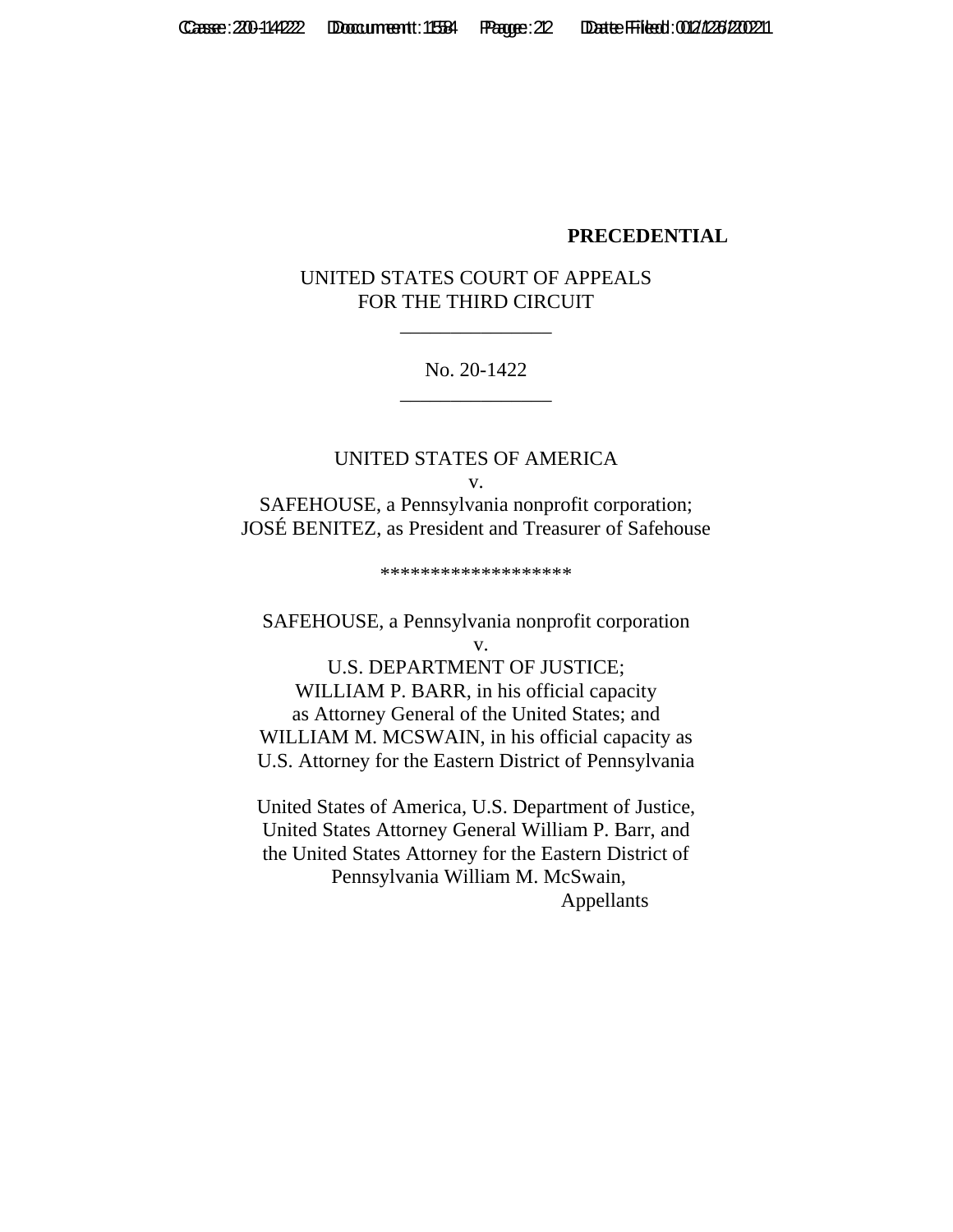On Appeal from the United States District Court for the Eastern District of Pennsylvania (D.C. No. 2:19-cv-00519) District Judge: Honorable Gerald A. McHugh

\_\_\_\_\_\_\_\_\_\_\_\_\_\_\_

Argued: November 16, 2020

\_\_\_\_\_\_\_\_\_\_\_\_\_\_\_

Before: AMBRO, BIBAS, and ROTH, *Circuit Judges*

(Filed: January 12, 2021) \_\_\_\_\_\_\_\_\_\_\_\_\_\_\_

William M. McSwain [ARGUED] Gregory B. David John T. Crutchlow Bryan C. Hughes Erin E. Lindgren Office of United States Attorney 615 Chestnut Street Suite 1250 Philadelphia, PA 19106

*Counsel for Appellants*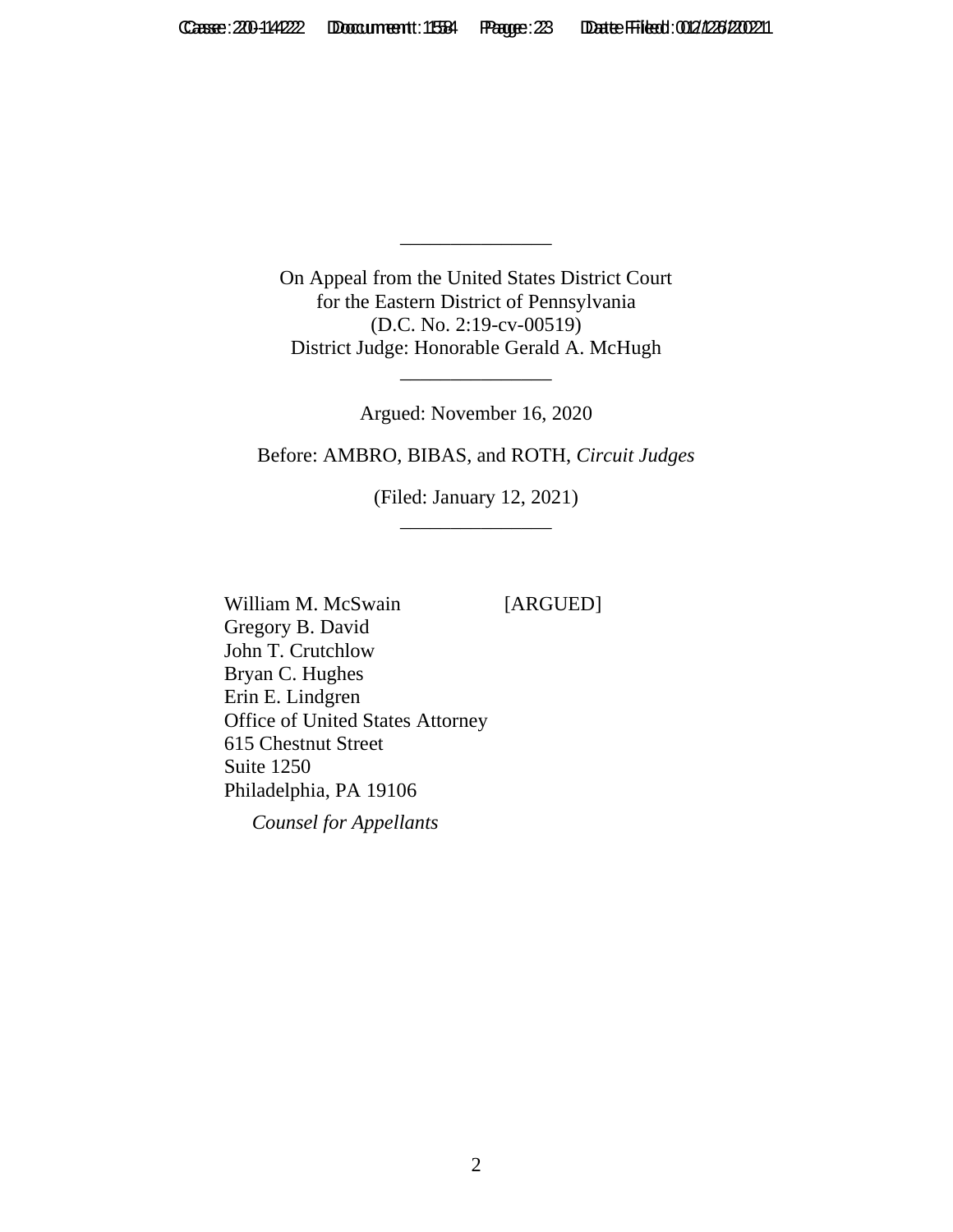Ronda B. Goldfein Yolanda F. Lollis Adrian M. Lowe AIDS Law Project of Pennsylvania 1211 Chestnut Street Suite 600 Philadelphia, PA 19107

Ilana H. Eisenstein [ARGUED] Courtney G. Saleski Megan E. Krebs Ben C. Fabens-Lassen DLA Piper 1650 Market Street One Liberty Place, Suite 5000 Philadelphia, PA 19103

Peter Goldberger 50 Rittenhouse Place Ardmore, PA 19003

Seth F. Kreimer University of Pennsylvania School of Law 3501 Chestnut Street Philadelphia, PA 19104

*Counsel for Appellees*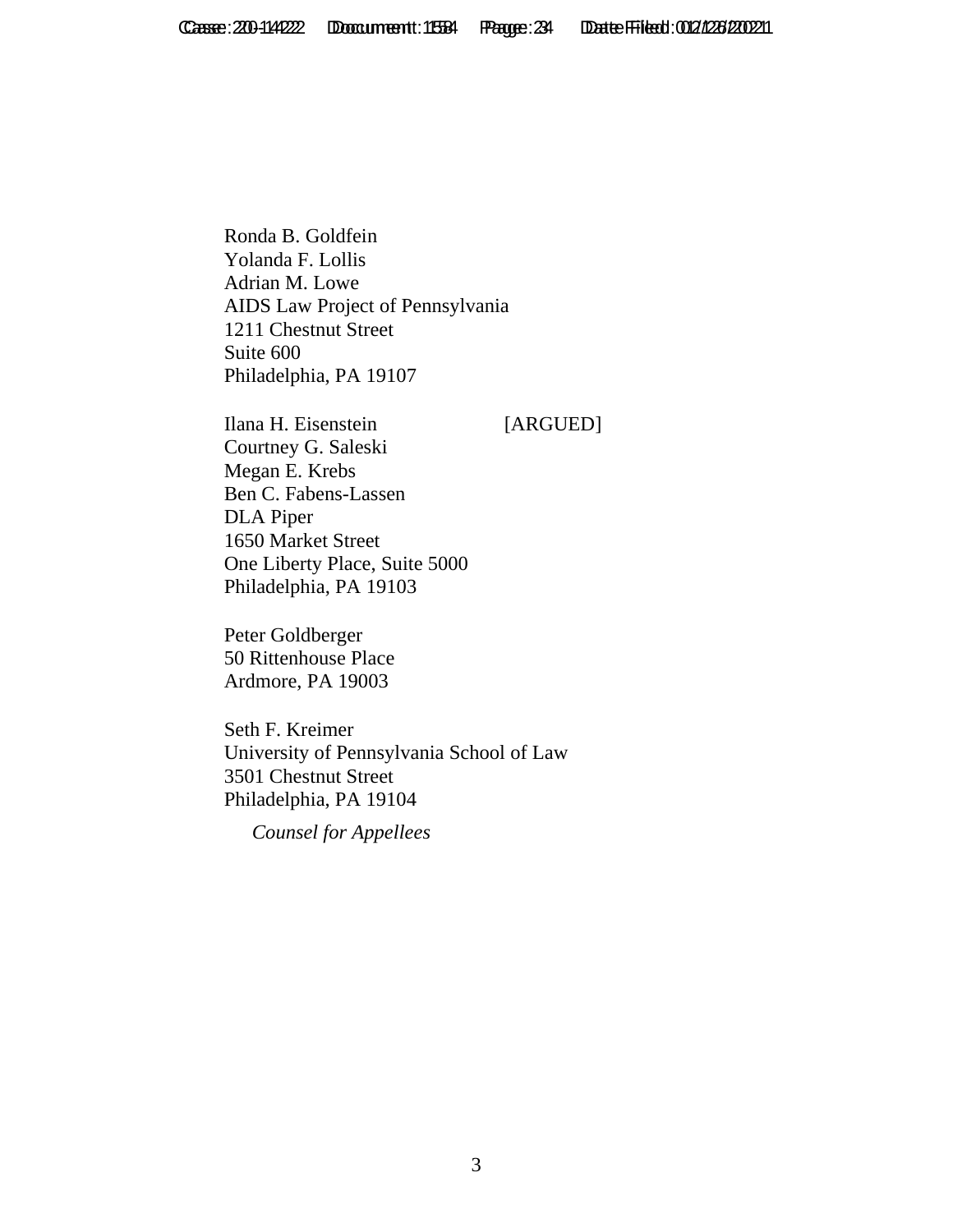James G. Mann Pennsylvania House of Representatives P.O. Box 202228 Suite B-6 Main Capitol Harrisburg, PA 17120

*Counsel for Amici in support of Appellants Republican Caucus of the Pennsylvania House of Representatives and Republican Caucus of the Senate of Pennsylvania*

John M. Gore Jones Day 51 Louisiana Avenue, N.W. Washington, D.C. 20001

> *Counsel for Amici in support of Appellants Pat Toomey, Brian Fitzpatrick, Tom Cotton, John Joyce, Fred Keller, Mike Kelly, Daniel P. Meuser, Scott Perry, Guy Reschenthaler, Lloyd Smucker, and Glenn Thompson*

Jeffrey M. Harris Consovoy McCarthy 1600 Wilson Boulevard, Suite 700 Arlington, VA 22209

*Counsel for Amici in support of Appellants Drug Policy Scholars and Former Government Officials*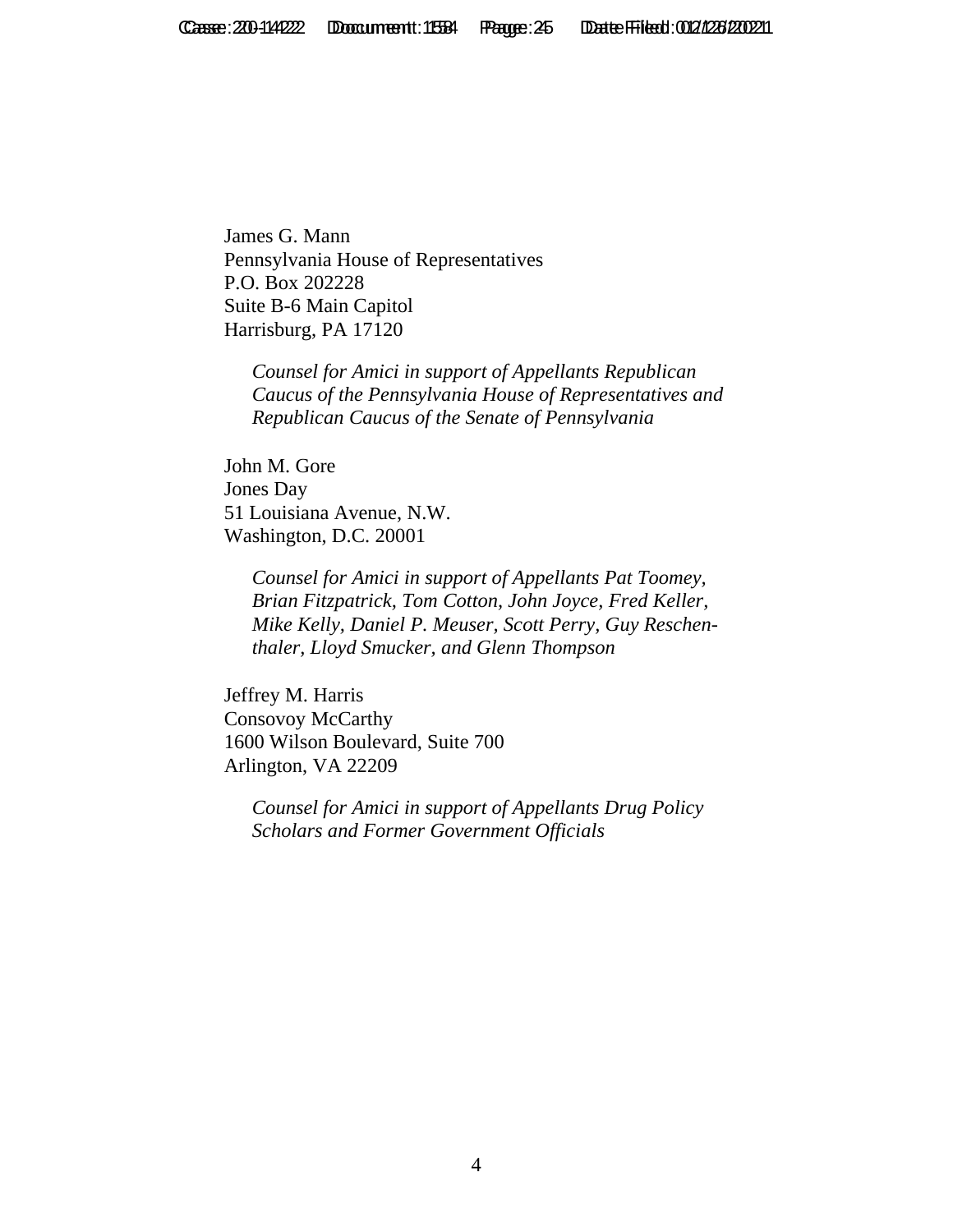Michael H. McGinley Justin M. Romeo Dechert 2929 Arch Street 18th Floor, Cira Centre Philadelphia, PA 19104

> *Counsel for Amici in support of Appellants 20 Neighborhood Civic Associations and the Fraternal Order of Police Lodge 5*

Loren L. AliKhan Office of Attorney General of District of Columbia Office of the Solicitor General 400 6th Street, N.W., Suite 8100 Washington, D.C. 20001

*Counsel for Amici in support of Appellees District of Columbia, State of California, State of Delaware, State of Illinois, State of Michigan, State of Minnesota, State of New Mexico, State of Oregon, State of Vermont, and State of Virginia*

Trevor C. Burrus Cato Institute 1000 Massachusetts Avenue, N.W. Washington, D.C. 20001

> *Counsel for Amici in support of Appellees Cato Institute, American Civil Liberties Union, and American Civil Liberties Union of Pennsylvania*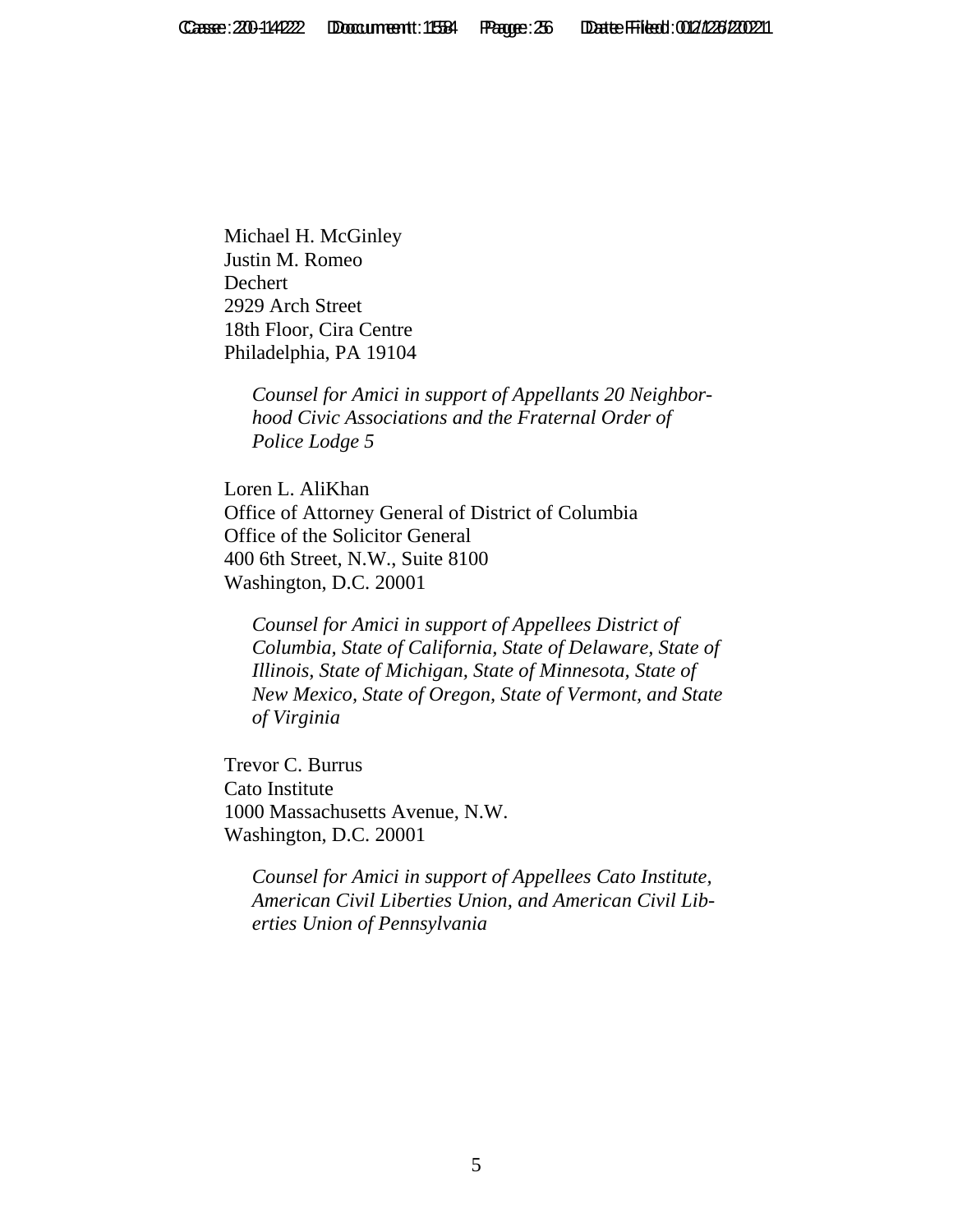Ezekiel R. Edwards American Civil Liberties Union 125 Broad Street, 18th Floor New York, New York 10004

> *Counsel for Amicus in support of Appellees American Civil Liberties Union*

Mary Catherine Roper American Civil Liberties Union of Pennsylvania P.O. Box 60173 Philadelphia, PA 19102

*Counsel for Amicus Appellee American Civil Liberties Union of Pennsylvania*

Michael J. Engle Buchanan Ingersoll & Rooney 50 South 16th Street Two Liberty Place, Suite 3200 Philadelphia, PA 19102

> *Counsel for Amici in support of Appellees Dr. Alexis M. Roth, Dr. Stephen E. Lankenau, and 5th Square*

Virginia A. Gibson Hogan Lovells US 1735 Market Street, 23rd Floor Philadelphia, PA 19103

> *Counsel for Amici in support of Appellees King County Washington, City of New York, City of Seattle, City and County of San Francisco, and City of Pittsburgh*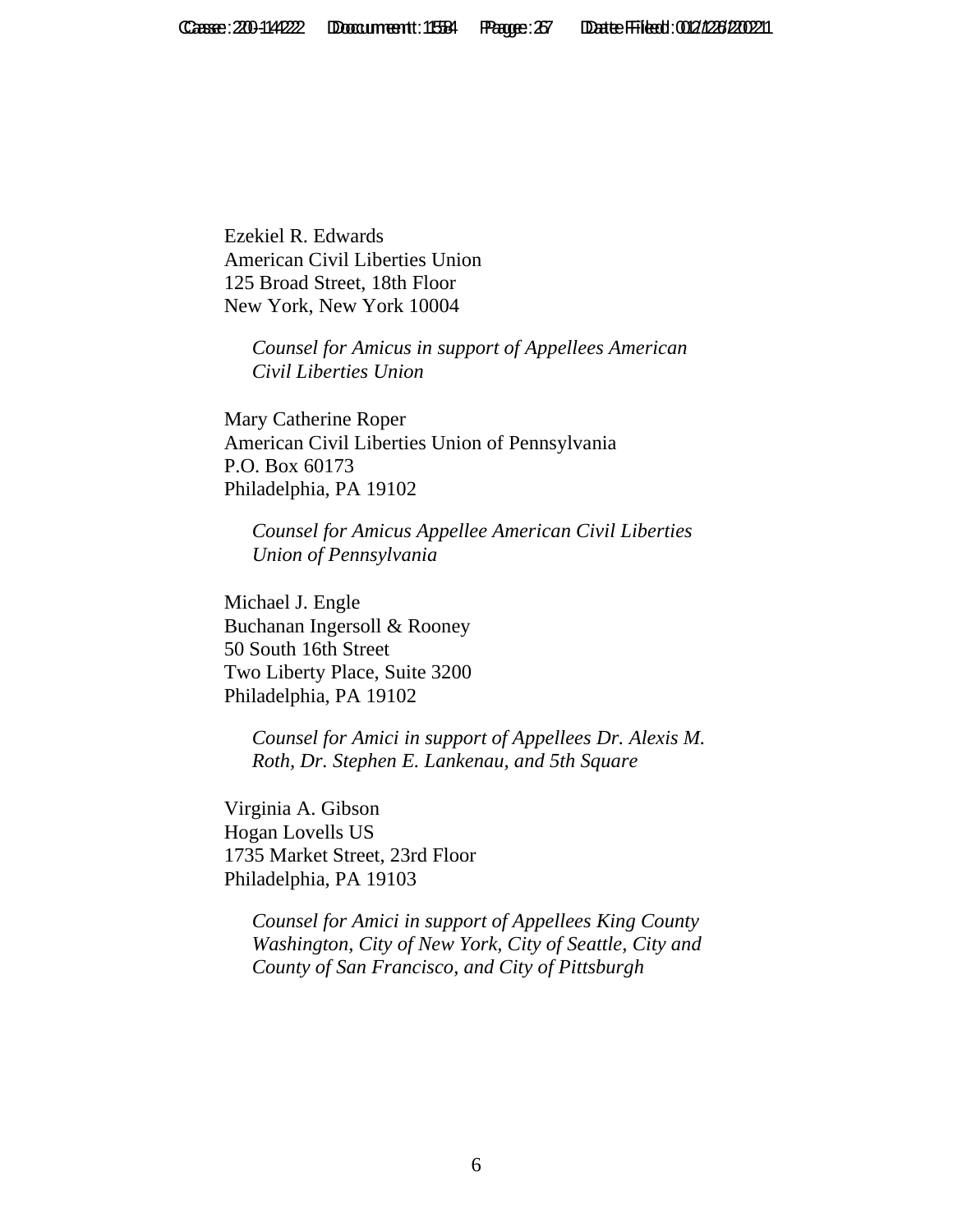Ellen C. Brotman Suite 1500 One South Broad Street Philadelphia, PA 19107

> *Counsel for Amici in support of Appellees AIDS United, American Medical Association, Association for Multidisciplinary Education and Research in Substance Use and Addiction, Association of Schools and Programs of Public Health, California Society of Addiction Medicine, Drug Policy Alliance, Foundation for AIDS Research, Harm Reduction Coalition, National Alliance of State and Territorial AIDS Directors, Network for Public Health, Pennsylvania Medical Society, Philadelphia County Medical Society, Positive Womens Network, Treatment Action Group, and Vital Strategies*

Michael D. LiPuma Law Firm of Justin F. Robinette Suite 1109 325 Chestnut Street Philadelphia, PA 19106

> *Counsel for Amici in support of Appellees Homeless Advocacy Project, Pathways to Housing Pennsylvania, Catholic Worker Free Clinic, Bethesda Project Inc., and St. Francis Inn*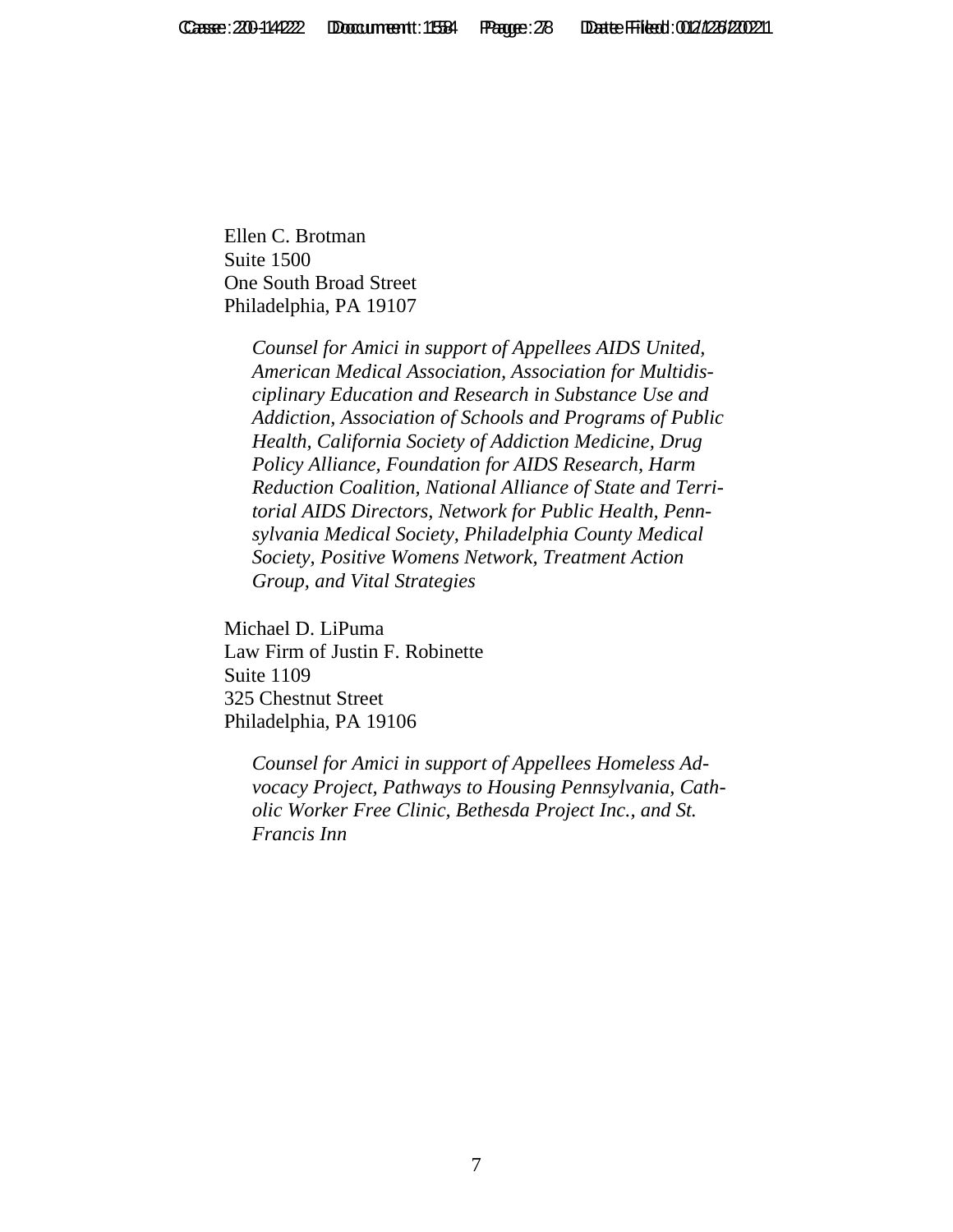Jennifer MacNaughton City of Philadelphia Law Department 1515 Arch Street Philadelphia, PA 19102

> *Counsel for Amici in support of Appellees Mayor Jim Kenney and Dr. Thomas Farley*

Brian T. Feeney Jessica Natali Kevin Rethore Greenberg Traurig 1717 Arch Street, Suite 400 Philadelphia, PA 19103

> *Counsel for Amici in support of Appellees Philadelphia Area Community Organizations*

Mark C. Fleming Wilmer Cutler Pickering Hale & Dorr 60 State Street Boston, MA 02109

Daniel Segal Matthew A. Hamermesh Hangley Aronchick Segal Pudlin & Schiller One Logan Square 18th & Cherry Streets, 27th Floor Philadelphia, PA 19103

*Counsel for Amici in support of Appellees Current and Former Prosecutors, Law Enforcement Leaders, and Former Department of Justice Official and Leaders*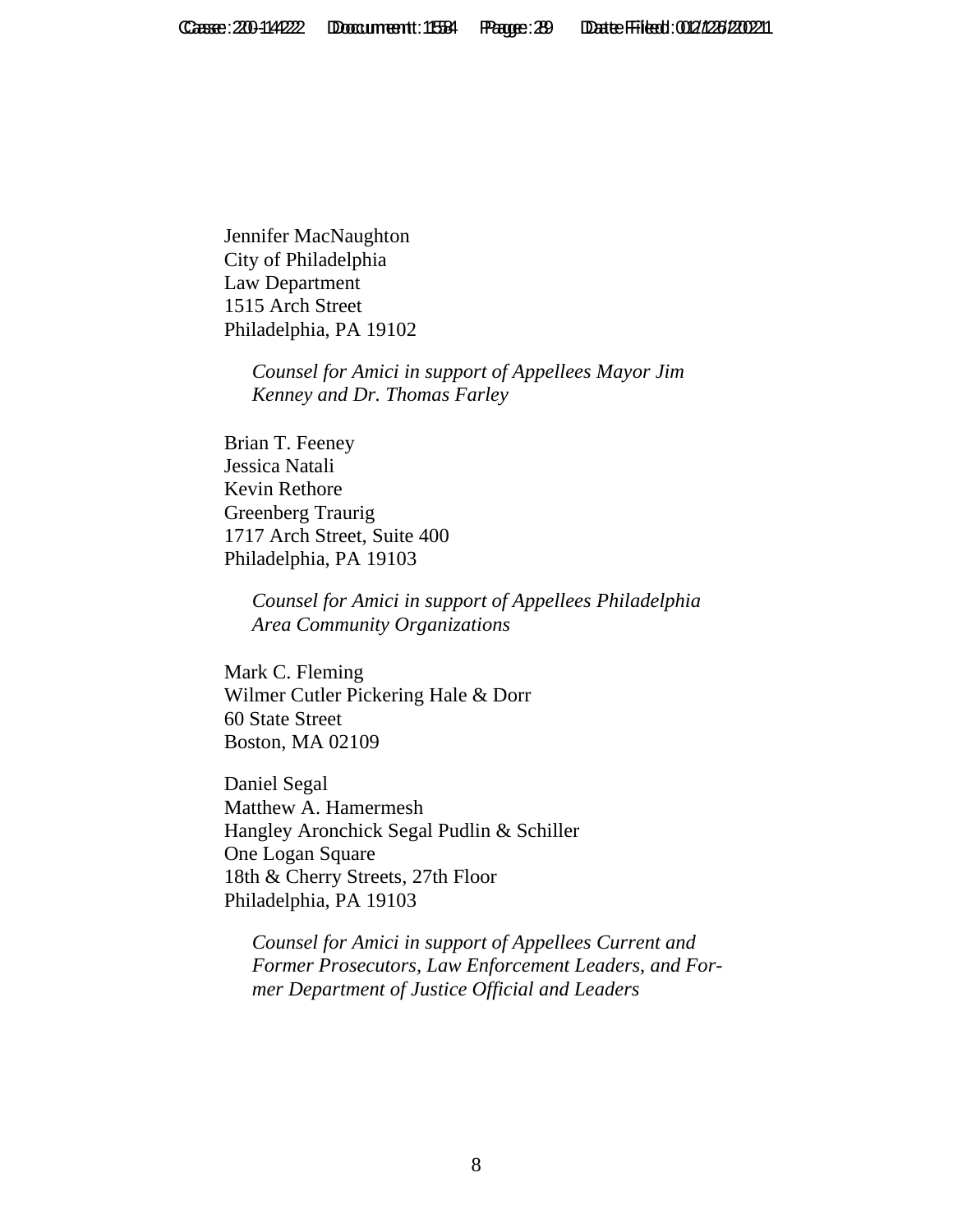Catherine M. Recker Welsh & Recker 306 Walnut Street Philadelphia, PA 19106

> *Counsel for Amicus in support of Appellees Professor Randy Barnett*

Mira E. Baylson Cozen O'Connor 1650 Market Street One Liberty Place, Suite 2800 Philadelphia, PA 19103

> *Counsel for Amici in support of Appellees Religious Leaders in Philadelphia and Beyond*

Thomas A. Leonard, IV Cozen O'Connor 1650 Market Street One Liberty Place, Suite 2800 Philadelphia, PA 19103

> *Counsel for Amici in support of Appellees Friends and Family of Victims of Opioid Addiction*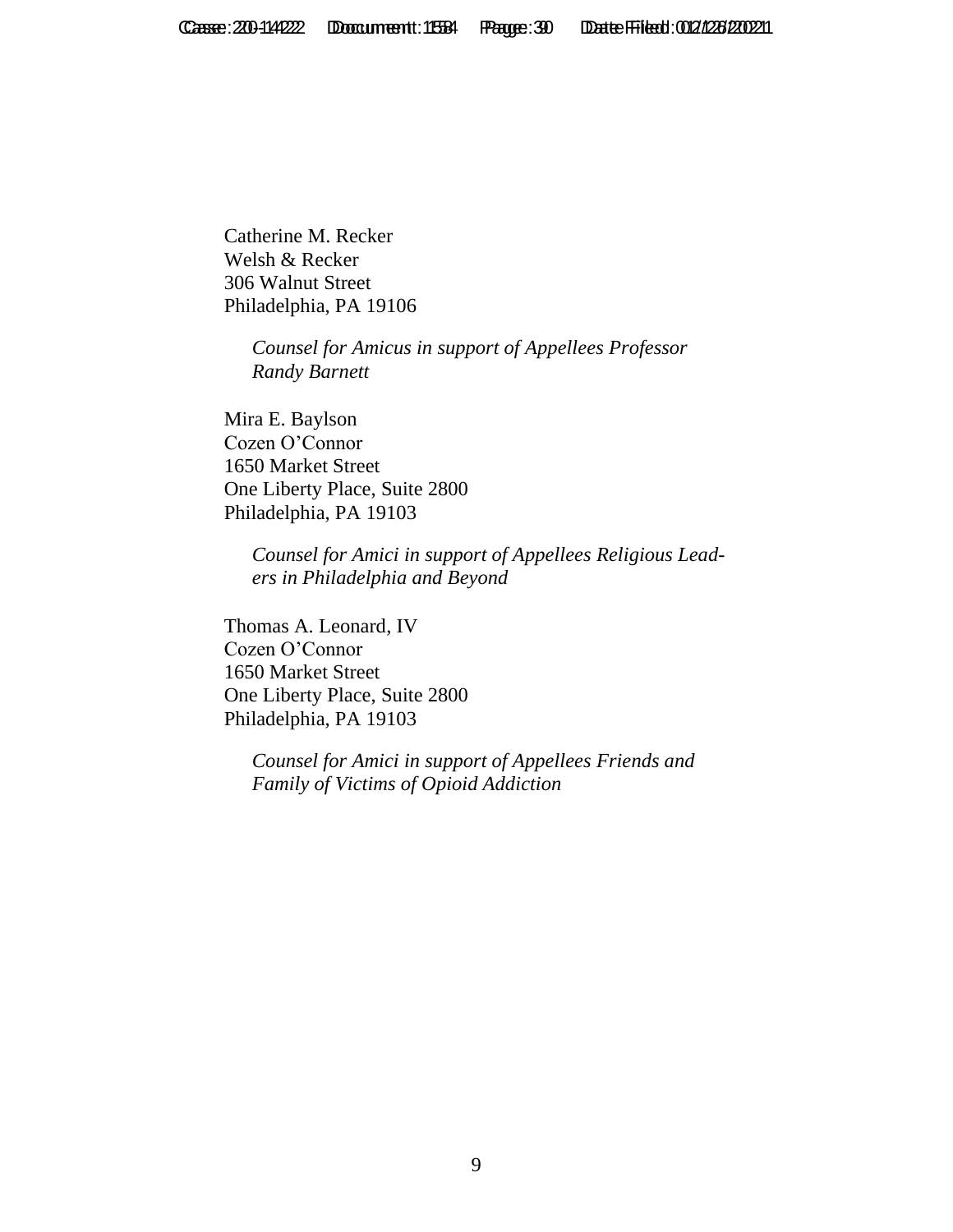#### OPINION OF THE COURT \_\_\_\_\_\_\_\_\_\_\_\_\_\_\_

\_\_\_\_\_\_\_\_\_\_\_\_\_\_\_

BIBAS, *Circuit Judge*.

Though the opioid crisis may call for innovative solutions, local innovations may not break federal law. Drug users die every day of overdoses. So Safehouse, a nonprofit, wants to open America's first safe-injection site in Philadelphia. It favors a public-health response to drug addiction, with medical staff trained to observe drug use, counteract overdoses, and offer treatment. Its motives are admirable. But Congress has made it a crime to open a property to others to use drugs. 21 U.S.C. §856. And that is what Safehouse will do.

Because Safehouse knows and intends that its visitors will come with a significant purpose of doing drugs, its safeinjection site will break the law. Although Congress passed §856 to shut down crack houses, its words reach well beyond them. Safehouse's benevolent motive makes no difference. And even though this drug use will happen locally and Safehouse will welcome visitors for free, its safe-injection site falls within Congress's power to ban interstate commerce in drugs.

Safehouse admirably seeks to save lives. And many Americans think that federal drug laws should move away from law enforcement toward harm reduction. But courts are not arbiters of policy. We must apply the laws as written. If the laws are unwise, Safehouse and its supporters can lobby Congress to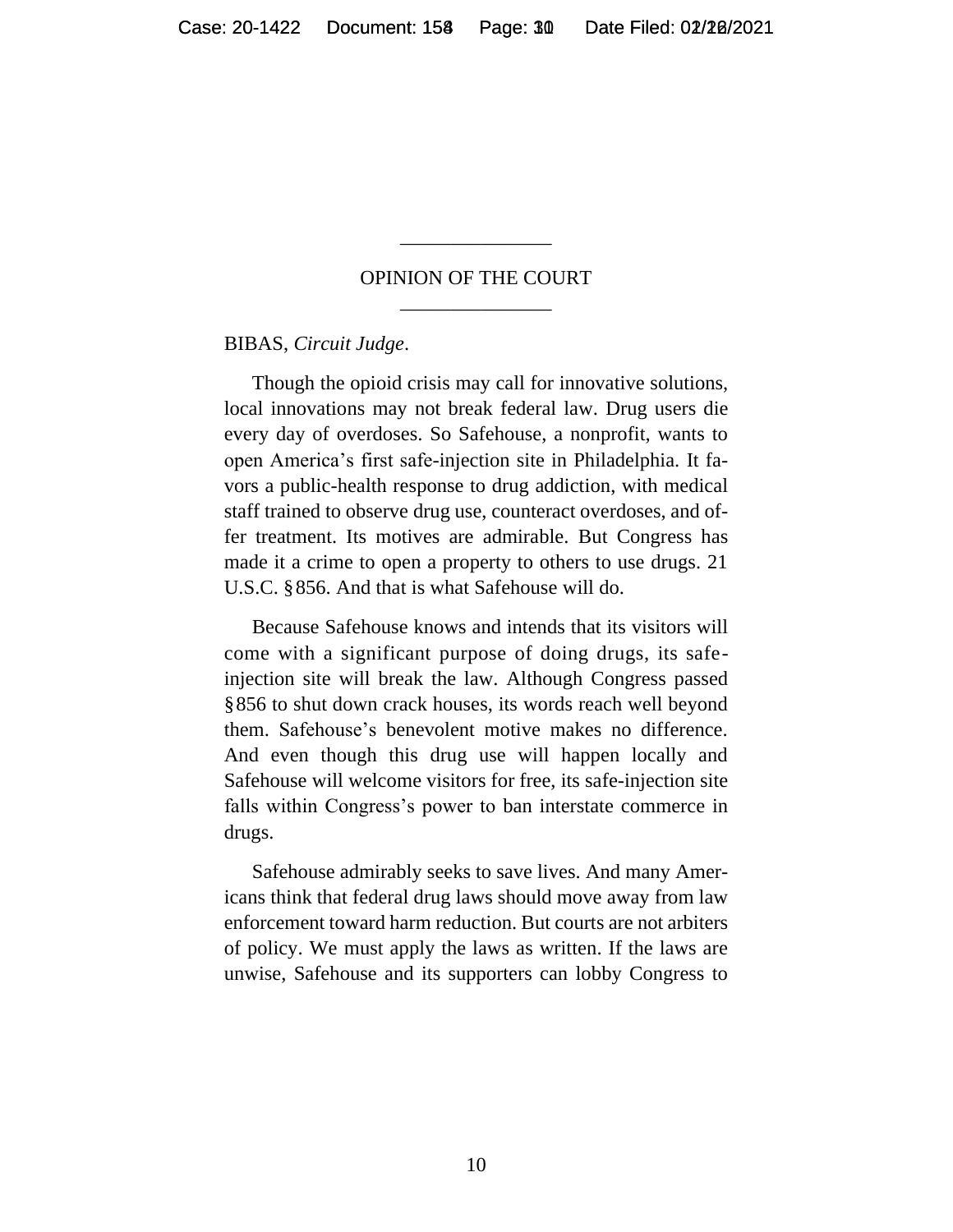carve out an exception. Because we cannot do that, we will reverse and remand.

#### **I. BACKGROUND**

#### **A. The federal drug laws**

Drug addiction poses grave social problems. The opioid crisis has made things worse: more than a hundred Americans die every day of an overdose. Dep't of Health & Human Servs., Office of the Surgeon General, *Facing Addiction in America: The Surgeon General's Spotlight on Opioids* 1 (2018). People of good will disagree about how to tackle these enormous problems. Lawmakers and prosecutors have traditionally used criminal prosecution to try to stem the flow, targeting the supply and hoping to curb demand. Others emphasize getting users into rehab. Harm-reduction proponents favor treating drug users without requiring them to abstain first. Still others favor decriminalizing or even legalizing drugs. There is no consensus and no easy answer.

But our focus is on what Congress has done, not what it should do. Congress has long recognized that illegal drugs "substantial[ly]" harm "the health and general welfare of the American people." 21 U.S.C. §801(2). Indeed, half a century ago, Congress tackled this national problem by consolidating scattered drug laws into a single scheme: the Comprehensive Drug Abuse Prevention and Control Act of 1970. Pub. L. 91- 513, 84 Stat. 1236 (codified as amended at 21 U.S.C. §§801– 971); *see Gonzales v. Raich*, 545 U.S. 1, 10–12 (2005). To this day, this scheme governs the federal approach to illegal drugs.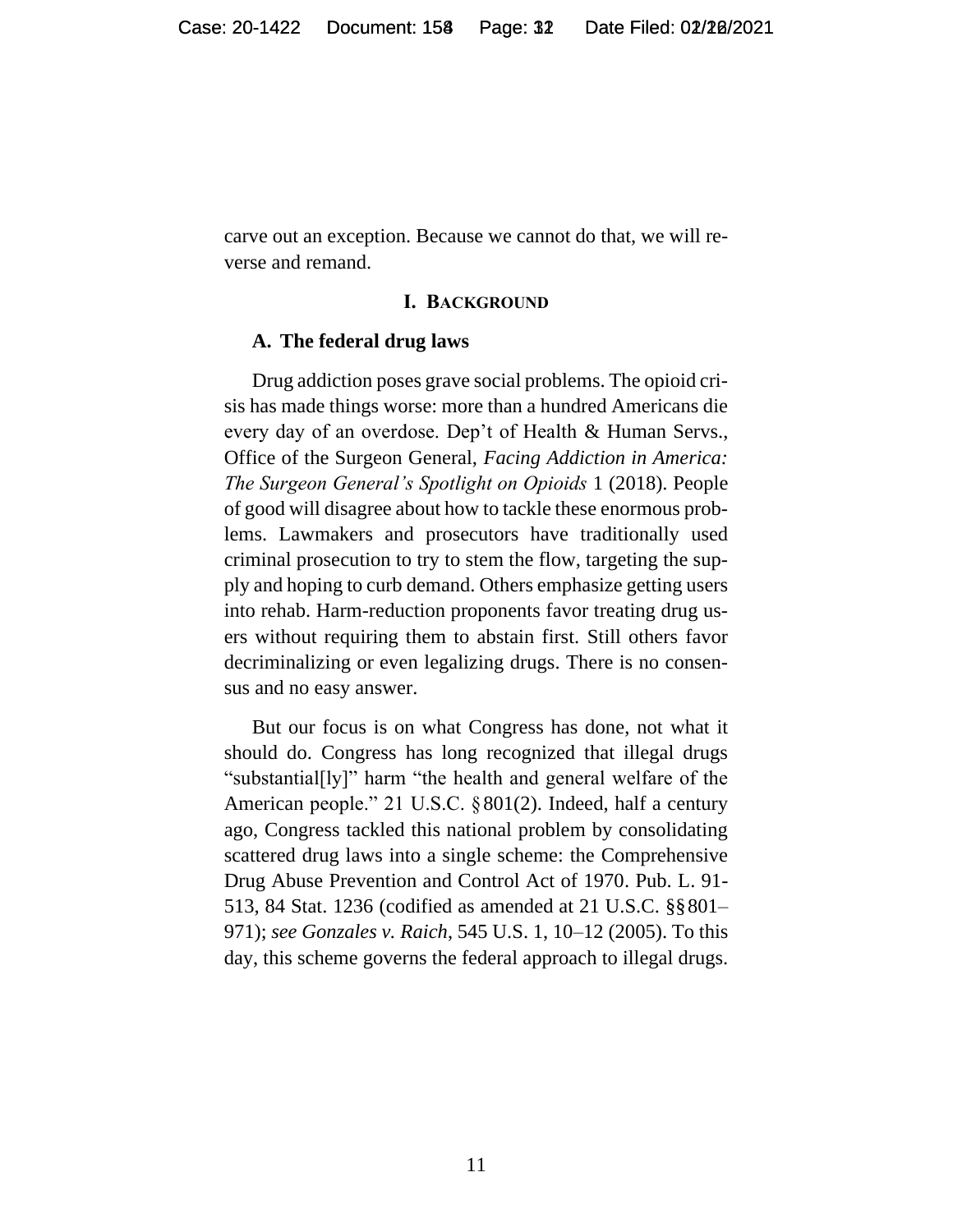Title II of that law, the Controlled Substances Act, broadly regulates illegal drugs. The Act spells out many crimes. A person may not make, distribute, or sell drugs. 21 U.S.C. §841. He may not possess them. §844. He may not take part in a drug ring. §848. He may not sell drug paraphernalia. §863. He may not conspire to do any of these banned activities. §846. And he may not own or maintain a "drug-involved premises": a place for using, sharing, or producing drugs. §856.

This last crime—the one at issue—was added later. At first, the Act said nothing about people who opened their property for drug activity. Then, the 1980s saw the rise of crack houses: apartments or houses (often abandoned) where people got together to buy, sell, use, or even cook drugs. *See United States v. Lancaster*, 968 F.2d 1250, 1254 n.3 (D.C. Cir. 1992). These "very dirty and unkempt" houses blighted their neighborhoods, attracting a stream of unsavory characters at all hours. *Id.* But it was hard to shut crack houses down. To go after owners, police and prosecutors tried to cobble together conspiracy and distribution charges. *See, e.g.*, *United States v. Jefferson*, 714 F.2d 689, 691–92 (7th Cir. 1983), *vacated on other grounds*, 474 U.S. 806 (1985). But no law targeted the owner or maintainer of the premises.

To plug this gap, Congress added a new crime: 21 U.S.C. §856. Anti-Drug Abuse Act of 1986, Pub. L. No. 99-570, §1841, 100 Stat. 3207, 3207–52. This law banned running a place for the purpose of manufacturing, selling, or using drugs. Congress later extended this crime to reach even temporary drug premises and retitled it from "Establishment of manufacturing operations" to "Maintaining drug-involved premises."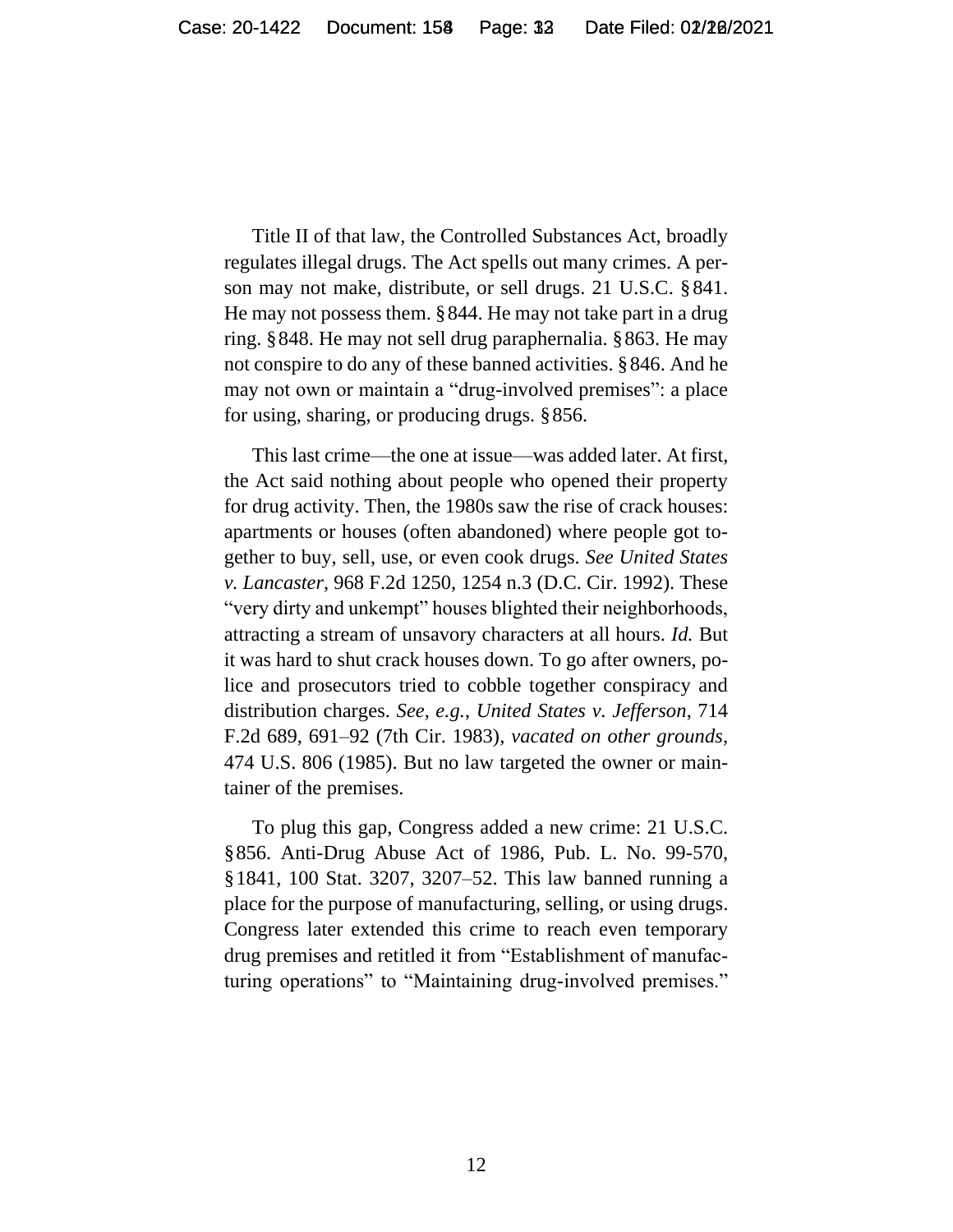*Compare* 21 U.S.C. §856(a) & caption (2003) *with* 21 U.S.C.  $§856(a)$  & caption (1986). After all, the statute covers much more than manufacturing drugs.

#### **B. Safehouse's safe-injection site**

The parties have stipulated to the key facts: Safehouse wants to try a new approach to combat the opioid crisis. It plans to open the country's first safe-injection site. Safehouse is headed by José Benitez, who also runs Prevention Point Philadelphia. Like Prevention Point and other sites, Safehouse will care for wounds, offer drug treatment and counseling, refer people to social services, distribute overdose-reversal kits, and exchange used syringes for clean ones.

But unlike other sites, Safehouse will also feature a consumption room. Drug users may go there to inject themselves with illegal drugs, including heroin and fentanyl. The consumption room is what will make Safehouse unique—and legally vulnerable.

When a drug user visits the consumption room, a Safehouse staffer will give him a clean syringe as well as strips to test drugs for contaminants. Staffers may advise him on sterile injection techniques but will not provide, dispense, or administer any controlled drugs. The user must get his drugs before he arrives and bring them to Safehouse; he may not share or trade them on the premises. The drugs he consumes will be his own.

After he uses them, Safehouse staffers will watch him for signs of overdose. If needed, they will intervene with medical care, including respiratory support and overdose-reversal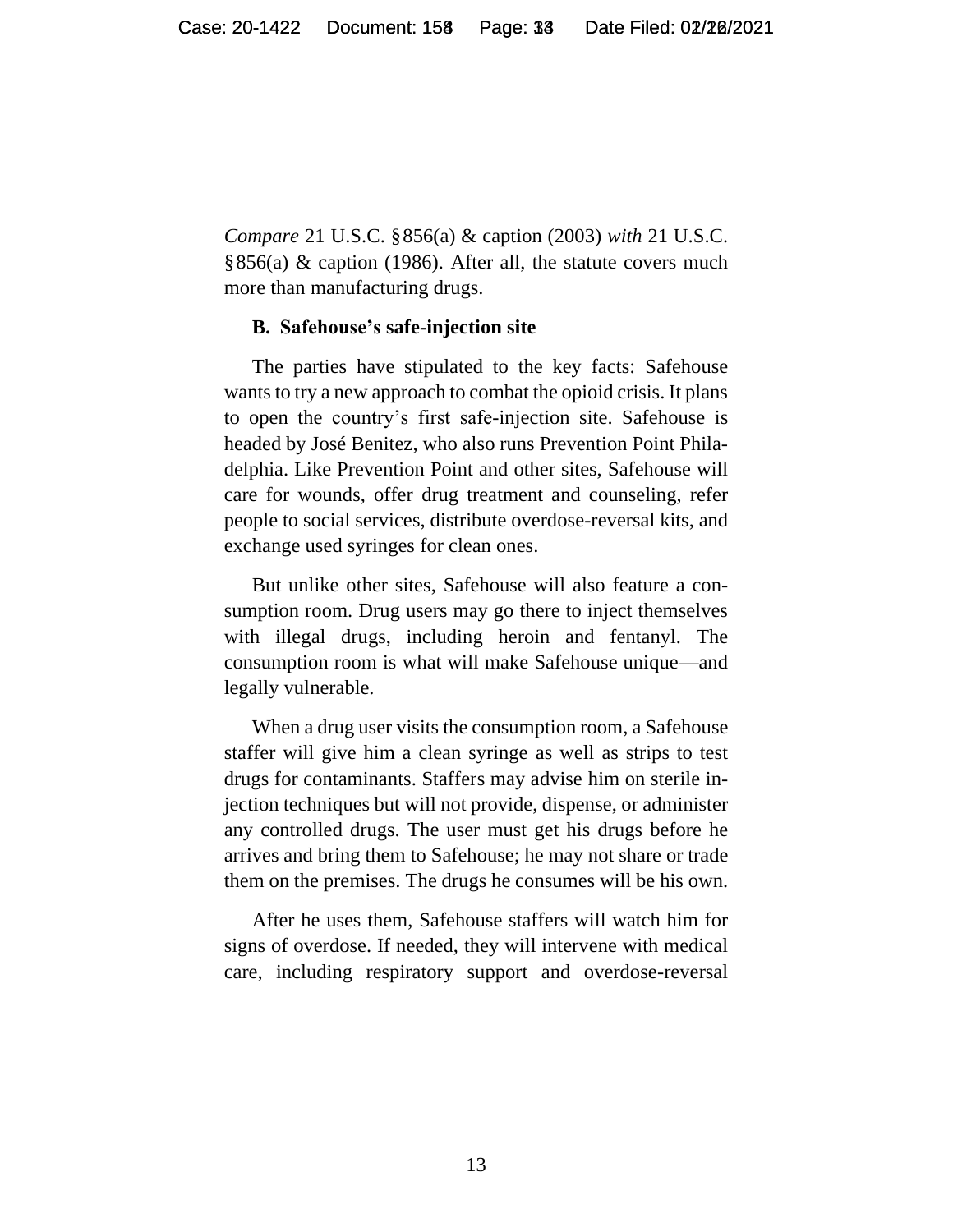agents. Next, in an observation room, counselors will refer the visitor to social services and encourage drug treatment.

Safehouse hopes to save lives by preventing diseases, counteracting drug overdoses, and encouraging drug treatment. It believes that visitors are more likely to accept counseling and medical care "after they have consumed drugs and are not experiencing withdrawal symptoms." App. 685*.*

#### **C. Procedural history**

The Government sought a declaratory judgment that Safehouse's consumption room would violate  $\S 856(a)(2)$ . Safehouse counterclaimed for a declaratory judgment that it would not and that applying the statute to Safehouse would violate either the Commerce Clause or the Religious Freedom Restoration Act (RFRA). U.S. Const. art. I, §8, cl. 3; 42 U.S.C. §§2000bb–2000bb-3.

The Government moved for judgment on the pleadings, and the District Court denied the motion. It held that  $\S 856(a)(2)$ does not apply to Safehouse's proposed consumption room. *United States v. Safehouse*, 408 F. Supp. 3d 583, 587 (E.D. Pa. 2019). Rather, it held that someone violates  $\S 856(a)(2)$  only if *his* purpose is for others to manufacture, distribute, or use illegal drugs on the premises. *Id.* at 595, 605. And it found that Safehouse's purpose was to offer medical care, encourage treatment, and save lives, not to facilitate drug use. *Id.* at 614. Because the statute did not apply, the court did not need to reach Safehouse's Commerce Clause or RFRA defenses. After the parties stipulated to a set of facts, the court entered a final declaratory judgment for Safehouse. The Government now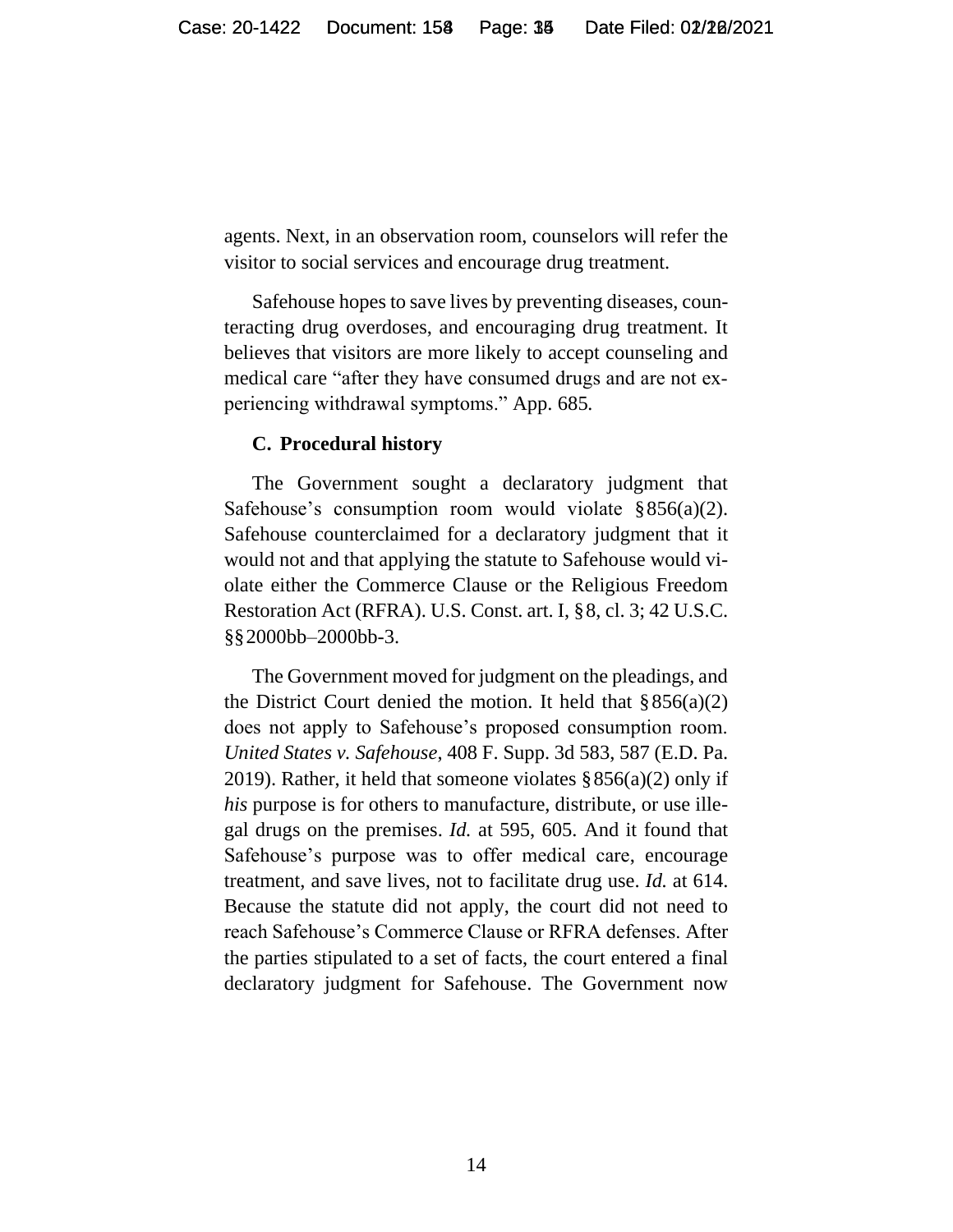appeals. On appeal, Safehouse renews its Commerce Clause defense but reserves its RFRA defense for remand.

We have jurisdiction to hear this appeal. The District Court's declaratory judgment has "the force and effect of a final judgment." 28 U.S.C. §2201. "Once [the] district court has ruled on all of the issues submitted to it, either deciding them or declining to do so, the declaratory judgment is complete, final, and appealable." *Henglein v. Colt Indus. Operating Corp.*, 260 F.3d 201, 211 (3d Cir. 2001). So it does not matter that the court did not reach the affirmative defenses. We review the court's reading of the statute and application of the statute to Safehouse de novo. *Rotkiske v. Klemm*, 890 F.3d 422, 424 n.2 (3d Cir. 2018) (en banc), *aff'd*, 140 S. Ct. 355 (2019).

# **II. SAFEHOUSE WILL VIOLATE 21 U.S.C. §856(a)(2) BY KNOWINGLY AND DELIBERATELY LETTING VISITORS USE DRUGS**

Section 856(a)(2) makes it illegal to "manage or control" a property and then "knowingly and intentionally" open it to visitors "for the purpose of ... using a controlled substance":

#### **(a) Unlawful acts**

Except as authorized by this subchapter, it shall be unlawful to—

(1) knowingly open, lease, rent, use, or maintain any place, whether permanently or temporarily, for the purpose of manufacturing, distributing, or using any controlled substance;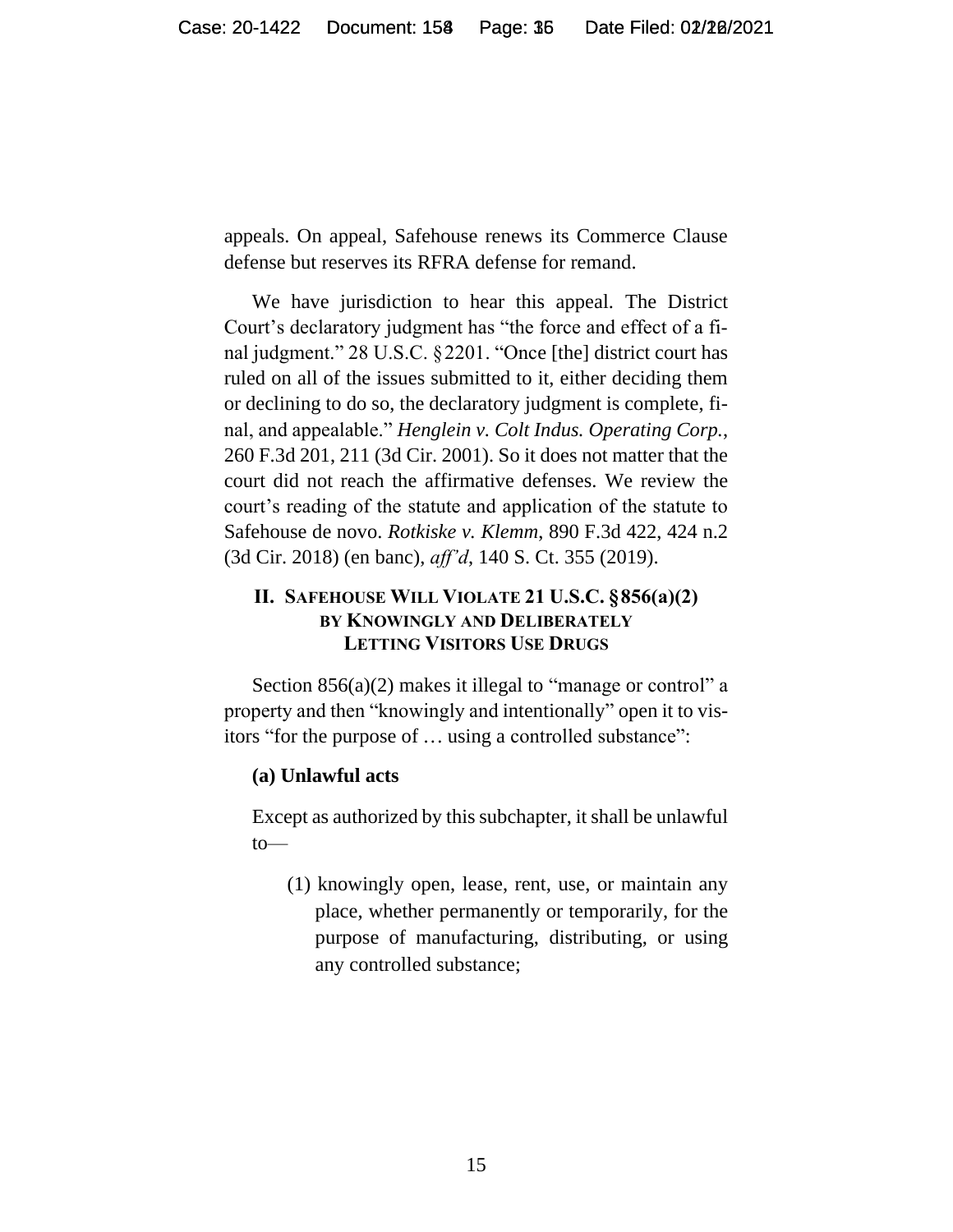(2) manage or control any place, whether permanently or temporarily, either as an owner, lessee, agent, employee, occupant, or mortgagee, and knowingly and intentionally rent, lease, profit from, or make available for use, with or without compensation, the place *for the purpose of* unlawfully manufacturing, storing, distributing, or using a controlled substance.

21 U.S.C. §856(a) (emphasis added). This case turns on how to construe and apply  $\S 856(a)(2)$ 's last phrase: "for the purpose of ... ." Safehouse insists that, to violate that paragraph, Safehouse itself would need to have the purpose that its visitors use drugs. The Government disagrees. It argues that only the visitors need that purpose; Safehouse just needs to intentionally open its facility to visitors it knows will use drugs there.

We agree with the Government. To break the law, Safehouse need only "knowingly and intentionally" open its site to visitors who come "for the purpose of ... using" drugs. The text of the statute focuses on the third party's purpose, not the defendant's. Even if we read paragraph (a)(2) as Safehouse does, its purpose *is* that the visitors use drugs. That is enough to violate paragraph (a)(2).

## **A. Under §856(a)(2), the defendant must knowingly and deliberately let another person use his property for drug activity.**

Before getting to the disputed requirement of "purpose," we must first discuss the statute's two other mental states, neither of which is really in dispute. To violate (a)(2), a defendant must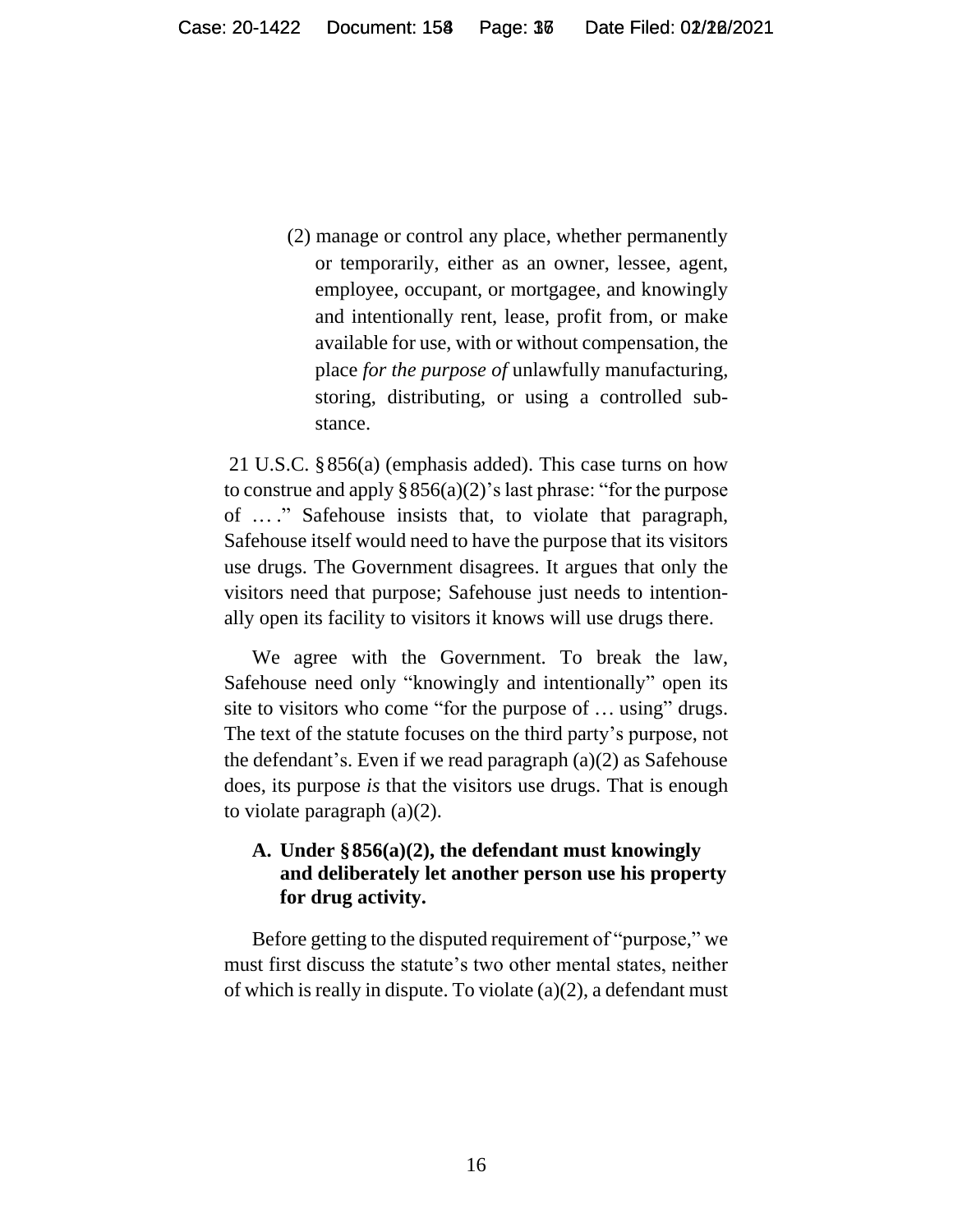"knowingly and intentionally ... make [his property] available for use" by a third party for that person's illegal drug use. The first two phrases of (a)(2) focus on the voluntary conduct or knowledge of the defendant. The first phrase requires the defendant to "manage or control [a] place." And the second phrase requires the defendant to "knowingly and intentionally rent, lease, profit from, or make [the place] available for use" for illegal drug activity. The adverbs "knowingly" and "intentionally" introduce this second phrase, modifying the defendant's making the place available to a third party. In practice, this means three things.

*First*, the defendant must know that other(s) are or will be manufacturing, storing, distributing, or using drugs on his property. *See United States v. Barbosa*, 271 F.3d 438, 457–58 (3d Cir. 2001). For instance, the owner of a building cannot be prosecuted if he does not know that others are selling drugs out of his building. But the defendant cannot just turn a blind eye to rampant drug activity. *See United States v. Ramsey*, 406 F.3d 426, 431–32 (7th Cir. 2005). Other courts hold that the owner's willful blindness or deliberate ignorance can suffice. *See, e.g.*, *United States v. Chen*, 913 F.2d 183, 192 & n.11 (5th Cir. 1990).

*Second*, the defendant need know only that his tenants or customers are selling or using heroin, fentanyl, cocaine, or the like. He does not need to know that they are violating the law or intend for them to do so. *See Bryan v. United States*, 524 U.S. 184, 192–93 (1998); *Barbosa*, 271 F.3d at 457–58. "[I]gnorance of the law generally is no defense to a criminal charge." *Ratzlaf v. United States*, 510 U.S. 135, 149 (1994). Of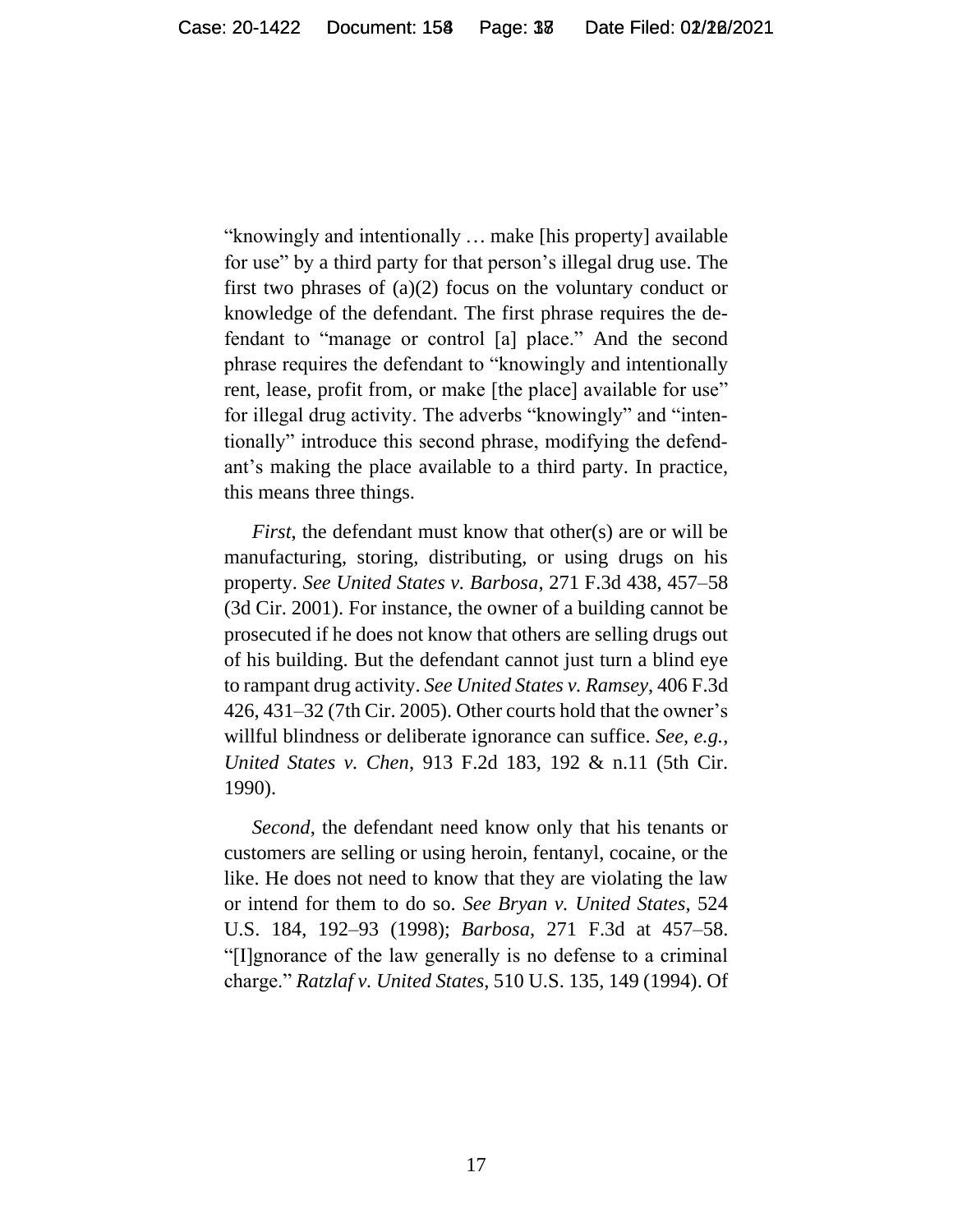course, Congress can make it a defense. *Id.* But it does so sparingly, almost exclusively for tax and regulatory crimes. *See Cheek v. United States*, 498 U.S. 192, 199–200 (1991) (tax crimes); *Liparota v. United States*, 471 U.S. 419, 426 (1985) (misusing food stamps). And when Congress does require knowledge of the law, it uses the word "willfully." *Bryan*, 524 U.S. at 191–92 & n.13; *Ratzlaf*, 510 U.S. at 141–42 (equating willfulness with "a purpose to disobey the law"). It did not do so here.

*Finally*, the defendant must make the place available to others "intentionally." That means deliberately, not accidentally or by mistake. *Barbosa*, 271 F.3d at 458. Because paragraph (a)(2) predicates liability on a third party's drug activities, it adds this extra intent requirement to shield owners who are not complicit. An owner is not liable, for instance, if he knows that trespassers are doing drugs but did not invite them and does not want them.

### **B. Under §856(a)(2), the defendant need not have the**  *purpose* **of drug activity**

While (a)(2) requires the defendant to act knowingly and intentionally, it does not require him to also have another mental state: "purpose." Paragraph (a)(2) requires *someone* to have a "purpose"—but not the defendant. To get a conviction under (a)(2), the government must show only that the defendant's *tenant or visitor* had a purpose to manufacture, distribute, or use drugs. This conclusion follows from the law's language and grammar. It avoids making paragraph (a)(2) redundant of (a)(1). It also avoids making  $(a)(2)$ 's intent requirement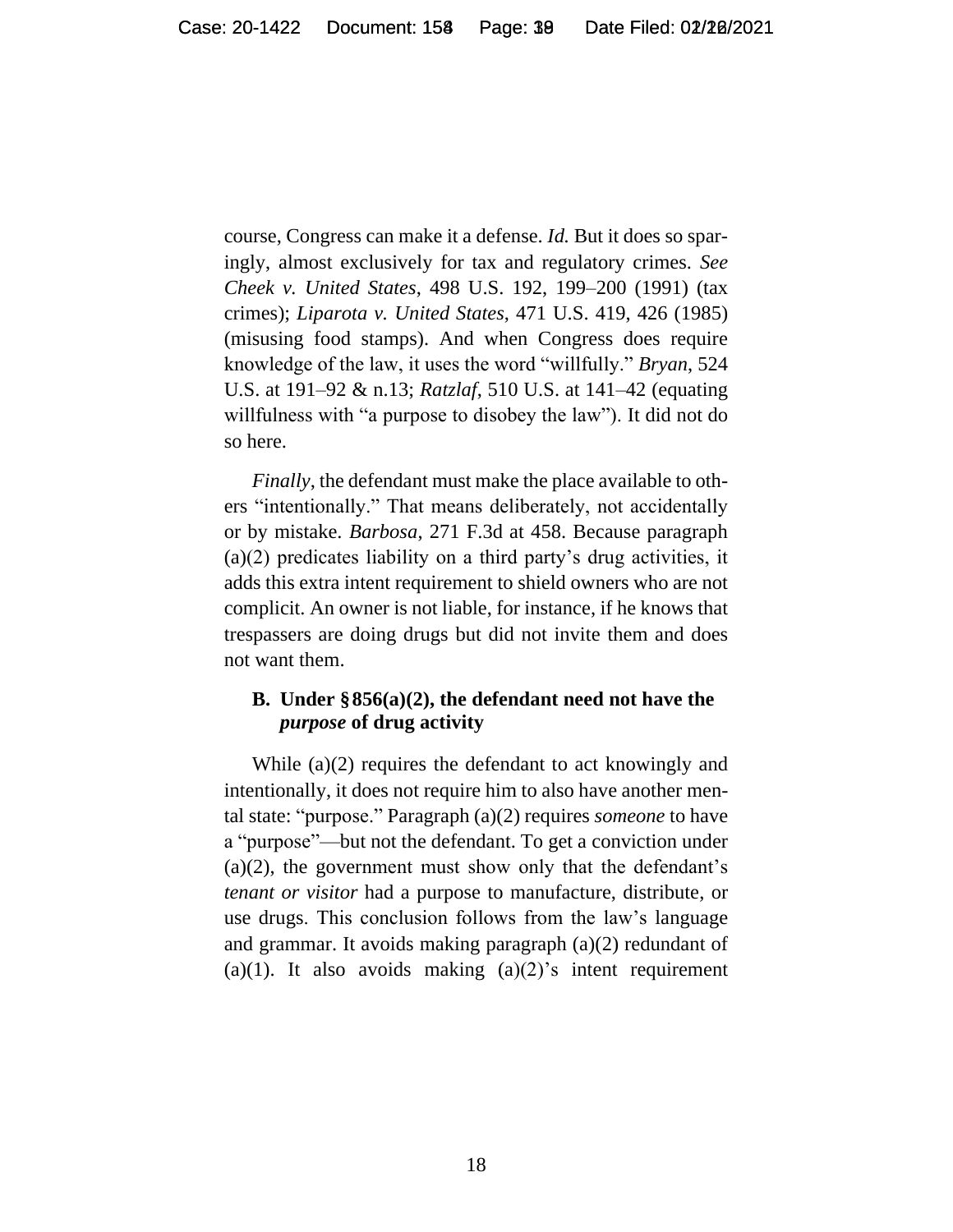redundant. And it is the conclusion reached by every circuit court to consider the issue.

1. *The plain text requires only that the* third party *have the purpose of drug activity*. Section 856's text makes it clear that (a)(2)'s "purpose" is not the defendant's. We see this from the way that paragraphs  $(a)(1)$  and  $(a)(2)$  are written and structured.

i. *Paragraph*  $(a)(1)$ . The Government does not charge Safehouse with violating paragraph  $(a)(1)$ . But to understand its sibling, paragraph  $(a)(2)$ , we must start with  $(a)(1)$ :

[I]t shall be unlawful to—

(1) *knowingly* open, lease, rent, use, or maintain any place, whether permanently or temporarily,

*for the purpose of* manufacturing, distributing, or using any controlled substance.

21 U.S.C. §856(a)(1) (line break added; mens rea terms italicized). This paragraph *requires* just one actor and two sets of actions. The actor is the defendant. He "open[s], lease[s], rent[s], use[s], or maintain[s] [the] place." He also has "the purpose of manufacturing, distributing, or using" the drugs. These actions do not require a third party. A person can "maintain" an apartment or "manufactur[e]" drugs all by himself. Yet this paragraph does not *forbid* third parties. A defendant does not have to act alone; he can "us[e]" drugs with a friend or "manufactur[e]" them with a business partner. He can even have his employees do that work for him; a kingpin can run a drug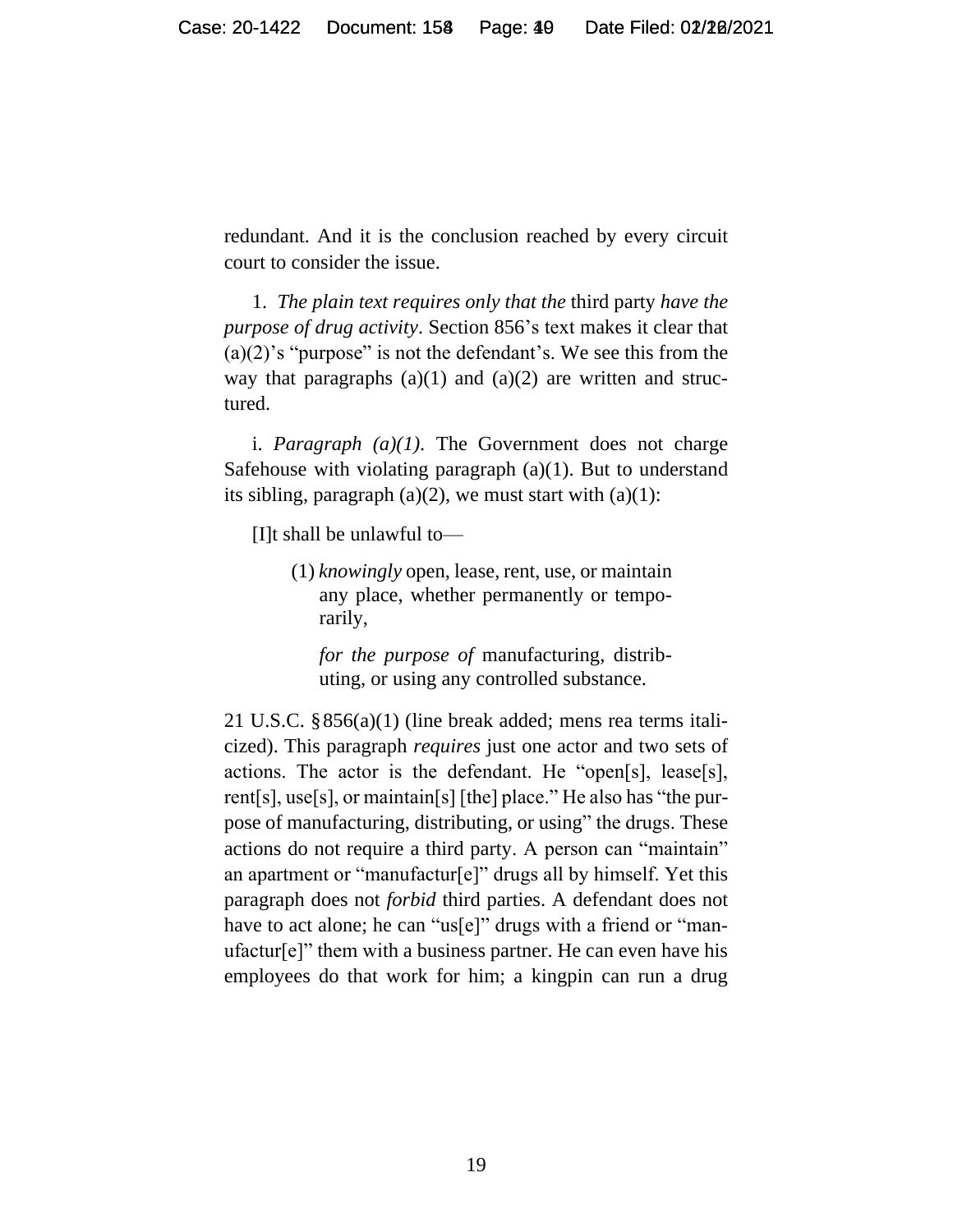empire without ever touching the drugs himself. But even if no one joins him in his drug activities, he still falls under (a)(1). The inquiry turns on the purpose of the defendant.

So paragraph  $(a)(1)$  bars a person from operating a place for his own purpose of illegal drug activity. On this, the parties, the District Court, and our sister circuits all agree. For instance, a person may not use his bedroom as the base of his drug dealing operation. *See United States v. Verners*, 53 F.3d 291, 296– 97 (10th Cir. 1995). He may not manufacture meth in his garage and regularly invite others over to use meth in that garage. *See United States v. Shetler*, 665 F.3d 1150, 1163–64 (9th Cir. 2011). And he certainly may not rent houses to serve as drug distribution centers by day and house his street-level drug dealers by night. *See United States v. Clavis*, 956 F.2d 1079, 1083– 85, 1090–94 (11th Cir. 1992).

ii. *Paragraph*  $(a)(2)$ . Now we turn to paragraph  $(a)(2)$ :

[I]t shall be unlawful to—

...

(2) manage or control any place, whether permanently or temporarily, either as an owner, lessee, agent, employee, occupant, or mortgagee, and

*knowingly and intentionally* rent, lease, profit from, or make available for use, with or without compensation, the place

*for the purpose of* unlawfully manufacturing, storing, distributing, or using a controlled substance.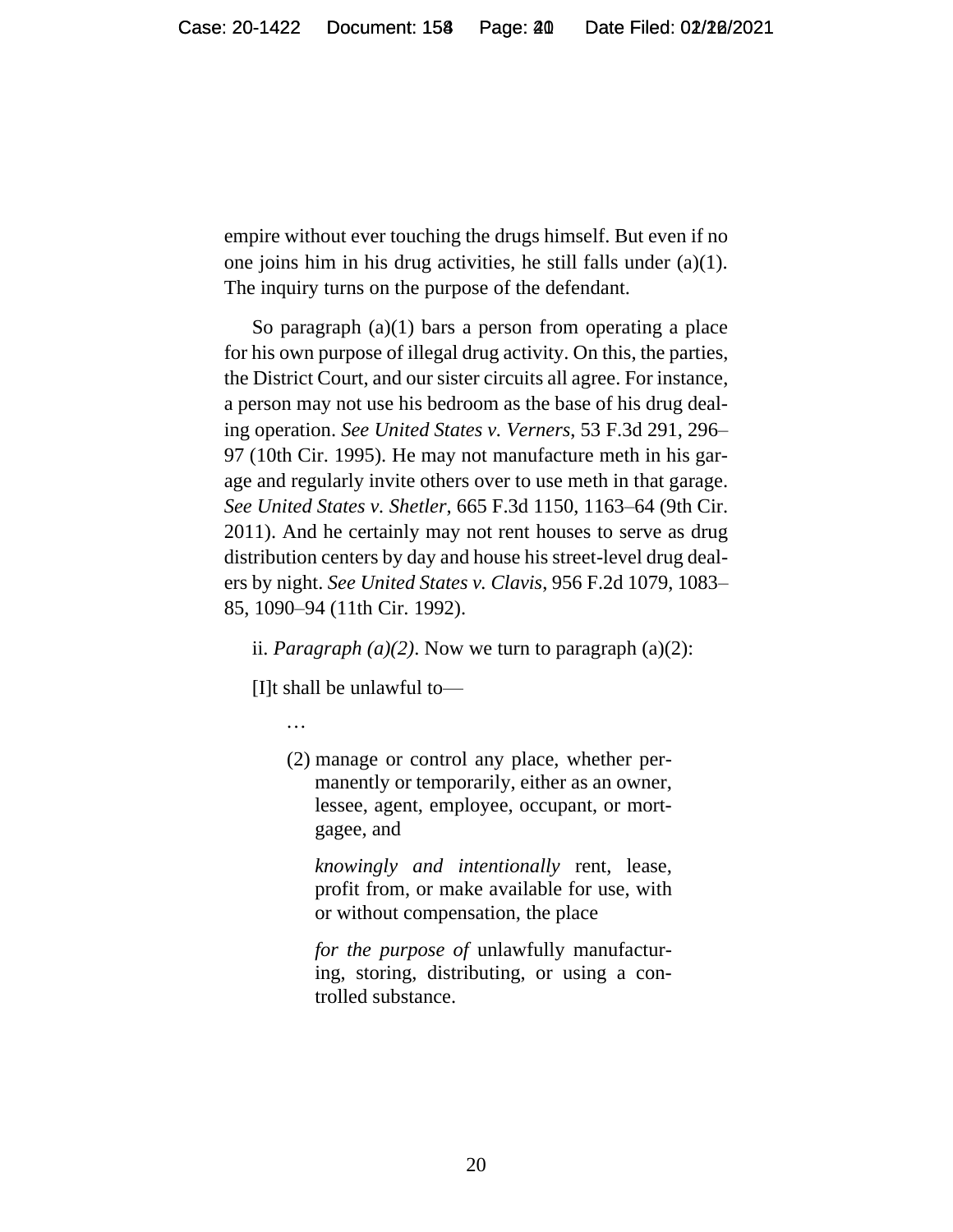21 U.S.C. §856(a)(2) (line breaks added; mens rea terms italicized). The District Court read this paragraph, like paragraph (a)(1), to require that the defendant act for *his own* purpose of illegal drug activity. But paragraph (a)(2) does not require such a high mental state (mens rea). Instead, the defendant need only deliberately make his place available to another, knowing that *this other person* has the purpose of illegal drug activity.

Unlike paragraph  $(a)(1)$ , paragraph  $(a)(2)$  contemplates at least two actors: a defendant and a third party. The defendant "manage[s] or control[s]" the place, whether "as an owner, lessee, agent, employee, occupant, or mortgagee." He could be a landlord, a business owner, or a renter.

The second actor is some third party: a tenant, a customer, or a guest. She is the one who uses or occupies the place. The law does not mention this third party, but its verbs require her. The landlord must "rent" or "lease" the place out to a tenant. For the business owner to "profit from" the place, customers must pay him. If a defendant "make[s] [the place] available for use," someone must be there to use it.

In turn, that third party engages in the drug activity. Paragraph (a)(2) lays out three sets of actions, corresponding to the three phrases broken out separately above. The defendant does the first two: he "manage[s] or control[s]" the place, and he "rent[s], lease[s], profit[s] from, or make[s] [it] available for use." The third party does the last set of actions: she "manufacture[s], stor[es], distribut[es], or us[es] a controlled substance" (or at least has the purpose to do so). For instance, the tenant, not the landlord, sells drugs out of the apartment.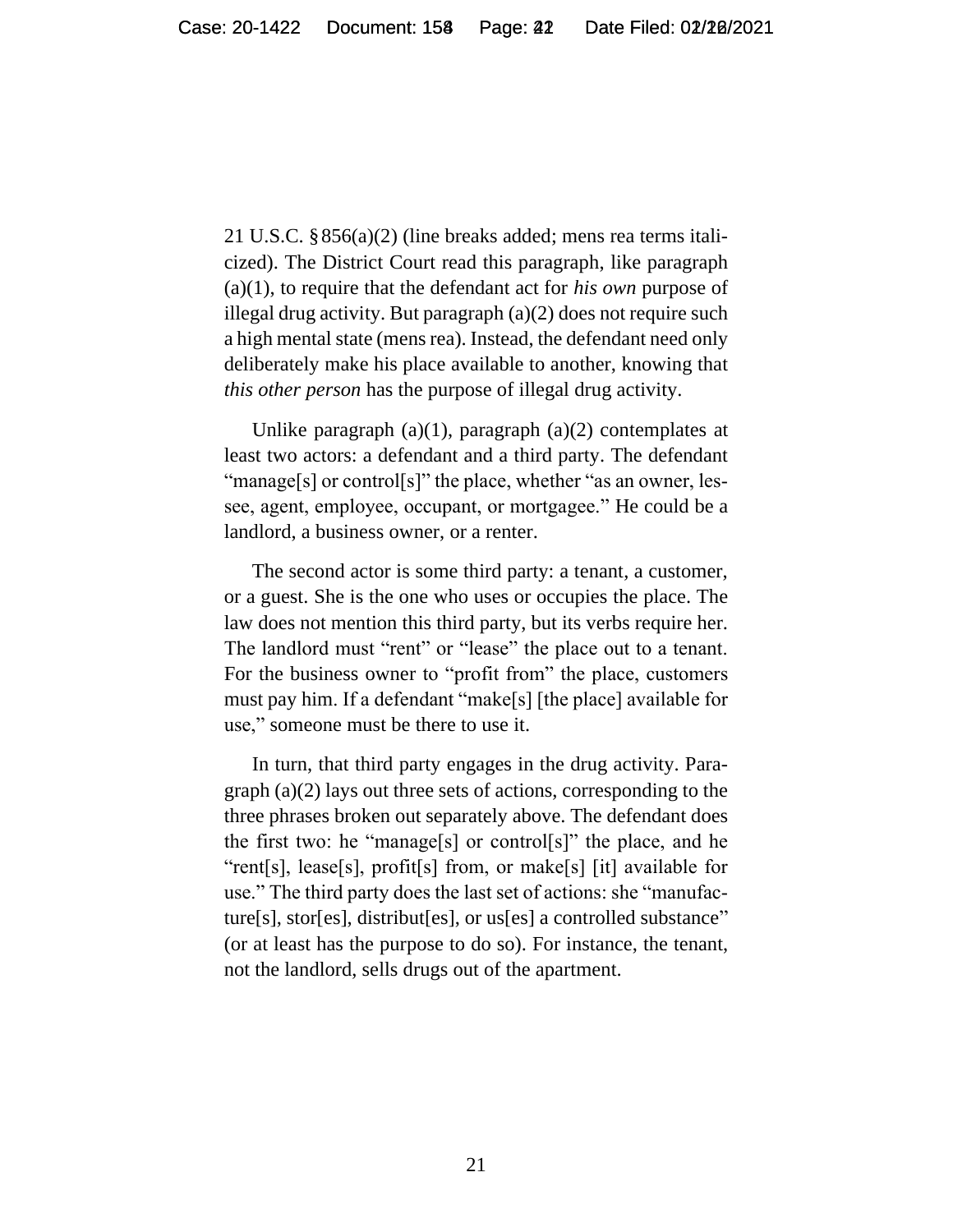This third party, we hold, is the one who must act "for the purpose of" illegal drug activity. The parties vigorously contest this point. But this reading is logical. Paragraph  $(a)(1)$  requires just the defendant. He must have the purpose of drug activity, whether he engages in it by himself or with others. Paragraph (a)(2) requires at least two people, adding the third party. She performs the drug activity. The phrase "for the purpose of" refers to this new person.

Thus, a defendant cannot let a friend use his house to weigh and package drugs, even if the defendant himself is not involved in the drug ring. *See United States v. McCullough*, 457 F.3d 1150, 1157–58, 1161 (10th Cir. 2006). He cannot tell his son to stop selling drugs from his trailer, yet let him stay even when he keeps selling. *See Ramsey*, 406 F.3d at 429, 433. And he cannot lease storefronts to known drug dealers just because he needs the money. *See United States v. Cooper*, 966 F.2d 936, 938 (5th Cir. 1992).

2. *Safehouse's interpretation would make paragraph (a)(2) and "intentionally" redundant.* Together, paragraphs  $(a)(1)$  and  $(a)(2)$  compose a coherent package, forbidding different ways of "[m]aintaining [a] drug-involved premises." 21 U.S.C. § 856 (caption). Each paragraph sets out a distinct crime, separated by a paragraph number, spacing, and a semicolon. *United States v. Rigas*, 605 F.3d 194, 209 (3d Cir. 2010) (en banc). Each requires a different actor to have the required purpose.

Safehouse's reading, by contrast, would make paragraph  $(a)(2)$  redundant of  $(a)(1)$ . In each, Safehouse says, the defendant himself must have the purpose of drug activity. It concedes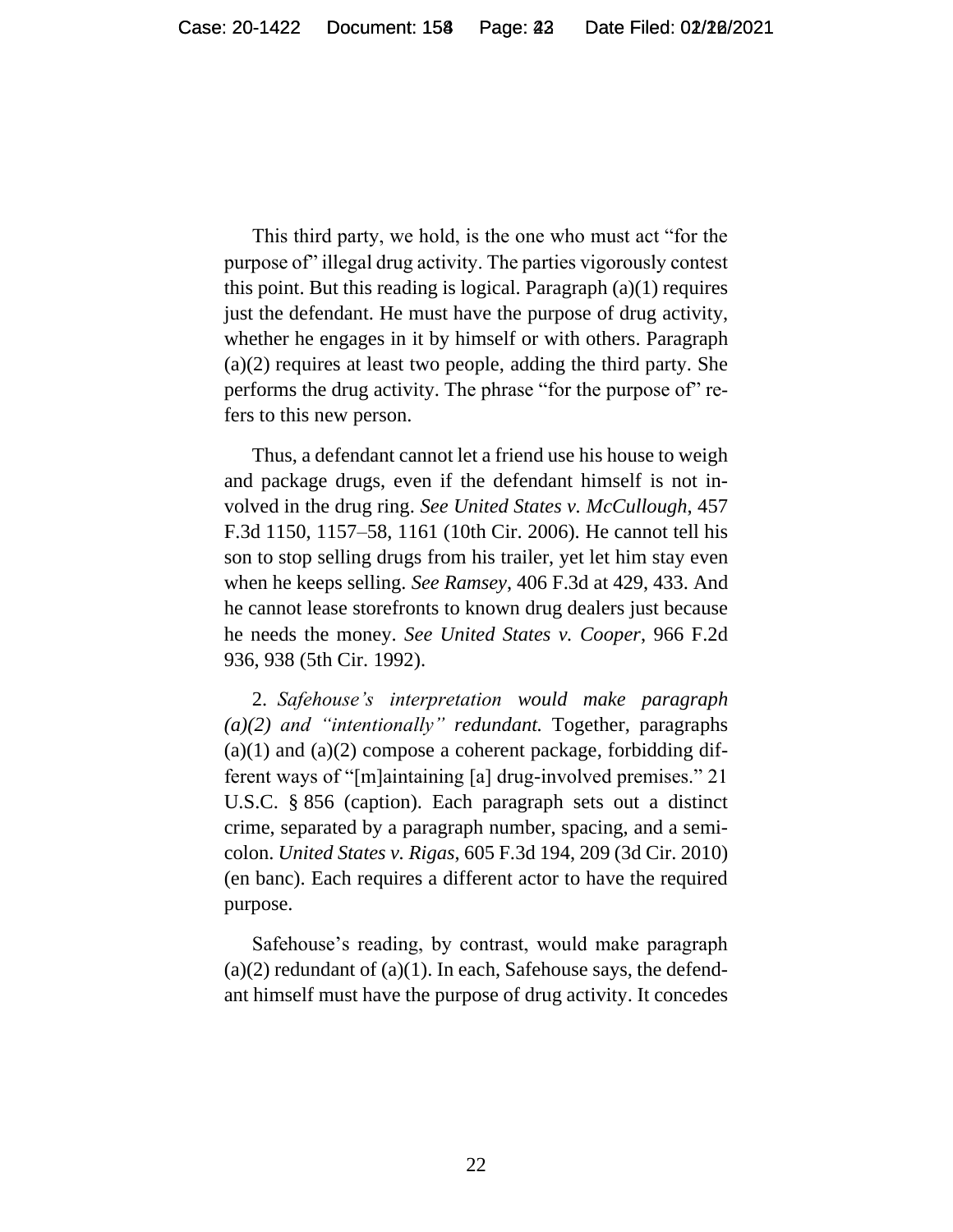that the paragraphs partly overlap. But it argues that  $(a)(1)$  covers the crack house's operator, while only (a)(2) covers a "distant landlord." Oral Arg. Tr. 63. This distinction does not hold. If each paragraph required just one actor who has the purpose of drug activity, the distant landlord would fall under either. Safehouse admits that he violates  $(a)(2)$ . He is guilty under  $(a)(1)$  too, because he has "rent[ed]" and "maintain[ed]" a place for drug activity. Nothing would differentiate (a)(2) from  $(a)(1)$ .

Safehouse's other example to distinguish the two paragraphs fares no better. It postulates an owner who lets her boyfriend run a crack ring from her apartment while she is at work. It says she would violate only (a)(2). Not so. If she does not have the purpose of using the apartment for drug sales, Safehouse's reading would exclude her from either paragraph. But if she does have that purpose, she would be liable under both.

Thus, on Safehouse's reading, (a)(2) would do no independent work. Recall that a defendant can just as easily violate (a)(1) while working with someone else. Both paragraphs would require the defendant to have the requisite purpose, so (a)(2) would add nothing. That redundancy is fatal. Though statutes sometimes overlap, we try to avoid reading one part of a statute to make another part surplusage. *Yates v. United States*, 574 U.S. 528, 543 (2015). That is especially true of two paragraphs nestled in the same subsection. *Id.* We will not collapse the two into one.

Safehouse's reading would also make paragraph (a)(2)'s intent requirement redundant of its purpose requirement.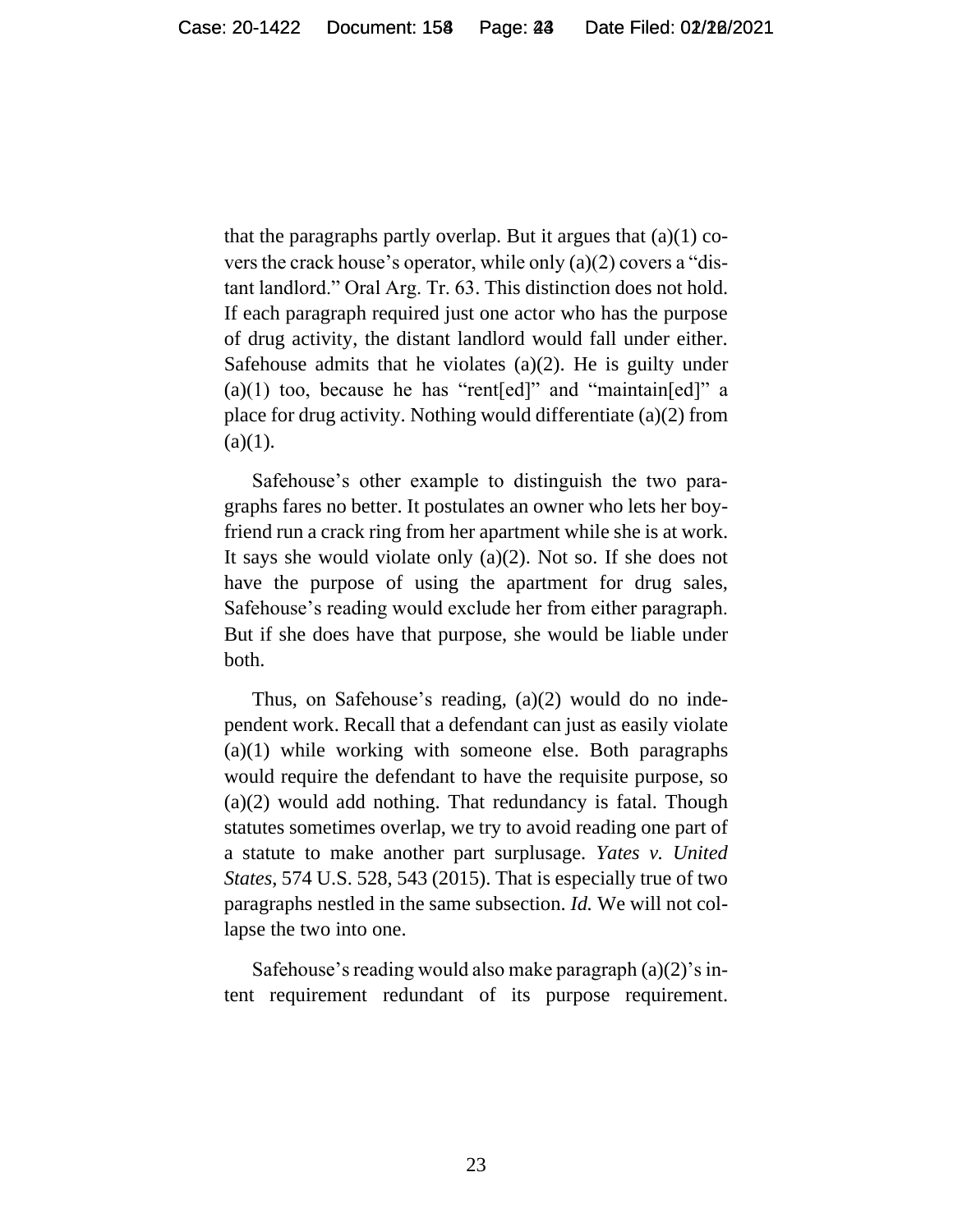Congress added the word "intentionally" to paragraph (a)(2) but not (a)(1). Intention, like purpose, is a volitional mental state; it requires the defendant to will something. One cannot have a purpose of unlawful drug activity without intending that activity. In paragraph  $(a)(2)$ , the intent requirement would make no sense layered on top of requiring the defendant to have the purpose. But it makes sense to require the defendant's intent on top of the *third party's* purpose. That protects defendants against liability for mistaken, accidental, or involuntary use of their property.

3. *Other circuits read §856(a) similarly*. Finally, six other circuits agree with our reading of the two paragraphs. *See United States v. Wilson*, 503 F.3d 195, 197–98 (2d Cir. 2007) (per curiam); *United States v. Chen*, 913 F.2d 183, 189–90 (5th Cir. 1990); *United States v. Banks*, 987 F.2d 463, 466 (7th Cir. 1993); *United States v. Tebeau*, 713 F.3d 955, 959–61 (8th Cir. 2013); *United States v. Tamez*, 941 F.2d 770, 774 (9th Cir. 1991); *United States v. Verners*, 53 F.3d 291, 296–97 & n.4 (10th Cir. 1995). No circuit has held otherwise.

True, as Safehouse notes, no other circuit has addressed a safe-injection site. The other circuits' cases involved egregious drug activity. But these cases all recognize the textual difference between the defendant's own purpose under paragraph  $(a)(1)$  and the third party's purpose under  $(a)(2)$ . Safehouse has much better intentions. But good intentions cannot override the plain text of the statute.

4. *Safehouse's other arguments are unpersuasive.* Safehouse raises three objections to the plain reading of the text, but they all fail. First, it responds that "for the purpose of"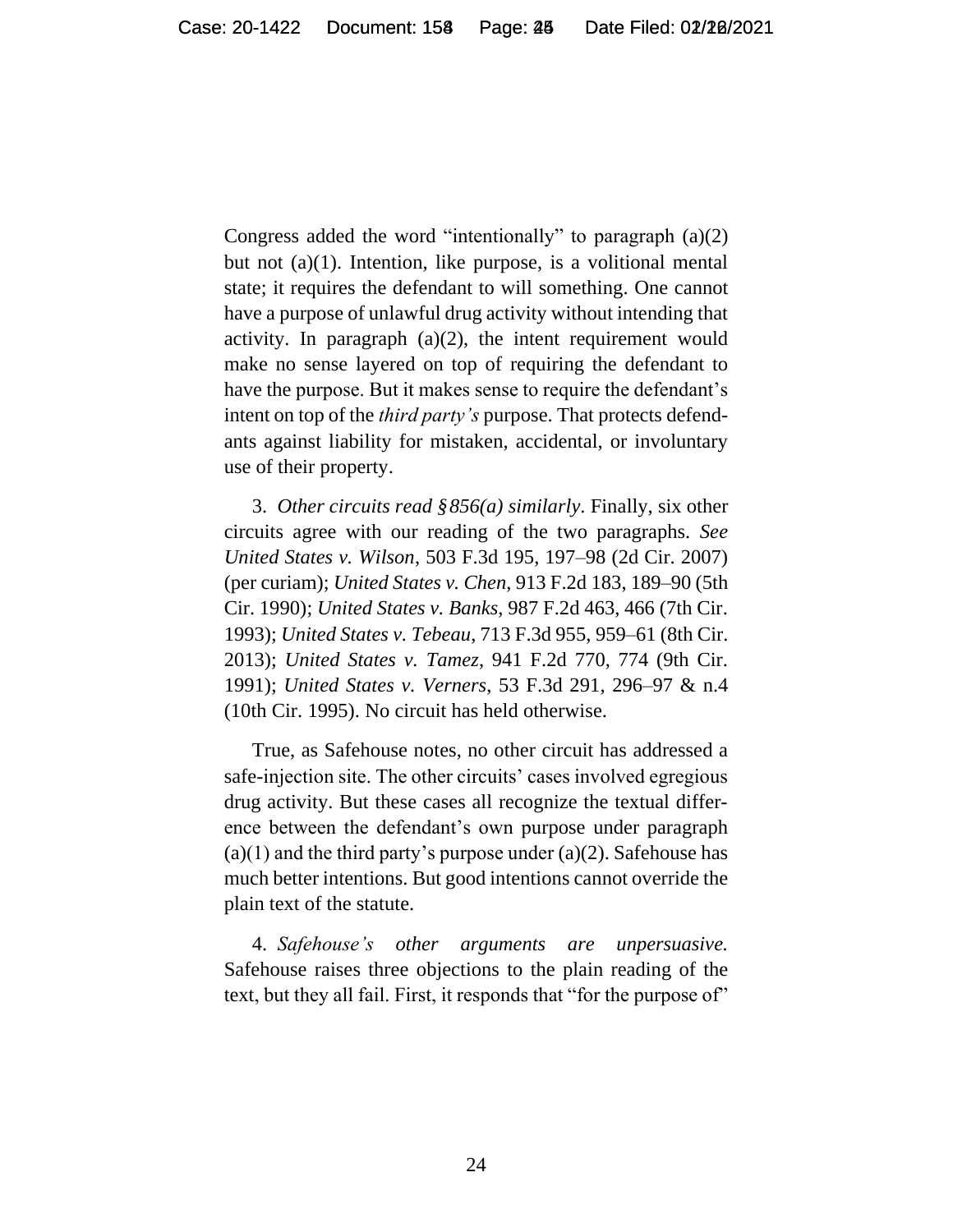cannot mean two different things in the two sister paragraphs. It does not. We presume that "purpose" means the same thing in both. *Env't Def. v. Duke Energy Corp.*, 549 U.S. 561, 574 (2007). But we do not presume that the "purpose" belongs to the same *actor* in each paragraph.

The difference in phrasing draws that distinction. For instance, paragraph (a)(1) forbids a defendant's "use" of a place "for the purpose of" drug activity. Paragraph (a)(2) forbids a defendant's "mak[ing] [a place] available for use ... for the purpose of" drug activity. In each subsection, "for the purpose of" refers back to "use," its nearest reasonable referent. *See*  Antonin Scalia & Bryan A. Garner, *Reading Law: The Interpretation of Legal Texts* 152–53 (2012). Whoever "use[s]" the property is the one who must have the purpose. Since the third party is the actor who "use[s]" the place in paragraph  $(a)(2)$ , it is her purpose that matters. Those two phrases are worded differently because they target use by different actors.

Second, Safehouse fares no better by citing the rule of lenity. We interpret ambiguities in criminal statutes in favor of the defendant. *Liparota*, 471 U.S. at 427. Before we do, though, we must exhaust the traditional tools of statutory construction. *Shular v. United States*, 140 S. Ct. 779, 787 (2020). And once we do that, this statutory text is clear enough, not "grievous[ly] ambigu[ous]." *United States v. Castleman*, 572 U.S. 157, 173 (2014) (quoting *Barber v. Thomas*, 560 U.S. 474, 488 (2010)).

Finally, Safehouse objects that it would be "extremely odd" to tie a defendant's liability to a third party's state of mind. Oral Arg. Tr. 61. That is not so strange. When a robber holds up a cashier with a toy gun, the prosecution must prove that the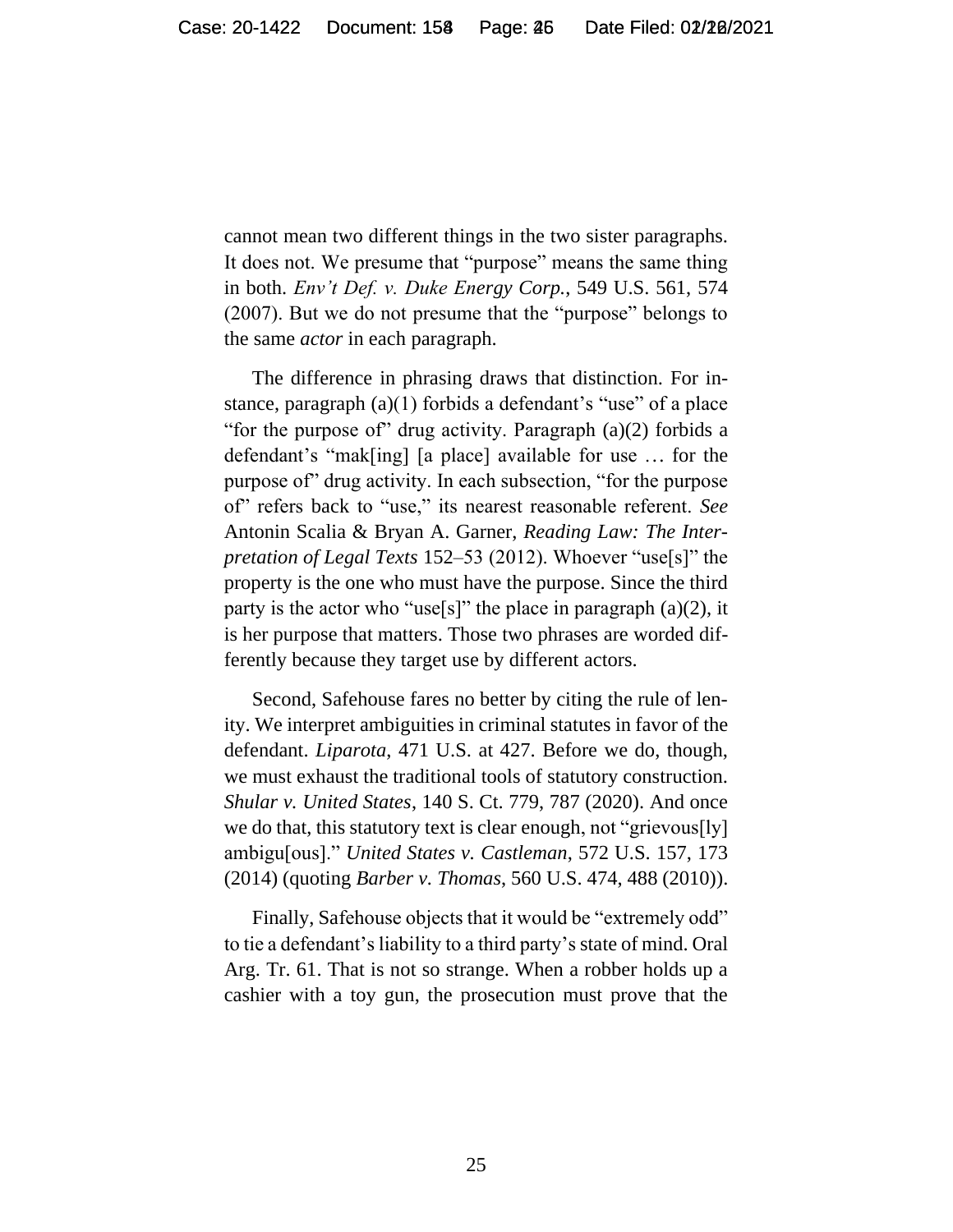cashier had a real "fear of injury." 18 U.S.C. §1951(b)(1). Or in a kidnapping case, to show that the defendant acted "unlawfully," the prosecution must prove that the victim did not consent to come along. 18 U.S.C. §1201(a). And when one member of a drug ring goes astray and kills someone, his coconspirators can still be liable for murder. *Pinkerton v. United States*, 328 U.S. 640, 645–47 (1946). Though only the killer has the requisite specific intent to kill, it is enough that his partners in crime could reasonably foresee that he would kill in furtherance of the conspiracy. *United States v. Gonzales*, 841 F.3d 339, 351–52 (5th Cir. 2016); *United States v. Alvarez*, 755 F.2d 830, 848–49 (11th Cir. 1985).

In sum, all that paragraph  $(a)(2)$  requires is that the third party, not the defendant, have the purpose of drug activity. Still, the defendant must have a mental state: he must knowingly and willingly let others use his property for drug activity. Now we apply this statute to Safehouse.

# **C. Section 856(a)(2) applies to Safehouse because its visitors will have a significant purpose of drug activity**

Everyone agrees that Safehouse satisfies the first two phrases of paragraph (a)(2). First, it will "manage [and] control" the site. Second, it will "intentionally ... make [its consumption room] available for [visitors'] use," knowing that they will use drugs there. But visitors will come for other reasons too, including Safehouse's medical and counseling services. So the question is whether the visitors' use of the consumption room will satisfy the third phrase:  $(a)(2)$ 's purpose requirement. It will.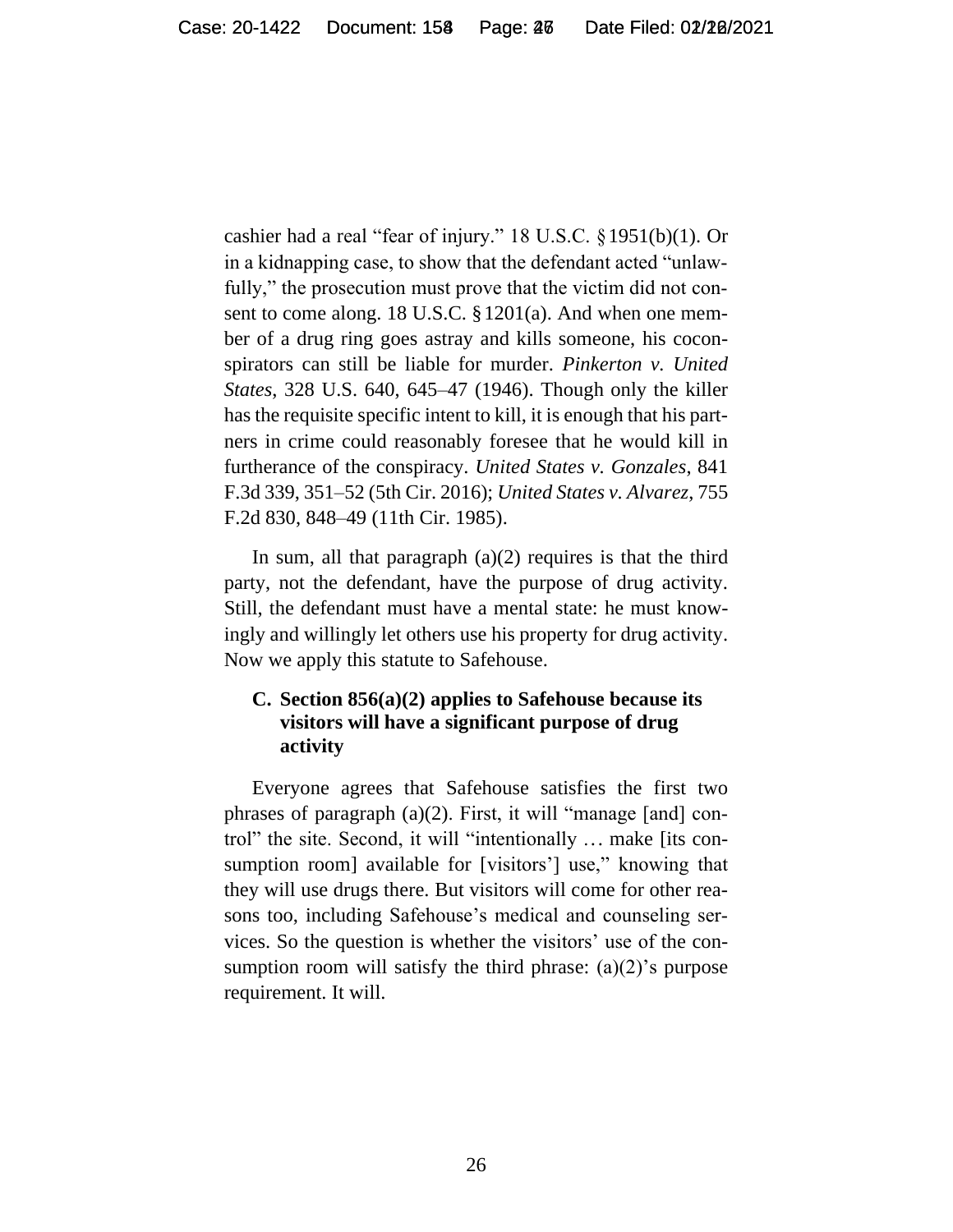A person's purpose is his "objective, goal, or end." *Purpose*, *Black's Law Dictionary* (11th ed. 2019). It is something he "sets out to do." *Purpose* (def. 1a), *Oxford English Dictionary* (3d ed. 2007).

People often have multiple purposes. A parent might scold a screaming child *both* to silence her *and* to teach her how to behave in public. But not every purpose satisfies the statute. The statute requires the actor to act "for *the* purpose of" drug activity, not just *a* purpose of drug activity. 21 U.S.C. §856(a) (emphasis added). That choice of "the" rather than "a" means that not just any purpose will do. The actor's purpose must be more than "merely incidental." *Lancaster*, 968 F.2d at 1253. But it need not be his "*sole* purpose." *Shetler*, 665 F.3d at 1161. Otherwise, Congress would have said "for the sole purpose," as it has elsewhere. *E.g.*, 18 U.S.C. §48(d)(2)(B); 15 U.S.C. §62; 17 U.S.C. §1201(d)(1).

Since the actor's purpose must fall somewhere between an "incidental" and a "sole" purpose, we think the District Court and our sister circuits have it right: the actor need have only a "significant purpose" of drug activity. *United States v. Russell*, 595 F.3d 633, 643 (6th Cir. 2010). If he has a "significant purpose" of drug use, he violates the statute, even if he also has *other* significant purposes. *United States v. Soto-Silva*, 129 F.3d 340, 342, 347 (5th Cir. 1997).

Safehouse's visitors will have the significant purpose of drug activity. True, some people will visit Safehouse just for medical services or counseling. Even so, Safehouse's main attraction is its consumption room. Visitors will bring their own drugs to use them there. And many of Safehouse's services will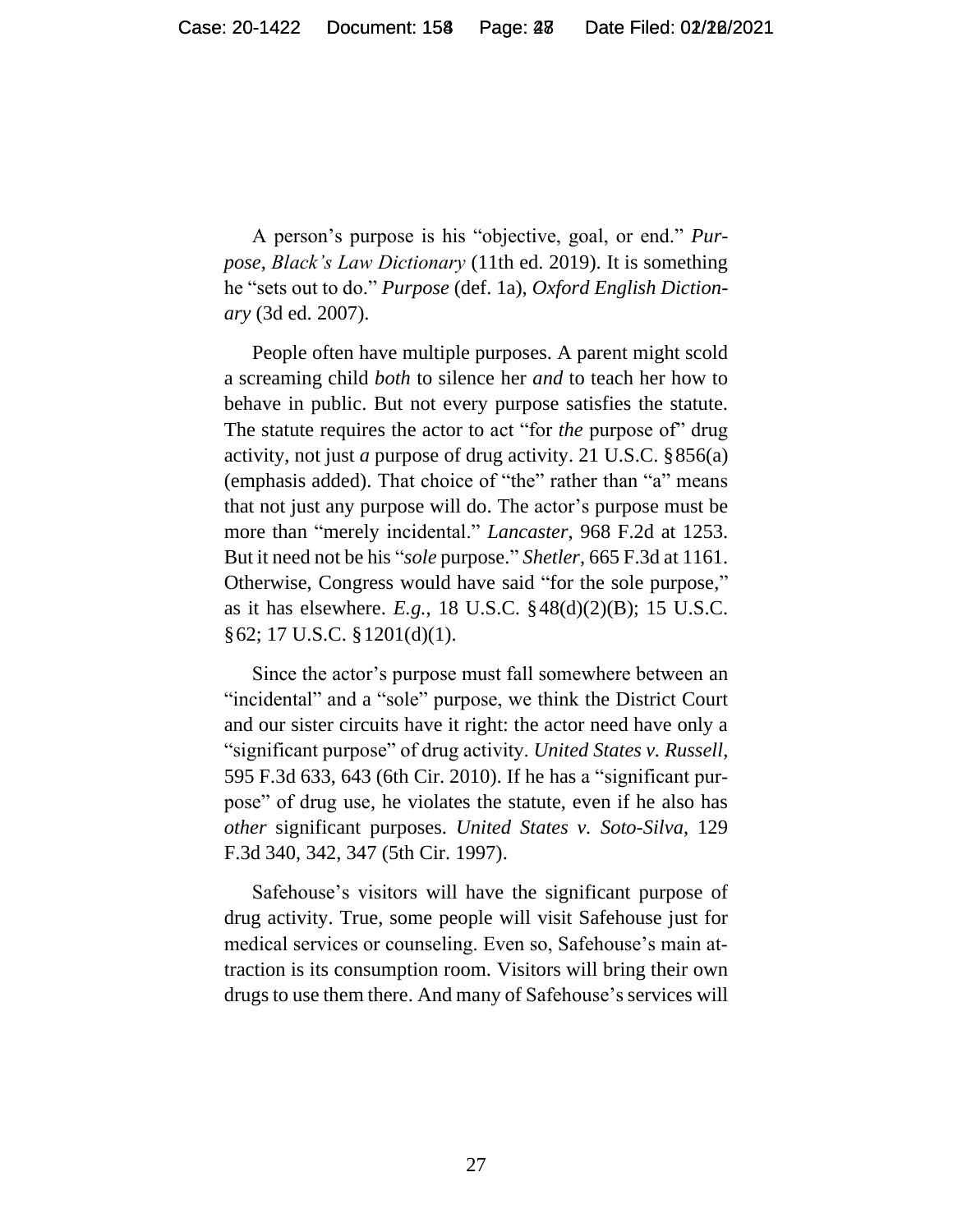revolve around the visitors' drug use there. The clean syringes and fentanyl strips will let them inject drugs more securely. The respiratory support and overdose-reversal agents will reduce their chances of dying of an overdose. And the medical and counseling care will be offered after they have used drugs. When a visitor comes to Safehouse to prevent an overdose, that reason is bound up with the significant purpose of doing drugs. That satisfies the statute.

Safehouse worries that our reading will punish parents for housing their drug-addicted children, or homeless shelters for housing known drug users. It will not. People use these places to eat, sleep, and bathe. The drug use in homes or shelters would be incidental to living there. But for most people, using drugs at Safehouse will not be incidental to going there. It will be a significant purpose of their visit.

### **D. In any event, Safehouse has a significant purpose that its visitors do drugs**

Even if paragraph (a)(2) looked to Safehouse's own purpose, Safehouse would violate the statute. For Safehouse itself has a significant purpose that its visitors use heroin, fentanyl, and the like.

Safehouse vigorously contests this point. As it stresses, *one* of Safehouse's purposes is to stop overdoses and save lives. Other purposes include preventing disease and providing medical care. But as Safehouse conceded at oral argument, "there can be multiple purposes" that a defendant pursues at once. Oral Arg. Tr*.* 53. Plus, motive is distinct from mens rea. A defendant can be guilty even if he has the best of motives. A child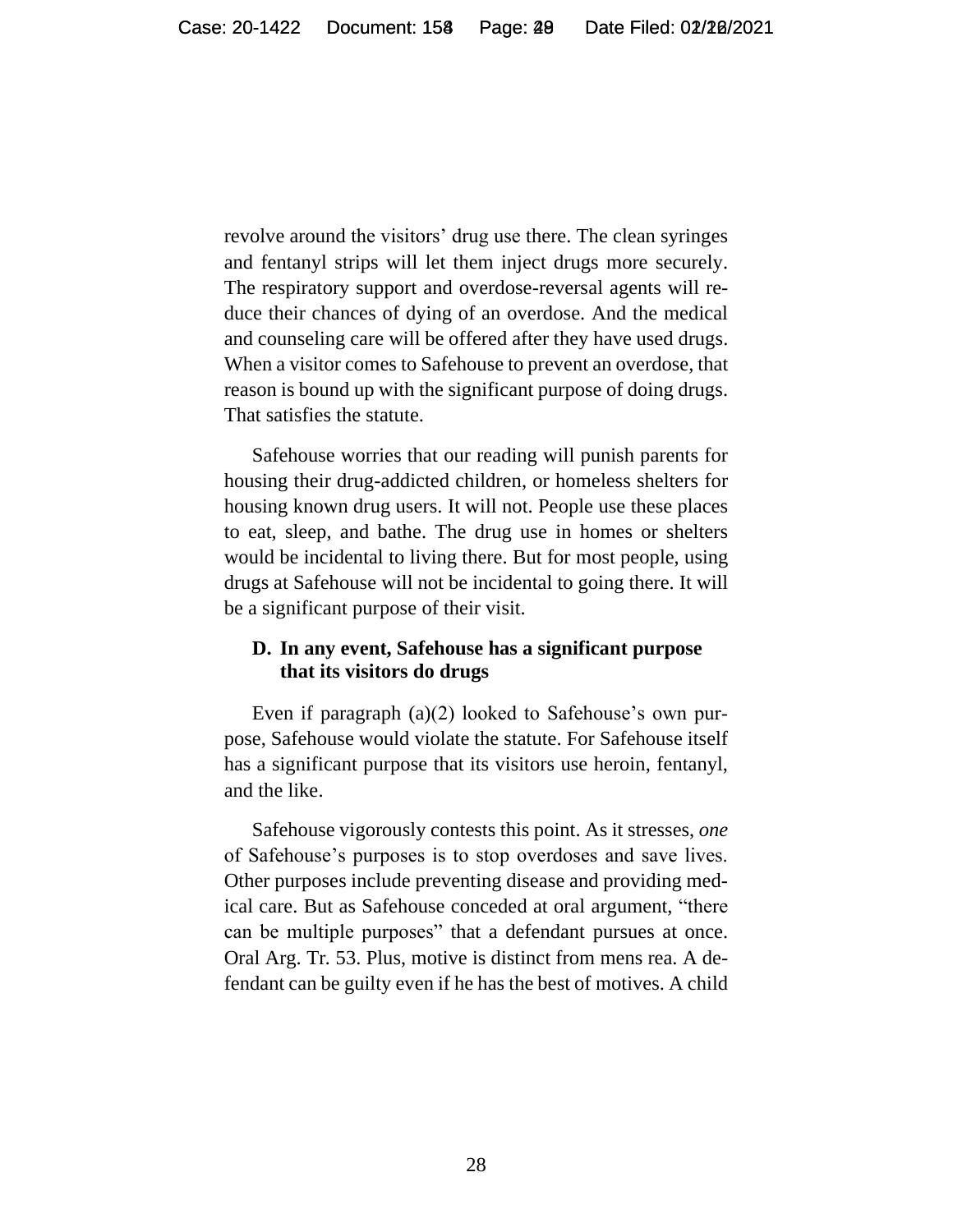who steals bread to feed his hungry sister has still committed theft. The son who helps his terminally ill mother end her life has still committed murder.

One of Safehouse's significant purposes is to allow drug use. Start with the facility's name: Safehouse calls it a "consumption room" or "safe-injection site." App. 683–84. It expects visitors to bring heroin, fentanyl, or the like with them to use on-site. It will offer visitors clean syringes and fentanyl strips and advise visitors on how to inject heroin or fentanyl safely. Safehouse even foresees a benefit to this on-site drug use: it thinks visitors will be more likely to accept drug treatment "after they have consumed drugs and are not experiencing withdrawal symptoms." App. 685.

In short, Safehouse will offer visitors a space to inject themselves with drugs. Even on its own reading of purpose, that is enough to violate the statute.

### **E. We cannot rewrite the statute to exclude the safe-injection site**

Finally, Safehouse asks us to look beyond the statute's text to consider Congress's intent. The public-policy debate is important, but it is not one for courts. If the text of a criminal statute "is plain ... the sole function of the courts is to enforce it according to its terms." *Caminetti v. United States*, 242 U.S. 470, 485 (1917).

1. *We apply the plain text, not Congress's expectations.*  First, Safehouse objects that Congress targeted crack houses, but never expected the law to apply to safe-injection sites. That is true but irrelevant. *See Pa. Dep't of Corrs. v. Yeskey*, 524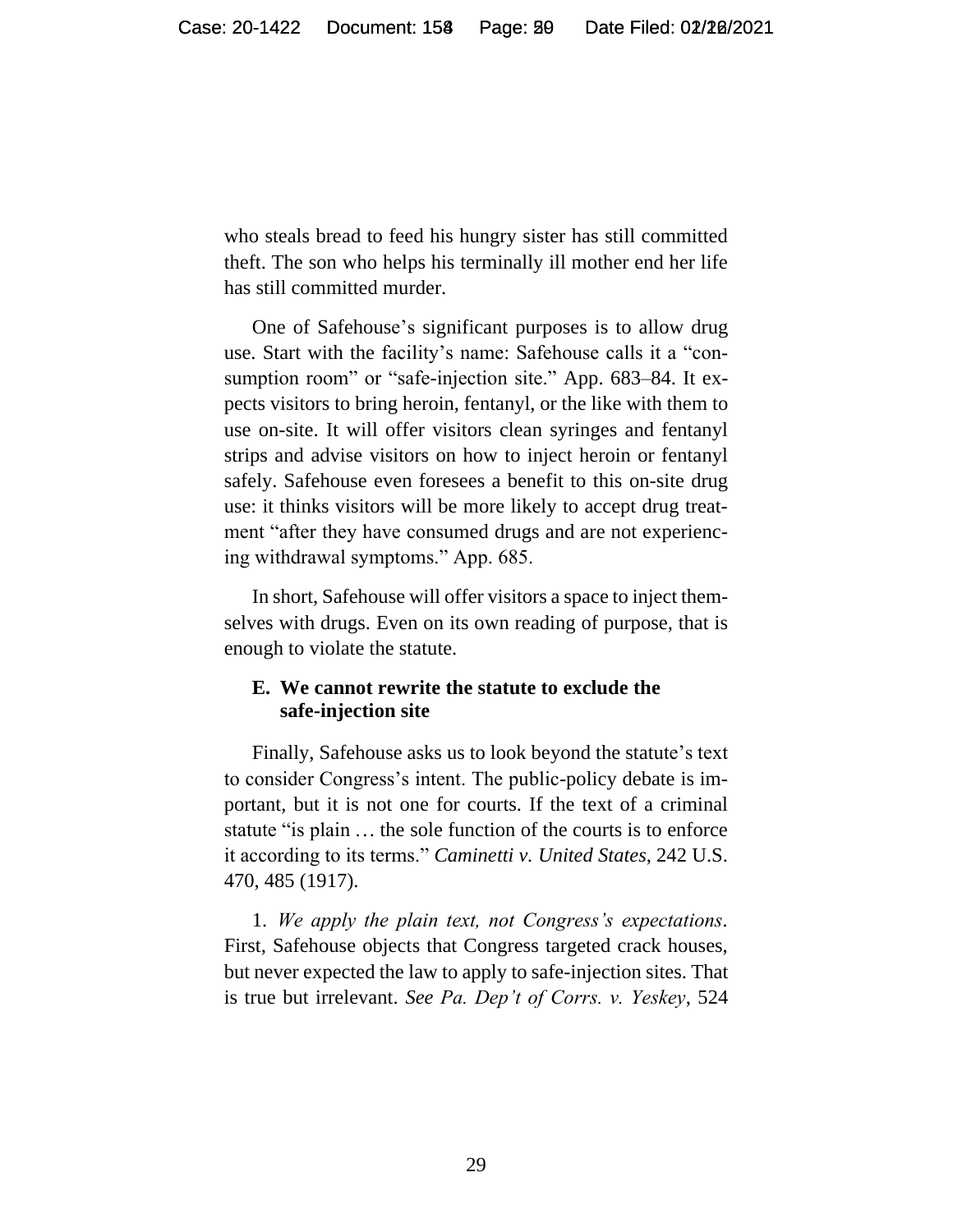U.S. 206, 212 (1998). Statutes often reach beyond the principal evil that animated them. *Oncale v. Sundowner Offshore Servs., Inc.*, 523 U.S. 75, 79 (1998). For instance, though Congress meant RICO to target mobsters, it reaches far beyond them to legitimate businesses as well. *Sedima, S.P.R.L. v. Imrex Co.*, 473 U.S. 479, 499 (1985) (analyzing the Racketeer Influenced and Corrupt Organizations Act, 18 U.S.C. §§1961–68).

A court's job is to parse texts, not psychoanalyze lawmakers. "[W]e do not inquire what the legislature meant; we ask only what the statute means." *Epic Sys. Corp. v. Lewis*, 138 S. Ct. 1612, 1631 (2018) (internal quotation marks omitted) (quoting Justice Jackson quoting Justice Holmes). At least when the text is clear, we will not look beyond it to lawmakers' statements, because "legislative history is not the law." *Id.*; *accord Pellegrino v. TSA*, 937 F.3d 164, 179 (3d Cir. 2019) (en banc). The words on the page, not the intent of any legislator, go through bicameralism and presentment and become law. Here, the statute's plain text covers safe-injection sites. We look no further.

2. *Congress's recent efforts to combat addiction did not revoke the statute.* Next, Safehouse and its amici claim that our reading of the statute is bad policy. On average, nearly three Philadelphians die of drug overdoses each day. A consumption room, they argue, could save those lives. And the Government has spent lots of time and money fighting the opioid crisis. In 2016, Congress passed the Comprehensive Addiction and Recovery Act, which creates federal grants to treat drug addiction and prevent overdoses. Pub. L. No. 114-198, §103, 130 Stat. 695, 699–700 (codified at 21 U.S.C. §1536). Since then, it has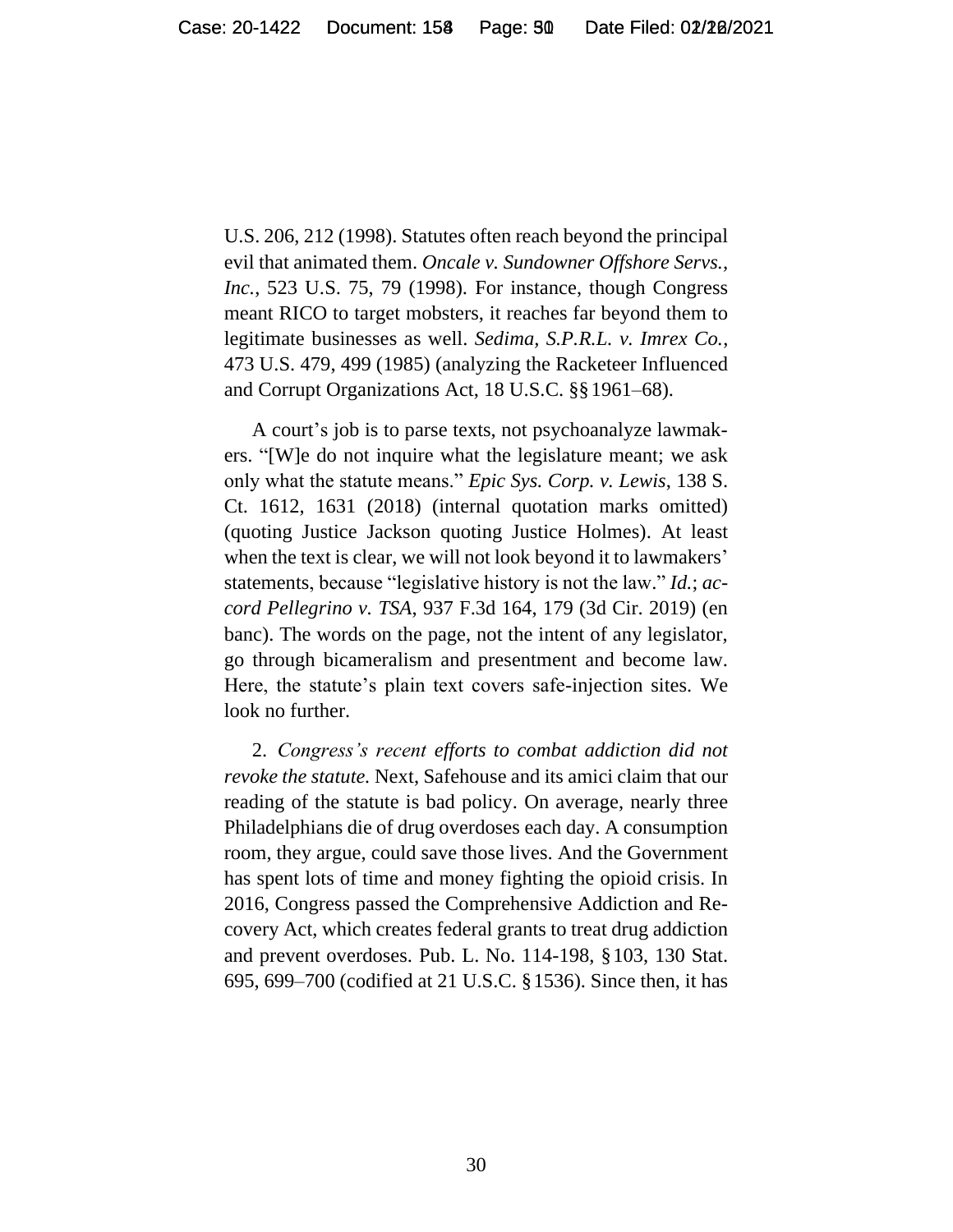banned federal funding of syringe-exchange programs but authorized an exception. Consolidated Appropriations Act of 2016, Pub. L. No. 114-113, §520, 129 Stat. 2242, 2652.

Safehouse asks us to read the Act to "[h]armonize[]" it with these federal efforts. Appellees' Br. 38. But to do that, we would have to rewrite the statute. These laws say nothing about safe-injection sites, and  $\S 856(a)(2)$ 's plain text forbids them. If that ban undermines Congress's current efforts to fight opioids, Congress must fix it; we cannot.

#### **III. APPLYING §856(a)(2) TO SAFEHOUSE IS A VALID EXERCISE OF CONGRESS'S POWER OVER INTERSTATE COMMERCE**

Having held that Safehouse's safe-injection site would violate  $\S 856(a)(2)$ , we turn to its affirmative defense under the Commerce Clause. Safehouse argues that Congress lacks the power to criminalize its local, noncommercial behavior. After all, it will not charge visitors to use the consumption room. But the Supreme Court foreclosed that argument in *Gonzales v. Raich*, rejecting a Commerce Clause challenge to a different section of the Controlled Substances Act. 545 U.S. 1, 9 (2005). *Raich* clarifies that Congress can regulate local, noncommercial activity when that activity will affect a national market. Even though Safehouse's consumption room will be local and free, the Act bans it as part of shutting down the national market for drugs. The Commerce Clause, together with the Necessary and Proper Clause, gives Congress the power to do that. U.S. Const. art. I, §8, cl. 3, 18.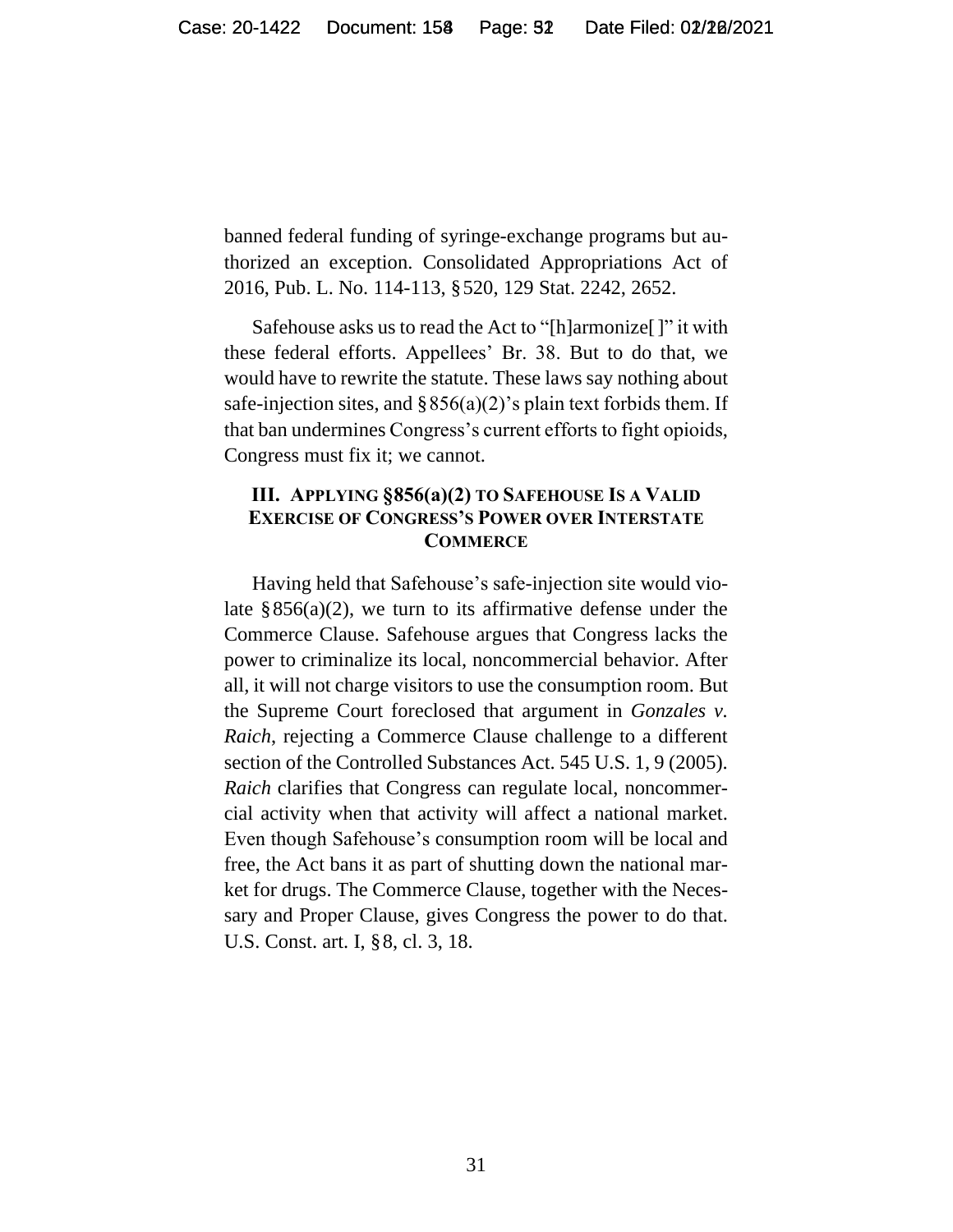# **A. Congress can regulate local activities either (1) if they are economic and, taken together, substantially affect interstate commerce, or (2) as part of a comprehensive regulatory scheme**

Using its commerce power, Congress can regulate the "channels of interstate commerce"; "instrumentalities," people, and "things in interstate commerce"; and "activities that substantially affect interstate commerce." *United States v. Lopez*, 514 U.S. 549, 558–59 (1995). That last category can cover local activity and thus risks blurring the line "between what is truly national and what is truly local." *Id.* at 567–68. To hold that line, we demand that the local activity Congress regulates be either (1) economic or else (2) covered by a broader scheme to regulate commerce. *See id.* at 559–61. Either route suffices.

1. *Congress can regulate local economic activities that substantially affect interstate commerce*. Federal law may regulate local activities if they are economic and, as a "class of activities," they substantially affect interstate commerce. *Raich*, 545 U.S. at 17 (quoting *Perez v. United States*, 402 U.S. 146, 151 (1971)); *Lopez*, 514 U.S. at 559–60. A court does not decide for itself that a class of activity has substantial economic effects. We ask only whether Congress had a rational basis to think so. *Raich*, 545 U.S. at 22.

Activities can count as economic even if they are not commercial. *Raich*, 545 U.S. at 18. That is because, even without buying or selling, some local activities can collectively affect national supply and demand. Thus, in *Wickard v. Filburn*, the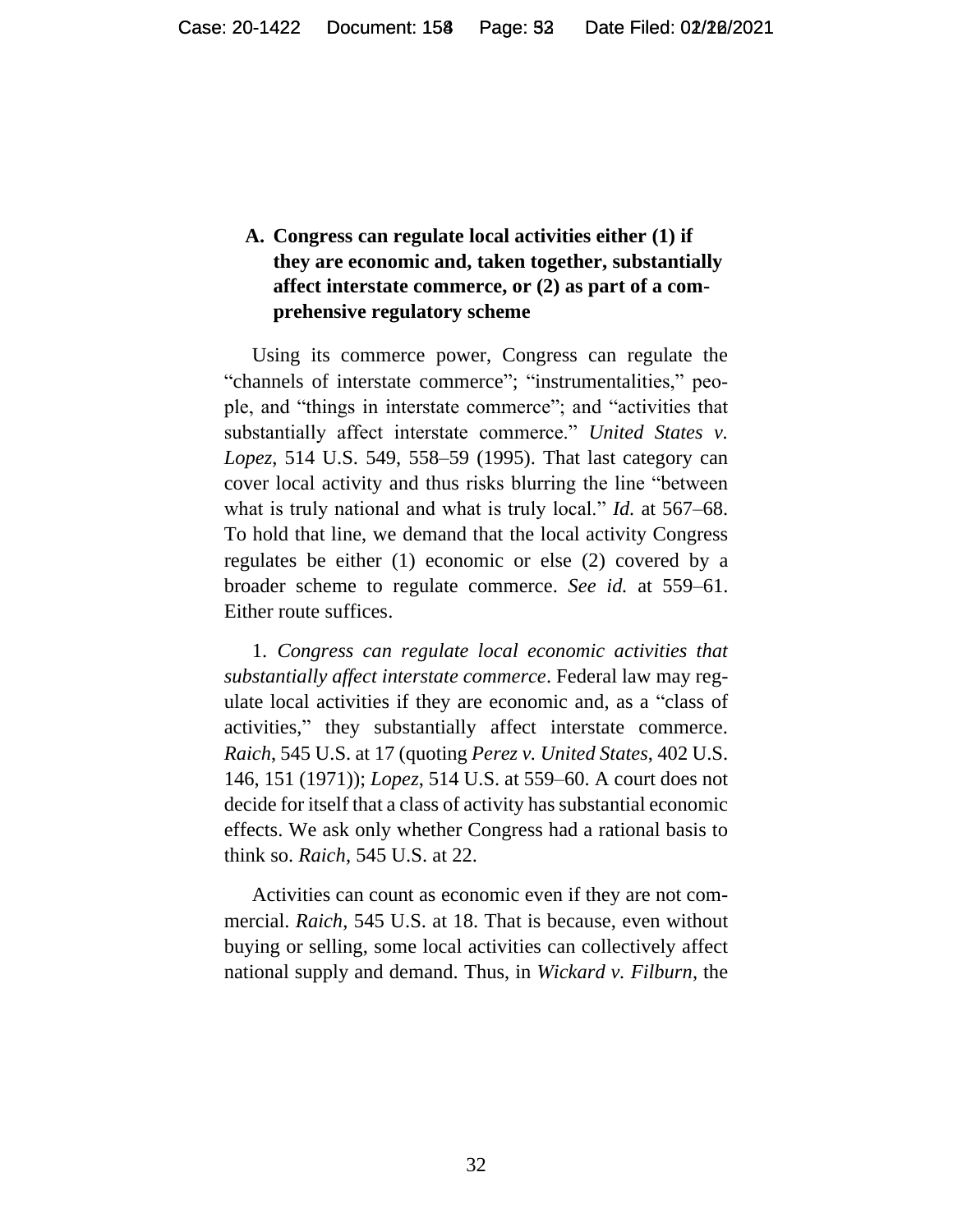Supreme Court upheld a law capping how much wheat a farmer could grow to feed his own livestock, bake his own bread, and plant his next year's crop. 317 U.S. 111, 114, 127–28 (1942). In the aggregate, it reasoned, excess homegrown wheat could lower demand, compete with wheat on the market, and so substantially affect interstate commerce. *Id.*

2. *Congress can regulate noneconomic activities only as part of a larger regulatory scheme.* Congress's power to regulate noneconomic activities, like many traditionally local crimes, is more limited. "Congress may [not] regulate noneconomic, violent criminal conduct based solely on that conduct's aggregate effect on interstate commerce." *United States v. Morrison*, 529 U.S. 598, 617 (2000). For instance, Congress cannot ban possessing guns near schools just because violent crime might raise insurance rates, hinder education, and thus dampen economic production. *Lopez*, 514 U.S. at 563–64. Nor can it ban violence against women based on how it might harm employment and the economy. *Morrison*, 529 U.S. at 614–15. That is the job of state and local legislatures, not Congress.

But Congress *can* regulate traditionally local, noneconomic activities as part of a larger regulatory scheme. The laws in *Lopez* and *Morrison* were single-subject statutes, not part of regulating interstate markets. By contrast, Congress *can* reach local, noneconomic activities (like simple possession) as "part of a larger regulation of economic activity, in which the regulatory scheme could be undercut unless the intrastate activity were regulated." *Lopez*, 514 U.S. at 561. For example, when this Court faced a federal ban on possessing certain machine guns, we upheld it. *United States v. Rybar*, 103 F.3d 273, 274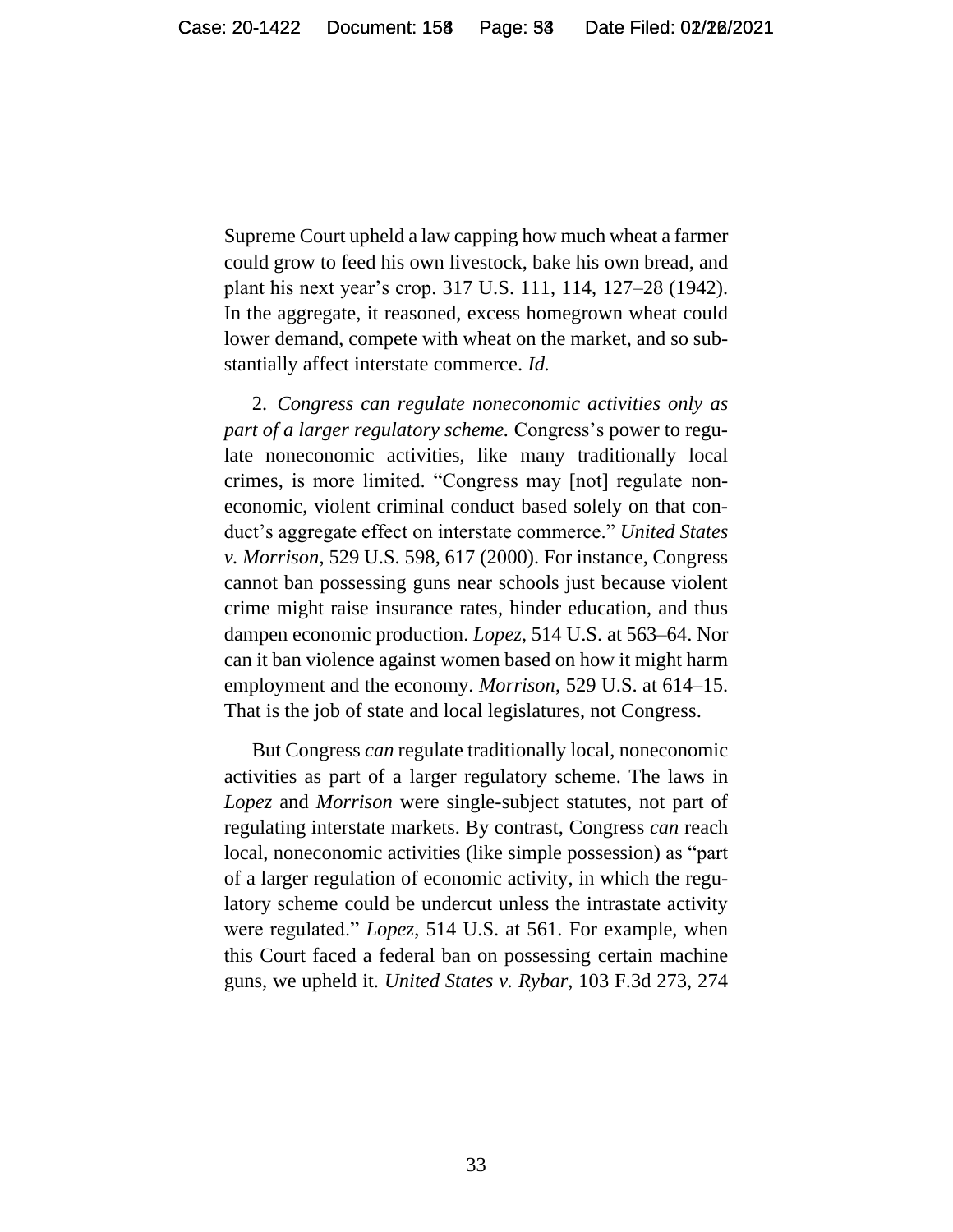(3d Cir. 1996). That law, unlike the one in *Lopez*, sought to halt interstate gun trafficking. *Id.* at 282–83. To shut down the interstate market in machine guns, it had to reach intrastate possession too. *Id.* By the same token, Congress can ban even intrastate possession of child pornography. *United States v. Rodia*, 194 F.3d 465, 479 (3d Cir. 1999).

When Congress regulates local noneconomic activities as part of a scheme, it need only choose means that are " 'reasonably adapted' to the attainment of a legitimate end under the commerce power." *Raich*, 545 U.S. at 37 (Scalia, J., concurring) (quoting *United States v. Darby*, 312 U.S. 100, 121  $(1941)$ .

Having discussed the two bases for regulating local activities, we can now apply them. As the next two sections explain, both the comprehensive-scheme and aggregate-economiceffect rationales independently justify §856's ban.

### **B. Congress can ban local drug-involved premises as part of a comprehensive regulatory scheme**

Whether providing drug-involved premises counts as economic activity or not, Congress can regulate it. The drug market is national and international. Congress has found that this trade poses a national threat. Thus, it passed the Controlled Substances Act, a scheme to suppress or tightly control this market. The Act properly seeks to shut down the market for Schedule I and unprescribed Schedule II–V drugs. Because Congress passed a valid scheme to regulate the interstate drug trade, §856 is constitutional as long as it is "reasonably adapted" to that scheme. *Raich*, 545 U.S. at 37 (Scalia, J.,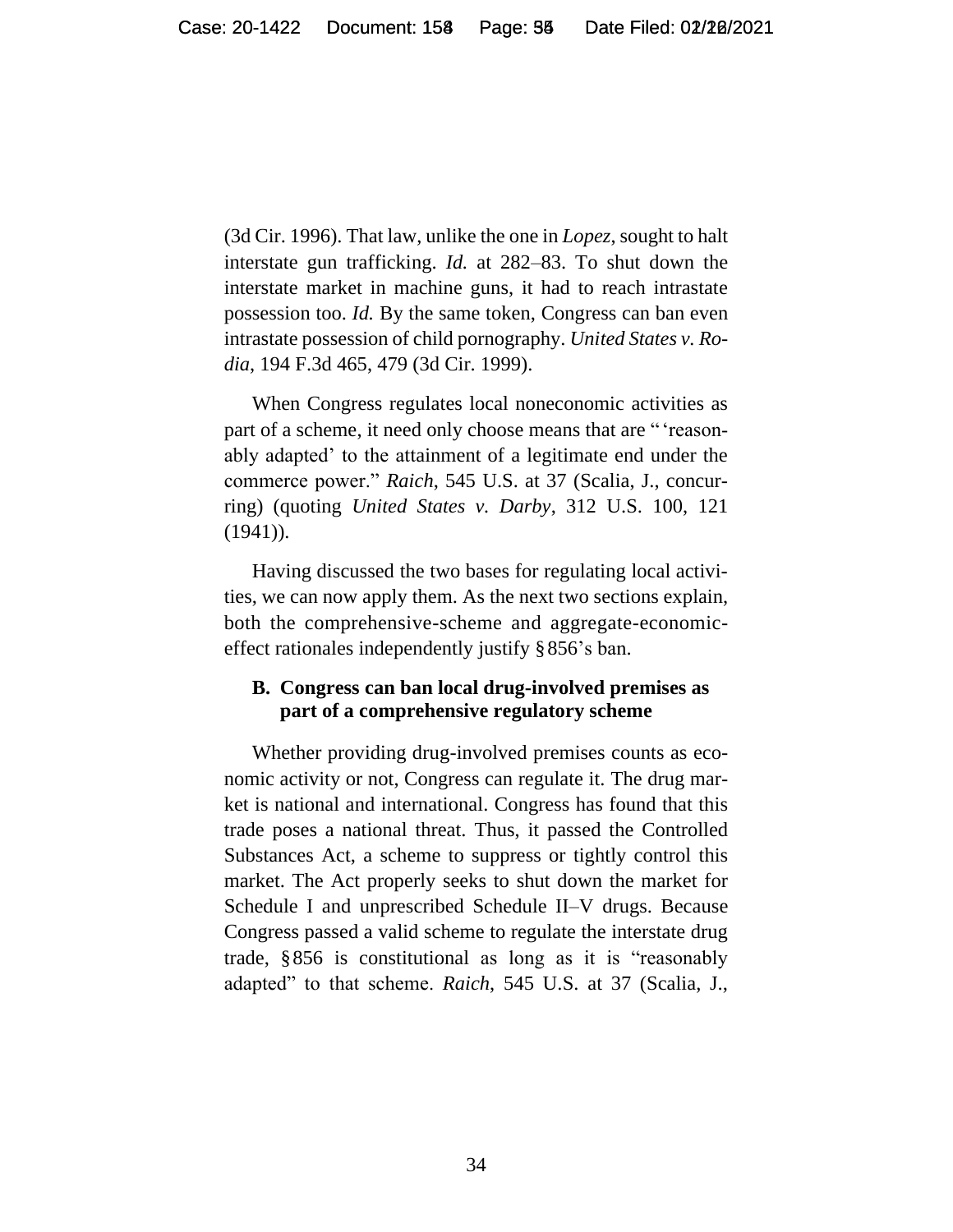concurring) (quoting *Darby*, 312 U.S. at 121). And it is. To bolster the Act's scheme, Congress can reach local premises where drug activities happen.

1. *The Controlled Substances Act is a scheme to tightly control the interstate drug market*. Drugs are big business. In 2016 alone, Americans spent \$146 billion on cannabis, cocaine, heroin, and methamphetamine. Gregory Midgette et al., RAND Corp., *What America's Users Spend on Illegal Drugs, 2006–2016*, at xiv tbl. S.2 (2019). Congress has recognized that much of this traffic flows in interstate and international commerce. 21 U.S.C. §801(3). It addressed that market in the Act.

To control drug manufacture, sale, and possession, the Act creates a "closed regulatory system." *Raich*, 545 U.S. at 13. Because Schedule I drugs have no accepted medical use, the Act bans them entirely. *See* 21 U.S.C. §812(b)(1). For other drugs that have some accepted uses but a "potential for abuse" (those in schedules II–V), the Act requires a prescription.  $\S\S 812(b)(2)(A), (3)(A), (4)(A), (5)(A), 844(a).$  This scheme seeks to shut down the markets in Schedule I and unprescribed Schedule II–V drugs. *See Raich*, 545 U.S. at 19, 24. That goal is valid, as the power to regulate a market includes the power to ban it. *Id.* at 19 n.29.

2. *Congress can serve this goal by reaching intrastate activities*. The national drug market is bound up with local activities. Drugs produced locally are often sold elsewhere; drugs sold or possessed locally have usually been imported from elsewhere. §801(3). Even local possession and sale "contribute to swelling the interstate market."  $§ 801(4)$ . So to control the interstate market, the Act reaches intrastate activities.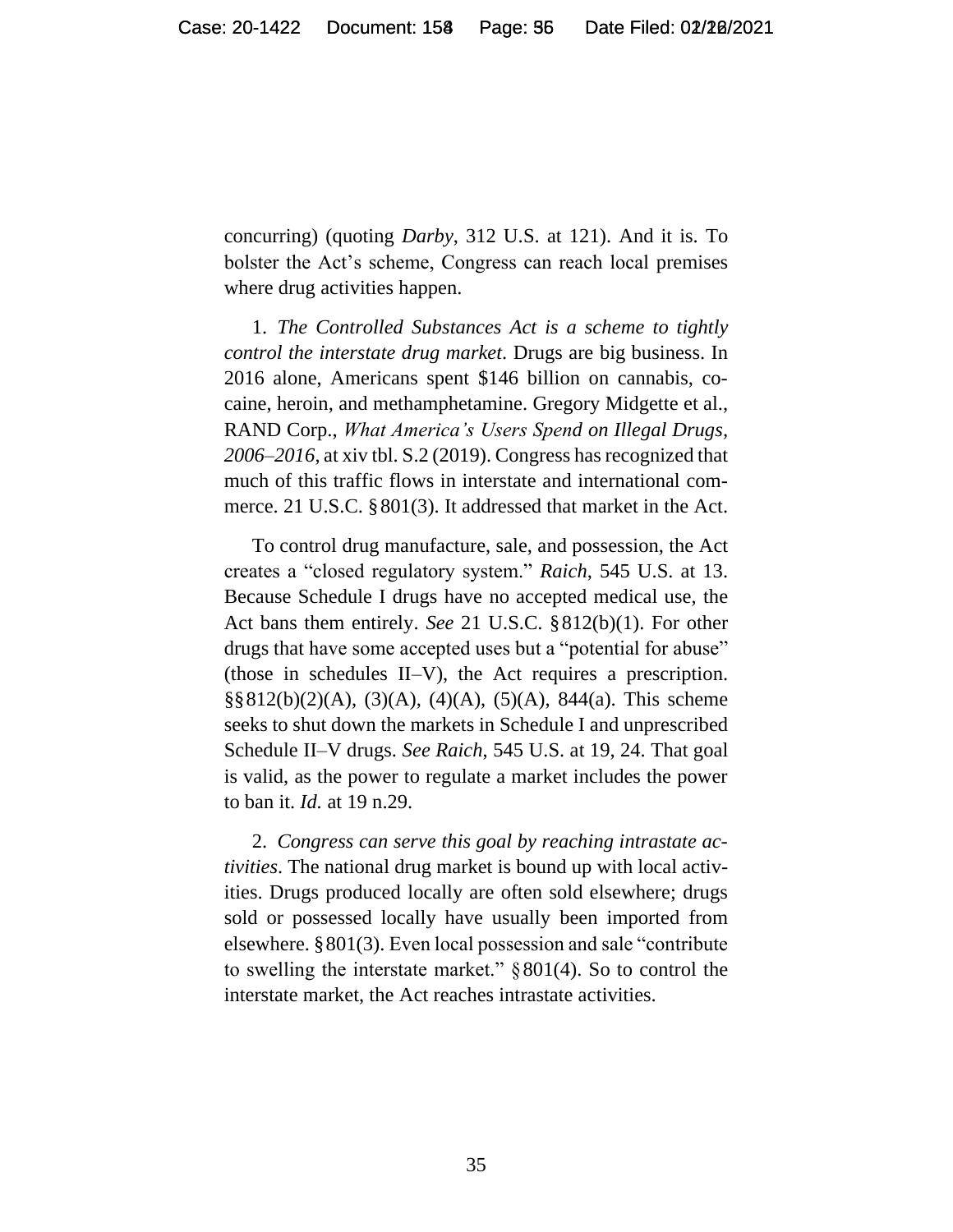*Raich* confirms that Congress can do that*. Raich* upheld the Act's ban on local production and possession of marijuana for personal medical use. 545 U.S. at 9. Unlike the laws in *Lopez* and *Morrison*, this ban was part of a comprehensive regulatory scheme to shut down the interstate market in marijuana. *Id.* at 19, 23–24. Drugs are fungible. *Id.* at 18. Local drugs are hard to distinguish from imported ones and can be diverted into the interstate market. *Id.* at 22. Congress rationally believed that failing to regulate intrastate drugs "would leave a gaping hole in the [Act]." *Id.* So it was necessary and proper to enact a flat ban, with no intrastate exception. *Id.; id.* at 34 (Scalia, J., concurring).

3. *Section 856 is a key part of the Act's comprehensive regulatory scheme*. At oral argument, Safehouse sought to distinguish consuming drugs from providing a place to consume them. But just as Congress regulates the drug activities, it can also regulate places where those activities are likely to flourish. Congress added §856 to plug a "gaping hole" in the Act that made it harder to stop drug use and dealing at crack houses and the like. *Raich*, 545 U.S. at 22.

Section 856 is reasonably adapted to control drug manufacture, sale, and possession. Consider state laws that forbid BYOB restaurants to let minors drink alcohol on-site. *See, e.g.*, N.J. Rev. Stat. §2C:33-27(a)(3). Of course, minors themselves may not drink in public. *Id.* §2C:33-15(a). And the restaurants would not be providing the alcohol, only the space and glasses. Yet states still punish them if the minors drink there. Why? Because the ban makes it harder for minors to drink. If restaurateurs know that they could face steep fines for tolerating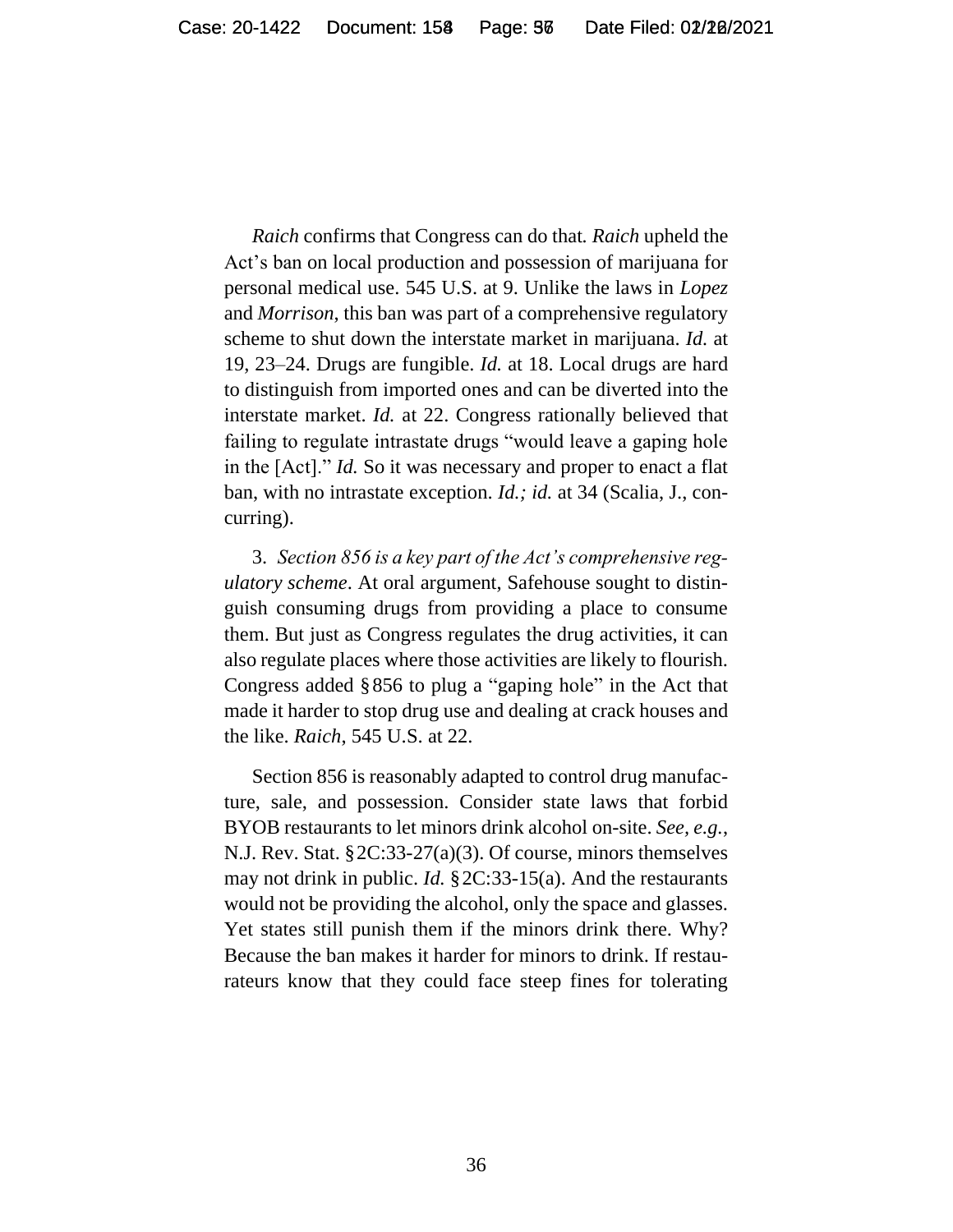underage drinking, they will prevent it from happening. So too here. Just as local drug possession "swell[s] the interstate [drug] traffic," clamping down on local drug use helps restrict that market. 21 U.S.C. §801(3), (4).

We could stop here. Because §856 is part of the Act's comprehensive regulatory scheme, Congress has the power to ban even local, noneconomic activity that would undercut that scheme. But another ground independently supports the Act: it regulates economic activity that could, in the aggregate, substantially affect interstate commerce.

### **C. Congress had a rational basis to believe that making properties available for drug use will have substantial economic effects**

Even if §856 were not part of a comprehensive regulatory scheme, Congress could still regulate the activities it covers. Safehouse argues that making a local safe-injection site available for free is noneconomic. But *Raich* forecloses that argument.

1. *Making properties available for drug use is economic activity*. *Raich* defined "economics" broadly as "the production, distribution, *and consumption* of commodities." 545 U.S. at 25–26 (quoting *Webster's Third New International Dictionary* 720 (1966)) (emphasis added). These are all activities that affect national supply and demand and thus interstate commerce. So producing, distributing, and consuming drugs are "quintessentially economic" activities. *Id.* Even intrastate growing of marijuana for home consumption is economic,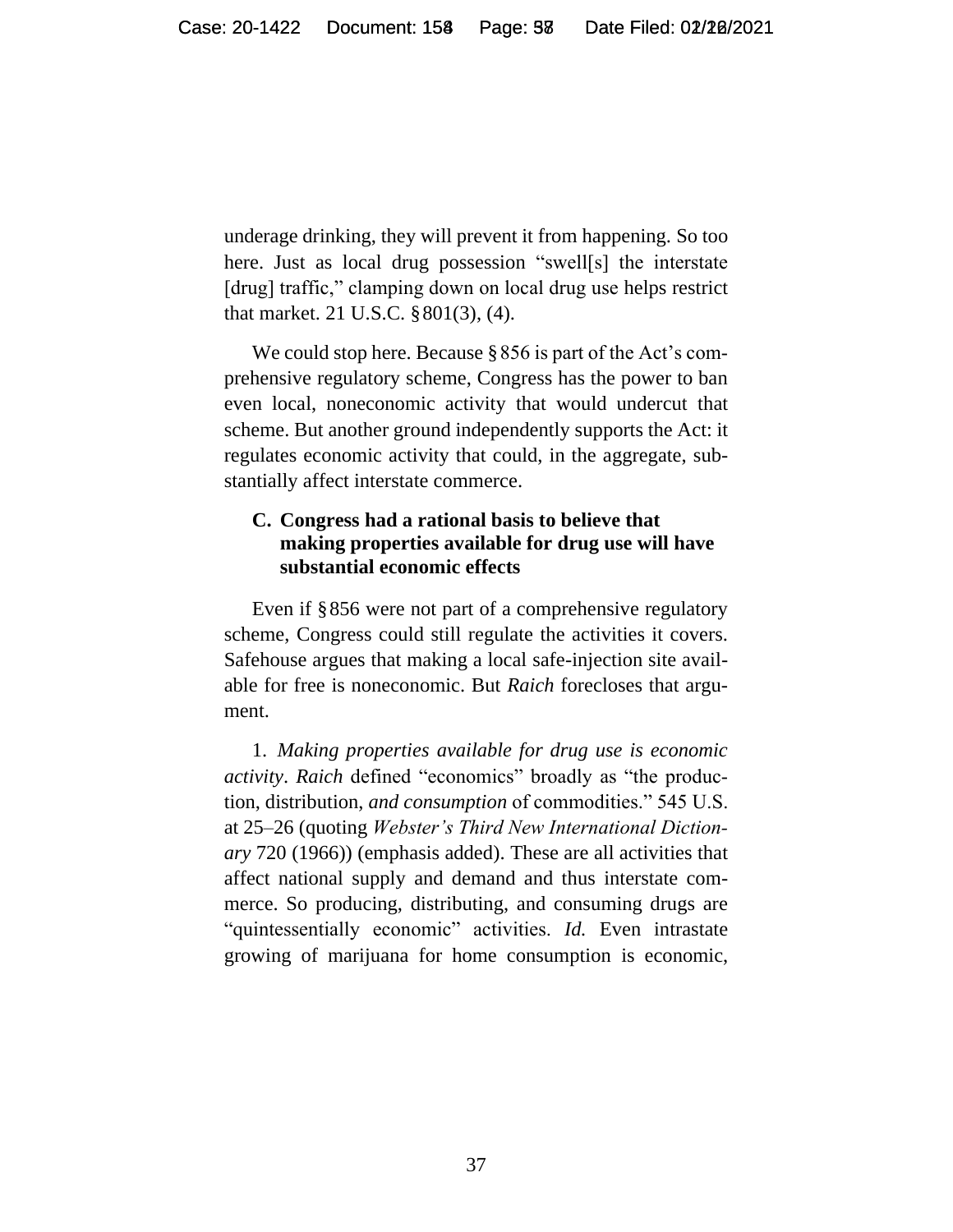because it could substantially affect the national marijuana market. *Id.* at 19, 25–26.

To be sure, Safehouse will not itself consume drugs. But it will create a "consumption room," a dedicated space for streams of visitors to use drugs. "[T]here is an established, and lucrative, interstate market" for those drugs. *Id.* at 26. Opening a space for consuming drugs will encourage users to come do so. Making consumption easier and safer will lower its risk and so could increase consumption. More drug consumption would create more market demand. Just as "home consumption [of] a fungible commodity" is economic activity that can substantially affect the national market, so too is hosting consumption. *See Raich*, 545 U.S. at 7.

It makes no difference that Safehouse will let its visitors come for free. Wickard grew wheat to feed his own livestock and bake his own bread. 317 U.S. at 114. And though one of the drug users in *Raich* grew her own marijuana and another was given it as a gift, that did not matter. 545 U.S. at 7. Economic activity is broader than commercial activity; it need not involve buying and selling. Congress validly banned these noncommercial uses to control supply and demand in the drug market. *Raich*, 545 U.S. 22–23; *Wickard*, 317 U.S. at 127–28. That was necessary and proper. Congress had the power to regulate the whole class of drug activities, and courts cannot "excise" individual cases from that class just because they are "trivial." *Raich*, 545 U.S. at 23 (quoting *Perez v. United States*, 402 U.S. 146, 154 (1971)).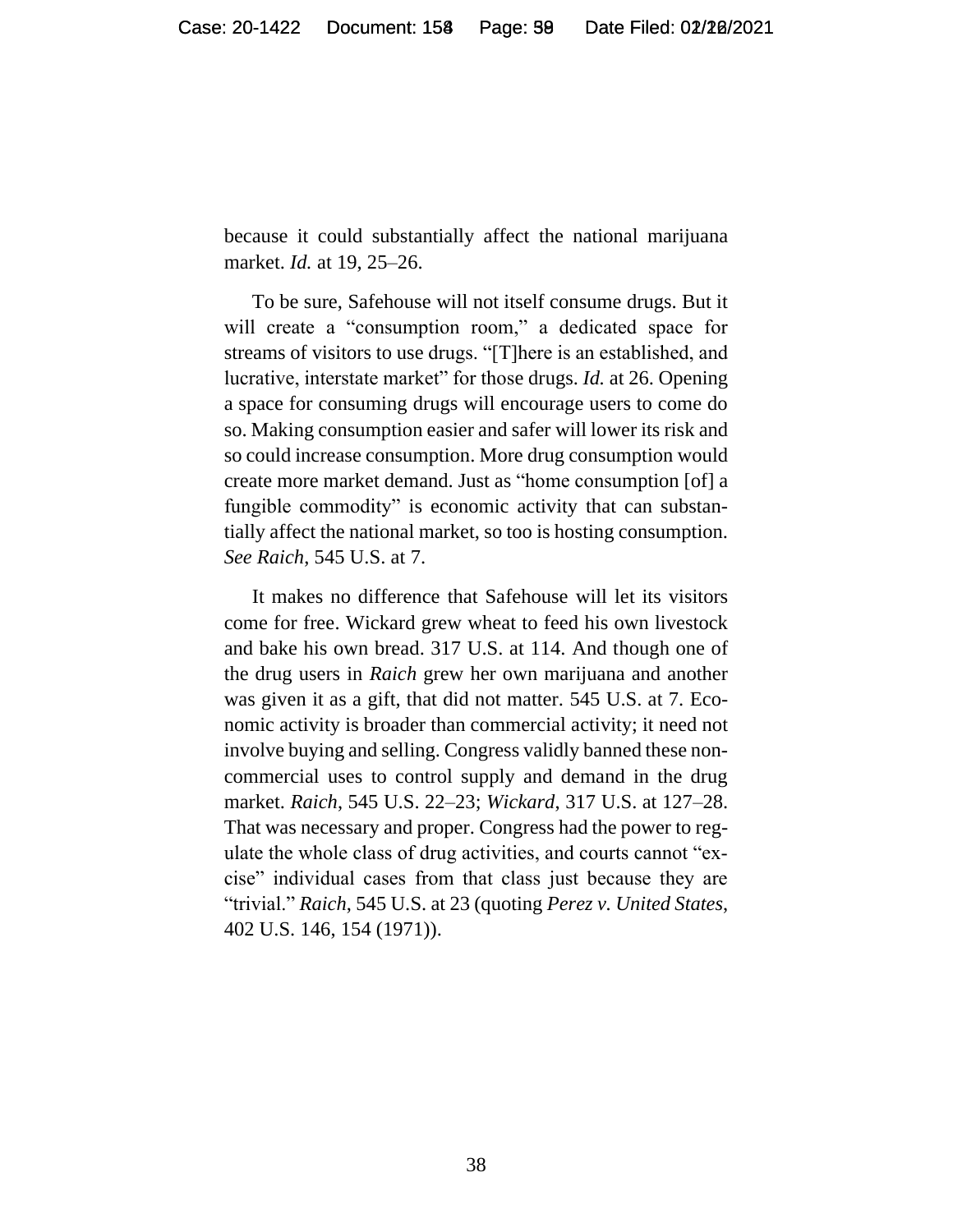2. *Congress has a rational basis to believe that this activity, as a class, substantially affects interstate commerce*. Congress could find that maintaining drug-involved premises, as a class, substantially affects commerce. Drug dealers may well congregate near Safehouse, increasing the drug trade and arguably drug demand. True, Safehouse argues that its site will not increase drug demand, as visitors must buy their drugs before arriving. And amici dispute whether safe-injection sites increase drug use and trafficking. That empirical and policy debate is for Congress, not courts. It is enough that Congress could rationally find a causal link between drug-involved premises as a class and commerce. *Raich*, 545 U.S. at 22.

Congressional findings confirm common sense. 21 U.S.C. §801(3)–(6). Drugs typically flow through interstate markets before someone possesses them.  $\S 801(3)(C)$ . And intrastate possession helps swell the interstate market. § 801(4). So regulating intrastate activity is necessary and proper to clamp down on the interstate market. To be sure, these findings in the Act predate §856, and they do not specifically discuss druginvolved premises. But we may consider findings from prior legislation. *Rodia*, 194 F.3d at 474 n.4; *Rybar*, 103 F.3d at 281. And "Congress [need not] make particularized findings in order to legislate." *Raich*, 545 U.S. at 21.

In short, Congress can regulate Safehouse both to complete the Act's comprehensive regulatory scheme and to stop economic activity that, in the aggregate, could substantially affect interstate commerce.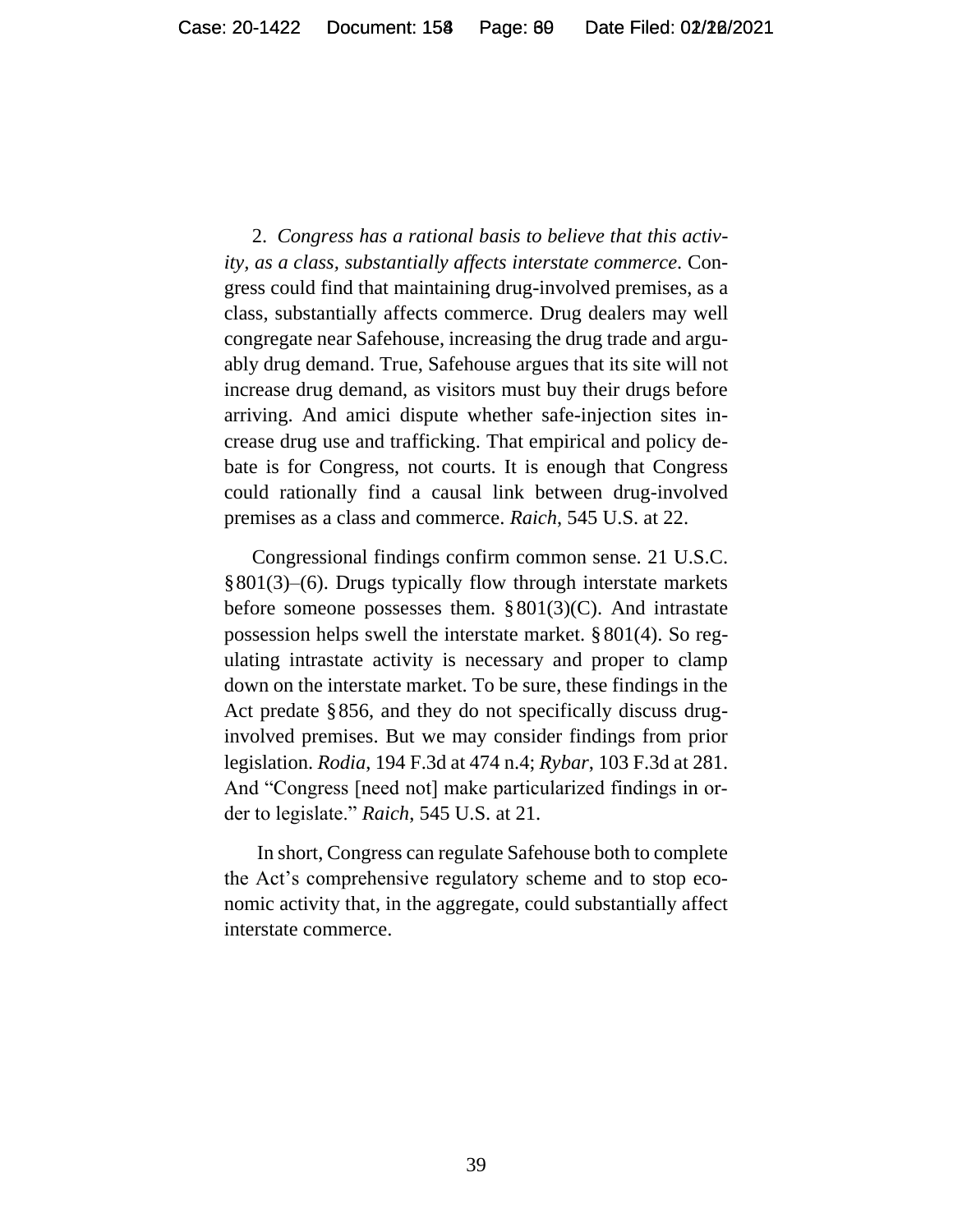#### \* \* \* \* \*

The opioid crisis is a grave problem that calls for creative solutions. Safehouse wants to experiment with one. Its goal, saving lives, is laudable. But it is not our job to opine on whether its experiment is wise. The statute forbids opening and maintaining any place for visitors to come use drugs. Its words are not limited to crack houses. Congress has chosen one rational approach to reducing drug use and trafficking: a flat ban. We cannot rewrite the statute. Only Congress can. So we will reverse and remand for the District Court to consider the RFRA counterclaim.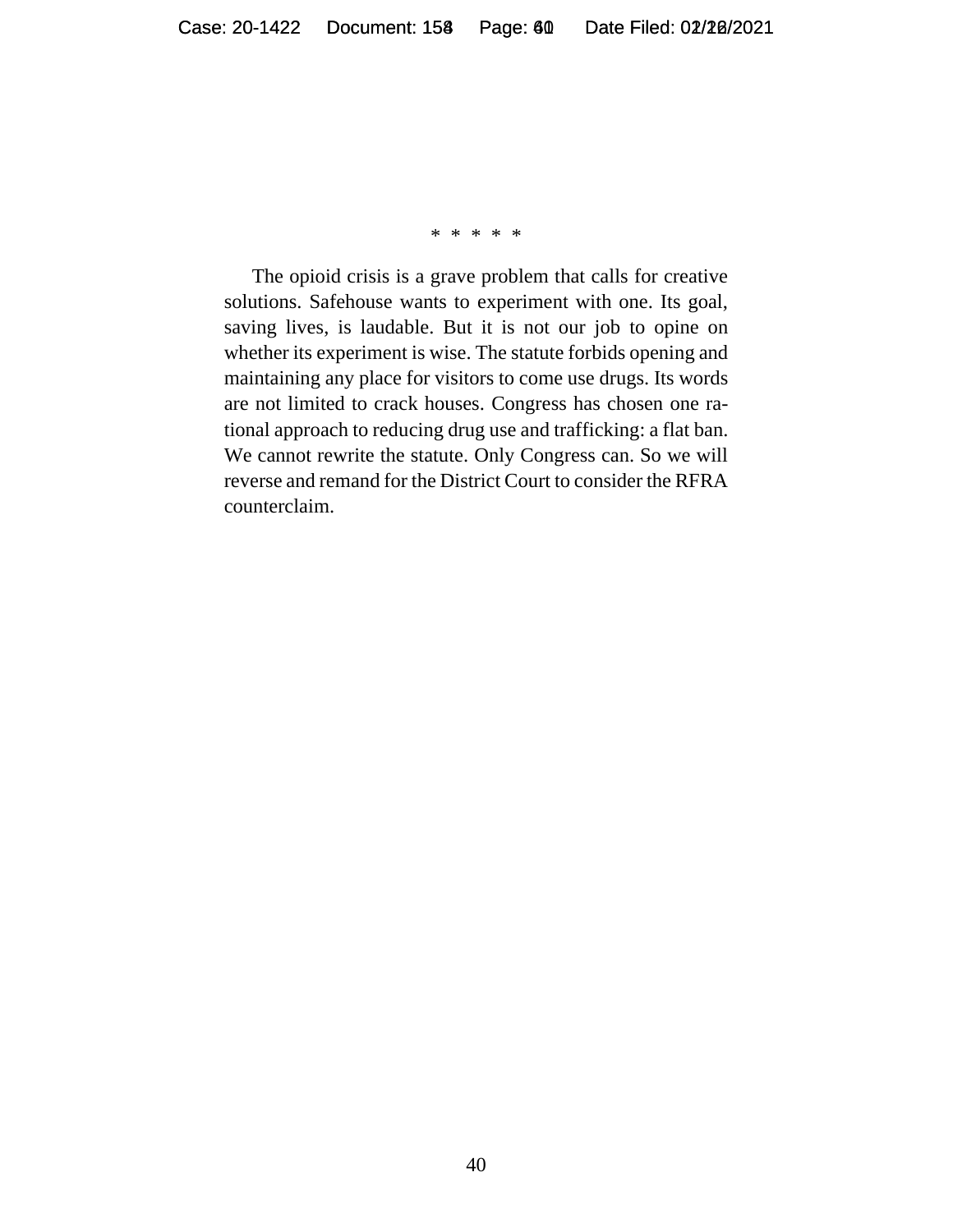*United States v. Safehouse, et al.* No. 20-1422

\_\_\_\_\_\_\_\_\_\_\_\_\_\_\_\_\_\_\_\_\_\_\_\_\_\_\_\_\_\_\_\_\_\_\_\_\_\_\_\_\_\_\_\_\_\_\_\_\_

ROTH, Circuit Judge, dissenting in part and dissenting in judgment.

The Majority's decision is *sui generis*: It concludes that 8 U.S.C. § 856(a)(2)—unlike § 856(a)(1) or any other federal criminal statute—criminalizes otherwise innocent conduct, based solely on the "purpose" of a third party who is neither named nor described in the statute. The text of section 856(a)(2) cannot support this novel construction. Moreover, even if Safehouse's "purpose" were the relevant standard, Safehouse does not have the requisite purpose. For these reasons, I respectfully dissent.<sup>1</sup>

#### **I**

Despite the ongoing public-health crisis caused by the COVID-19 pandemic, we cannot forget that the United States is also in the middle of an opioid epidemic. "Safehouse intends to prevent as many [opioid-related] deaths as possible through a medical and public health approach to overdose prevention."<sup>2</sup> Safehouse is prepared to provide a wide range of services desperately needed in Philadelphia and routinely provided at Safehouse's companion facility, Prevention Point Philadelphia, including:

clean syringe exchange services, primary

 $<sup>1</sup>$  I concur with the Majority's rejection of Safehouse's argument that</sup> Congress cannot regulate its conduct under the Commerce Clause.  $<sup>2</sup>$  Appx. 116.</sup>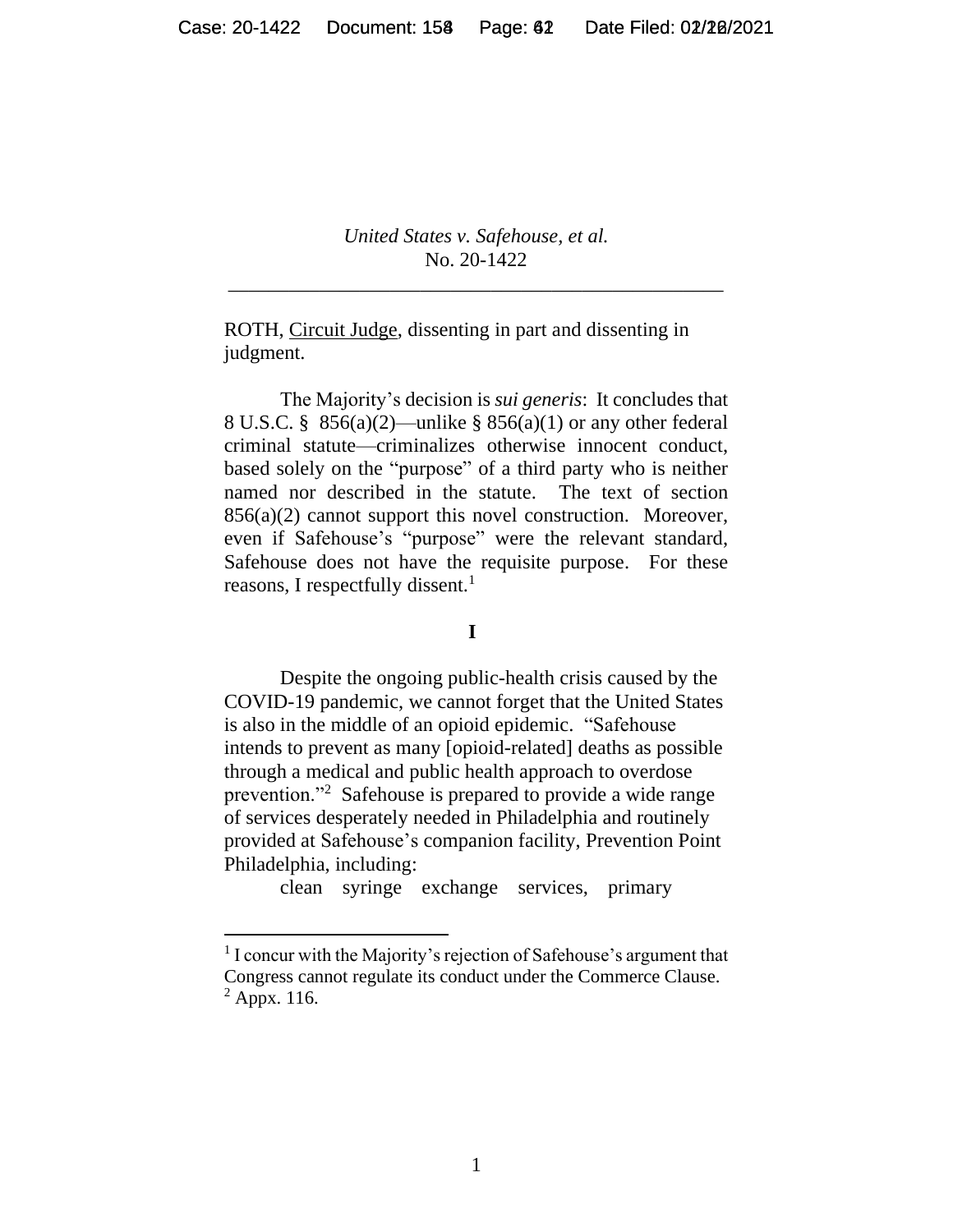medical care, an HIV clinic, a Hepatitis C clinic, wound care and education on safer injection techniques, overdose prevention education, overdose reversal kits and distribution, housing, meals, mail services, Medication-Assisted Treatment, and drug recovery and treatment services.<sup>3</sup>

The government takes no issue with any of these services. Instead, it argues that Safehouse should not be permitted to open its doors because of one additional service that it will provide: A Consumption Room. Specifically, Safehouse will provide "medically supervised consumption and observation" so that "[t]hose who are at high risk of overdose death would stay within immediate reach of urgent, lifesaving medical care."<sup>4</sup> "Medical supervision at the time of consumption ensures that opioid receptor antagonists such as Naloxone, and other respiratory and supportive treatments like oxygen, will be immediately available to the drug user in the event of an overdose."<sup>5</sup> Significantly, no one is required to use the Consumption Room to be eligible for *any* of Safehouse's other services,<sup>6</sup> nor will Safehouse provide, store, handle, or encourage the use of drugs, or allow others to distribute drugs on its property.

<sup>3</sup> *Id.* at 683.

<sup>4</sup> *Id.* at 116.

<sup>5</sup> *Id.*

<sup>6</sup> *The Safehouse Model*, SAFEHOUSEPHILLY.COM, https://www.safehousephilly.org/about/ the-safehouse-model (last accessed Nov. 17, 2020) ("Upon arrival, participants may choose to go directly to the observation room to access MAT and other services.").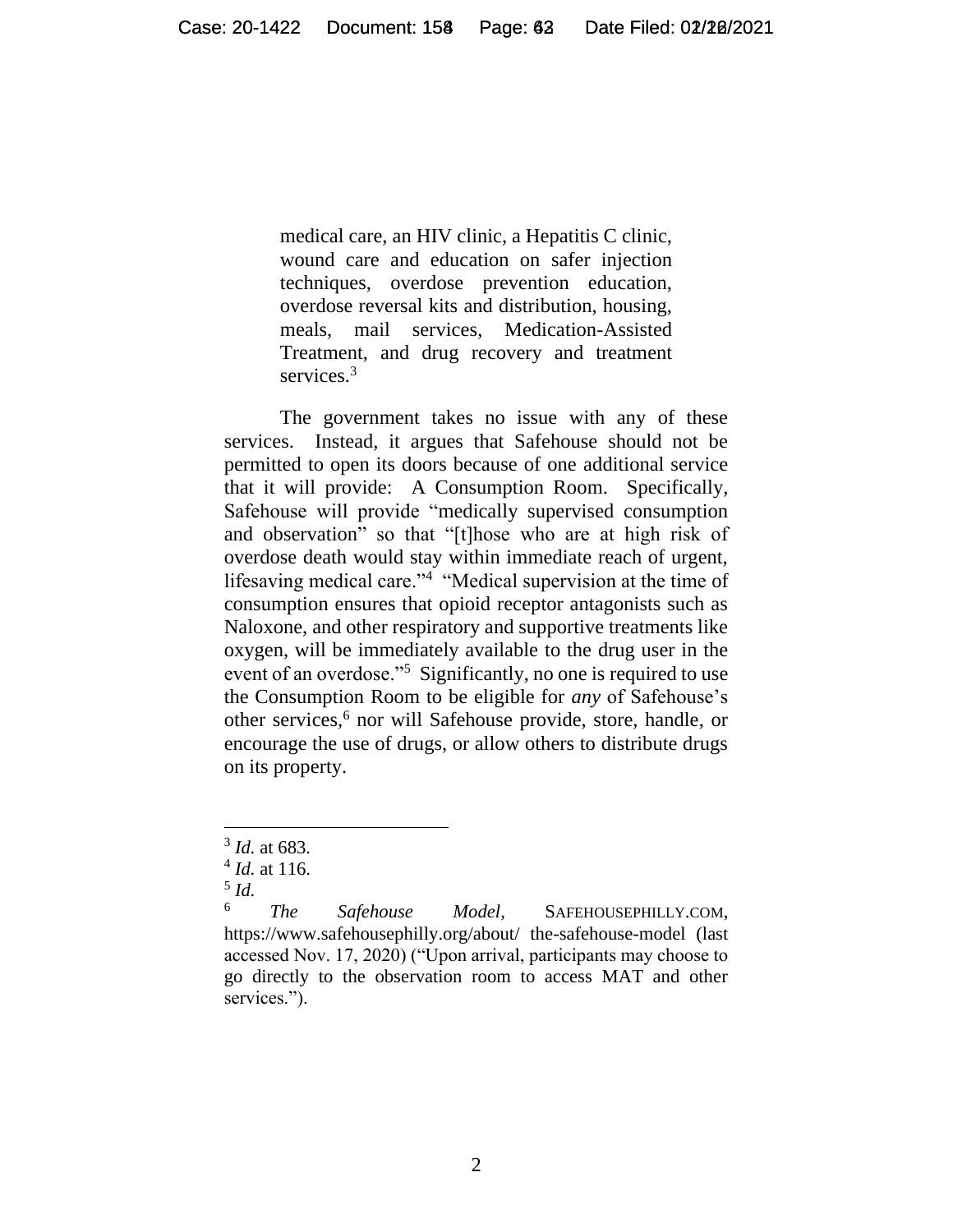In other words, Safehouse is a drug treatment facility that also seeks to provide much needed overdose care to drug users. If these users are denied access to a Consumption Room, they will still use drugs -- and possibly die on the street. Philadelphia's police and mobile emergency services (EMS) already attempt to provide rescue services for users who pass out on the streets. Often, the Police and EMS cannot do so in a timely manner. Instead of patrolling the streets for users who have overdosed, Safehouse wants to save lives *indoors*.

At oral argument, the government conceded that Safehouse could provide the exact same services it plans to provide in the Consumption Room if it did not do so *indoors* if, for instance, it provided a Consumption Room inside a mobile van. Yet, according to the Majority's interpretation of section 856(a)(2), Safehouse would be committing a federal crime, punishable by twenty years' imprisonment, if the Consumption Room services were provided inside a building, rather than in a mobile van, parked in front. I cannot interpret section  $856(a)(2)$  to reach such a result.

#### **II**

At oral argument, the government conceded that section 856(a) is poorly written. Indeed, it is nearly incomprehensible. Rather than construe this ambiguous statute narrowly, however, the Majority opts for broad criminal liability, arguing that an organization violates the statute if it makes its property available to a third party, knowing that *the third party* has "the purpose of unlawfully manufacturing, storing, distributing, or *using* a controlled substance." 7 I disagree with such a

 $718$  U.S.C. § 856(a)(2) (emphasis added).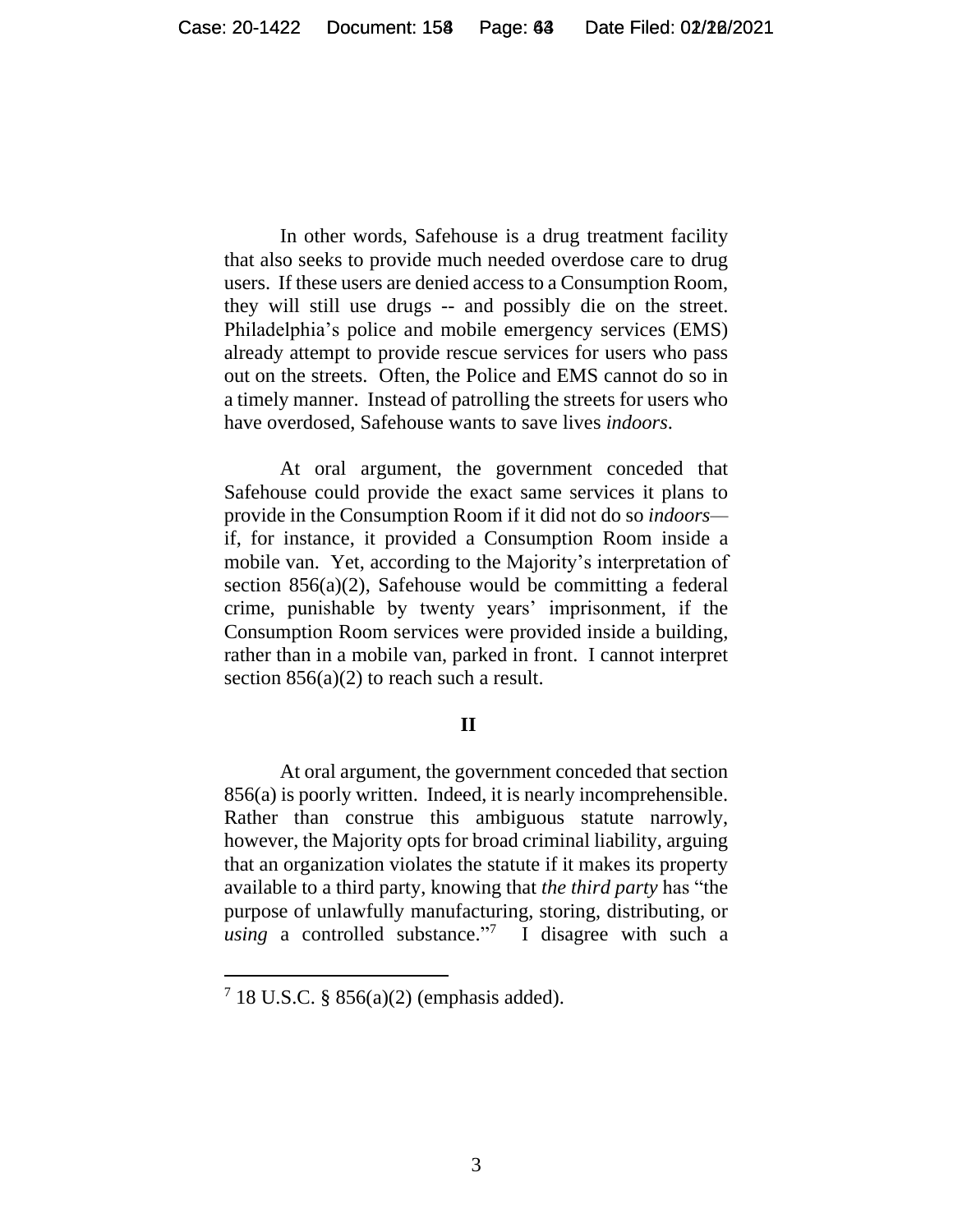construction of the statute. I know of no statute, other that section  $856(a)(2)$ , in which the "purpose" of an unnamed third party would be the factor that determines the mens rea necessary for a defendant to violate the statute. This problematic construction is particularly evident here because the parties agree that the "purpose" in section  $856(a)(1)$  refers to the defendant's "purpose."

#### **A**

This divergence of interpretation violates the rules of statutory construction: "identical words used in different parts of the same statute are generally presumed to have the same meaning." 8 The Majority offers no reason to disregard this presumption. And to the extent that there is any ambiguity, the legislative history goes against the Majority. This precise issue was addressed in the floor debates of the 2003 amendments to section 856(a): Then-Senator Joseph Biden stated that "rogue promoters" charged under the statute must "not only know that there is drug activity at their event but also *hold the event for the purpose of illegal drug use or distribution*. . . . Let me be clear. Neither current law nor my bill seeks to punish a promoter for the behavior of their patrons."<sup>9</sup>

The Majority also construes section (a)(2)'s *mens rea* requirement unlike any other federal criminal statute. Indeed, the Majority has not identified a single statute that criminalizes otherwise innocent conduct—here, lawfully making your property "available for use"—solely because of the subjective thoughts of a third party not mentioned in the statute.

<sup>8</sup> *IBP, Inc. v. Alvarez*, 546 U.S. 21, 34 (2005).

<sup>&</sup>lt;sup>9</sup> 149 Cong. Rec. S1678 (emphasis added).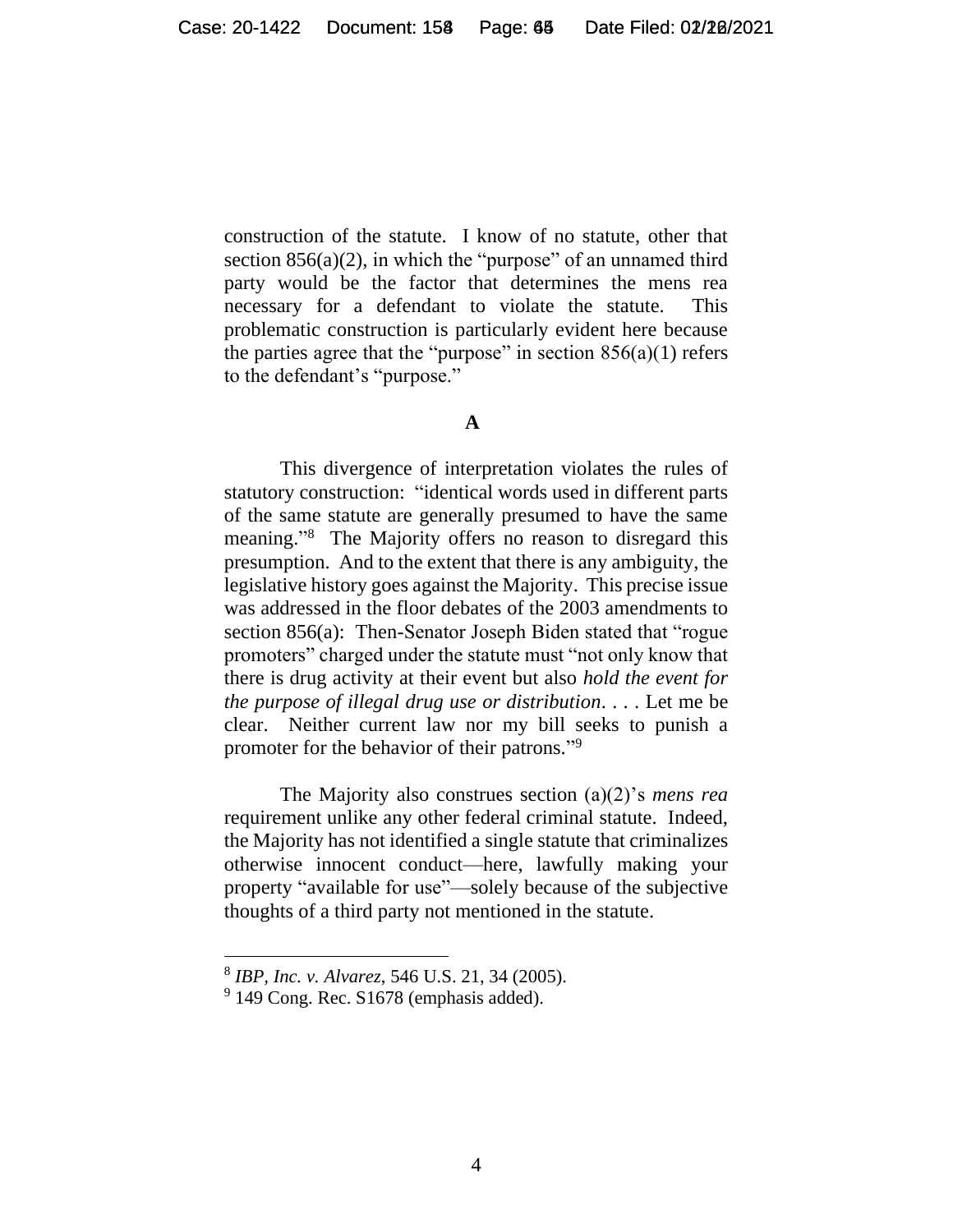At oral argument, the government suggested that conspiracy requires proof of third-party intent. True, but conspiracy statutes use the word "conspire," which refers to a third party and that party's purpose. For centuries, "conspiracy" has had a well-accepted common law meaning that we still use today: an "agreement," "combination," or "confederacy" of multiple people.<sup>10</sup> "When Congress uses a common law term . . . we generally presume that it intended to adopt the term's widely-accepted common law meaning  $\dots$ ."<sup>11</sup> Moreover, conspiracy is a specific-intent crime<sup>12</sup> that requires a defendant to share and agree to facilitate a co-conspirator's illicit purpose.<sup>13</sup> By contrast, the Majority's construction of

<sup>10</sup> *United States v. Hinman*, 26 F. Cas. 324, 325 (C.C.D.N.J. 1831) (No. 15,370); *accord United States v. Burr*, 25 F. Cas. 187, 193 (C.C.D. Va. 1807) (No. 14,694) ("[A defendant] cannot conspire alone."); 4 WILLIAM BLACKSTONE, COMMENTARIES 136 n.19 ("To constitute a conspiracy . . . there must be at least two persons implicated in it."); *see also State v. Buchanan*, 5 H. & J. 317, 334 (Md. 1821) ("[I]f combinations for any of the purposes mentioned in the statute, were punishable at all, it could only have been on the ground, that both the offence of conspiracy (*eo nomine*), and the punishment, were known to the law anterior to the enactment of the statute . . ..").

<sup>11</sup> *United States v. Hsu*, 155 F.3d 189, 200 (3d Cir. 1998); *accord Salinas v. United States*, 522 U.S. 52, 63 (1997).

<sup>12</sup> *Ocasio v. United States*, 136 S. Ct. 1423, 1429 (2016); *United States v. Applewhaite*, 195 F.3d 679, 684 (3d Cir. 1999); *accord United States v. Williams*, 974 F.3d 320, 369–70 (3d Cir. 2020) ("[T]he defendant [must] join[] the agreement knowing of its objectives and with the intention of furthering or facilitating them.").

<sup>13</sup> *See United States v. Tyson*, 653 F.3d 192, 209 (3d Cir. 2011) ("[T]he pertinent inquiry is whether Tyson and Morrell agreed to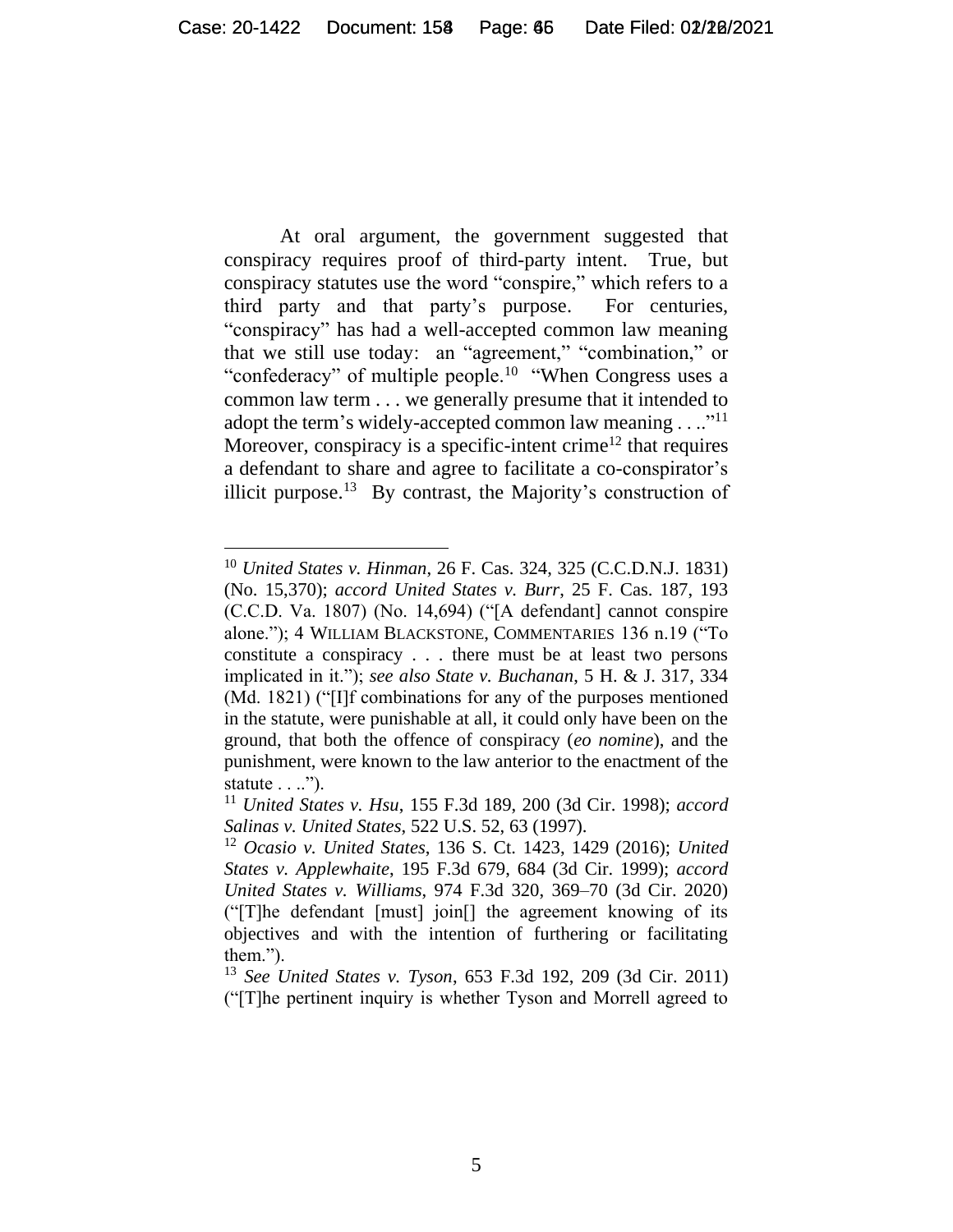section  $856(a)(2)$  does not require a defendant to have any particular purpose whatsoever; it is the third party's purpose that is unlawful. And, unlike in a conspiracy, the government specifically argues that intent to facilitate is not necessary.

Nor is the Majority's construction of section  $856(a)(2)$ similar to *Pinkerton* liability.<sup>14</sup> Pinkerton allows for liability based on a coconspirator's *completed acts*, <sup>15</sup> not her thoughts. Moreover, those acts must be a foreseeable part or consequence of a conspiracy that the defendant intentionally entered.<sup>16</sup> Finally, the penalties for conspiracy and *Pinkerton* liability are usually limited to those available for the underlying crimes. $17$ By contrast, a section  $856(a)(2)$ 

achieve the conspiracy's ends."); *United States v. Coleman*, 811 F.3d 804, 808 (3d Cir. 1987).

<sup>14</sup> *See* Nov. 16, 2020 Tr. at 65:23–66:2.

<sup>15</sup> *See United States v. Ramos*, 147 F.3d 281, 286 (3d Cir. 1998); *see also Bahlul v. United States*, 840 F.3d 757, 792 (D.C. Cir. 2016) (Millett, J., concurring in *per curium* opinion) ("Pinkerton liability .

<sup>. .</sup> relies on the imputation of co-conspirators' completed offenses.").

<sup>16</sup> *See United States v. Casiano*, 113 F.3d 420, 427 (3d Cir. 1997).

<sup>17</sup> *See, e.g.*, 21 U.S.C. § 846 ("Any person who attempts or conspires to commit any offense defined in this subchapter shall be subject to the same penalties as those prescribed for the offense, the commission of which was the object of the attempt or conspiracy."); *United States v. Brooks*, 524 F.3d 549, 557 (4th Cir. 2008). *But see*  18 U.S.C. § 371 (providing for five-year maximum for conspiracies against the United States, which may be committed without an underlying criminal object); *see also United States v. Conley*, 92 F.3d 157, 163–65 (3d Cir. 1996).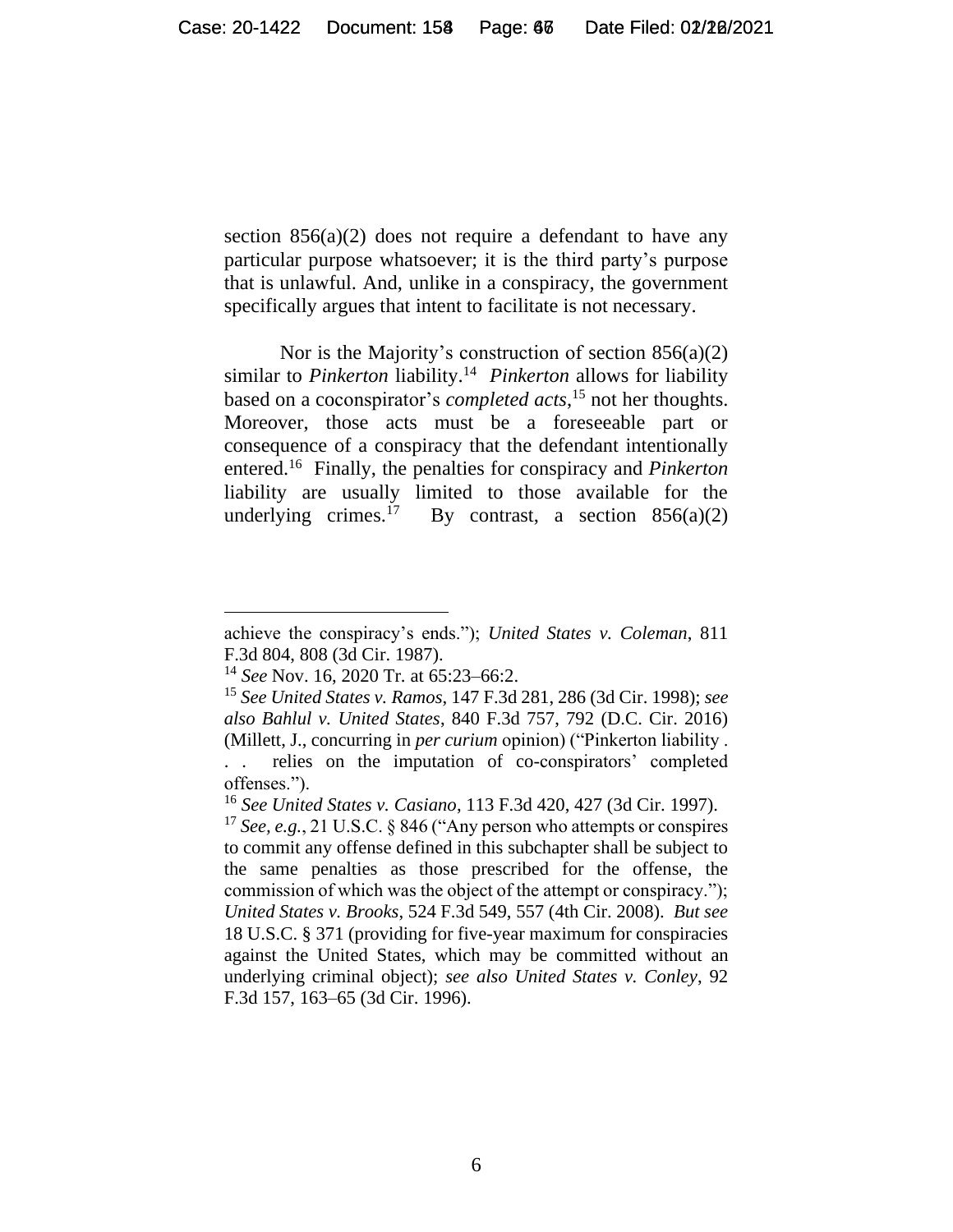defendant may receive up to twenty years' imprisonment, while the third party could be exposed to as little as one year.<sup>18</sup>

**B**

The Majority's construction wreaks havoc with the rest of the statute. The Majority relies on out-of-circuit decisions, beginning with *United States v. Chen*, <sup>19</sup> holding that "under § 856(a)(2), the person who manages or controls the building and then rents to others, need not have the express purpose in doing so that drug related activity take place; rather such activity is engaged in by others (*i.e.*, others have the purpose)."<sup>20</sup> *Chen* and its progeny did not explain their leap from the (likely correct) conclusion that the illicit "activity is engaged in by others" to their (incorrect) conclusion that the defendant need not have an illicit purpose.

Instead, *Chen* and its progeny stated only that a contrary interpretation would render either section (a)(1) or (2) "superfluous." Unsurprisingly, *Chen* and its progeny did not explain that conclusion. In fact, they contradict each other as to which subsection would be rendered superfluous: The *Chen* court stated that *section (a)(2)* would be superfluous, whereas

<sup>18</sup> *See* 21 U.S.C. § 844(a) ("Any person who [possesses a controlled substance] may be sentenced to a term of imprisonment of not more than 1 year, and shall be fined a minimum of  $$1,000$ , or both . . . ."). <sup>19</sup> 913 F.2d 183 (5th Cir. 1990).

<sup>20</sup> *Chen*, 913 F.2d at 190 (citing *United States v. Burnside*, 855 F.2d 863 (Table) (9th Cir. 1988)); *accord United States v. Tebeau*, 713 F.3d 955 (8th Cir. 2013); *United States v. Wilson*, 503 F.3d 195, 197–98 (2d Cir. 2007); *United States v. Banks*, 987 F.2d 463, 466 (7th Cir. 1993); *United States v. Tamez*, 941 F.2d 770, 773–74 (9th Cir. 1991).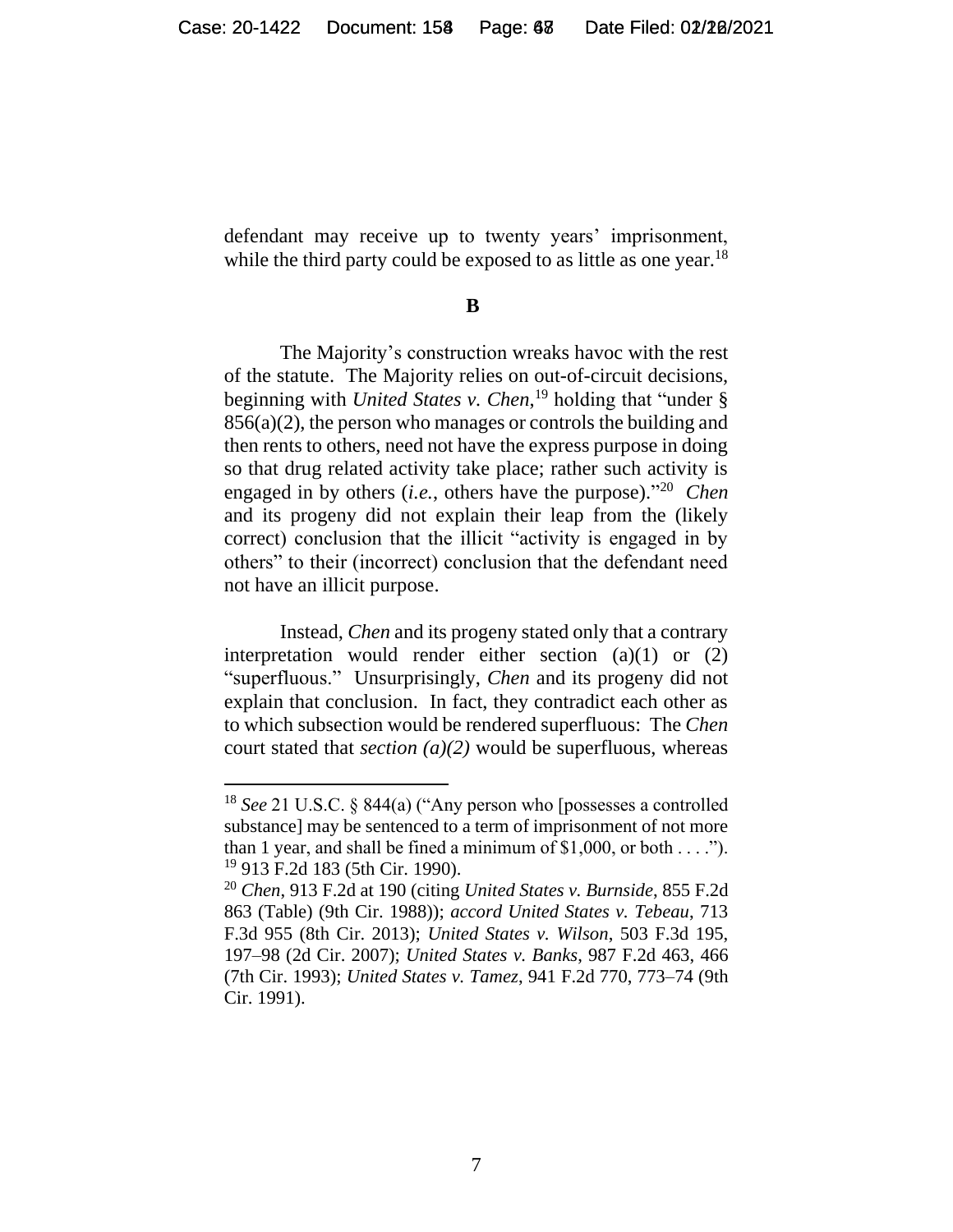other courts of appeals have stated that *both* sections would "entirely overlap" and "have no separate meaning."<sup>21</sup>

In any event, the text of the statute demonstrates that all these courts of appeals are wrong. When *Chen* was decided, the *only* overlap between the two sections was the phrase "for the purpose of."<sup>22</sup> In other words, *Chen* and its progeny decided that, to avoid superfluity, the *only* words that were the *same* between the two sections must have *different* meanings. There is no rule of construction that supports or even permits such a reading.

Rather, the distinction between sections (a)(1) and (2) is in their respective *actus reus* requirements. Section (a)(1) has one *actus reus* element; section (a)(2) has two. Before 2003, those elements did not overlap at all; the 2003 amendments created only minor overlap by adding "rent" and "lease" to section  $(a)(1)$ . I do not see why we should twist the text of the statute based on the potential overlap of two words,  $^{23}$  let alone why *Chen* did so before *any* overlap existed.

In sum, the Majority construes sections  $856(a)(1)$  and (2)'s identical "purpose" elements differently but holds that their different *actus reus* elements are identical. That need not be the case. For example, section  $(a)(1)$  would be violated where a property owner sells drugs from his home but does not let others use it; section (a)(2) would not. Section (a)(2) would

<sup>21</sup> *Tamez*, 941 F.2d at 774; *accord Tebeau*, 713 F.3d at 960.

<sup>&</sup>lt;sup>22</sup> Even the listed purposes are not identical: Unlike  $\S$  (a)(1),  $\S$  (a)(2) includes "storing" controlled substances.

<sup>23</sup> *Loughrin v. United States*, 573 U.S. 351, 358 n.4 (2014) (explaining that even "substantial" overlap between sections of a criminal statute "is not uncommon").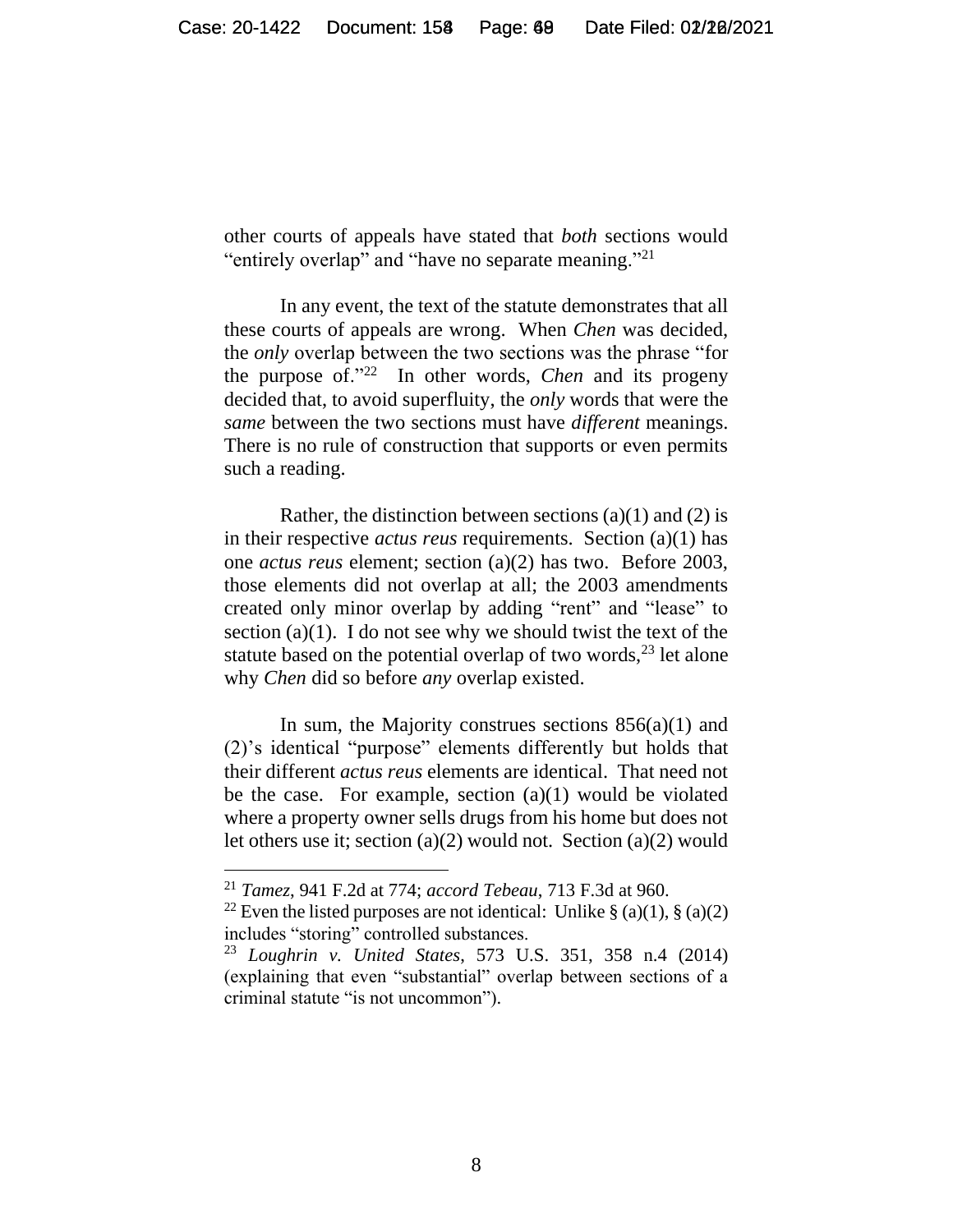be violated where a rave operator encourages drug dealers to attend events to increase attendance; section (a)(1) would not. Because Safehouse's construction better comports with the statute's text and does not render either section completely superfluous, I would adopt it.

#### **C**

The Majority's construction also violates the "deeply rooted rule of statutory construction" that we must avoid "unintended or absurd results."<sup>24</sup>

#### **i**

As Safehouse correctly argues, under the Majority's construction, parents could violate the statute by allowing their drug-addicted adult son to live and do drugs in their home even if their only purpose in doing so was to rescue him from an overdose. Conceding that its reading of section (a)(2) cannot be taken literally, the Majority concludes that a defendant cannot be guilty where drug use is merely "incidental" to the guest's other purposes. Thus, the hypothetical parents would not violate the statute because their son's drug use was incidental to his use of the home as a residence. By trying to assure us that the hypothetical parents would not violate the statute, the Majority implicitly acknowledges that such a result would be impermissibly absurd. Although I agree that

<sup>24</sup> *United States v. Hodge*, 321 F.3d 429, 434 (3d Cir. 2003) (Ambro, J.); *accord United States v. Bankoff*, 613 F.3d 358, 369 n.10 (3d Cir. 2010) (Ambro, J.) (explaining that assuming Congress was unaware of the terms used in one statute when enacting another statute "would lead to an absurd result").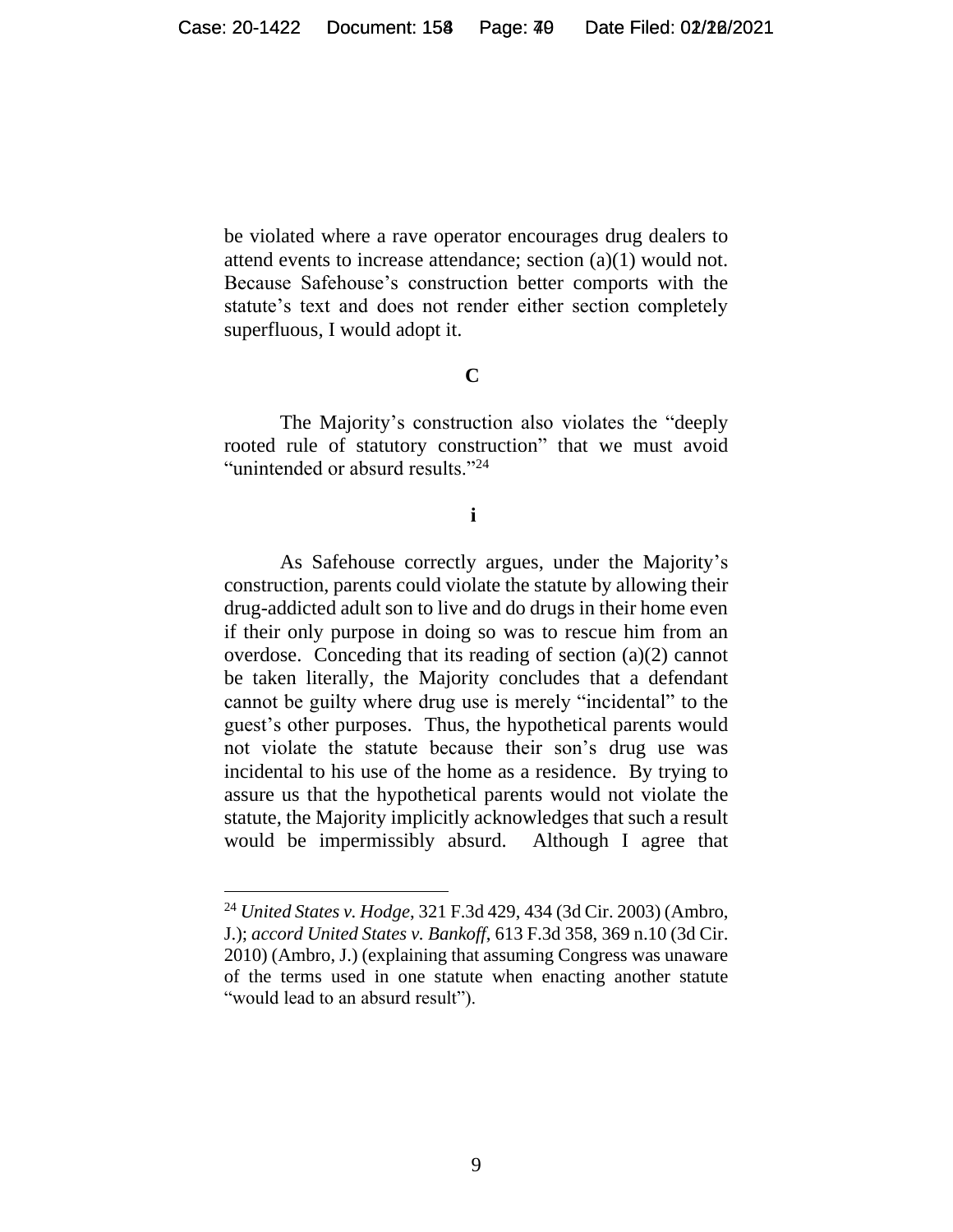incidental purposes do not trigger the statute, absurd results are unavoidable under the Majority's construction.

The Majority relies on the consensus of other courts of appeals that a defendant's "casual" drug use in his home does not violate the original version of section 856(a)(1) because the drug use was incidental to the purpose for which he maintained the property, *i.e.*, as a residence.<sup>25</sup> Neither the Majority nor the cases it cites define "incidental." Fortunately, we have. In *United States v. Hayward*, <sup>26</sup> we adopted an incidental-purpose test for 18 U.S.C. § 2423(b), which made it unlawful to "travel in foreign commerce for the purpose of engaging in sex with a minor." We held that illicit sexual activity must be "a *significant or motivating* purpose of the travel across state or foreign boundaries," rather than merely "incidental" to the travel.<sup>27</sup> Even assuming that other courts of appeals' gloss on "maintain" in section (a)(1) survived the  $2003$  amendment<sup>28</sup> and comports with *Hayward*, it does not neatly apply to a

<sup>25</sup> *E.g.*, *United States v. Lancaster*, 968 F.2d 1250, 1253 (D.C. Cir. 1992).

 $26$  359 F.3d 631 (3d Cir. 2004) (Garth & Ambro, J.).

<sup>27</sup> *Hayward*, 359 F.3d at 638 (emphasis added); *accord United States v. Vang*, 128 F.3d 1065, 1071 (7th Cir. 1997). Although "for the purpose of in  $\S$  2434(b) was later amended explicitly to "with a motivating purpose," the legislative history does not indicate that Congress intended to increase the government's burden of proof.

<sup>&</sup>lt;sup>28</sup> That amendment added "use" to § 856(a)(1). Other circuits have continued to assume—correctly, I think—that using drugs in one's own home still does not violate § (a)(1). *See United States v. Shetler*, 665 F.3d 1150, 1164 n.8 (9th Cir. 2011) ("The amendments increase the possibility that  $\S$  856(a)(1) would be unconstitutionally vague if construed expansively. What is meant by 'use' of 'any place ... temporarily' is, for example, certainly far from clear.").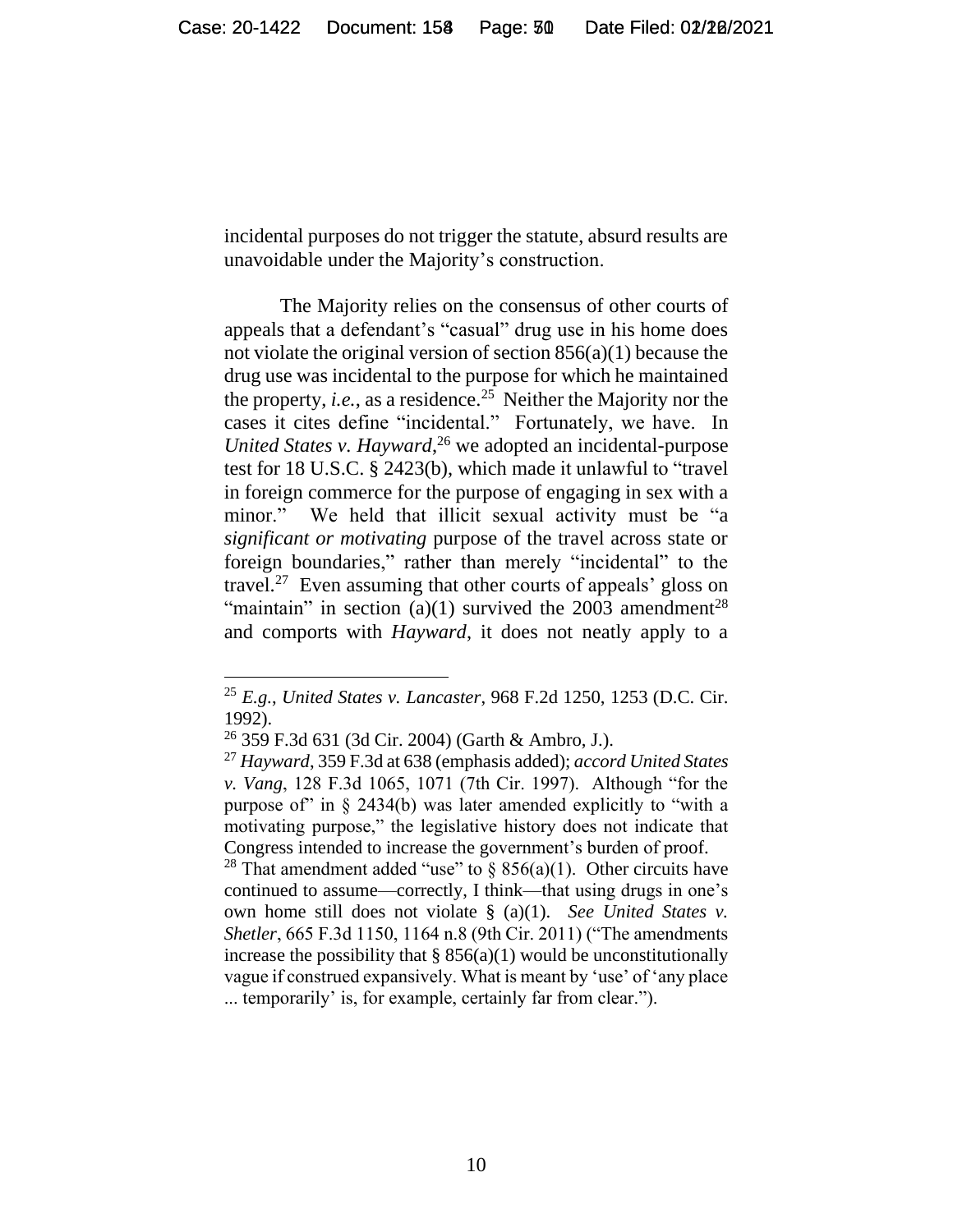guest's purpose in "us[ing]" property under section (a)(2) or avoid the absurd results inherent in the Majority's construction.

The Majority assumes that the son's purpose in moving in with his parents was to use the home as a residence. Not necessarily. Although the parents likely "maintain" their home for the purpose of living in it, their son may be motivated by many purposes to "use" it. If the son could not do drugs there, would he still move in? Alternatively, the son might already have a home (or be indifferent to being homeless) but begrudgingly accepted his parents' invitation to move in with them because he shared their concern about overdosing. Like Safehouse's participants, the son would 'use" the home because he was motivated by an "unlawful" purpose (supervised drug use) that was not incidental to his residency in the home, and the parents knew it. Under the Majority's construction, the parents were operating a crack house. That cannot be what the statute intends to say. Or suppose the son intended to do drugs there once, steal his mother's jewelry, and run away. If the parents were reasonably sure that he would run away but gave him a chance anyway, have they violated the statute under *Chen*'s deliberate-ignorance standard? The Majority's construction suggests so, particularly if this was the son's second or third chance. And under the Majority's construction, the parents would certainly violate section (a)(2) if they invited their son to do drugs in their home under supervision but not live there; this result is far afield from the crack houses and raves targeted by the statute.

Even apart from the hypothetical parents, absurd results abound under the Majority's construction. For example, the Majority would criminalize a vacationing homeowner who pays a house sitter but also allows the sitter to smoke marijuana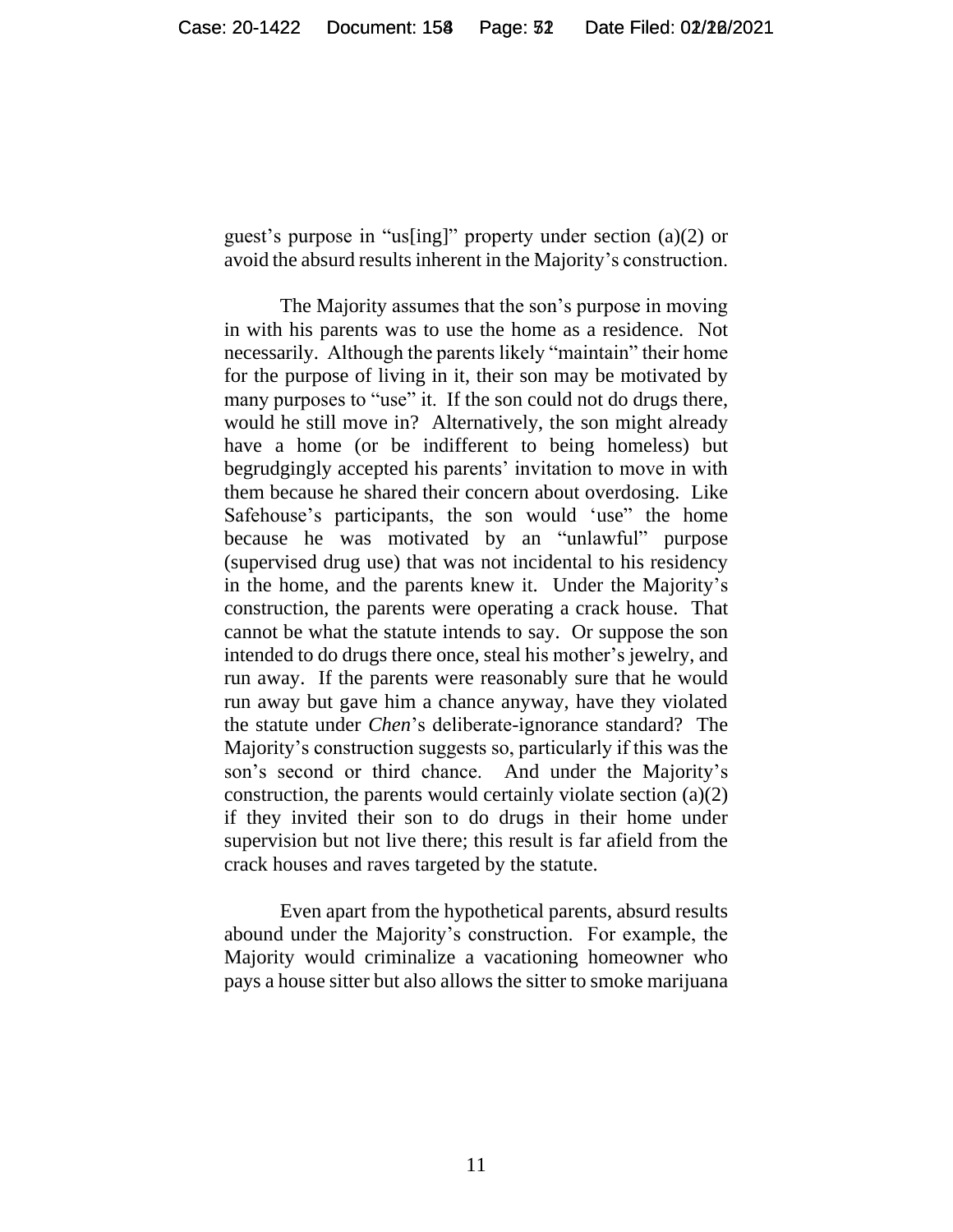in his home. If the homeowner knew that the sitter cared less about the pay than about having a place to smoke marijuana, *housesitting* is the incidental use. At oral argument, the government contended that drug use in these circumstances would still be an "incidental" purpose because violating the statute somehow depended on the number of people that the defendant allowed to use the property. The statute does not mention a numeric threshold. The Majority does not explain why a guest's purpose depends on the number of persons sharing that purpose, and any threshold would necessarily involve arbitrary line-drawing.

The Majority would also criminalize homeless shelters where the operators know their clients will use drugs on the property. Although the government argues that the shelter, like the parents, would be protected by the incidental-purpose test, it again just *assumes* that "the people who stay [at the shelter] have housing as their primary purpose." $^{29}$  Again, not necessarily. An operator of a homeless shelter may know (or be deliberately ignorant of the fact) that some clients will stay at the shelter because they want a concealed place to use drugs and to sleep off the high. In other words, if they were prevented from using drugs there, some of them might not go there at all.

Throughout these proceedings the government has followed the statute's text only selectively. As yet another example, the government insists that "place" includes only "real property."<sup>30</sup> Thus, the government concedes that Safehouse could provide a Consumption Room in a mobile van

<sup>29</sup> Gov't's Reply at 15.

<sup>30</sup> Nov. 16, 2020 Tr. at 34:4–35:7.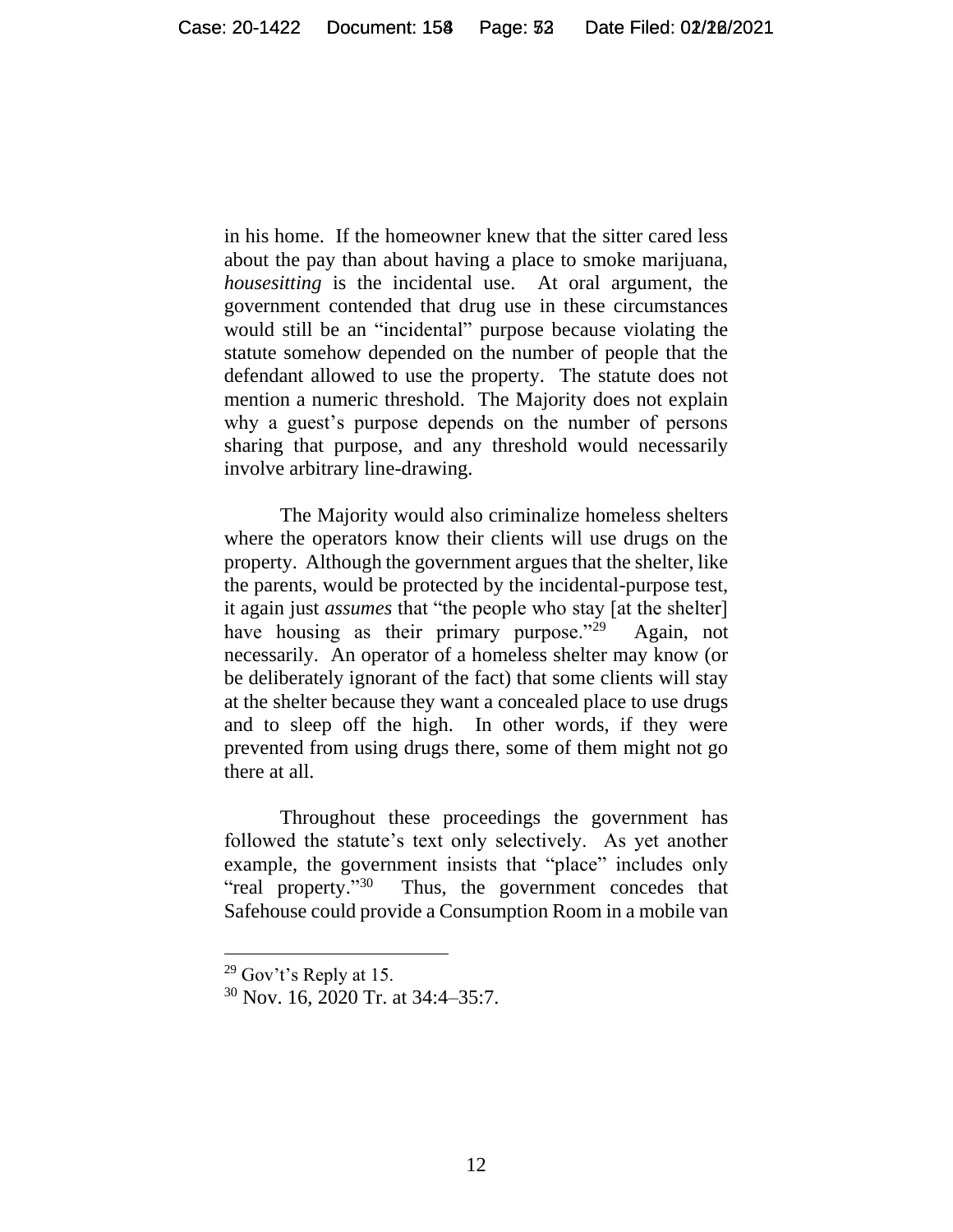parked outside its facility. Although that hypothetical does not directly implicate the "purpose" element, the government's response when pressed on this hypothetical at oral argument is significant: The government conceded that it "ha[sn't] thought . . . enough" about the potential consequences of its construction of the statute. $31$  As shown above, the government's lack of thought is self-evident. In fact, the government's construction of the statute, adopted by the Majority here, is intolerably sweeping. No amount of a textual gloss will save it.

**ii**

The Majority's construction also conflicts with other federal policies. For example, HUD strongly discourages landlords from evicting certain classes of tenants for drug use alone.<sup>32</sup> The government again invokes the incidental-purpose test, arguing that HUD's "guidance regarding drug use . . . aims to connect homeless individuals to housing 'without preconditions and barriers to entry."<sup>33</sup> Under the Majority's construction, however, *HUD's* purpose is irrelevant. Nor is the landlord protected because this is a "residential example<sup>[]"34</sup>: Even if the landlord knows that a tenant uses the property *primarily* for drug binges, HUD expects the landlord to continue leasing the property to the tenant unless the tenant otherwise violates the lease.

<sup>31</sup> *Id.* at 37:7–21.

 $^{32}$  HUD, HOUSING FIRST IN PERMANENT SUPPORTIVE HOUSING at  $3$  $(July 2014),\t\tavailable$ https://files.hudexchange.info/resources/documents/Housing-First-Permanent-Supportive-Housing-Brief.pdf.  $33$  Gov't's Reply at 15 n.5.

<sup>34</sup> *Id.*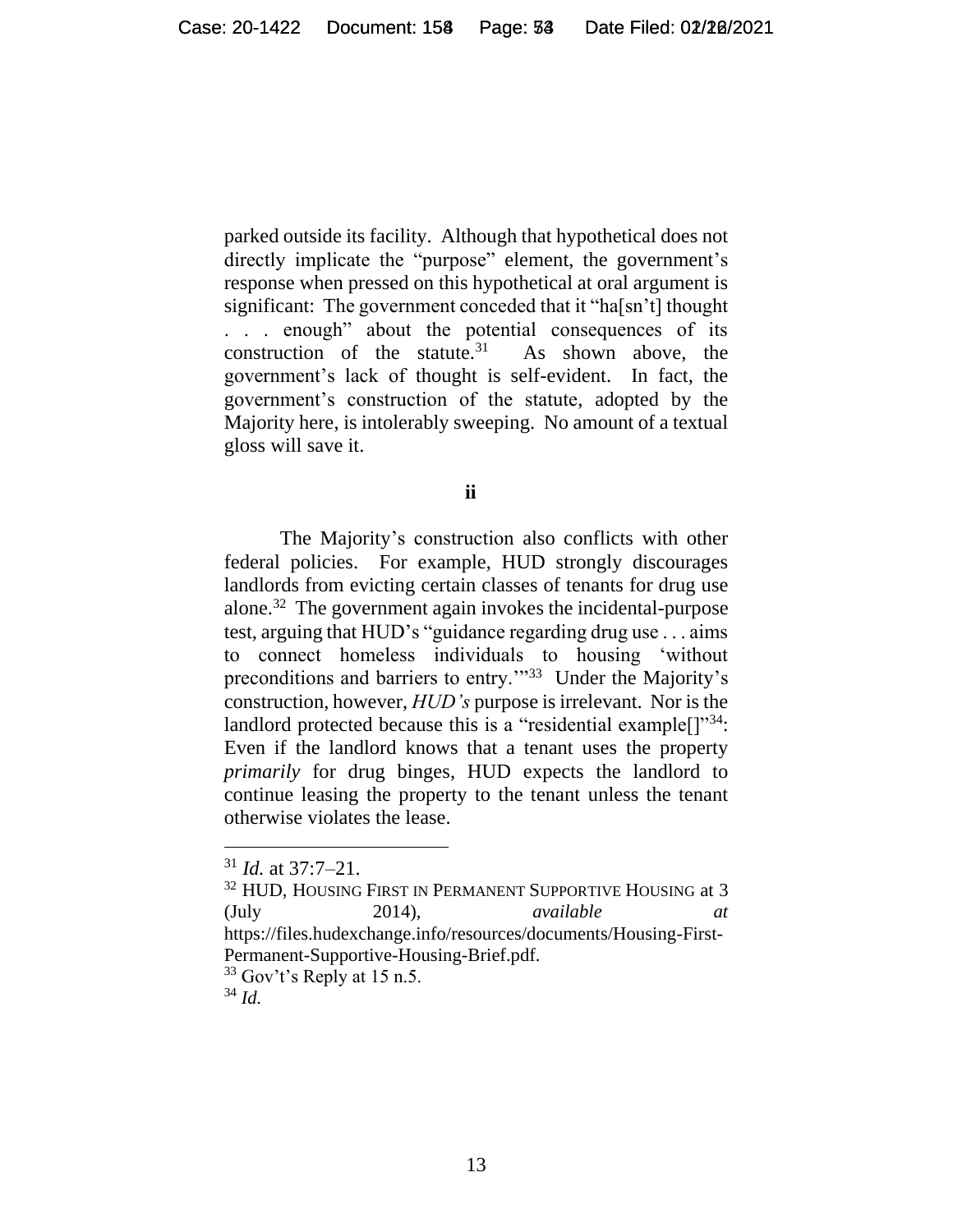The Majority's construction is also inconsistent with congressional grants for sanitary syringe programs. In some instances, this funding can be used to purchase syringes for the injection of controlled substances,  $35$  and the CDC strongly encourages these programs to "[p]rovi[de] . . . naloxone to reverse opioid overdoses."<sup>36</sup> Naloxone is indicated to reverse "opioid depression, including respiratory depression."<sup>37</sup> By explicitly acknowledging that these programs will provide syringes for controlled substances and encouraging them to provide medication used to treat ongoing overdoses, Congress clearly envisioned that drug use would likely occur on or immediately adjacent to the programs' properties. In other words, Congress is knowingly funding conduct that, according to the Majority, is a crime punishable by twenty years' imprisonment.

The Majority does not dispute that this would be anomalous. Instead, the government argues that "Congress's failure to speak directly to a specific case that falls within a more general statutory rule" does not "create[] a tacit exception."<sup>38</sup> But that begs the question. Safehouse argues

<sup>35</sup> *See, e.g.*, Consolidated Appropriations Act of 2016, Pub. L. No. 114-113, 129 Stat. 2242, § 520.

<sup>&</sup>lt;sup>36</sup> CDC, PROGRAM GUIDANCE FOR IMPLEMENTING CERTAIN COMPONENTS OF SYRINGE SERVICES PROGRAMS, 2016 at 2 (2016), *available at* https://www.cdc.gov/hiv/pdf/risk/cdc-hiv-syringeexchange-services.pdf.

<sup>37</sup> FDA, PRODUCT INSERT, NALOXONE HYDROCHLORIDE INJECTION SOLUTION (Sept. 9, 2020), *available at* https://www.accessdata.fda.gov/spl/data/5ac302c7-4e5c-4a38- 93ea-4fab202b84ee/5ac302c7-4e5c-4a38-93ea-4fab202b84ee.xml. <sup>38</sup> Gov't's Reply at 23 (quoting *Bostock v. Clayton Cty.*, 140 S. Ct. 1731, 1746 (2020)).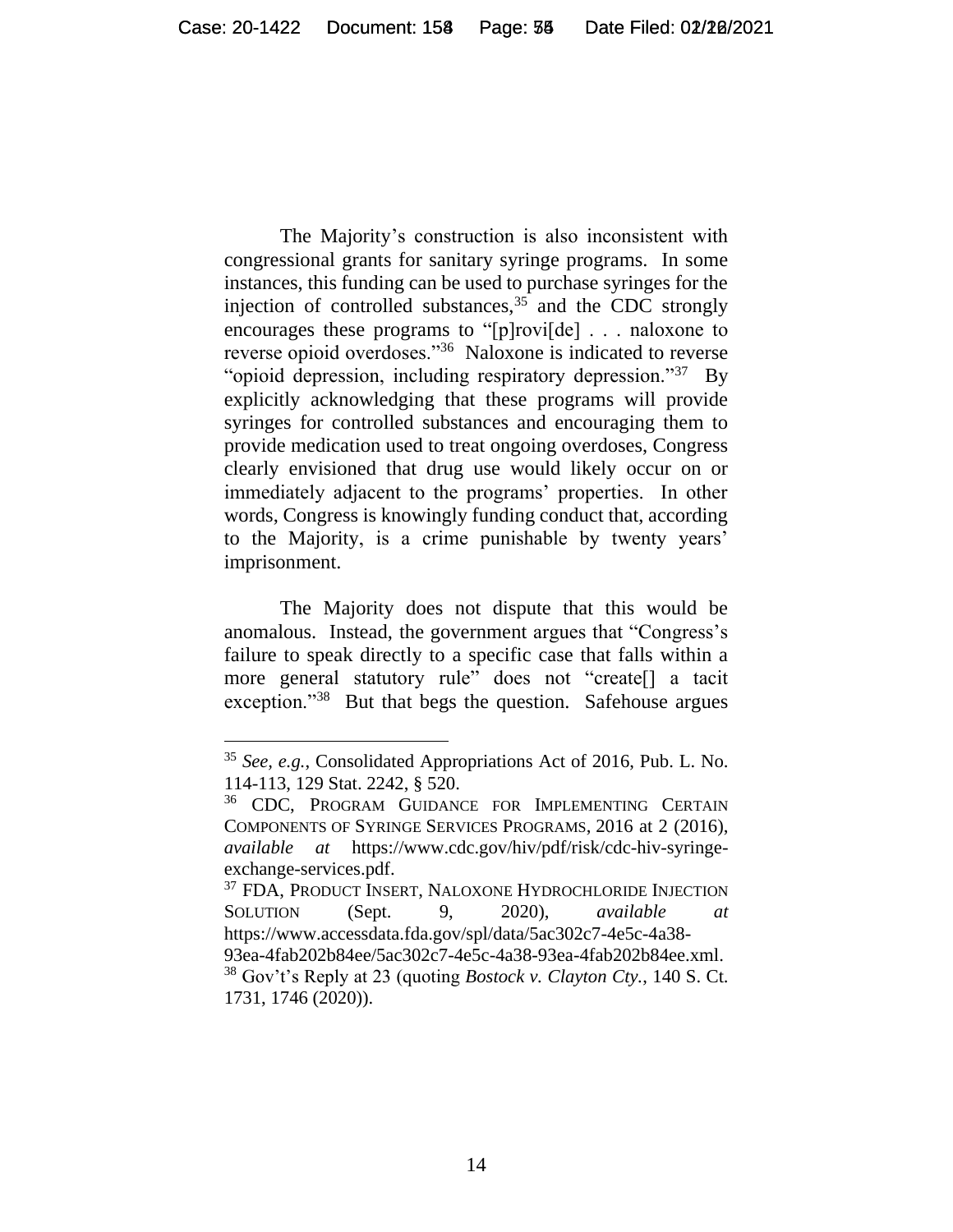that it does not fall under the "general statutory rule" because the statute requires *it* to act with a particular "purpose" that it does not have; it does not seek to create an "exception." Although not dispositive, Congress's appropriation decisions provide further evidence that Safehouse's construction is correct.

#### **iii**

Safehouse's construction avoids these absurd results. Illicit drug activity does not motivate parents to make their home available to an adult son who is addicted to heroin. To the contrary, they want their son's drug use to stop. Nor does illicit drug activity motivate shelter operators to admit homeless people; or vacationing homeowners to look the other way when their house sitters use drugs; or landlords to continue leasing property to HUD recipients. In each instance, the owners act *despite* their knowledge that drug use will occur, not *for the purpose* that drug use occur.

By contrast, and contrary to the government's assertions, illicit drug activity does motivate drug dealers to operate crack houses. They may have an overarching motive of making money, but they specifically desire to achieve that end through drug sales. They want the drug sales to occur. Making the property available to customers to buy and use drugs also facilitates the dealer's unlawful purpose by helping to avoid police. Similarly, drug sales and use are part of rave operators' business models because they drive up attendance. Thus, in *United States v. Tebeau*, <sup>39</sup> there was ample circumstantial evidence that the campground owner wanted

<sup>39</sup> 713 F.3d 955 (8th Cir. 2013).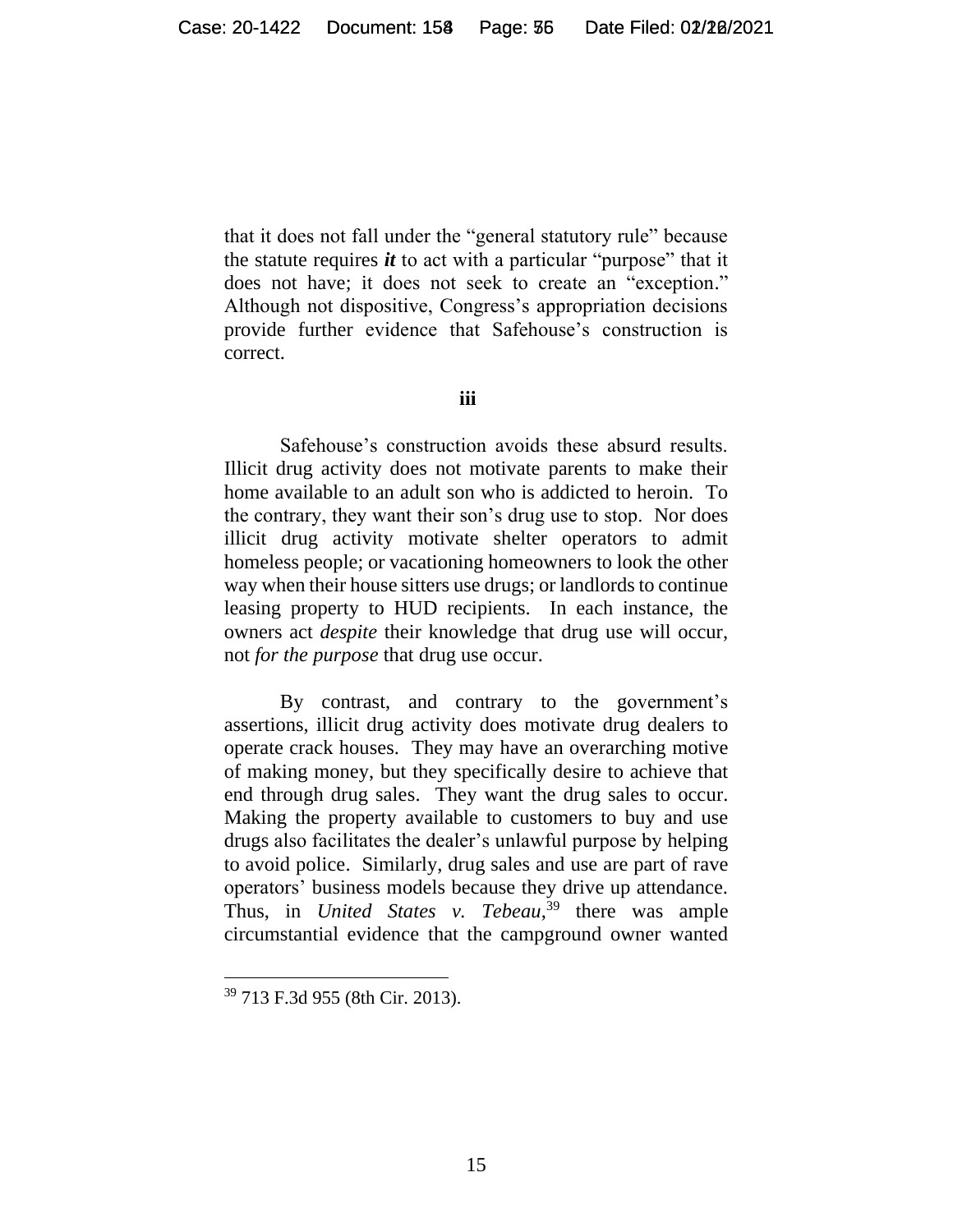attendees to use drugs. Drug use and sales at his music festivals were so widespread that they presumably influenced attendance, for which the owner charged a \$50 admission fee. Indeed, the owner explicitly instructed security to admit dealers of marijuana and psychedelics, who openly advertised their products.

\*\*\*\*

In sum, despite complaining that Safehouse's construction is somehow inconsistent with the statute's ambiguous text, the Majority has not identified a single inconsistency. Instead, the Majority relies on textual gloss after textual gloss, read into the statute by other courts of appeals over the last thirty years. The result is like a George Orwell novel where identical words have different meanings, different words are superfluous, and two plus two equals five. Furthermore, the Majority would require a defendant to divine whether a third party's illicit purpose is "primary," "substantial," "incidental," or whatever other adjective fits the government's argument at a given moment. Far from having a "well-established limiting principle,"<sup>40</sup> the Majority does not define these terms, and courts have had substantial difficulty pinning them down.

I would construe section  $(a)(2)$ 's purpose element consonant with the identical language in section (a)(1) and not contrary to virtually every other criminal statute on the books. If the government wishes to prosecute Safehouse, it must show that Safehouse will act with the requisite purpose. As explained below, the government has not done so.

 $40$  Gov't's Reply at 13.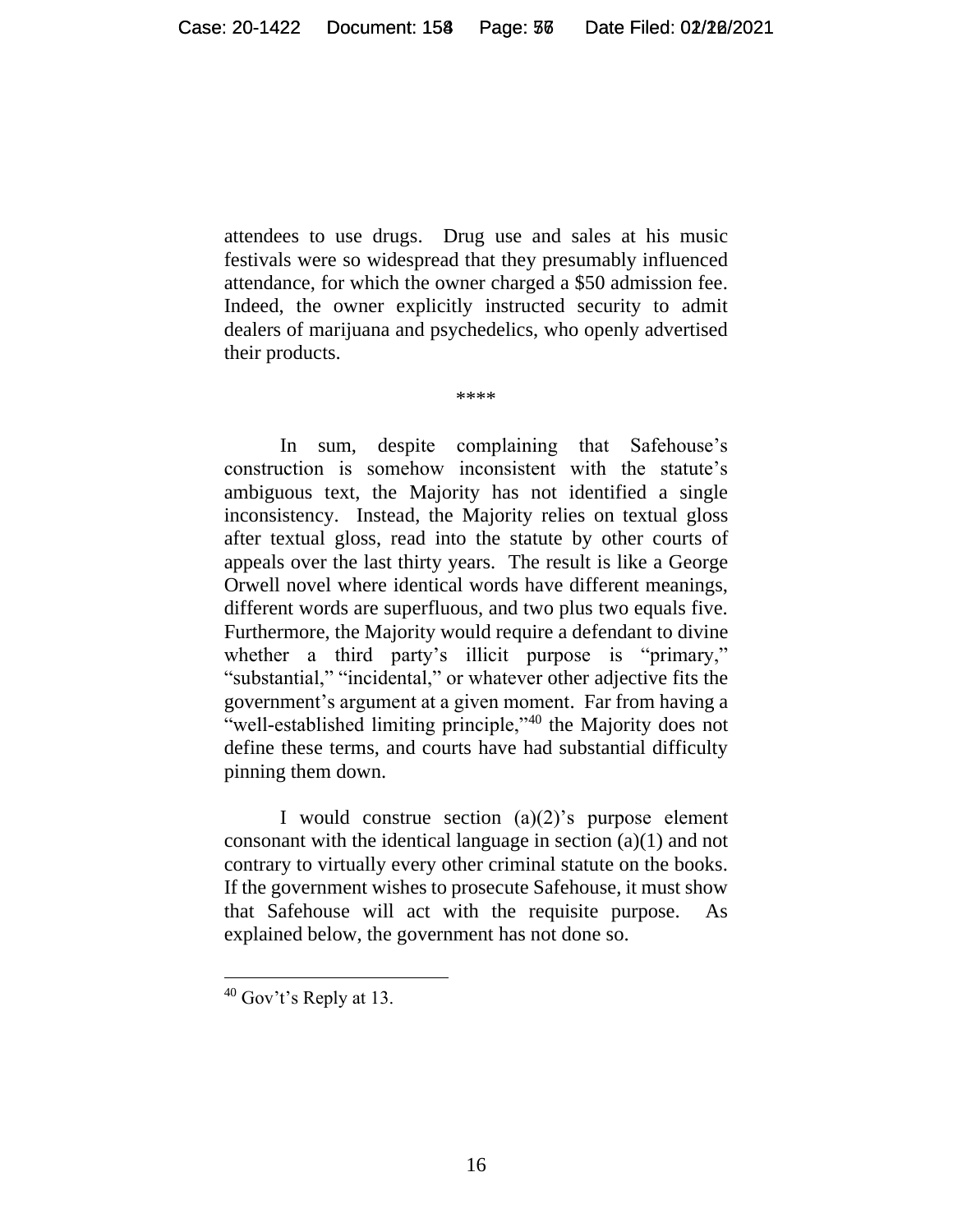#### **III**

I agree with the Majority that a defendant can have multiple purposes and still be criminally liable.<sup>41</sup> I also agree that a defendant's intentional, unlawful acts usually are not excused merely because they are a step to achieving some benevolent goal. Thus, in *United States v. Romano*, <sup>42</sup> we held that a lawful motive was not a defense to a crime requiring the defendant to act with "*an*" or "*any*" "unlawful purpose." 43 Where, as here, a statute uses the phrase "for *the* purpose of,"<sup>44</sup> however, our precedents focus on the defendant's motivations. 45 Accordingly, I would hold that a defendant, who is not motivated at least in part by a desire for unlawful drug activity to occur and who in fact wants to reduce drug activity, has not acted with the requisite purpose under section 856(a). On this record, Safehouse has no "unlawful" motivating purposes.

#### **A**

The government concedes that Safehouse's entire facility is the relevant "place."<sup>46</sup> There is no evidence suggesting that Safehouse will admit anyone to its facility hoping that they will use drugs. To the contrary, it actively

<sup>41</sup> *See Hayward*, 359 F.3d at 638.

<sup>42</sup> 849 F.2d 812 (3d Cir. 1988).

<sup>43</sup> *Romano*, 849 F.2d at 812, 816 n.7 (emphasis added); *accord* 18 U.S.C. § 1382 (making it unlawful to "go[] upon any military . . . installation, for *any* purpose prohibited by law or lawful regulation" (emphasis added)).

<sup>44</sup> *United States v. Shetler*, 665 F.3d 1150, 1162 (9th Cir. 2011).

<sup>45</sup> *See Hayward*, 359 F.3d at 638.

<sup>46</sup> Nov. 16, 2020 Tr. at 7:13–23, 8:12–23.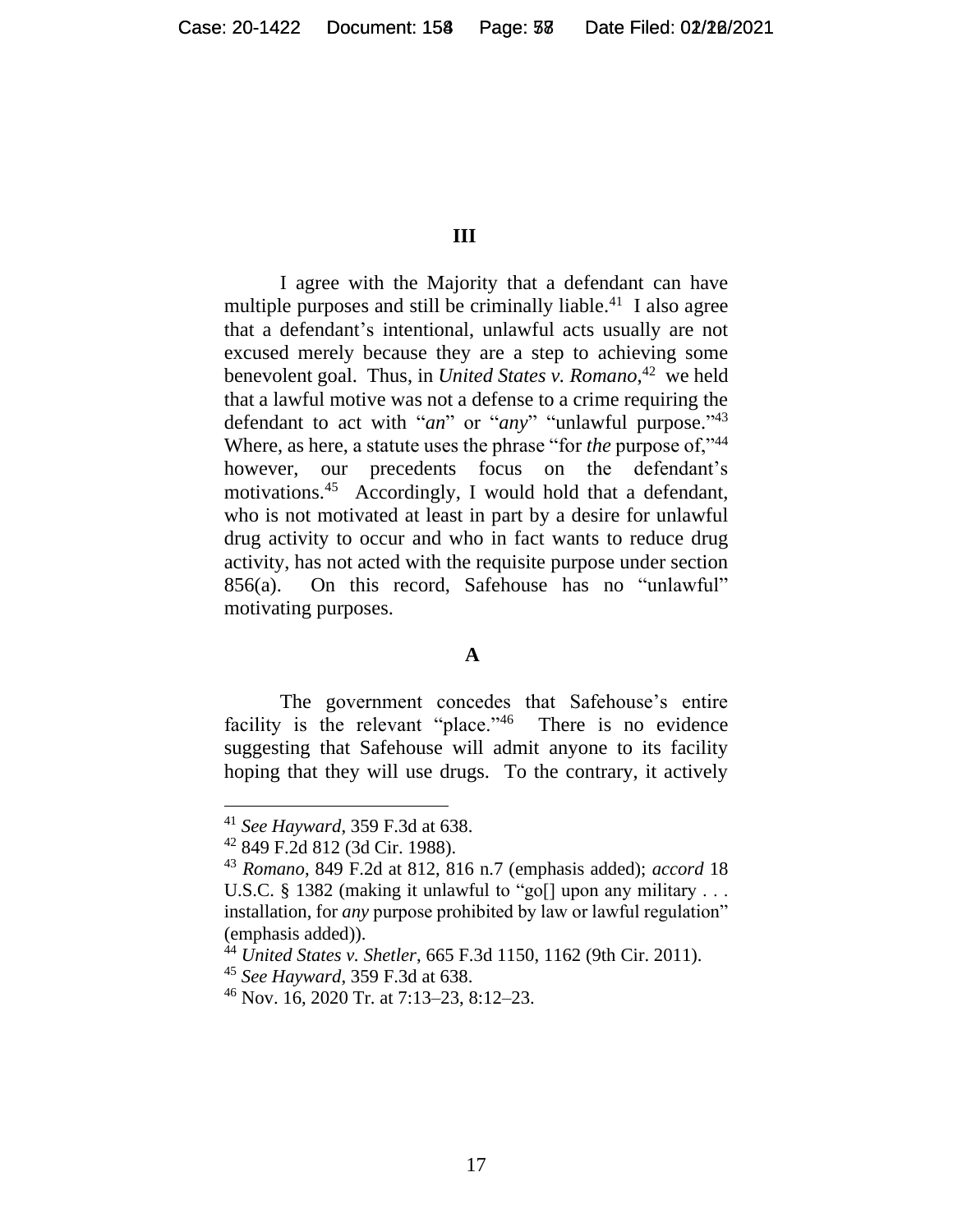tries to persuade users to stop. Unlike drug dealers and rave operators, Safehouse's motivating purpose is to put itself out of business.

The Majority puts undue emphasis on Safehouse's belief that the Consumption Room will make participants more amenable to drug treatment. The record does not show that that belief is the Consumption Room's *purpose*. To the contrary, increased amenability to drug treatment may be just an incidental *benefit* of making Safehouse's facility "available for use" for the purpose of providing medical care to people who would otherwise do drugs on the street and risk overdose—just as having an indoor place to use drugs is an incidental benefit of "maintaining" a house for the purpose of living there. Significantly, Safehouse does not prefer that participants choose the Consumption Room over direct entry into rehabilitation: Participants can always enter drug treatment at Safehouse,<sup>47</sup> and, for decades, defendant Benitez has tried (and continues to try) to have drug users enter into rehabilitation through PPP.

<sup>47</sup> I have again "look[ed] at the factual stipulations," as the government requested, but found nothing suggesting that it "is very unlikely" that "somebody could come into Safehouse and not be there to  $\ldots$  ingest drugs" or that Safehouse "is not  $\ldots$  set up [for] people to come in to just get treatment." Nov. 16, 2020 Tr. at 17:10– 18:21. To the contrary, "Safehouse intends to encourage every participant to enter drug treatment, which will include an offer to commence treatment *immediately*," Appx. at 684, ¶ 9 (emphasis added), and Safehouse explicitly states on its website that participants can access its other services withing using the Consumption Room.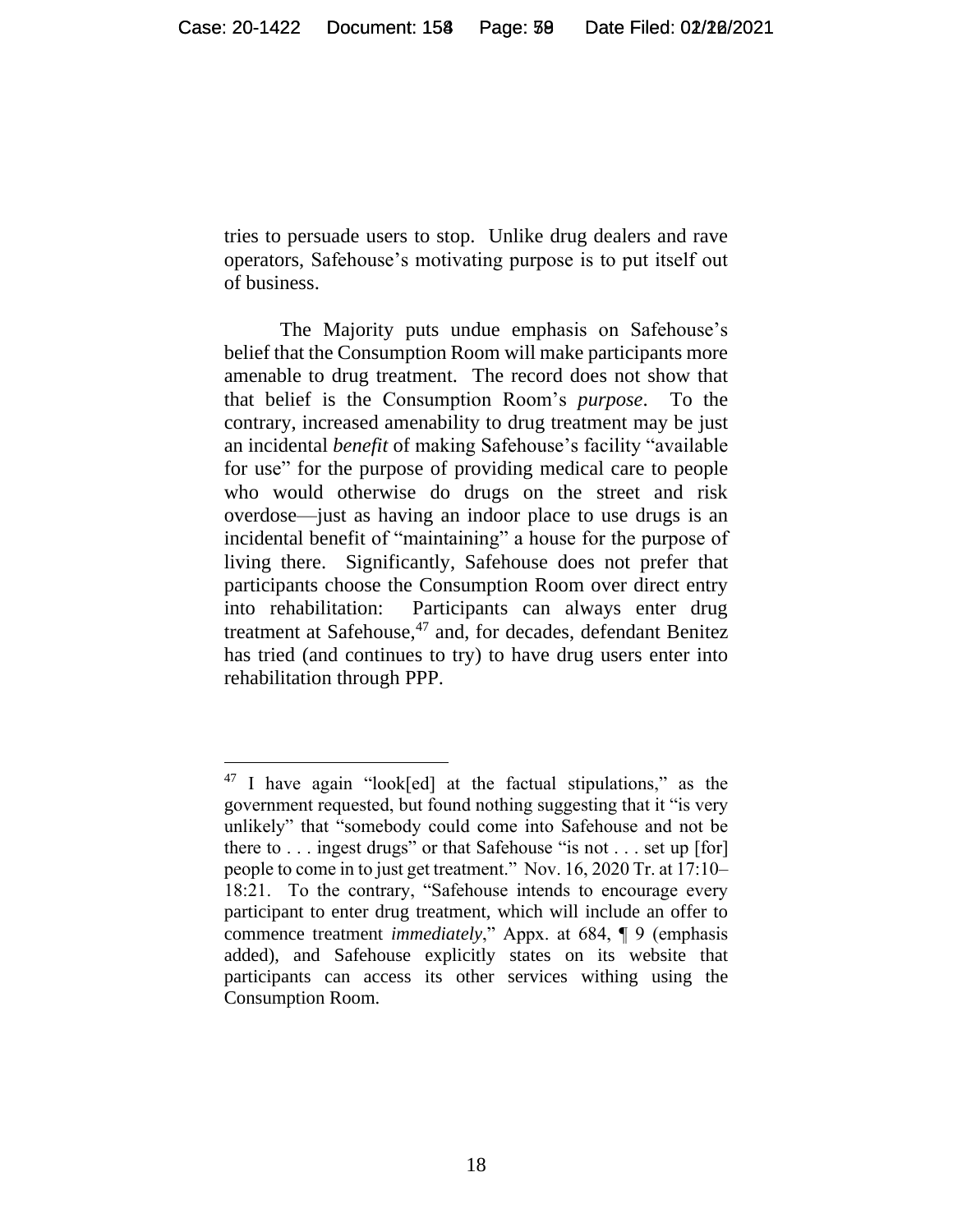Even if just the Consumption Room, not the full Safehouse premises, were the relevant "place," the government's claim still fails. In effect, the Majority is trying to put yet another gloss on the statute: Section  $856(a)(2)$ requires the defendant to make a place "available for use" for the purpose of "using a controlled substance," not, as the Majority would have it, "using a controlled substance [*in the place*]." Because Safehouse requires participants to bring their own drugs, Safehouse likely believes that participants would use drugs regardless of whether the Consumption Room is available. Safehouse's desire for participants to use drugs in the Consumption Room, *as opposed to the street*, does not imply that Safehouse desires that they use drugs at all.

Moreover, and significantly, the record does not suggest that participants must use drugs to enter to the Consumption Room. For example, they could go to the Consumption Room to receive fentanyl testing or safe-injection education for drugs they intend to ingest elsewhere, or Naloxone to treat an ongoing overdose that began outside the facility. Nor is there any evidence that the Consumption Room will facilitate drug use or that Safehouse believes that it will do so.<sup>48</sup> Making the

<sup>&</sup>lt;sup>48</sup> Although the government is correct that § 856(a)(2) does not include the word "facilitate," it is hard to imagine how an action can be taken "for" a particular "purpose" if it does not facilitate that purpose. Courts routinely use "purpose" and "facilitate" interchangeably. *See, e.g.*, *Abuelhawa v. United States*, 556 U.S. 816, 824 (2009) ("The Government does nothing for its own cause by noting that 21 U.S.C. § 856 makes it a felony to facilitate 'the simple possession of drugs by others by making available for use . . . a place for the purpose of unlawfully using a controlled substance" even though the crime facilitated may be a mere misdemeanor."); *United States v. Durham*, 902 F.3d 1180, 1193 (10th Cir. 2018);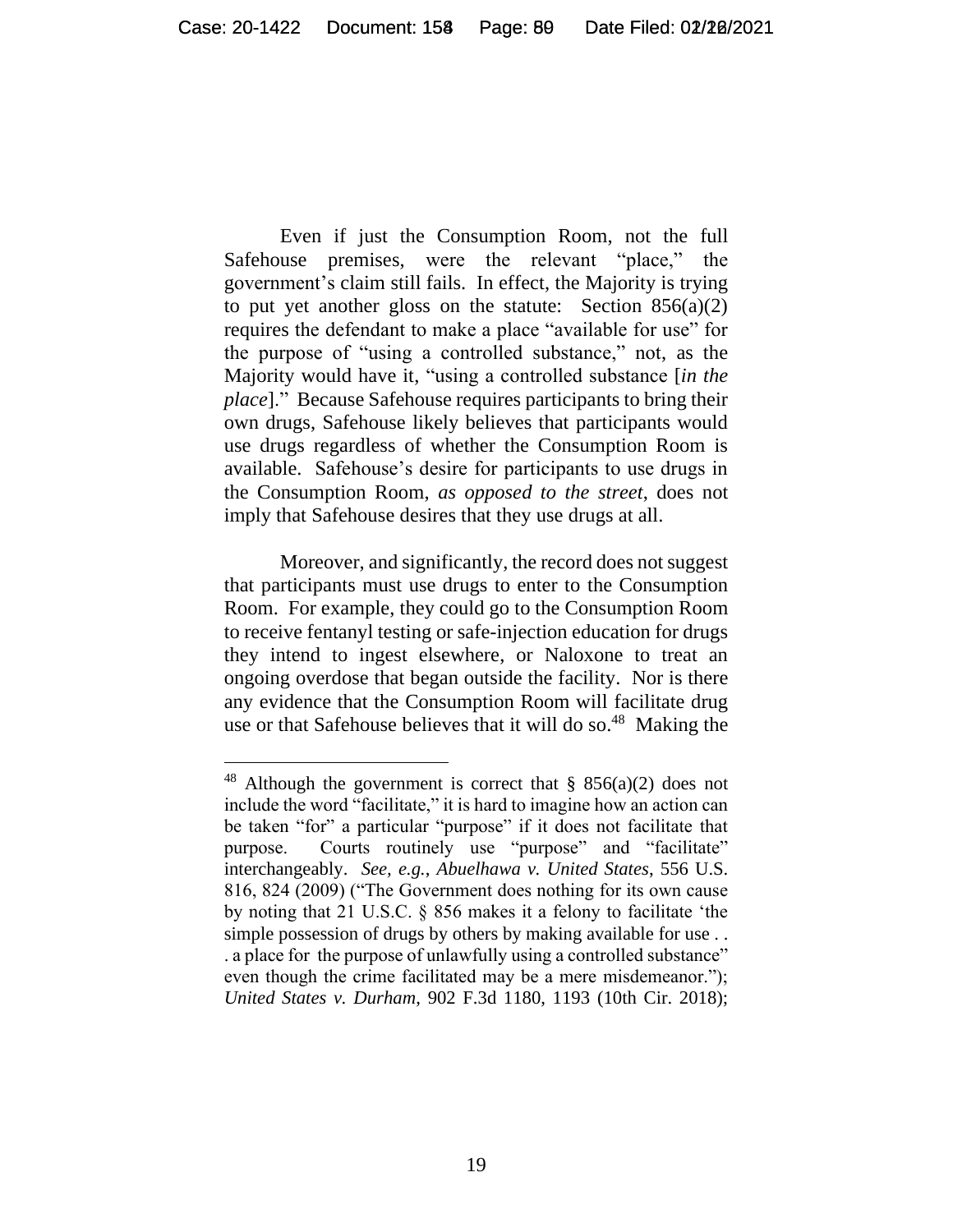Consumption Room available may make drug use safer, but the record does not show that safer drug use is easier than unsafe drug use or causes more drug use to occur.

In conclusion, the government has not met its burden of showing that drug use will be one of Safehouse's motivating purposes. Rather, Safehouse is trying to save people's lives.

#### **B**

Even if "drug use" were Safehouse's purpose, Safehouse still does not violate the statute. Moreover, to the extent that the Majority holds that Safehouse does, the statute is unconstitutional. "Using a controlled substance" is not "unlawful" under federal law; possessing it is. At oral argument, it was suggested that using drugs is unlawful under state law. Not so. Pennsylvania law criminalizes the use of drug paraphernalia in certain circumstances,<sup>49</sup> but not the use of drugs itself. 50

*United States v. McGauley*, 279 F.3d 62, 76 (1st Cir. 2002); *United States v. Bolden*, 964 F.3d 283, 287 (4th Cir. 2020); *United States v. Petersen*, 622 F.3d 196, 208 (3d Cir. 2010); *United States v. Cole*, 262 F.3d 704, 709 (8th Cir. 2001); *United States v. Ellis*, 935 F.2d 385, 390–91 (1st Cir. 1991); *see also Rewis v. United States*, 401 U.S. 808, 811 (1971); *Fed. Ins. Co. v. Mich. Mut. Liab. Co.*, 277 F.2d 442, 445 (3d Cir. 1960) ("Removing and replacing the rear wheels was to facilitate unloading, not for the purpose of preserving an existing state or condition . . . .").

<sup>49</sup> *See* 35 PA. CONS. STAT. § 780-113(a)(32);

<sup>50</sup> *Commonwealth v. Rivera*, 367 A.2d 719, 721 (Pa. 1976) ("The m[e]re possession of such drugs, however, is not an offense under the law  $\dots$ "). The government argues that using drugs necessarily involves unlawful possession. Section 856(a) requires, however,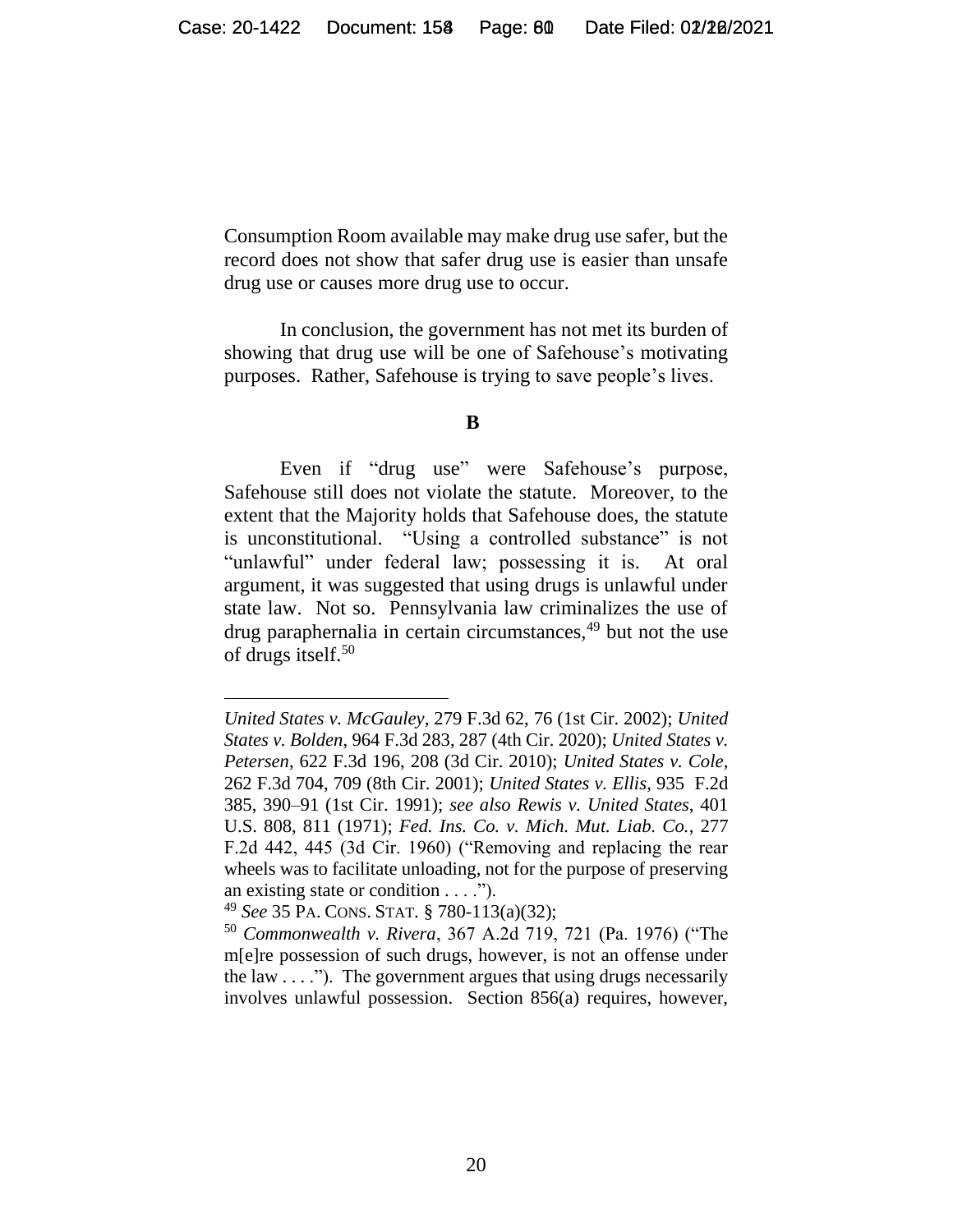Moreover, because "drug use" is not unlawful in some states but is unlawful in others, we are faced with situations where property possessors in different states may be treated differently by section  $856(a)(2)$ . In situations where the only "unlawful" purpose of an establishment is "drug use," section 856(a)(2) would allow someone in one state to use his property in ways that someone in another state could not.<sup>51</sup> The Equal Protection Clause has long been applied to the federal government<sup>52</sup> and prohibits discrimination that is not "rationally related to a legitimate governmental interest."<sup>53</sup> I cannot conceive of any rational basis for prosecuting those who manage or control property in a state where "drug use" is

<sup>52</sup> *See Bolling v. Sharpe*, 347 U.S. 497, 499 (1954).

that the defendant act for the purpose of "unlawfully . . . using" drugs; it is not enough that they act for the purpose of using drugs coupled with some different unlawful activity such as possession. If Congress meant "possessing," it certainly knew how to say so; instead, it said "using." Although proof of use can serve as proof of unlawful possession, "the terms 'possession' and 'use' are by no means synonymous or interchangeable." *United States v. Blackston*, 940 F.2d 877, 883 (3d Cir. 1991). The same is true of using drug paraphernalia for the purpose of ingesting drugs: The operative unlawful conduct is the use of drug paraphernalia for the purpose of using drugs;  $\S$  856(a) requires the drug use itself, however, to be unlawful.

<sup>51</sup> *See Hurtado v. United States*, 410 U.S. 578, 595 (1973) (Brennan, J. concurring in par) ("My conclusion that the majority has misconstrued the statute is fortified by the conviction that the statute, as interpreted by the Court, would be invalid under the Due Process Clause of the Fifth Amendment.").

<sup>53</sup> *U.S. Dep't of Agric. v. Moreno*, 413 U.S. 528, 533 (1973); *cf. Soto-Lopez v. N.Y. City Civ. Serv. Comm'n*, 755 F.2d 266, 275–76 (2d Cir. 1985).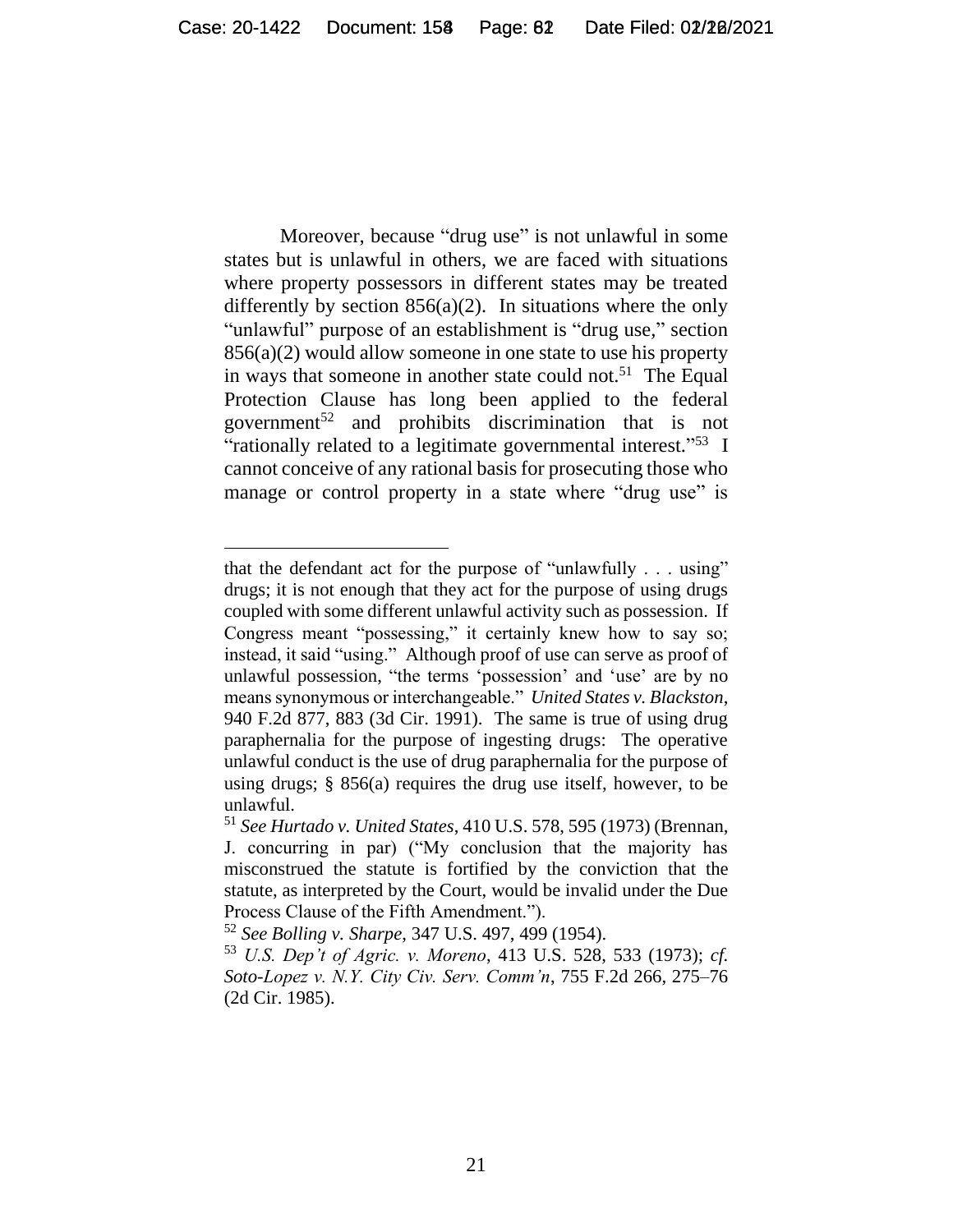illegal and not doing so in a state where "drug use" has not been made illegal. 54

#### **IV**

In sum, I cannot agree with the Majority's interpretation of section 856(a)(2). Because Safehouse does not have any of the purposes prohibited by section  $856(a)(2)$ , I would affirm the District Court's holding that Safehouse's conduct will not violate the CSA. For the above reasons, I respectfully dissent.

<sup>&</sup>lt;sup>54</sup> That is not to say that Congress can never incorporate state law into a federal criminal statute if it does not discriminate based on the location of property or has a rational basis for doing so. *See, e.g.*, *United States v. Titley*, 770 F.3d 1357, 1360–62 (10th Cir. 2014).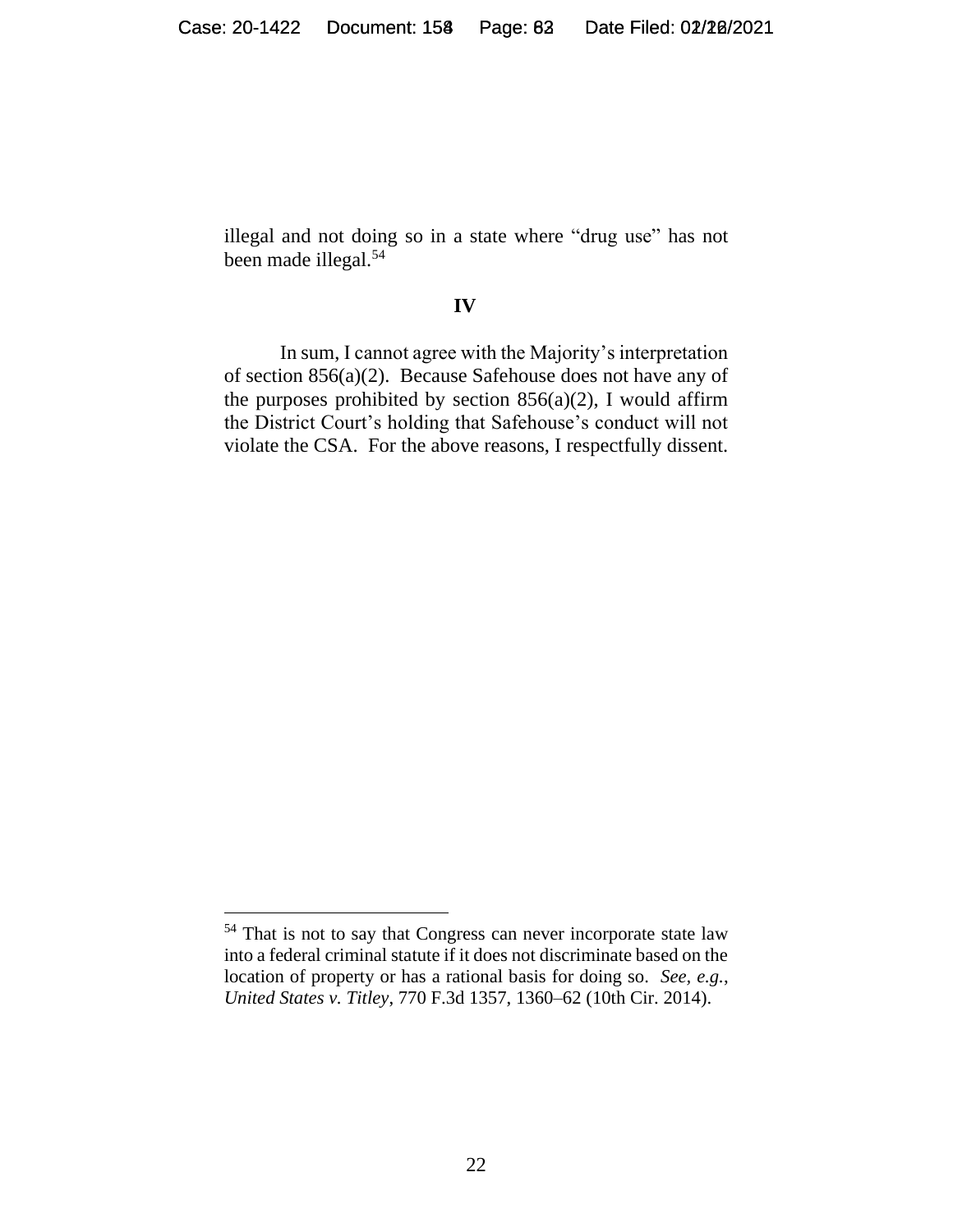#### UNITED STATES COURT OF APPEALS FOR THE THIRD CIRCUIT

\_\_\_\_\_\_\_\_\_\_\_\_\_\_\_

## No. 20-1422 \_\_\_\_\_\_\_\_\_\_\_\_\_\_\_

## UNITED STATES OF AMERICA

v.

SAFEHOUSE, a Pennsylvania nonprofit corporation; JOSÉ BENITEZ, as President and Treasurer of Safehouse

\*\*\*\*\*\*\*\*\*\*\*\*\*\*\*\*\*\*\*

SAFEHOUSE, a Pennsylvania nonprofit corporation

v.

U.S. DEPARTMENT OF JUSTICE; WILLIAM P. BARR, in his official capacity as Attorney General of the United States; and WILLIAM M. MCSWAIN, in his official capacity as U.S. Attorney for the Eastern District of Pennsylvania

United States of America, U.S. Department of Justice, United States Attorney General William P. Barr, and the United States Attorney for the Eastern District of Pennsylvania William M. McSwain,

Appellants

On Appeal from the United States District Court for the Eastern District of Pennsylvania (D.C. No. 2:19-cv-00519) District Judge: Honorable Gerald A. McHugh

\_\_\_\_\_\_\_\_\_\_\_\_\_\_\_

Argued: November 16, 2020

\_\_\_\_\_\_\_\_\_\_\_\_\_\_\_

Before: AMBRO, BIBAS, and ROTH, *Circuit Judges* \_\_\_\_\_\_\_\_\_\_\_\_\_\_\_

## JUDGMENT \_\_\_\_\_\_\_\_\_\_\_\_\_\_\_

This cause came to be considered on the record from the United States District Court for the Eastern District of Pennsylvania and was argued on November 16, 2020.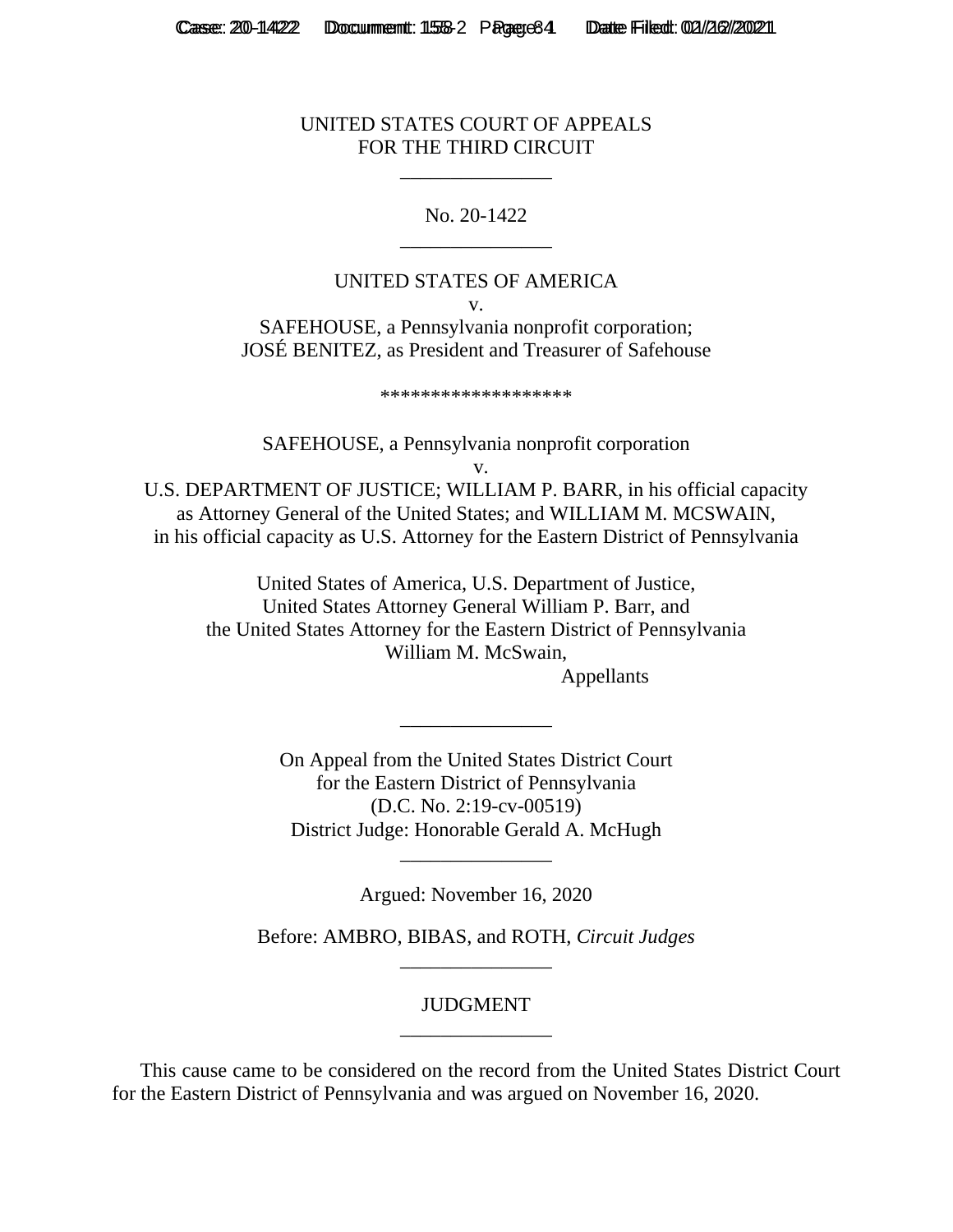On consideration whereof, it is now **ORDERED** and **ADJUDGED** that the District Court's judgment entered on February 25, 2020, is hereby **REVERSED** and **RE-MANDED**. Costs will be taxed against Appellees. All of the above in accordance with the Opinion of this Court.

ATTEST:

s/ Patricia S. Dodszuweit Clerk

Dated: January 12, 2021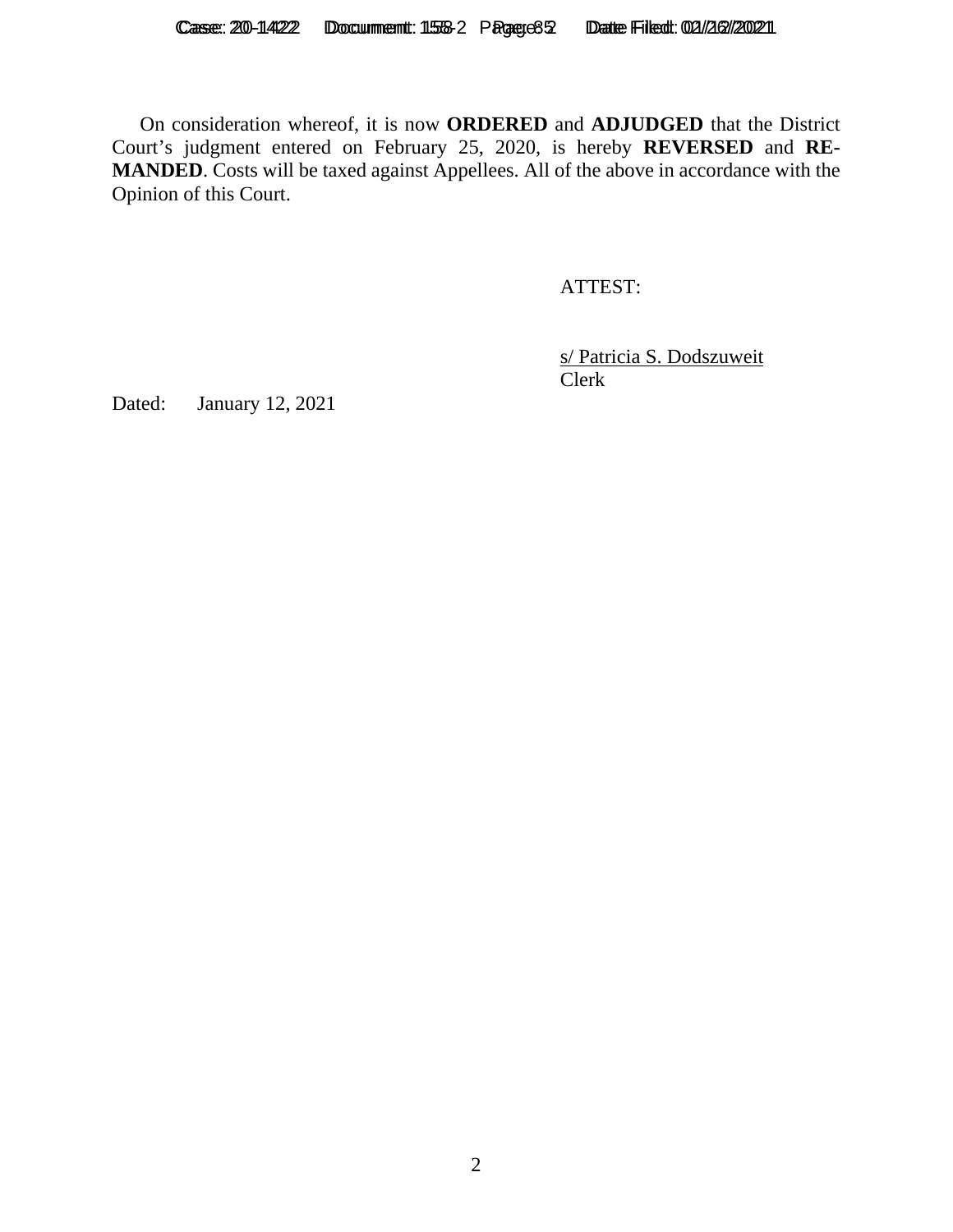Case: 20-1422 Document: 158 Page: 86 Date Filed: 02/26/2021

# EXHIBIT B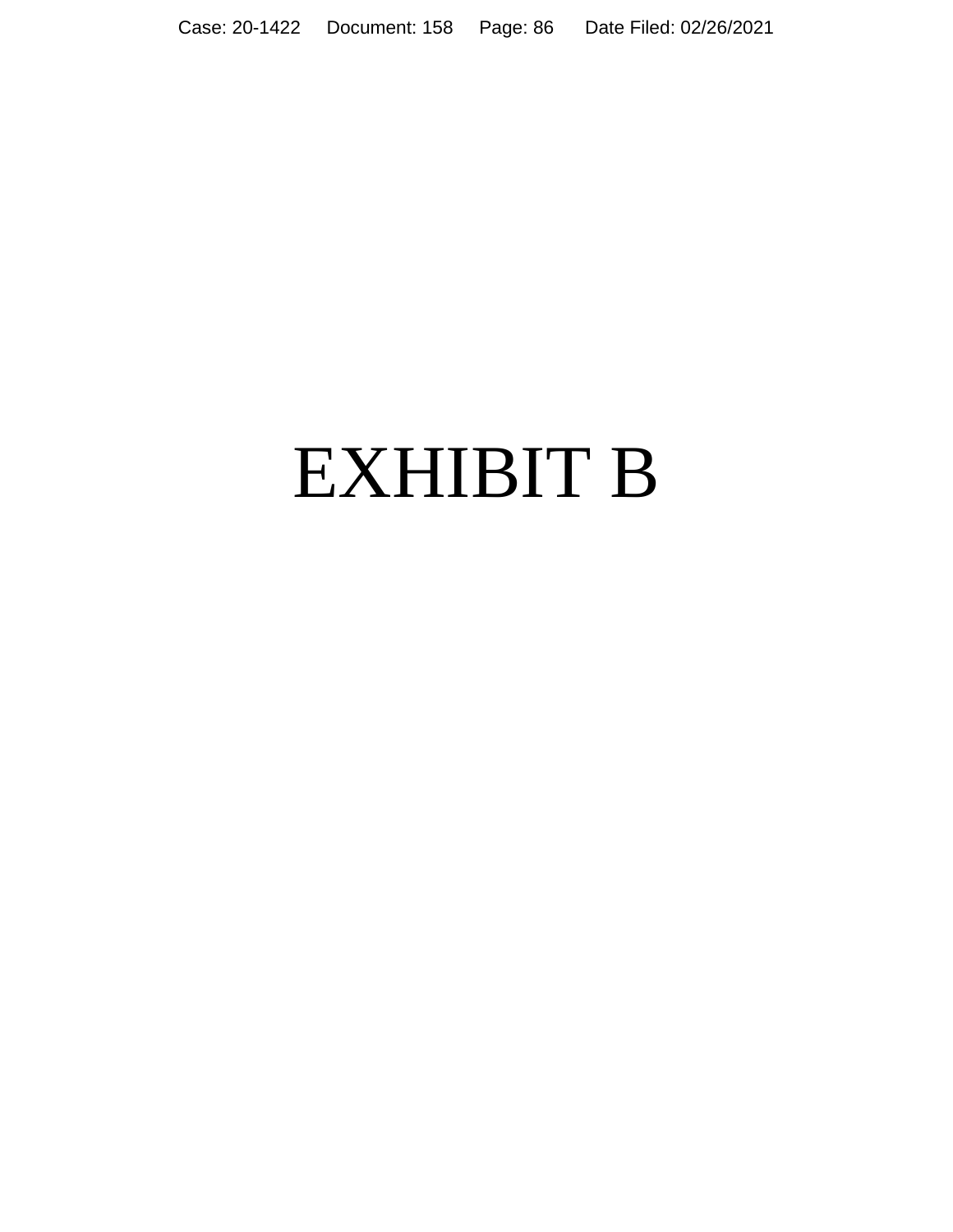**NO. 20–1422** 

# **IN THE UNITED STATES COURT OF APPEALS FOR THE THIRD CIRCUIT**

UNITED STATES OF AMERICA, *Appellant*,

*v.* 

SAFEHOUSE, a Pennsylvania nonprofit corporation; and JOSE BENITEZ, President and Treasurer of Safehouse, *Appellees.* 

SAFEHOUSE, a Pennsylvania nonprofit corporation, *Appellee*,

 $v<sub>i</sub>$ 

UNITED STATES OF AMERICA; U.S. DEPARTMENT OF JUSTICE; WILLIAM P. BARR, in his official capacity as Attorney General of the United States; and WILLIAM M. MCSWAIN, in his official capacity as U.S. Attorney for the Eastern District of Pennsylvania, *Appellants.*

# **TRANSCRIPT OF NOVEMBER 16, 2020 ORAL ARGUMENT**

| WILLIAM M. MCSWAIN (ARGUED)              | <b>ILANA H. EISENSTEIN (ARGUED)</b> |
|------------------------------------------|-------------------------------------|
| <b>United States Attorney</b>            | <b>COURTNEY G. SALESKI</b>          |
|                                          | <b>BEN C. FABENS-LASSEN</b>         |
| <b>GREGORY B. DAVID</b>                  | <b>MEGAN E. KREBS</b>               |
| <b>Assistant United States Attorney</b>  | DLA PIPER LLP (US)                  |
| Chief, Civil Division                    | 1650 Market St., Ste. 5000          |
|                                          | Philadelphia, PA 19103              |
| <b>JOHN T. CRUTCHLOW</b>                 | $(215)$ 656-3300                    |
| <b>BRYAN C. HUGHES</b>                   |                                     |
| ERIN E. LINDGREN                         | RONDA B. GOLDFEIN                   |
| <b>Assistant United States Attorneys</b> | <b>YOLANDA FRENCH LOLLIS</b>        |
| 615 Chestnut St., Suite 1250             | <b>ADRIAN M. LOWE</b>               |
| Philadelphia, PA 19106                   | <b>JACOB M. EDEN</b>                |
| $(215) 861 - 8200$                       | AIDS LAW PROJECT OF                 |
|                                          | PENNSYLVANIA                        |
| <b>JEFFREY BOSSERT CLARK</b>             | 1211 Chestnut St., Ste. 600         |
| <b>Acting Assistant Attorney General</b> | Philadelphia, PA 19107              |
| Civil Division                           | $(215) 587 - 9377$                  |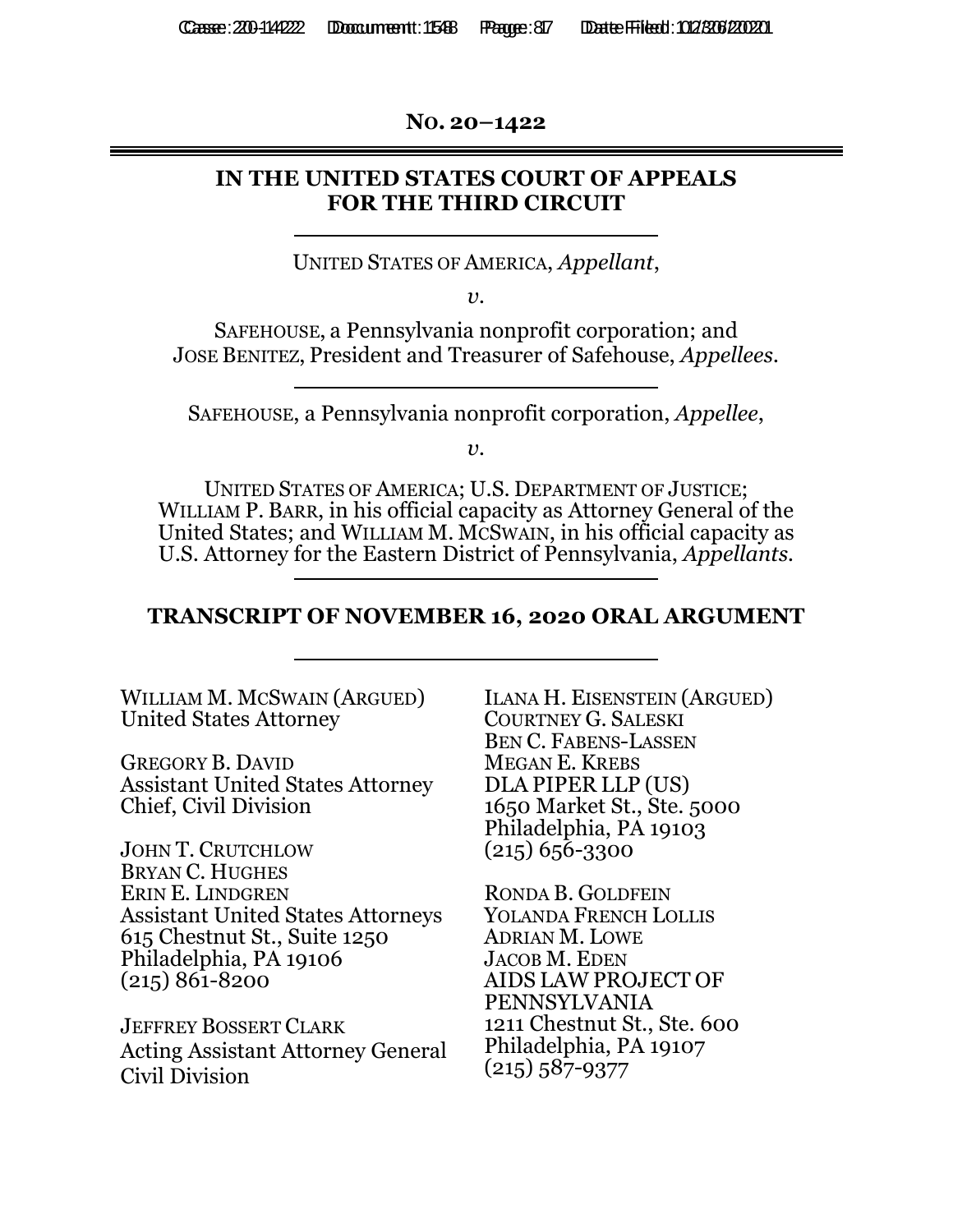GUSTAV W. EYLER Branch Director Consumer Protection Branch

ALEXANDER K. HAAS Director Federal Programs Branch

*Counsel for Appellants* 

PETER GOLDBERGER LAW OFFICE OF PETER GOLDBERGER 50 Rittenhouse Place Ardmore, PA 19003  $(610) 649 - 8200$ 

SETH F. KREIMER 3501 Sansom St. Philadelphia, PA 19104  $(215) 898 - 7447$ 

*Counsel for Appellees* 

November 30, 2020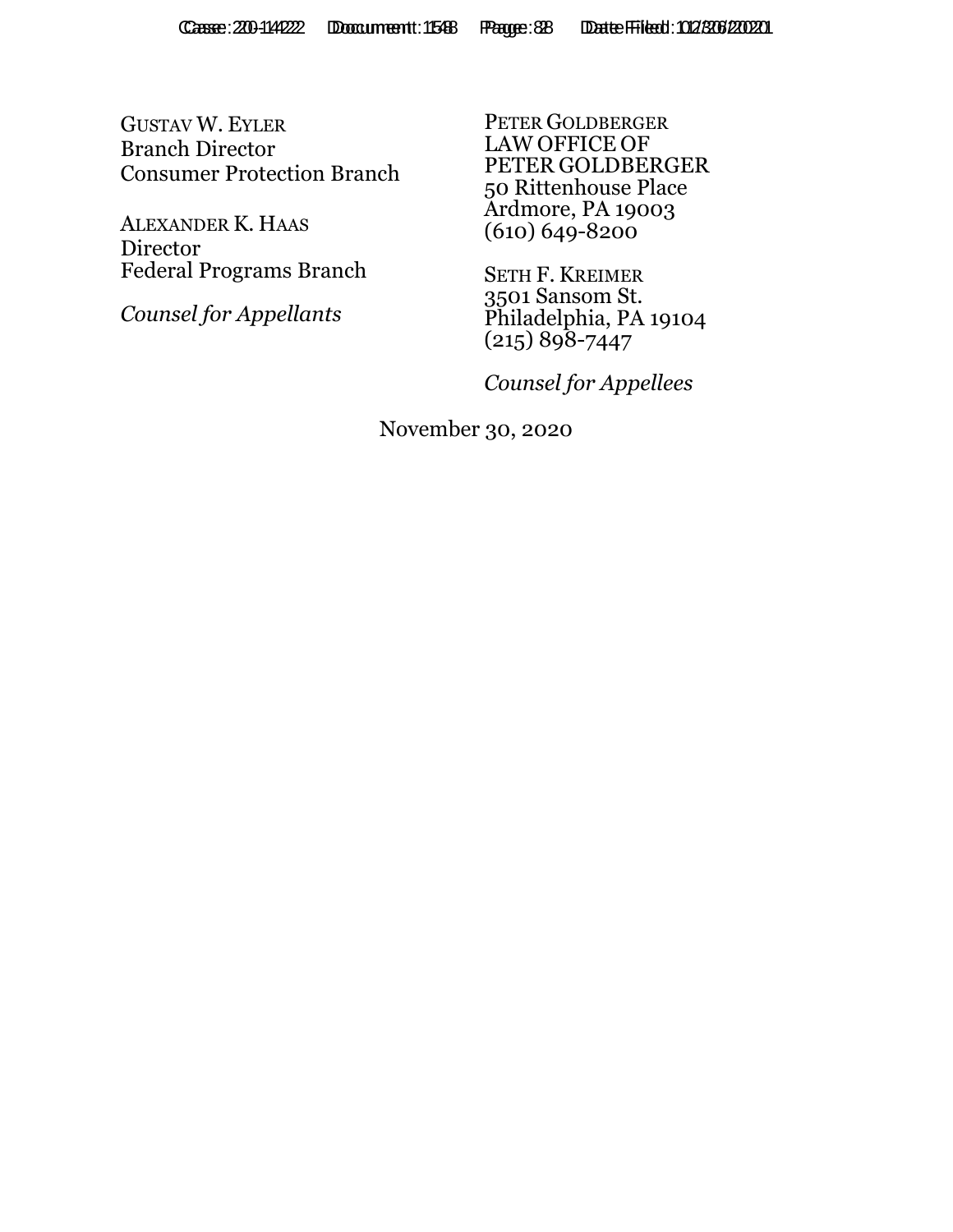NO. 20-1422 UNITED STATES OF AMERICA, v. SAFEHOUSE, a Pennsylvania nonprofit corporation, et al. \*\*\*\*\*\*\*\*\*\*\*\*\*\*\*\*\*\*\*\*\*\*\*\* SAFEHOUSE, a Pennsylvania nonprofit corporation, v. UNITED STATES DEPARTMENT OF JUSTICE, ET AL. UNITED STATES OF AMERICA, UNITED STATES DEPARTMENT OF JUSTICE, UNITED STATES ATTORNEY GENERAL WILLIAM P. BARR, and the UNITED STATES ATTORNEY for the EASTERN DISTRICT OF PENNSYLVANIA WILLIAM M. MCSWAIN, APPELLANTS. TRANSCRIPT OF HEARING NOVEMBER 16, 2020 HELD BEFORE: JUDGE THOMAS AMBRO JUDGE JANE RICHARDS ROTH JUDGE STEPHANOS BIBAS SUMMIT COURT REPORTING, INC Certified Court Reporters and Videographers 1500 Walnut Street, Suite 1610 Philadelphia, Pennsylvania 19102 (215) 985-2400 \* (609) 567-3315 \* (800) 447-8648 www.summitreporting.com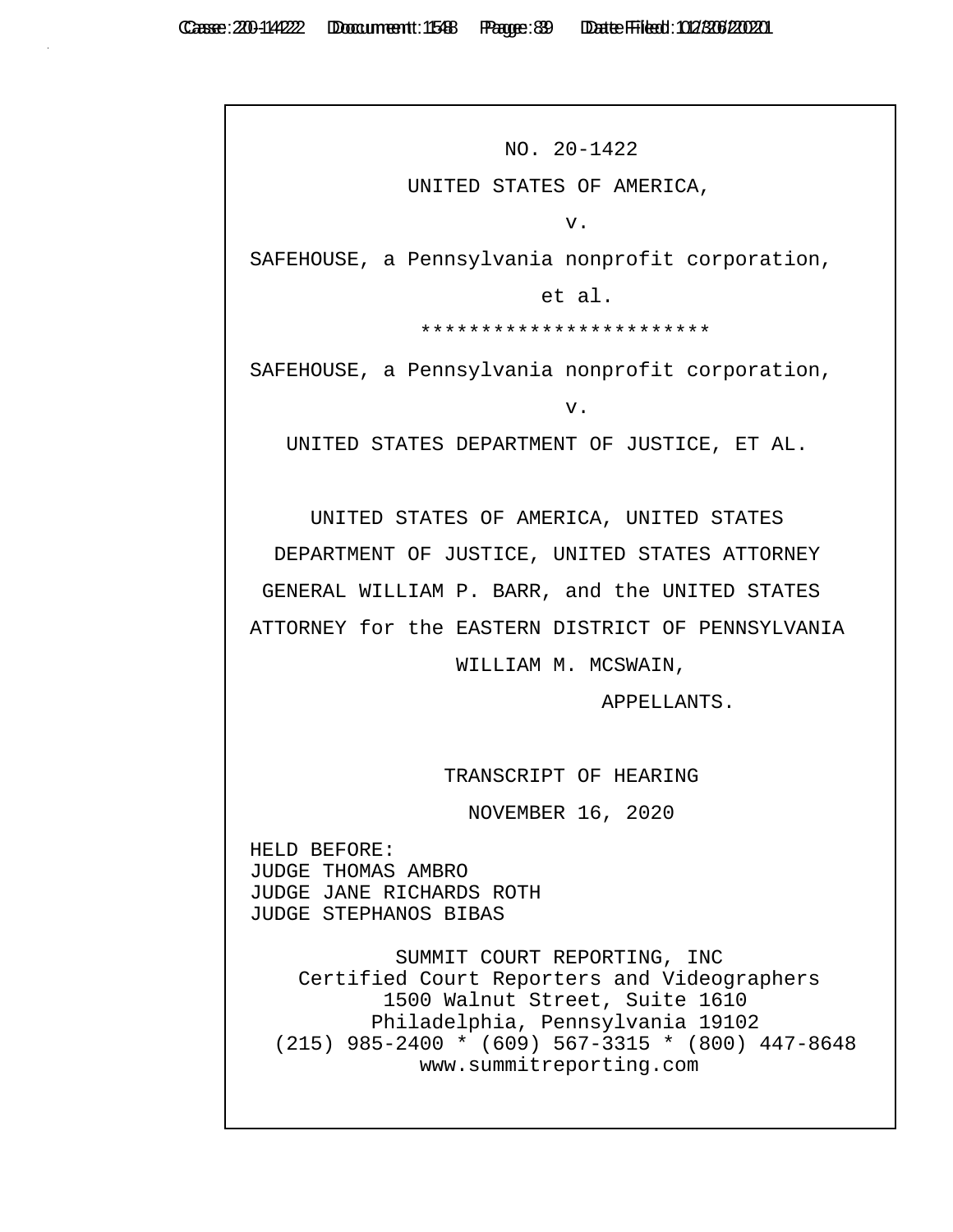$\Gamma$ 

## Page 2

## **ORAL ARGUMENT-11/16/20**

| $\mathbf{1}$     | APPEARANCES:                         |
|------------------|--------------------------------------|
| $\overline{2}$   |                                      |
| $\mathfrak{S}$   | Appearing for the Appellants:        |
| $\overline{4}$   | WILLIAM M. MCSWAIN, ESQUIRE          |
| 5                | OFFICE OF THE UNITED STATES ATTORNEY |
| 6                | 615 Chestnut Street, Suite 1250      |
| $\overline{7}$   | Philadelphia, PA 19106               |
| 8                | $(215) 861 - 8200$                   |
| $\boldsymbol{9}$ |                                      |
| 10               | Appearing for the Appellees:         |
| 11               | ILANA H. EISENSTEIN, ESQUIRE         |
| 12               | DLA PIPER                            |
| 13               | 1650 Market Street, Suite 5000       |
| 14               | Philadelphia, PA 19103               |
| 15               | $(215) 656 - 3351$                   |
| 16               |                                      |
| 17               |                                      |
| 18               |                                      |
| 19               |                                      |
| 20               |                                      |
| 21               |                                      |
| 22               |                                      |
| 23               |                                      |
| 24               |                                      |
| 25               |                                      |
|                  |                                      |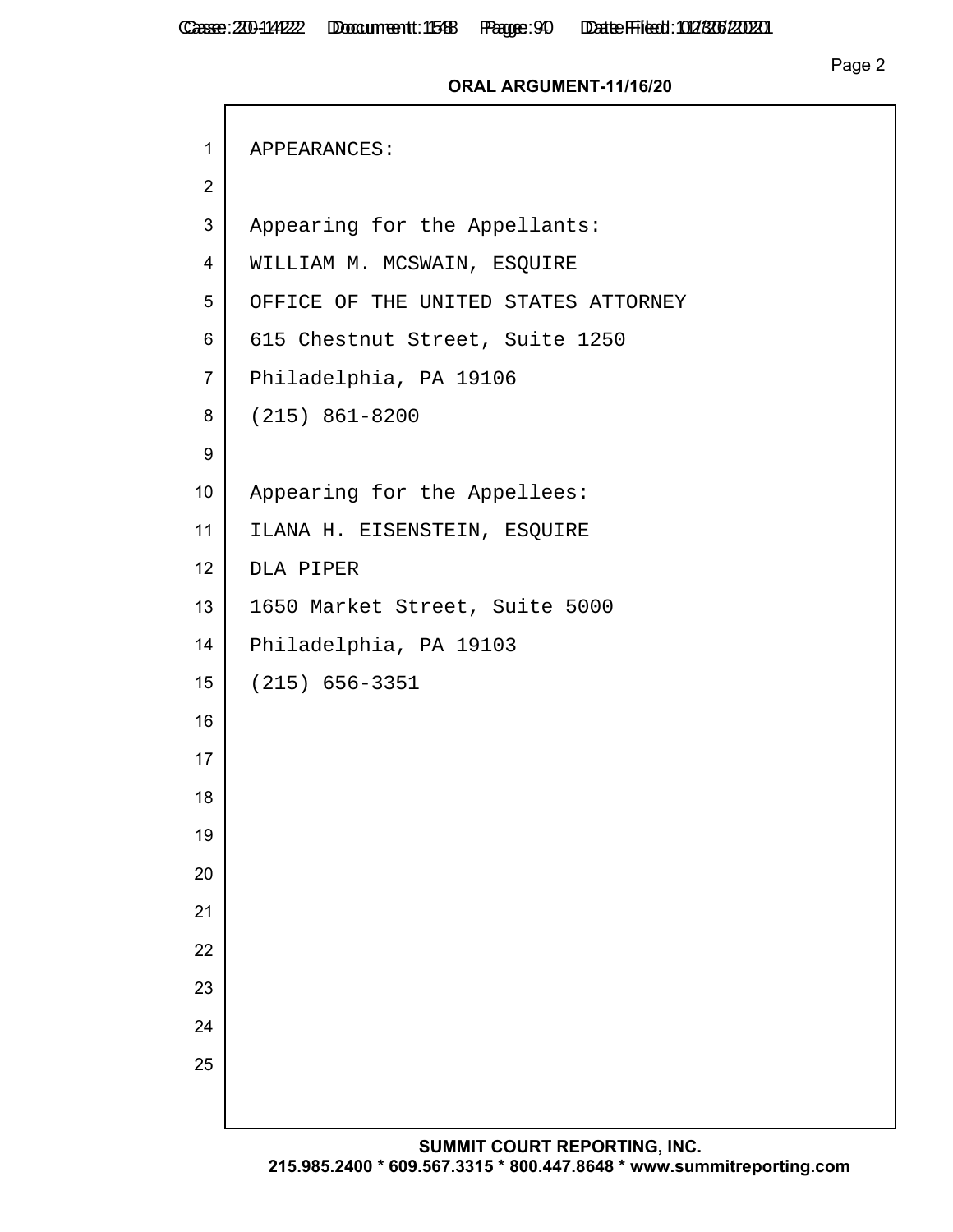#### **ORAL ARGUMENT-11/16/20**

| $\mathbf{1}$    | MONDAY, NOVEMBER 16, 2020                         |
|-----------------|---------------------------------------------------|
| $\overline{2}$  | JUDGE AMBRO: We're hearing oral                   |
| 3               | argument in Number 20-1422, United States v.      |
| 4               | Safehouse. And we have Mr. McSwain and            |
| 5               | Ms. Eisenstein.                                   |
| 6               | Mr. McSwain, whenever you're ready.               |
| $\overline{7}$  | MR. MCSWAIN: Good morning. Thank you,             |
| 8               | Judge. May it please the Court and Counsel. I'm   |
| 9               | Bill McSwain for the United States, and with the  |
| 10 <sup>°</sup> | Court's permission, I would like to reserve five  |
| 11              | minutes for rebuttal.                             |
| 12 <sup>2</sup> | JUDGE AMBRO: That's fine. We'll                   |
| 13              | probably -- time probably won't be much here in   |
| 14              | this case anyway.                                 |
| 15              | MR. MCSWAIN: Well, I want to start with           |
| 16              | what I'll call the district court's big idea, and |
| 17              | of course, I'm asking you to reverse the district |
| 18              | court opinion. Safehouse is asking for you to     |
| 19              | uphold it.                                        |
| 20              | So I think it's important to talk about           |
| 21              | the real underpinnings of the decision, and this  |
| 22              | is what the district court also called its        |
| 23              | baseline reality. And that baseline reality and   |
| 24              | that big idea, as I'm referring to it, is the     |
| 25              | idea that because Congress, at the time that it   |
|                 |                                                   |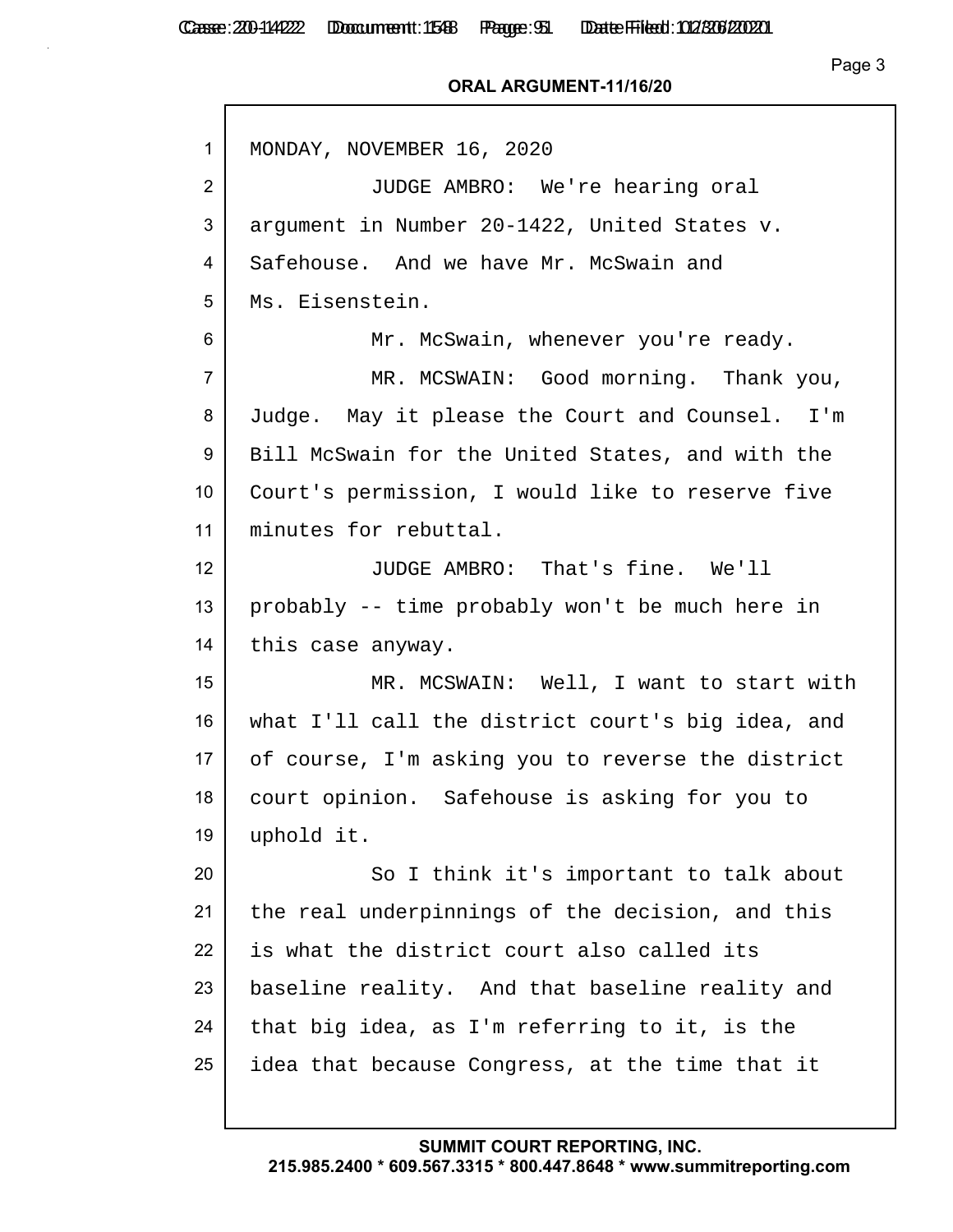### **ORAL ARGUMENT-11/16/20**

| passed the relevant section of the CSA, was not   |
|---------------------------------------------------|
| specifically thinking about injection sites, that |
| that idea had significance. That idea was really  |
| important. And in fact, because of that idea,     |
| the district court believed that it couldn't      |
| enforce the broad, literal language of the        |
| statute.                                          |
| And something very significant happened           |
| after we filed our brief, but before Safehouse    |
| filed their brief, and that was the Supreme       |
| Court's decision in Bostock versus Clayton        |
| County.                                           |
| Now, Bostock did not announce a new rule          |
| of law. It was essentially reinforcing            |
| principles that already existed, but it's a very  |
| important case because it's from the Supreme      |
| Court. And even though it is interpreting a       |
| different statute than the statute we have here,  |
| the logic of Bostock, I think, is extremely       |
| important to this case. And the logic of Bostock  |
| essentially says this --                          |
| JUDGE AMBRO: Look at the words of the             |
| statute.                                          |
| MR. MCSWAIN: Look at the words of the             |
| statute. And furthermore, the big idea that the   |
|                                                   |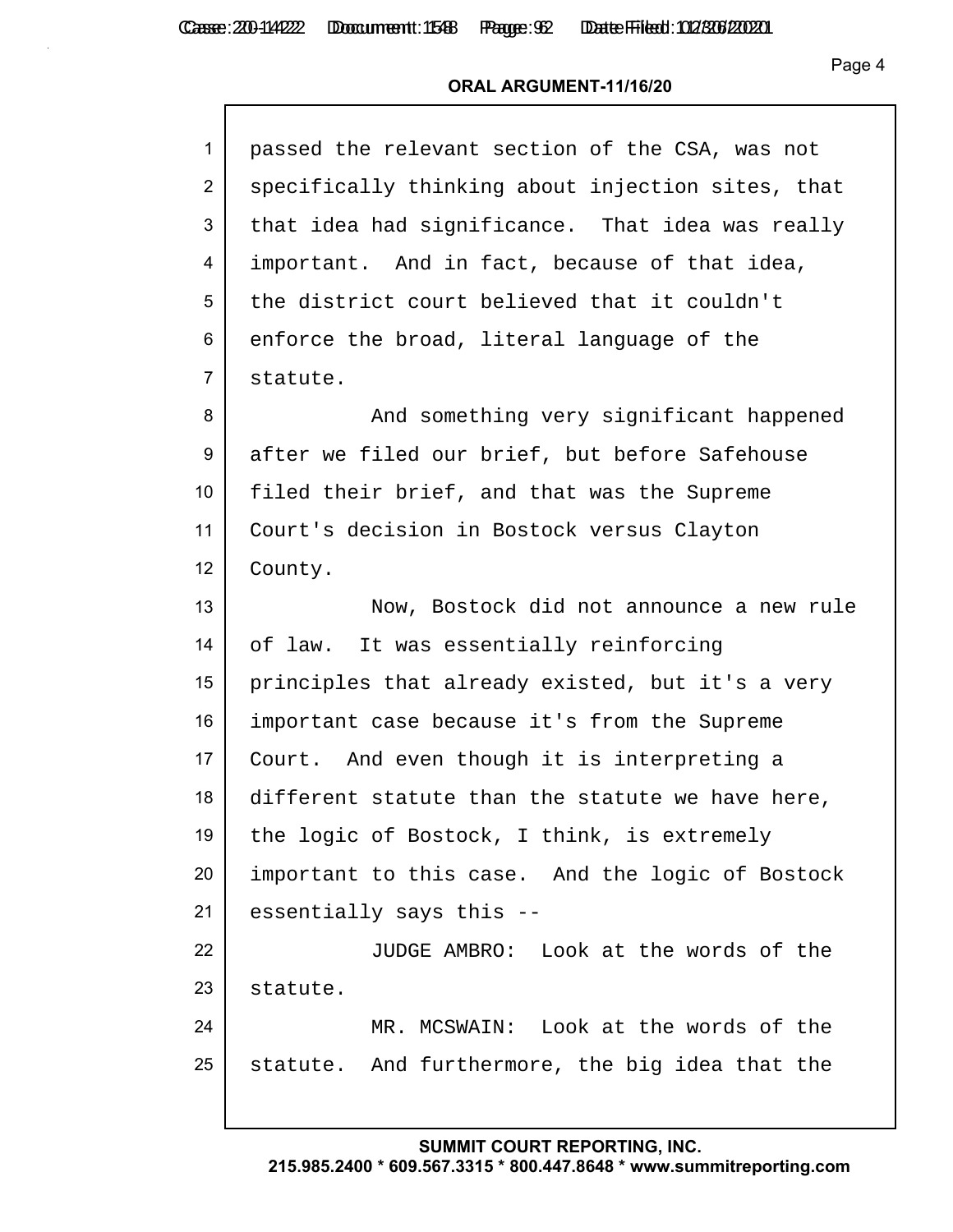## Page 5

## **ORAL ARGUMENT-11/16/20**

| 1               | district court had that sort of caused it to go  |
|-----------------|--------------------------------------------------|
| $\overline{2}$  | down this long tangent, that big idea is         |
| 3               | absolutely irrelevant.                           |
| 4               | JUDGE BIBAS: Mr. McSwain, Bostock                |
| 5               | involved a civil law. This is a criminal law     |
| 6               | that has very substantial penalties of up to 20  |
| $\overline{7}$  | years' imprisonment. Shouldn't we be pretty sure |
| 8               | the law is clear? That's a consideration that    |
| 9               | wasn't at stake in Bostock.                      |
| 10 <sup>°</sup> | MR. MCSWAIN: Your Honor, I think that's          |
| 11              | correct. I think we should make sure that the    |
| 12 <sup>2</sup> | law is clear. And we would submit that it is.    |
| 13              | And for example, the rule of lenity we don't     |
| 14              | think applies here because that rule would       |
| 15              | require grievous ambiguity. I think those are    |
| 16              | the exact words that the Circuit's law has       |
| 17              | pointed to, that it has to have grievous         |
| 18              | ambiguity. And in fact, it has to be something   |
| 19              | that is really the -- it's almost as if it's the |
| 20              | last resort. That's a rule you only go to if     |
| 21              | there's -- you just can't make sense of the      |
| 22              | statute at all. And I don't think that's the     |
| 23              | case here.                                       |
| 24              | JUDGE BIBAS: Could we talk about how             |
| 25              | far you -- your construction goes? Let's say a   |
|                 |                                                  |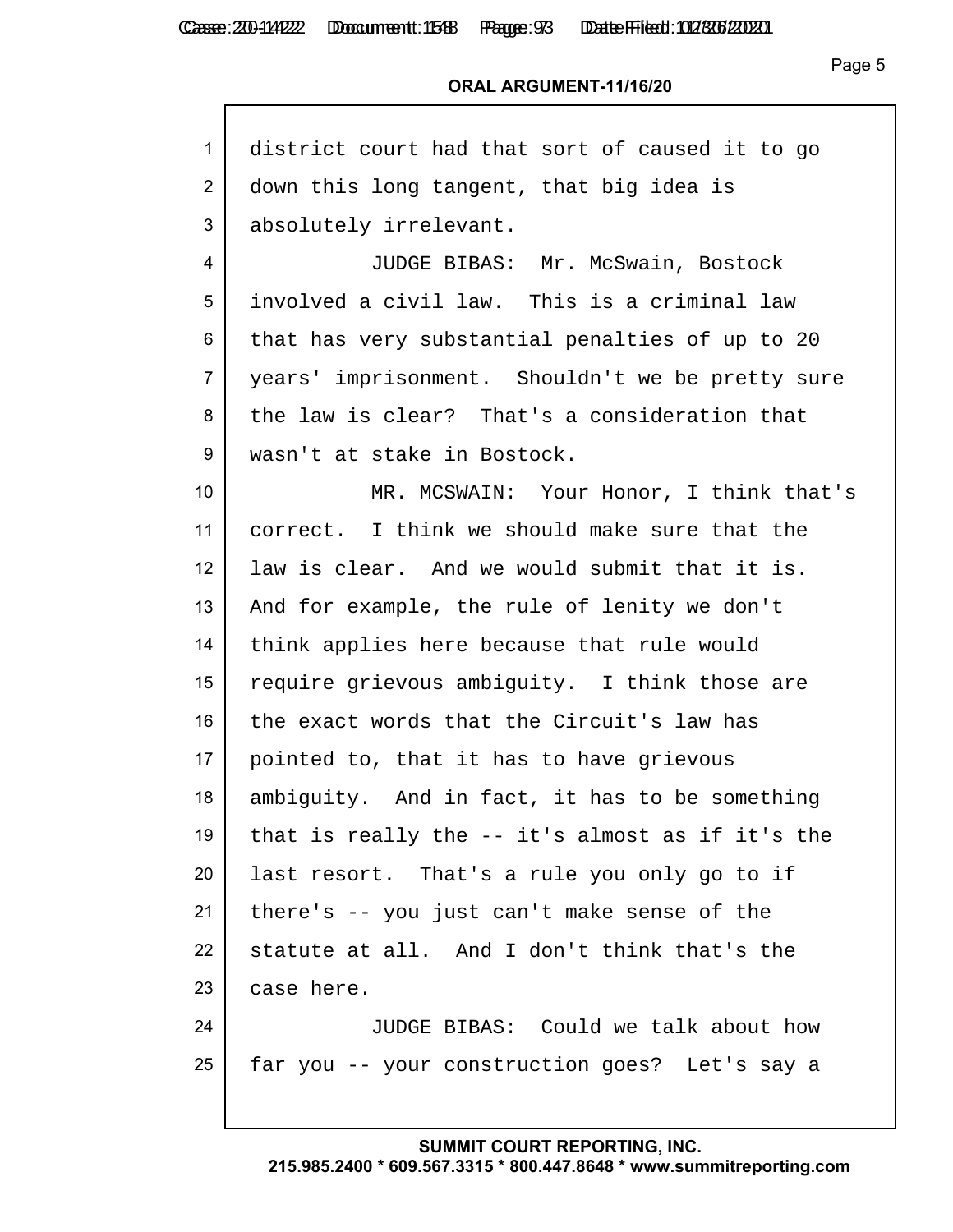Page 6

#### **ORAL ARGUMENT-11/16/20**

| 1              | -- I'm going to give you some hypos, and want to  |
|----------------|---------------------------------------------------|
| $\overline{2}$ | know how you read $856(a)(2)$ .                   |
| 3              | Let's say a landlord knows his tenant is          |
| 4              | regularly doing drugs in -- in his house, in the  |
| 5              | basement apartment or something like that. Is     |
| 6              | $856(a)(2)$ going to cover that? He's -- he knows |
| $\overline{7}$ | it's going on. He's collecting rent as a result   |
| 8              | of it. The -- the tenant is using the basement    |
| 9              | apartment in order to shoot up. Is that           |
| 10             | criminalized by this provision?                   |
| 11             | MR. MCSWAIN: Your Honor, I don't think            |
| 12             | it is. And as we explain in some of our           |
| 13             | briefing, that -- that is incidental use. You     |
| 14             | could think of it as incidental use. You could    |
| 15             | also think of it as personal use. Not the kind    |
| 16             | of concentrated drug activity that the statute    |
| 17             | was intended to reach.                            |
| 18             | JUDGE BIBAS: Okay. Let's say a                    |
| 19             | landlord of one of those self-storage units rents |
| 20             | out one of those small units. And the person      |
| 21             | goes from his house to there just to go to shoot  |
| 22             | up. And the landlord's been in there enough       |
| 23             | times, seen enough syringes and things. The       |
| 24             | person goes into the small self-storage unit,     |
| 25             | shoots up, and leaves. Is that -- is that going   |
|                |                                                   |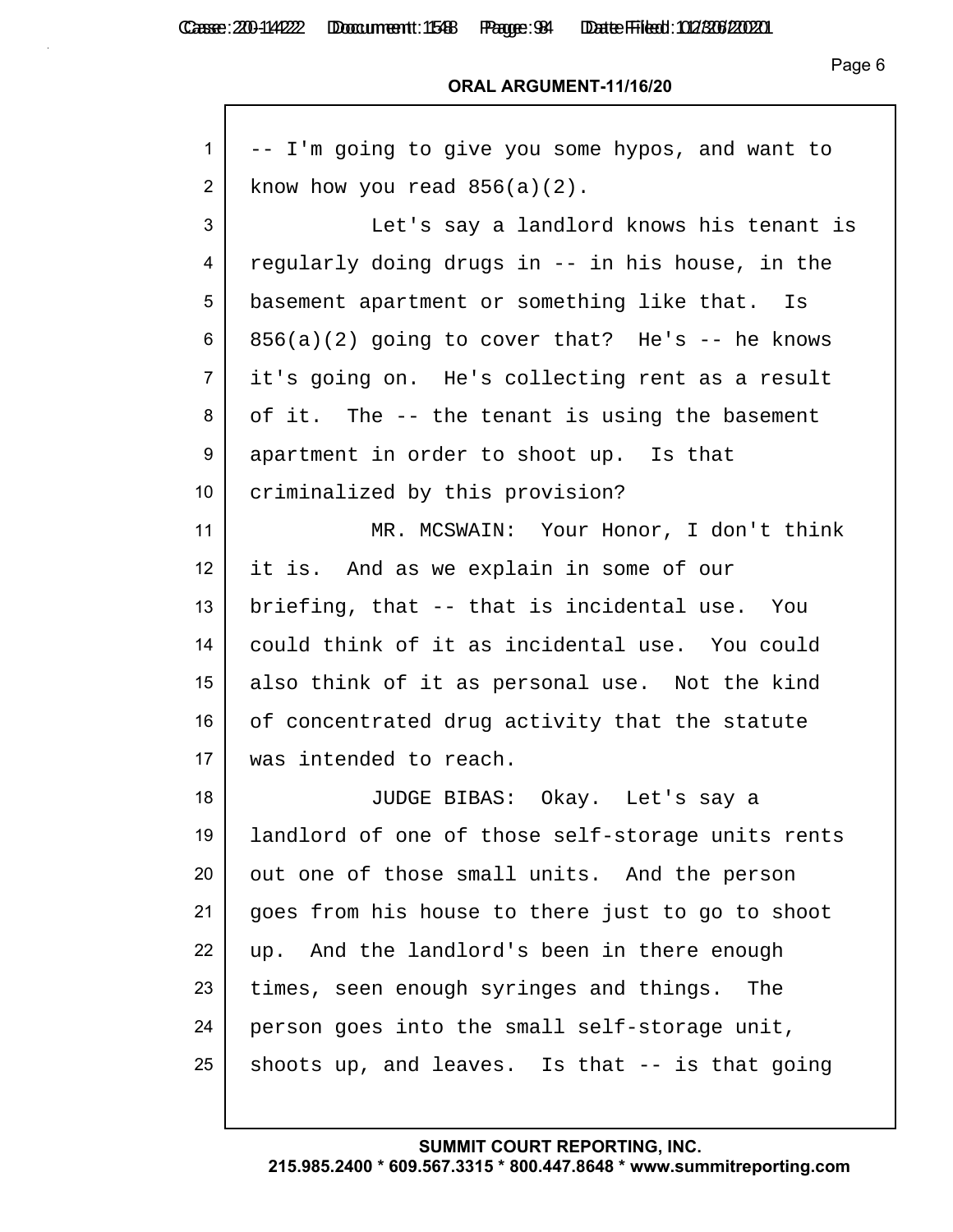$\mathsf{r}$ 

#### **ORAL ARGUMENT-11/16/20**

| to be covered?                                        |
|-------------------------------------------------------|
| MR. MCSWAIN: These are all a matter of                |
| degree. And as you push harder and harder on the      |
| hypo, I think we get closer and closer to             |
| criminality. In that exact example, certainly         |
| the $--$ if $--$ if the person is renting the storage |
| locker for another purpose, that also I think         |
| would move us towards the line away from              |
| criminality. But again, I would say, your hypo        |
| has to do with one person --                          |
| JUDGE ROTH: Okay. Let me --                           |
| MR. MCSWAIN: -- shooting up.                          |
| JUDGE ROTH: -- let me ask you another                 |
| question then. You brought the action for             |
| declaratory judgment against Safehouse. You           |
| didn't bring it against, "the consumption room."      |
| Therefore, in looking at the activity, in looking     |
| at the purpose of the activity, do we look at         |
| Safehouse, the whole establishment there, or          |
| simply at the consumption room?                       |
| MR. MCSWAIN: Judge Roth, I think you --               |
| you have to look at Safehouse, and Safehouse is       |
| who we brought the action against. But the            |
| defining characteristic of Safehouse, in our          |
| view, is the consumption of drugs, is the             |
|                                                       |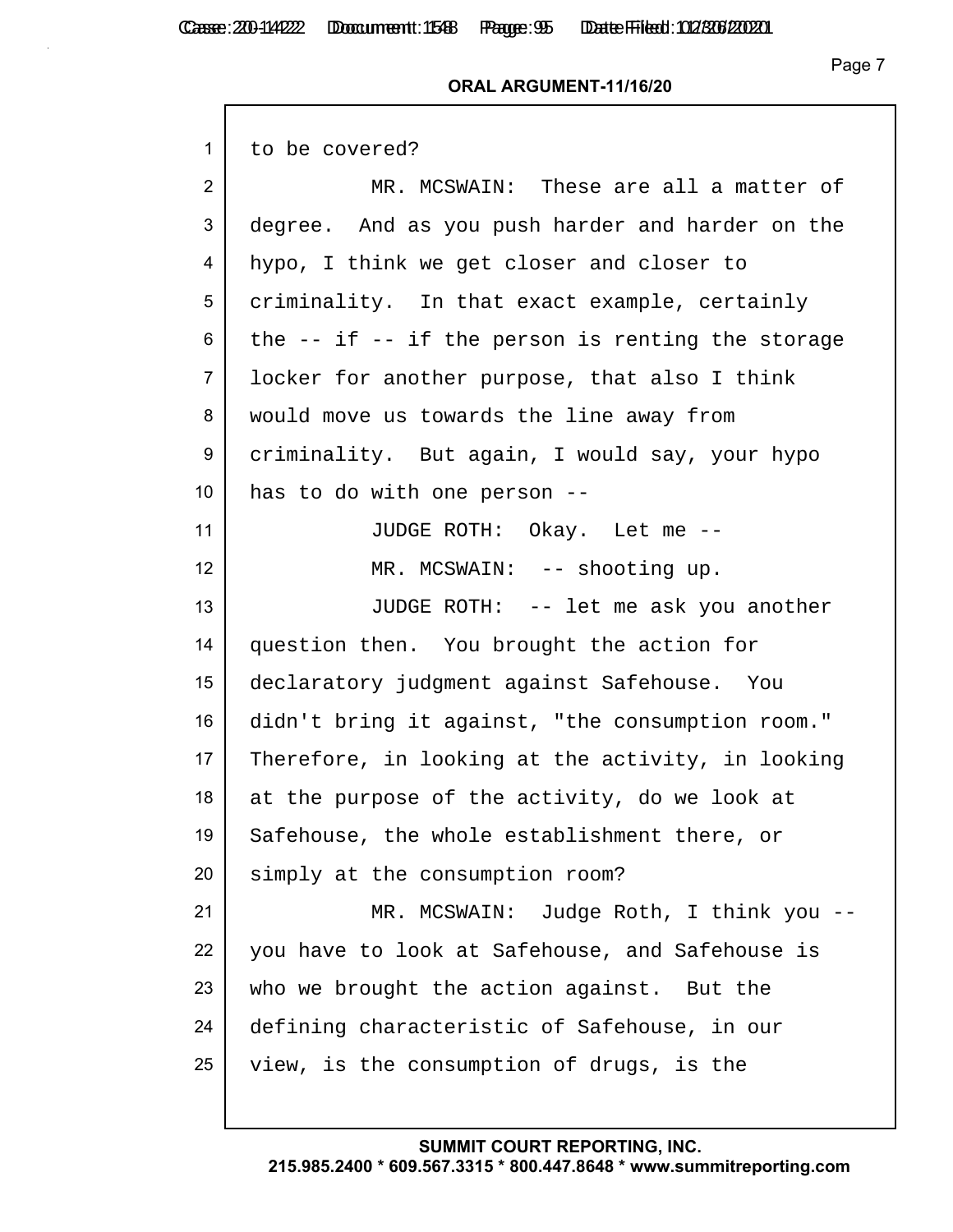Page 8

### **ORAL ARGUMENT-11/16/20**

| 1              | consumption room, because if you look at --       |
|----------------|---------------------------------------------------|
| 2              | JUDGE ROTH: In spite of all -- in spite           |
| 3              | of all the other activities and services that are |
| 4              | provided there?                                   |
| 5              | MR. MCSWAIN: Yes. And I would point               |
| 6              | you towards the activities and services that are  |
| $\overline{7}$ | provided at, for example, Prevention Point, which |
| 8              | $is$ $--$                                         |
| 9              | JUDGE ROTH: Right --                              |
| 10             | MR. MCSWAIN: -- the sister                        |
| 11             | organization.                                     |
| 12             | JUDGE ROTH: -- without a consumption              |
| 13             | room. But Safehouse does have a consumption       |
| 14             | room. But it also has all the other services.     |
| 15             | And since you brought the declaratory judgment    |
| 16             | against Safehouse, don't we have to look at       |
| 17             | Safehouse as a whole?                             |
| 18             | MR. MCSWAIN: I think yes, you do.                 |
| 19             | JUDGE ROTH: Okay.                                 |
| 20             | MR. MCSWAIN: And we $-$ I don't think             |
| 21             | we've said anything in our -- in our briefing or  |
| 22             | our arguments previously that says that Safehouse |
| 23             | can't be looked at as a whole. But the defining   |
| 24             | characteristic of Safehouse that makes it         |
| 25             | different from Prevention Point or any other      |
|                |                                                   |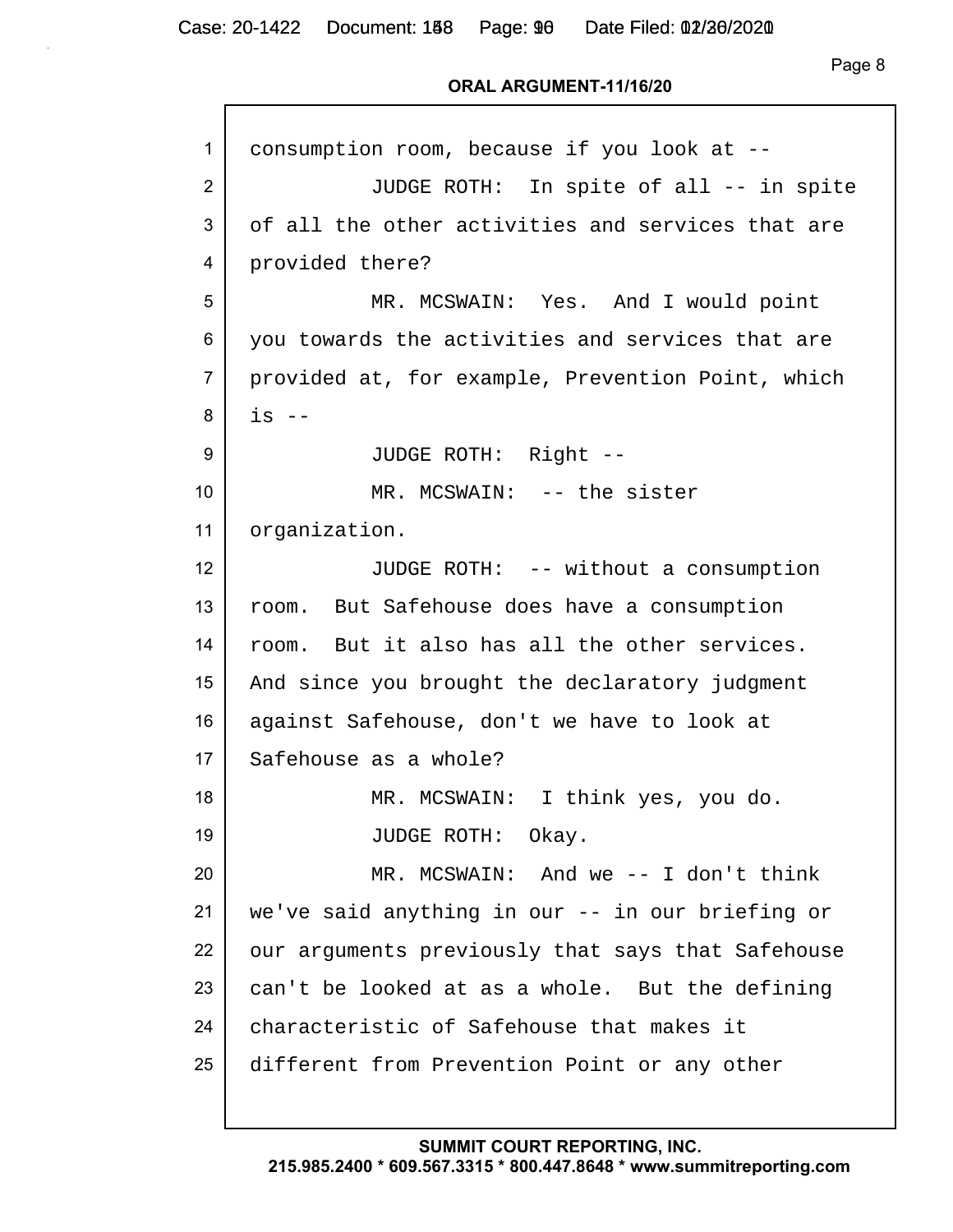Page 9

#### **ORAL ARGUMENT-11/16/20**

| $\mathbf{1}$    | similar organization is the consumption room.<br>So |
|-----------------|-----------------------------------------------------|
| $\overline{2}$  | I think that's --                                   |
| 3               | JUDGE BIBAS: Mr. McSwain, I think what              |
| 4               | Judge Roth is getting at -- the statute talks       |
| 5               | about the purpose, not a purpose. They have a       |
| 6               | number of purposes at this site, and you are        |
| $\overline{7}$  | suggesting in response to my hypos, that well, if   |
| 8               | the person is storing things there maybe it's       |
| 9               | different. But don't you have to read "the          |
| 10              | purpose" to mean it can include a number of         |
| 11              | purposes? The district court talked about "a        |
| 12 <sup>2</sup> | significant purpose."                               |
| 13              | I mean, you have to be able to include              |
| 14              | multiple purposes, otherwise they've got some       |
| 15              | other purposes here like providing services and     |
| 16              | treatment and shelter, and some other things. So    |
| 17              | you -- you can't satisfy a strict sole purpose      |
| 18              | requirement. So you've got to read "the purpose"    |
| 19              | more broadly than that.                             |
| 20              | MR. MCSWAIN: I think that's right. And              |
| 21              | I think that the -- the cases do talk about a       |
| 22              | significant purpose. They talk about a              |
| 23              | significant purpose as opposed to the one and       |
| 24              | only purpose. The cases you --                      |
| 25              | JUDGE BIBAS: How does that fit with the             |
|                 |                                                     |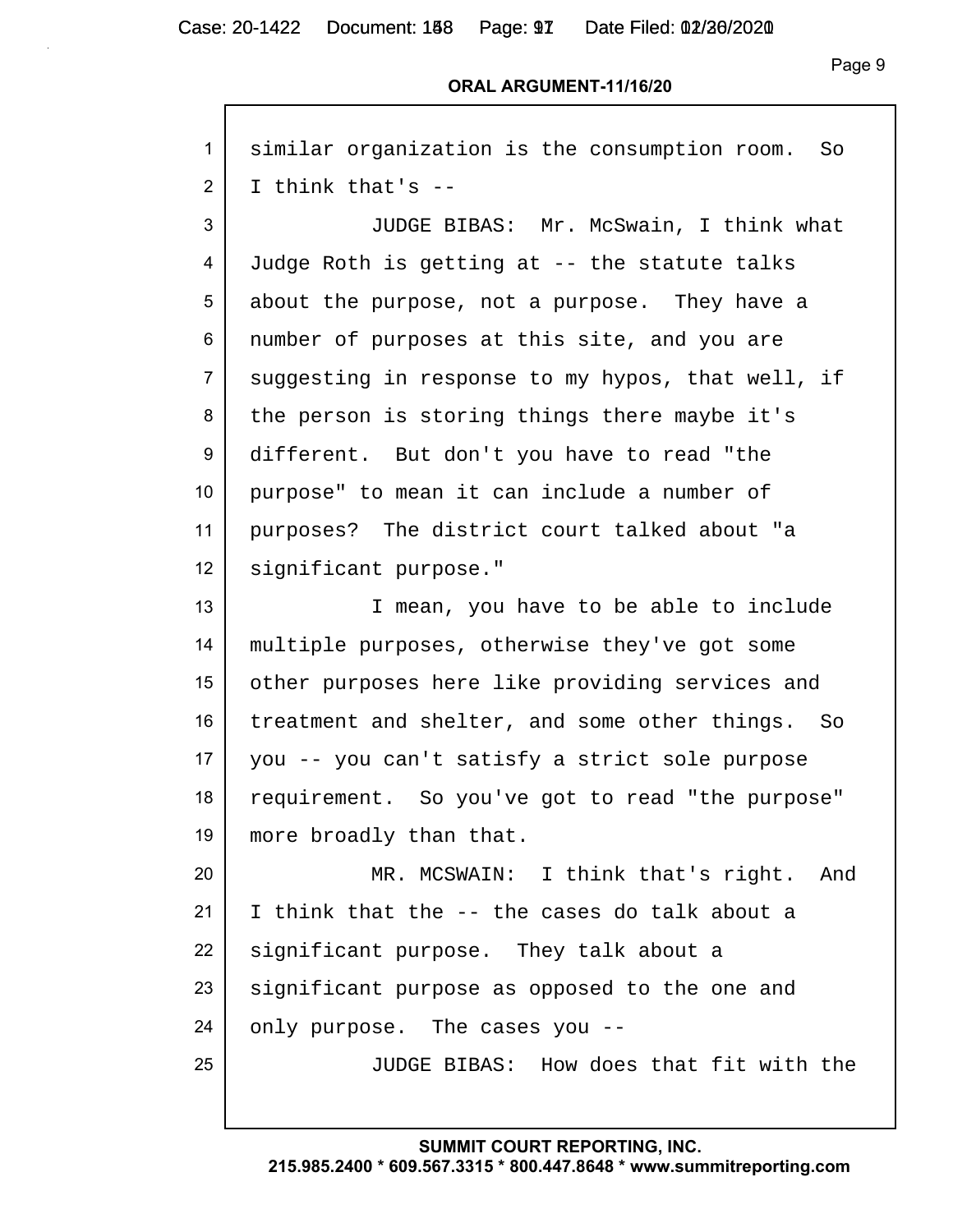Case: 20-1422 Document: 188 Page: 98 Date Filed: 02/26/2020

 $\mathsf{r}$ 

Page 10

#### **ORAL ARGUMENT-11/16/20**

| 1               | -- the "the," in the text?                           |
|-----------------|------------------------------------------------------|
| $\overline{2}$  | MR. MCSWAIN: Well, it's interesting.                 |
| 3               | Because that is an area where the case law has       |
| 4               | said that it's not interpreted as the one and        |
| 5               | only purpose, but maybe one of the purposes. But     |
| 6               | it has to be a significant purpose. But your --      |
| $\overline{7}$  | your question raises another interesting point       |
| 8               | because at the end of $(a)(2)$ , which is what we're |
| 9               | talking about here, which is "the purpose of         |
| 10 <sup>°</sup> | unlawfully manufacturing, storing, distributing      |
| 11              | or using controlled substance," we're talking        |
| 12 <sup>2</sup> | about the purpose of the third party.                |
| 13              | That's the way five different Circuit                |
| 14              | Courts have interpreted --                           |
| 15              | JUDGE ROTH: Okay. You say that. I                    |
| 16              | don't necessarily agree with you on that. I          |
| 17 <sub>2</sub> | think that $-$ - I think Chen is wrong. I think if   |
| 18              | you use classic statutory interpretation rules,      |
| 19              | that "for the purpose of" in "two contiguous         |
| 20              | sections" is -- should be interpreted in the same    |
| 21              | way. So when you -- when you're -- when you are      |
| 22              | assuming that we agree with you on "purpose of,"     |
| 23              | let me just forewarn you that I don't agree with     |
| 24              | you at all.                                          |
| 25              | MR. MCSWAIN: I would respond to that in              |
|                 |                                                      |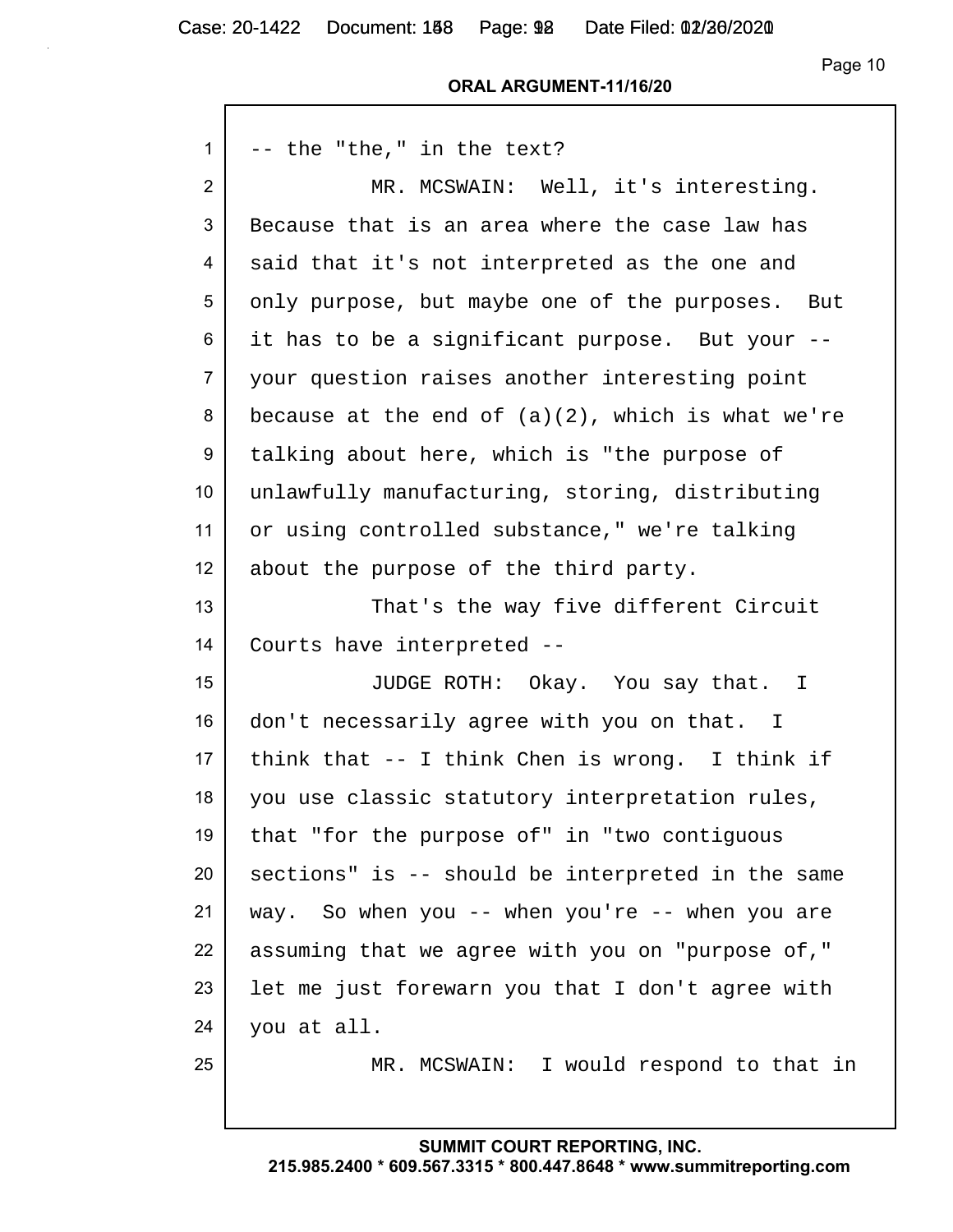Page 11

#### **ORAL ARGUMENT-11/16/20**

| $\mathbf{1}$    | two ways, Judge Roth. First of all, we have to      |
|-----------------|-----------------------------------------------------|
| $\overline{2}$  | read $(a)(1)$ and $(a)(2)$ to make sense together.  |
| 3               | JUDGE ROTH: And I -- I do do -- I                   |
| 4               | realize that, and I do do that. And I still say     |
| 5               | that they're different. Different, but that "for    |
| 6               | the purpose of" is the same.                        |
| $\overline{7}$  | MR. MCSWAIN: If I could respond to that             |
| 8               | in two ways, first of all, I think that if you      |
| 9               | read $(a)(1)$ and $(a)(2)$ without looking at the   |
| 10 <sup>°</sup> | purpose of the third party in $(a)(2)$ , you set up |
| 11              | a situation that leads to absurd results.           |
| 12 <sup>2</sup> | JUDGE ROTH:<br>No.                                  |
| 13              | MR. MCSWAIN: For example, you -- you                |
| 14              | could be a crack dealer. What would you say then    |
| 15              | about the situation where you have a crack dealer   |
| 16              | who says, "My purpose is making money. My           |
| 17 <sup>2</sup> | purpose is not to -- to sell drugs, or have drugs   |
| 18              | to use on the property. My ultimate object, my      |
| 19              | ultimate aim, is to -- is to make money."           |
| 20              | If $--$ if you interpret $(a)(1)$ and $(a)(2)$      |
| 21              | in the way that you're suggesting, I don't think    |
| 22              | that there's any way for there to $-$ - for         |
| 23              | liability to attach under this statute for a        |
| 24              | stone cold crack dealer.                            |
| 25              | JUDGE ROTH: Well, if -- if you are                  |
|                 |                                                     |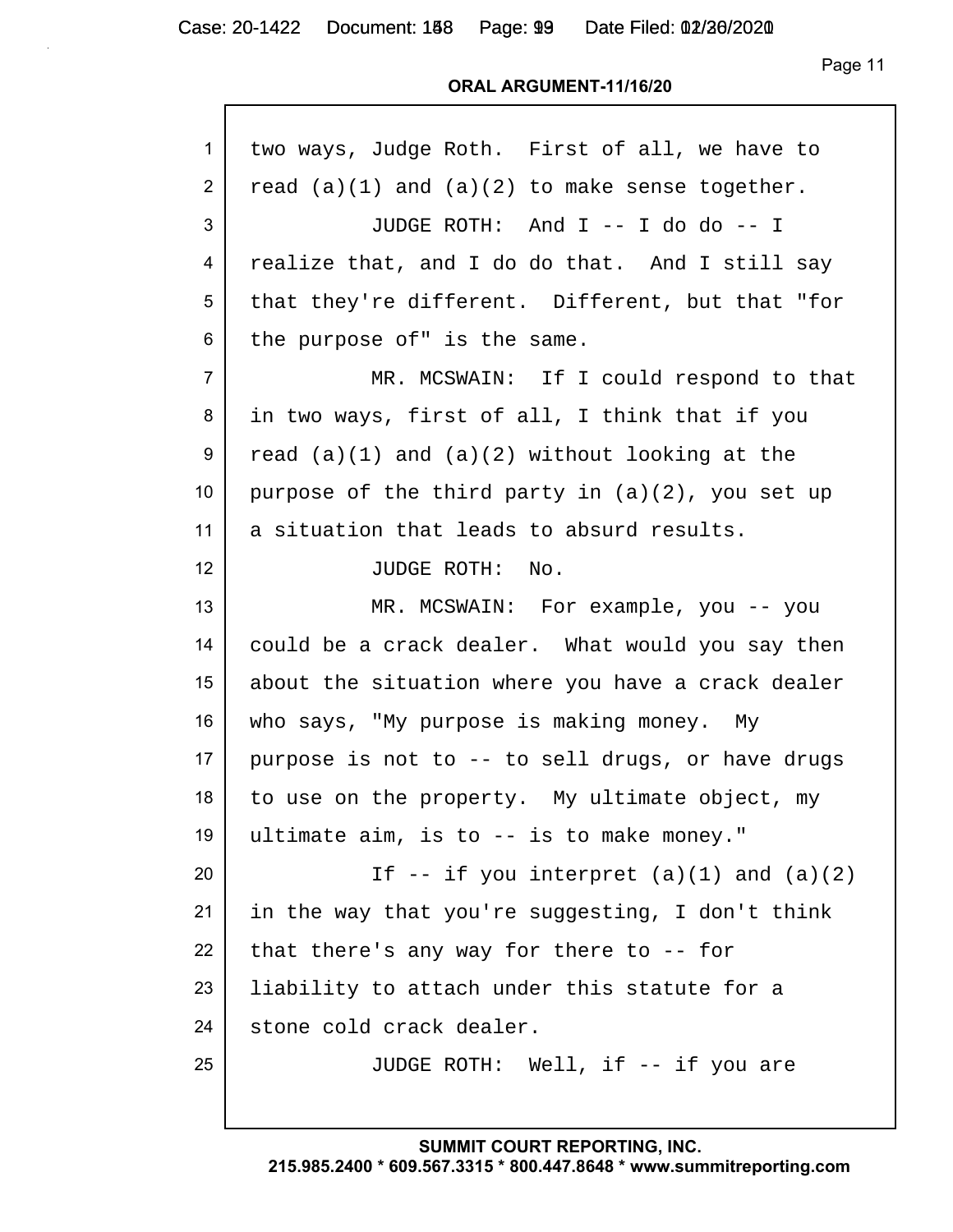Page 12

## **ORAL ARGUMENT-11/16/20**

| $\mathbf{1}$   | limiting yourself to "the main purpose," but if  |
|----------------|--------------------------------------------------|
| $\overline{2}$ | you are considering a variety of purposes, I     |
| 3              | think that your argument doesn't make it.        |
| 4              | Let me ask you, since we're talking              |
| 5              | about this language, where in the Controlled     |
| 6              | Substances Act is it illegal to use a controlled |
| $\overline{7}$ | substance?                                       |
| 8              | MR. MCSWAIN: Well, the language, I               |
| 9              | think, of $(a)(1)$ and $(a)(2)$ talk about $-$   |
| 10             | JUDGE ROTH: Illegally use --                     |
| 11             | MR. MCSWAIN: -- using and control --             |
| 12             | they talk about using --                         |
| 13             | JUDGE ROTH: They talk about unlawfully           |
| 14             | using. Where is it unlawful to use?              |
| 15             | MR. MCSWAIN: The statute and the                 |
| 16             | legislative history do talk about possessing     |
| 17             | $sometimes --$                                   |
| 18             | JUDGE ROTH: Okay.                                |
| 19             | MR. MCSWAIN: -- and not necessarily              |
| 20             | talking about using. But our position is --      |
| 21             | JUDGE ROTH: But -- but Safehouse never           |
| 22             | possesses any drugs, right?                      |
| 23             | MR. MCSWAIN: Safehouse doesn't. But the          |
| 24             | people who -- the third party, obviously, does   |
| 25             | possess. And our position is, you can't possess  |
|                |                                                  |

**SUMMIT COURT REPORTING, INC.**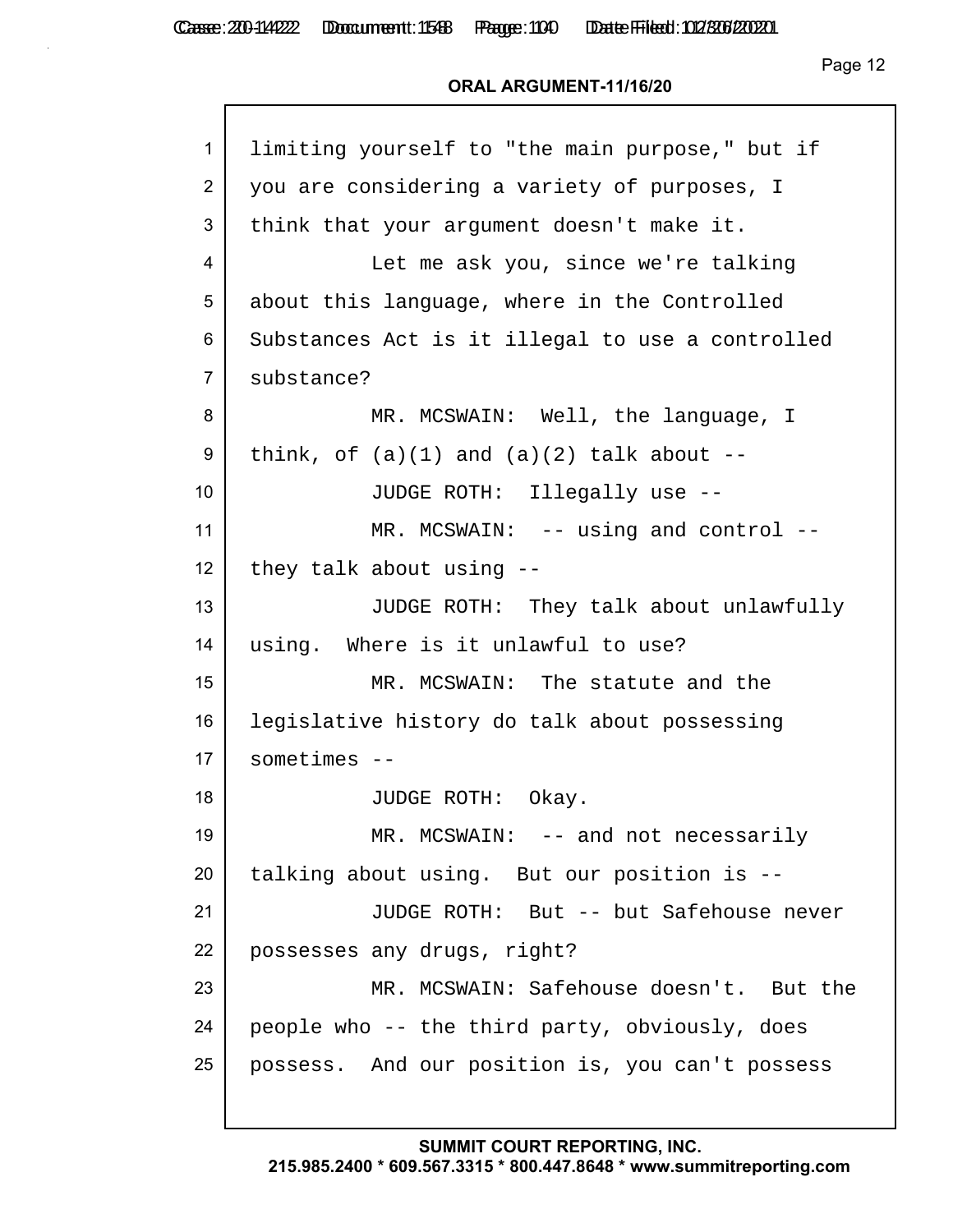Casse: 200-114222 Doccument: 1588 Page: 1051 Date Filed: 02/306/2020

Page 13

### **ORAL ARGUMENT-11/16/20**

| $\mathbf{1}$    | -- or I'm sorry, you can't use without              |
|-----------------|-----------------------------------------------------|
| $\overline{2}$  | possessing. One follows the other --                |
| 3               | JUDGE ROTH: Okay --                                 |
| 4               | MR. MCSWAIN: -- invariably.                         |
| 5               | JUDGE ROTH: But -- but that is                      |
| 6               | interpreting -- that you've got to admit that       |
| $\overline{7}$  | under the statute there is no unlawful use. In -    |
| 8               |                                                     |
| 9               | MR. MCSWAIN: I don't -- I don't concede             |
| 10 <sup>°</sup> | that there's no unlawful use. I think that use      |
| 11              | and possession --                                   |
| 12              | JUDGE ROTH: Okay. Where -- where is                 |
| 13              | it? What -- what -- cite me a -- a section.         |
| 14              | MR. MCSWAIN: I think you can look at                |
| 15              | $(a)(1)$ and $(a)(2)$ for example, and say that it  |
| 16              | says, "unlawfully using a controlled substance."    |
| 17              | It's putting --                                     |
| 18              | JUDGE ROTH: So how it's been -- how is              |
| 19              | it -- how are you unlawfully using if it's not      |
| 20              | unlawful to use?                                    |
| 21              | MR. MCSWAIN: The -- the statute does                |
| 22              | make clear -- we're talking about heroin, for       |
| 23              | example -- that there is no accepted use of         |
| 24              | heroin. There is no lawful use of heroin.           |
| 25              | Doctors, for example, can't prescribe heroin.<br>So |
|                 |                                                     |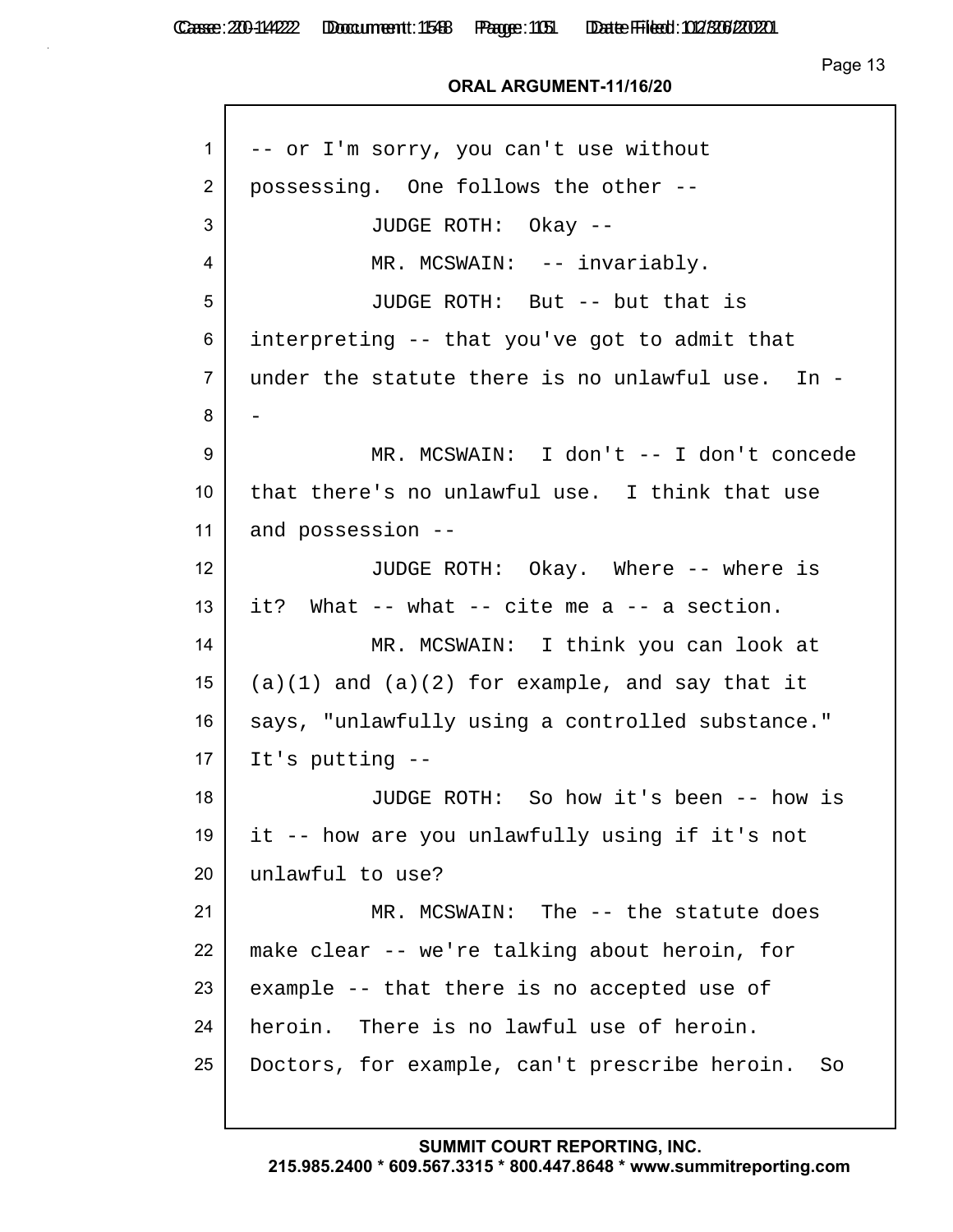Casse: 200-114222 Doccument: 1588 Page: 1062 Date Filed: 02/306/2020

```
Page 14
```
### **ORAL ARGUMENT-11/16/20**

| $\mathbf{1}$   | if you're talking about using or possessing or    |
|----------------|---------------------------------------------------|
| $\overline{2}$ | anything having to do with heroin, it is          |
| 3              | automatically illegal.                            |
| 4              | JUDGE BIBAS: Mr. McSwain, a couple                |
| 5              | questions. First of all, does the word,           |
| 6              | "unlawfully," extend all the way down all four of |
| $\overline{7}$ | those participles?                                |
| 8              | MR. MCSWAIN: In (a)(2) are you                    |
| 9              | referring to?                                     |
| 10             | JUDGE BIBAS: In $(a)(2)$ , does                   |
| 11             | "unlawfully" modify manufacturing, and storing,   |
| 12             | and distributing, and using?                      |
| 13             | MR. MCSWAIN: Yes. I think I -- I am -             |
| 14             | JUDGE BIBAS: Okay.                                |
| 15             | MR. MCSWAIN: -- I would concede that.             |
| 16             | JUDGE BIBAS: Does -- does "unlawfully"            |
| 17             | include violations of state law?                  |
| 18             | MR. MCSWAIN: Here, it -- we are talking           |
| 19             | about, here, a question of -- of federal law. We  |
| 20             | are $--$ we are $--$                              |
| 21             | JUDGE BIBAS: Why couldn't it piggyback            |
| 22             | on a violation of state law, that at least        |
| 23             | wherever it violates state law that's sufficient? |
| 24             | JUDGE AMBRO: Like in Raich.                       |
| 25             | JUDGE BIBAS: Uh-huh (affirmative).<br>Not         |
|                |                                                   |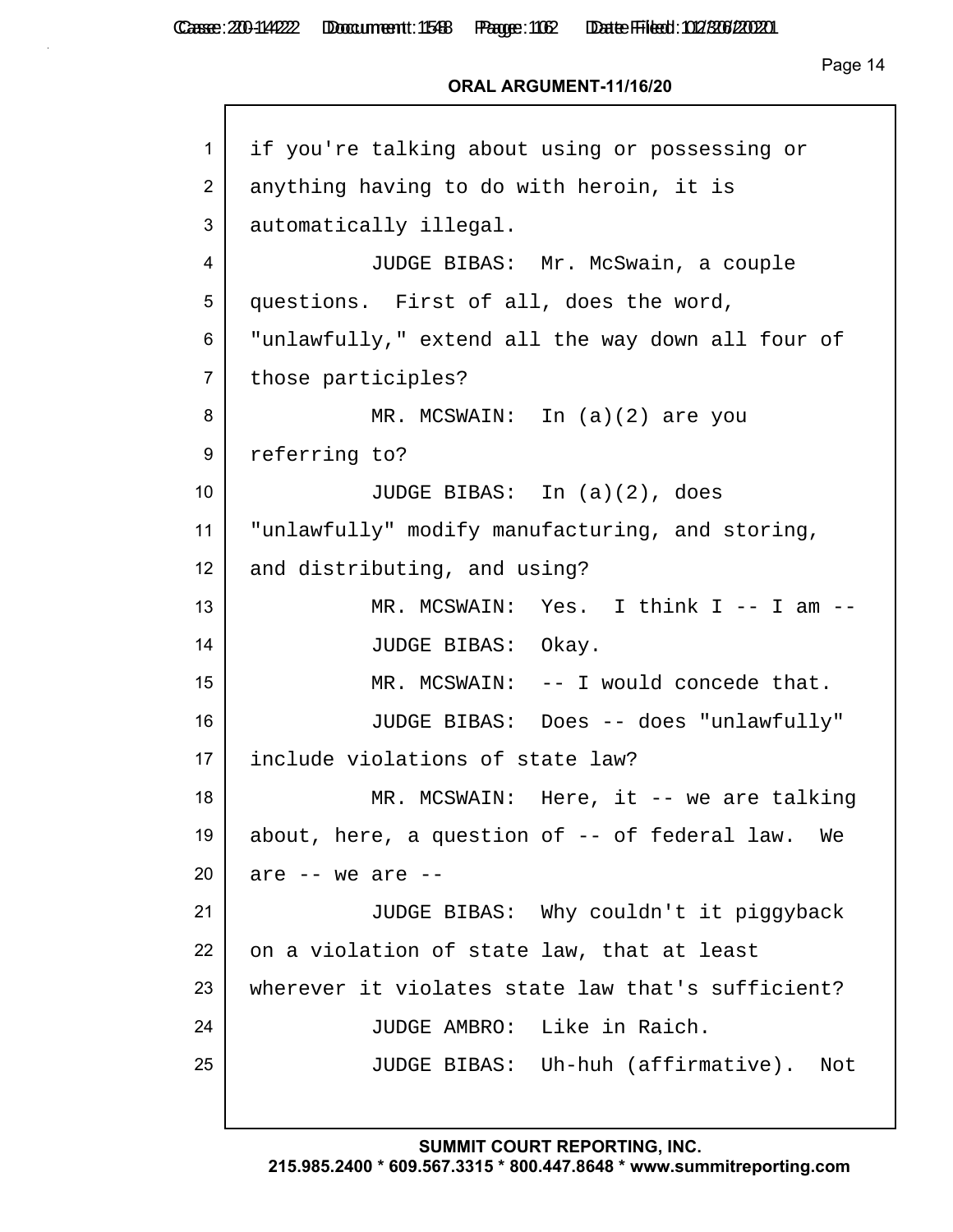## **ORAL ARGUMENT-11/16/20**

| $\mathbf{1}$     | necessary, but sufficient.                        |
|------------------|---------------------------------------------------|
| $\overline{2}$   | MR. MCSWAIN: It's $a$ -- it's a path that         |
| 3                | we didn't go down in our briefs. I guess I would  |
| 4                | not foreclose it, if it's something that the      |
| 5                | Court thinks is an important consideration. I     |
| 6                | certainly wouldn't foreclose that possibility.    |
| $\overline{7}$   | But I don't think it's necessary.                 |
| 8                | I think that federal law is being                 |
| 9                | violated here. And if I could, if I could go      |
| 10 <sup>1</sup>  | back quickly to Judge Roth's question about the   |
| 11               | use of the word, "purpose." I understand that     |
| 12               | one of the things that I think she's concerned    |
| 13               | about is that you have the word "purpose" in      |
| 14               | $(a)(1)$ and you also have the word "purpose" in  |
| 15 <sub>15</sub> | $(a)(2)$ . Why would they be different?           |
| 16               | My -- my response is that we're not               |
| 17               | treating them differently. The definition of      |
| 18               | "purpose" is still the same in both. But what --  |
| 19               | but by looking at the context of all the words in |
| 20               | the statute, we think that it's clear that when   |
| 21               | you're talking about "purpose" in (a)(1), you're  |
| 22               | talking about the defendant. When you're talking  |
| 23               | about the "purpose" in $(a)(2)$ , you're talking  |
| 24               | about the third party. And again, the reason to   |
| 25               | do that is because the statute becomes self-      |
|                  |                                                   |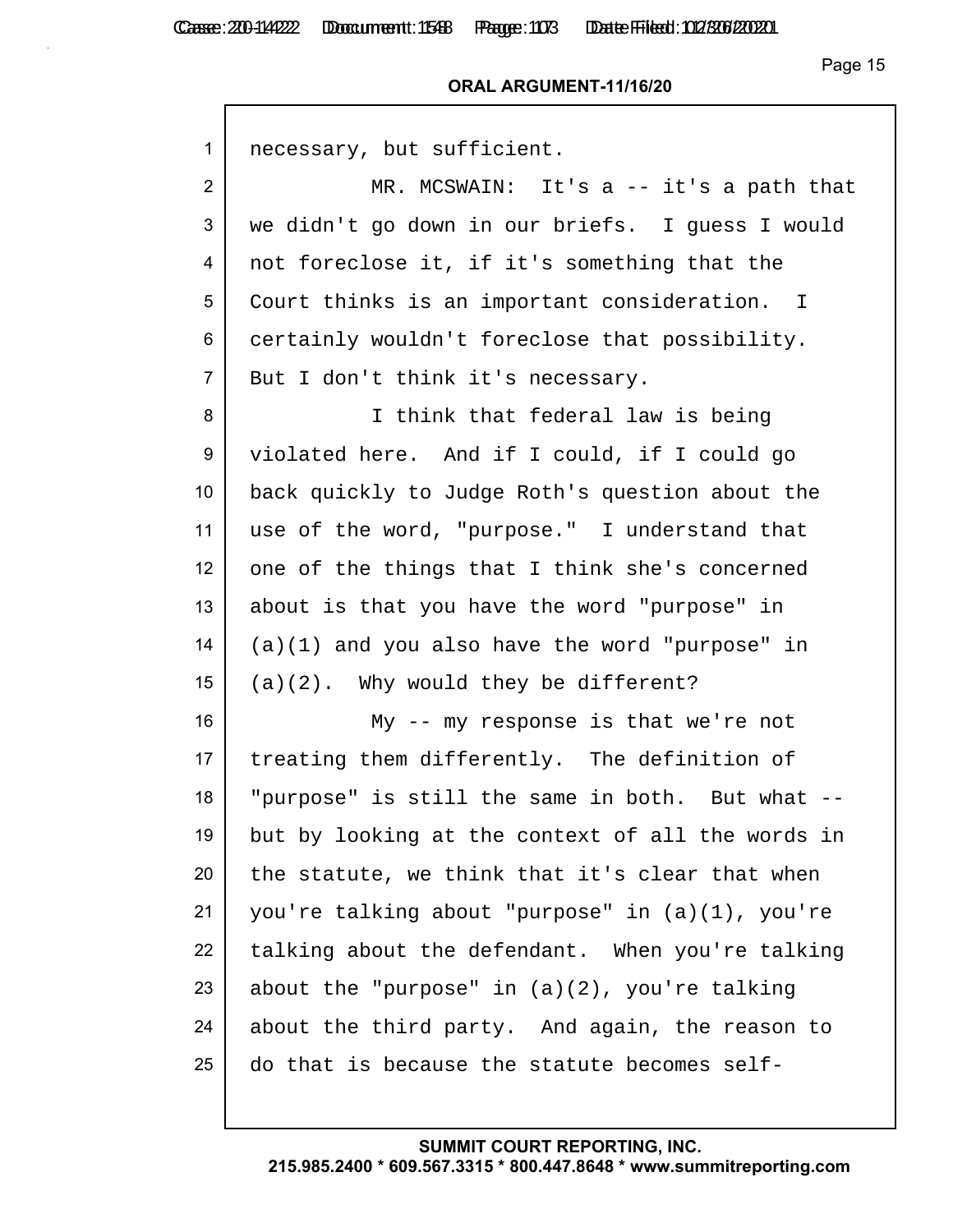Page 16

## **ORAL ARGUMENT-11/16/20**

| $\mathbf{1}$    | defeating if $(a)(1)$ and $(a)(2)$ refer to just     |
|-----------------|------------------------------------------------------|
| $\overline{2}$  | Safehouse's purpose, just like it would refer to     |
| 3               | just the purpose of a crack dealer who could say     |
| 4               | that, "My purpose is to make money."                 |
| 5               | Safehouse doesn't deal with that hypo in             |
| 6               | their briefs, and that's something I've been         |
| $\overline{7}$  | talking about throughout this case. They have no     |
| 8               | good answer for that. There's no way that (a)(1)     |
| 9               | and $(a)(2)$ fit together under their reading.       |
| 10 <sup>°</sup> | JUDGE BIBAS: Mr. McSwain, let's assume               |
| 11              | that Judge Roth's skepticism is -- is warranted      |
| 12              | and you need to prove the first party's purpose,     |
| 13              | not the third party's purpose. Can you do that       |
| 14              | here?                                                |
| 15              | MR. MCSWAIN: Absolutely.                             |
| 16              | JUDGE BIBAS: Explain.                                |
| 17              | MR. MCSWAIN: And we went -- we went and              |
| 18              | we went into that in some detail in our              |
| 19              | briefing about how even if $(a)(1)$ and $(a)(2)$ are |
| 20              | referring to Safehouse's purpose, that clearly       |
| 21              | Safehouse has a purpose of -- of seeing that         |
| 22              | drugs are used at the place because it is a          |
| 23              | necessary precondition to anything else that is      |
| 24              | happening at Safehouse. Okay, people are not         |
| 25              | coming into Safehouse for any -- there's a           |
|                 |                                                      |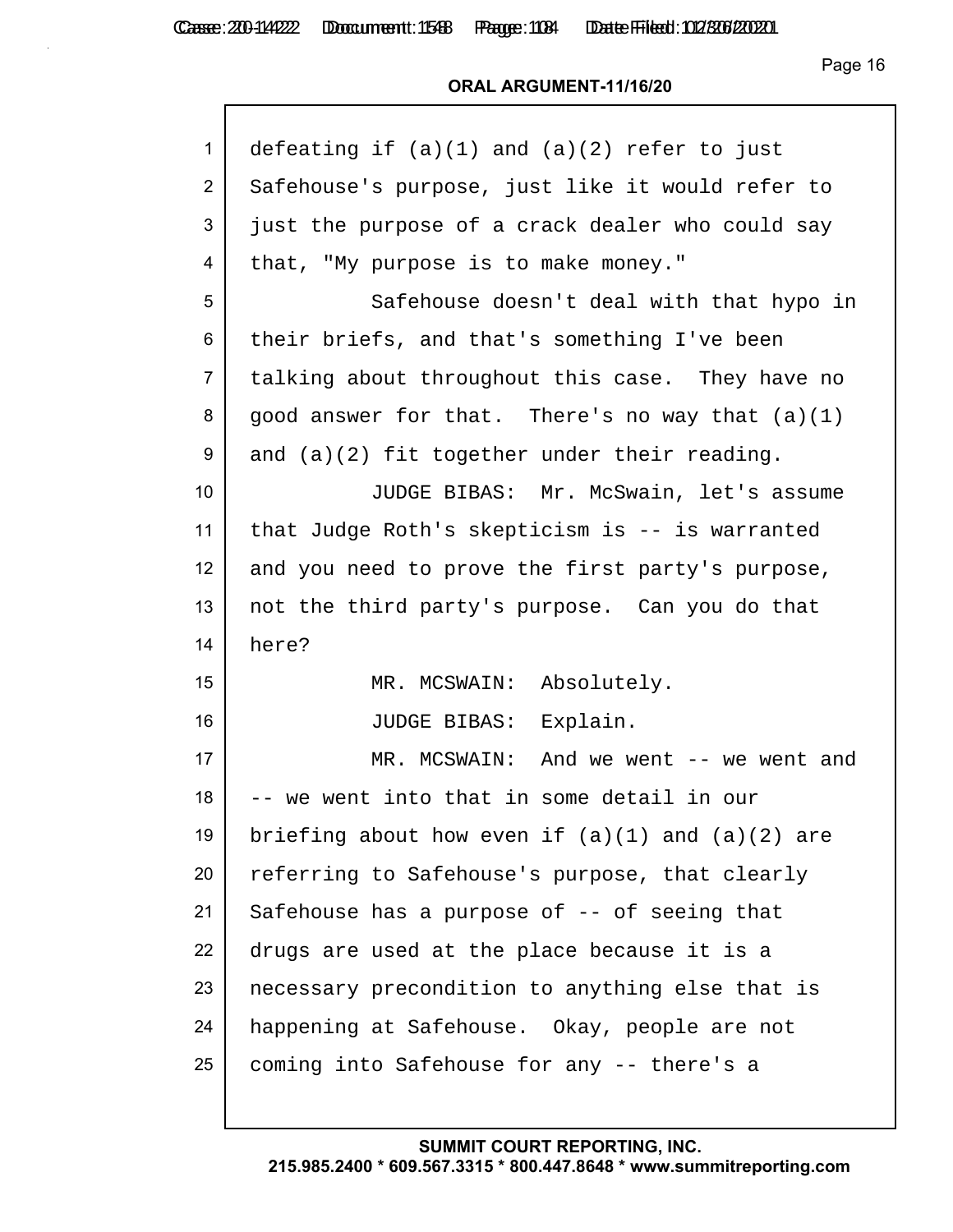## **ORAL ARGUMENT-11/16/20**

| $\mathbf{1}$   | necessary precondition of using drugs. There are  |
|----------------|---------------------------------------------------|
| $\overline{2}$ | -- although it's true that there are other        |
| 3              | services that are provided, other things that are |
| 4              | going on in Safehouse just like in Prevention     |
| 5              | Point. But it is a necessary precondition to use  |
| 6              | drugs.                                            |
| $\overline{7}$ | And because of that, as we laid in our -          |
| 8              | - I laid out in our briefing, we think that we    |
| 9              | win on their -- under either scenario.            |
| 10             | JUDGE BIBAS: I think the word "clearly"           |
| 11             | maybe slides over this. I wonder whether          |
| 12             | Ms. Eisenstein would dispute that it's necessary. |
| 13             | I mean, it might be one draw for people to come   |
| 14             | in. But you kind of just noted and hesitated      |
| 15             | that people -- people might come in for           |
| 16             | treatment. They might come in for other reasons.  |
| 17             | They might even come in for -- for clean syringes |
| 18             | not to use at that location.                      |
| 19             | So I don't know that it's a                       |
| 20             | precondition. It might be an inducement, but if   |
| 21             | there are other reasons why some people might     |
| 22             | come in -- and it's not a necessary precondition  |
| 23             | -- do you -- do you still win? Or can you still   |
| 24             | win?                                              |
| 25             | MR. MCSWAIN: I think -- I think the               |
|                |                                                   |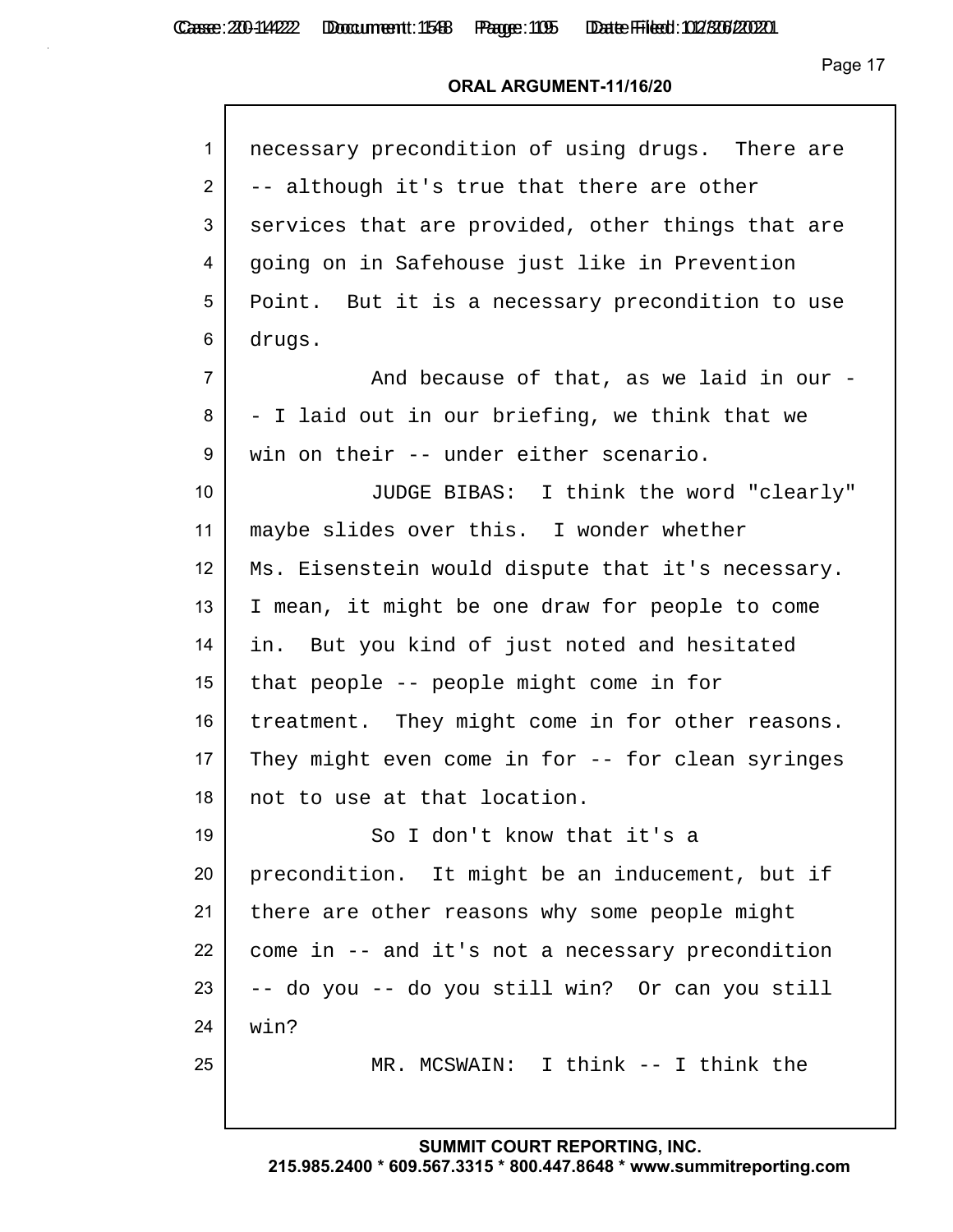Page 18

## **ORAL ARGUMENT-11/16/20**

| $\mathbf{1}$   | best way to describe that -- and maybe it's that  |
|----------------|---------------------------------------------------|
| $\overline{2}$ | I'm not being as precise in my language as I      |
| 3              | should -- it's a necessary precondition for       |
| 4              | Safehouse to exist. Because there wouldn't be     |
| 5              | any reason for Safehouse to exist absent the      |
| 6              | consumption room. Because again, you would have   |
| $\overline{7}$ | Prevention Point. You would have other places     |
| 8              | that you could go. And so literally the only      |
| 9              | reason for it to exist is the consumption room.   |
| 10             | Even if, hypothetically, somebody could           |
| 11             | come into Safehouse and not be there to -- to     |
| 12             | ingest drugs, I think that is very unlikely. And  |
| 13             | if you look at the factual stipulations in the    |
| 14             | case that both parties agreed to, this is not a   |
| 15             | place that's set up, people to come in to just    |
| 16             | get treatment. It's a place that's set up for     |
| 17             | people to ingest drugs. And in fact, even those   |
| 18             | who were there to get treatment, one thing that   |
| 19             | Safehouse has said is that treatment, they think, |
| 20             | is more effective if people are actually using    |
| 21             | the drugs.                                        |
| 22             | JUDGE BIBAS: Could I ask you about a              |
| 23             | couple more hypos? What if a strip mall owner     |
| 24             | leases a storefront to a medical marijuana        |
| 25             | dispensary? Is that going to be covered by this   |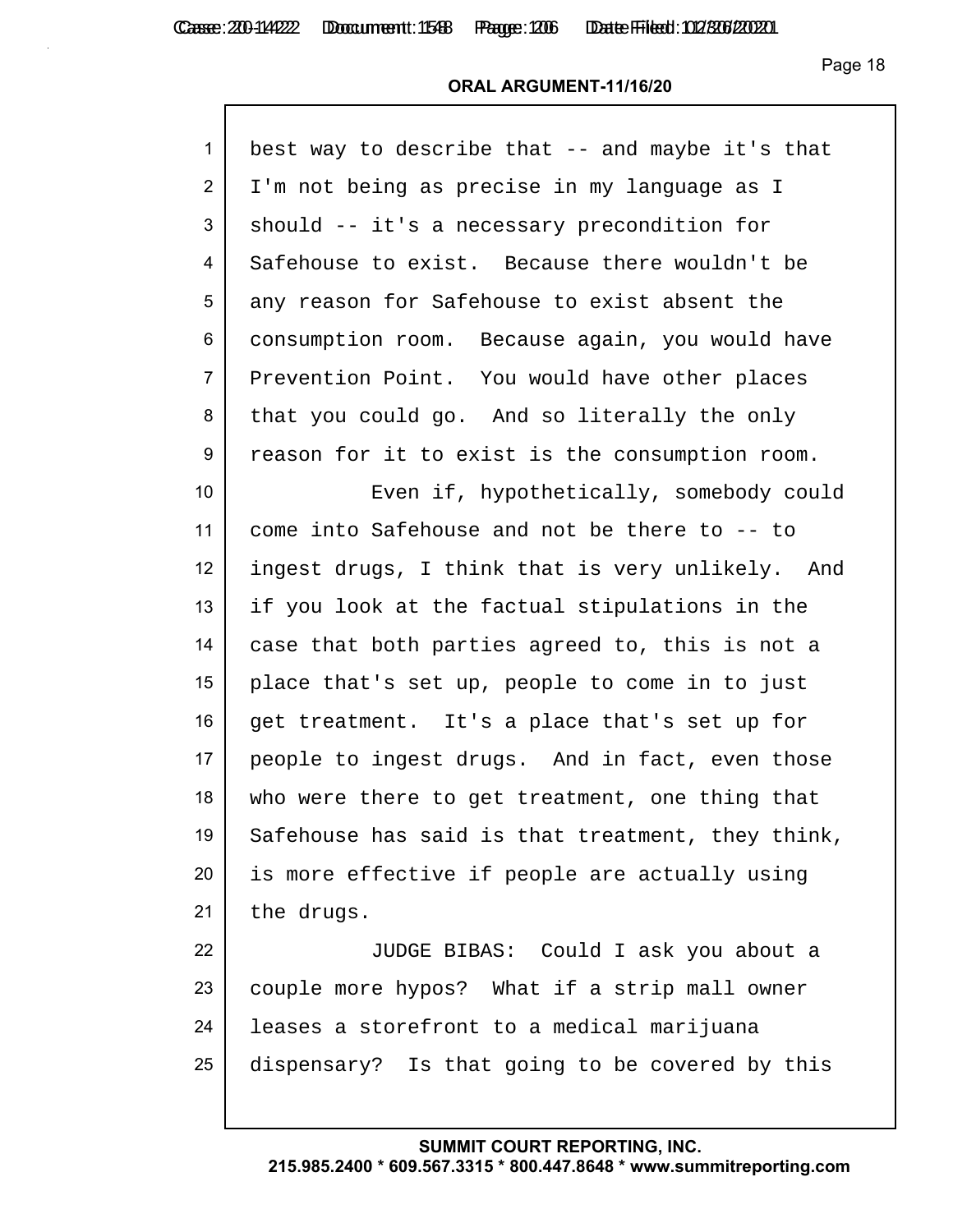## **ORAL ARGUMENT-11/16/20**

| 1               | law?                                              |
|-----------------|---------------------------------------------------|
| $\overline{2}$  | MR. MCSWAIN: That's getting into state            |
| 3               | law issues. It's my understanding that Congress   |
| 4               | has made certain appropriations where if you're   |
| 5               | in a state that has legalized medical marijuana,  |
| 6               | the Department of Justice cannot prosecute those  |
| $\overline{7}$  | sort of violations.                               |
| 8               | JUDGE BIBAS: But it's still illegal.              |
| 9               |                                                   |
|                 | It's -- they may not prosecute it, but it's still |
| 10 <sup>°</sup> | against the law. Could they prosecute -- could    |
| 11              | the Feds prosecute in that situation? I mean,     |
| 12              | maybe -- maybe what you're saying is they'd be -- |
| 13              | they'd be barred. But could you have a civil      |
| 14              | RICO case or something else that would be brought |
| 15              | predicated on that?                               |
| 16              | MR. MCSWAIN: As a practical matter,               |
| 17              | Your Honor, I don't think that we can prosecute   |
| 18              | that because of the way that Congress has done    |
| 19              | its appropriations.                               |
| 20              | JUDGE BIBAS: All right. Let's set                 |
| 21              | aside marijuana. Bank owns a mortgage on a        |
| 22              | cocaine dealer's house, so we don't have the      |
| 23              | marijuana issue in there. Or a marijuana          |
| 24              | dealer's house in a state that has no -- no law   |
| 25              | that complicates that non-prosecution rule. Can   |
|                 |                                                   |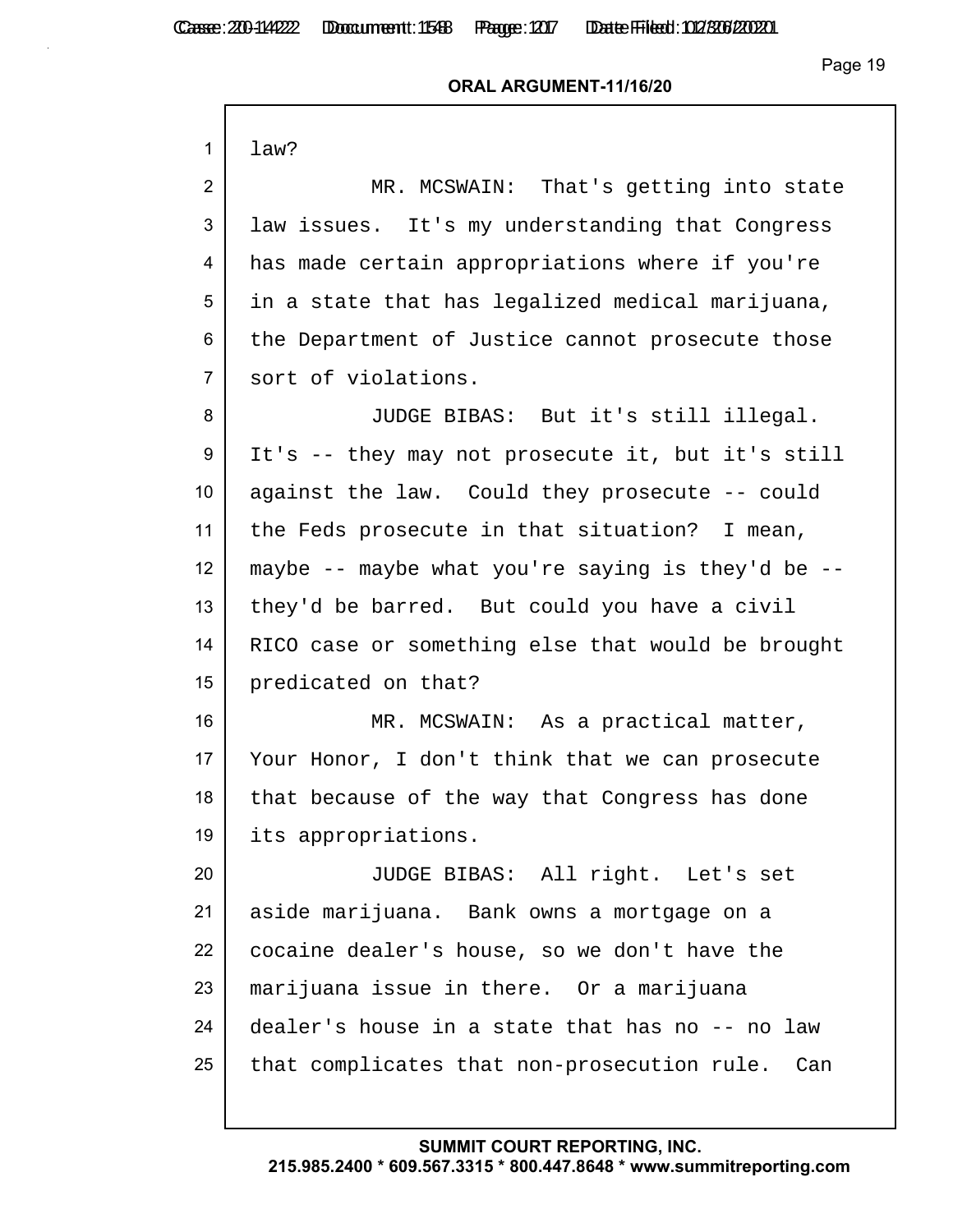## **ORAL ARGUMENT-11/16/20**

| 1               | you go after the bank under this?                 |
|-----------------|---------------------------------------------------|
| $\overline{2}$  | MR. MCSWAIN: I'm sorry, I got a little            |
| 3               | bit confused between the two hypos. You're        |
| 4               | talking about a bank that --                      |
| 5               | JUDGE BIBAS: A bank -- a bank has a               |
| 6               | mortgage. It's the mortgagee. It lends money to   |
| $\overline{7}$  | a drug dealer, and the drug dealer uses the house |
| 8               | not -- not as his principal residence, just as a  |
| 9               | place to deal drugs out of. Can the bank be       |
| 10              | prosecuted for making that loan, assuming it      |
| 11              | knows at the time it makes the loan that the guy  |
| 12 <sup>2</sup> | is a drug dealer and going to be using it for     |
| 13              | drug dealing?                                     |
| 14              | MR. MCSWAIN: And again, I think the               |
| 15              | first part is to -- the first step is to look at  |
| 16              | the statutory language. And if they had the       |
| 17 <sub>2</sub> | knowledge, so knowingly, and if they had the      |
| 18              | intention to make the loan knowing that this was  |
| 19              | going to occur, then theoretically, yes. They     |
| 20              | could be prosecuted under the statute.            |
| 21              | JUDGE AMBRO: Can I just run through               |
| 22              | with you a series of questions, just almost       |
| 23              | starting back at the beginning in terms of the    |
| 24              | interpretation.                                   |
| 25              | What does $(a)(1)$ apply to? What does            |
|                 |                                                   |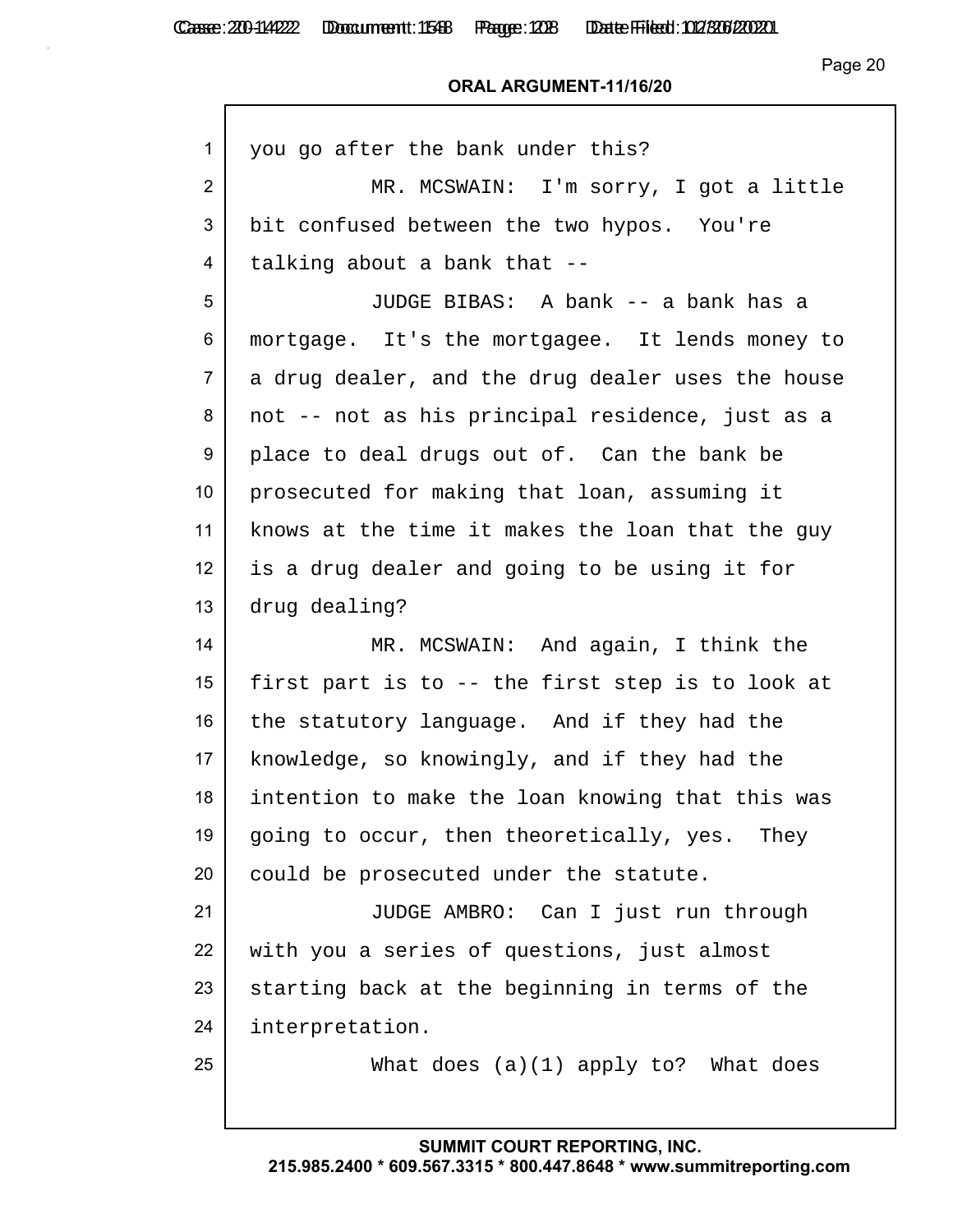Casse: 200-114222 Doccument: 1588 Page: 1239 Date Filed: 012/306/2020

Page 21

#### **ORAL ARGUMENT-11/16/20**

| 1              | $(a)(2)$ apply to? And what is covered by $(a)(2)$ |
|----------------|----------------------------------------------------|
| $\overline{2}$ | that's not covered by $(a)(1)$ ? That's the        |
| 3              | starting point for me.                             |
| 4              | MR. MCSWAIN: Under our reading, Your               |
| 5              | Honor, $(a)(1)$ -- if you can think of it as sort  |
| 6              | of -- you're not allowed to directly set up a      |
| $\overline{7}$ | drug house. You, as the owner, or as the person    |
| 8              | who is leasing it, or renting it out or            |
| 9              | maintaining it, you can't directly set up a drug   |
| 10             | house by having your purpose, being the            |
| 11             | manufacture, distribution or using of the          |
| 12             | controlled substance.                              |
| 13             | Whereas $(a)(2)$ says you can't do the             |
| 14             | same thing, you can't set up a drug house          |
| 15             | indirectly by controlling it or managing it and    |
| 16             | knowing that a third party has that purpose of     |
| 17             | using it $-$                                       |
| 18             | JUDGE BIBAS: But there's no mention of             |
| 19             | a third party in the statute. Why didn't           |
| 20             | Congress spell it out?                             |
| 21             | MR. MCSWAIN: Well, the statutory                   |
| 22             | drafting, Your Honor, it could have been better,   |
| 23             | I would say. And it's never --                     |
| 24             | JUDGE AMBRO: Really? Really.                       |
| 25             | MR. MCSWAIN: It's never -- I would say             |
|                |                                                    |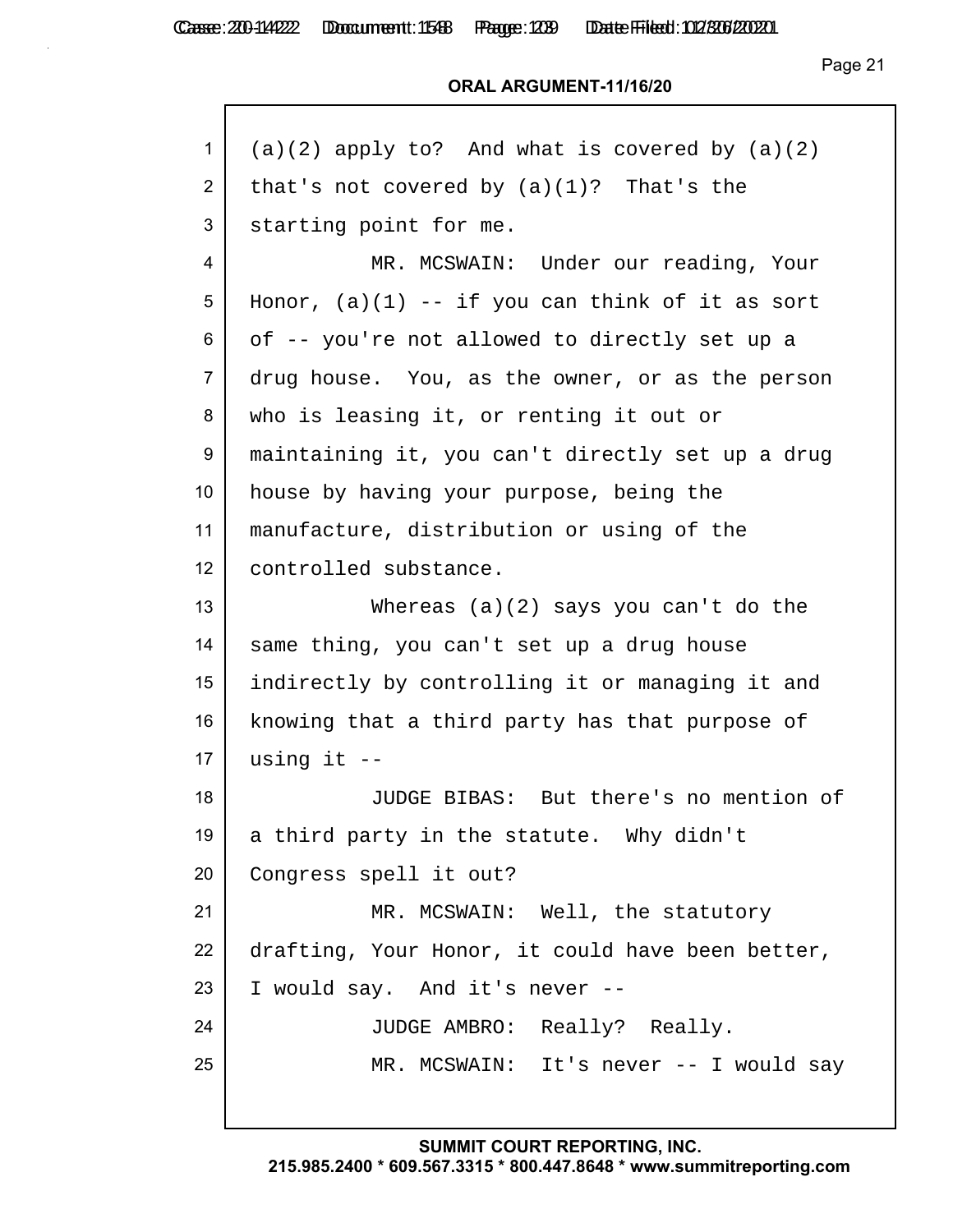#### **ORAL ARGUMENT-11/16/20**

| $\mathbf{1}$   | that $--$ this version is not $--$                |
|----------------|---------------------------------------------------|
| $\overline{2}$ | JUDGE ROTH: (Indiscernible)                       |
| 3              | MR. MCSWAIN: -- this version is not               |
| 4              | perfect. But I would say that the government's -  |
| 5              | - I would submit that the government's            |
| 6              | interpretation is a better interpretation because |
| $\overline{7}$ | it is still -- it is faithful, I think, to the    |
| 8              | plain language. It doesn't talk about             |
| 9              | specifically a third person there. You're         |
| 10             | absolutely right, Judge Bibas. But when you look  |
| 11             | at the statute as a whole, again, it's the only   |
| 12             | one that makes sense.                             |
| 13             | And I come back to my hypo about how you          |
| 14             | could have bad actors escaping liability here if  |
| 15             | it's not a third party's purpose that matters in  |
| 16             | $(a)(2)$ .                                        |
| 17             | JUDGE AMBRO: If the -- I guess I'll               |
| 18             | come -- I'll come to it in this way. It seems to  |
| 19             | me, if we were pre-COVID sitting around just all  |
| 20             | talking about this, you would have five attorneys |
| 21             | in a room and you'd probably have five different  |
| 22             | opinions. And some would say the text is not      |
| 23             | ambiguous. Some would say it's ambiguous and      |
| 24             | here's what it means. Somebody else would say,    |
| 25             | well, maybe it's ambiguous, but here's what I     |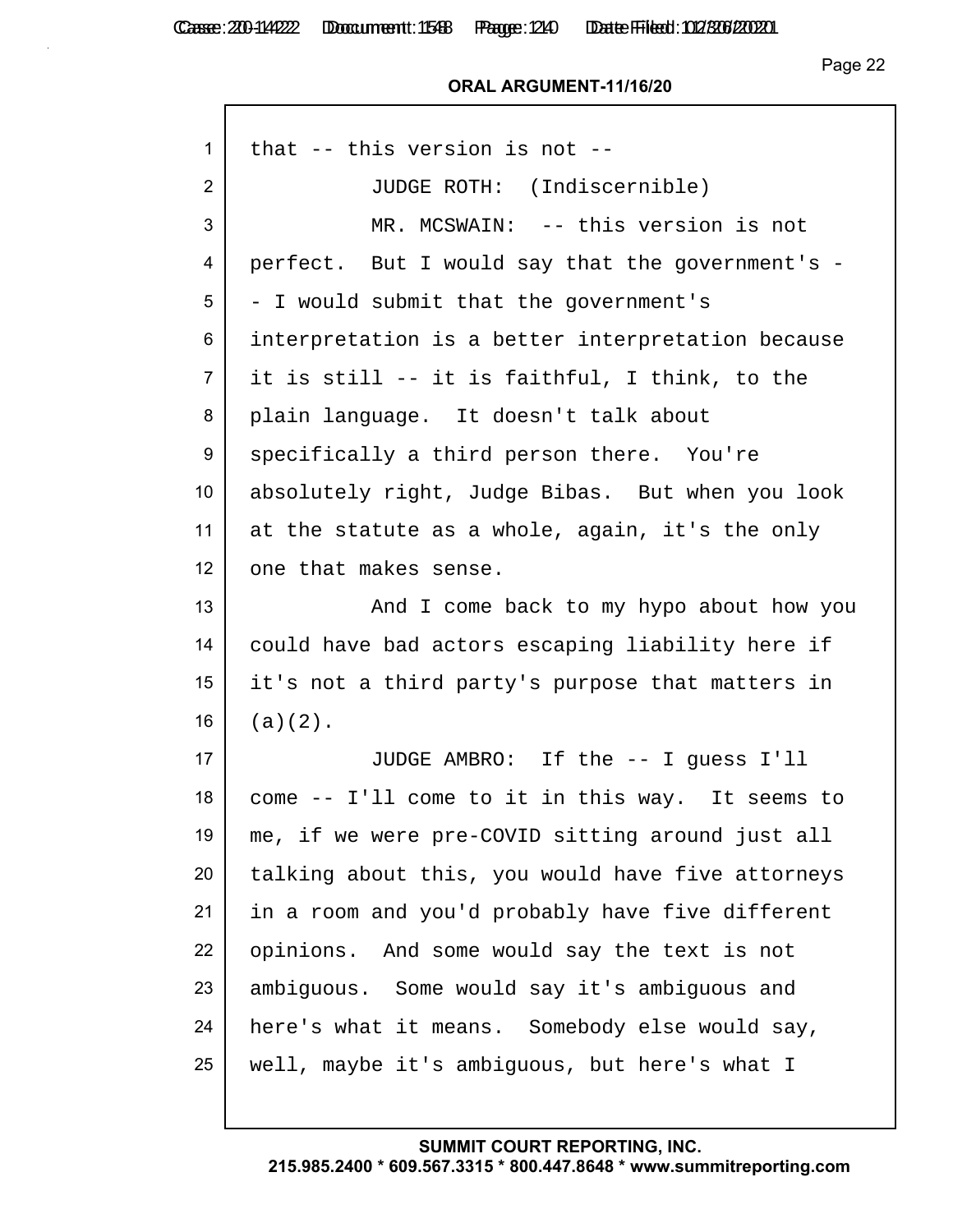#### **ORAL ARGUMENT-11/16/20**

| 1               | think it means.                                  |
|-----------------|--------------------------------------------------|
| $\overline{2}$  | Doesn't that, in effect, tell us -- you          |
| 3               | know, normally we try to shy away from           |
| 4               | legislative history. But doesn't that tell us    |
| 5               | that we ought to at least take a look and see    |
| 6               | what the legislative history is here?            |
| $\overline{7}$  | MR. MCSWAIN: For purpose of -- purposes          |
| 8               | of argument, Your Honor, let me -- let me just   |
| 9               | say, yes. Let's go into that world. And I think  |
| 10 <sup>°</sup> | that if we were to go into that world, what we   |
| 11              | find is that Congress was very concerned about   |
| 12 <sup>2</sup> | concentrated drug activity. And one of our --    |
| 13              | Amici, who represent 20 different neighborhood   |
| 14              | associations as well as the FOP, Fraternal Order |
| 15 <sub>1</sub> | of Police, go into this in some detail in their  |
| 16              | brief about how that was the primary concern of  |
| 17              | Congress here: the concentrated drug activity    |
| 18              | and the attendant crime and blight and           |
| 19              | destruction of neighborhoods that comes with it. |
| 20              | And so this is exactly the type of thing         |
| 21              | that Congress was concerned about, even though   |
| 22              | they didn't specifically know about injection    |
| 23              | And I think that what happened, when<br>sites.   |
| 24              | Safehouse tried to open up, the disastrous       |
| 25              | aborted attempt at the beginning of the year to  |
|                 |                                                  |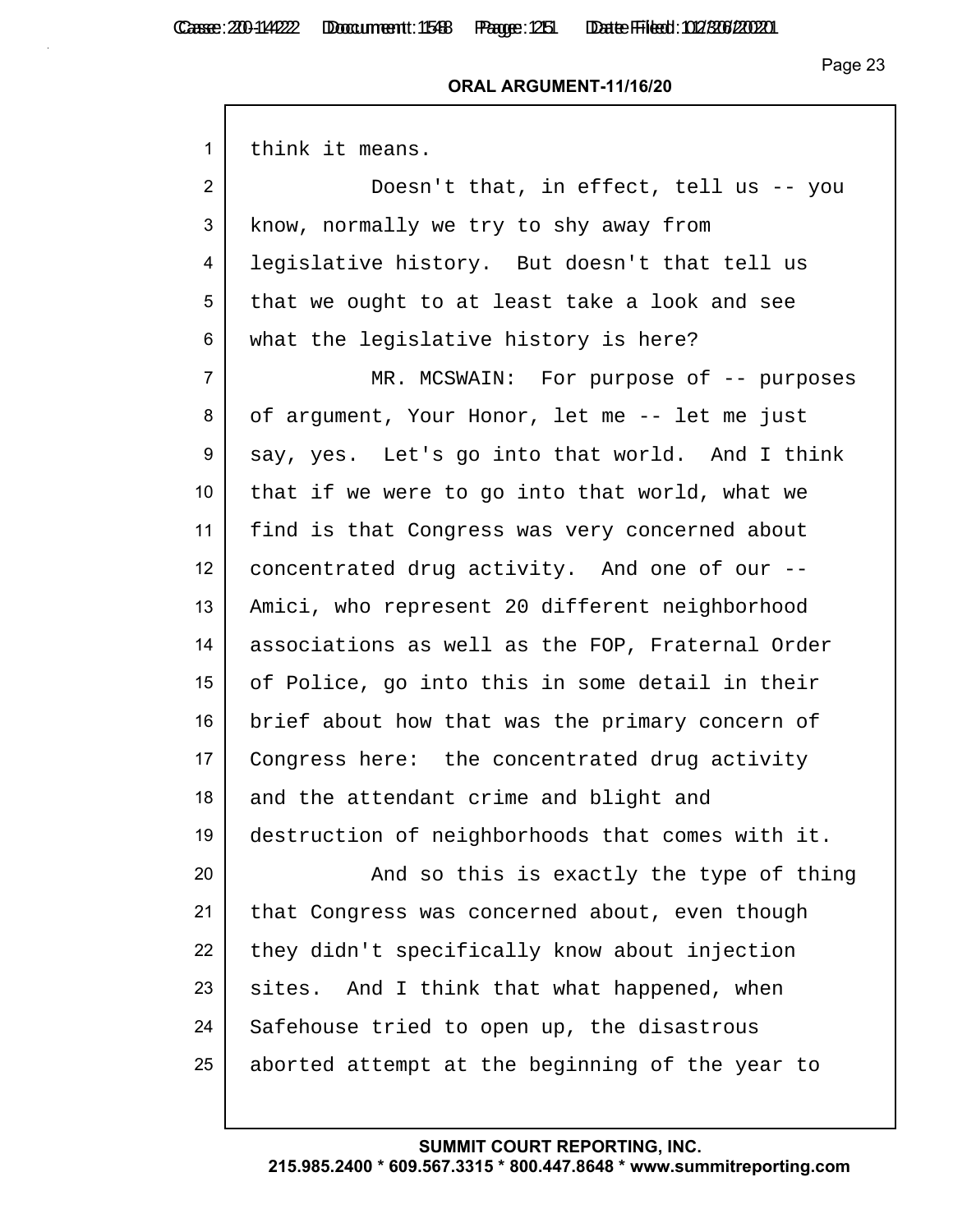### **ORAL ARGUMENT-11/16/20**

| $\mathbf{1}$   | open up shows exactly the concern here. Because   |
|----------------|---------------------------------------------------|
| $\overline{2}$ | the city, essentially, revolted. Certainly,       |
| 3              | South Philly revolted, when -- when Safehouse     |
| 4              | tried to basically sneak this into a neighborhood |
| 5              | without giving them the input into whether they   |
| 6              | wanted it or not. There's not a single            |
| $\overline{7}$ | neighborhood in the entire city who is ever going |
| 8              | to want this in their neighborhood, okay. And     |
| 9              | that's why you saw such an uproar, and you saw    |
| 10             | almost the entire Philadelphia City Council also  |
| 11             | come to the neighborhood's defense. And they      |
| 12             | were in the process of drafting legislation to    |
| 13             | say, as a local matter, these sites are illegal,  |
| 14             | when the pandemic hit and everything got sort of  |
| 15             | derailed at that point. And then we also got the  |
| 16             | stay of the decision from the district court.     |
| 17             | But to answer your question directly,             |
| 18             | Congress was concerned about the concentrated     |
| 19             | drug activity, and all the negatives that come    |
| 20             | with it. And so even if you look at the           |
| 21             | legislative history, it counsels, I think,        |
| 22             | strongly in favor of finding Safehouse's proposed |
| 23             | activity to be illegal.                           |
| 24             | JUDGE BIBAS: Mr. McSwain -- I -- I                |
| 25             | don't know -- if my colleagues want to stay on    |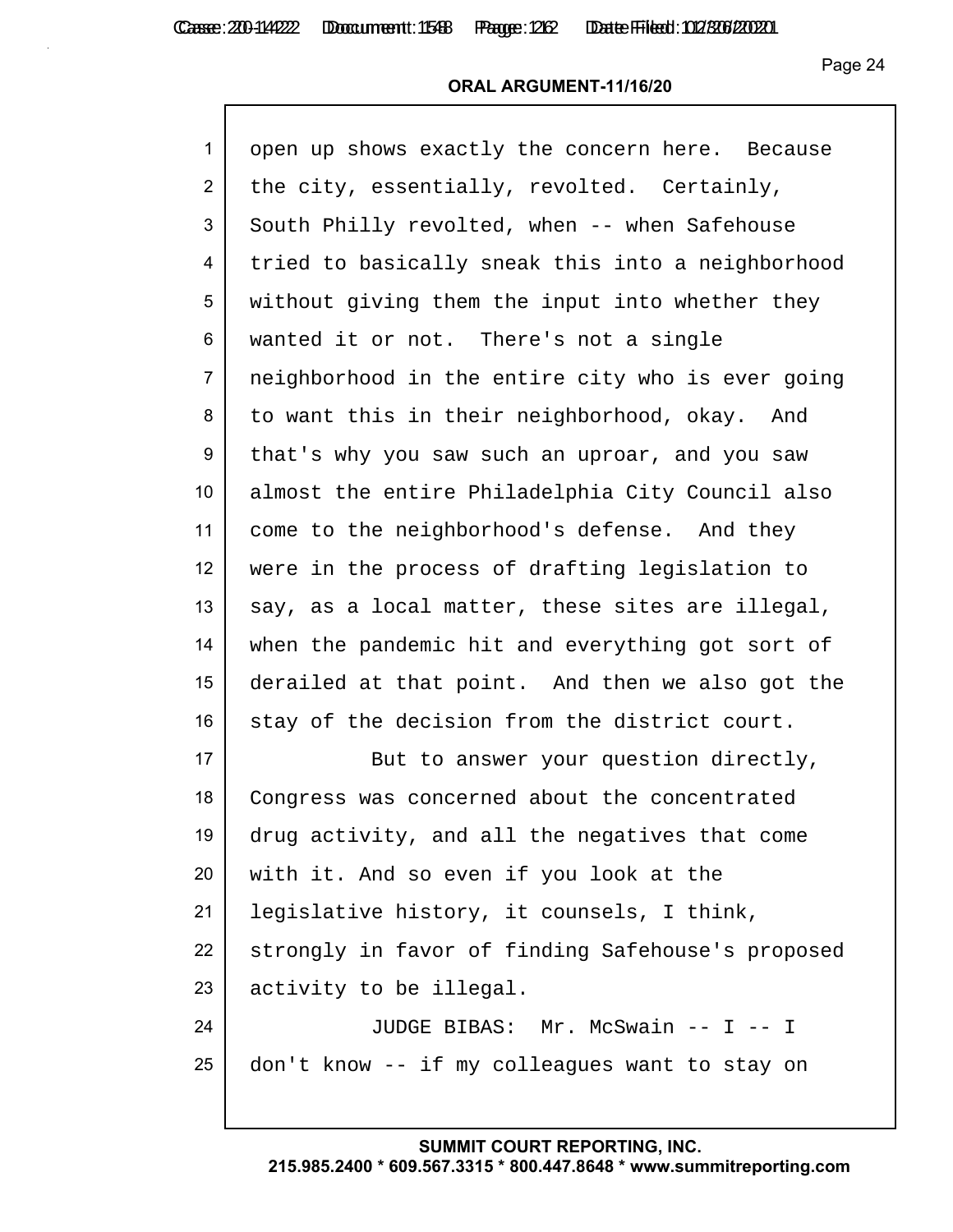Casse: 200-114222 Doccument: 1588 Page: 213 Date Filed: 02/306/2020

Page 25

| the statute, I don't want to jump ahead. But I    |
|---------------------------------------------------|
| do want to get to the Constitutional issues.      |
| JUDGE AMBRO: Yeah. I do too. I -- but             |
| I do want to stay on the statute for a bit.       |
| If $(a)(2)$ -- if "knowingly,                     |
| intentionally, and for the purpose of," apply to  |
| Safehouse as opposed to anyone else, do you still |
| win?                                              |
| MR. MCSWAIN: Absolutely. And I think              |
| we've laid that out in some detail in our brief.  |
| We talk about how, you know, a significant        |
| purpose is clearly something that the use of      |
| drugs here is a significant purpose. Again, I     |
| would come back to what I've said before about    |
| how it's a necessary precondition for the         |
| existence, the literal existence, of this -- of   |
| this operation. There would be no need for it     |
| and there would be no push for it. There would    |
|                                                   |
| be no call for it, if it didn't have a            |
| consumption room.                                 |
| Prevention Point already exists. So we            |
| win under either reading, whether $(a)(1)$ and    |
| $(a)(2)$ are both talking about the purpose of    |
| Safehouse, or I think a better reading is if      |
|                                                   |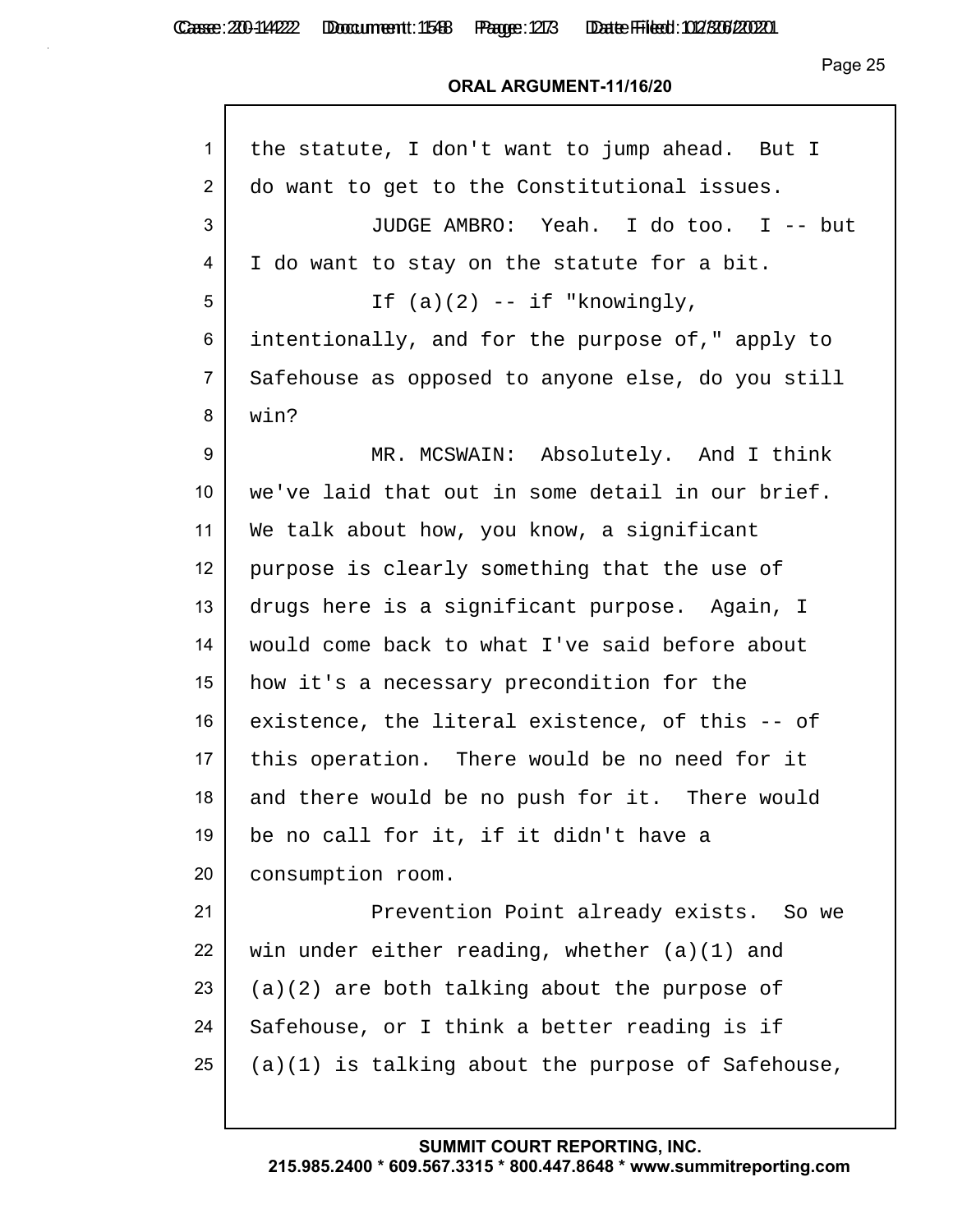Casse: 200-114222 Doccument: 1588 Page: 1284 Date Filed: 02/306/2020

Page 26

# **ORAL ARGUMENT-11/16/20**

| 1               | and $(a)(2)$ is talking about the purpose of the  |
|-----------------|---------------------------------------------------|
| $\overline{2}$  | third party.                                      |
| 3               | JUDGE AMBRO: Let me ask -- let me ask             |
| 4               | you, in terms of hypotheticals, let's say this is |
| 5               | not South Philly. Let's say the neighbors were    |
| 6               | not uptight about it. Let's say it's an adjunct   |
| $\overline{7}$  | to -- pick a hospital -- Penn. And you have a     |
| 8               | rehab drug facility right there, right outside    |
| 9               | Penn. Is that rehab drug facility in violation    |
| 10 <sup>°</sup> | -- and they allow people, as part of the weaning  |
| 11              | process, to use drugs that are unlawful before    |
| 12              | they go into methadone or something like that.    |
| 13              | Would you prosecute that?                         |
| 14              | MR. MCSWAIN: I would say that that is             |
| 15              | illegal, Your Honor, and that's why it doesn't    |
| 16              | exist and never has existed. There's no medical   |
| 17              | use, accepted medical use of heroin. And we are   |
| 18              | talking about drug treatment centers. They do     |
| 19              | not inject people with heroin. Never have,        |
| 20              | there's no place in the country that does that.   |
| 21              | This is trying to be the first place in the       |
| 22              | country anywhere that does this sort of thing.    |
| 23              | So I don't have any cases that I can              |
| 24              | point to that say, we prosecuted that in the      |
| 25              | past. But the only reason is because the medical  |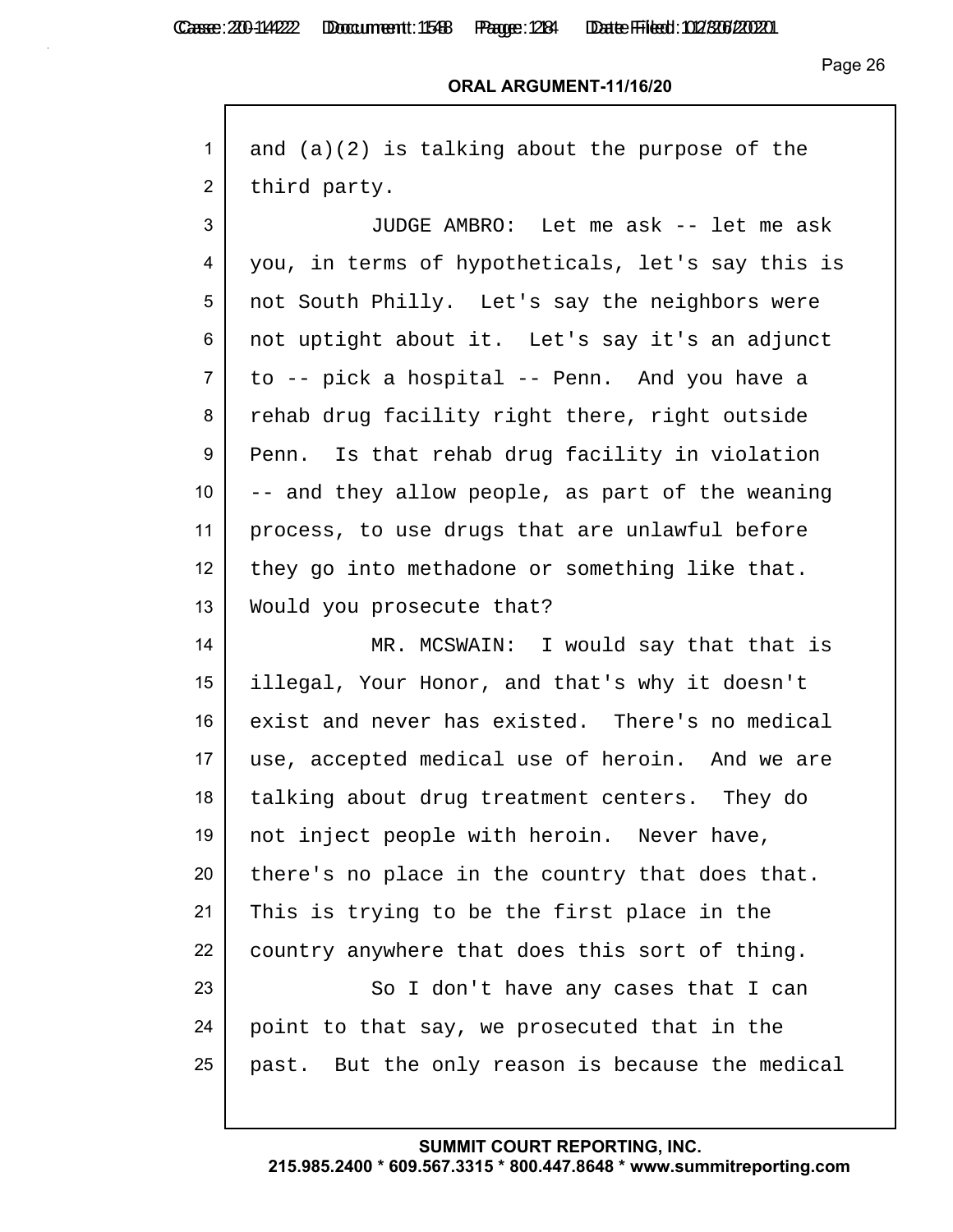Casse: 200-114222 Doccument: 1586 Page: 295 Date Filed: 02/306/2020

Page 27

| 1               | facilities haven't done that. And if they were    |
|-----------------|---------------------------------------------------|
| $\overline{2}$  | to do that, yes. They would be exposing           |
| 3               | themselves to risk under the statute, which is    |
| 4               | why they don't do it.                             |
| 5               | JUDGE AMBRO: All right.                           |
| 6               | JUDGE ROTH: You said they -- let me               |
| $\overline{7}$  | say, you -- there was -- you misspoke there. You  |
| 8               | said where -- where they inject. Safehouse does   |
| 9               | not inject anything, right?                       |
| 10 <sup>°</sup> | MR. MCSWAIN: I -- the "they" that I was           |
| 11              | referring to was the -- the rehab facility that   |
| 12              | Judge Ambro was -- was describing in his hypo --  |
| 13              | JUDGE AMBRO: Yeah. Let's say they --              |
| 14              | there is a room where --                          |
| 15              | JUDGE ROTH: Safehouse employees do not            |
| 16              | inject drugs.                                     |
| 17              | JUDGE AMBRO: Yeah. Not the rehab                  |
| 18              | facility. But rather, they let the -- the person  |
| 19              | coming in, who's being treated, inject.           |
| 20              | MR. MCSWAIN: Yes. And Judge Roth, to              |
| 21              | be responsive to what you're asking, yes.<br>It's |
| 22              | not Safehouse that's doing the injecting. That's  |
| 23              | -- I agree with you on that. But that doesn't     |
| 24              | mean that there's not liability under the statute |
| 25              | under our view.                                   |
|                 |                                                   |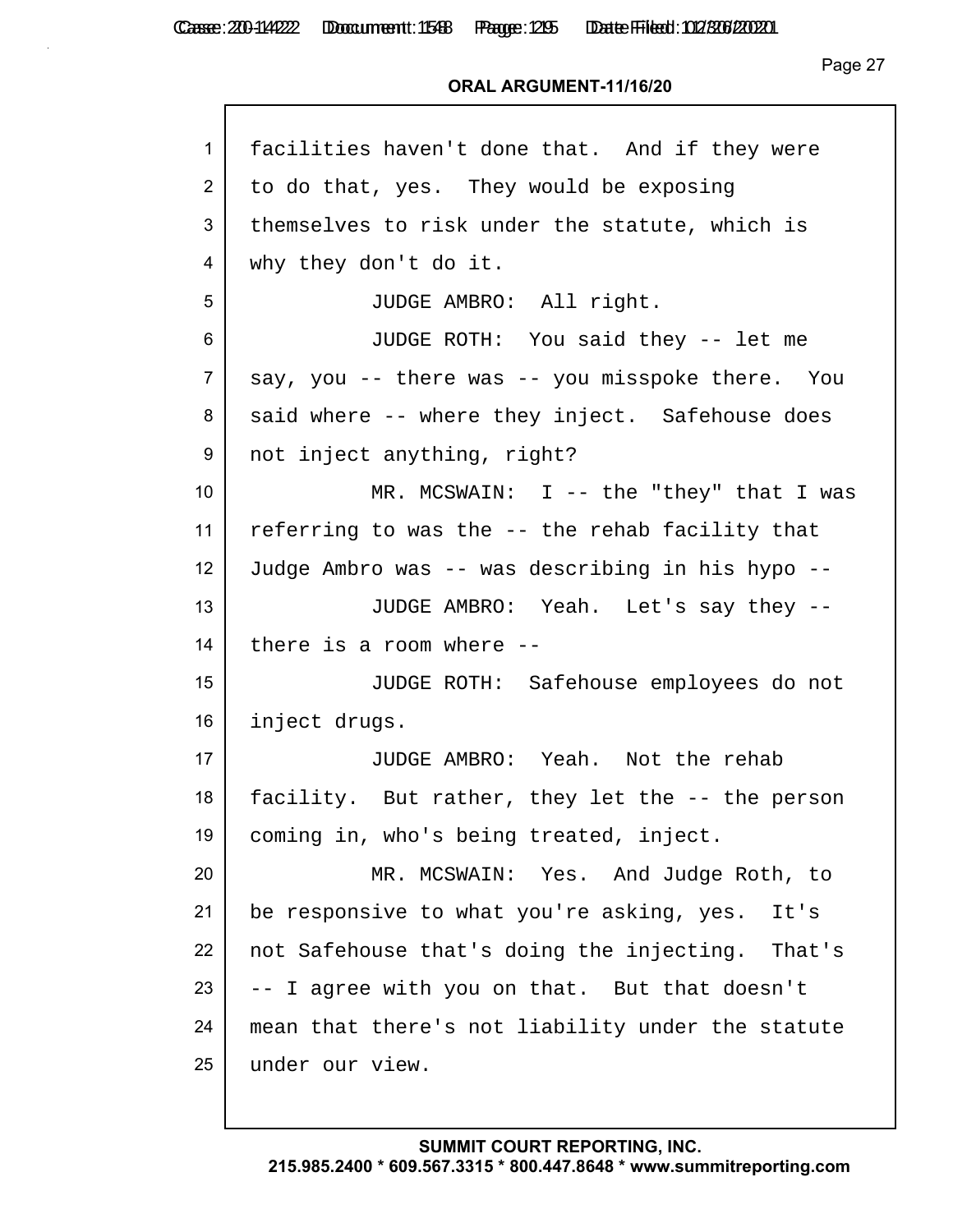Casse: 200-114222 Doccument: 1586 Page: 306 Date Filed: 02/306/2020

Page 28

#### **ORAL ARGUMENT-11/16/20**

| 1               | JUDGE AMBRO: All right. Let me ask you            |
|-----------------|---------------------------------------------------|
| $\overline{2}$  | -- so now -- let's go to a law firm over on --    |
| 3               | let's go to JFK Boulevard, and a big law firm has |
| 4               | one of its partners who is on drugs. Firm knows   |
| 5               | that the partner is on drugs. He's become a coke  |
| 6               | addict. And they're supplying him space, and      |
| $\overline{7}$  | they -- they don't know what to do. But they      |
| 8               | give him the space. They know he's using cocaine  |
| 9               | in his office. Are they -- is the firm liable     |
| 10 <sup>°</sup> | under $(a)(2)?$                                   |
| 11              | MR. MCSWAIN: I think that's similar to            |
| 12 <sup>2</sup> | the hypo where you have parents, for example, in  |
| 13              | their house and they have their son or their      |
| 14              | daughter who's using drugs, where we would say,   |
| 15              | that's not something that would trigger liability |
| 16              | in the statute. Again, --                         |
| 17              | JUDGE AMBRO: Because -- because?                  |
| 18              | MR. MCSWAIN:<br>Because -- because two            |
| 19              | reasons. One, it's incidental. That law partner   |
| 20              | presumably is still there to be a law partner, is |
| 21              | still there to be an attorney who's using that    |
| 22              | space for its original purpose, which is to       |
| 23              | practice law.                                     |
| 24              | And secondly, it's not concentrated drug          |
| 25              | activity. But if that law partner were to invite  |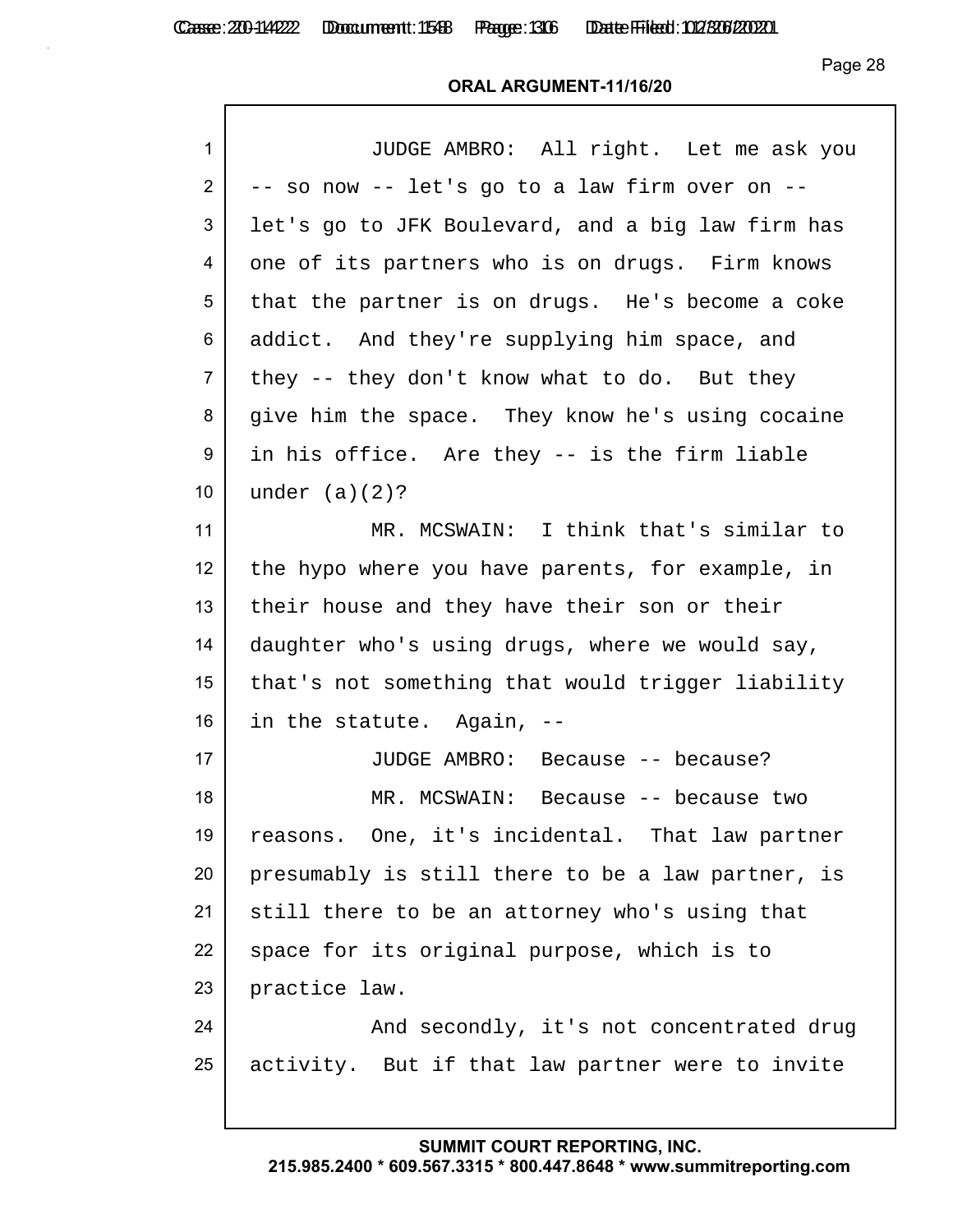Casse: 200-114222 Doccument: 1588 Page: 1317 Date Filed: 02/306/2020

Page 29

#### **ORAL ARGUMENT-11/16/20**

| 1               | fellow addicts into his office, or fellow addicts |
|-----------------|---------------------------------------------------|
| $\overline{2}$  | into the firm and suddenly you had the            |
| 3               | concentrated drug activity, absolutely. That law  |
| 4               | firm could stand by to be charged.                |
| 5               | JUDGE BIBAS: Let me -- let me tweak the           |
| 6               | hypo, then, okay. So you've said the parent       |
| $\overline{7}$  | whose kid lives at home, who happens also to do   |
| 8               | drugs, has this -- the main purpose is to have    |
| 9               | the kid live here. Let's imagine the kid is --    |
| 10 <sub>1</sub> | chooses to be out on the streets, homeless,       |
| 11              | right. And the parents say, "We're worried about  |
| 12 <sub>2</sub> | you overdosing; you overdosed once before. At     |
| 13              | least come over here when you shoot up, okay, so  |
| 14              | we can watch you and give you Narcan if we need   |
| 15              | to."                                              |
| 16              | Is that going to be covered? He comes             |
| 17 <sub>2</sub> | over, just for when he's going to shoot up, and   |
| 18              | then leaves.                                      |
| 19              | MR. MCSWAIN: So he doesn't live there?            |
| 20              | He doesn't sleep there?                           |
| 21              | JUDGE BIBAS: Doesn't live there. He               |
| 22              | comes over just to shoot up because the parents   |
| 23              | want to keep an eye on him.                       |
| 24              | MR. MCSWAIN: That's getting closer to             |
| 25              | the line. I think that probably would not         |
|                 |                                                   |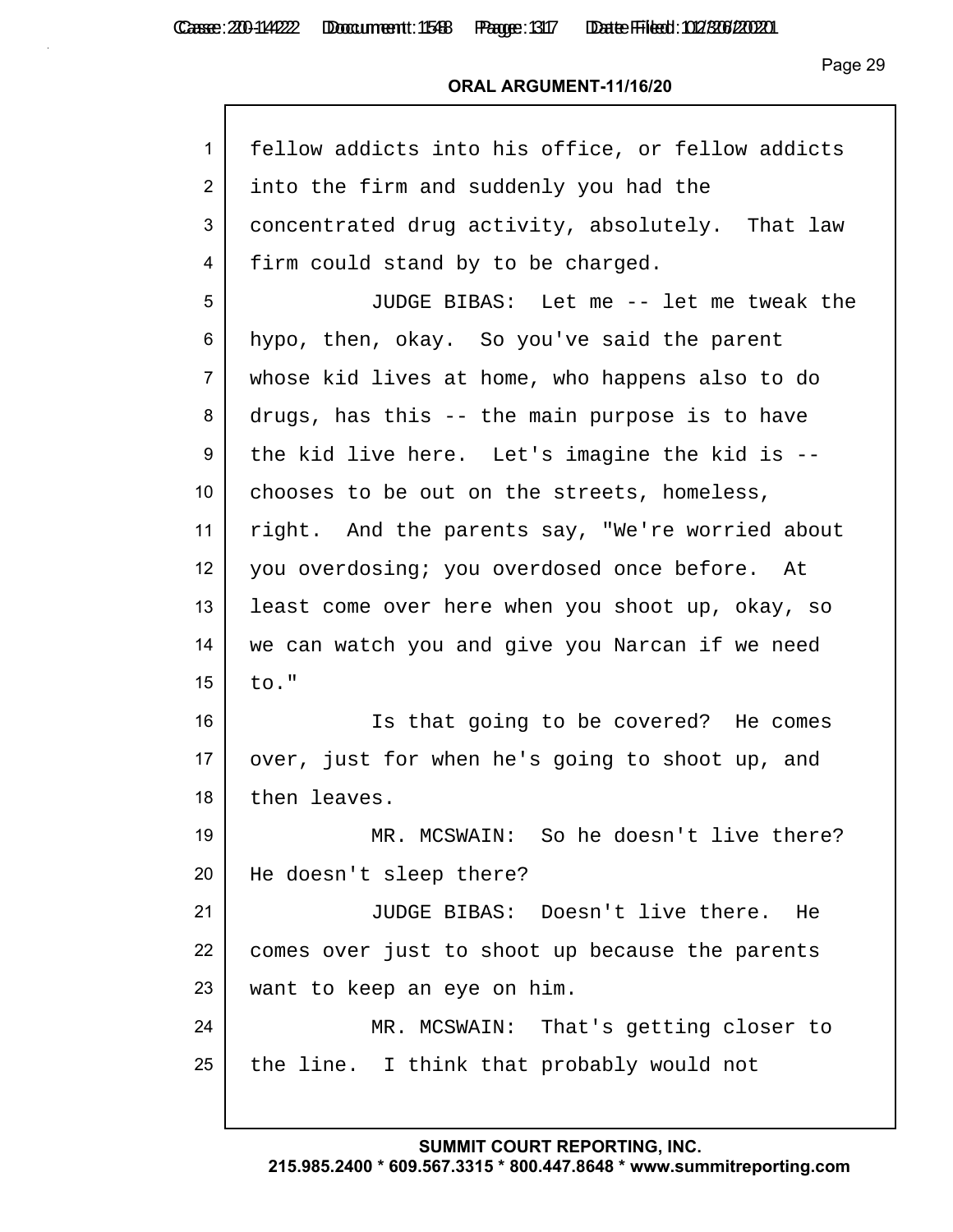#### **ORAL ARGUMENT-11/16/20**

| 1               | trigger liability. Again --                       |
|-----------------|---------------------------------------------------|
| $\overline{2}$  | JUDGE BIBAS: Why not?                             |
| 3               | MR. MCSWAIN: Because -- because it's              |
| 4               | one person.                                       |
| 5               | JUDGE BIBAS: Let's say he and a friend.           |
| 6               | He invites a friend over, and they're going to do |
| $\overline{7}$  | it together. He says, "I'll only do it if I can   |
| 8               | do it with my girlfriend."                        |
| 9               | MR. MCSWAIN: As you add more people to            |
| 10 <sup>°</sup> | the equation, it becomes closer and closer to the |
| 11              | line of criminality. And I'm not trying to be     |
| 12              | cute here because I think it's a matter of        |
| 13              | degree, but absolutely, your hypo could lead to   |
| 14              | liability under the statute, if you get a group   |
| 15              | of people who are coming to that parents' house   |
| 16              | and doing that.                                   |
| 17              | And I would tweak the hypo myself a               |
| 18              | little bit and say, how about this: how about if  |
| 19              | the parents know that the son or daughter is      |
| 20              | using drugs in the home, and they know that they  |
| 21              | have lots of friends who use drugs. And the       |
| 22              | parents say, you know what, we're going on        |
| 23              | vacation for 30 days. We're going to be gone,     |
| 24              | and they know what's going to happen when they're |
| 25              | gone. And their son or daughter is going to       |
|                 |                                                   |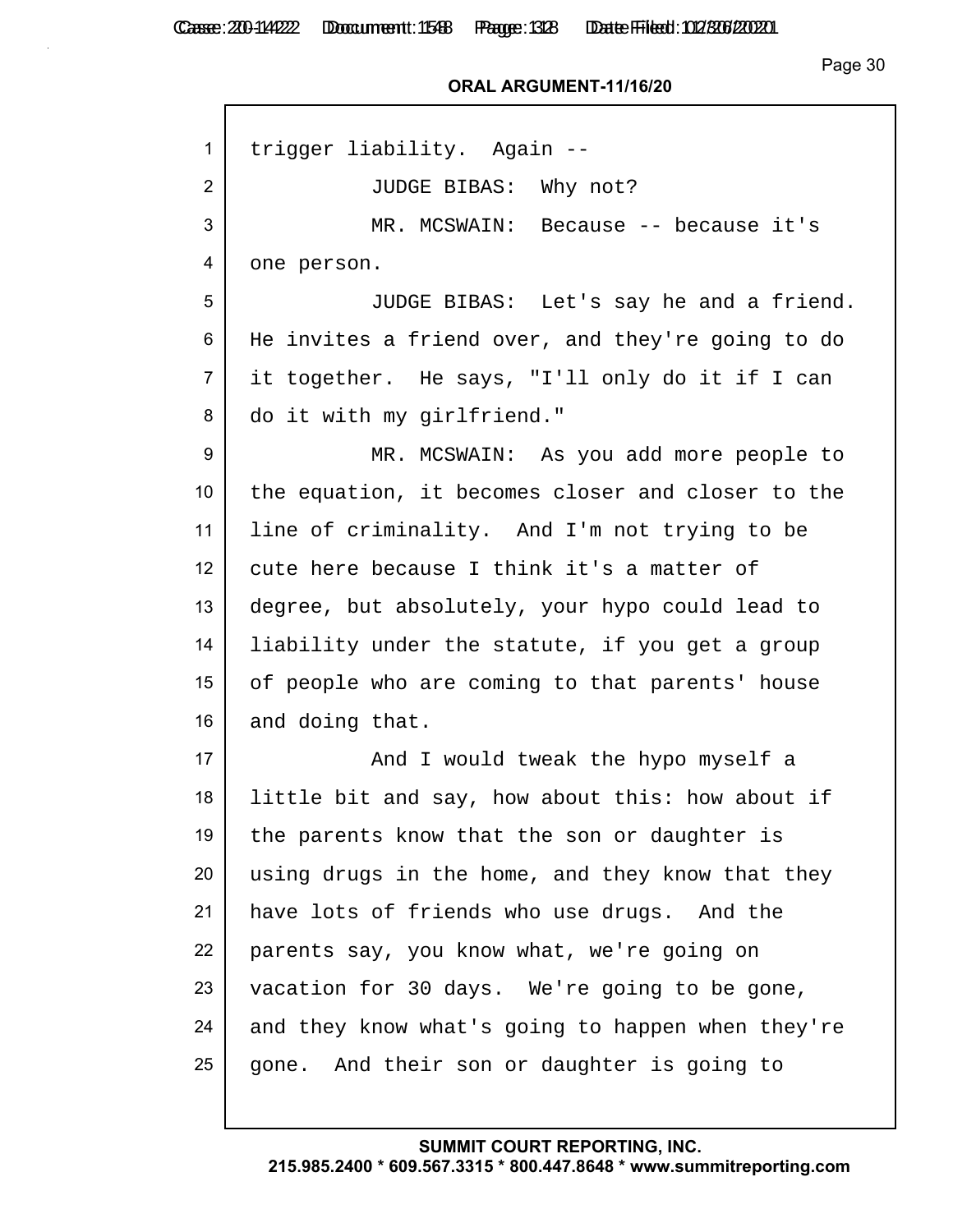| invite lots of people over to the house, and it's |
|---------------------------------------------------|
| going to turn into a drug den. Those parents      |
| could be prosecuted. That's a little bit --       |
| that's slightly different from your hypo, but I   |
| think it shows the point that these things are a  |
| matter of degree.                                 |
| JUDGE BIBAS: All right. Airbnb. There             |
| have been some press reports out there. I can't   |
| vouch whether they're true or not. Let's just     |
| assume that some Airbnbs are being rented for     |
| wild parties where things get trashed.            |
| Let's assume some Airbnb customers,               |
| known to have had drug-filled parties, had made   |
| it into the news in the last few weeks. Is -- I   |
| mean, Airbnb is a platform. Assume it comes to    |
| their attention, and assume they continue to rent |
| to this person. Those are big ifs, and I'm not    |
| saying Airbnb actually does this. But if they     |
| did that, would they be liable? Would the host    |
| be liable if the host sees this in the person's   |
| reviews or ratings and still rents to the person? |
| MR. MCSWAIN: I think, again, we always            |
| have to return to the words of the statute, and   |
| if, under the statute, if the Airbnb renter knew  |
| what was going on and intentionally --            |
|                                                   |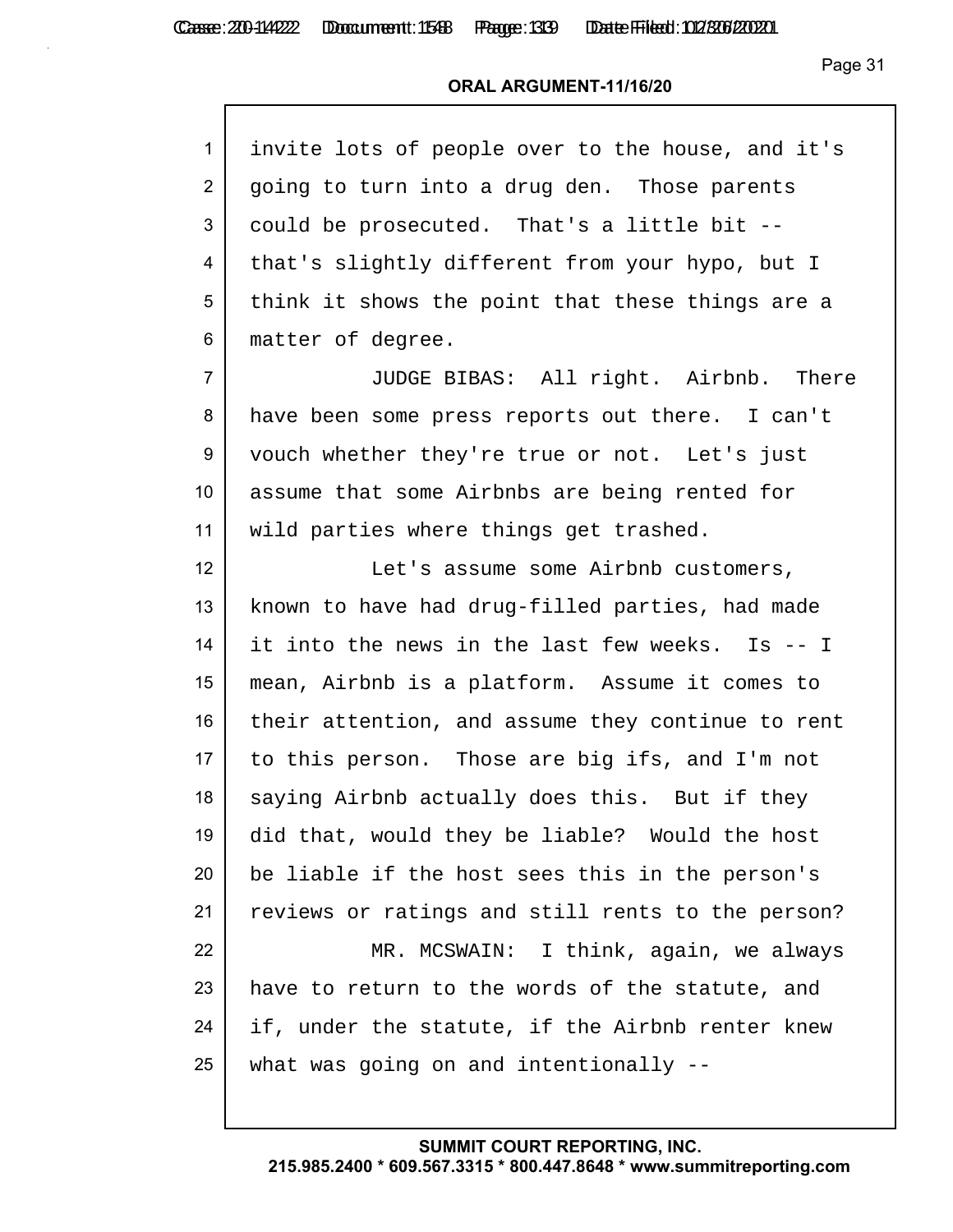#### **ORAL ARGUMENT-11/16/20**

| $\mathbf{1}$   | intentionally rented the space knowing that it    |
|----------------|---------------------------------------------------|
| $\overline{2}$ | was going on, then, yes. I mean, that's very      |
| 3              | similar to -- since we've opened up the Pandora's |
| 4              | box of legislative history here, that's sort of   |
| 5              | similar to what Congress was talking about with   |
| 6              | rave parties and other similar gatherings where   |
| $\overline{7}$ | -- it was one of the reasons why they passed the  |
| 8              | statute.                                          |
|                |                                                   |

9 Again, it comes down to the words of the statute are most important, and then also what is Congress trying to prevent here - concentrated drug activity. In the hypo you described, really all the hypos you've described, once you get to concentrated drug activity, you have triggered 15 the statute, and you could be prosecuted.

 JUDGE BIBAS: What's weird though is your concentrated drug activity only comes from 18 the legislative history. I don't see any text that limits it to that.

 MR. MCSWAIN: I would prefer not to go into the legislative history. I prefer to limit 22 to the text.

 JUDGE BIBAS: If you want to stay with 24 the text, what in the text would make it be just the  $-$  would exclude the one kid whom the parents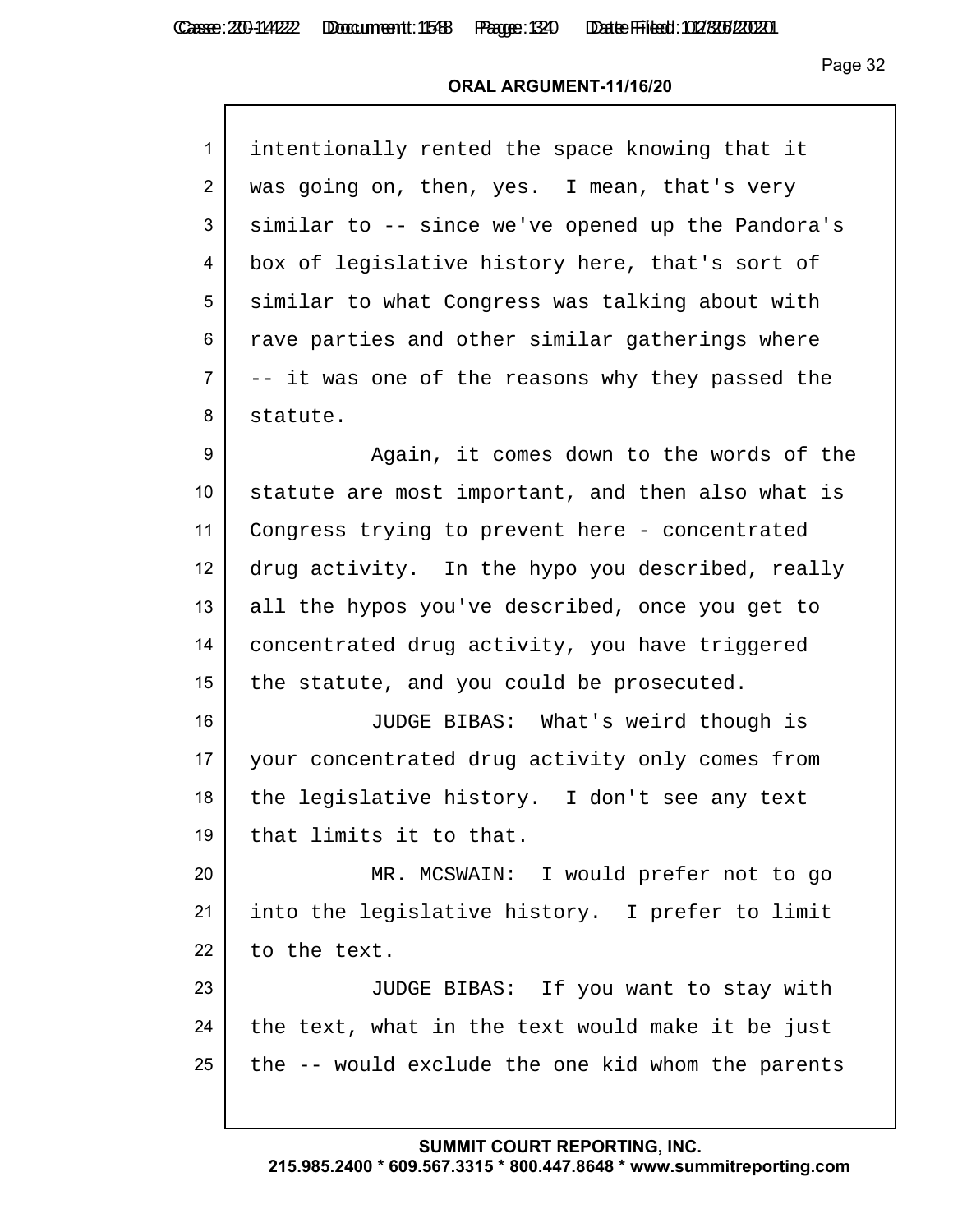#### **ORAL ARGUMENT-11/16/20**

| 1              | have over for drugs?                              |
|----------------|---------------------------------------------------|
| $\overline{2}$ | MR. MCSWAIN: I think that's --                    |
| 3              | JUDGE BIBAS: That's what I'm asking.              |
| 4              | MR. MCSWAIN: I think -- we did address            |
| 5              | this in our brief in a footnote about the hypo of |
| 6              | the child in the parent's home. I think the word  |
| $\overline{7}$ | "intentionally" is what is a check on the         |
| 8              | statute, where incidental uses -- incidental uses |
| 9              | that are not the primary use. The child is        |
| 10             | living in the home, and it's incidental that he's |
| 11             | $- -$                                             |
| 12             | JUDGE ROTH: But the parents are saying            |
| 13             | you aren't living here. Come here to do your      |
| 14             | drug injections so we can watch you. Now, that's  |
| 15             | intentional, right?                               |
| 16             | MR. MCSWAIN: I think that you could --            |
| 17             | again, that hypo is getting close to liability.   |
| 18             | But I would say still that it's incidental use    |
| 19             | because it's a parent looking out for the child,  |
| 20             | and there are also things -- I think --           |
| 21             | I don't think we can make it quite as             |
| 22             | clean as the child just comes in the door,        |
| 23             | injects drugs, and leave. I think you're talking  |
| 24             | about the family situation. It's more             |
| 25             | complicated than that. There are other purposes   |
|                |                                                   |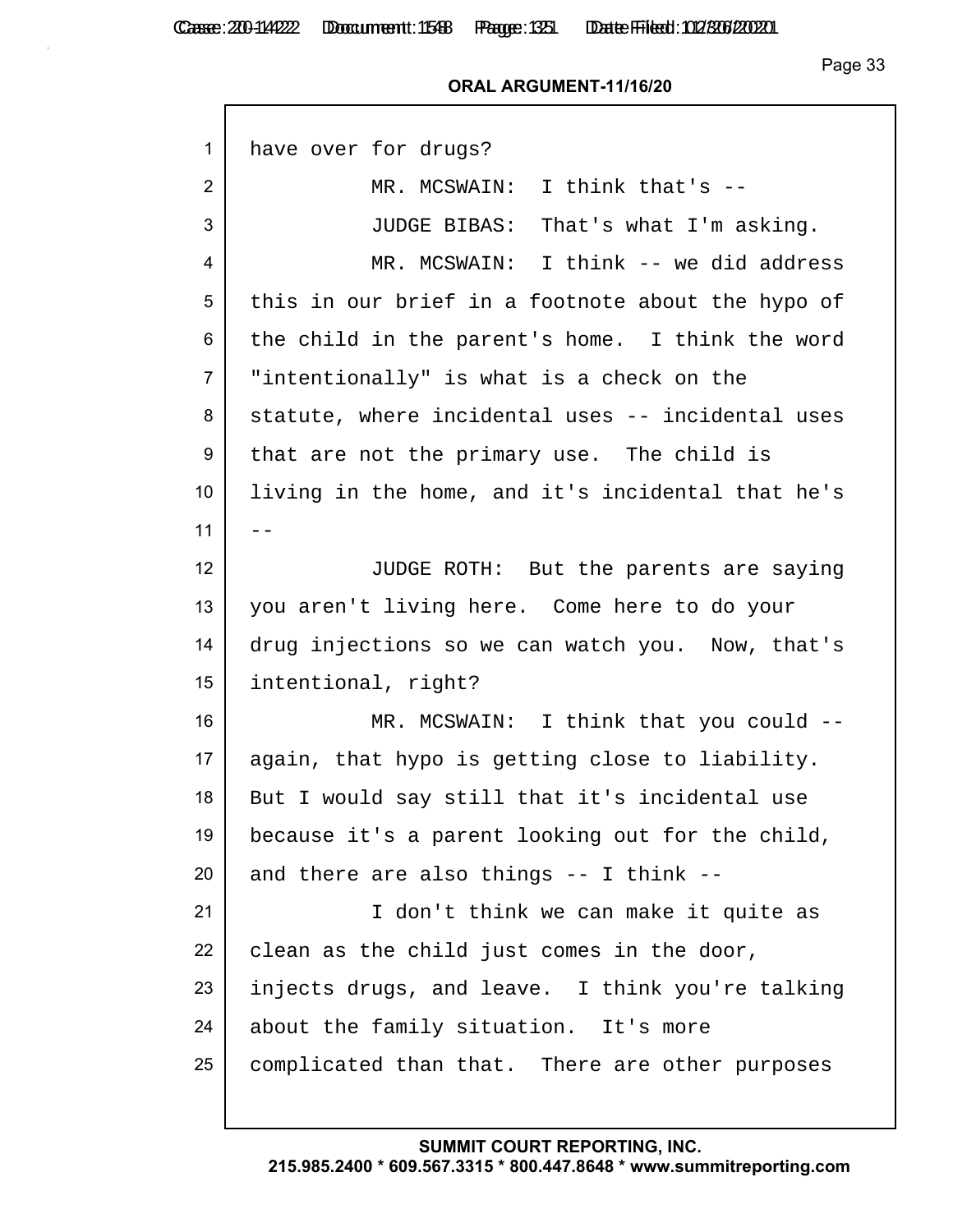Casse: 200-114222 Doccument: 1588 Page: 1382 Date Filed: 02/306/2020

Page 34

### **ORAL ARGUMENT-11/16/20**

| $\mathbf{1}$    | other than just that purpose of sticking a needle |
|-----------------|---------------------------------------------------|
| $\overline{2}$  | in the child's arm, just trying to --             |
| 3               | (Cross talk)                                      |
| 4               | JUDGE ROTH: Let me give you another               |
| 5               | hypothetical. Instead of doing this in a          |
| 6               | building, you get a recreational vehicle and park |
| $\overline{7}$  | it in front of the building. Now my               |
| 8               | understanding is the government has said that     |
| 9               | that would not violate the statute. You parked    |
| 10 <sup>°</sup> | the vehicle in front of the building for          |
| 11              | injection and supervision while the drug use is   |
| 12              | in check. Does that violate the statute?          |
| 13              | MR. MCSWAIN: Again, I would return to             |
| 14              | the words of the statute, and, Your Honor,        |
| 15              | frankly, the words of the statute are talking     |
| 16              | about real estate. A vehicle is not real estate,  |
| 17              | and so if you're being true to the words of the   |
| 18              | statute, I would say it doesn't reach that        |
| 19              | conduct. But that's because Congress has passed   |
| 20              | what Congress has passed, and we need to be       |
| 21              | faithful to the words of the statute.             |
| 22              | So that example --                                |
| 23              | JUDGE ROTH: Well, we can be more                  |
| 24              | faithful to certain words than I am and vice      |
| 25              | versa. So it seems to me we are selectively       |
|                 |                                                   |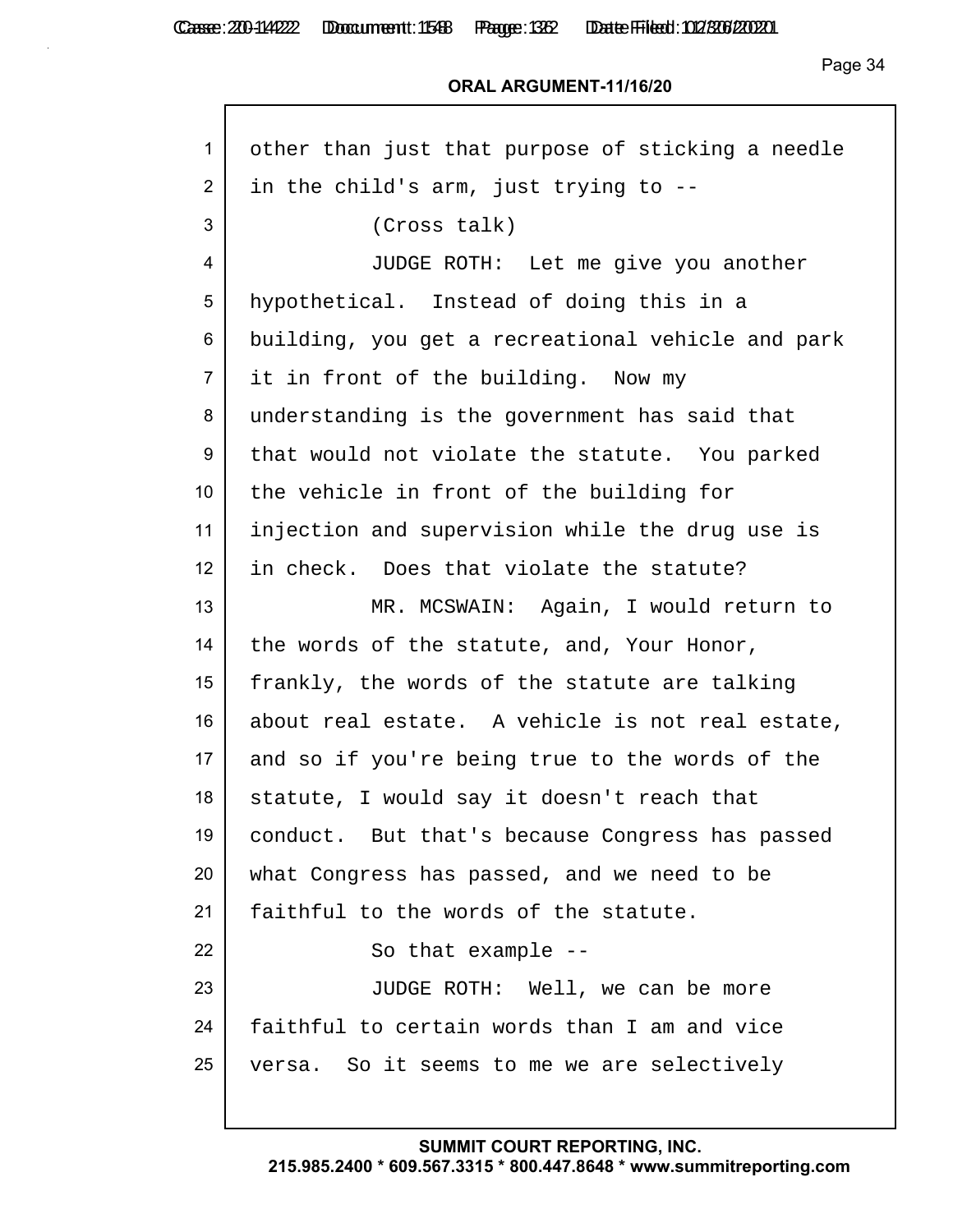| 1               | picking the words that we're faithful to.        |
|-----------------|--------------------------------------------------|
| $\overline{2}$  | MR. MCSWAIN: Well, I'm not trying to be          |
| 3               | selective about what I'm being faithful to. I'm  |
| 4               | looking at the statute and seeing words like     |
| 5               | lease, rent, place --                            |
| 6               | JUDGE ROTH: You can lease an RV. You             |
| $\overline{7}$  | can rent an RV. You can own an RV.               |
| 8               | JUDGE BIBAS: Is it your position that            |
| 9               | "place" does not include moveable vehicles; it's |
| 10 <sup>°</sup> | just physical locations like real estate?        |
| 11              | MR. MCSWAIN: Yes. I think -- we also             |
| 12              | talked about an example of a mobile van in the   |
| 13              | district court a little bit, and we --           |
| 14              | JUDGE ROTH: Yeah.                                |
| 15              | MR. MCSWAIN: -- in our briefs.                   |
| 16              | JUDGE ROTH: And you conceded that it --          |
| 17 <sub>2</sub> | it did not fall under the statute.               |
| 18              | MR. MCSWAIN: I don't think -- I don't            |
| 19              | think that, if we're being true to the words of  |
| 20              | the statute, that mobile van applies, and        |
| 21              | Congress would have to deal with that situation. |
| 22              | But also, if it's a mobile van, it's also moving |
| 23              | around. So you're not talking about the          |
| 24              | concentrated drug activity in one place.         |
| 25              | Presumably that van is going to be going to      |
|                 |                                                  |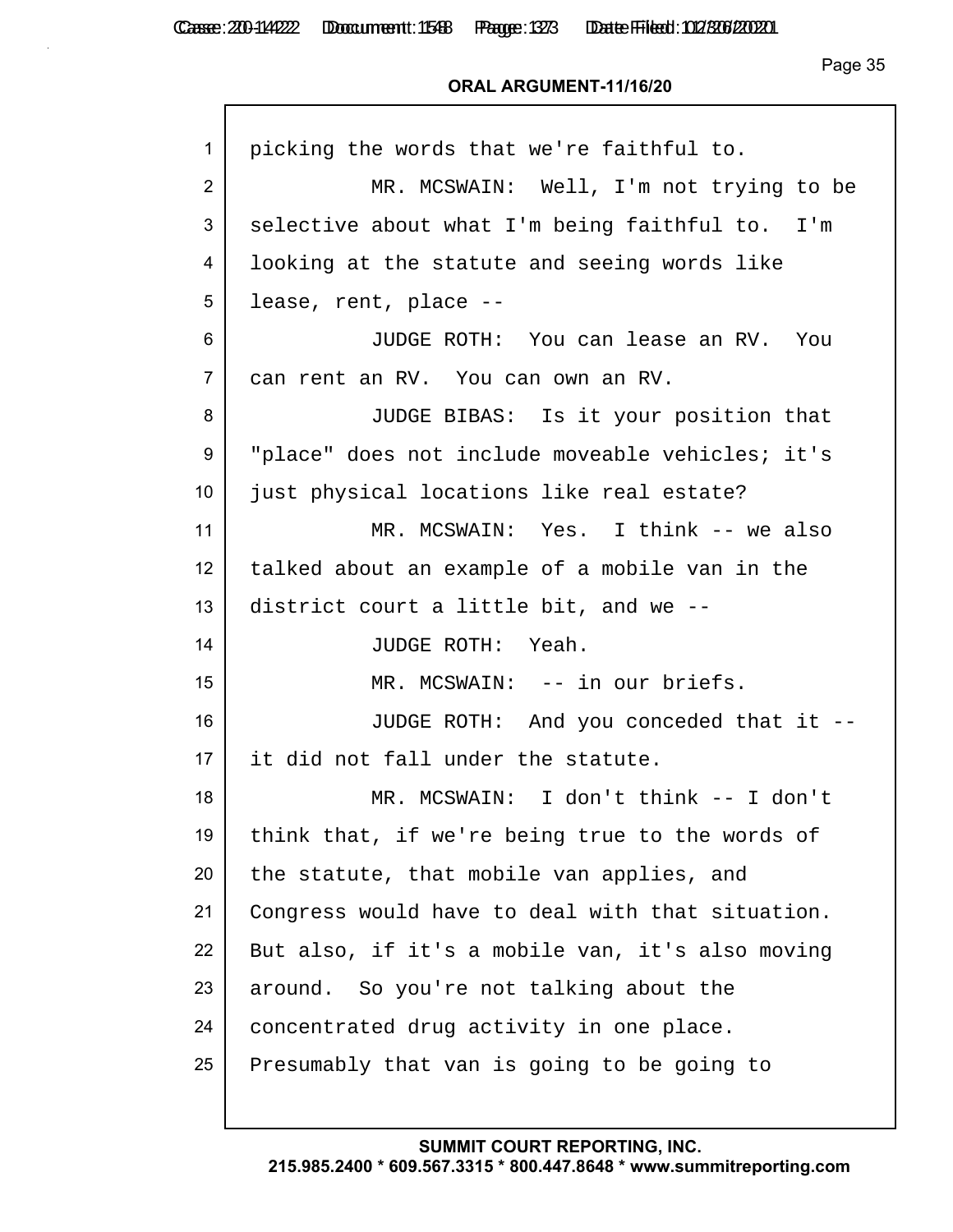#### **ORAL ARGUMENT-11/16/20**

1 different places.

 JUDGE AMBRO: Just a dumb question, but if you manage or control a place inside a motor vehicle or an RV as an owner and knowingly and intentionally make it available for use for people to come into that RV for the purpose of drug activity, why -- why is that different than 8 what we have here, if you just look at the words 9 of the statute?

10 MR. MCSWAIN: Well, I -- if I followed 11 that correctly, are you adding an explanation?

12 JUDGE BIBAS: I'm looking at the exact 13 text. They manage  $-$  they control a place, the 14 inside of an RV as an owner, and they knowingly 15 and intentionally make it available for use for 16 the purpose of allowing persons who are doing 17 drugs to have drug activity inside that 18 particular place.

 MR. MCSWAIN: First of all, it's not a dumb question. But I don't  $-$  the government  $-$  I would say our position is that we interpret the 22 plain language of  $(a)(1)$  and  $(a)(2)$  to be talking about real estate in the sense of places, not a 24 car.

25 I guess, theoretically, it's possible to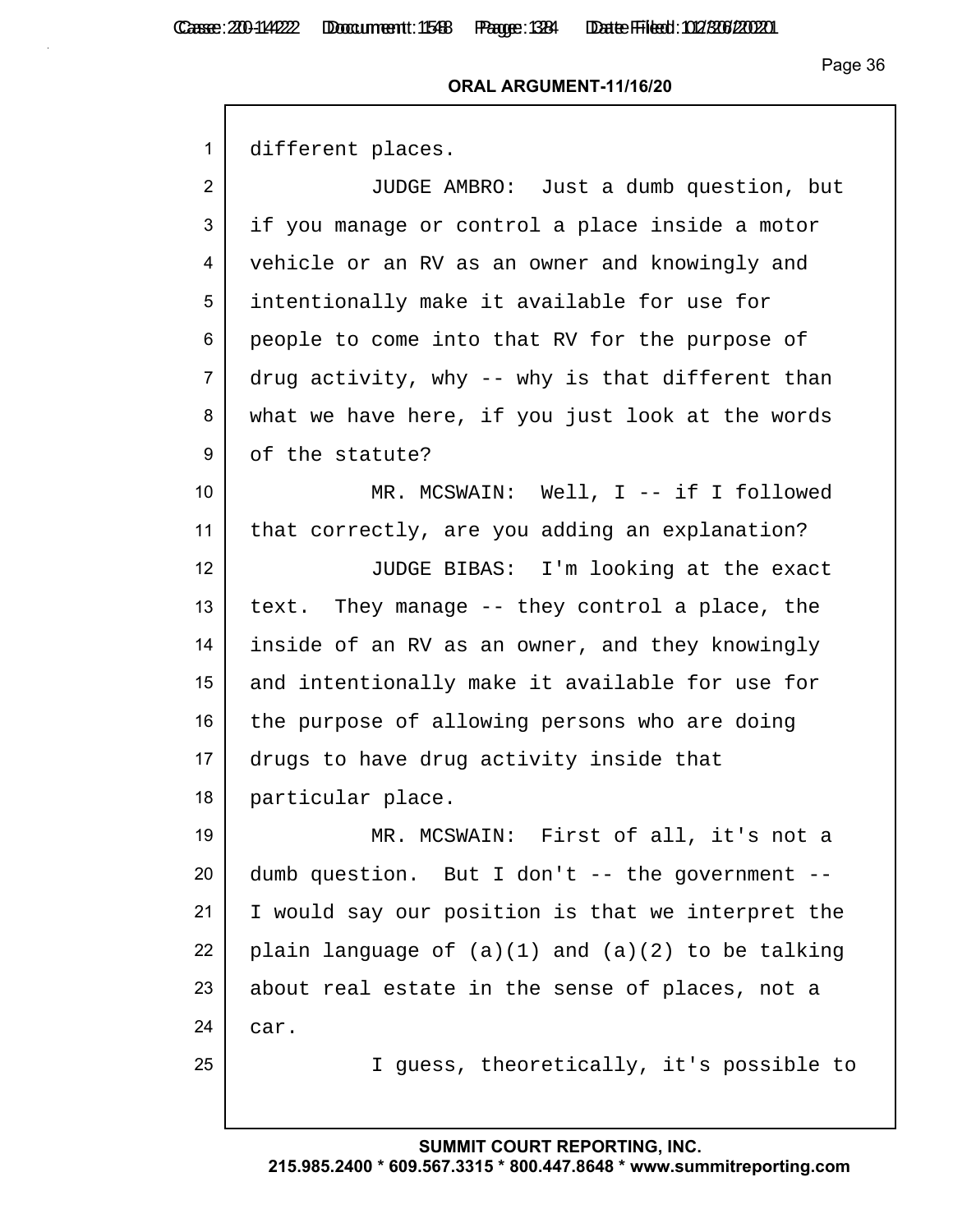Casse: 200-114222 Doccument: 1588 Page: 1325 Date Filed: 02/306/2020

Page 37

| 1              | say there's a place inside of a car or a place    |
|----------------|---------------------------------------------------|
| $\overline{2}$ | inside something that's mobile that the language  |
| 3              |                                                   |
|                | could reach. But I think when you talk about --   |
| 4              | when you look at the words as whole and you also  |
| 5              | -- if we're going to talk about legislative       |
| 6              | history, we're going to talk about real estate -- |
| $\overline{7}$ | JUDGE AMBRO: I'm not talking about                |
| 8              | legislative history. I'm just looking at the      |
| 9              | words here. I mean $-$ I mean, what pops in my    |
| 10             | mind is, when you're in really rural America,     |
| 11             | there are no doctors' office, and you have        |
| 12             | physician assistants that go around in RVs        |
| 13             | helping people who have medical issues.           |
| 14             | And so I don't know why the text you're           |
| 15             | saying has to be a real estate but doesn't have   |
| 16             | to be -- or is not the inside of an RV.           |
| 17             | MR. MCSWAIN: Well, maybe it's something           |
| 18             | that I just haven't -- honestly haven't thought   |
| 19             | about enough because it's not a part of this case |
| 20             | and not something that we've seen in other cities |
| 21             | who have contemplated this sort of thing. But I   |
| 22             | guess, theoretically, if you had a mobile unit or |
| 23             | something like that, that kept putting itself     |
| 24             | down in one spot, then it would be much closer, I |
| 25             | think, to the kind of thing that we're talking    |
|                |                                                   |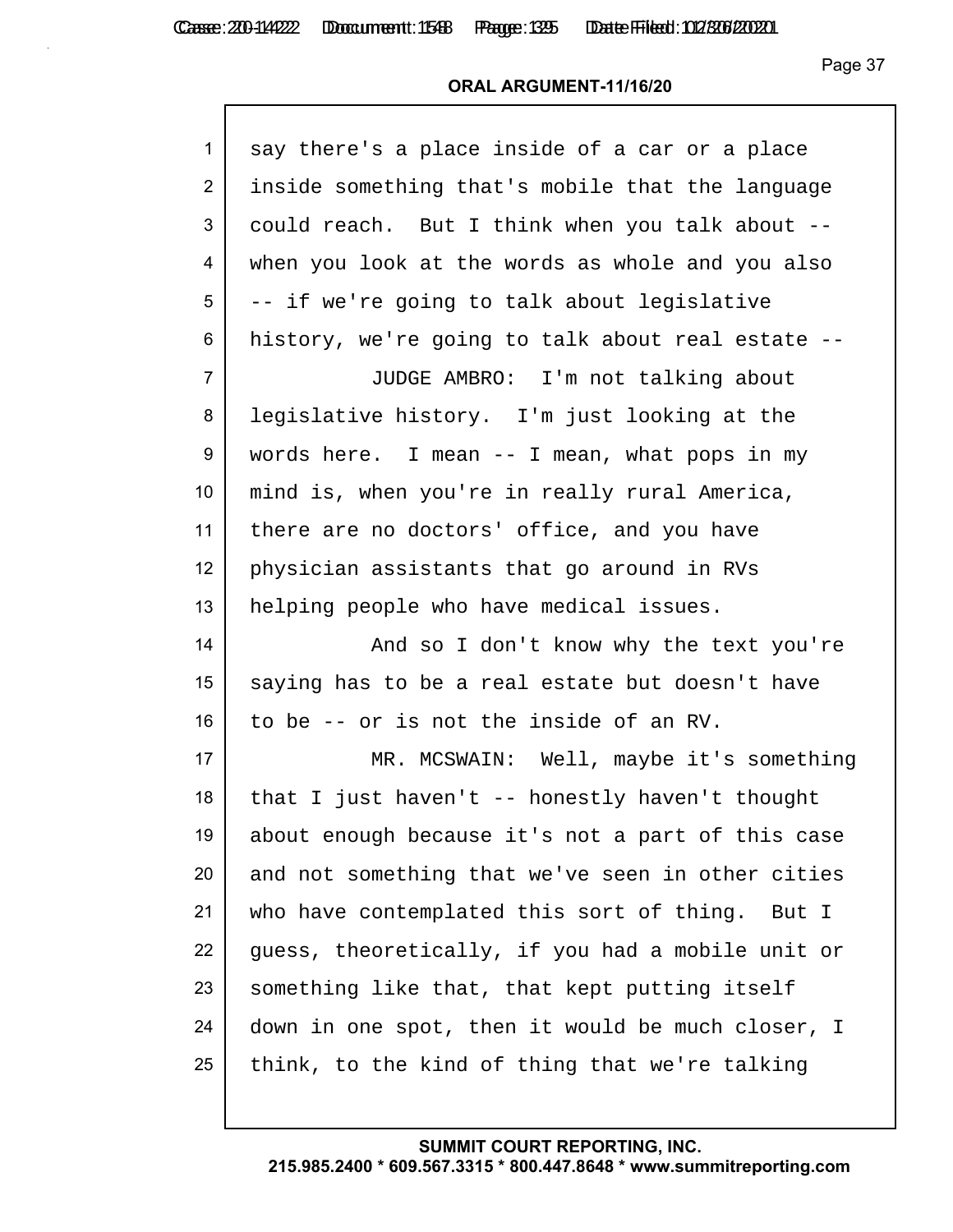## **ORAL ARGUMENT-11/16/20**

| about here because then it would be a place.     |
|--------------------------------------------------|
| You can't -- I don't think you can be            |
| cute and get around the statute by loading your  |
| RV up with heroin and then parking it outside -- |
| or parking in one particular place and having    |
| concentrated drug activity around it.            |
| Theoretically, that might -- that might violate  |
| the words of the statute, but I think that that  |
| would be a very different case than this is the  |
| point that I want to make.                       |
| Safehouse is a place, or Safehouse wants         |
| to be a place. And it's going to be in one spot. |
| That's $-$ that's part of the $-$                |
| JUDGE AMBRO: So essentially what you're          |
| -- what I'm hearing you say is, look, this is    |
| part of the -- part of your job, my -- you're    |
| saying part of my job as one who prosecutes.     |
| This is either prosecutorial discretion or our   |
| interpretation for purposes of how we are going  |
| to implement this particular statute.            |
| MR. MCSWAIN: Well, maybe I would put it          |
| slightly differently, and I would say that I, as |
| a U.S. Attorney, am only reacting to a set of    |
| facts in front of me. And the set of facts here  |
| in this case, we have Safehouse, which clearly   |
|                                                  |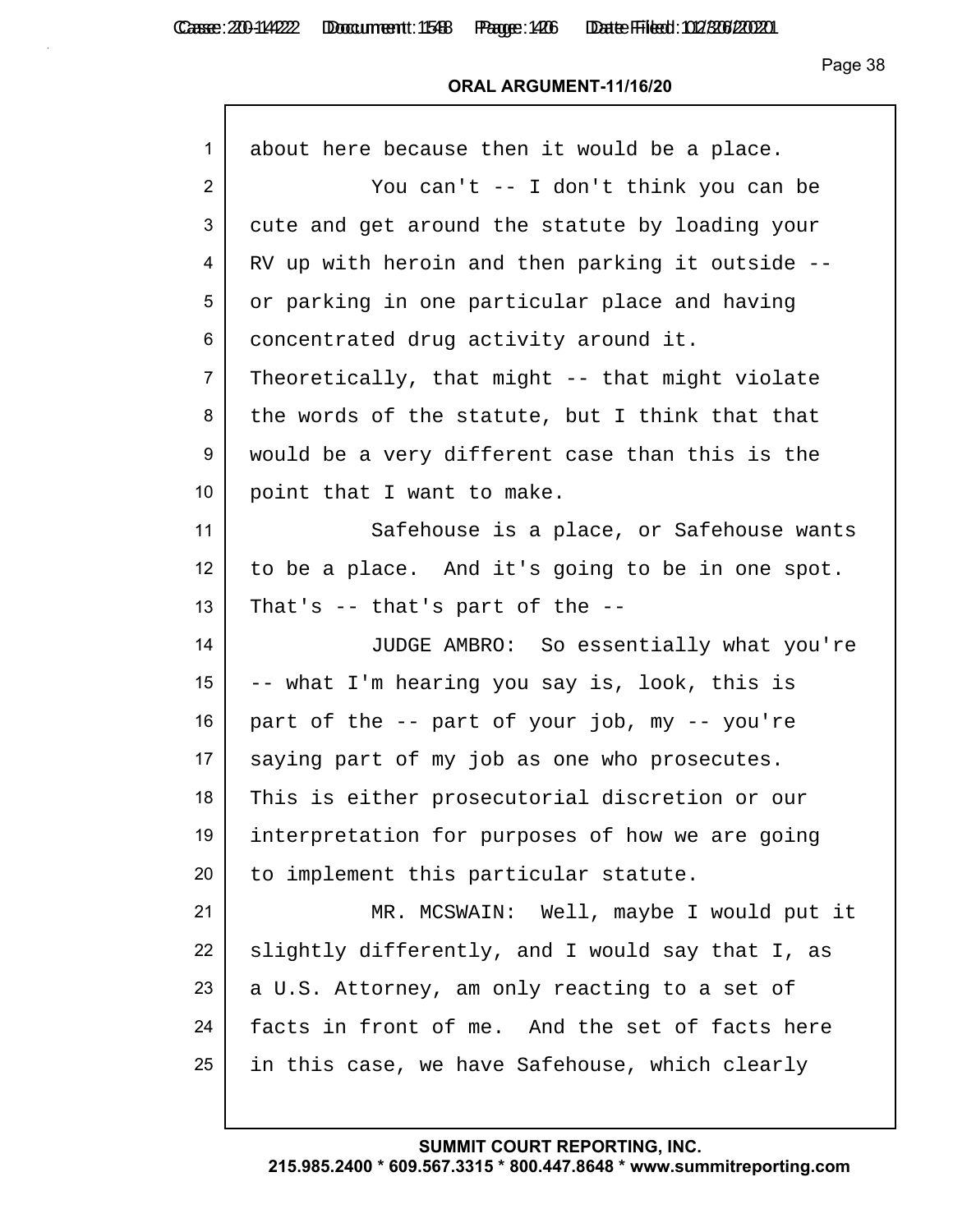| $\mathbf{1}$   | wants to be a place. These hypotheticals are      |
|----------------|---------------------------------------------------|
| $\overline{2}$ | important to think about, and there needs to be   |
| 3              | limiting principles to whatever decision that you |
| 4              | come up with. But what we're describing in        |
| 5              | hypotheticals is very different from this case,   |
| 6              | very different from what Safehouse wants to do.   |
| $\overline{7}$ | JUDGE AMBRO: Yeah. We were giving you             |
| 8              | so many hypotheticals just because we're trying   |
| 9              | to see what are the consequences of whatever      |
| 10             | decision we write here.                           |
| 11             | MR. MCSWAIN: Well, again, wanting to be           |
| 12             | just completely candid and straightforward. It's  |
| 13             | not a perfect statute, and if there's, you know,  |
| 14             | a problem where there might be a way that -- that |
| 15             | mobile vans start popping up all over the place,  |
| 16             | we'd have to decide whether that's something to   |
| 17             | prosecute. It might have to be something that     |
| 18             | Congress would have to address, if Congress       |
| 19             | thinks it's a problem.                            |
| 20             | But I think they've clearly already               |
| 21             | addressed the situation where we're talking about |
| 22             | a piece of real estate, Safehouse opening up,     |
| 23             | having a consumption room that is a defining      |
| 24             | characteristic of the place.                      |
| 25             | JUDGE AMBRO: Yeah. Go ahead. I think              |
|                |                                                   |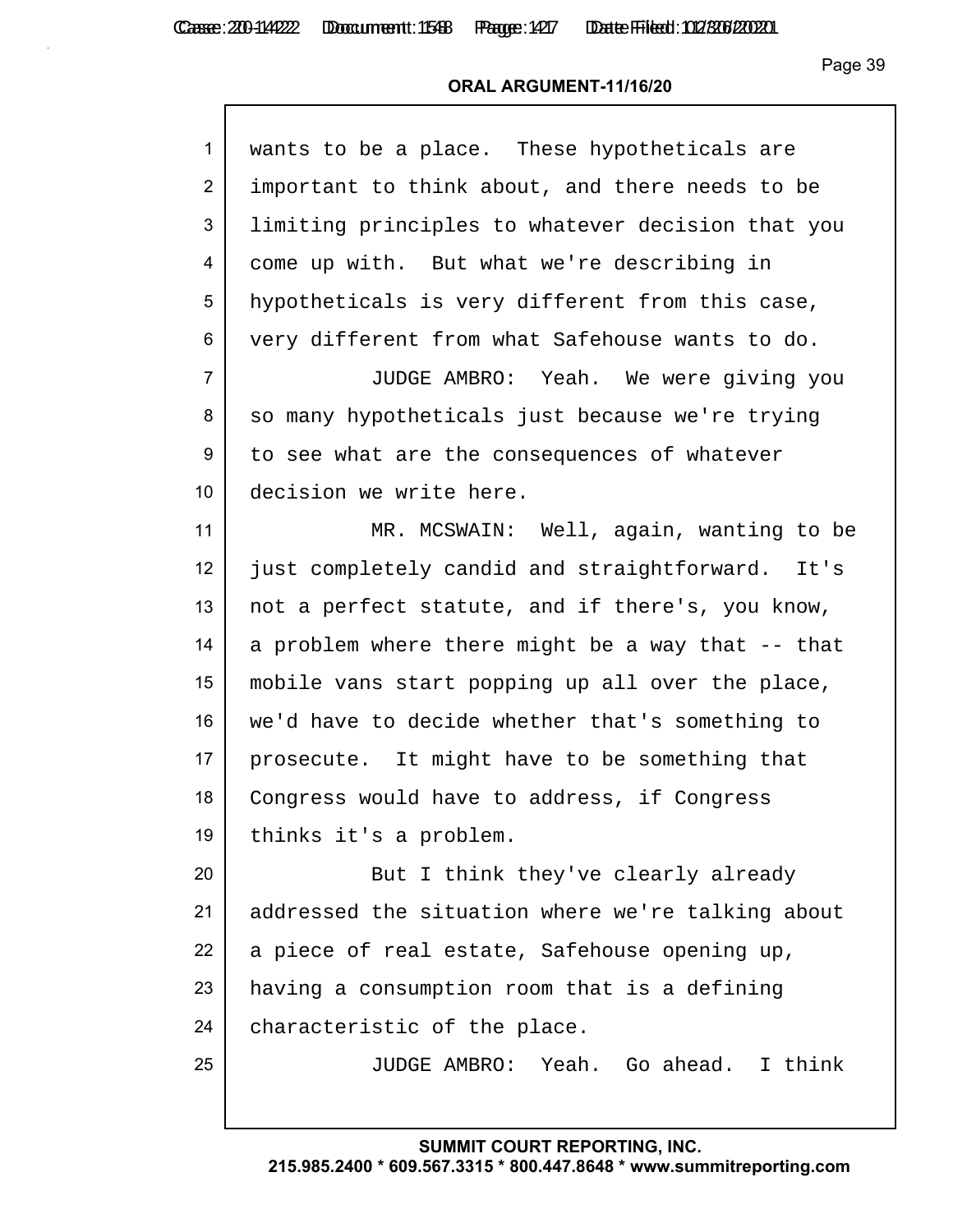Page 40

| $\mathbf{1}$   | Judge Roth had a question.                        |
|----------------|---------------------------------------------------|
| 2              | JUDGE BIBAS: Finish this line. Finish             |
| 3              | this line. Go ahead.                              |
| 4              | JUDGE AMBRO: I think Judge Roth had a             |
| 5              | question. Then I'll come back to --               |
| 6              | JUDGE ROTH: No, no. I'm fine.                     |
| $\overline{7}$ | JUDGE AMBRO: Okay. Judge Bibas, go                |
| 8              | ahead.                                            |
| 9              | JUDGE BIBAS: Yeah. If my colleagues               |
| 10             | are done with the statutory issues, I do want to  |
| 11             | spend some time talking about the Commerce Clause |
| 12             | here.                                             |
| 13             | First one is, you know, Safehouse is              |
| 14             | making this site available for drug use without   |
| 15             | compensation. Is that economic or noneconomic,    |
| 16             | and does the word economic or noneconomic mean    |
| 17             | the same thing as commercial or noncommercial     |
| 18             | here?                                             |
| 19             | MR. MCSWAIN: I think -- I think what              |
| 20             | Congress has said is that the drug trade has an   |
| 21             | effect on interstate commerce. They've said that  |
| 22             | broadly, and there isn't any exception for what   |
| 23             | Safehouse describes as local use or noncommercial |
| 24             | use or the like.                                  |
| 25             | They've said broadly that use of illegal          |
|                |                                                   |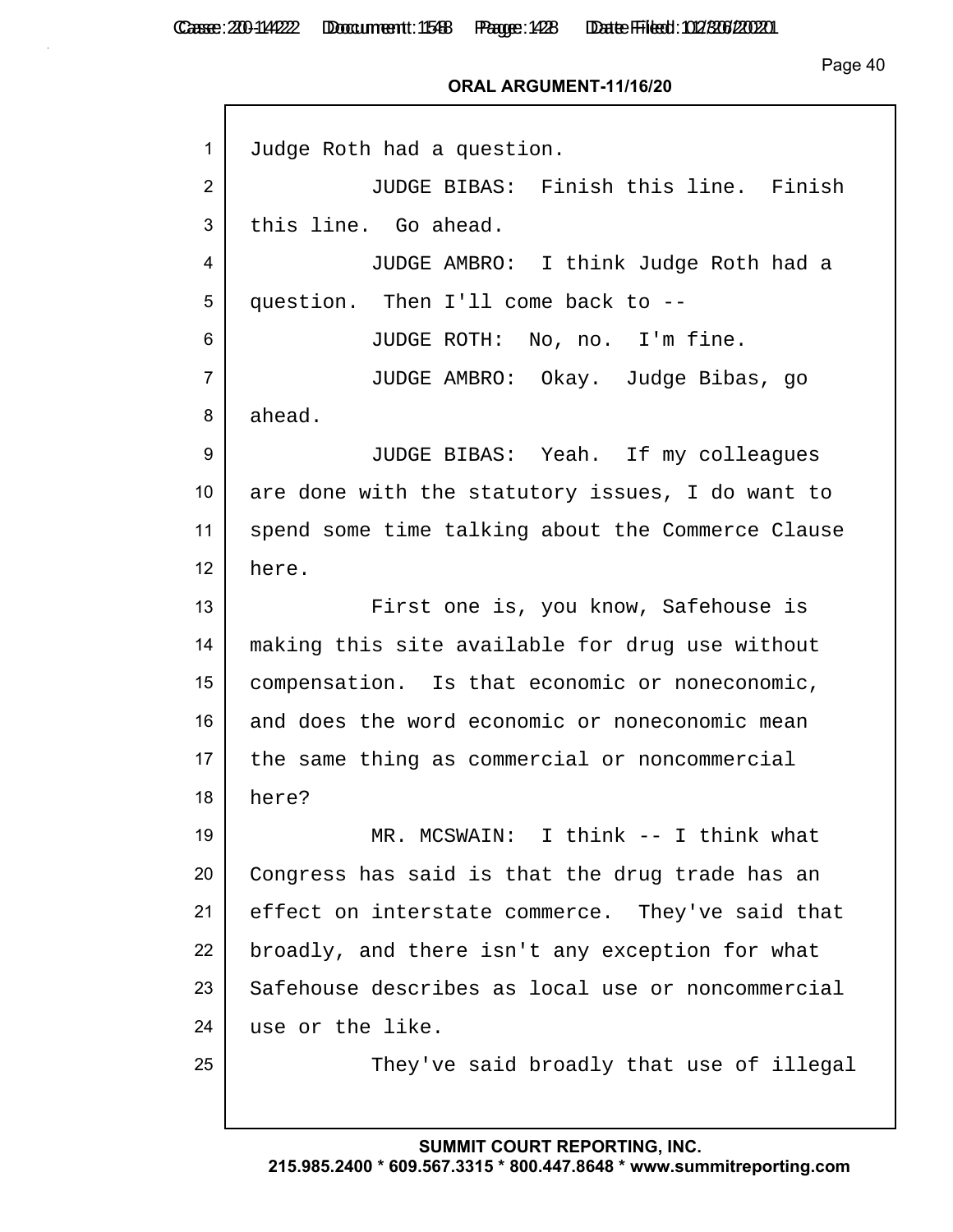Casse: 200-114222 Doccument: 1588 Page: 1429 Date Filed: 02/306/2020

Page 41

#### **ORAL ARGUMENT-11/16/20**

| $\mathbf{1}$     | drugs is something that impacts interstate        |
|------------------|---------------------------------------------------|
| $\overline{2}$   | commerce. And there's not some canon of doughnut  |
| 3                | holes to borrow the language from Bostock where   |
| 4                | you can say, well, if this specific thing is not  |
| 5                | -- you know, if this jurisdictional element       |
| 6                | hasn't been pulled out, then it doesn't -- you    |
| $\overline{7}$   | know, it doesn't violate the Commerce Clause.     |
| 8                | JUDGE BIBAS: But I think your                     |
| $\boldsymbol{9}$ | adversary's argument is Lopez and Morrison        |
| 10               | treated differently activity that was             |
| 11               | noneconomic.                                      |
| 12               | So why, in your view, is this on the              |
| 13               | other side of the line from Lopez and Morrison?   |
| 14               | I mean, you know, there's -- there's a connection |
| 15               | between gun violence of violence against women    |
| 16               | and the economy, and guns move in interstate      |
| 17               | commerce. Why -- why should we put this one in a  |
| 18               | different basket as -- I mean, should we put it   |
| 19               | in the basket of economic? Are you saying it's    |
| 20               | noneconomic, but we should just aggregate the     |
| 21               | effects? What's your -- what's your argument      |
| 22               | here?                                             |
| 23               | MR. MCSWAIN: I think -- I think you               |
| 24               | could put it in both baskets. Even if you think   |
| 25               | of it as noneconomic, it still has an effect on   |
|                  |                                                   |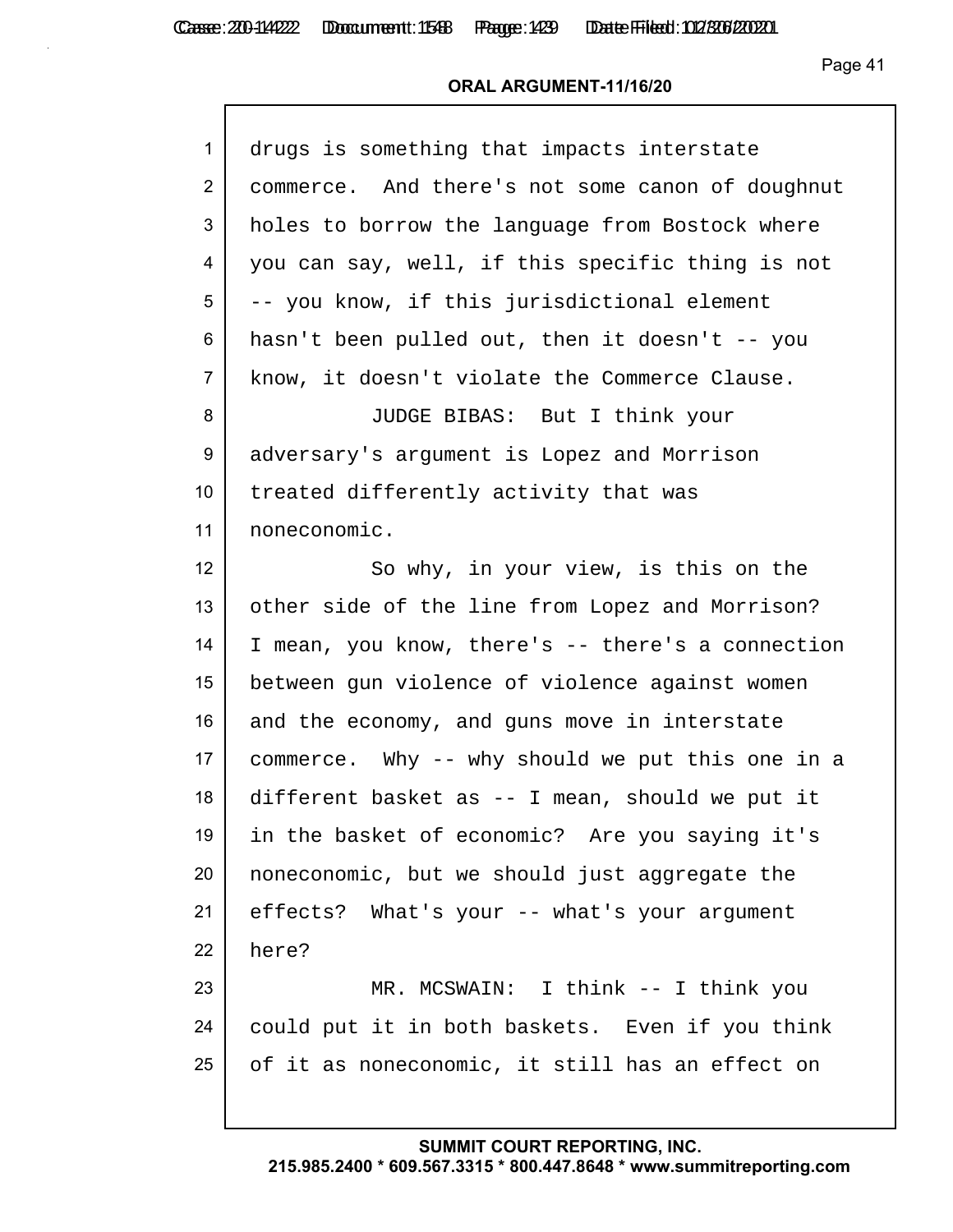$\mathsf{r}$ 

Casse: 200-114222 Doccument: 1548 Page: 1430 Date Filed: 02/306/2020

#### **ORAL ARGUMENT-11/16/20**

| 1              | the market, but I think in that sense it is       |
|----------------|---------------------------------------------------|
| $\overline{2}$ | economic, right.                                  |
| 3              | Because think about what Safehouse is             |
| 4              | actually proposing. They're proposing that, you   |
| 5              | know, citywide and even outside the city, that    |
| 6              | people come to this location and use drugs. And   |
| $\overline{7}$ | they're trying to make it as convenient and       |
| 8              | accessible and, frankly, as comfortable as        |
| 9              | possible for people. And that is going to have    |
| 10             | an effect on interstate commerce because that is  |
| 11             | going to have an effect on the drug market. And   |
| 12             |                                                   |
| 13             | JUDGE BIBAS: We're not allowed to use a           |
| 14             | long and speculative chain of inferences. We      |
| 15             | have to find something has a substantial effect,  |
| 16             | and we don't have the benefit of congressional    |
| 17             | findings here. Does it substantially affect       |
| 18             | interstate commerce, and how do you establish     |
| 19             | that without having such findings?                |
| 20             | MR. MCSWAIN: I think if Congress has              |
| 21             | said that the market for marijuana, for example,  |
| 22             | has an effect on interstate commerce, then the    |
| 23             | market for heroin falls under the principle.      |
| 24             | Again, there doesn't need to be specific findings |
| 25             | on the interstate commerce effects of a safe      |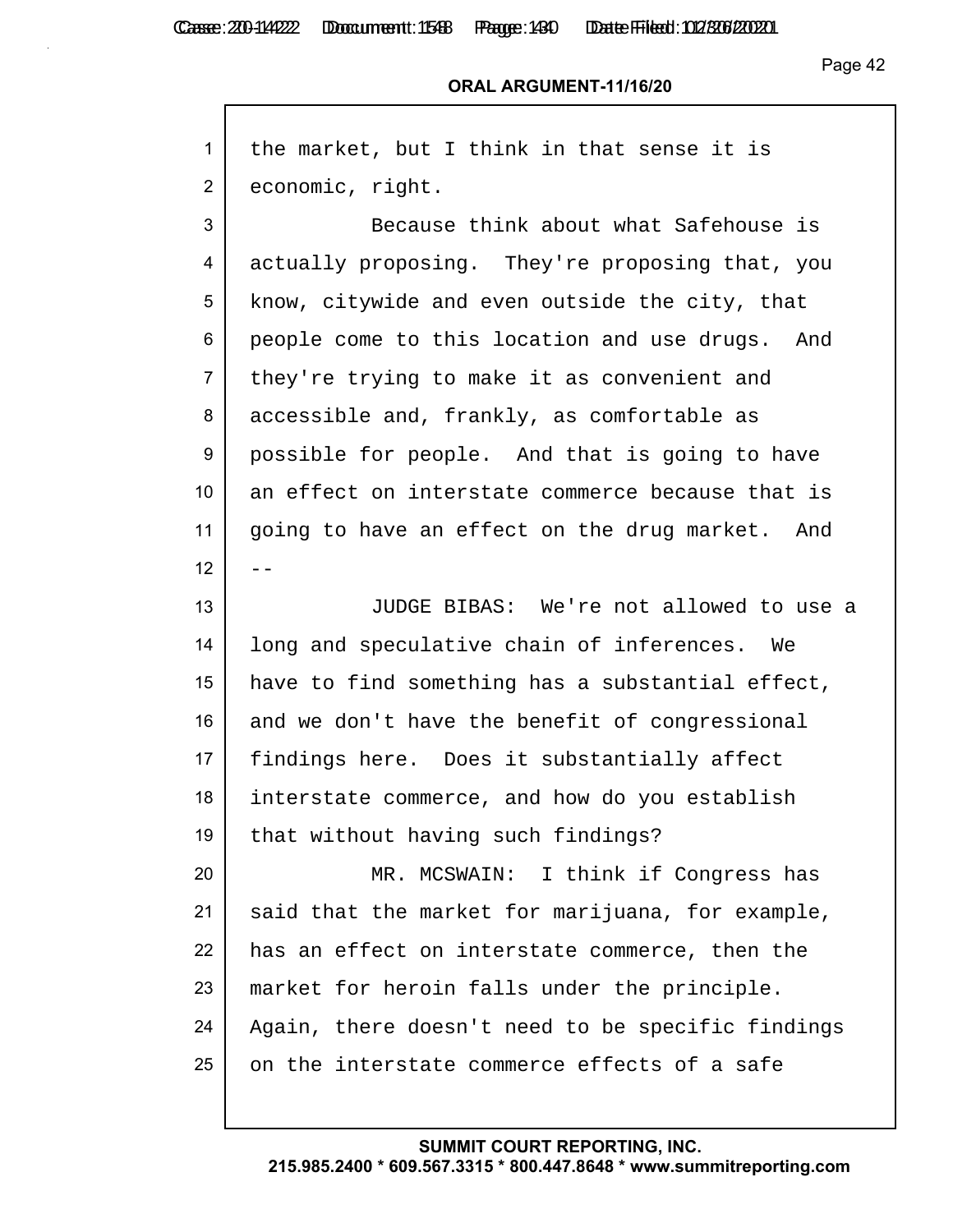Casse: 200-114222 Doccument: 1588 Page: 1431 Date Filed: 02/306/2020

Page 43

#### **ORAL ARGUMENT-11/16/20**

| $\mathbf{1}$    | injection site. It falls under the larger rubric  |
|-----------------|---------------------------------------------------|
| $\overline{2}$  | of anything that affects substantially the market |
| 3               | for drugs is going to affect interstate commerce. |
| 4               | Here I think it's --                              |
| 5               | JUDGE ROTH: Isn't that --                         |
| 6               | MR. MCSWAIN: -- part of the broader               |
| $\overline{7}$  | principle.                                        |
| 8               | JUDGE ROTH: Isn't that the                        |
| 9               | justification for the Controlled Substances Act,  |
| 10 <sup>°</sup> | the effect on interstate commerce of drugs?       |
| 11              | MR. MCSWAIN: That's a big part of it,             |
| 12              | Your Honor. I think that's right.                 |
| 13              | JUDGE ROTH: Yeah.                                 |
| 14              | MR. MCSWAIN: I mean, that's --                    |
| 15              | JUDGE ROTH: And look at other cases               |
| 16              | that say, once you have determined that a         |
| 17 <sup>2</sup> | classification has an effect on interstate        |
| 18              | commerce, whether it's trivial or for             |
| 19              | compensation or not for compensation, it falls    |
| 20              | within the determination that there is an effect  |
| 21              | of this class on interstate commerce.             |
| 22              | MR. MCSWAIN: I would agree with that,             |
| 23              | and you articulated it much better than I have.   |
| 24              | I was trying to articulate the broad principle in |
| 25              | saying that you do not need to have specific      |
|                 |                                                   |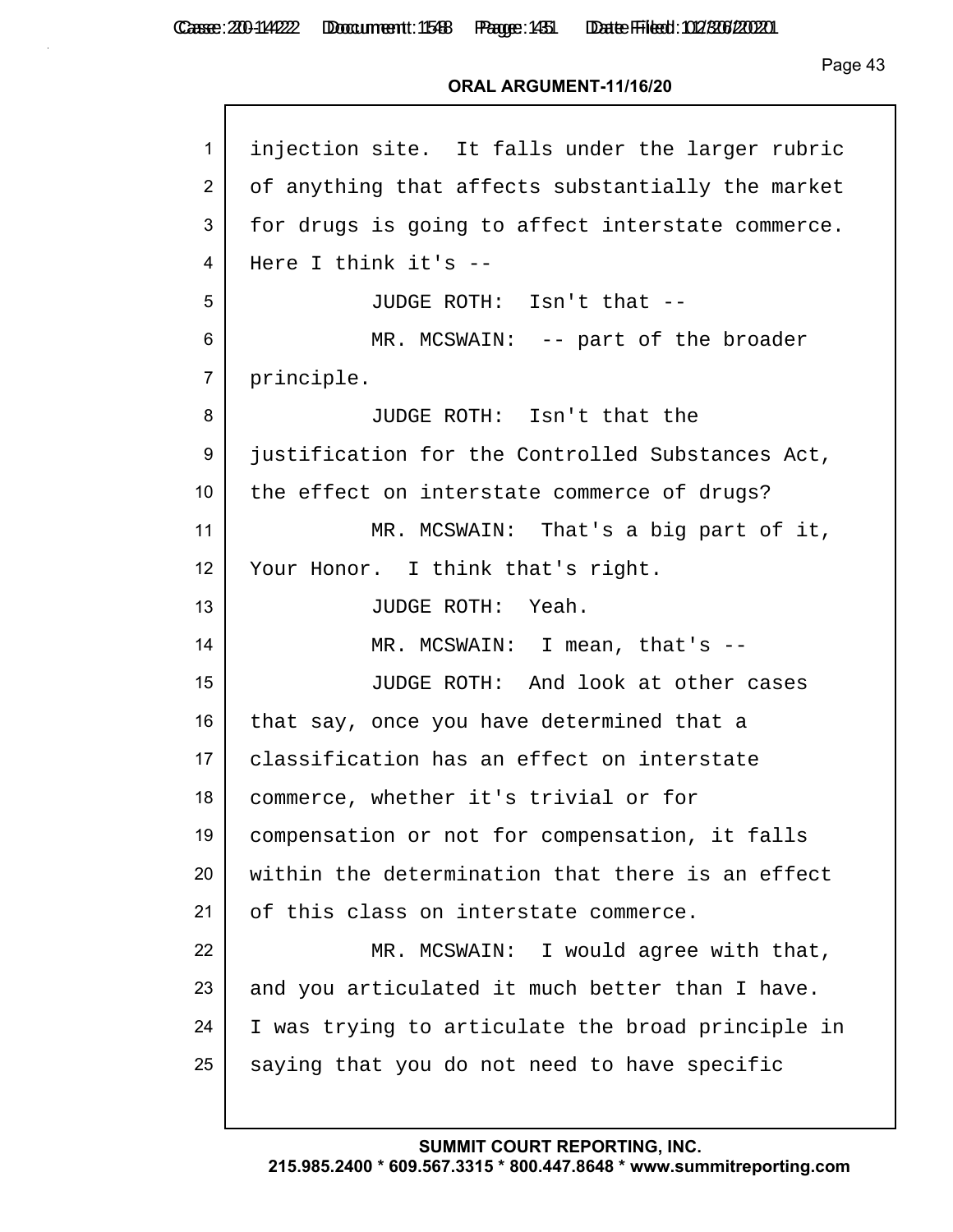Casse: 200-114222 Doccument: 1588 Page: 1432 Date Filed: 02/306/2020

Page 44

| $\mathbf{1}$   | findings on this when it comes to injection       |
|----------------|---------------------------------------------------|
| 2              | sites.                                            |
| 3              | But, yes, that was one of the primary             |
| 4              | animating reasons behind the CSA, and it would    |
| 5              | apply here.                                       |
| 6              | JUDGE BIBAS: I take it that part of               |
| $\overline{7}$ | your argument is that the CSA is a broader        |
| 8              | regulatory scheme. But you know, how do we find   |
| 9              | that this is essential of the CSA? The CSA        |
| 10             | existed before it. You could have a CSA without   |
| 11             | it. Maybe it wouldn't work quite as well. But     |
| 12             | isn't that test of essential pretty demanding,    |
| 13             | and how -- do you satisfy it? How do you satisfy  |
| 14             | it?                                               |
| 15             | MR. MCSWAIN: I think it's been                    |
| 16             | satisfied when you look at what Congress has said |
| 17             | about marijuana, for example. Heroin is just a    |
| 18             | different -- a different drug. It's a more        |
| 19             | expensive drug, and a more powerful drug, and a   |
| 20             | more dangerous drug. And so anything that         |
| 21             | they've said about the market for marijuana,      |
| 22             | local use affecting interstate commerce, same     |
| 23             | thing I would say applies to heroin or fentanyl   |
| 24             | or any of the substances that Safehouse is        |
| 25             | planning to have within its walls.                |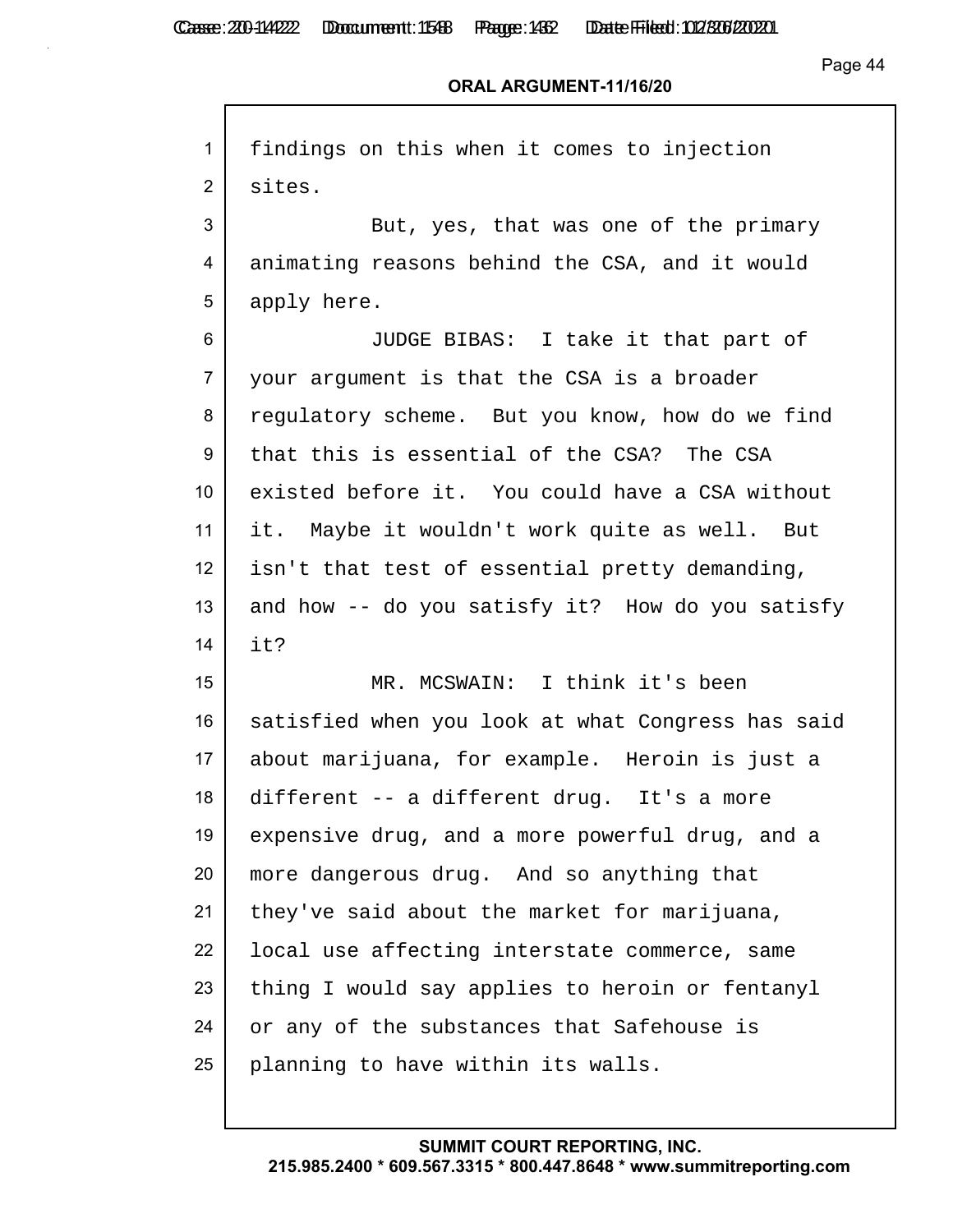Casse: 200-114222 Doccument: 1588 Page: 1433 Date Filed: 02/306/2020

Page 45

#### **ORAL ARGUMENT-11/16/20**

| $\mathbf{1}$    | JUDGE BIBAS: Okay. Congress did not               |
|-----------------|---------------------------------------------------|
| $\overline{2}$  | find it essential to have a federal ban on use of |
| 3               | these drugs. There's no federal law that          |
| 4               | prescribes just simple use outside of federal     |
| 5               | enclaves and the like. So then why is use in the  |
| 6               | Safehouse context essential if a ban on use more  |
| $\overline{7}$  | qenerally isn't?                                  |
| 8               | MR. MCSWAIN: Well, there is a ban on              |
| 9               | use of heroin, unless I'm misunderstanding your   |
| 10 <sup>°</sup> | point.                                            |
| 11              | JUDGE BIBAS: Okay. Which -- which                 |
| 12              | statute? (Indiscernible)                          |
| 13              | MR. MCSWAIN: Well, the CSA says that --           |
| 14              | I mean, heroin is illegal.                        |
| 15              | JUDGE BIBAS: Right.                               |
| 16              | MR. MCSWAIN: And the CSA says that                |
| 17              | there is no medically accepted use of heroin.     |
| 18              | JUDGE BIBAS: But where's the -- which             |
| 19              | statute are you relying on as plugging that hole  |
| 20              | because I think Judge Roth was getting at this,   |
| 21              | that there's not a federal crime of criminalizing |
| 22              | use. You can't prosecute someone for mere use if  |
| 23              | it's not on a federal enclave or something.       |
| 24              | MR. MCSWAIN: You can prosecute people             |
| 25              | for the use of heroin. I mean, that happens --    |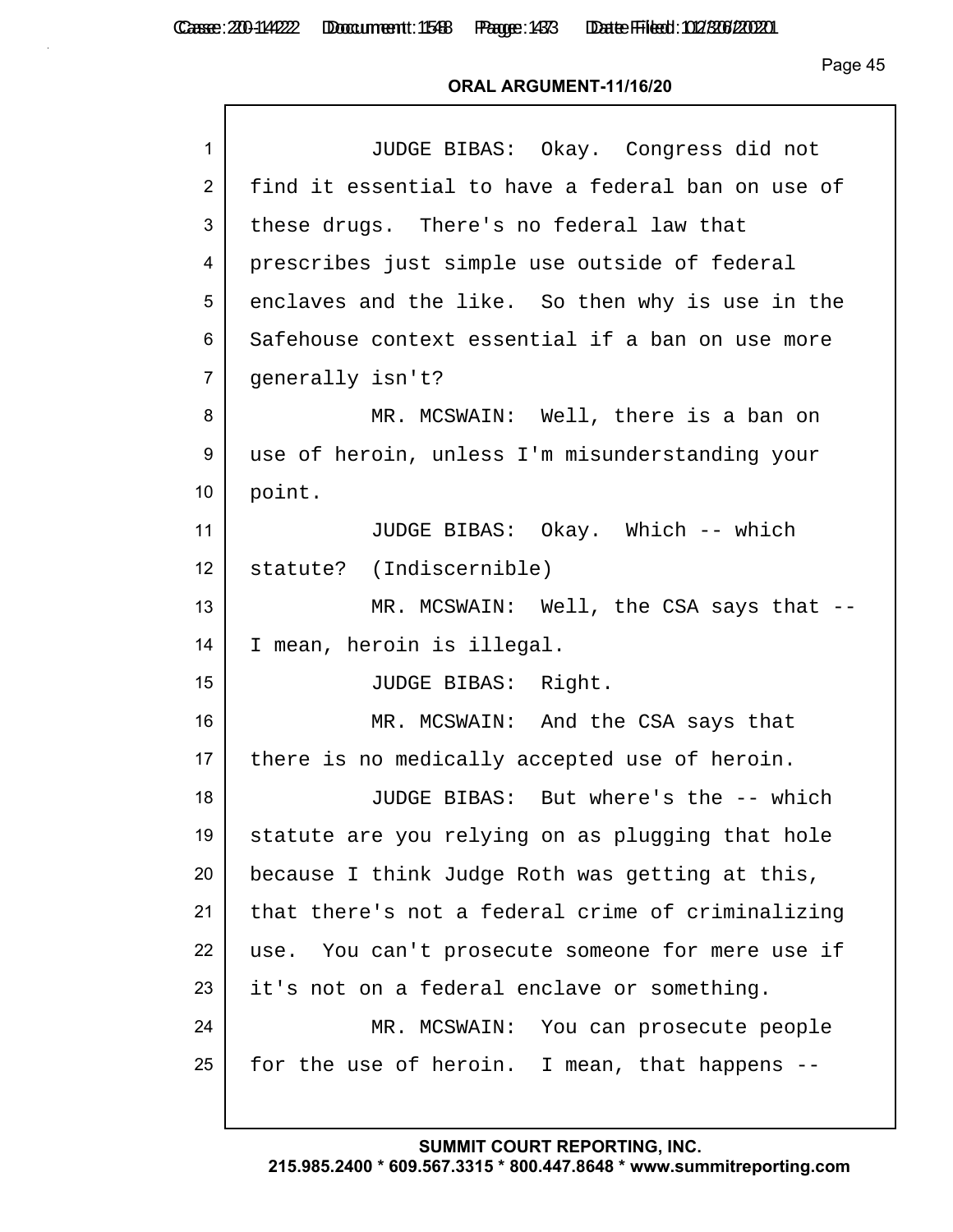Casse: 200-114222 Doccument: 1548 Page: 1484 Date Filed: 02/306/2020

Page 46

## **ORAL ARGUMENT-11/16/20**

| 1                | doesn't happen a lot because we focus on the      |
|------------------|---------------------------------------------------|
| $\overline{2}$   | federal level, the drug dealing and the more      |
| 3                | serious offenses, but you absolutely could        |
| 4                | prosecute someone for the use of heroin, which is |
| 5                | the reason why $-$                                |
| 6                | JUDGE ROTH: For use as opposed to                 |
| $\overline{7}$   | possession?                                       |
| 8                | MR. MCSWAIN: Again, Your Honor, I think           |
| 9                | the best answer to that is you -- if you're       |
| 10 <sup>°</sup>  | using, you, by necessity --                       |
| 11               | JUDGE ROTH: Possess, right.                       |
| 12 <sup>°</sup>  | MR. MCSWAIN: -- are possessing. So the            |
| 13               | two -- I don't think you can draw distinction     |
| 14               | between the two.                                  |
| 15 <sub>15</sub> | JUDGE BIBAS: All right. So you're                 |
| 16               | relying on 844 in the simple possession ban then? |
| 17               | MR. MCSWAIN: Yes. I mean, I'm relying             |
| 18               | on the fact that that is illegal for all purposes |
| 19               | and that the CSA specifically says you can't      |
| 20               | prescribe heroin. There's no medical use for it.  |
| 21               | Because it's on Schedule I, not Schedule II. So   |
| 22               | that distinguishes it from the drugs on Schedule  |
| 23               | II that could be possibly prescribed.             |
| 24               | JUDGE AMBRO: Before we have you sit               |
| 25               | down, one thing -- or we go to Ms. Eisenstein,    |
|                  |                                                   |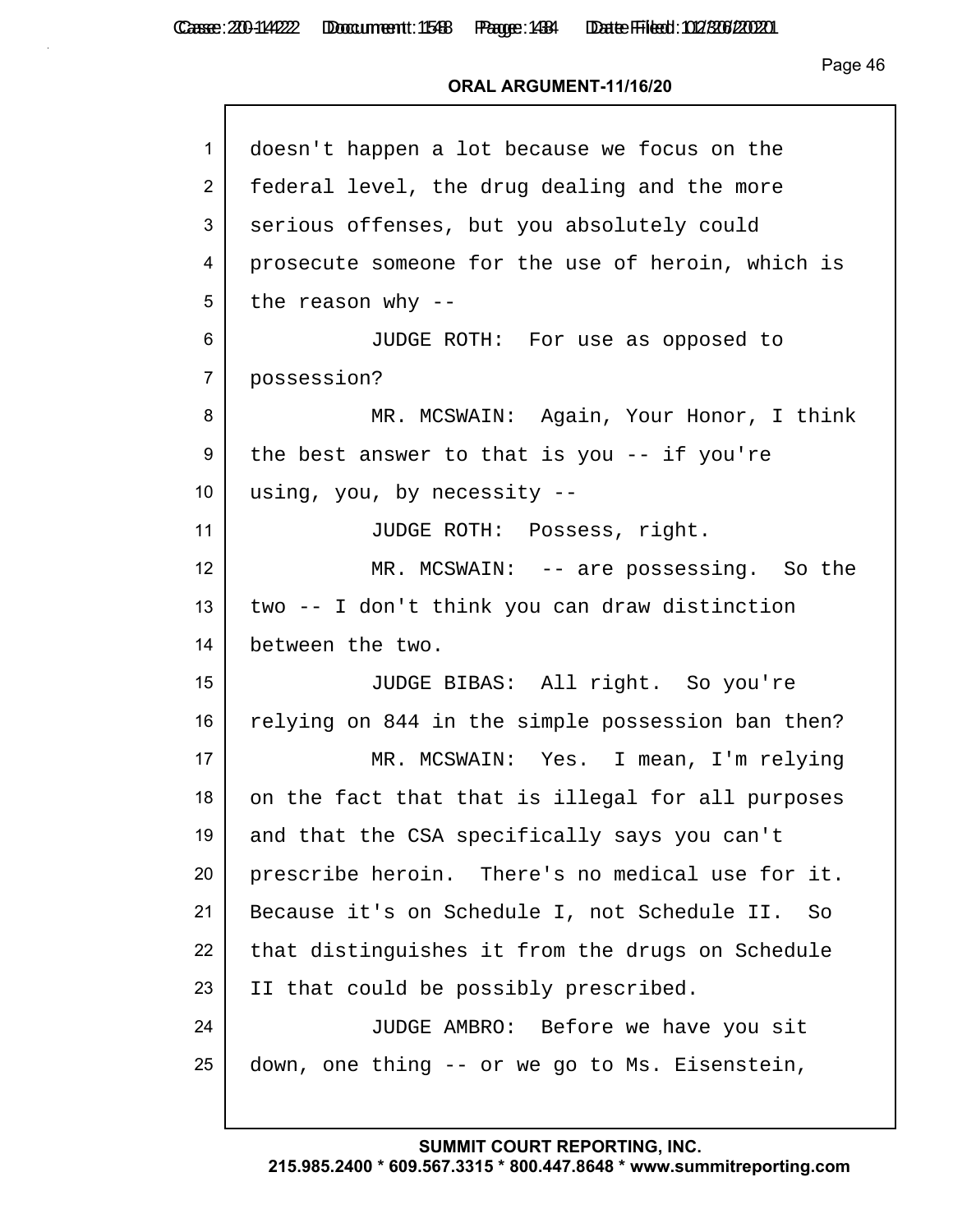Page 47

| 1                | why is -- what does the word "intentionally" do       |
|------------------|-------------------------------------------------------|
| $\overline{2}$   | in $(a)(2)$ that's different from $(a)(1)$ because    |
| 3                | intentionally is not in $(a)(1)$ ? Why is             |
| 4                | intentionally in $(a)(2)$ -- let's put it that way    |
| 5                | $--$ but not in $(a)(1)?$                             |
| 6                | MR. MCSWAIN: I'm looking at the                       |
| $\overline{7}$   | language of the statute. I think that, again,         |
| 8                | it's -- it's a check on some of the possible          |
| 9                | excesses that we were talking about in the hypos,     |
| 10               | where $--$                                            |
| 11               | JUDGE AMBRO: It would seem if you say                 |
| 12 <sup>2</sup>  | that $(a)(1)$ is directly and $(a)(2)$ is indirectly, |
| 13               | it's -- as we used to say in rural Ohio, kind of      |
| 14               | bass ackwards. It would seem that $(a)(2)$ is         |
| 15 <sub>15</sub> | direct and $(a)(1)$ is indirect.                      |
| 16               | MR. MCSWAIN: Well, $(a)(2)$ is indirect,              |
| 17 <sub>2</sub>  | the way I was thinking of, Your Honor, because        |
| 18               | you're talking about a third party that's using       |
| 19               | the drugs and has the purpose of using the drugs.     |
| 20               | And I think that $(a)(2)$ , when you say              |
| 21               | "intentionally," it's the intentional act, the        |
| 22               | intentional act of renting the place. And then        |
| 23               | the knowingly is that you know what's going on at     |
| 24               | the place, but the purpose of the drug activity       |
| 25               | is the third party there.                             |
|                  |                                                       |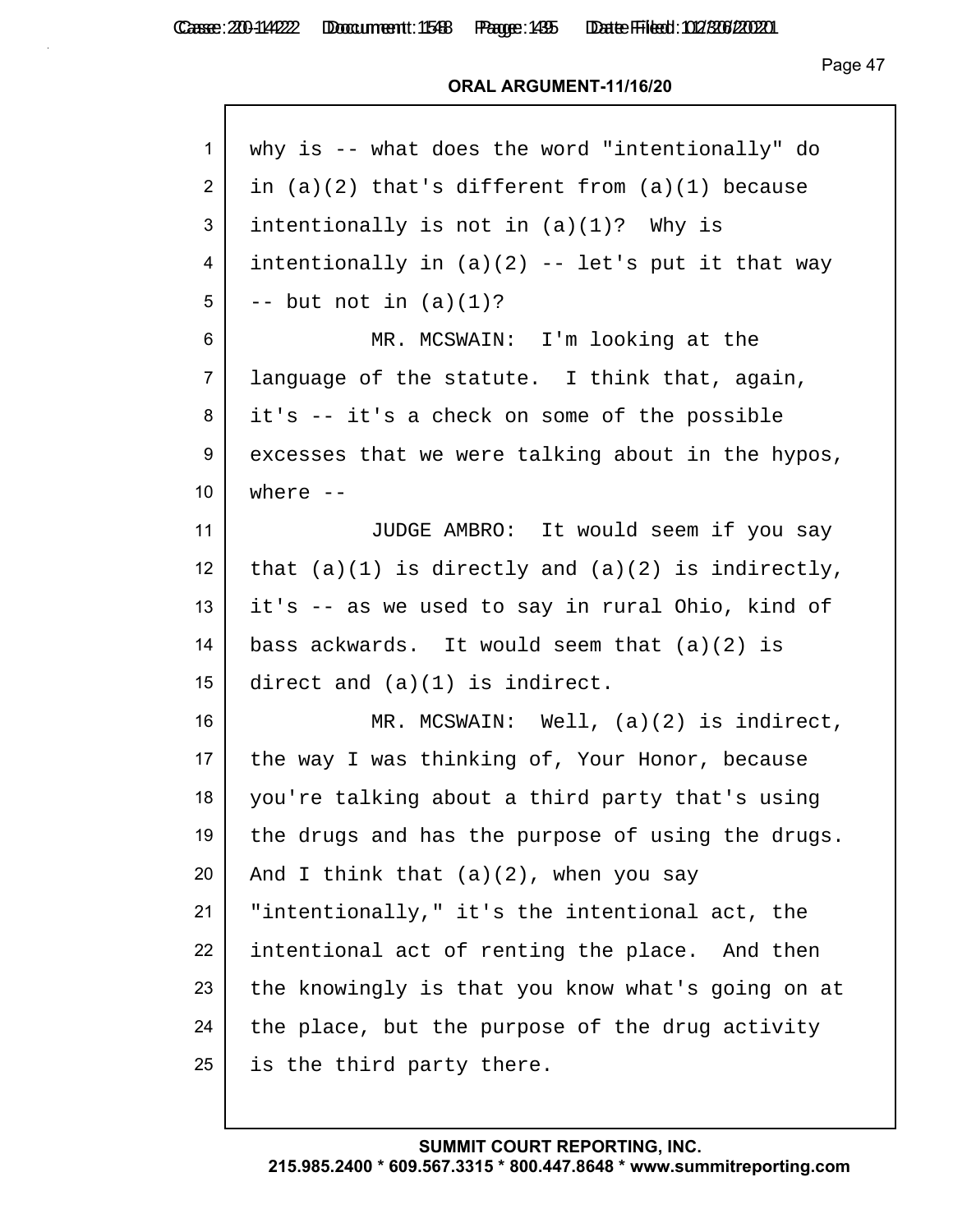Casse: 200-114222 Doccument: 1588 Page: 1536 Date Filed: 02/306/2020

Page 48

### **ORAL ARGUMENT-11/16/20**

| $\mathbf{1}$   | And there's important words that are in             |
|----------------|-----------------------------------------------------|
| 2              | $(a)(2)$ that aren't in $(a)(1)$ that I'd also like |
| 3              | to focus on, "make available for use." That does    |
| 4              | point towards third party. That's not in $(a)(1)$   |
| 5              | because, again, we're talking about direct.         |
| 6              | We're talking about the defendant's purpose.        |
| $\overline{7}$ | In (a)(2) you're talking about "make                |
| 8              | available for use." Make available for use to       |
| 9              | whom? Well, to somebody. Make available to use      |
| 10             | a third party who is actually renting and using     |
| 11             | the space and using it for the purpose of using     |
| 12             | illegal drugs.                                      |
| 13             | JUDGE AMBRO: Okay. Thank you. Let's                 |
| 14             | hear from Ms. Eisenstein. We'll get you back on     |
| 15             | rebuttal.                                           |
| 16             | MR. MCSWAIN: Thank you.                             |
| 17             | JUDGE AMBRO: We had you up for 47                   |
| 18             | minutes.                                            |
| 19             | MR. MCSWAIN: It felt like 5 minutes.                |
| 20             | MS. EISENSTEIN: Good morning, Your                  |
| 21             | Honors. May it please the Court. Ilana              |
| 22             | Eisenstein on behalf of defendants, Safehouse and   |
| 23             | Jose Benitez.                                       |
| 24             | Your Honor, Safehouse's purpose is to               |
| 25             |                                                     |
|                | provide overdose death, and its services do not     |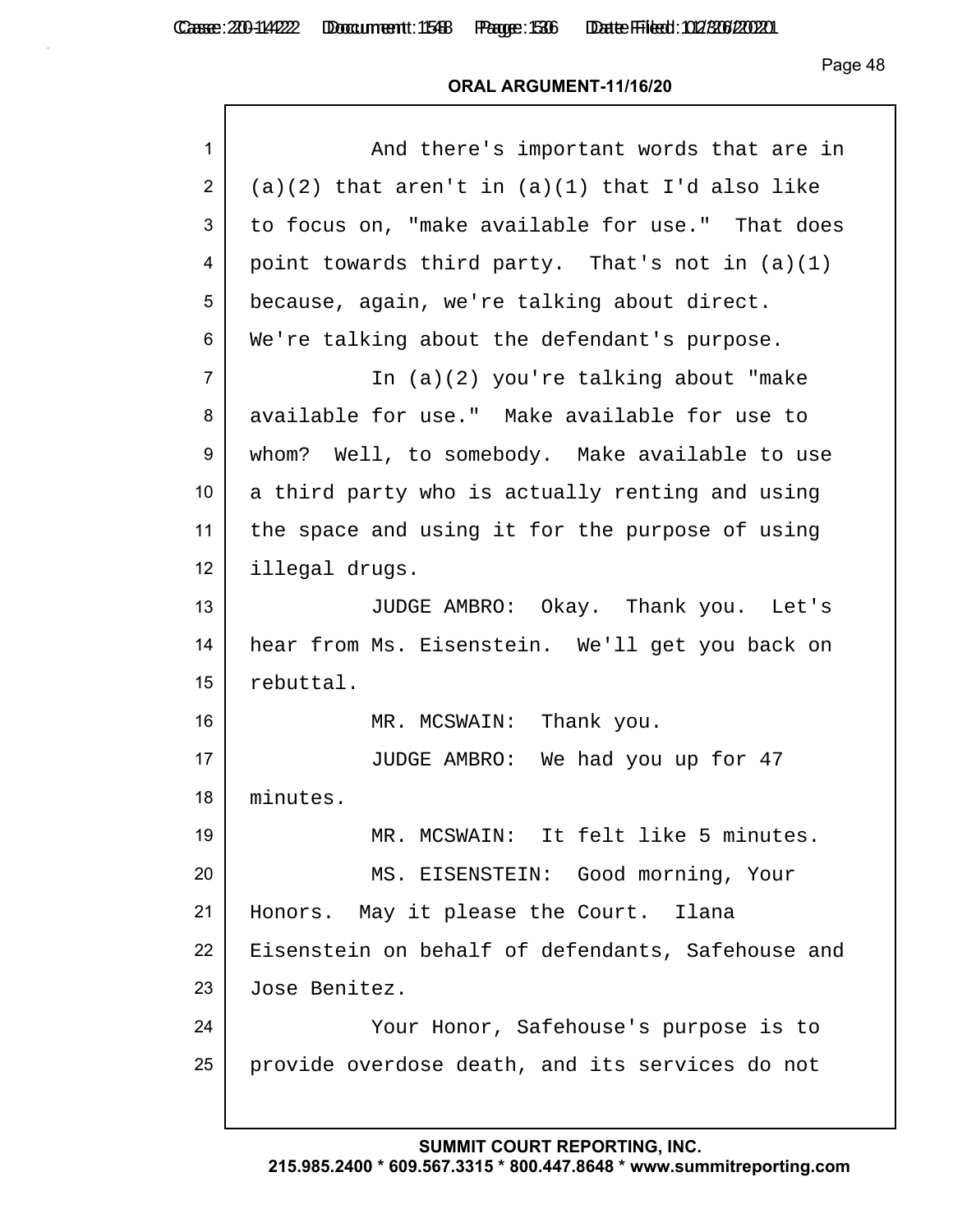Casse: 200-114222 Doccument: 1588 Page: 1537 Date Filed: 02/306/2020

Page 49

| $\mathbf{1}$    | fall within 856 because the purpose that it has,  |
|-----------------|---------------------------------------------------|
| $\overline{2}$  | preventing overdose death as well as providing    |
| 3               | medical treatment and services to those suffering |
| 4               | from addiction, are not the purpose of -- the     |
| 5               | purpose of the facility is not unlawful use or    |
| 6               | unlawful drug trafficking.                        |
| $\overline{7}$  | And one of the key features that I think          |
| 8               | you've been talking about throughout this morning |
| 9               | is that purpose does matter. It is the essential  |
| 10 <sup>°</sup> | element of the offense.                           |
| 11              | JUDGE AMBRO: So you're saying the                 |
| 12 <sup>2</sup> | purpose here is that of Safehouse?                |
| 13              | MS. EISENSTEIN: Yes, yes. Exactly,                |
| 14              | Your Honor.                                       |
| 15              | JUDGE AMBRO: And there's an argument              |
| 16              | that, does it make any difference whether it's    |
| 17              | Safehouse's purpose or a drug user's purpose? In  |
| 18              | other words, if you look at $(a)(2)$ , you would  |
| 19              | manage or control a place or knowingly and        |
| 20              | intentionally make available for us a place for   |
| 21              | Safehouse's purpose of the unlawful use of a      |
| 22              | controlled substance. In other words, they don't  |
| 23              | have -- they're not the one using it, but their   |
| 24              | purpose is to allow someone else to do so. So     |
| 25              | does it really make a difference as to whose      |
|                 |                                                   |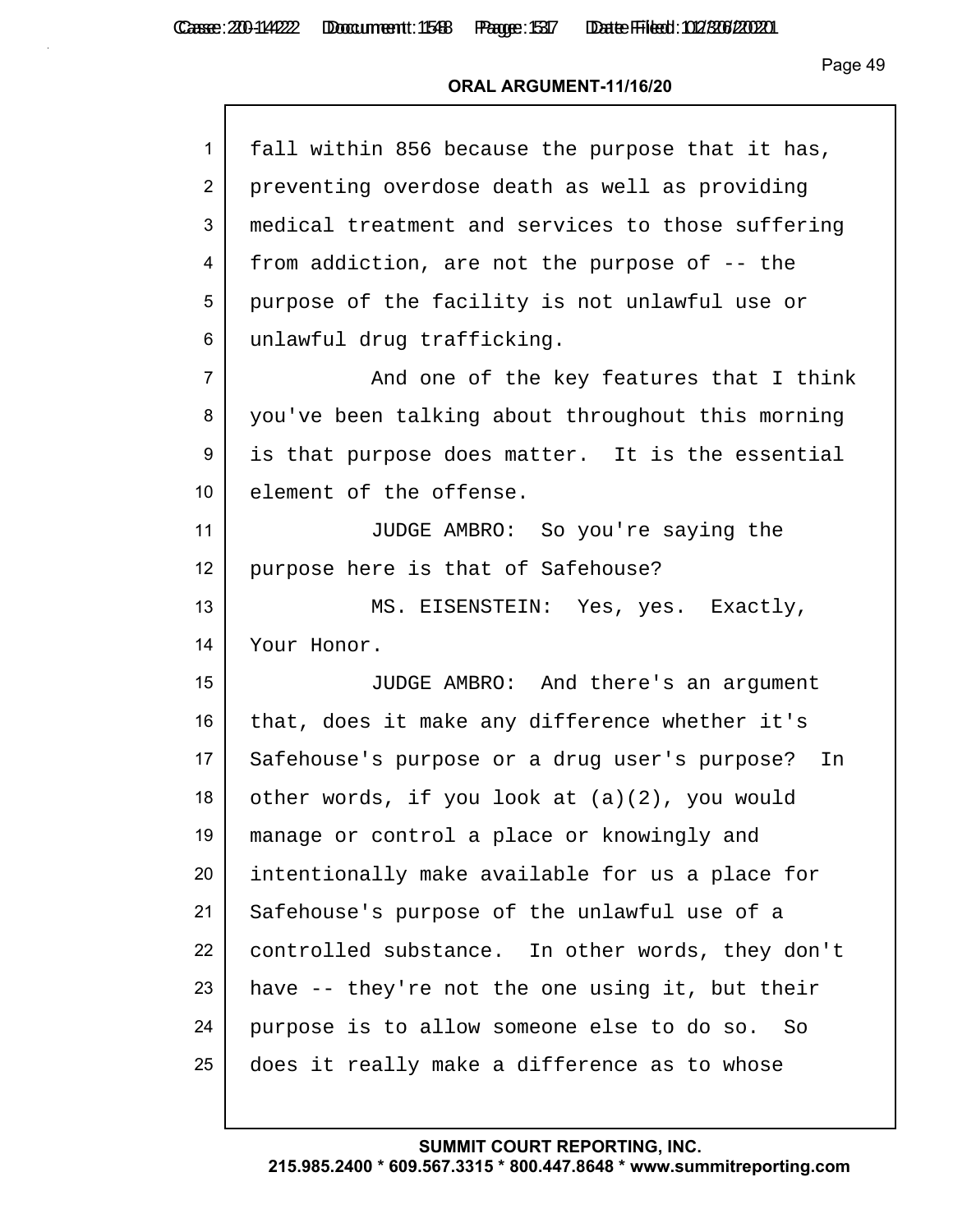$\mathsf{r}$ 

#### **ORAL ARGUMENT-11/16/20**

| 1               | purpose it is?                                      |
|-----------------|-----------------------------------------------------|
| $\overline{2}$  | MS. EISENSTEIN: Well, Your Honor, I                 |
| 3               | think in either event, we have strong arguments     |
| 4               | that we win, but I think that the operative actor   |
| 5               | in question in each -- whether you're looking       |
| 6               | under $(a)(1)$ or $(a)(2)$ is Safehouse. And so let |
| $\overline{7}$  | me explain why.                                     |
| 8               | And I think this is -- the question of              |
| 9               | whose purpose controls it, I know, has been a       |
| 10 <sup>°</sup> | real question that has plaqued the courts because   |
| 11              | of the multi-layered features of the statutes.      |
| 12              | Let me start with $(a)(1)$ ; $(a)(1) - I$           |
| 13              | think we are in agreement with Mr. McSwain that     |
| 14              | $(a)(1)$ , the actor is typically the operator of   |
| 15              | the property. When you think about the classic      |
| 16              | crack house -- crack house scenario, which is the   |
| 17              | prototypical example that 856 was directed at.      |
| 18              | It is the person on-site operating the property,    |
| 19              | and that is the person who had opened, leased, or   |
| 20              | maintained the premises for the purpose of          |
| 21              | unlawful drug activity.                             |
| 22              | But under $(a)(2)$ , the operative $-$ the          |
| 23              | actor does two things. They manage or control       |
| 24              | the property, and then they rent it out. They       |
| 25              | lease it out. They profit from or make available    |
|                 |                                                     |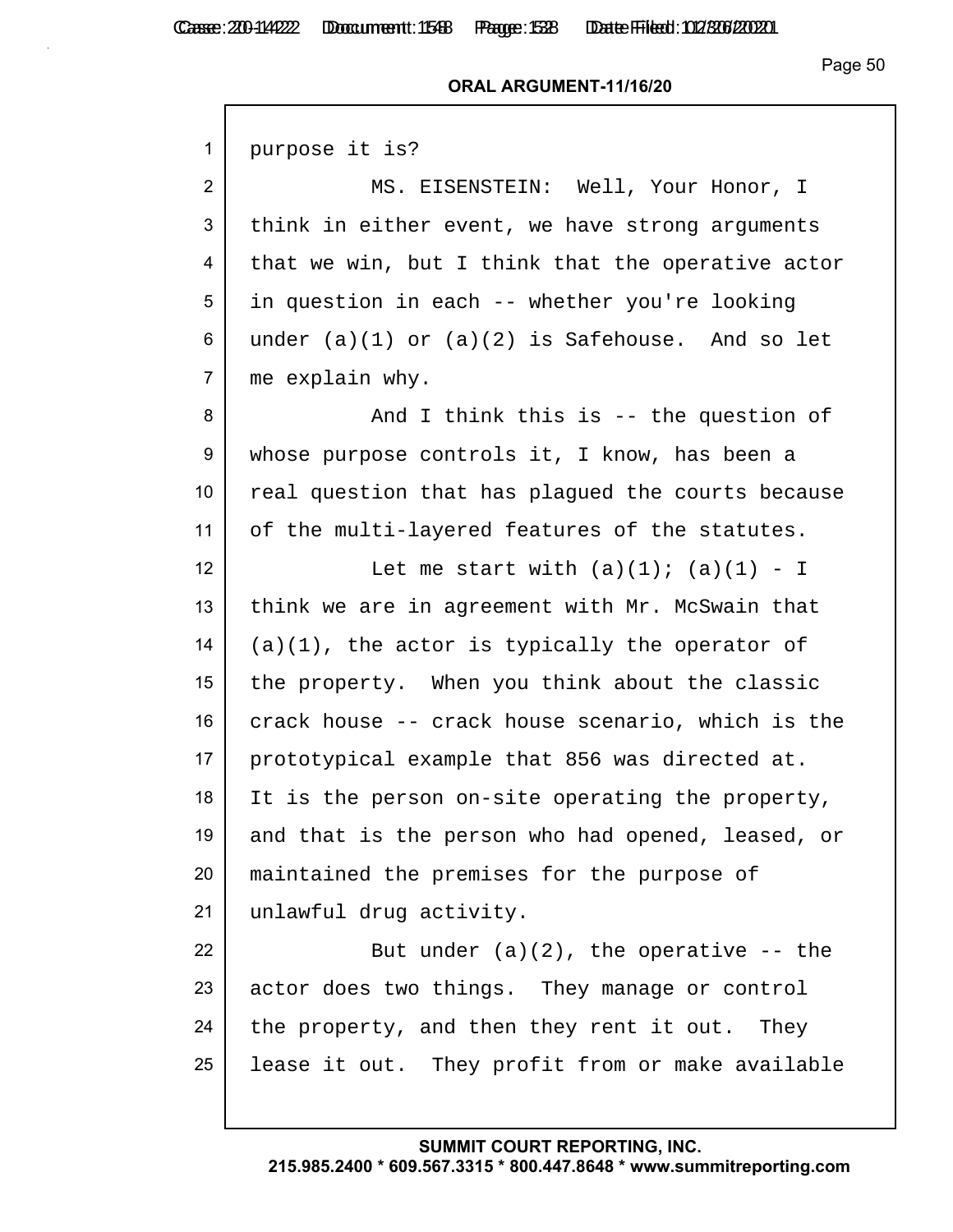Casse: 200-114222 Doccument: 1588 Page: 1539 Date Filed: 02/306/2020

Page 51

| 1               | for use to potentially another operator for --      |
|-----------------|-----------------------------------------------------|
| 2               | and then there's a series of gerundive of phrases   |
| 3               | that follow, all of the drug activities that        |
| 4               | follow.                                             |
| 5               | There are potentially three sets of                 |
| 6               | actors in $(a)(2)$ . The statute contemplates that  |
| $\overline{7}$  | there may be any number of third parties who may    |
| 8               | be visitors to the site or to the premises. What    |
| 9               | they're concerned about in each case are the        |
| 10 <sup>°</sup> | people who control and who own property. This is    |
| 11              | a statute about the use of property, not about      |
| 12 <sub>2</sub> | the visitors who may come and go to the property.   |
| 13              | JUDGE BIBAS: Okay. So no dispute,                   |
| 14              | $(a)(1)$ , the verbs in there don't require the     |
| 15              | existence of a third party. A sole person can       |
| 16              | violate $(a)(1)$ , whereas $(a)(2)$ has a number of |
| 17              | terms that envision there are going to be           |
| 18              | multiple people involved.                           |
| 19              | Before we get to parsing $(a)(2)$ and the           |
| 20              | relevance of the third party's intent, let's        |
| 21              | assume we agree with you, and it's -- we're going   |
| 22              | to be focusing on Safehouse's own purpose here.     |
| 23              | I wonder why that isn't satisfied here.<br>I'm      |
| 24              | looking at your stipulation of fact, paragraph      |
| 25              | 22, Appendix 685. "Safehouse believes that          |
|                 |                                                     |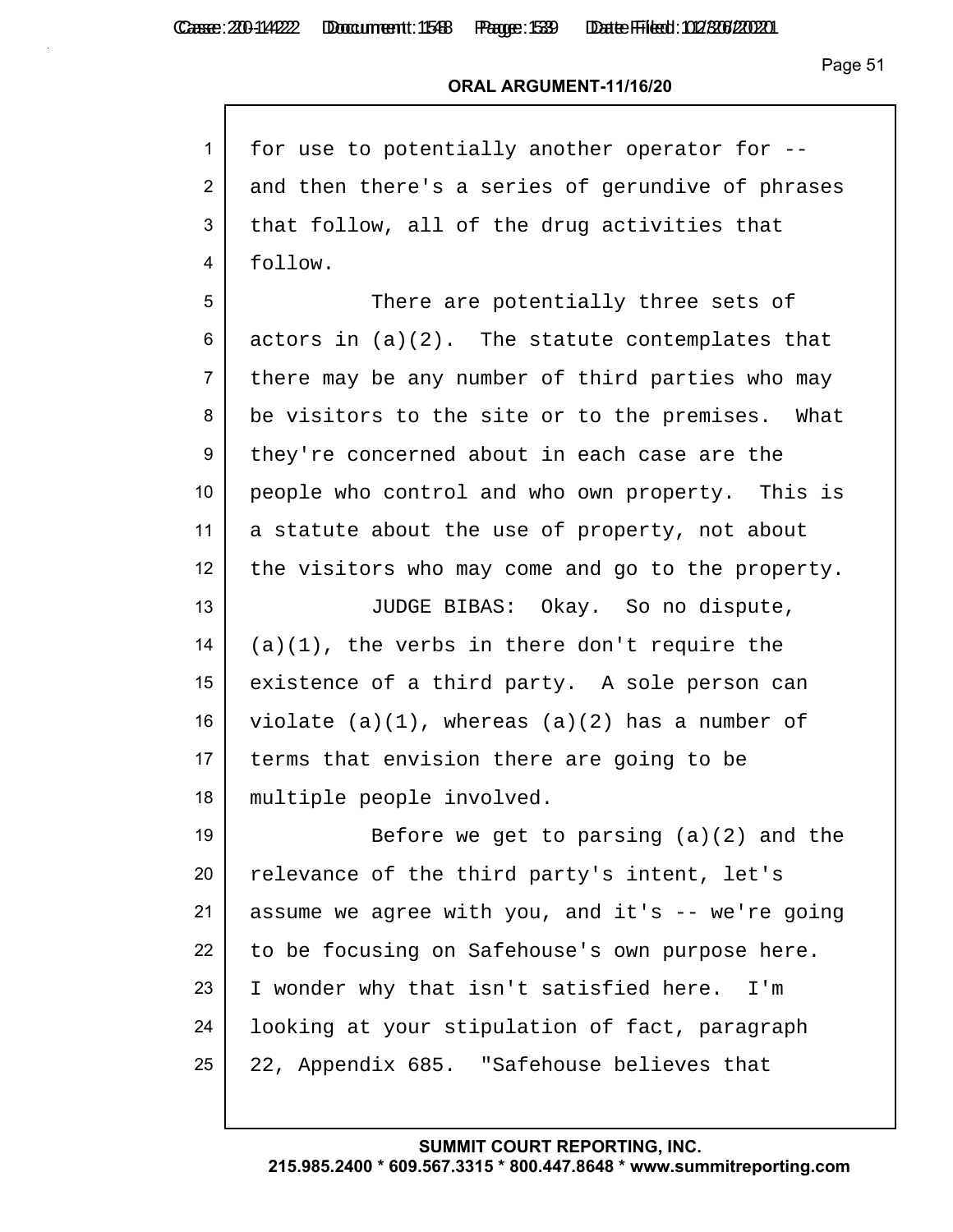## **ORAL ARGUMENT-11/16/20**

| $\mathbf{1}$    | supervised consumption aids potential treatment   |
|-----------------|---------------------------------------------------|
| $\overline{2}$  | in that its participants are more likely to       |
| 3               | engage in counseling and accept offers of medical |
| 4               | care after they've consumed drugs or not          |
| 5               | experiencing withdrawal symptoms."                |
| 6               | Now, your response is, "Our purpose is            |
| $\overline{7}$  | to ultimately lower use of drugs," but maybe in   |
| 8               | the long-term you want that. But the proximate    |
| 9               | means you're going to use is to have a purpose of |
| 10 <sup>°</sup> | drawing people in to use drugs here so the hope   |
| 11              | is they won't repeat it as much.                  |
| 12              | I don't see anything in the law that              |
| 13              | forbids having multiple purposes, and if you -- I |
| 14              | don't think you're arguing you can't have more    |
| 15              | than one significant purpose. So why shouldn't    |
| 16              | we read this as one of your purposes is have      |
| 17              | people use drugs here so that you can then help   |
| 18              | them so they don't do it too many more times?     |
| 19              | (PART A)                                          |
| 20              | MS. EISENSTEIN: Your Honor, I want to             |
| 21              | say two things about that aspect of the           |
| 22              | stipulation of fact. First, I think that is one   |
| 23              | facet, which is the susceptibility or the greater |
| 24              | susceptibility to treatment of people suffering   |
| 25              | from addiction at the time when they're not       |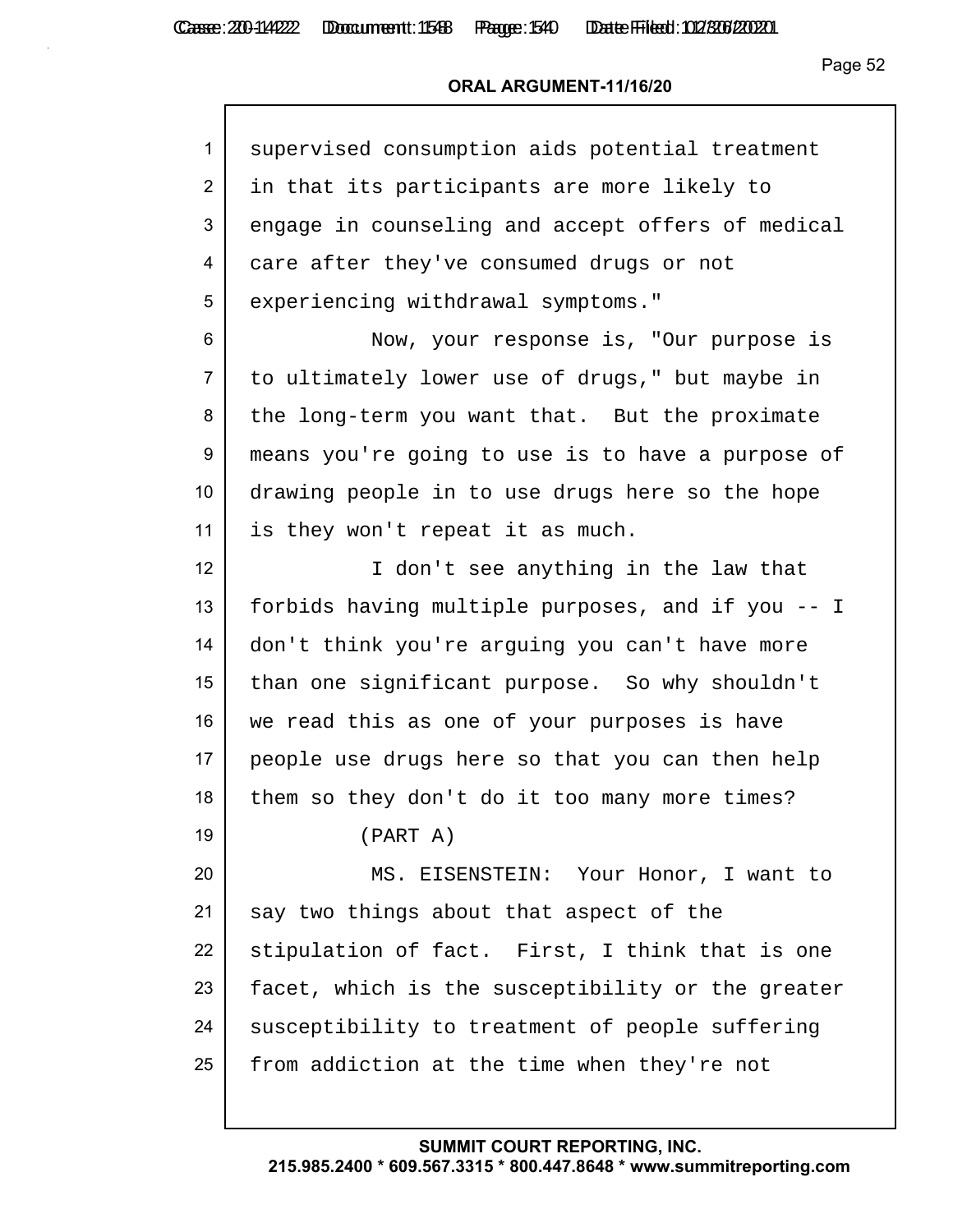| $\mathbf{1}$   | actively in withdrawal. But that -- that really    |
|----------------|----------------------------------------------------|
| 2              | is a secondary purpose. The urgent need for        |
| 3              | Safehouse is the overdose crisis that we are       |
| 4              | facing.                                            |
| 5              | JUDGE BIBAS: Okay.                                 |
| 6              | MS. EISENSTEIN: It is the imminent and             |
| $\overline{7}$ | -- contrary to Mr. McSwain's argument, the         |
| 8              | necessary precondition of Safehouse's existence is |
| 9              | consumption. The necessary precondition of         |
| 10             | Safehouse's existence is the overdose crisis,      |
| 11             | whereby people are dying --                        |
| 12             | JUDGE BIBAS: And let me go into that.              |
| 13             | And let me grant you -- maybe it's not a necessary |
| 14             | precondition. He may have over -- overstated it    |
| 15             | or -- but even if he did, you're not disputing     |
| 16             | that you can have multiple purposes. Most          |
| 17             | criminal statutes can be violated by someone who   |
| 18             | has several purposes, at least if they're          |
| 19             | significant purposes. You don't -- you don't take  |
| 20             | issue with the district court on that?             |
| 21             | MS. EISENSTEIN: I don't, Your Honor. I             |
| 22             | think that there can be multiple purposes, but     |
| 23             | particularly when it comes to use cases -- and     |
| 24             | this is just even in a residential context --      |
| 25             | prior to this type of unique medical and public    |
|                |                                                    |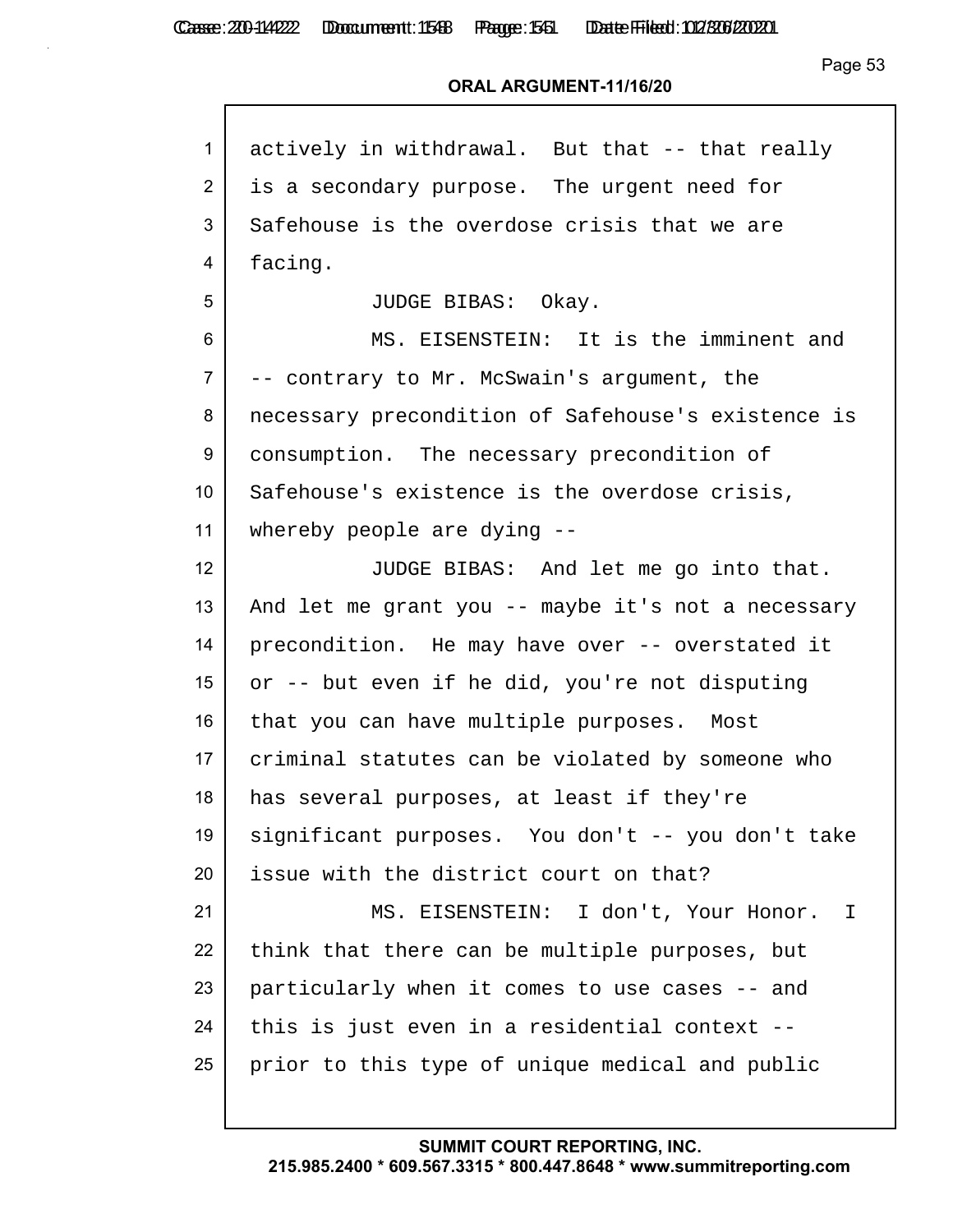| $\mathbf{1}$     | health crisis that we are in today, whereby        |
|------------------|----------------------------------------------------|
| $\overline{2}$   | someone can face rapid death by virtue of their    |
| 3                | addiction without close proximity to medical care. |
| 4                | But even before that time, Courts had treated      |
| 5                | unlawful use cases with caution and had required a |
| 6                | primary or significant purpose to be --            |
| $\overline{7}$   | JUDGE BIBAS: Okay.                                 |
| 8                | MS. EISENSTEIN: -- to be the unlawful              |
| 9                | drug activity.                                     |
| 10               | JUDGE BIBAS: What I wonder though is               |
| 11               | whether you are -- you're saying, well, our real   |
| 12 <sup>2</sup>  | purpose is to prevent overdose. And that is a      |
| 13               | purpose, but it also seems like you're saying,     |
| 14               | well, that's a benevolent motive. And of course,   |
| 15 <sub>15</sub> | you know, motive is neither here nor there. You    |
| 16               | can have a purpose of drawing someone in to use    |
| 17               | drugs in service of another purpose of preventing  |
| 18               | overdose deaths, and I don't understand why        |
| 19               | they're not both significant purposes of yours.    |
| 20               | MS. EISENSTEIN: Because you have to look           |
| 21               | at the nature of the facility and the type of      |
| 22               | services that Safehouse is providing.              |
| 23               | JUDGE BIBAS: You're providing syringes             |
| 24               | so that people can use them on-site. You're then   |
| 25               | disposing of the syringes afterwards. This is not  |
|                  |                                                    |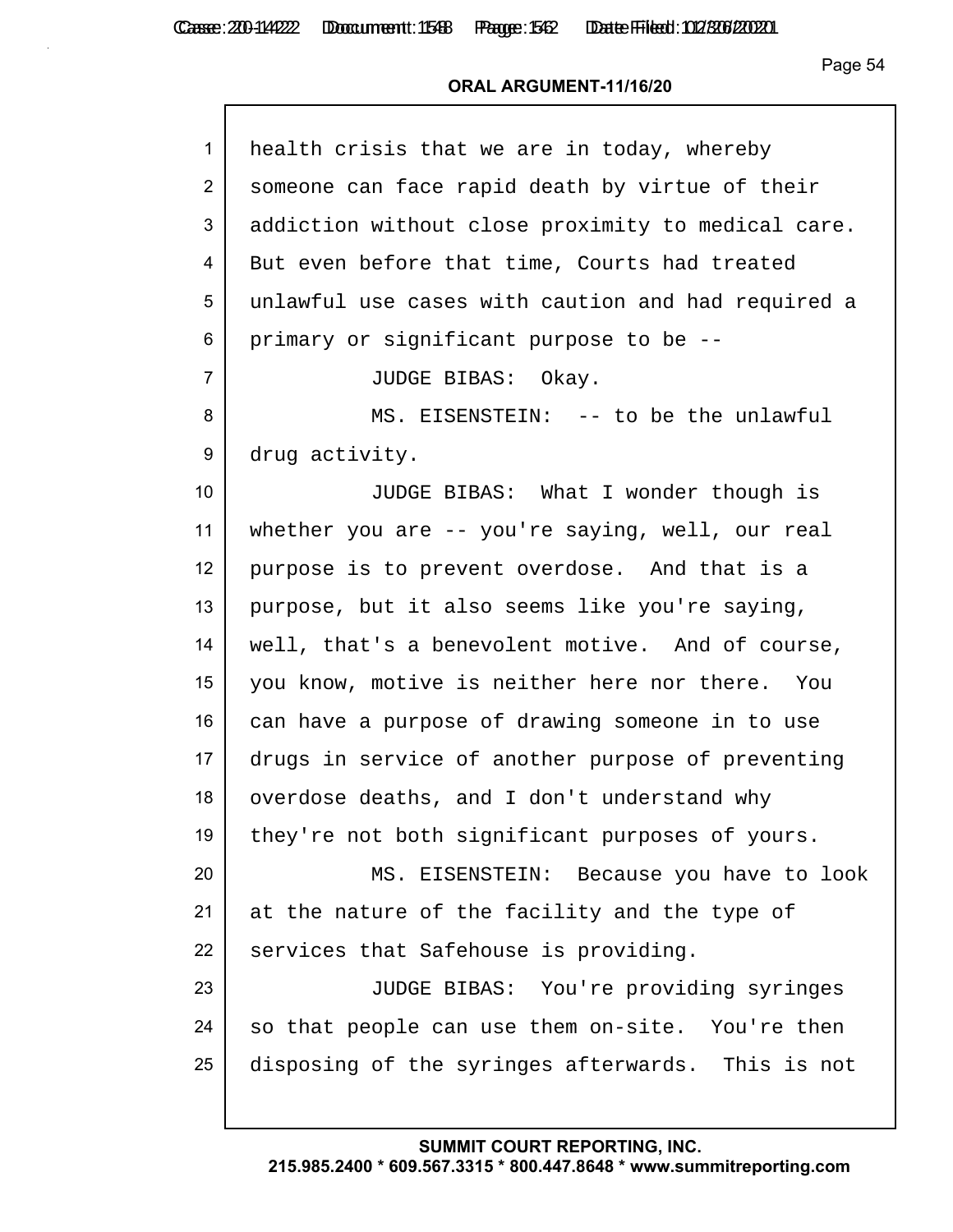| $\mathbf{1}$    | some fluky or accidental thing that's going to    |
|-----------------|---------------------------------------------------|
| 2               | happen on Safehouse's premises.                   |
| 3               | MS. EISENSTEIN: Right.                            |
| 4               | JUDGE BIBAS: You're providing the                 |
| 5               | equipment, and this is equipment that's not for   |
| 6               | people, diabetics using insulin. This is for      |
| $\overline{7}$  | people shooting up heroin. How is that a          |
| 8               | tangential or arbitrary or fluky or incidental    |
| 9               | purpose if you're giving them the syringes and    |
| 10              | taking care of them afterwards?                   |
| 11              | MS. EISENSTEIN: So, Judge Bibas, I think          |
| 12 <sup>2</sup> | your example of syringes for diabetics is a very  |
| 13              | good example because Congress recognized when it  |
| 14              | passed CARA and in subsequent legislation; the    |
| 15              | Department of Health and Human Services           |
| 16              | recognized; the CDC has recognized that addiction |
| 17              | is a disease.                                     |
| 18              | And so -- in fact, Congress recognized in         |
| 19              | the 2016 appropriations bill that syringes and    |
| 20              | syringe exchange services could be federally      |
| 21              | funded, precisely because treatment of addiction  |
| 22              | and those who suffer from addiction and its       |
| 23              | consequences is part of medical treatment         |
| 24              | recognized by Congress.                           |
| 25              | And so providing clean syringes,                  |
|                 |                                                   |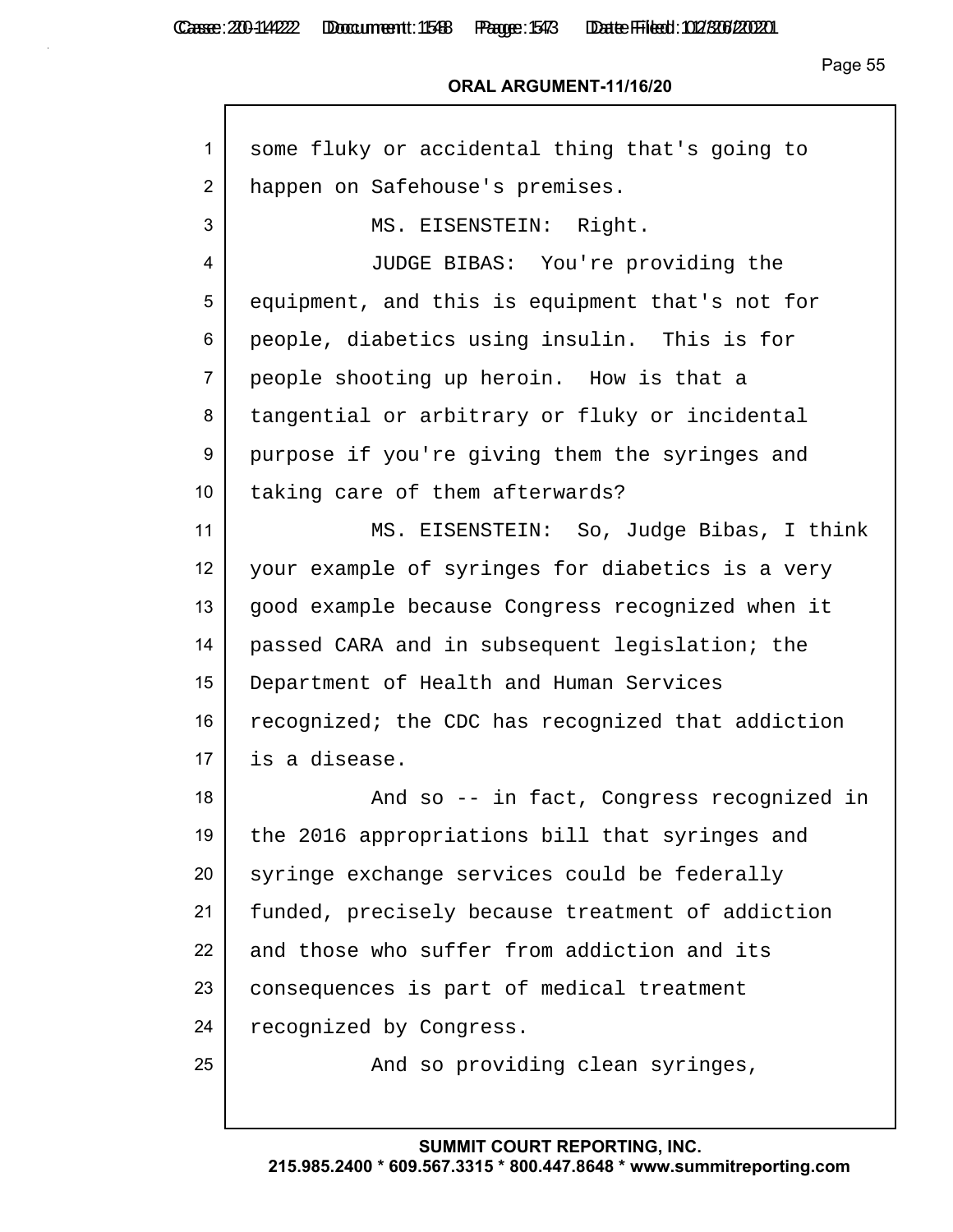#### **ORAL ARGUMENT-11/16/20**

| $\mathbf{1}$   | providing a sterile location where people can     |
|----------------|---------------------------------------------------|
| $\overline{2}$ | receive treatment for the consequences of         |
| 3              | addiction -- so this is, in a sense, your example |
| 4              | of the diabetic who receives clean syringes. You  |
| 5              | wouldn't say that someone gives someone clean     |
| 6              | syringes for the purposes of their diabetes. You  |
| $\overline{7}$ | would say it's to treat the diabetes, and that's  |
| 8              | $exactly --$                                      |

9 The key distinction here for Safehouse compared to some of the other examples that the government has put forth is that the goal of 12 Safehouse is to treat the aftereffects of consumption, which is part and parcel of the disease of addiction that is, in fact, killing unnecessarily our neighbors, our citizens here in Philadelphia.

17 and so rather than under the current 18 model, a person who receives the syringes at a 19 place like Prevention Point is forced to leave. 20 They are cast out at the very moment when they're 21 at greatest risk of overdose death.

22 **And so Safehouse proposes to allow them** 23 to stay in close proximity to Naloxone, to 24 respiratory support, and the kind of medical care  $25$  that can keep them alive with certainty. So that

#### **SUMMIT COURT REPORTING, INC.**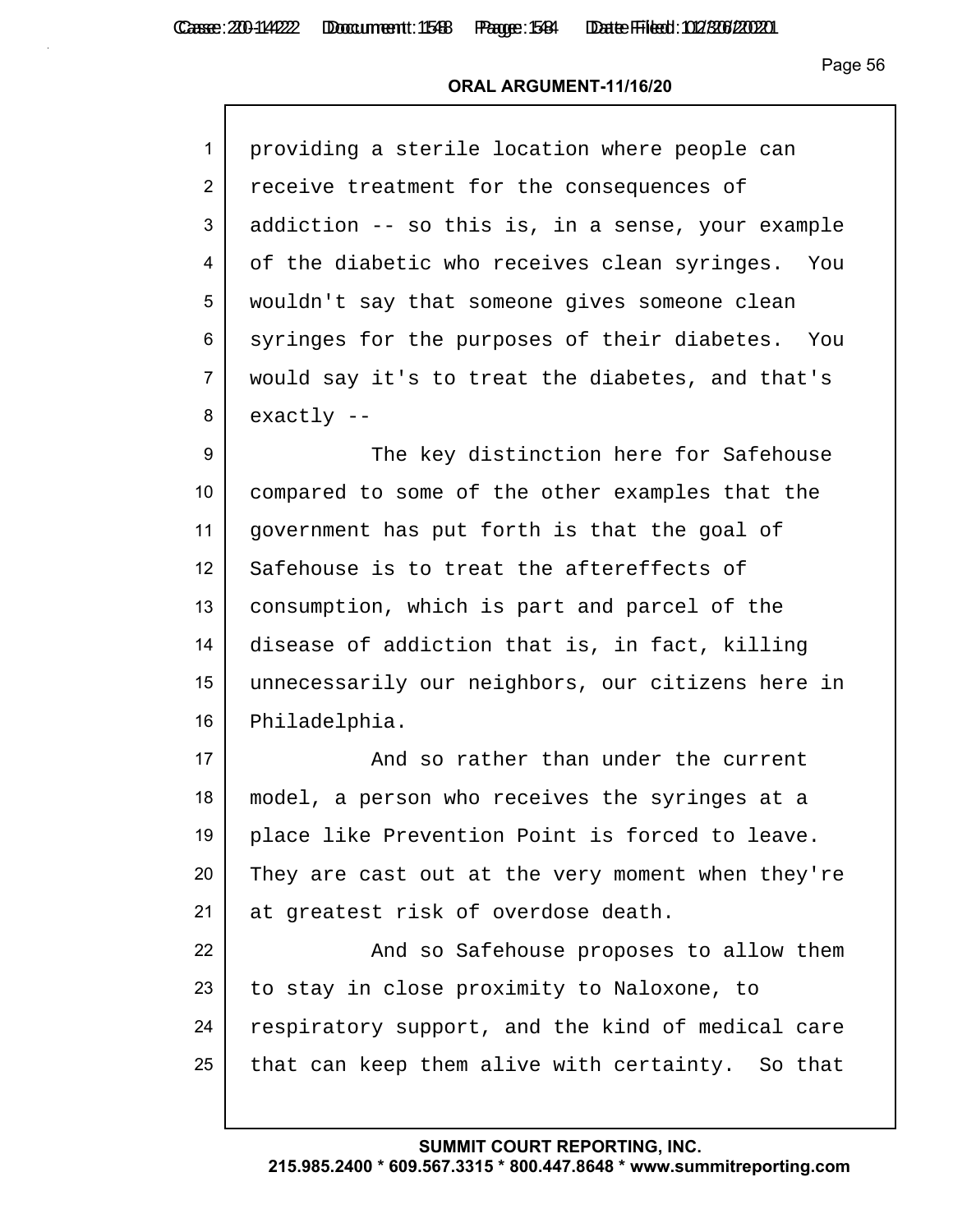Casse: 200-114222 Domcument: 1546 Page: 1545 Date Filed: 02/306/2020

Page 57

#### **ORAL ARGUMENT-11/16/20**

| 1 is the core purpose of Safehouse. Yes. Is the        |
|--------------------------------------------------------|
| 2   means by which they're able to provide that care   |
| 3   to allow people to consume in their place in close |
| 4   proximity? It is.                                  |

5 But I think Mr. McSwain's argument that 6 the necessary precondition of Safehouse's 7 operations is consumption has it reversed. The 8 problem is that the necessary feature of the 9 disease of addiction is the inability to stop 10 consuming, notwithstanding the grave risk of death 11 and harm to oneself. And Safehouse tries to 12 resolve that problem by keeping the  $-$ - allowing 13 people to stay in close proximity to the services 14 that it's offering, which are access to Naloxone, 15 respiratory support, and then indeed, when  $-$ - when 16 or if a person stays within the Safehouse walls, 17 to provide the kind of treatment and 18 rehabilitation and access to rehabilitation 19 services.

 JUDGE BIBAS: Ms. Eisenstein, maybe we can go to this issue about whether it is a third 22 | party's purpose. When I look at  $(a)(1)$ , you've 23 agreed, there's nothing in  $(a)(1)$  that really involves a third party. So the using looks naturally like it's the person who is opening,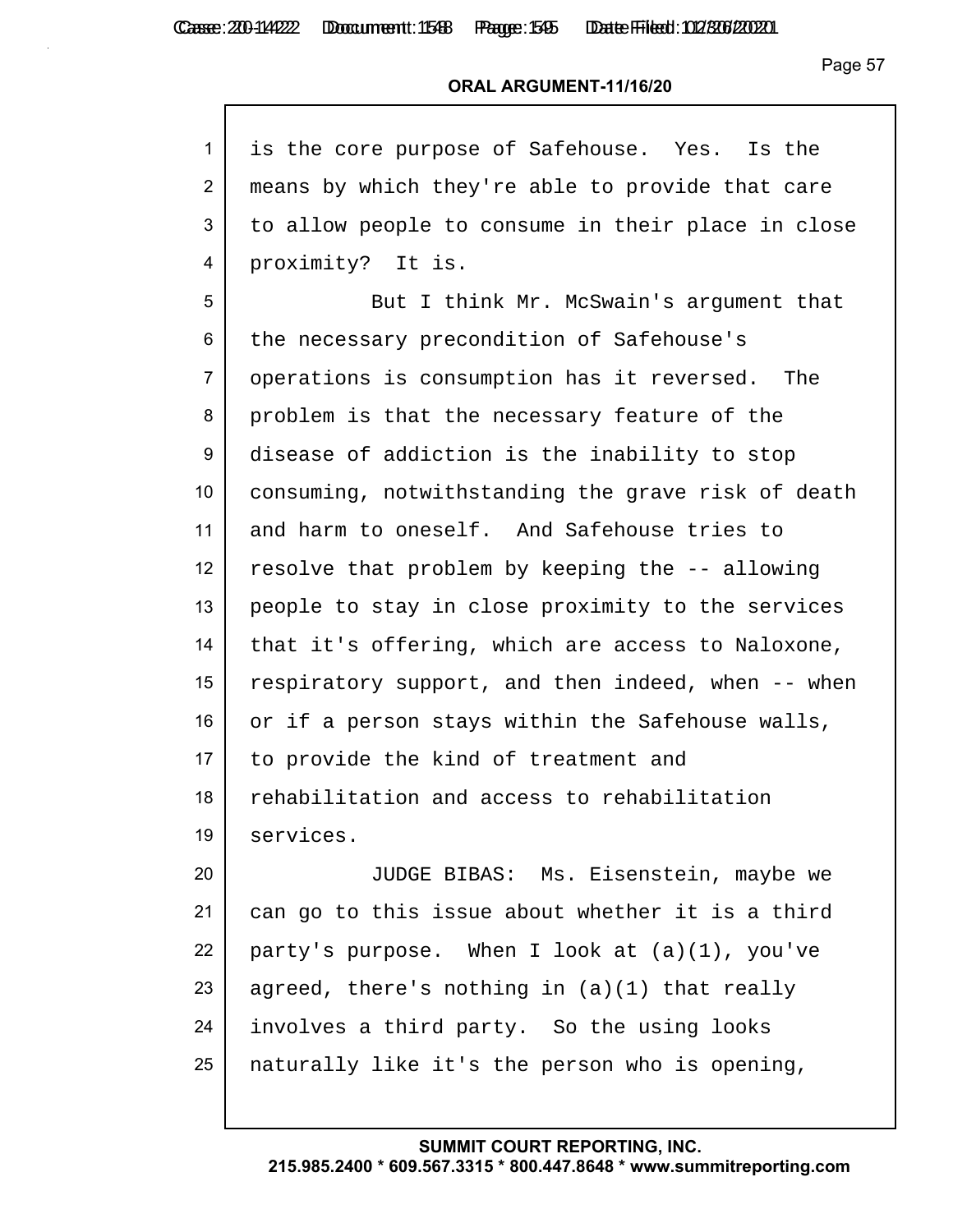Г

Casse: 200-114222 Doccument: 1588 Page: 1646 Date Filed: 02/306/2020

Page 58

| $\mathbf{1}$    | leasing, renting, using, or maintaining the place  |
|-----------------|----------------------------------------------------|
| 2               | who is using in $(a)(1)$ .                         |
| 3               | MS. EISENSTEIN: Well, directly, I                  |
| 4               | disagree. There are two parties here not -- there  |
| 5               | are -- there is a third party contemplated in      |
| 6               | $(a)(1)$ too. The actor is the person who opens,   |
| $\overline{7}$  | leases, rents, or maintains the property, and then |
| 8               | there may be any number of third parties who are   |
| 9               | engaged in drug distribution activity or use of    |
| 10 <sup>°</sup> | the properties.                                    |
| 11              | JUDGE BIBAS: Maybe. But it doesn't                 |
| 12              | require it for violation of $(a)(1)$ .             |
| 13              | MS. EISENSTEIN: It doesn't require it,             |
| 14              | but contemplate the sort of prototypical example   |
| 15              | of a crack house. The operator of the crack house  |
| 16              | may or may not be dealing drugs. The operator of   |
| 17              | the crack house may or may not be $-$ - they are   |
| 18              | maintaining the property for the collection of     |
| 19              | people to potentially use.                         |
| 20              | JUDGE BIBAS: The verbs -- the verbs                |
| 21              | "manufacturing, distributing, or using" don't --   |
| 22              | don't, on their face, necessitate or call for a    |
| 23              | third party, even though you could have a third    |
| 24              | party involved.                                    |
| 25              | MS. EISENSTEIN: They're not verbs.                 |
|                 |                                                    |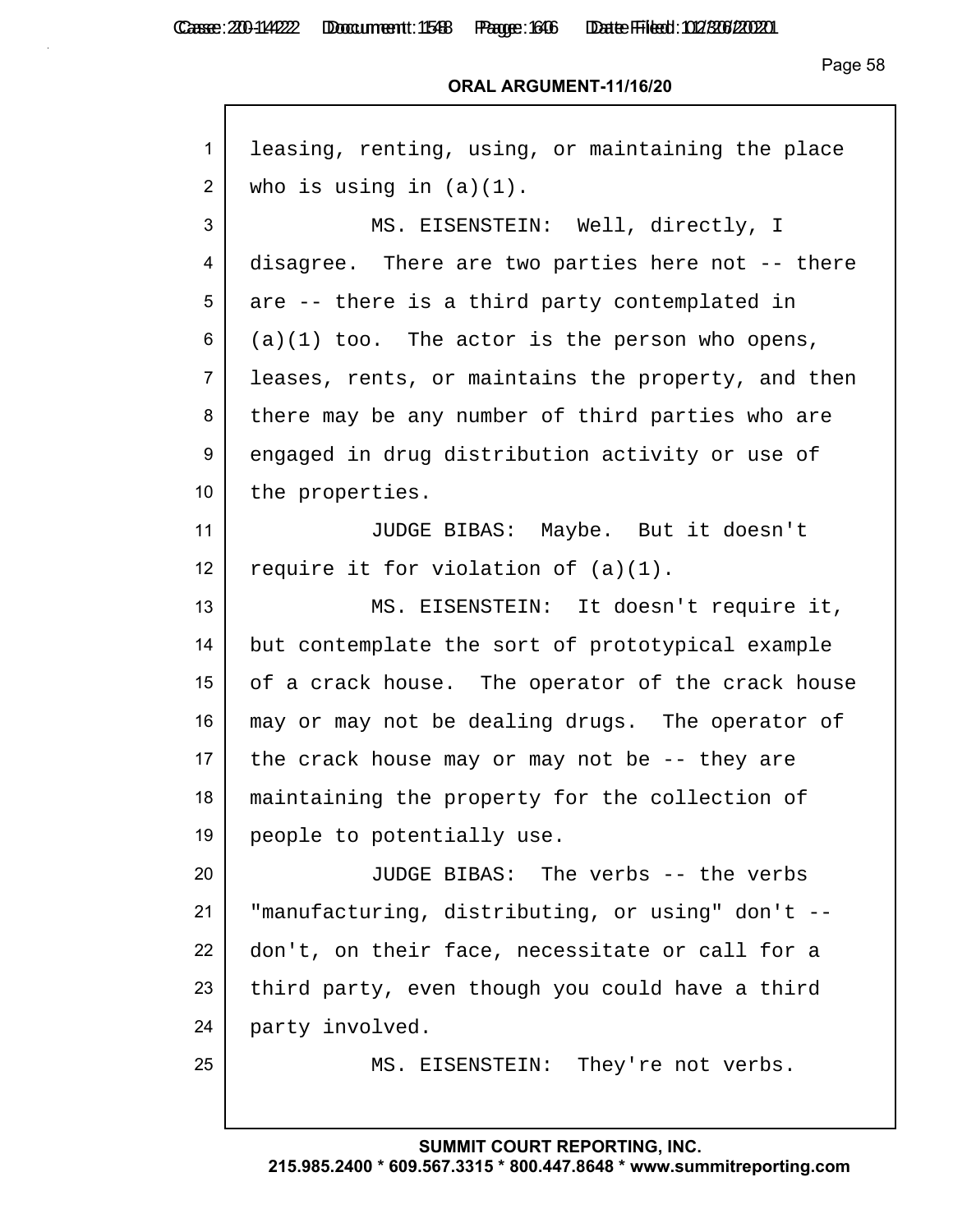#### **ORAL ARGUMENT-11/16/20**

1 They're gerundive phrases.

2 JUDGE BIBAS: Gerundive phrases, okay. 3 But the gerundive phase -- my point is, if I can  $4 \mid$  get onto (a)(2), the gerundive phrase that is 5 being used as a verb, has a verbal use here, you  $6$  know -- it's the object of the earlier verb -- is  $7$  using a controlled substance, whereas in  $(a)(2)$ 8 the gerundive phrase ends with, you know, "making" 9 available" -- knowingly and intentionally --10 sorry, the verb "make available for use for the 11 purpose of."

12 So the purpose in both cases could refer 13 back to use, but in the second one it's one 14 person's making available for some distinct use. 15 | That's  $-$  that's  $-$  why isn't that a salient 16 distinction that says  $(a)(2)$  is really directed 17 | towards third parties in a way that  $(a)(1)$  isn't. 18 MS. EISENSTEIN: So, again, I think 19  $(a)(2)$  involves potential -- again, focus is on 20 the use of property. So there might be two 21 different entities or levels of actors with 22 respect to property. There's the person who 23 | manages or controls, which typically  $(a)(2)$  -- $24$  just think of the landlord scenario -- it's 25 typically the owner or the landlord, someone who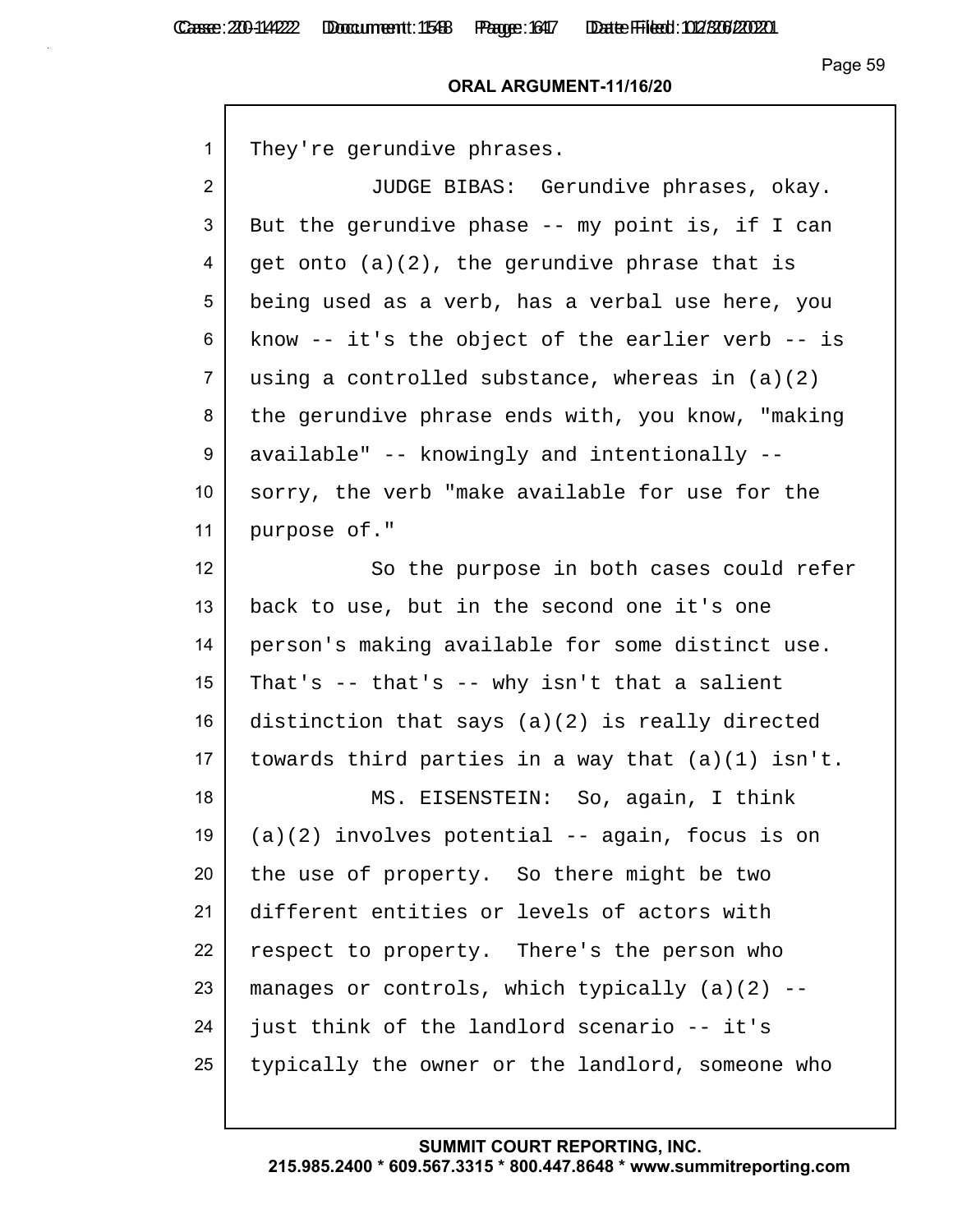Casse: 200-114222 Doccument: 1588 Page: 1648 Date Filed: 02/306/2020

Page 60

| 1               | is distant from the property, who then rents it,   |
|-----------------|----------------------------------------------------|
| $\overline{2}$  | leases, profits from, makes available for use in   |
| 3               | the sense of giving control of property.           |
| 4               | This isn't -- the term "make available             |
| 5               | for use" is a really awkward one in this -- in     |
| 6               | this particular practice.                          |
| $\overline{7}$  | JUDGE BIBAS: But it is the most salient            |
| 8               | distinction in the list of the verbs in $(a)(2)$ . |
| 9               | And so Congress wrote (a)(1) involving using       |
| 10 <sub>1</sub> | directly, and (a)(2) is making available for use,  |
| 11              | textually contemplating an additional level of     |
| 12 <sub>2</sub> | remove in $(a)(2)$ of someone else using.          |
| 13              | MS. EISENSTEIN: Right. I agree. And so             |
| 14              | in the "make available for use" context though, I  |
| 15              | think you still have to look at it in context of   |
| 16              | the other words from the statute, which include    |
| 17 <sub>2</sub> | rent, lease, profit from, all suggesting giving    |
| 18              | over the control of property.                      |
| 19              | And so, actually, $(a)(2)$ is really               |
| 20              | inapposite to Safehouse at all because (a)(2) is   |
| 21              | not giving over the use of property to anyone.     |
| 22              | Safehouse will be the operator of the property.    |
| 23              | Safehouse staff will be the only one providing --  |
| 24              | operating its facilities and providing its         |
| 25              | services.                                          |
|                 |                                                    |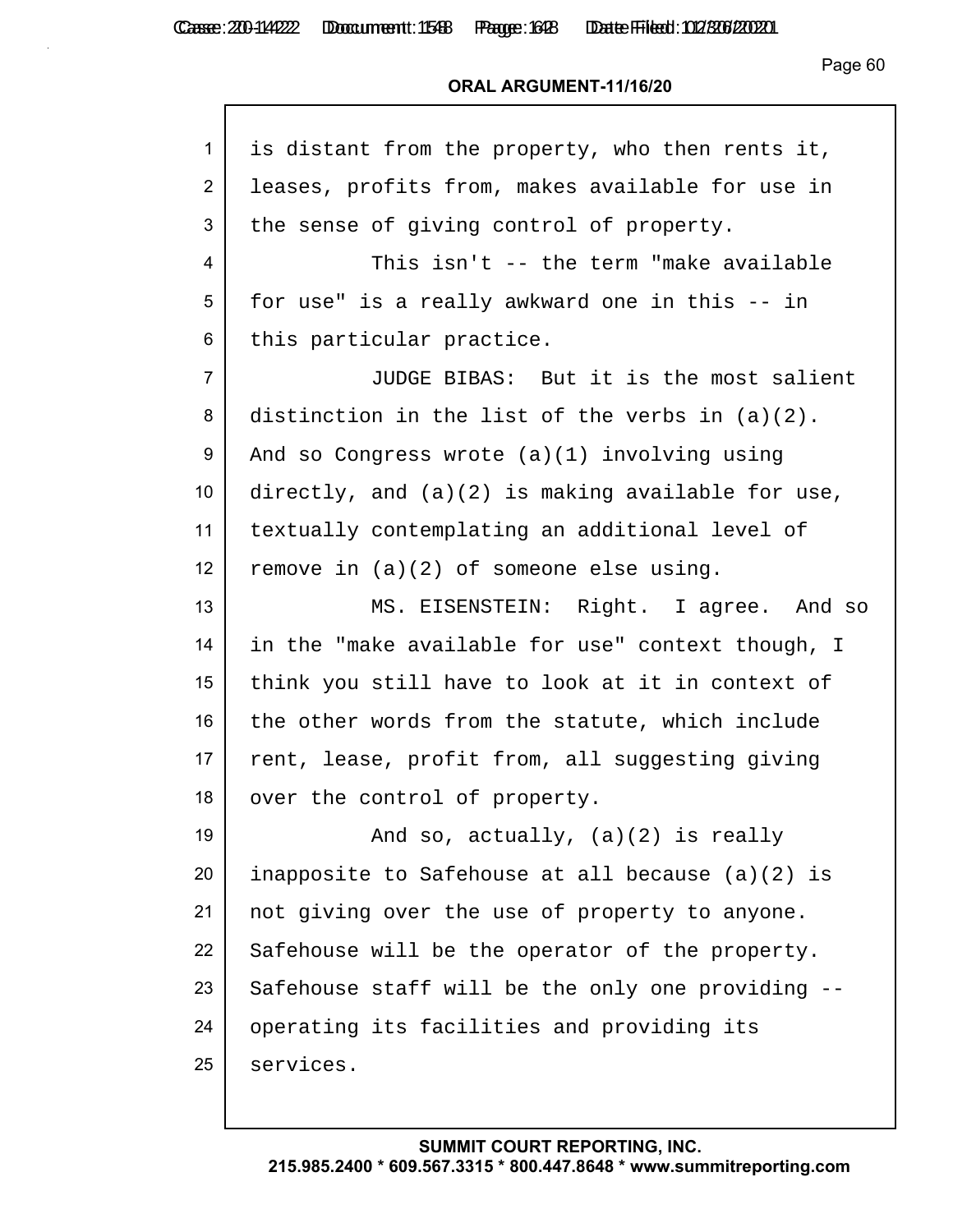Г

Casse: 200-114222 Doccument: 1588 Page: 1699 Date Filed: 02/306/2020

Page 61

#### **ORAL ARGUMENT-11/16/20**

| $\mathbf{1}$    | Yes. There will be invitees who come in              |
|-----------------|------------------------------------------------------|
| $\overline{2}$  | and people who are participating, but those people   |
| 3               | are not the ones who have operative control over     |
| 4               | the use of property or the purpose of the            |
| 5               | facility.                                            |
| 6               | And that makes sense because it would be             |
| $\overline{7}$  | extremely odd for a statute about the intentional    |
| 8               | knowing and purposeful use of property to depend     |
| 9               | on the various people who come and go and the        |
| 10              | reasons that they come and go from the property.     |
| 11              | JUDGE BIBAS: Ms. Eisenstein, could we                |
| 12 <sub>2</sub> | talk about surplusage. I think one of the            |
| 13              | strongest arguments for the government is it's       |
| 14              | really hard to come up with examples of conduct      |
| 15              | that on your reading violates $(a)(2)$ that isn't    |
| 16              | already criminalized by (a)(1). Please tell me       |
| 17              | what additional reach $(a)(2)$ has beyond $(a)(1)$ . |
| 18              | MS. EISENSTEIN: All right. So the verbs              |
| 19              | and the actions in the statute are totally           |
| 20              | different. In $(a)(1)$ , it is the person who is     |
| 21              | maintaining the property, open, leasing, renting.    |
| 22              | They're the ones using the property.                 |
| 23              | $(a)(2)$ , as I said, typically you think of         |
| 24              | it as going after the owner or landlord of the       |
| 25              | property. It's the person who manages or controls    |
|                 |                                                      |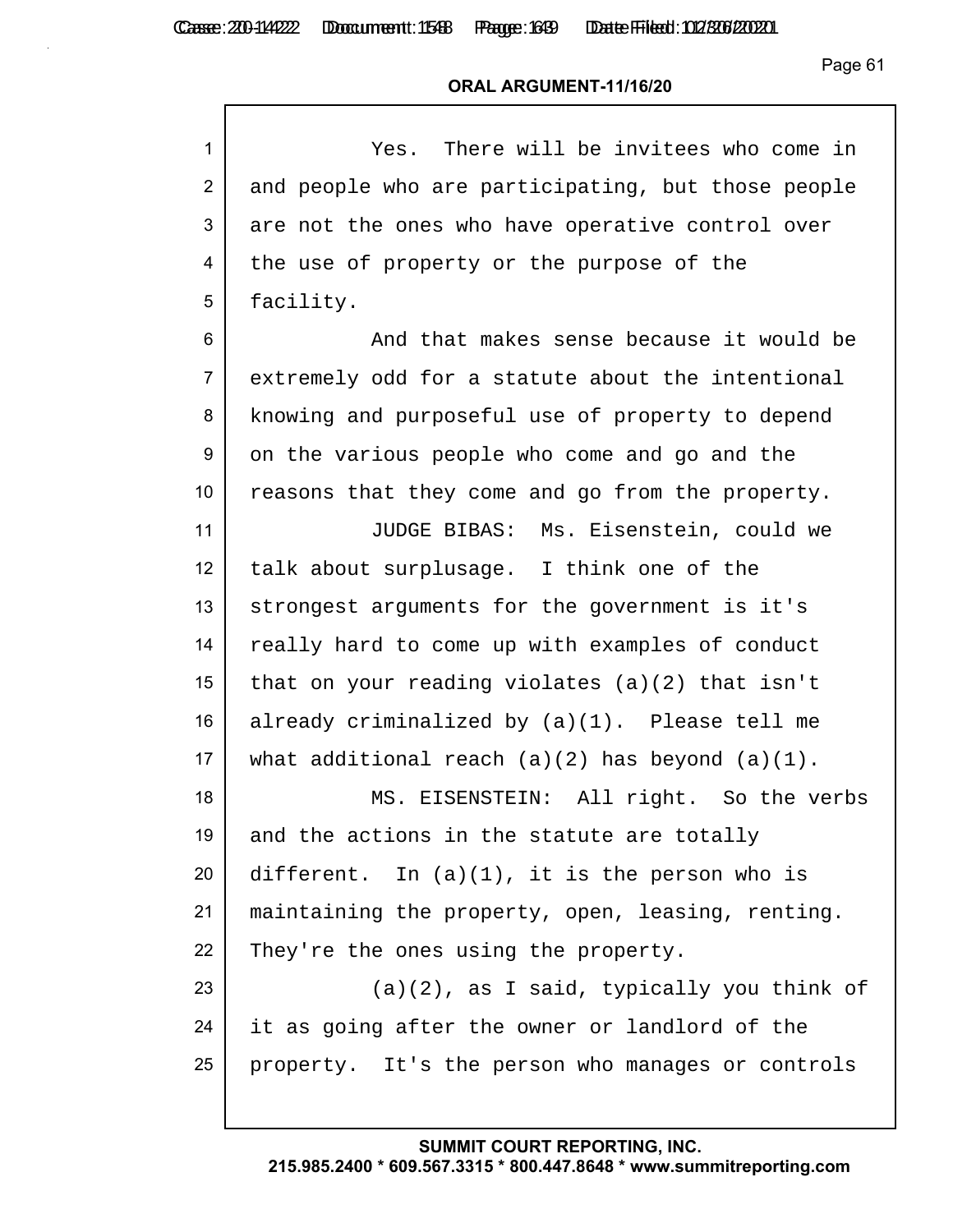Г

Page 62

#### **ORAL ARGUMENT-11/16/20**

| $\mathbf 1$    | the property and then rents it out, leases it out, |
|----------------|----------------------------------------------------|
| 2              | profits from, or makes the property --             |
| 3              | JUDGE BIBAS: Why wouldn't that person be           |
| 4              | covered by $(a)(1)$ 's reference to lease or rent? |
| 5              | Why couldn't that person be prosecuted under       |
| 6              | $(a)(1)$ already?                                  |
| $\overline{7}$ | MS. EISENSTEIN: Your Honor, I think, if            |
| 8              | you look at the way the district court treated     |
| 9              | those verbs, I think it's very telling. So lease   |
| 10             | and rent have two different potential meanings.    |
| 11             | JUDGE BIBAS: Okay. It could encompass              |
| 12             | both in $(a)(1)$ .                                 |
| 13             | MS. EISENSTEIN: It could be the lessee,            |
| 14             | or it could be the lessor.                         |
| 15             | JUDGE BIBAS: Right.                                |
| 16             | MS. EISENSTEIN: Right. The person who              |
| 17             | rents it out or the person who rents the property. |
| 18             | JUDGE BIBAS: Okay.                                 |
| 19             | MS. EISENSTEIN: And I think that the               |
| 20             | better reading of the statute, based on the way in |
| 21             | which it's been utilized and developed is that the |
| 22             | terms "rent" and "lease" in those two statutes     |
| 23             | are, generally speaking, referring to two          |
| 24             | different activities because you're managing and   |
| 25             | controlling the property as owner, lessee, agent,  |
|                |                                                    |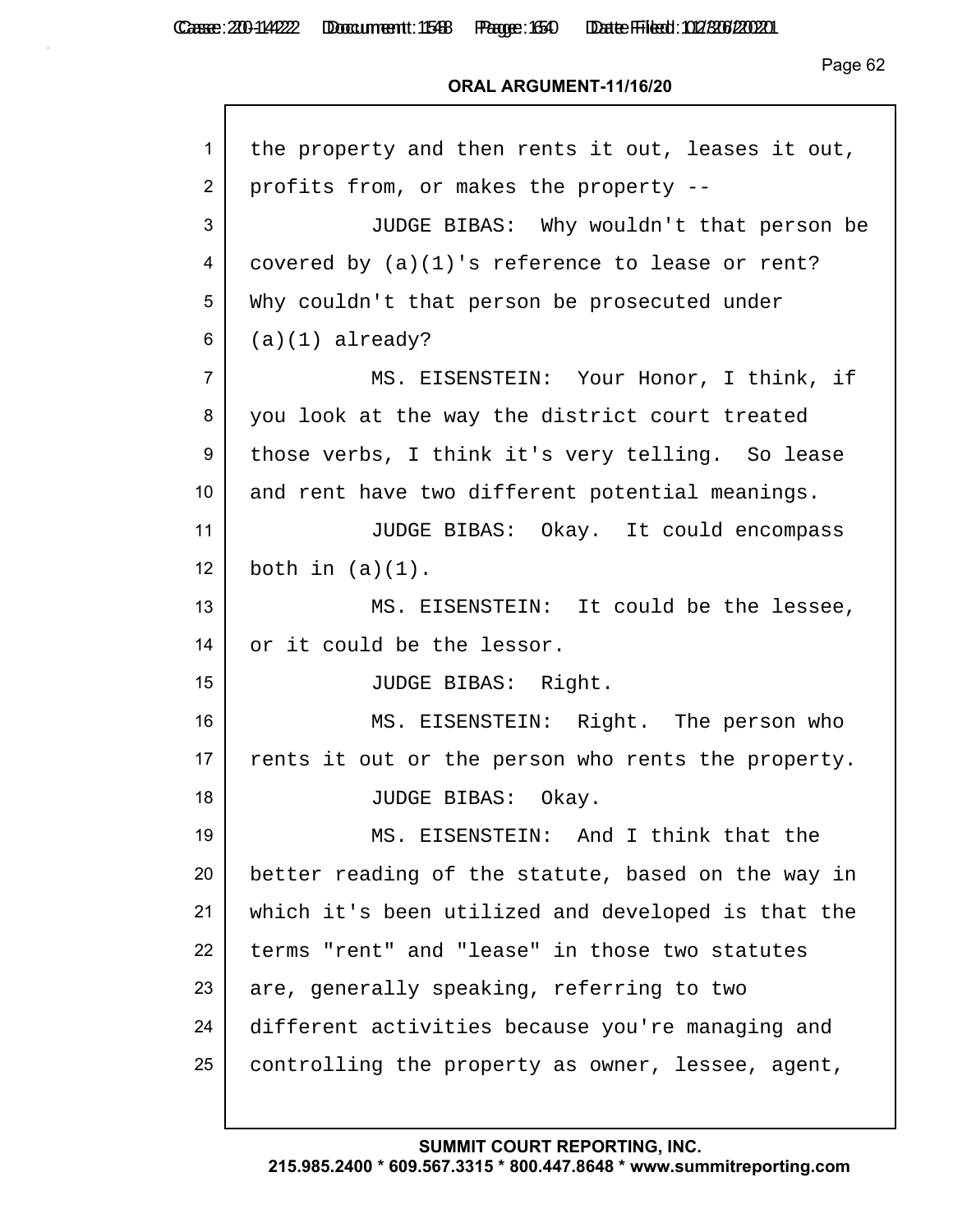#### **ORAL ARGUMENT-11/16/20**

| 1               | employee, occupant, mortgagee. And then rent,                 |
|-----------------|---------------------------------------------------------------|
| $\overline{2}$  | lease, profit from, or make available for use.                |
| 3               | It's an outward baseline verb.                                |
| 4               | JUDGE BIBAS: Maybe my question wasn't                         |
| 5               | clear. Give me the factual hypo that you submit               |
| 6               | is not prosecutable under (a)(1) but is                       |
| $\overline{7}$  | prosecutable under (a)(2) on your reading.                    |
| 8               | MS. EISENSTEIN: I think it's the distant                      |
| 9               | landlord, who is not at the property, who -- who              |
| 10 <sup>°</sup> | leases the property to a third party with the                 |
| 11              | knowledge and intention that the property is going            |
| 12              | to be used for the purposes of unlawful drug                  |
| 13              | activity.                                                     |
| 14              | JUDGE BIBAS: Let's say that we think                          |
| 15 <sub>2</sub> | that the words "knowingly leased for the purpose              |
| 16              | of" in $(a)(1)$ cover that activity. Is there any             |
| 17              | other activity? I mean, you're having to                      |
| 18              | constrict the meaning of the verb "rent." Is                  |
| 19              | there any other activity that is covered by $(a)(2)$          |
| 20              | that isn't covered by $(a)(1)$ ?                              |
| 21              | MS. EISENSTEIN: Yes. I think that it's                        |
| 22              | somebody who has that management and control.<br>$\mathbf{I}$ |
| 23              | mean, look, I think is there overlap? Surely                  |
| 24              | there is. But I think that $--$ that there is $--$            |
| 25              | the statutes are directed at a different class of             |
|                 |                                                               |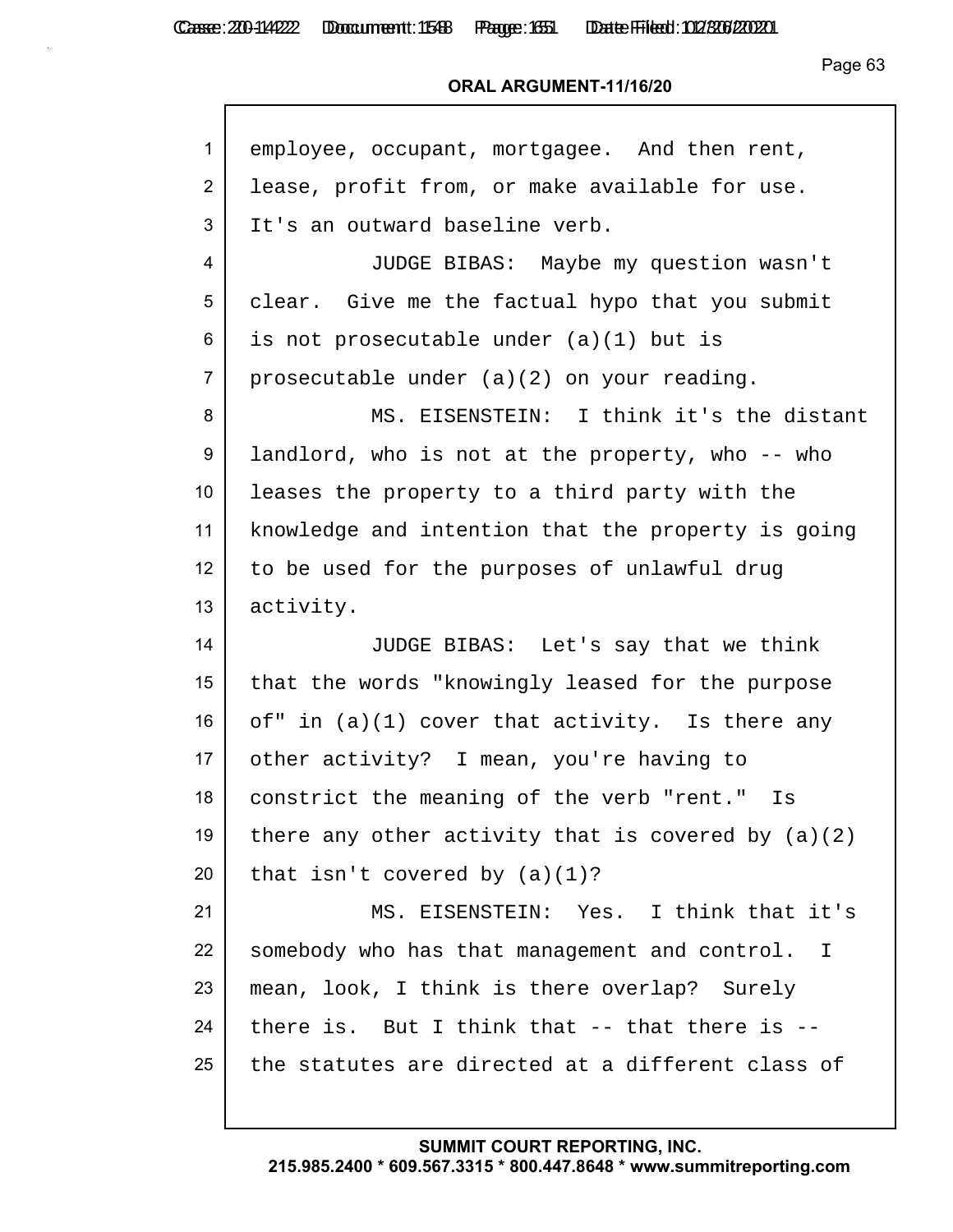Casse: 200-114222 Doccument: 1588 Page: 1552 Date Filed: 02/306/2020

Page 64

#### **ORAL ARGUMENT-11/16/20**

| actors. So I think that -- I'm not disputing that    |
|------------------------------------------------------|
| there are two classes of actors in $(a)(2)$ -- well, |
| actually, three classes of actors in $(a)(2)$ .      |
| I think the difference between                       |
| Mr. McSwain and our position is, in $(a)(2)$ there   |
| are two potential classes of actors - the operator   |
| and the third parties.                               |
| JUDGE BIBAS: Why did Congress add this               |
| in? If Congress did not have (a)(2) in, there        |
| would be no reason to constrict the verbs "lease"    |
| or "rent" not to reach the landlord, the -- you      |
| know, "maintain" would get the property managers.    |
| It's just not clear to me why $(a)(2)$ is in there   |
| at all on your reading.                              |
| MS. EISENSTEIN: Well, I think that --                |
| well, let's just say they didn't lease or rent.      |
| Let's just say they made it available for use.       |
| So, for example, you are the owner of the            |
| apartment, and you just allow your boyfriend to      |
| run a crack operation while you're at work. That     |
| would be covered by $(a)(2)$ , but I would think not |
| by $(a)(1)$ because you haven't been the one who is  |
| using it for that purpose, who is maintaining it     |
| for that purpose; and you didn't lease or rent it.   |
| So I think that even more informal                   |
|                                                      |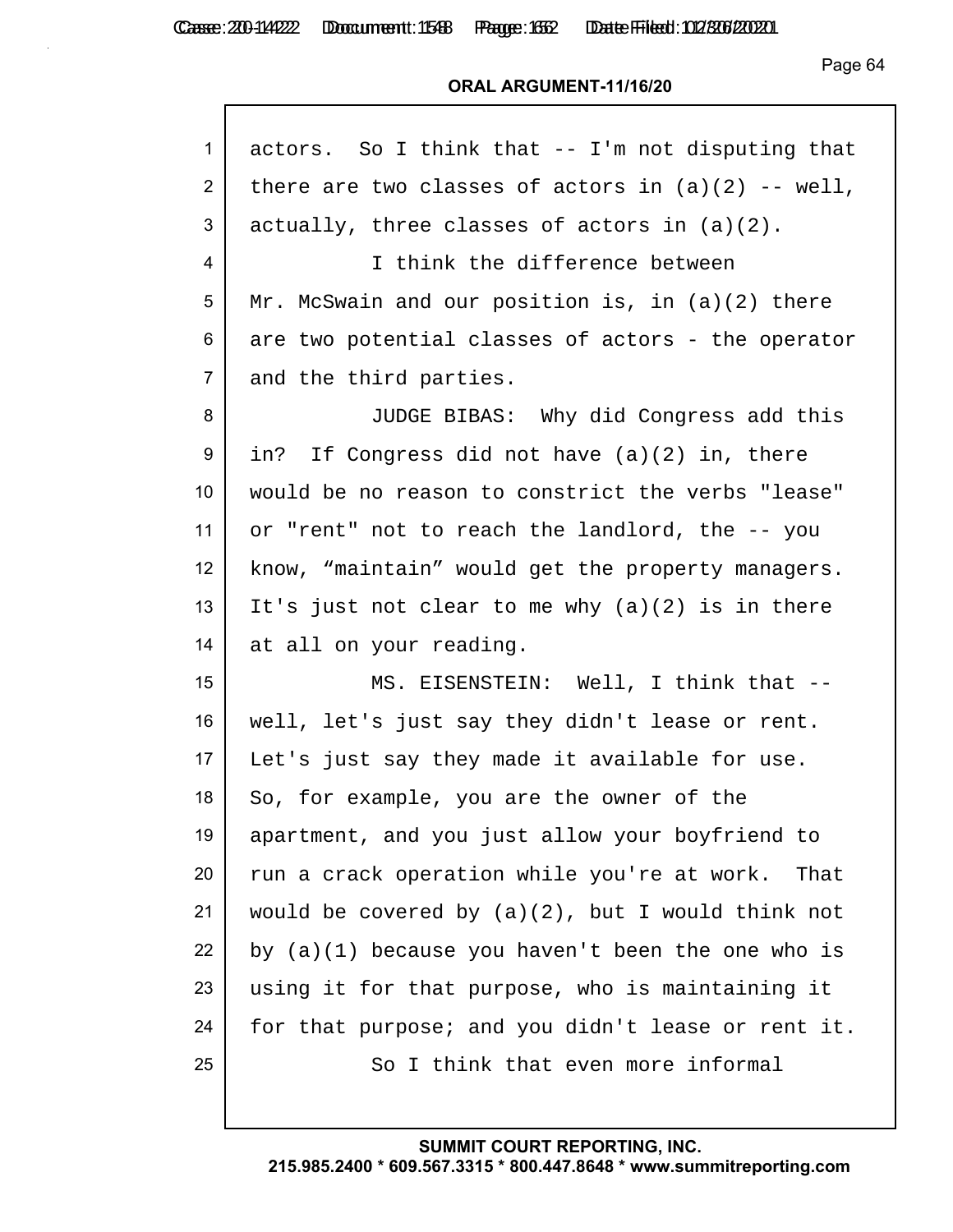#### **ORAL ARGUMENT-11/16/20**

| $\mathbf{1}$    | arrangements are covered, but still the term "for  |
|-----------------|----------------------------------------------------|
| 2               | the purpose of" has to go to the actor. So under   |
| 3               | either scenario -- and by the way, Chen, which the |
| 4               | government relied heavily on, looked at 16         |
| 5               | statutes that used the phrase "knowingly for the   |
| 6               | purpose of," and in each case came to the same     |
| $\overline{7}$  | conclusion, that the purpose goes to the actor,    |
| 8               | not -- not to various other third parties who      |
| 9               | might be downstream.                               |
| 10 <sup>°</sup> | It's a nonsensical result to have the              |
| 11              | criminal liability turn on the actions of third    |
| 12 <sup>2</sup> | parties that are not those of the actor            |
| 13              | themselves.                                        |
| 14              | And here, I think it's important that              |
| 15              | Safehouse is not a distant owner. They are the     |
| 16              | operator.                                          |
| 17              | JUDGE ROTH: Is there any criminal                  |
| 18              | statute that actually makes the intent of a third  |
| 19              | party an element of the prosecution of the         |
| 20              | offender?                                          |
| 21              | MS. EISENSTEIN: Your Honor, I'm aware of           |
| 22              | none.                                              |
| 23              | JUDGE BIBAS: Isn't there commonly                  |
| 24              | Pinkerton liability based on a coconspirator doing |
| 25              | something with an intent? You can be liable for    |
|                 |                                                    |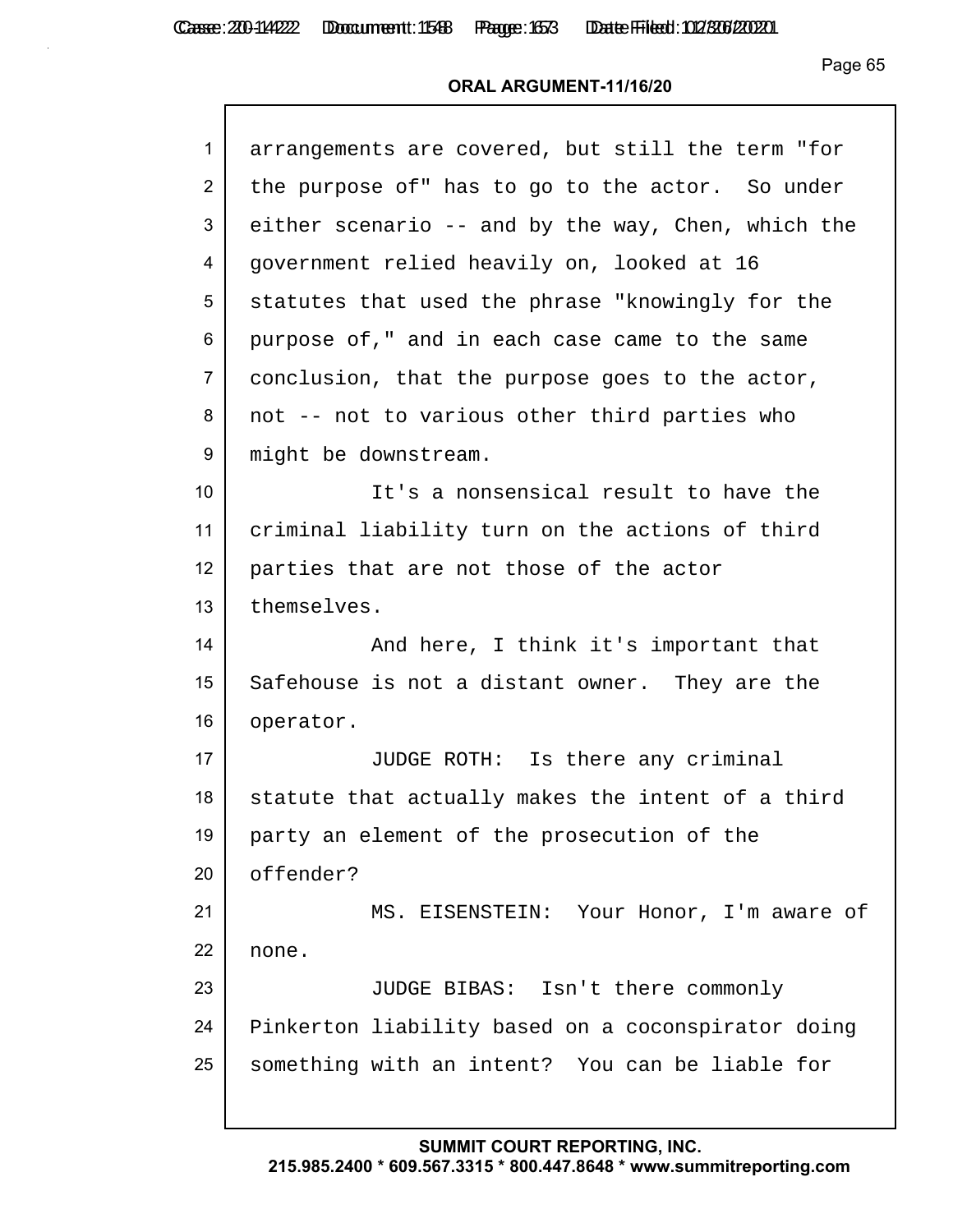| someone else's crime as if you're the principal    |
|----------------------------------------------------|
| without having had that intent yourself.           |
| MS. EISENSTEIN: Your Honor, I think that           |
| when you talk about a conspiracy, it requires a    |
| meeting of the minds and to have a common criminal |
| purpose. So I disagree that -- from a conspiracy   |
| under Pinkerton liability hinges on the third      |
| party's intent. It requires your own purpose to    |
| join in the objects of the conspiracy and          |
| sometimes an overt act and further --              |
| JUDGE BIBAS: But if you join knowingly             |
| and intentionally, it could be the other person    |
| who has the purpose, the purpose of the subsidiary |
| crime.                                             |
| MS. EISENSTEIN: I don't know that I                |
| agree with you, and I think it would be            |
| particularly unusual to have a conspiracy          |
| involving purpose. So I think some of the          |
| Pinkerton liability cases are not ones where       |
| purpose is an actual element of the offense. And   |
| I think that's really -- not only is it a key      |
|                                                    |
| distinction, I think that this provides the        |
| limiting principle that as your hypotheticals      |
| display, that the government was unable to         |
|                                                    |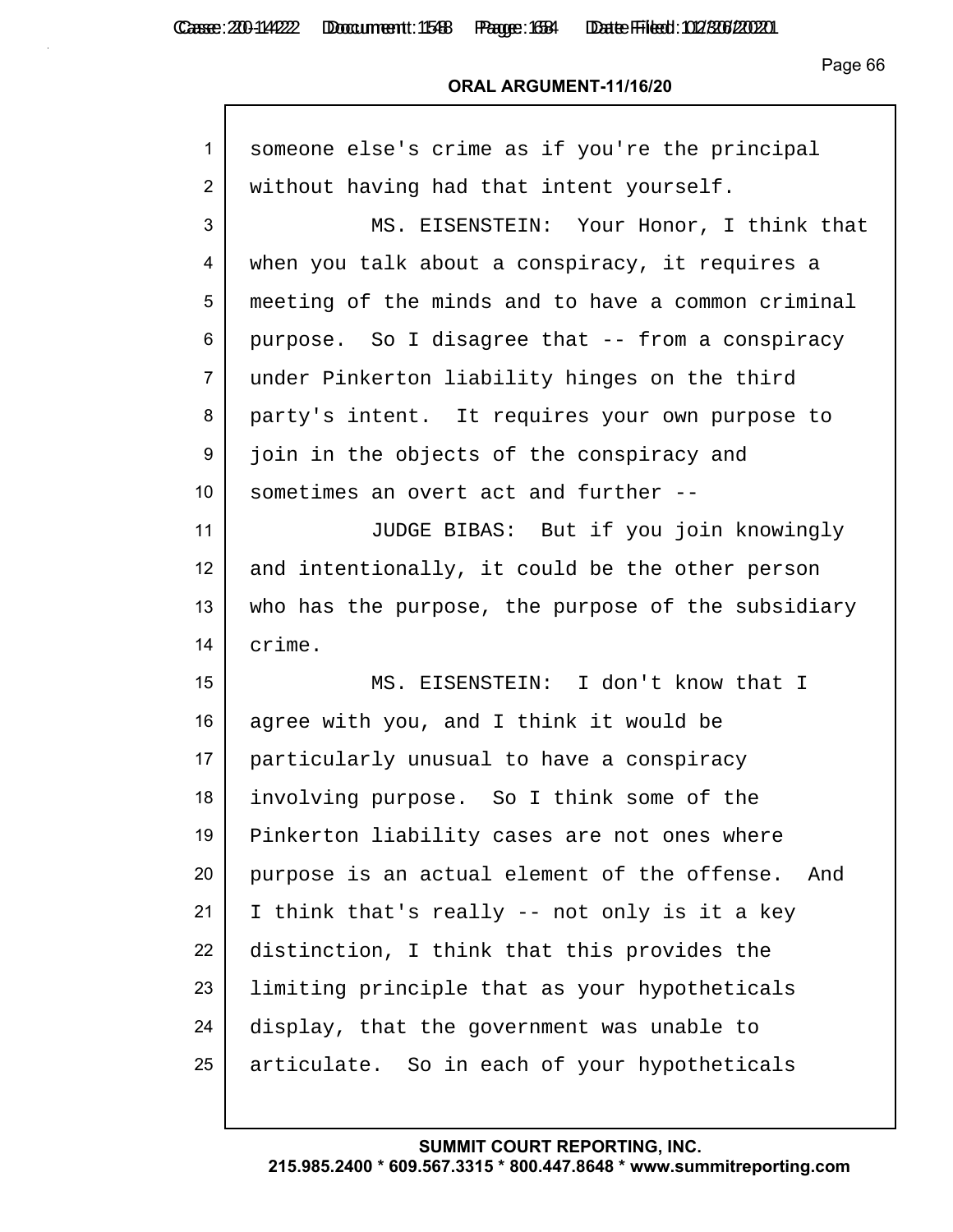| $\mathbf{1}$ | there were answers like it's a matter of degree,   |
|--------------|----------------------------------------------------|
| 2            | which, by the way, is not consistent with how the  |
| 3            | government has prosecuted 856, which includes even |
| 4            | single-time drug distribution events.              |
| 5            | But our interpretation of primary                  |
| 6            | purpose, first of all, going to the actor who      |
| 7            | manages and controls and operates the property,    |
| 8            | which is us. And second of all, requiring a        |
| 9            | significant or primary purpose, effectuates        |
| 10           | Congress' intent -- if I can, just point you to    |
| 11           | some of the case law that has discussed that.      |
| 12           | So we cite in our briefs the Shetler               |
| 13           | case, the Verners case, the Lancaster case. And    |
| 14           | Judge Reinhardt in Shetler noted that Congress'    |
| 15           | purpose, when it enacted 856 was to target those   |
| 16           | who use their property to profit from drug sales.  |
| 17           | And while it's not limited to commercial drug      |
| 18           | transactions, when it comes to possession cases,   |
| 19           | the Court held they require evidence beyond        |
| 20           | manufacture for personal use to sustain a          |
| 21           | conviction.                                        |
| 22           | In Verners, the Tenth Circuit held the             |
| 23           | same thing, that the statute is designed to punish |
| 24           | those who use their property to run drug           |
| 25           | businesses. And therefore, those who just          |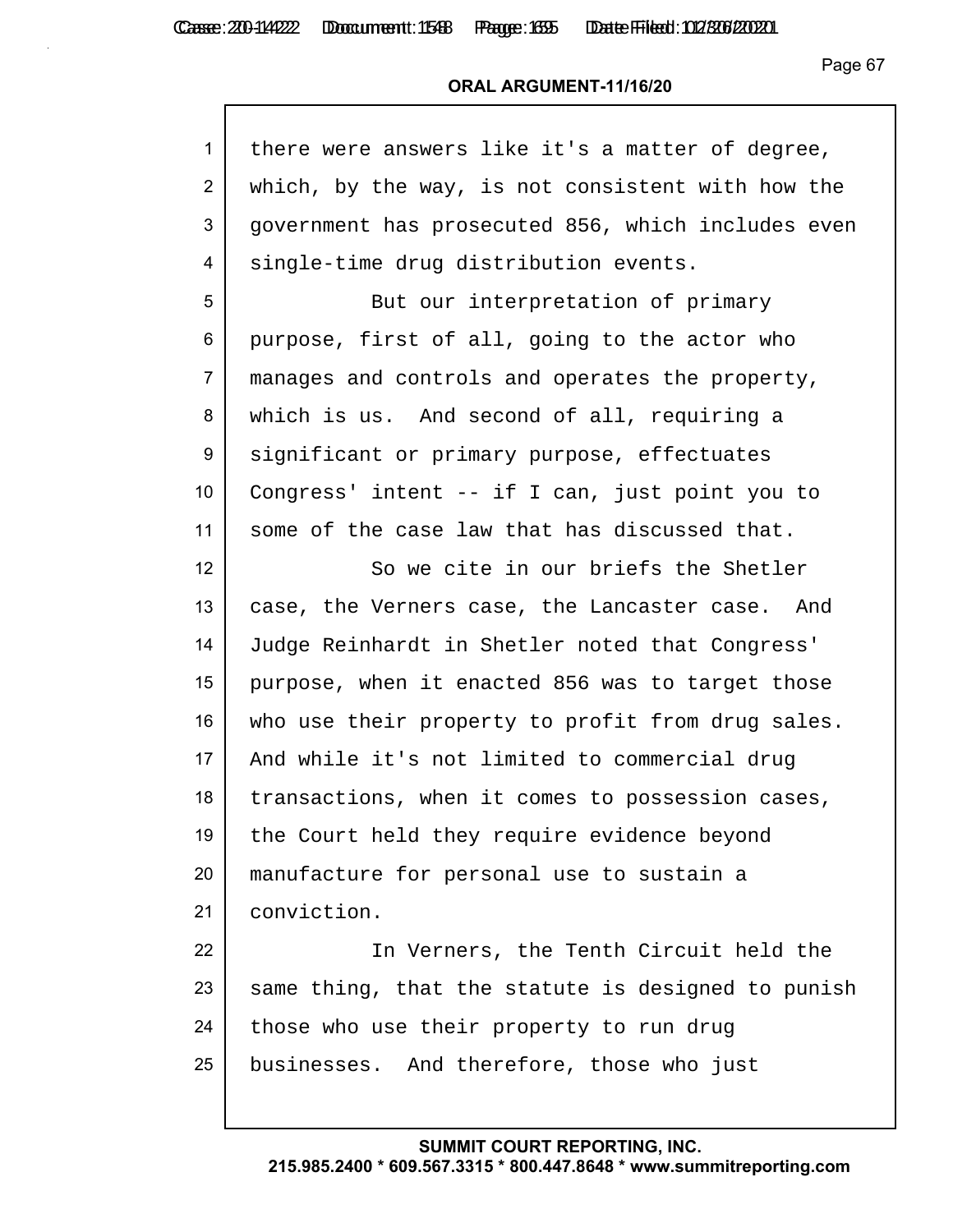Casse: 200-114222 Doccument: 1588 Page: 1736 Date Filed: 02/306/2020

Page 68

#### **ORAL ARGUMENT-11/16/20**

| $\mathbf{1}$    | involved pure personal use isn't going to suffice. |
|-----------------|----------------------------------------------------|
| $\overline{2}$  | The same thing was true for every other court to   |
| 3               | evaluate this, and there's a good reason for it.   |
| 4               | JUDGE BIBAS: What about the five                   |
| 5               | Circuits cited by -- by the government here. I     |
| 6               | mean, don't the Circuits mostly line up on this    |
| $\overline{7}$  | position that it is, in fact, the third party's    |
| 8               | purpose?                                           |
| 9               | MS. EISENSTEIN: So in Chen -- in Chen              |
| 10 <sup>°</sup> | that's a question of whose purpose. I was talking  |
| 11              | about the question of what purpose, and the        |
| 12              | requirement that the primary purpose have          |
| 13              | particular weight when it comes to simple          |
| 14              | possession, in particular because of the severity  |
| 15              | of the crime.                                      |
| 16              | So mere possession is a misdemeanor --             |
| 17              | misdemeanor. So what is the line by transforming   |
| 18              | the use of -- the simple use of drugs at a         |
| 19              | property from a simple misdemeanor into a 20-year  |
| 20              | felony?                                            |
| 21              | JUDGE BIBAS: Okay. Except under the                |
| 22              | guidelines, this would be a zero to six months for |
| 23              | your -- for Mr. Benitez.                           |
| 24              | MS. EISENSTEIN: Well, it's not -- that             |
| 25              | type of differential is significant and one that   |
|                 |                                                    |

# **SUMMIT COURT REPORTING, INC.**

**215.985.2400 \* 609.567.3315 \* 800.447.8648 \* www.summitreporting.com**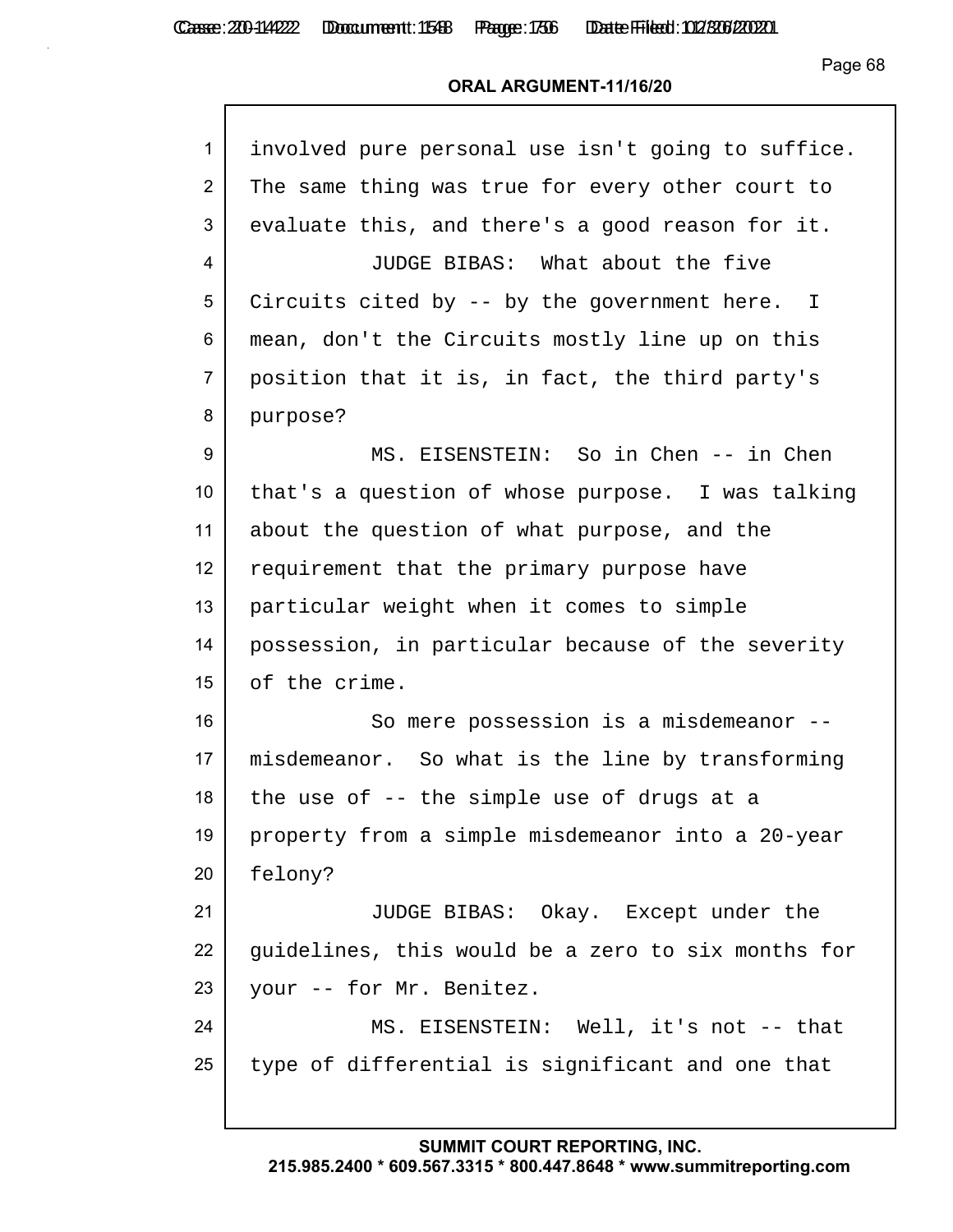Г

Casse: 200-114222 Doccument: 1588 Page: 1517 Date Filed: 02/306/2020

Page 69

#### **ORAL ARGUMENT-11/16/20**

| $\mathbf{1}$    | the Court looked at in Bond. The Court has looked  |
|-----------------|----------------------------------------------------|
| 2               | at in Smalls.                                      |
| 3               | And the prosecution history, I think, is           |
| 4               | significant, you know, with respect to those       |
| 5               | issues too, which is that this would be -- the     |
| 6               | idea of prosecuting a pure use case.  Until this   |
| $\overline{7}$  | declaratory judgment was brought, in 33 years, the |
| 8               | government could cite no examples of a simple use  |
| 9               | case. And so if you look at Bond and Smalls, that  |
| 10 <sup>1</sup> | is significant.                                    |
| 11              | But let me go back to Your Honor's                 |
| 12              | question about whose purpose because I think these |
| 13              | five Circuit cases are worth focusing on.          |
| 14              | I do think Chen made a misstep, but it             |
| 15              | was one that wasn't important to the resolution of |
| 16              | the case. Because in Chen, the owner, if you       |
| 17              | recall, was an owner of a motel that -- where      |
| 18              | cocaine, the testimony was, could be purchased in  |
| 19              | every room of the -- of the motel. And indeed,     |
| 20              | she was encouraging those drug sales in order to   |
| 21              | enable the drug dealers to supply their rent or    |
| 22              | their leasing to her.                              |
| 23              | $So$ --                                            |
| 24              | JUDGE BIBAS: Isn't that analogous here?            |
| 25              | You're encouraging the use here so that you can    |
|                 |                                                    |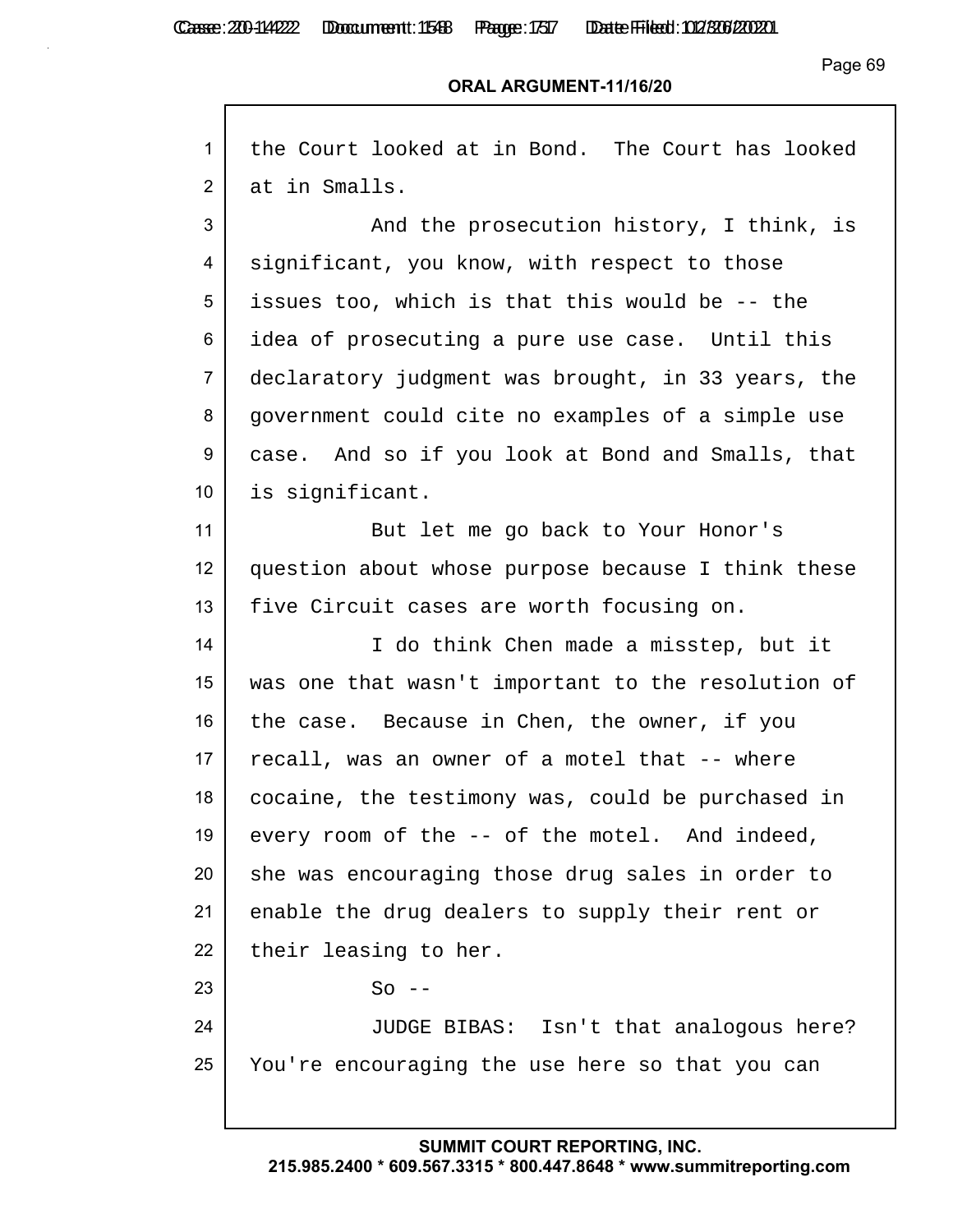| $\mathbf{1}$    | provide the services. It's noneconomic. Maybe    |
|-----------------|--------------------------------------------------|
| $\overline{2}$  | that goes to Commerce Clause, maybe not, but     |
| 3               | people are coming here, not to shoot up their    |
| 4               | diabetes insulin. They're going to be coming to  |
| 5               | shoot up heroin and other controlled substances. |
| 6               | MS. EISENSTEIN: So I disagree that we            |
| $\overline{7}$  | are encouraging them to use. We are encouraging  |
| 8               | them to use there, to receive medical treatment. |
| 9               | And I think that's an extremely important        |
| 10 <sup>°</sup> | distinction. The only reason why we are          |
| 11              | permitting people to stay in proximity in the    |
| 12 <sup>2</sup> | place is for the purpose of giving them          |
| 13              | sufficient proximity to care for it to be        |
| 14              | effective.                                       |
| 15              | JUDGE BIBAS: You have the benevolent             |
| 16              | motive. You have a good purpose. But the --      |
| 17              | that purpose is piggybacking on a purpose of     |
| 18              | having people come in to use drugs so that you   |
| 19              | can fulfill these other purposes.                |
| 20              | MS. EISENSTEIN: Well, you know, I -- I           |
| 21              | respectfully disagree, because even as to the    |
| 22              | people who are coming in -- and I want to get    |
| 23              | back to Chen if -- but let me just make this one |
| 24              | point about the people coming in.                |
| 25              | Why are they coming to Safehouse instead         |
|                 |                                                  |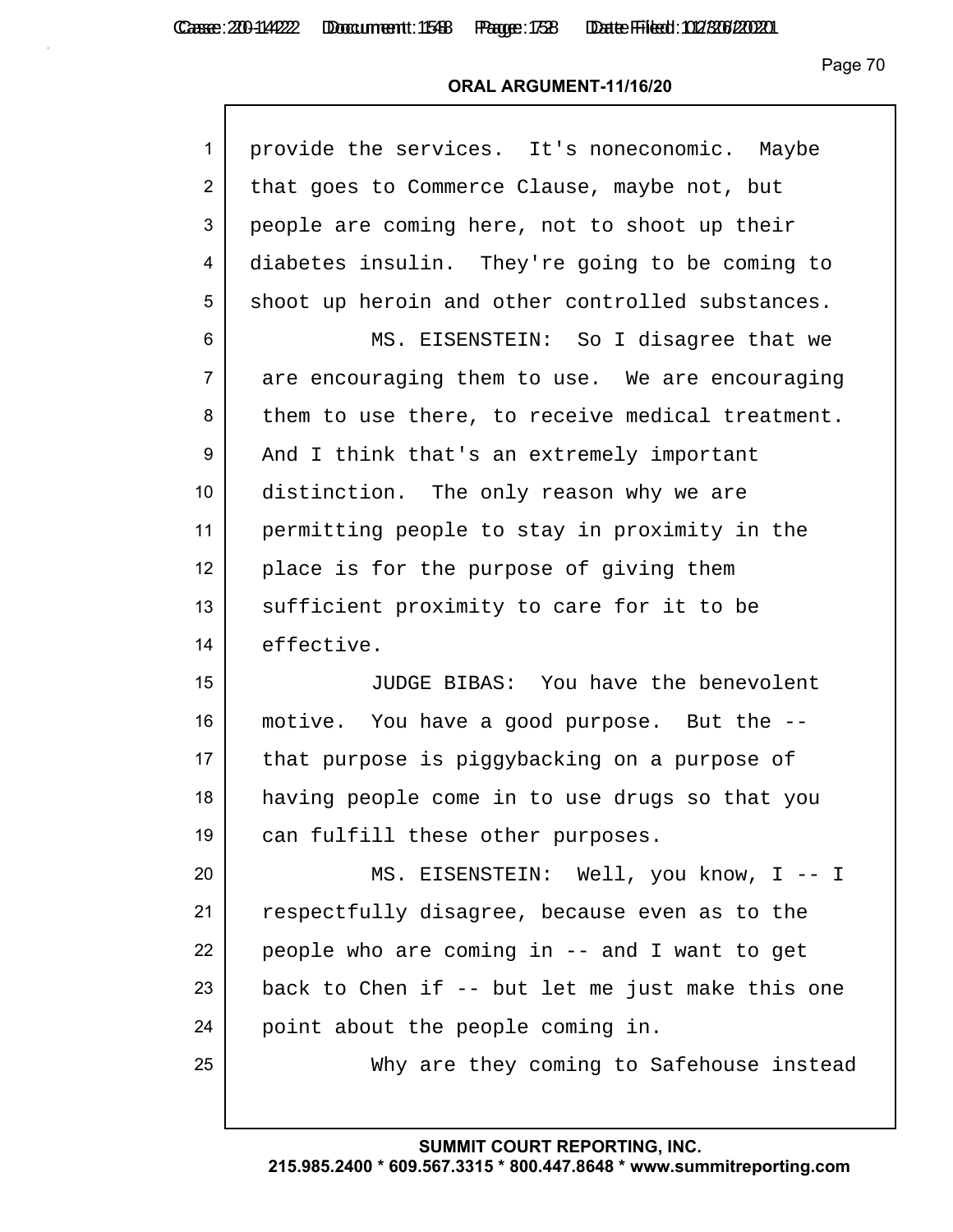# **ORAL ARGUMENT-11/16/20**

| 1               | of remaining where they are, instead of being in |
|-----------------|--------------------------------------------------|
| $\overline{2}$  | their home, instead of remaining in whatever     |
| 3               | place they are out on the street?                |
| 4               | Mr. McSwain suggests it's because                |
| 5               | they're more comfortable. But the                |
| 6               | distinguishing feature of Safehouse is the       |
| $\overline{7}$  | availability of lifesaving care. People are      |
| 8               | coming to Safehouse because they don't want to   |
| 9               | die of addiction, and from the addiction from    |
| 10 <sup>°</sup> | which they're suffering. Because they suffer     |
| 11              | from a condition that is compelling them to use  |
| 12              | drugs notwithstanding the grave risk that they   |
| 13              | may die.                                         |
| 14              | And Mr. McSwain keeps talking about              |
| 15              | heroin. Unfortunately, the drug supply in the    |
| 16              | city is primarily Fentanyl, and Fentanyl can     |
| 17              |                                                  |
|                 | kill someone within minutes, whereas if Naloxone |
| 18              | is immediately present and the access to         |
| 19              | respiratory care, which is what Safehouse is     |
| 20              | providing, they will survive with medical        |
| 21              | certainty. That was the testimony of             |
| 22              | $(indiscernible)$ --                             |
|                 | JUDGE AMBRO: The point -- the point              |
| 23<br>24        | here is, you're right. The lives may be saved.   |
| 25              | And there's a really wonderful motive behind     |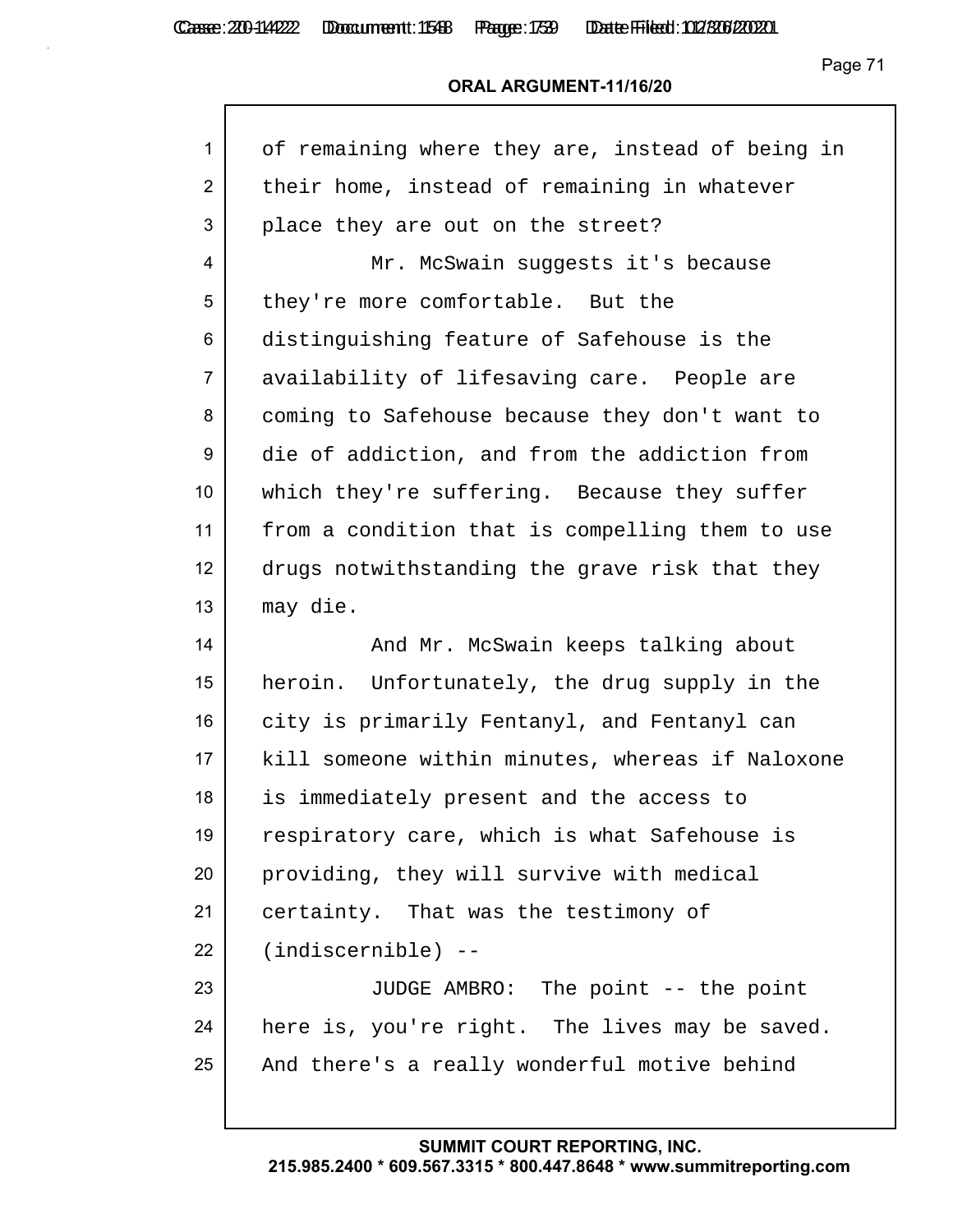Casse: 200-114222 Doccument: 1588 Page: 1760 Date Filed: 02/306/2020

Page 72

| $\mathbf{1}$    | what Safehouse is doing. But we're -- we're      |
|-----------------|--------------------------------------------------|
| $\overline{2}$  | stuck with the words of the statute, and so      |
| 3               | often, you know, as we've mentioned -- it was    |
| 4               | mentioned in the argument of Mr. McSwain about   |
| 5               | Bostock. Or you look at Sedima, which is you     |
| 6               | know, Congress passes RICO. And the person at    |
| $\overline{7}$  | the Notre Dame Law School who drafted the        |
| 8               | statute said that obviously it applied to        |
| 9               | organized crime.                                 |
| 10 <sup>1</sup> | Fifteen years later, the Supreme Court           |
| 11              | says, well, it applies to civil RICO even though |
| 12              | that was never the intent, because that's what   |
| 13              | the words say. So we're stuck with the words     |
| 14              | here.                                            |
| 15              | And when I get to these words, I'm               |
| 16              | trying to figure out what -- why is              |
| 17              | "intentionally," the word, "intentionally," in   |
| 18              | $(a)(2)$ but not in $(a)(1)$ ? Let's start with  |
| 19              | that.                                            |
| 20              | MS. EISENSTEIN: So, Your Honor, the              |
| 21              | term "intentionally" can have a couple of        |
| 22              | meanings under criminal law. But generally       |
| 23              | speaking, the word "intention" can be synonymous |
| 24              | with "purpose," but it can also mean the         |
| 25              | specific intent, the reason for the activity.    |
|                 |                                                  |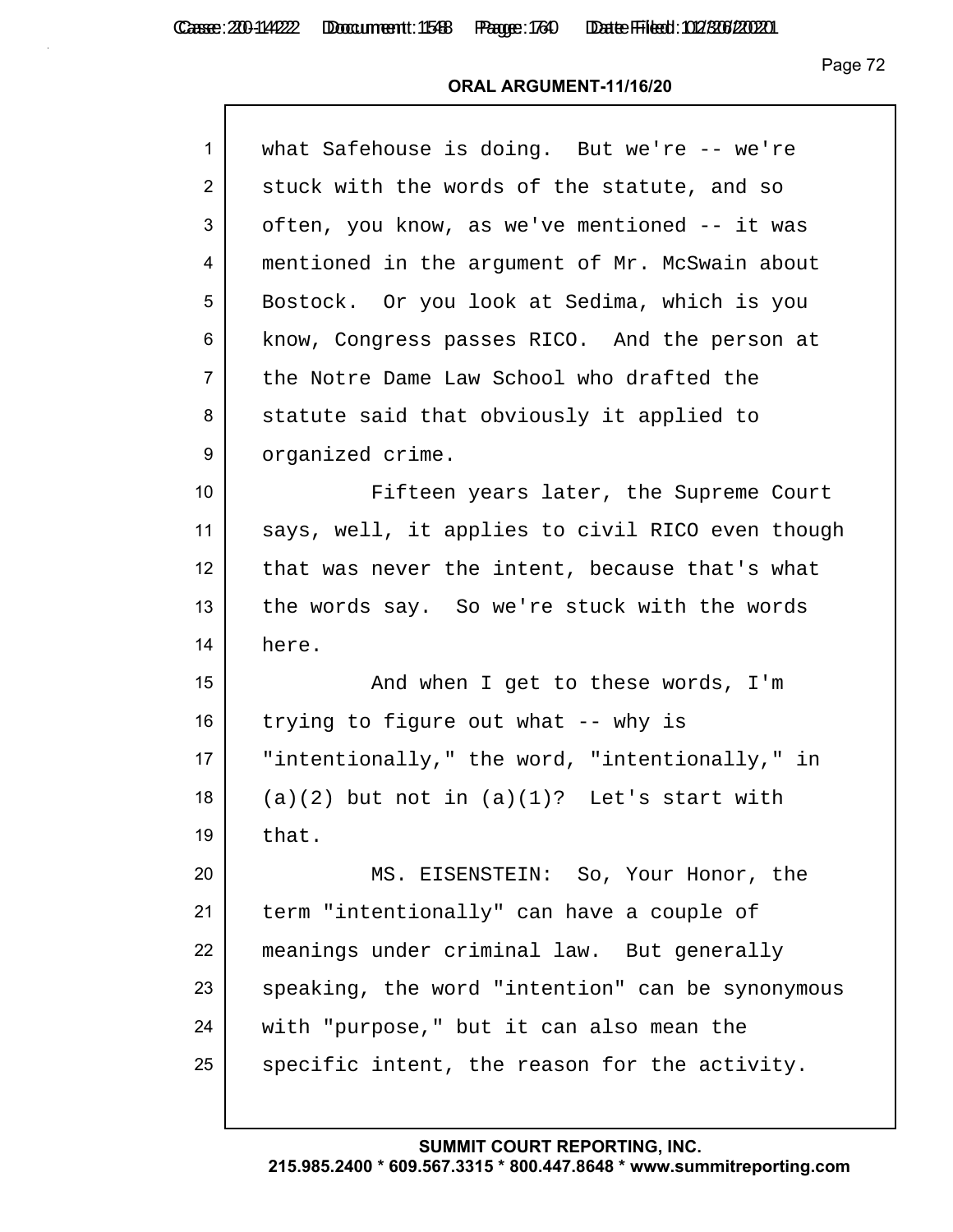Casse: 200-114222 Doccument: 1588 Page: 1751 Date Filed: 02/306/2020

Page 73

#### **ORAL ARGUMENT-11/16/20**

| 1              | And so I think it underscores the idea that      |
|----------------|--------------------------------------------------|
| $\overline{2}$ | purpose is a critical element of the statute.    |
| 3              | And contrary -- I absolutely agree that          |
| 4              | benevolent motive is insufficient, Judge Bibas.  |
| 5              | But keep in mind that motive and purpose are     |
| 6              | different, and our purpose is still -- is part   |
| 7              | of the terms of the statute. It is the -- this   |
| 8              | is the -- this is the element of the statute.    |
| 9              | And if you listen to the DOJ and Mr. McSwain's   |
| 10             | position, they keep reverting back to situations |
| 11             | where you know drug activity is occurring. But   |
| 12             | they fail to, each time, state "for the purpose  |
| 13             | of." Because actually, 856 is a fairly narrow    |
| 14             | statute. It's directed at maintaining premises   |
| 15             | for the purpose of drug activity.                |
| 16             | JUDGE BIBAS: Okay, but --                        |
| 17             | MS. EISENSTEIN: It is directed at the            |
| 18             | type of locations where drug operations are      |
| 19             | promoted and where there is -- where the         |
| 20             | premises are being used to advance drug -- a     |
| 21             | for-profit drug --                               |
| 22             | JUDGE BIBAS: But I -- I wonder if                |
| 23             | there's a connection. So you're -- you're        |
| 24             | agreeing the "intentionally" has something to do |
| 25             | with the $-$ you've agreed that $(a)(2)$ is      |
|                |                                                  |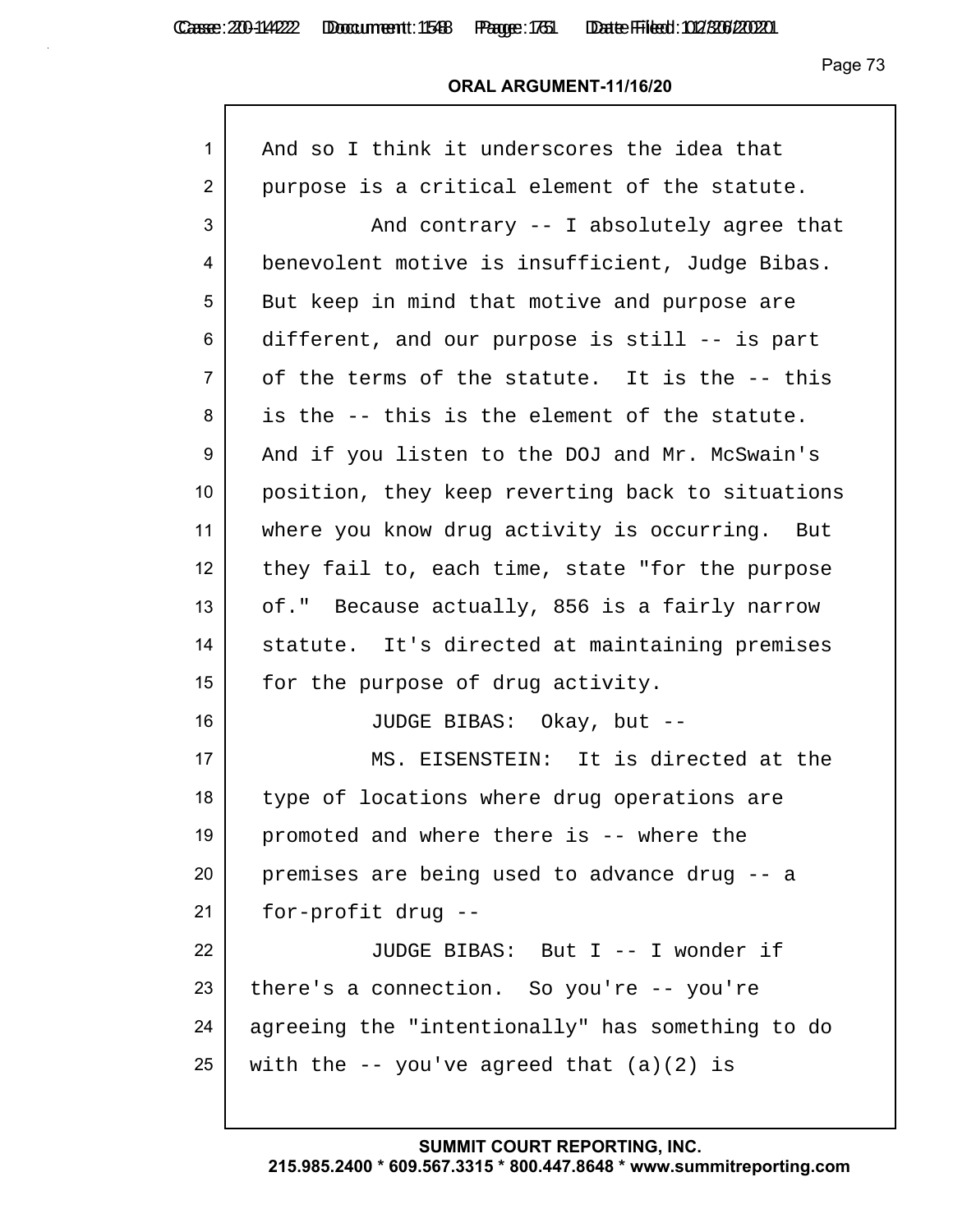#### **ORAL ARGUMENT-11/16/20**

| 1 different from $(a)(1)$ in that $(a)(2)$ really is --   |
|-----------------------------------------------------------|
| 2 is geared towards third parties. Even though            |
| $3$ (a)(1) could involve some third parties, (a)(2)       |
| $4 \mid$ has a bunch of terms that really are about third |
| $5$   parties.                                            |

6 And the other difference in terminology is, (a)(2) has this "intentionally". So might the "intentionally" refer to -- you know, it's being deliberate and not by accident that the other person has the purpose? I mean, the "intentionally" seems to have something to do with the presence of the third parties. And I'm wondering what your read is of what "intentionally," you know, it often means deliberately; it often means absence of mistake 16 or accident. How is "intentionally" doing work in (a)(2) here, that explains its presence there? MS. EISENSTEIN: I think it's a question of specific intent, and I think it underscores

20 the point that we're making about purpose. But I 21 do want to talk to  $-$ - to your point about Chen 22 and these other cases. Because I think when we talk about the  $-$  the scenario in Chen, it 24 | highlights the three levels that are present in (a)(2).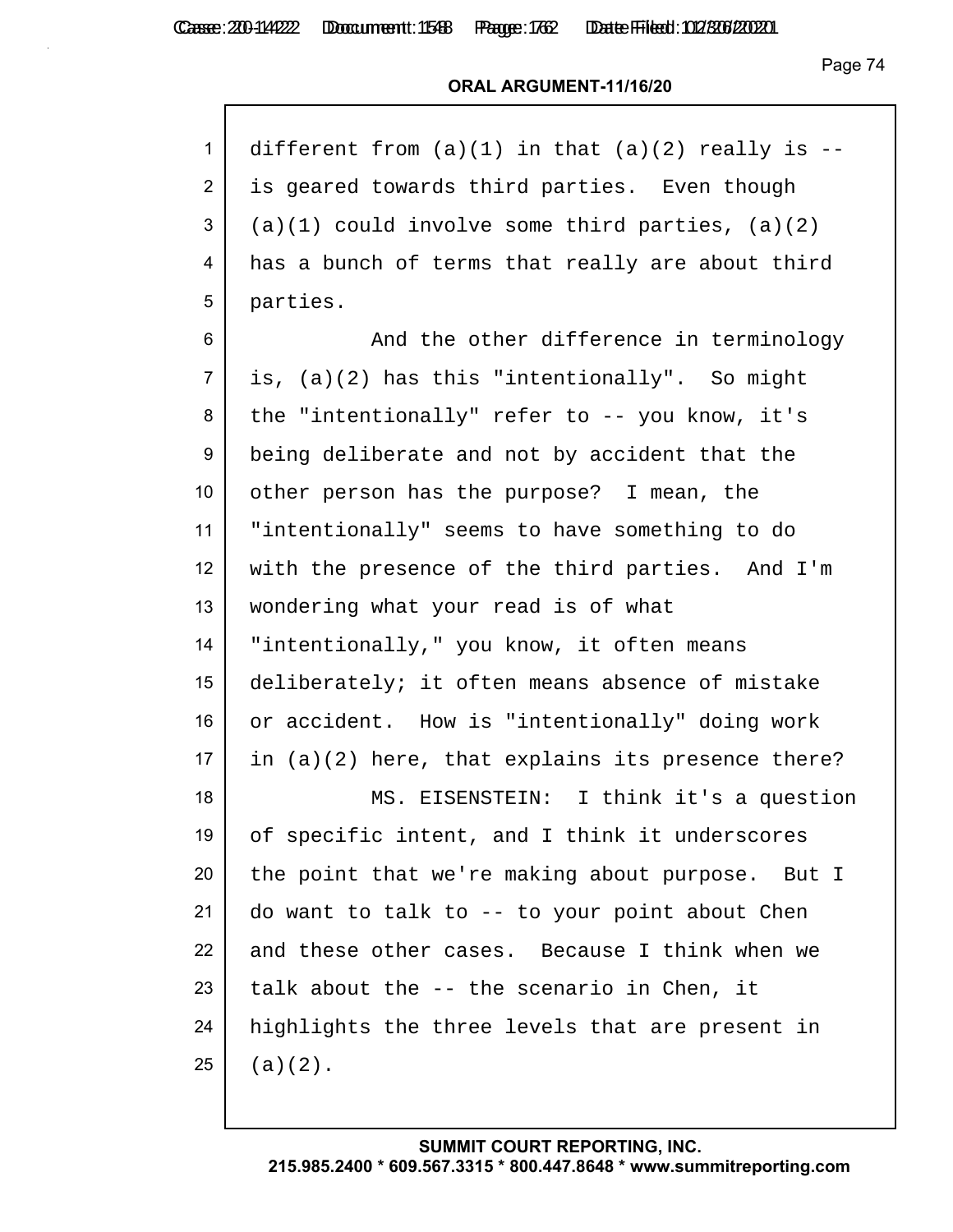# **ORAL ARGUMENT-11/16/20**

| $\mathbf{1}$   | The motel operator was the manager and            |
|----------------|---------------------------------------------------|
| $\overline{2}$ | controller. She was giving the use of the rooms   |
| 3              | to drug -- drug traffickers. And then there was   |
| 4              | a third group of people, the people coming and    |
| 5              | going to purchase drugs from the facility. They   |
| 6              | were not the operative -- their purpose in coming |
| $\overline{7}$ | and going was not the operative question, right.  |
| 8              | So even though I think Chen made a                |
| 9              | misstep, actually it was not necessary for Chen   |
| 10             | because of the nature of the activity going on in |
| 11             | the rooms and the people operating it, and        |
| 12             | because there was in fact three roles by three    |
| 13             | different people.                                 |
| 14             | A difference here is, Safehouse is not            |
| 15             | making available for use its facility in the      |
| 16             | operative sense of the word, in the sense of      |
| 17             | giving over, relinquishing dominion and control   |
| 18             | of its facility, to any third parties.<br>The     |
| 19             | people who are coming -- let me use an example.   |
| 20             | If you have an emergency room, you                |
| 21             | wouldn't say that you make the emergency room     |
| 22             | available for use for the patients. An emergency  |
| 23             | room, a hospital makes the emergency room         |
| 24             | available to the doctors who have admitting       |
| 25             | privileges to treat the patients who come in when |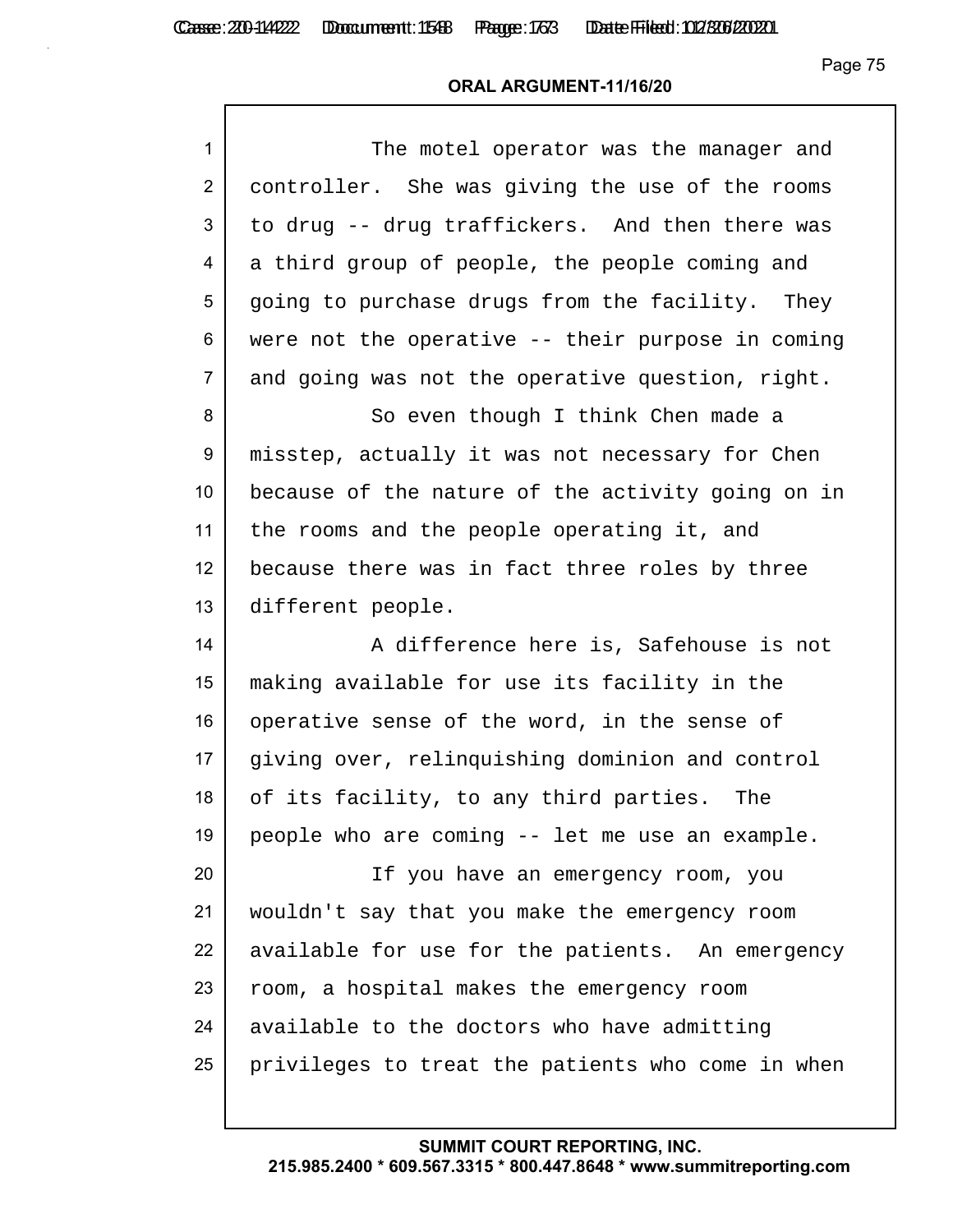| $\mathbf{1}$   | they have an emergency. So I think that turn of   |
|----------------|---------------------------------------------------|
| $\overline{2}$ | phrase, "make available for use," you have to     |
| 3              | look at with respect to the -- the concept of     |
| 4              | 856, which is -- which is focused on the control  |
| 5              | over property. And also --                        |
| 6              | JUDGE AMBRO: But -- but might it not be           |
| $\overline{7}$ | as simple as this? Intentionally make available   |
| 8              | for use a place for the purpose of persons coming |
| 9              | in and using a controlled substance illegally.    |
| 10             | Just simple as that.                              |
| 11             | MS. EISENSTEIN: But I think if that               |
| 12             | were the interpretation of the statute, Your      |
| 13             | Honor, then Mr. McSwain's answers to the          |
| 14             | hypotheticals about the parent who allowed their  |
| 15             | child to come use at their residence, or the      |
| 16             | storage facility where someone was using there,   |
| 17             | would be different. So I think that in order to   |
| 18             | resolve and to provide a limiting principle where |
| 19             | a homeless shelter who allowed people who use     |
| 20             | drugs to -- to use in their -- in their houses,   |
| 21             | or a parent who allowed their child to use in     |
| 22             | front of them, would have to be resolved          |
| 23             | differently if that were the case.                |
| 24             | But since Mr. McSwain acknowledged --             |
| 25             | JUDGE AMBRO: As your -- as your -- as             |
|                |                                                   |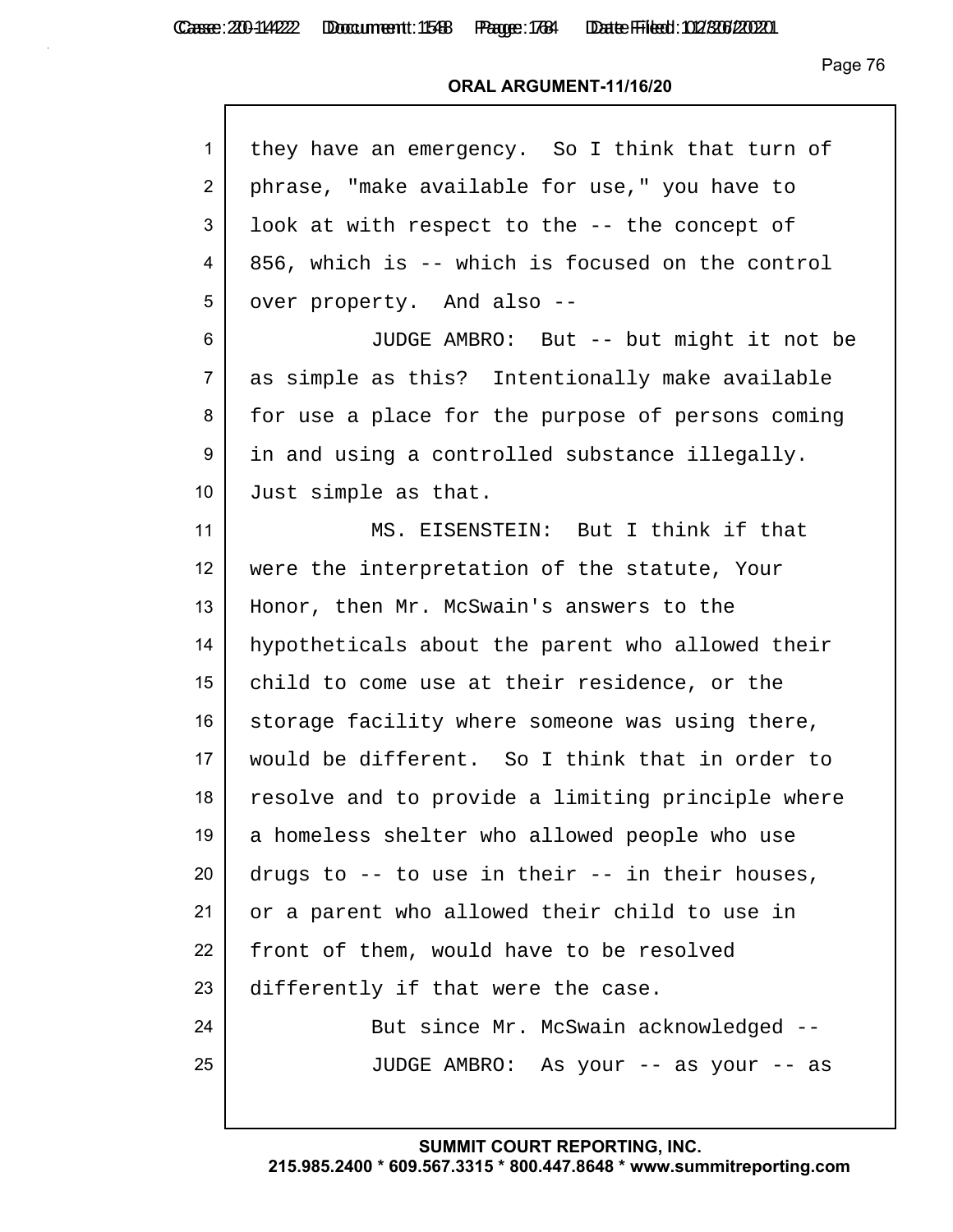#### **ORAL ARGUMENT-11/16/20**

| 1              | the great Ed Becker, your former judge you        |
|----------------|---------------------------------------------------|
| 2              | clerked for would say, that's the next case.      |
| 3              | MS. EISENSTEIN: Well, it's not the next           |
| 4              | case, because -- because, Your Honor, this is not |
| 5              | a hypothetical. I don't think that the            |
| 6              | obligation of medical practitioners to their      |
| $\overline{7}$ | patients, the obligation of social service        |
| 8              | providers to those that they care for, is any     |
| 9              | different than allowing those in their care to    |
| 10             | stay right in front of them so that they can      |
| 11             | provide care, instead of the current situation    |
| 12             | which is being forced to put people out into the  |
| 13             | street. Literally that is what happens today,     |
| 14             | where they're out of the reach of care.           |
| 15             | JUDGE BIBAS: Ms. Eisenstein, I don't              |
| 16             | know if my colleagues want to stay on the statute |
| 17             | but I do want to make sure we talk a little bit   |
| 18             | about the Commerce Clause. When Gonzales versus   |
| 19             | Raich, which is the most recent and maybe most    |
| 20             | apposite precedent, defines economic opportunity  |
| 21             | as production, distribution, consumption of       |
| 22             | commodities, isn't this consumption of            |
| 23             | commodities -- how is -- how is Safehouse's       |
| 24             | conduct not economic?                             |
| 25             | MS. EISENSTEIN: Yes. So I think that              |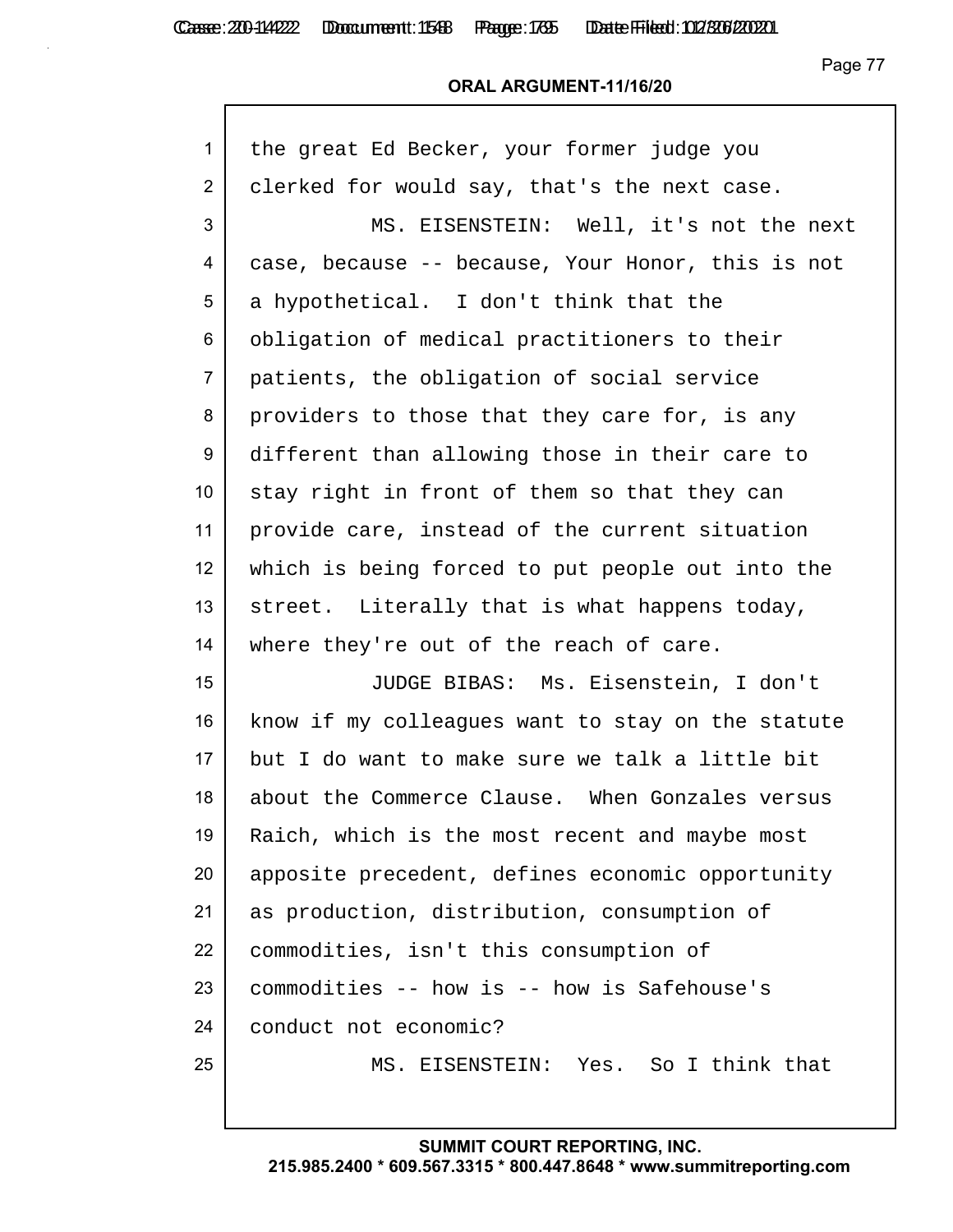| $\mathbf{1}$     | the key part, it goes back to the use of          |
|------------------|---------------------------------------------------|
| $\overline{2}$   | property. So this -- this is not a statute about  |
| 3                | consumption. The activity is not about            |
| 4                | consumption. It is about the maintenance and use  |
| 5                | of property. And that is entirely local. It is    |
| 6                | local and noneconomic. And so it's --             |
| $\overline{7}$   | JUDGE AMBRO: But to make --                       |
| 8                | MS. EISENSTEIN: -- as Your Honor had --           |
| 9                | JUDGE AMBRO: -- but the maintenance and           |
| 10               | use the property for, among many other things,    |
| 11               | people coming in from Philadelphia, okay -- that  |
| 12 <sub>2</sub>  | -- intrastate. People coming in from New Jersey,  |
| 13               | not. People coming in from Delaware, not.         |
| 14               | Getting Fentanyl strips wherever they come from,  |
| 15 <sub>15</sub> | across state lines. I mean, this seems to be      |
| 16               | almost quintessential interstate as opposed to    |
| 17               | intrastate. And even if it is intrastate, you've  |
| 18               | got Raich.                                        |
| 19               | MS. EISENSTEIN: So let me say something           |
| 20               | about the intrastate. There's no jurisdictional   |
| 21               | element to the statute. Drug use is not an        |
| 22               | economic activity. In fact, Congress              |
| 23               | specifically excluded drug use when it was making |
| 24               | its findings. It made findings more in -- with    |
| 25               | respect to possession.                            |
|                  |                                                   |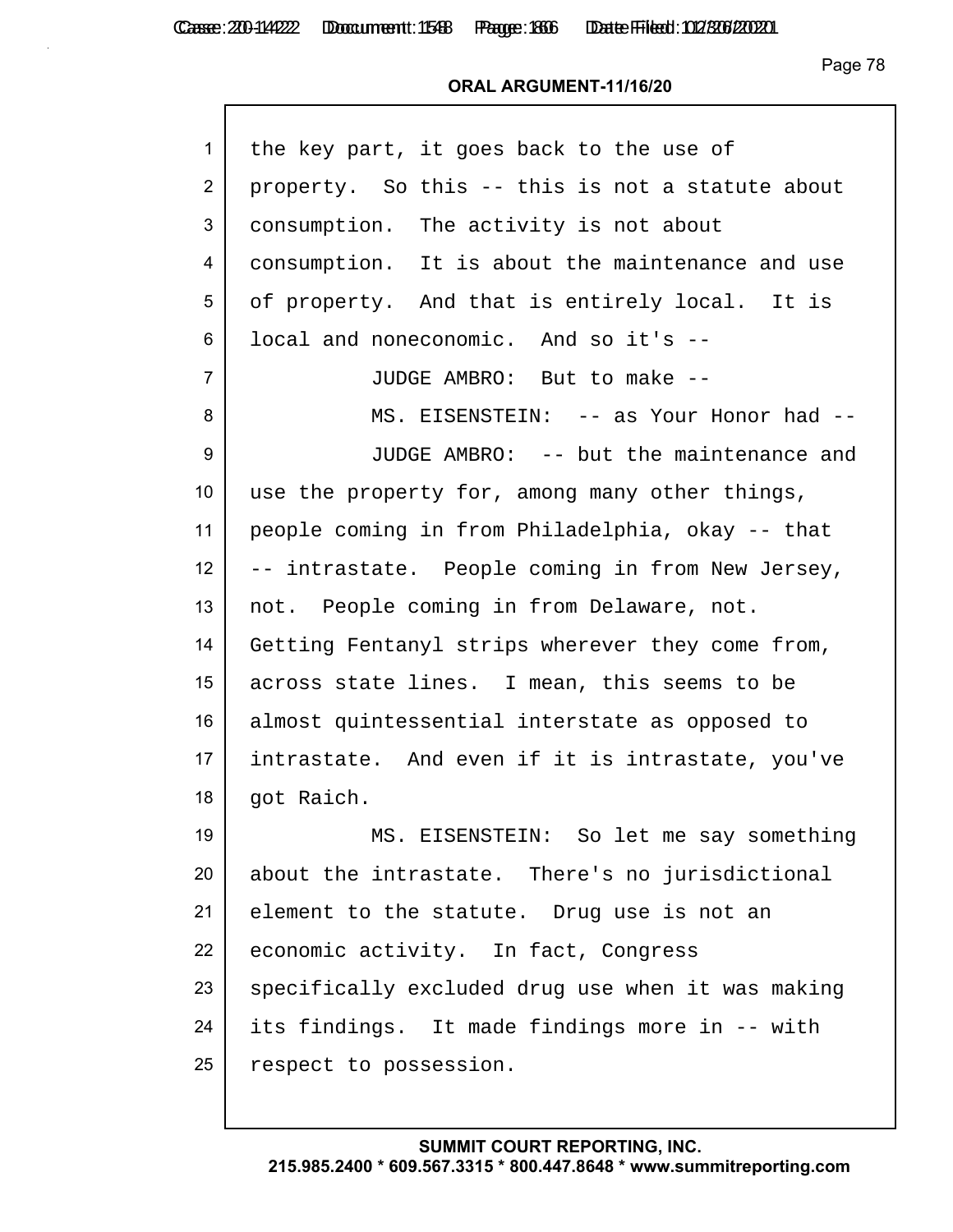Casse: 200-114222 Doccument: 1588 Page: 1667 Date Filed: 02/306/2020

Page 79

#### **ORAL ARGUMENT-11/16/20**

| $\mathbf{1}$   | JUDGE BIBAS: Except that the findings               |
|----------------|-----------------------------------------------------|
| $\overline{2}$ | in the CSA, 801, you know, $3(C)$ , 4, and 5, and 6 |
| 3              | in the footnote 20 I think of Raich, talks about    |
| 4              | the ways in which interstate drug possession is     |
| 5              | tied to interstate commerce. Why -- you know,       |
| 6              | there aren't findings in this statute, but can't    |
| $\overline{7}$ | the government piggyback on those -- on those       |
| 8              | findings? I mean, I think your response is,         |
| 9              | well, this isn't about money. But in Raich, both    |
| 10             | of the -- the challengers to the law, one of them   |
| 11             | was growing for her own use. The other one was      |
| 12             | getting it for free. That was no more economic      |
| 13             | than this use.                                      |
| 14             | MS. EISENSTEIN: The other, I think --               |
| 15             | in this respect (indiscernible) --                  |
| 16             | JUDGE BIBAS: You're fading out.                     |
| 17             | MS. EISENSTEIN: Okay. So this                       |
| 18             | $(indiscernible)$ --                                |
| 19             | JUDGE ROTH: I -- I can't hear at all.               |
| 20             | JUDGE BIBAS: Okay.                                  |
| 21             | MS. EISENSTEIN: Can you hear me now?                |
| 22             | JUDGE BIBAS: That's better.                         |
| 23             | JUDGE AMBRO: Now you're great.                      |
| 24             | MS. EISENSTEIN: Okay. So -- so this                 |
| 25             | goes back to the purpose as well. They're --        |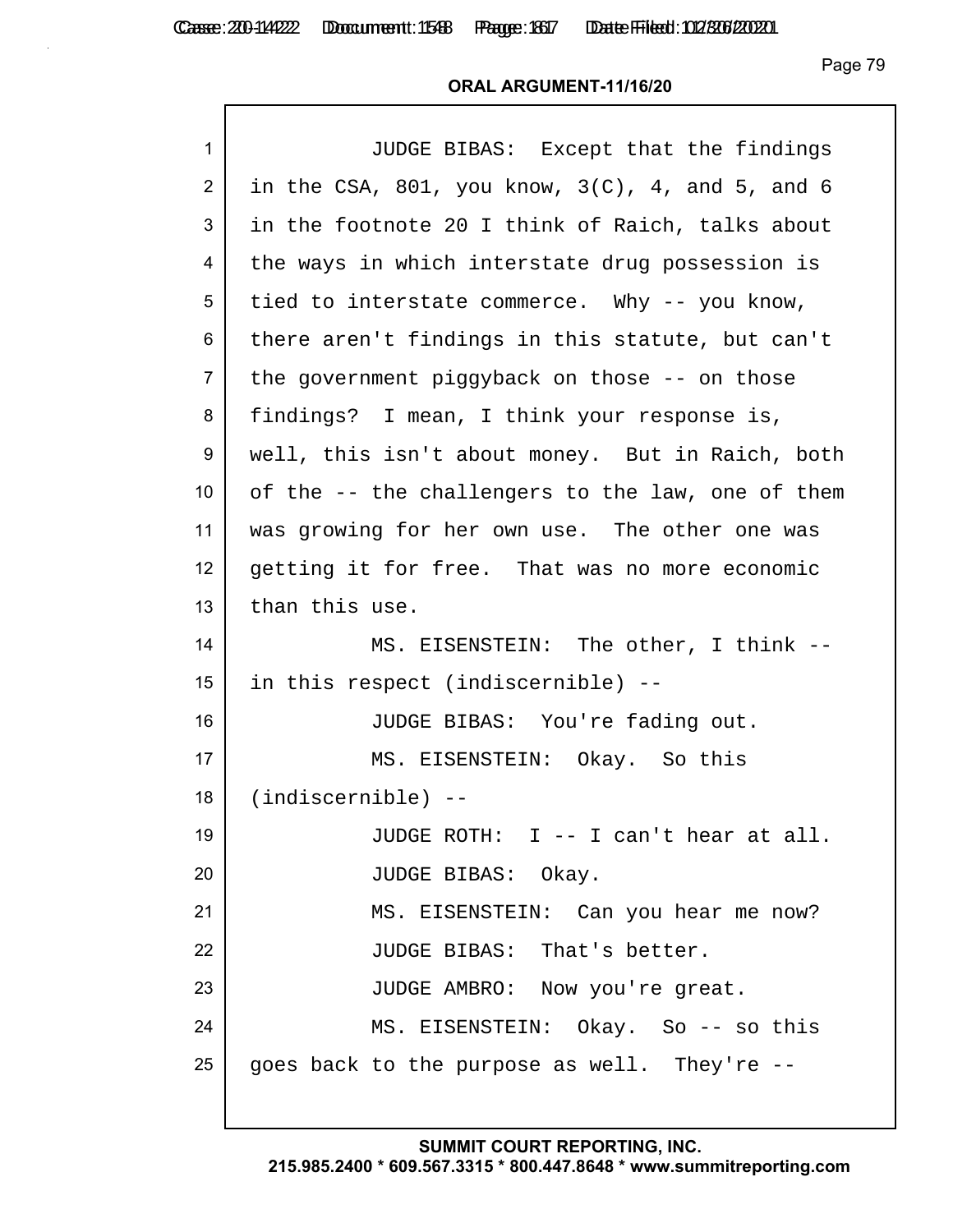| $\mathbf{1}$    | it's a concept of whether or not Safehouse, which |
|-----------------|---------------------------------------------------|
| $\overline{2}$  | is providing the medical services that it         |
| 3               | provides, facilitates drug use or drug possession |
| 4               | in any way above and beyond what is already       |
| 5               | contemplated by Congress and the rest of the      |
| 6               | federal scheme. So we talked about clean          |
| $\overline{7}$  | syringes as being something that's federally      |
| 8               | permissible and --                                |
| 9               | JUDGE BIBAS: Is there anything that               |
| 10 <sup>°</sup> | carves clean syringes out of the criminal law?    |
| 11              | MS. EISENSTEIN: Yes.                              |
| 12 <sub>2</sub> | JUDGE BIBAS: Where?                               |
| 13              | MS. EISENSTEIN: Congress has --                   |
| 14              | Congress has appropriated funds -- first of all,  |
| 15              | it's not -- it's not --                           |
| 16              | JUDGE BIBAS: That's an appropriations             |
| 17              | bill. Give me a citation to a criminal law that   |
| 18              | carves out syringe exchange.                      |
| 19              | MS. EISENSTEIN: The entire CSA is                 |
| 20              | specific about what it prohibits. And it does     |
| 21              | not prohibit provision of clean syringes or       |
| 22              | consumption --                                    |
| 23              | JUDGE BIBAS: Okay. Cite -- if you do              |
| 24              | have a citation as to why that's not aiding and   |
| 25              | abetting.                                         |
|                 |                                                   |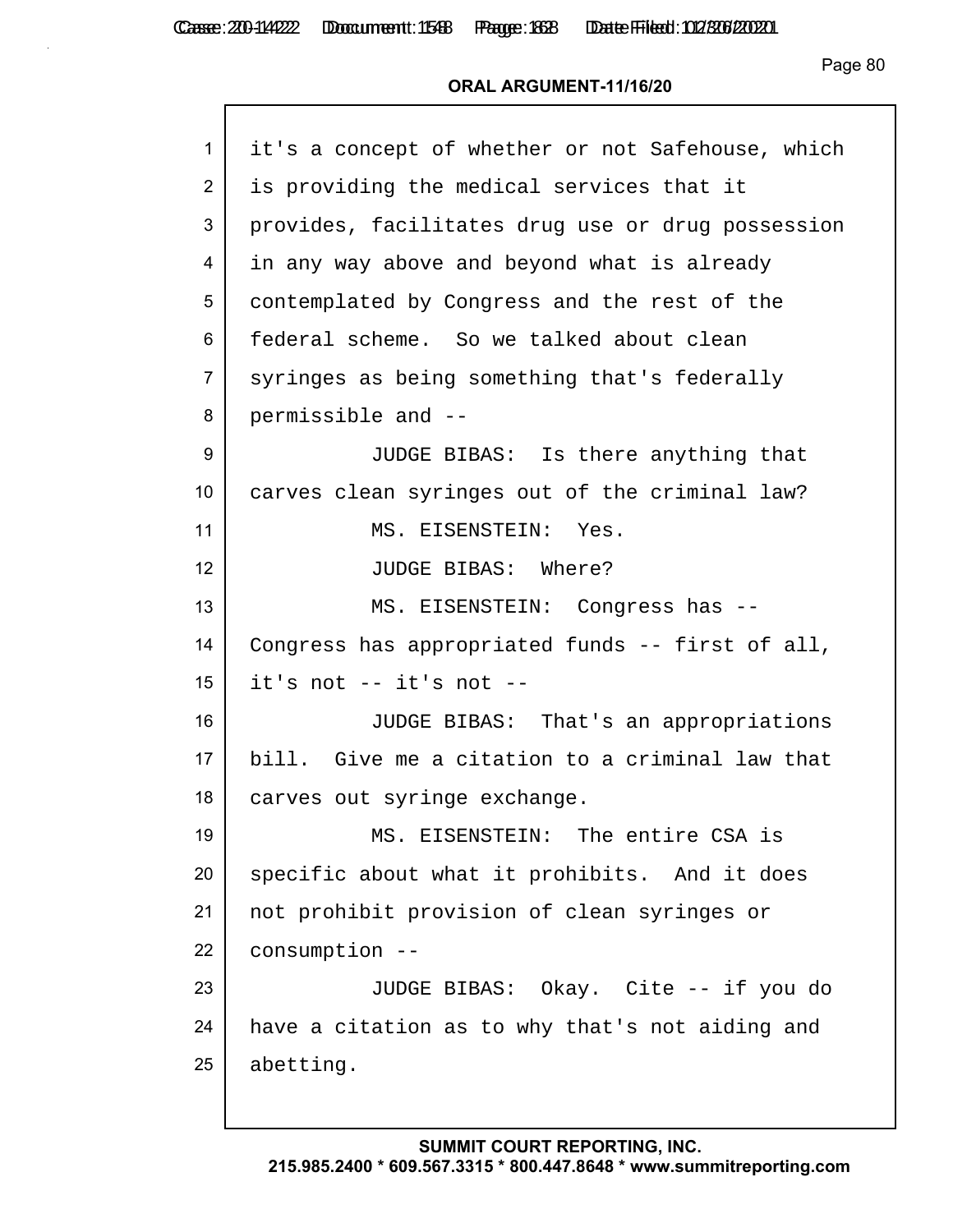# **ORAL ARGUMENT-11/16/20**

| $\mathbf{1}$     | MS. EISENSTEIN: (Indiscernible) is that           |
|------------------|---------------------------------------------------|
| $\overline{2}$   | criminal law doesn't default to criminalization.  |
| 3                | It defaults to legality. So unless it's strictly  |
| 4                | prohibited, it's permitted. And in fact,          |
| 5                | Congress in the 2016 appropriations act, in       |
| 6                | Section -- I believe it's 518, actually allowed   |
| $\overline{7}$   | for federal funding of clean syringe programs.    |
| 8                | So I think it's clear that clean                  |
| $\boldsymbol{9}$ | syringes are permitted. And it is clear that all  |
| 10               | of the other activities -- (indiscernible) Narcan |
| 11               | is -- Narcan and Naloxone are federally funded    |
| 12               | and permitted under the CARA, the Comprehensive   |
| 13               | Addiction and Reform Act. And so you're allowed   |
| 14               | to -- so the activities that Safehouse is doing   |
| 15               | is not facilitating drug use in any way above and |
| 16               | beyond what Congress contemplates in the          |
| 17               | necessary activities to treat the disease of      |
| 18               | addiction.                                        |
| 19               | And yet -- so that goes back to your              |
| 20               | Commerce Clause argument, Your Honor. Because     |
| 21               | here, the use of the property is not promoting or |
| 22               | facilitating or enabling the possession.<br>The   |
| 23               | possession can be illegal, and no one is saying   |
| 24               | it's not. No one is saying that it is somehow     |
| 25               | permissible under federal law to possess drugs    |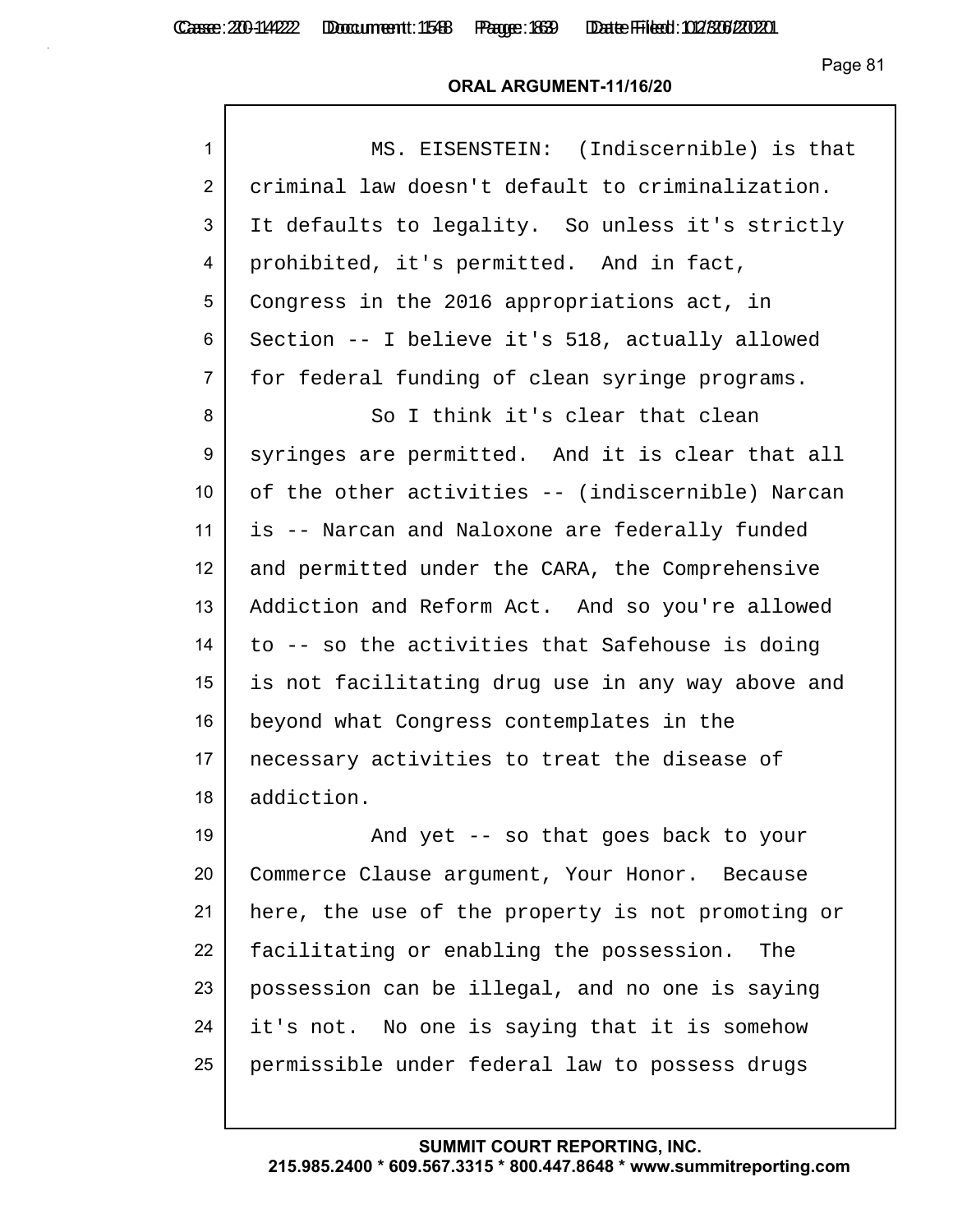| 1                | that are otherwise unlawful or prohibited under   |
|------------------|---------------------------------------------------|
| $\overline{2}$   | 844. The question is not whether the              |
| 3                | participants violate that law by walking in with  |
| 4                | a small personal-use quantity of drugs that they  |
| 5                | obtained elsewhere, in order to obtain medical    |
| 6                | care in the event they need it.                   |
| $\overline{7}$   | So -- so there is no facilitation of              |
| 8                | that possession and therefore the use of property |
| 9                | for a medical purpose -- and I think you can look |
| 10 <sup>°</sup>  | at Oregon and Gonzales -- versus Gonzales for     |
| 11               | this, that the presumption is not that Congress   |
| 12 <sup>2</sup>  | seeks to regulate the practice of medicine.       |
| 13               | Quite the opposite, unless the controlled         |
| 14               | substances say so.                                |
| 15 <sub>15</sub> | And I think Jones is really the better            |
| 16               | case than Raich to look at. Jones was the arson,  |
| 17               | dealt with the arson statute. And -- and it       |
| 18               | said, "hardly a building in the land would fall   |
| 19               | outside the federal statute's domain," if that    |
| 20               | arson statute were read as broadly as the federal |
| 21               | government suggested. And the --                  |
| 22               | JUDGE BIBAS: What -- what about                   |
| 23               | Wickard?                                          |
| 24               | MS. EISENSTEIN: -- same is absolutely             |
| 25               | true here.                                        |
|                  |                                                   |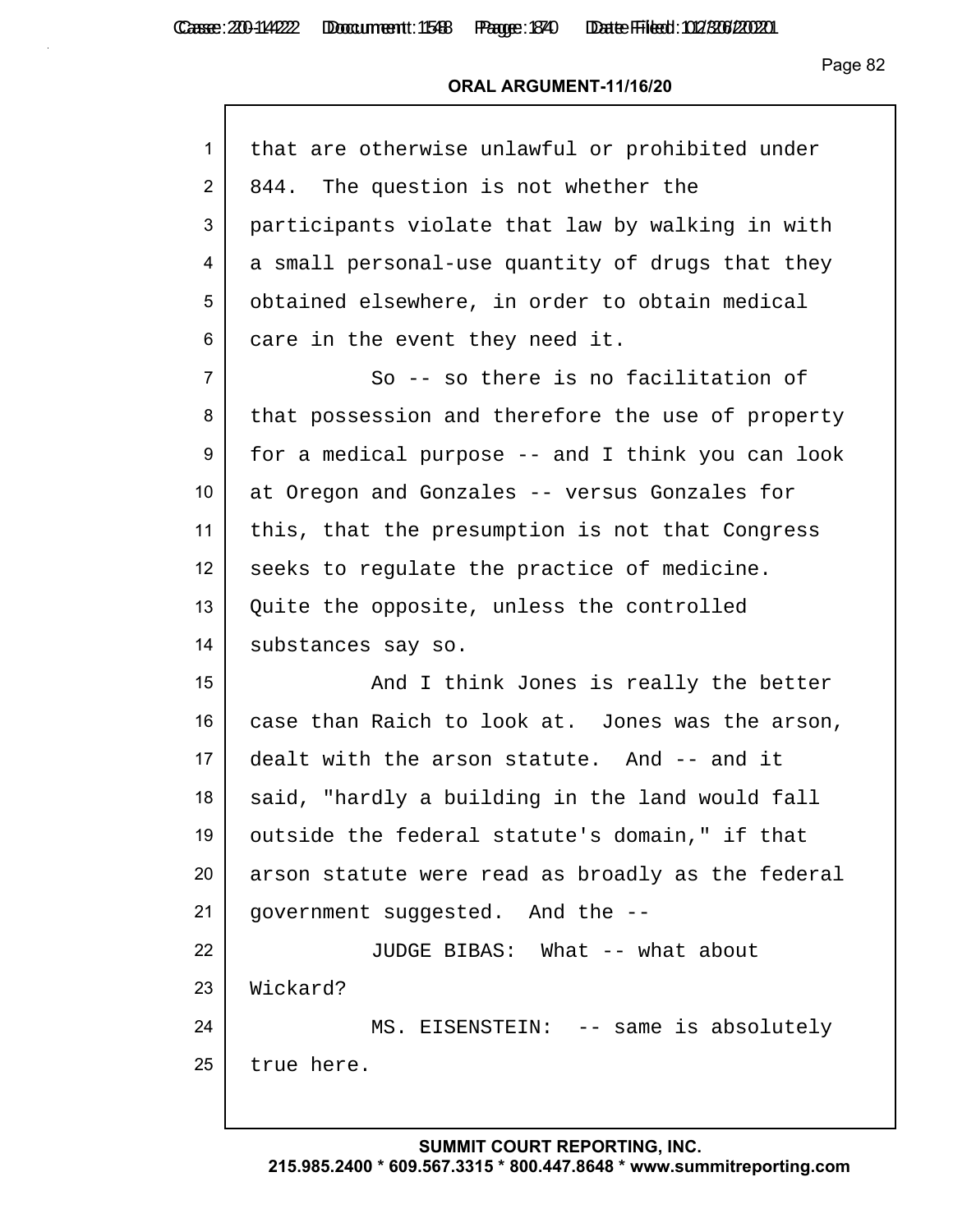| $\mathbf{1}$   | JUDGE BIBAS: What about Wickard?                  |
|----------------|---------------------------------------------------|
| $\overline{2}$ | Wickard said, you know, growing grain for         |
| 3              | yourself, no money exchange, feeding it to your   |
| 4              | own animals, winds up affecting the market.       |
| 5              | MS. EISENSTEIN: Right. So that's                  |
| 6              | possession, and -- right. I agree, home-grown     |
| 7              | wheat in Raich is about possession. But this is   |
| 8              | about the use of property, not about possession.  |
| 9              | And that's why I think Jones, not Raich, is the   |
| 10             | better reading.                                   |
| 11             | And as Your Honor pointed out in the              |
| 12             | questions, Judge Bibas, the -- the use here,      |
| 13             | which -- which lacks the limiting or economic or  |
| 14             | commercial linkage to the activities that         |
| 15             | Safehouse is engaged in, is determinative.        |
| 16             | There's certainly no jurisdictional element that  |
| 17             | involves some kind of interstate commerce.        |
| 18             | So I think in terms of constitutional             |
| 19             | avoidance, certainly the federalism principles    |
| 20             | suggest that regulating local use of property to  |
| 21             | provide medical care in a noncommercial way to    |
| 22             | people who have merely possessing drugs and using |
| 23             | them, something that Congress made no findings    |
| 24             | on, suggests that our reading of the statute is   |
| 25             | the superior reading.                             |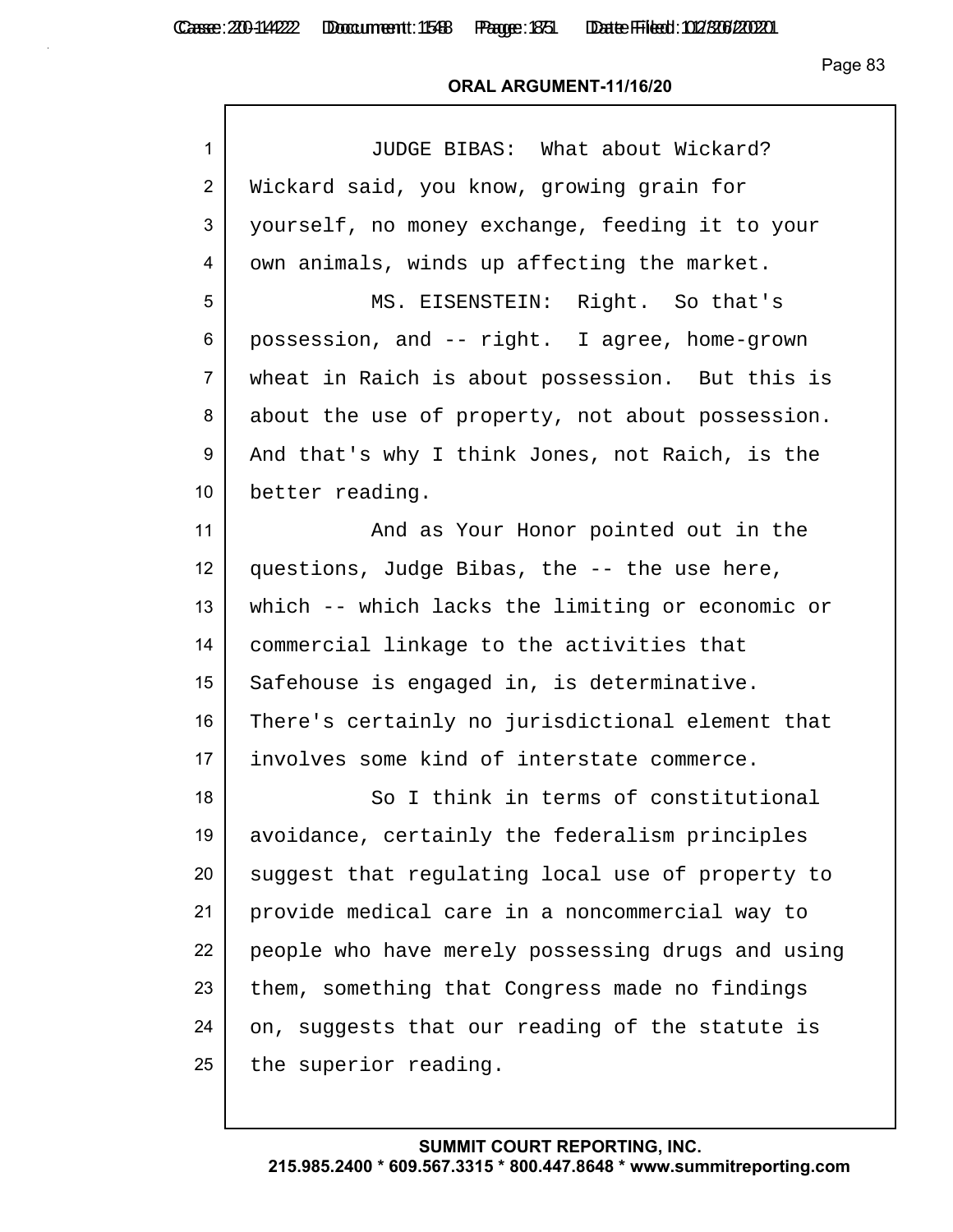Casse: 200-114222 Doccument: 1588 Page: 1372 Date Filed: 02/306/2020

Page 84

#### **ORAL ARGUMENT-11/16/20**

| $\mathbf{1}$   | JUDGE AMBRO: Let me see if I understand           |
|----------------|---------------------------------------------------|
| $\overline{2}$ | Raich. Was Raich (indiscernible) that the         |
| 3              | marijuana use was intrastate, and therefore it    |
| 4              | was not a -- it does not implicate the Commerce   |
| 5              | Clause? Is that correct?                          |
| 6              | MS. EISENSTEIN: Yes, Your Honor, it was           |
| $\overline{7}$ | homegrown marijuana, because it found that the    |
| 8              | market -- much like Wickard versus Filburn --     |
| 9              | found that the market for, whether it's           |
| 10             | intrastate or home-grown, was promoting the       |
| 11             | market. If you're using and possessing and        |
| 12             | growing it locally, it's still promoting the      |
| 13             | market, in effect, in the interstate market.      |
| 14             | But that same can't be true for a                 |
| 15             | facility that doesn't in any way promote or       |
| 16             | facilitate even the possession, but rather just   |
| 17             | provides care and treatment for people who are    |
| 18             | using.                                            |
| 19             | JUDGE AMBRO: But when you -- but when             |
| 20             | you go back, and I go back way before -- before   |
| 21             | you do -- but when I was in law school, we always |
| 22             | were taught that Wickard was the high water mark  |
| 23             | of interstate commerce, and is sort of parked in  |
| 24             | the corner like the relative at Thanksgiving.     |
| 25             | You just put him in the corner and leave him      |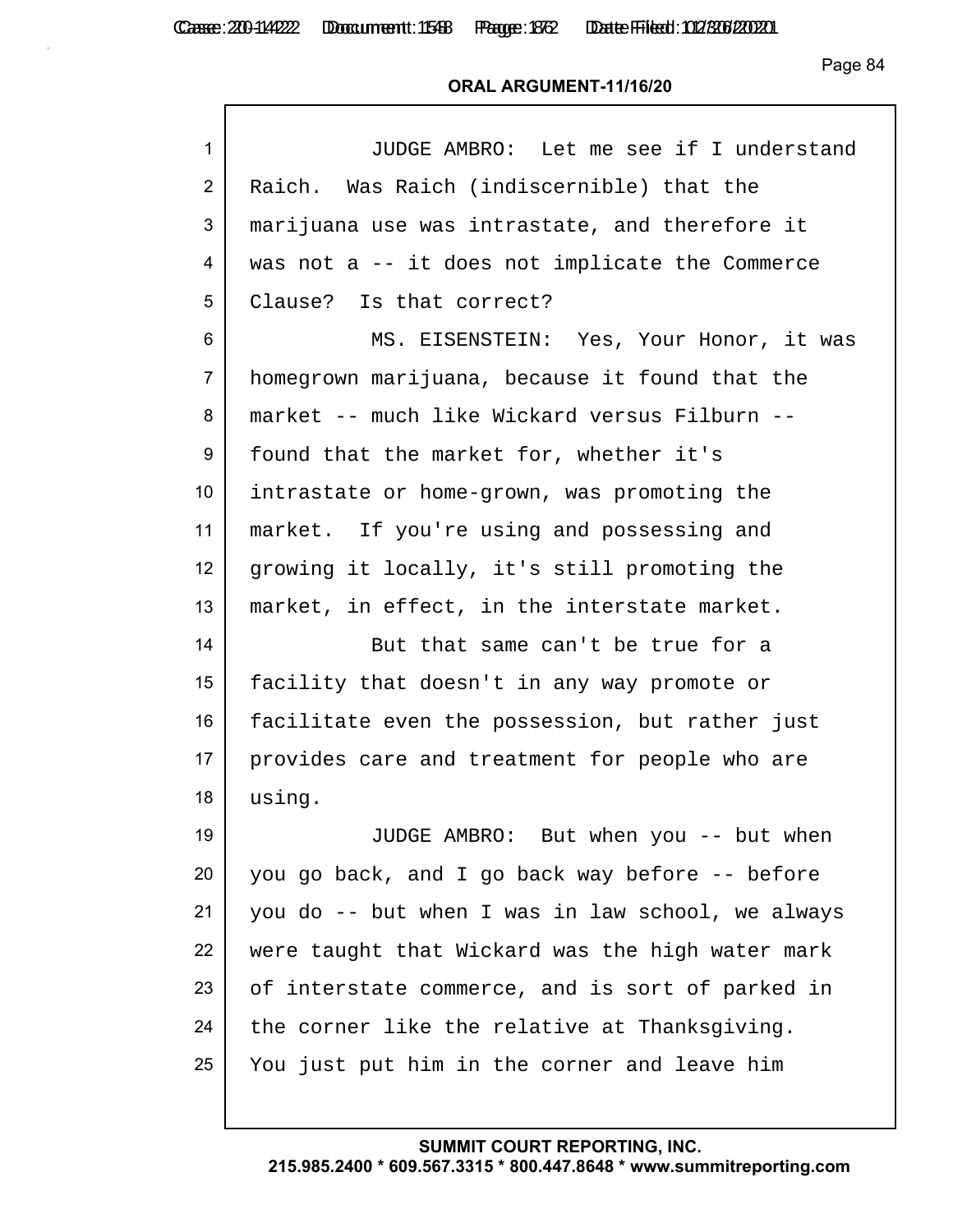| $\mathbf{1}$    | alone, don't touch it.                            |
|-----------------|---------------------------------------------------|
| $\overline{2}$  | And then you see this case in '05, which          |
| 3               | brings it out front and center. And when you do   |
| 4               | that, and it talks about Congress expressly found |
| 5               | that the drug has no acceptable medical uses --   |
| 6               | uses $-$ and if $-$ so any purpose, even this     |
| $\overline{7}$  | intrastate facility, it implicates the Commerce   |
| 8               | Clause. How do I get around that?                 |
| 9               | MS. EISENSTEIN: Well, actually, Raich             |
| 10 <sup>°</sup> | was really about the Necessary and Proper Clause. |
| 11              | I mean, it did look at Wickard and brought that   |
| 12              | front and center, but it found that it was also   |
| 13              | necessary and proper to the overall scheme in     |
| 14              | order to do that -- basically you couldn't        |
| 15              | distinguish the homegrown possession from the     |
| 16              | rest, and that it -- as well as the cumulative    |
| 17              | effect.                                           |
| 18              | The same was its kind of findings were            |
| 19              | not made with respect to 856, which, by the way,  |
| 20              | was enacted separately from the rest of the       |
| 21              | Controlled Substances Act.                        |
| 22              | JUDGE AMBRO: So that -- that leads to             |
| 23              | this question. If it's necessary and proper that  |
| 24              | you enforce $856(a)(2)$ , the consequence of not  |
| 25              | doing so, one could argue in this case, is that   |
|                 |                                                   |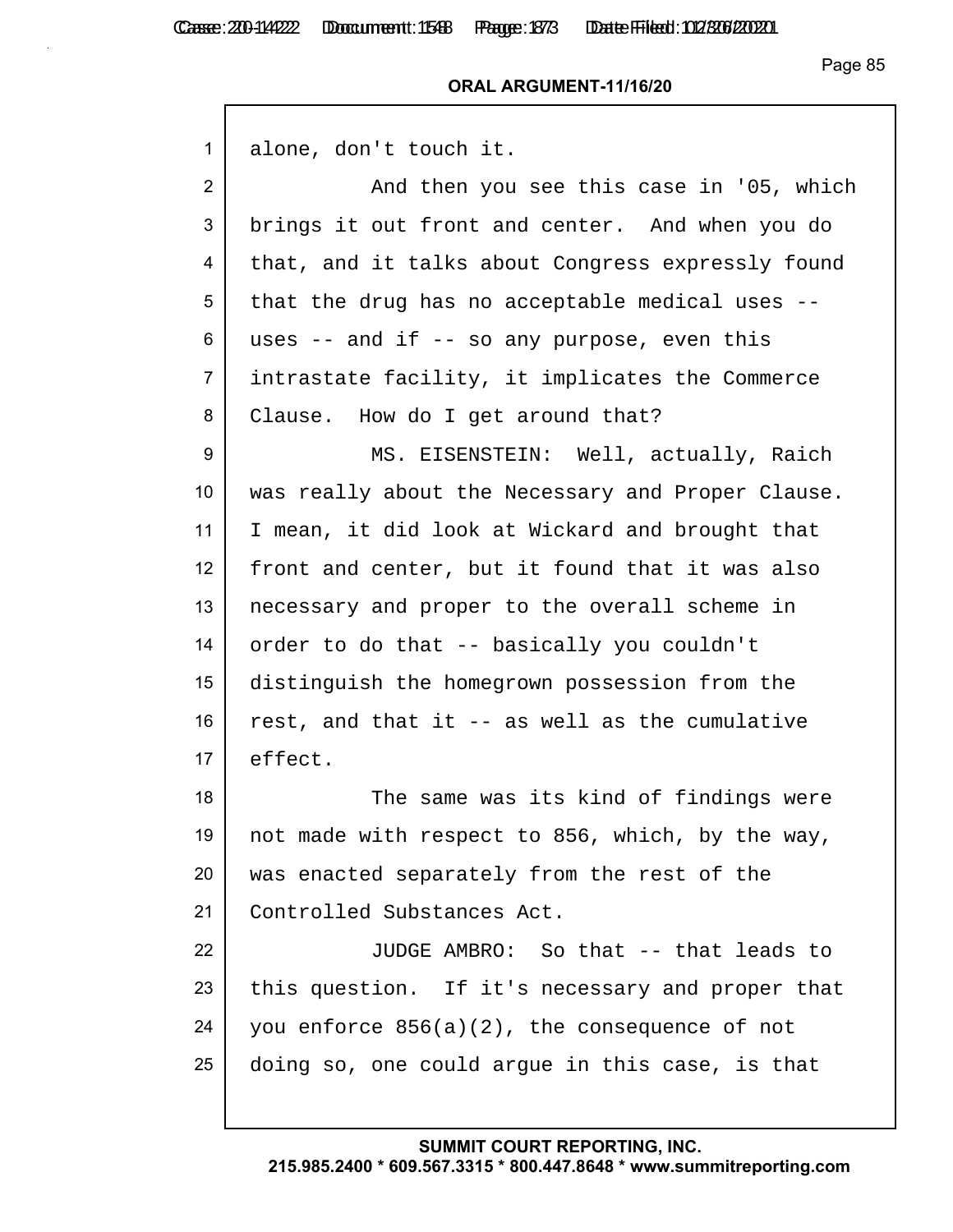| 1               |                                                   |
|-----------------|---------------------------------------------------|
|                 | so many other entities or persons would come out  |
| $\overline{2}$  | and say, my purpose is not to have some type of   |
| 3               | illegal drug use. My purpose is, as Safehouse     |
| 4               | says, to make sure that anybody who really has an |
| 5               | addiction is safe. My purpose is to make sure     |
| 6               | that people are off the street. My purpose is to  |
| $\overline{7}$  | be sure that the -- the safety of Downtown        |
| 8               | Philadelphia, or South Philly, is protected by    |
| 9               | having these people off the streets. Who knows?   |
| 10 <sup>°</sup> | And then when you get those, you start            |
| 11              | getting into policy. And that's why I keep        |
| 12              | coming back to the words of the statute, because  |
| 13              | the one thing that's sort of drilled into us is   |
| 14              | not to get involved in policy.                    |
| 15              | MS. EISENSTEIN: So, Your Honor, I think           |
| 16              | that the policy that is $-$ you know, I don't     |
| 17              | agree that this is about policy. I think the      |
| 18              | courts have uniformly treated with caution cases  |
| 19              | involving just mere possession and mere personal  |
| 20              | use, inside of any facility that's not an overt   |
| 21              | crack house or something that is directed at      |
| 22              | commercial drug operations. Because the reverse   |
| 23              | is going to be true, Your Honor, which is, how    |
| 24              | will you limit the government from prosecuting    |
| 25              | every mother and father who tries to treat their  |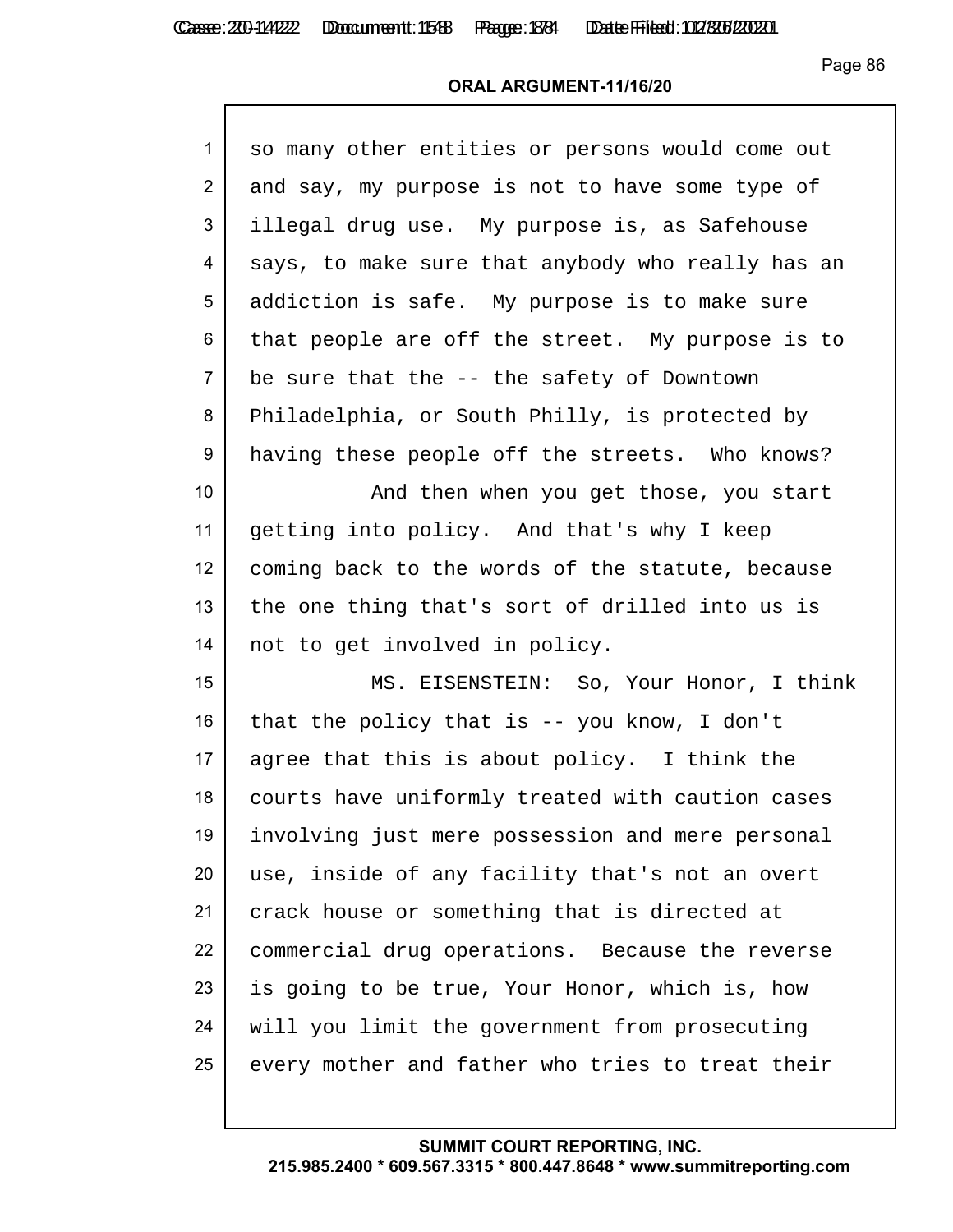| $\mathbf{1}$     | child? How are you going to stop the government   |
|------------------|---------------------------------------------------|
| $\overline{2}$   | from prosecuting the homeless shelter that allows |
| 3                | people who -- to use or even directs their        |
| 4                | activities towards people suffering from          |
| 5                | addiction, and doesn't, knowing that they would   |
| 6                | use and are using in the facility. And that's     |
| $\overline{7}$   | the Housing First program, that by federal policy |
| 8                | -- federal policy, this is HUD's own regulations  |
| 9                | and guidance -- say that someone should not be    |
| 10 <sup>°</sup>  | evicted from a federally-funded HUD facility even |
| 11               | if you know they are using drugs within it.       |
| 12 <sup>2</sup>  | So the $-$ the fact that $-$                      |
| 13               | JUDGE BIBAS: So maybe that's a -- maybe           |
| 14               |                                                   |
| 15 <sub>15</sub> | MS. EISENSTEIN: -- it's occurring --              |
| 16               | JUDGE BIBAS: -- maybe that's a reason             |
| 17 <sub>1</sub>  | to worry about the word, "intentionally." But     |
| 18               | maybe -- maybe Mr. McSwain, you know, bites that  |
| 19               | bullet and says, "Yeah. Maybe they could all be   |
| 20               | prosecuted and it's a matter of prosecutorial     |
| 21               | discretion." I mean, I guess the question is,     |
| 22               | what's the ambiguity in the text that makes it at |
| 23               | least ambiguous such that the text tells us to    |
| 24               | construe it narrowly? Because I -- I don't        |
| 25               | understand that you know, just because something  |
|                  |                                                   |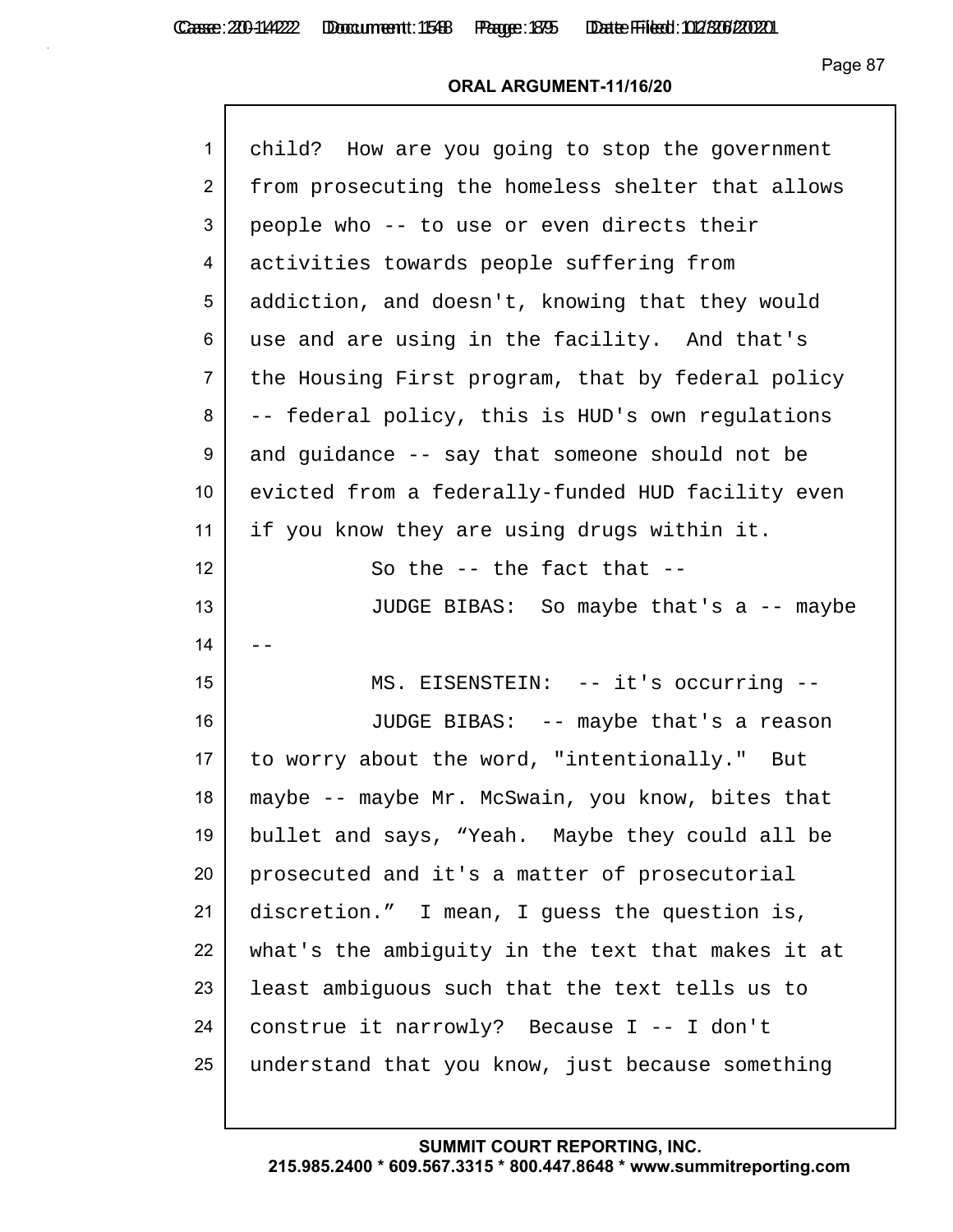Casse: 200-114222 Doccument: 1588 Page: 1976 Date Filed: 02/306/2020

Page 88

#### **ORAL ARGUMENT-11/16/20**

| $\mathbf{1}$    | was said in the legislative history that we would |
|-----------------|---------------------------------------------------|
| $\overline{2}$  | -- or because it's bad policy that we would       |
| 3               | narrow it.                                        |
| 4               | MS. EISENSTEIN: I don't -- I'm not                |
| 5               | saying that, Your Honor. I think --               |
| 6               | JUDGE BIBAS: What's the phrase in the             |
| $\overline{7}$  | text that you think get -- narrows it?            |
| 8               | MS. EISENSTEIN: I do think -- ambiguous           |
| 9               | -- I actually don't think it's ambiquous, because |
| 10 <sup>°</sup> | the text makes perfectly clear that the purpose   |
| 11              | of the actor, the person maintaining the          |
| 12              | property, is an essential element of the statute. |
| 13              | That's exactly the piece of the statute that the  |
| 14              | DOJ repeatedly ignores in their arguments. And    |
| 15              | in fact, the very first page of the summary of    |
| 16              | their argument says that if a person knows drug   |
| 17              | use is occurring, according to DOJ, that's        |
| 18              | sufficient for prosecution.                       |
| 19              | Congress, right there in the<br>No.               |
| 20              | statute, limited 856. They did not intend 856 to  |
| 21              | be this kind of broad-scale regulation of any     |
| 22              | property where drug use occurs. It requires that  |
| 23              | the purpose of the property be for drug activity, |
| 24              | for unlawful drug activity. And when it comes to  |
| 25              | simple possession, courts have -- give that       |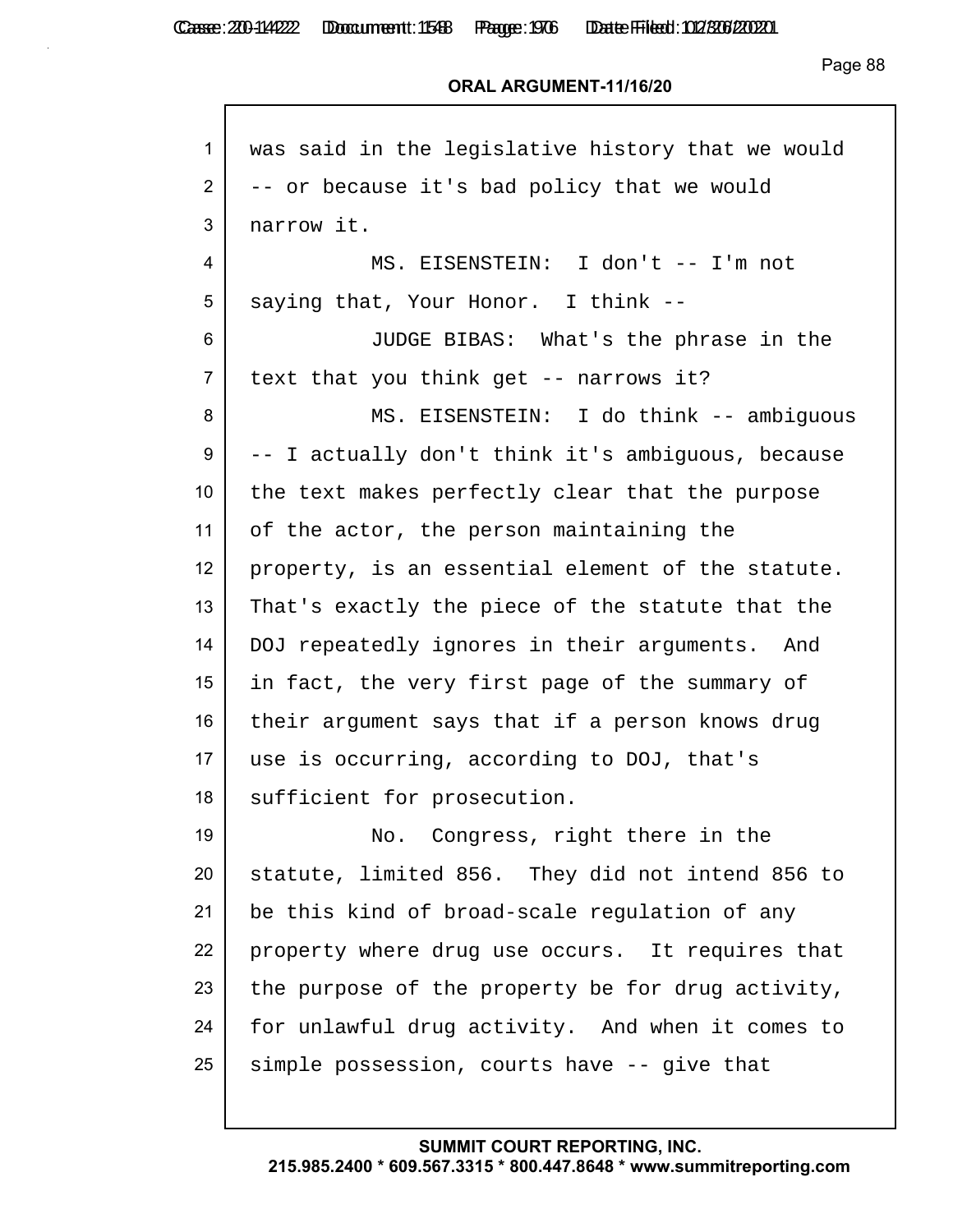Г

Casse: 200-114222 Doccument: 1588 Page: 1977 Date Filed: 02/306/2020

| $\mathbf{1}$    | primary purpose, and significant purpose test       |
|-----------------|-----------------------------------------------------|
| $\overline{2}$  | real weight.                                        |
| 3               | So for example, I mean, the D.C. Circuit            |
| 4               | stated that Section 856 cannot be reasonably        |
| 5               | construed to criminalize simple consumption of      |
| 6               | drugs in one's home. That is the uniform view.      |
| $\overline{7}$  | In Russell, the Sixth Circuit said each court to    |
| 8               | have addressed the issue has found the same way.    |
| 9               | That was in 2010. The Seventh Circuit in Church     |
| 10 <sup>°</sup> | came to the same conclusion. Congress intended      |
| 11              | to create a distinct offense aimed specifically     |
| 12              | at criminalizing the use of property for            |
| 13              | narcotics-related purposes.                         |
| 14              | So when you look at Safehouse -- and I              |
| 15              | think Judge Roth's question to Mr. McSwain about,   |
| 16              | you have to look at the side of the room where      |
| 17              | Safehouse's staff and facility are operating.       |
| 18              | Mr. McSwain wants you to focus on the users.<br>But |
| 19              | you have to focus on the actor, which is the        |
| 20              | person maintaining the property and the             |
| 21              | collection of services, and the nature of the       |
| 22              | facility. This is a medical facility, and so        |
| 23              | Judge Ambro, to address your concern, of course     |
| 24              | there will be cynical people out there who will     |
| 25              | try to disclaim that their purpose was to -- to -   |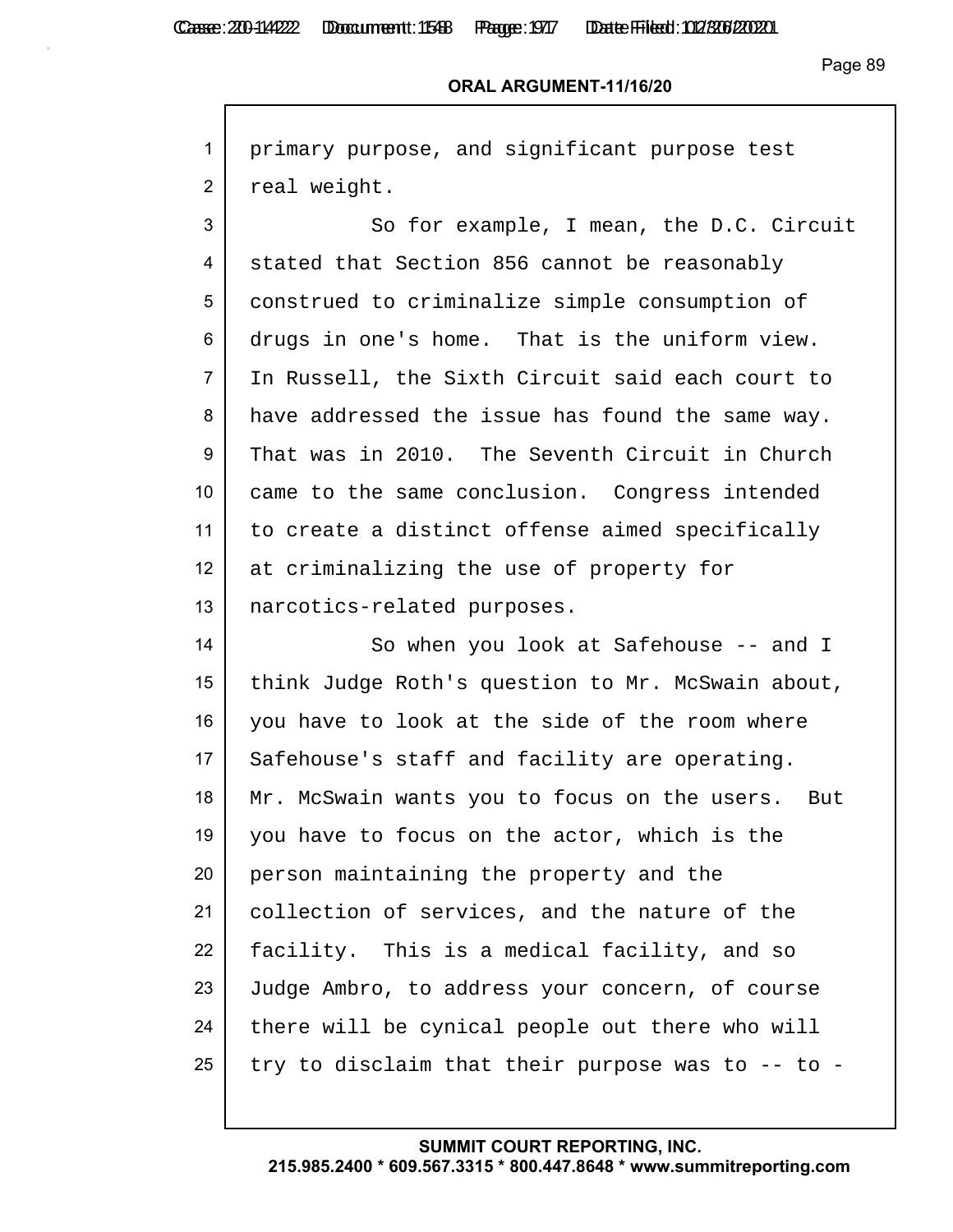Г

Casse: 200-114222 Doccument: 1588 Page: 1978 Date Filed: 02/306/2020

#### **ORAL ARGUMENT-11/16/20**

| 1                | - to promote drug use. They may say a whole       |
|------------------|---------------------------------------------------|
| $\overline{2}$   | range of excuses.                                 |
| 3                | Well, that is a common occurrence in              |
| 4                | criminal law when someone says they don't have    |
| 5                | the mens rea sufficient for the statute. That is  |
| 6                | a question of evidence and proof. And here, we    |
| $\overline{7}$   | have stipulated facts and we have really a lack   |
| 8                | of dispute on the part of the parties that        |
| 9                | Safehouse's -- Safehouse's purpose is, one, to    |
| 10 <sup>°</sup>  | provide lifesaving care to people suffering from  |
| 11               | the disease of addiction, not --                  |
| 12 <sup>°</sup>  | JUDGE ROTH: Let me ask you a question.            |
| 13               | If -- excuse me. If Safehouse could only have     |
| 14               | the consumption room without the other facilities |
| 15 <sub>15</sub> | that are part of Safehouse, would they open just  |
| 16               | a consumption room?                               |
| 17               | MS. EISENSTEIN: So, Your Honor, I think           |
| 18               | -- I think not, because I think it's the --       |
| 19               | because Safehouse is a not only medical but       |
| 20               | public-health-driven approach to overdose         |
| 21               | prevention services, which is -- which is         |
| 22               | informed by the -- the medical experts and public |
| 23               | health experts who have helped form it. So keep   |
| 24               | in mind, Safehouse didn't come -- wasn't an idea  |
| 25               | out of nowhere. This was an idea -- this was a -  |
|                  |                                                   |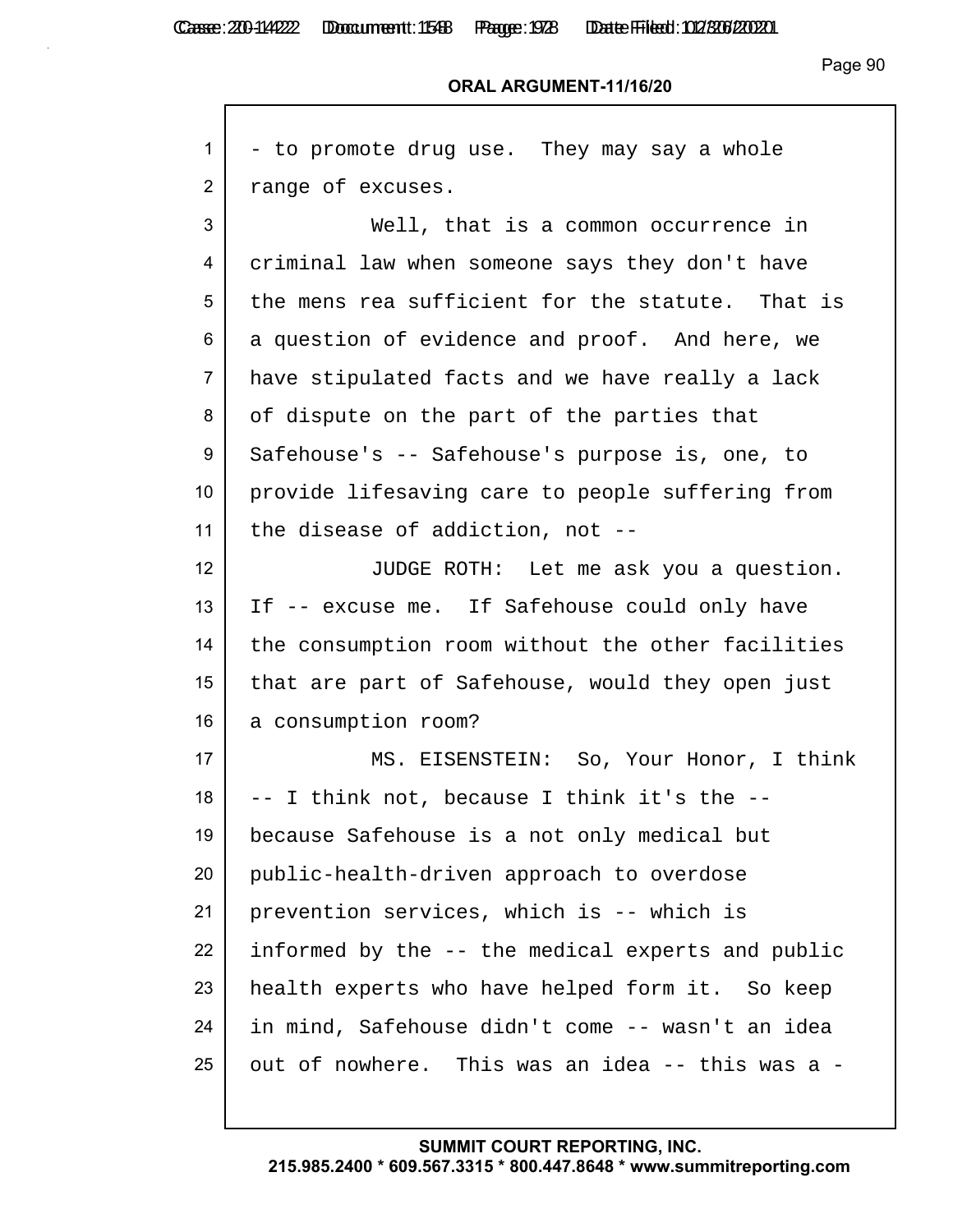Casse: 200-114222 Domcument: 1548 Page: 1939 Date Filed: 02/306/200201

Page 91

#### **ORAL ARGUMENT-11/16/20**

| $1 \mid$ | - this is a concept that has been in existence    |
|----------|---------------------------------------------------|
| 2 I      | for 30 years. It's been studied extensively, and  |
|          | 3   it came out of specific recommendations of    |
| 4        | experts in the field who -- who believe that the  |
| 5        | collection of services is what makes Safehouse an |
|          | 6   effective intervention.                       |

7 But even if it were, when you talk about 8 the consumption room, what is going on there? 9 There are -- yes, there are people who may be 10 using drugs, but for what reason? Because they 11 want to stay alive. Because they are suffering 12 from a disease that is compelling them to use the 13 | substance that may kill them, and they want to 14 stay right where care is available.

15 Think about an emergency room, where 16 someone came in with an imminent heart attack. 17 | And if the doctor said to them, "Sit right there 18 in the waiting room and in case you have a heart 19 attack I'll be right there to help you," you 20 wouldn't say the waiting room was for the purpose 21 of having a heart attack. You would say it was 22 for the purpose of being proximate to the 23 emergency care.

24 | The same is true here, but the 25 purpose of the participants and the purpose of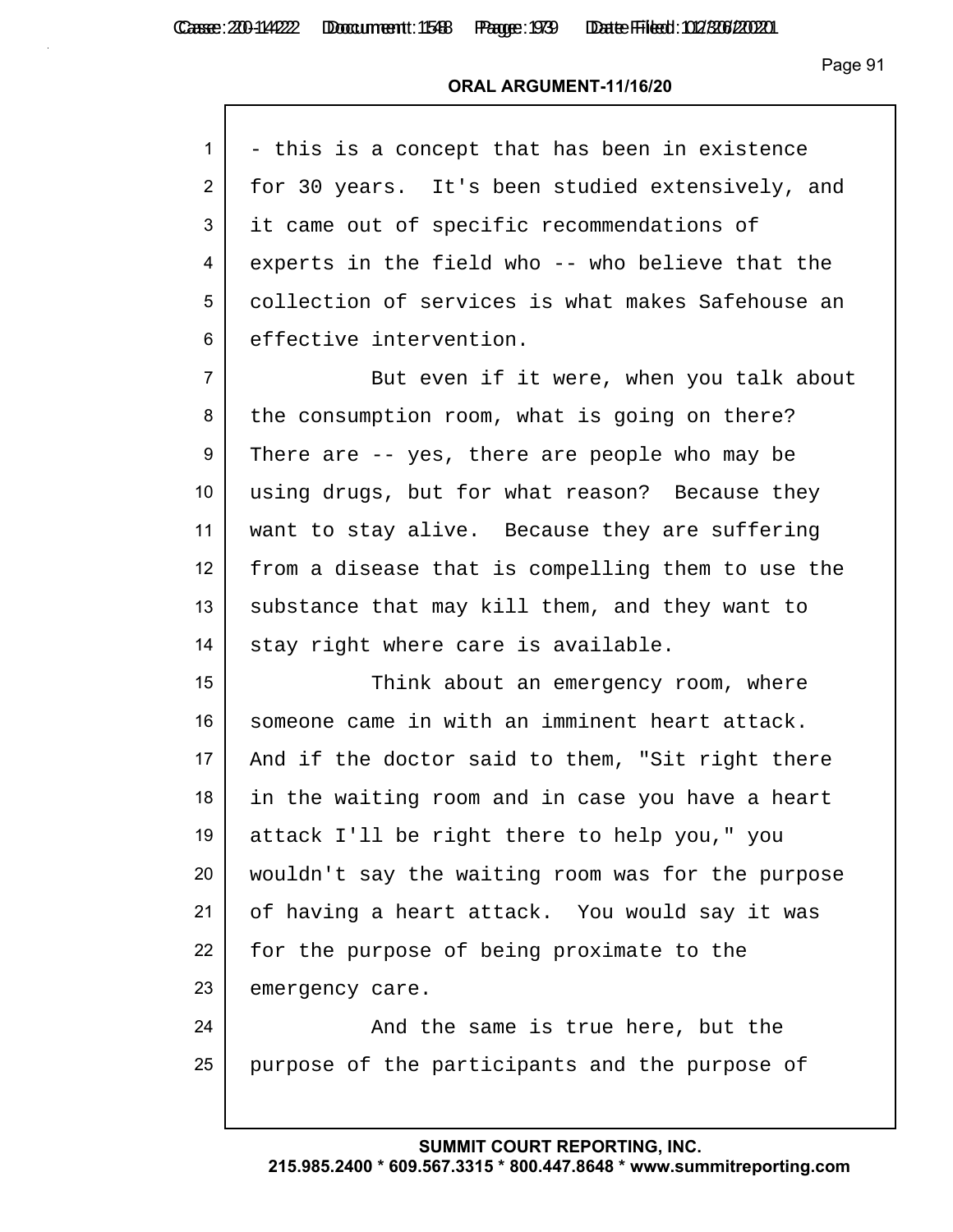| 1               | Safehouse is to provide that urgently-needed care |
|-----------------|---------------------------------------------------|
| $\overline{2}$  | if someone were to overdose, stop breathing, and  |
| 3               | need rescue medication.                           |
| 4               | So -- so I think that when you look at -          |
| 5               | - you know, even the consumption room in a        |
| 6               | vacuum, I think that there's still a strong and   |
| $\overline{7}$  | valid argument that the purpose of it is for that |
| 8               | lifesaving care, not for consumption.             |
| 9               | And I just want to say one more thing             |
| 10 <sup>°</sup> | about a matter of degree, which is, you know, Mr. |
| 11              | McSwain argued that if there was one kid in the   |
| 12              | house who came there to shoot up so the parents   |
| 13              | could observe them, that would be okay. And       |
| 14              | maybe two. Well, that doesn't really answer the   |
| 15              | question for Safehouse.                           |
| 16              | If we had a facility that only had room           |
| 17              | for one person, we would do it, because one life  |
| 18              | is worth saving. And so if it were one person at  |
| 19              | a time, then fine. We will -- we will do it one   |
| 20              | person at a time. But I submit to you that that   |
| 21              | is not how the statute -- what the statute turns  |
| 22              | on when it comes to defining and examining the    |
| 23              | primary purpose of the facility.                  |
| 24              | This is a public health and medical               |
| 25              | intervention designed to mitigate the severe      |
|                 |                                                   |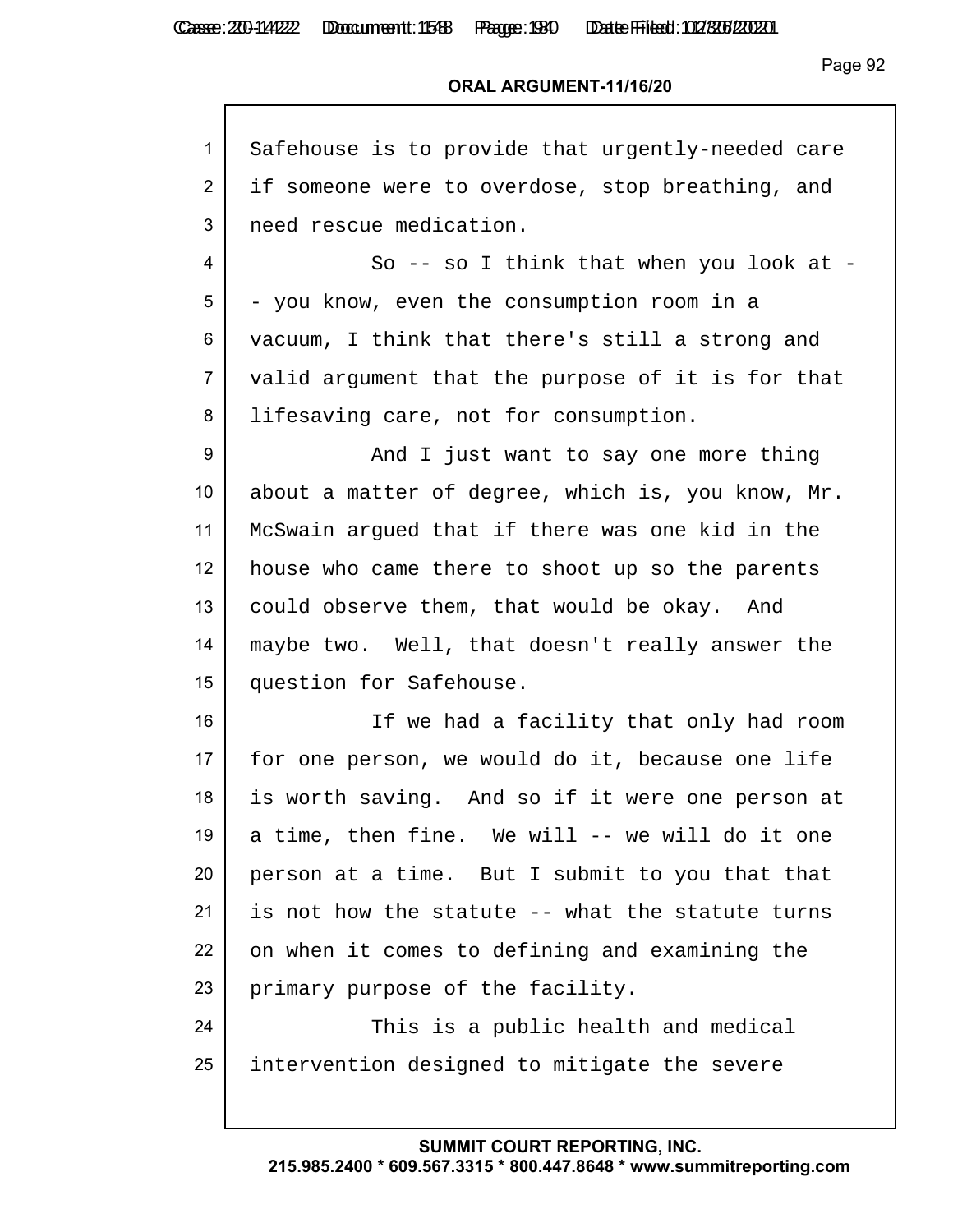Г

Page 93

### **ORAL ARGUMENT-11/16/20**

| $\mathbf{1}$   | harms of opioid addiction, not in any way the     |
|----------------|---------------------------------------------------|
| $\overline{2}$ | type of facility that was contemplated by         |
| 3              | Congress when they passed Section 856, which are  |
| 4              | predatory activities that try to promote for-     |
| 5              | profit drug operations.                           |
| 6              | JUDGE AMBRO: Thank you. Thank you very            |
| $\overline{7}$ | much. Any further questions from my colleagues?   |
| 8              | JUDGE ROTH: No.                                   |
| 9              | JUDGE AMBRO: Okay. Thank you. That                |
| 10             | was almost 48 minutes.                            |
| 11             | Mr. McSwain, we're going to keep you to           |
| 12             | your five minutes, no more.                       |
| 13             | MR. MCSWAIN: Thank you, Your Honor.               |
| 14             | I'll be brief.                                    |
| 15             | Actually, something that you said really          |
| 16             | struck me when you were talking about how this is |
| 17             | a statutory interpretation case. You have to      |
| 18             | look at the words of the statute.                 |
| 19             | And what I heard in Safehouse's                   |
| 20             | argument, which I think is consistent with what   |
| 21             | they've been saying throughout this case, is they |
| 22             | are making policy arguments. They are talking     |
| 23             | about what they consider to be an emergency.      |
| 24             | They are talking about the need for overdose      |
| 25             | prevention. They are talking about, for example,  |
|                |                                                   |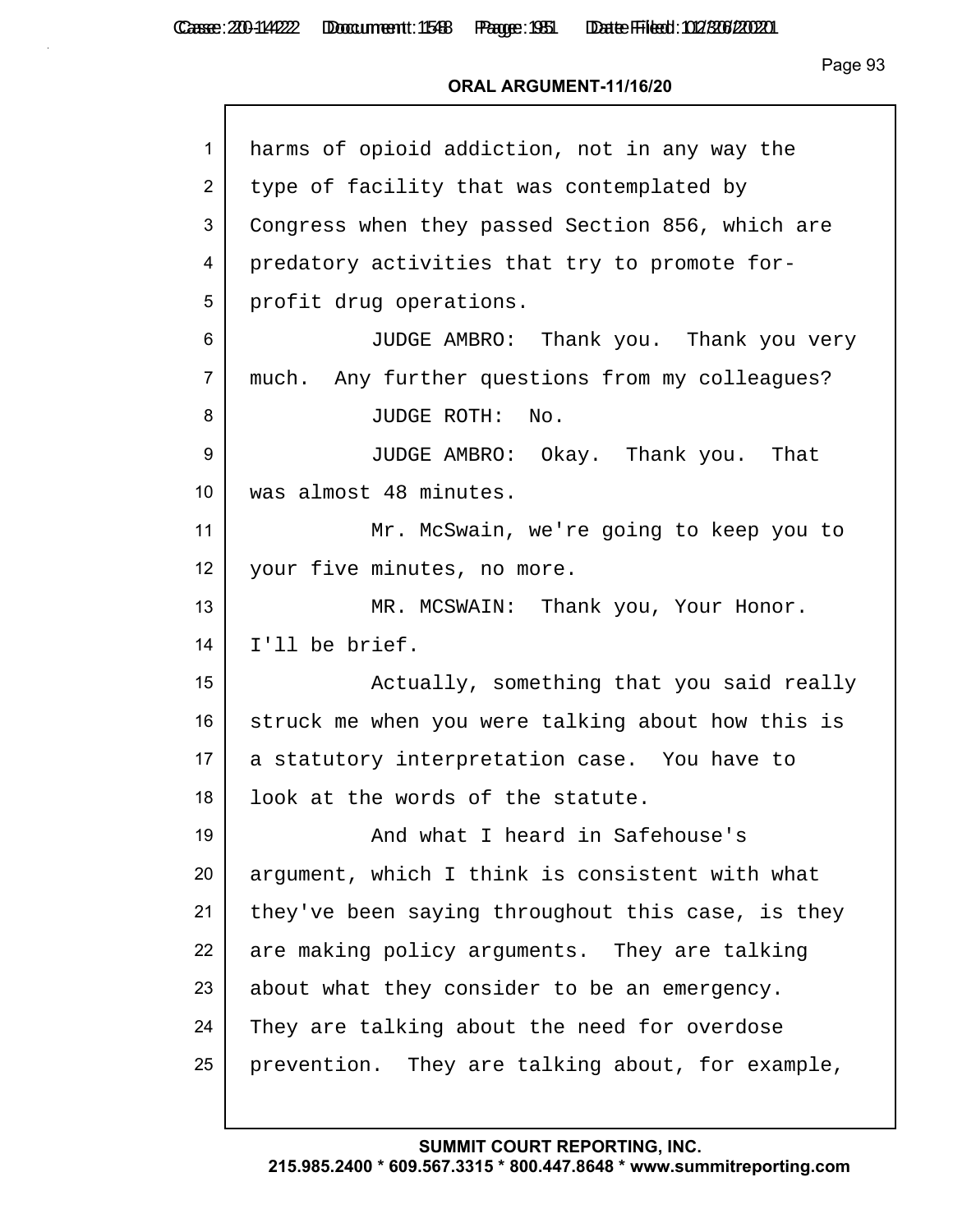Г

Casse: 200-114222 Doccument: 1588 Page: 1962 Date Filed: 02/306/2020

Page 94

## **ORAL ARGUMENT-11/16/20**

| $\mathbf{1}$    | that you can die if you take Fentanyl within just  |
|-----------------|----------------------------------------------------|
| $\overline{2}$  | a few minutes.                                     |
| 3               | I don't disagree with any of that. And             |
| 4               | what we tried to be clear about throughout this    |
| 5               | case is that we're on the same side of Safehouse   |
| 6               | in that we're very concerned about the opioid      |
| $\overline{7}$  | epidemic, and trying to do everything we can to -  |
| 8               | - to fight back against that and to save people's  |
| 9               | lives as well. But it has to be done within the    |
| 10 <sup>°</sup> | bounds of the law. And all those arguments that    |
| 11              | I hear about emergency and the like, it's all      |
| 12              | about the urgency. It has nothing to do -- it      |
| 13              | has nothing to do with the words of the statute.   |
| 14              | It has nothing to do with interpreting the         |
| 15              | language. And I don't think I'm being cynical by   |
| 16              | saying that. I think I'm doing my duty by saying   |
| 17              | that.                                              |
| 18              | And when you look at the words of the              |
| 19              | statute, there's no way to interpret $(a)(1)$ and  |
| 20              | $(a)(2)$ the way Safehouse wants to, in a way that |
| 21              | makes any sense. They just completely overlap.     |
| 22              | It leads to all sorts of absurdities.              |
| 23              | Again, my example of the crack dealer              |
| 24              | who could say, "I'm doing this because I want to   |
| 25              | make money." Under Safehouse's reading, that       |
|                 |                                                    |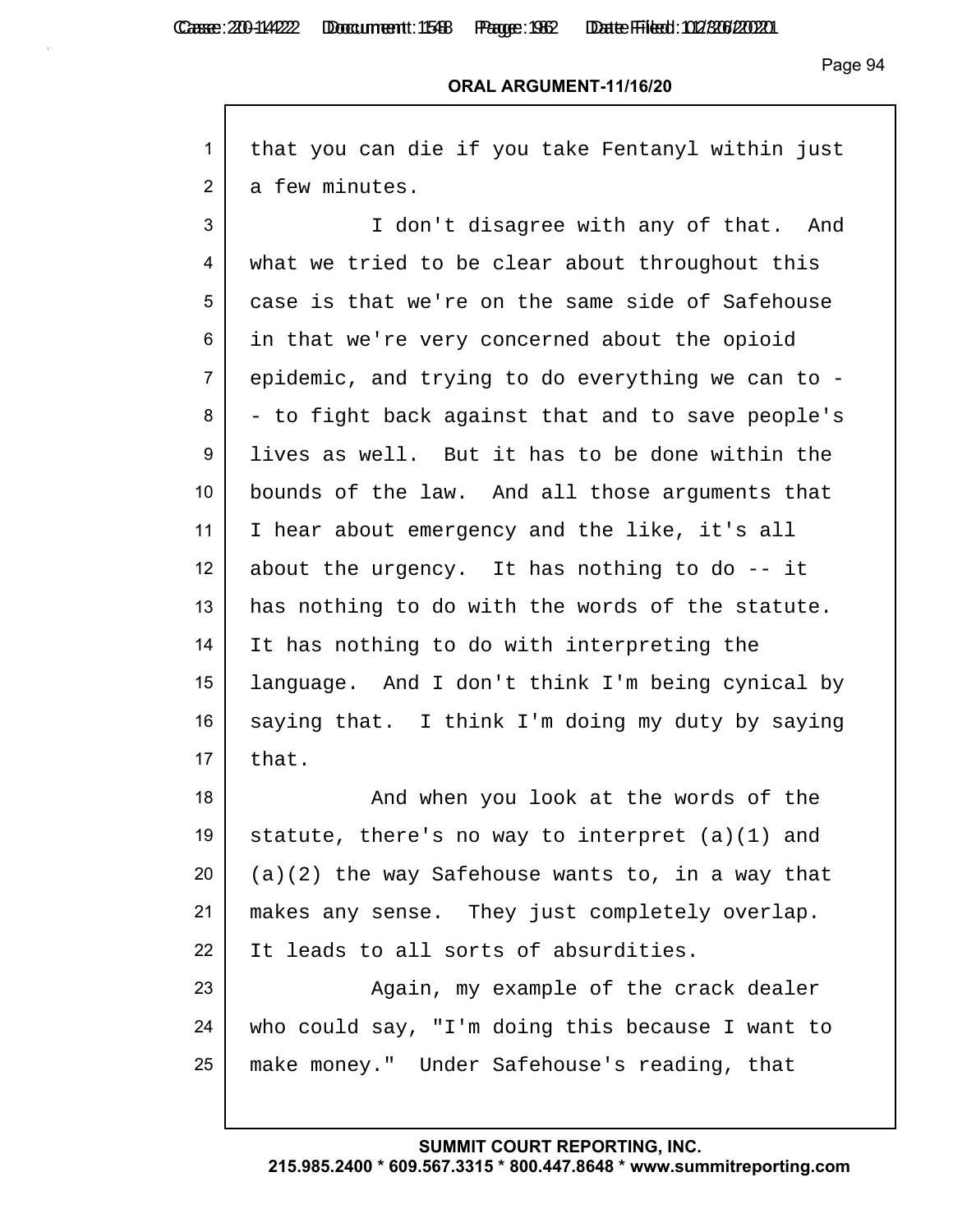Casse: 200-114222 Doccument: 1588 Page: 1933 Date Filed: 02/306/2020

Page 95

### **ORAL ARGUMENT-11/16/20**

| 1              | crack dealer goes free under the statute. That    |
|----------------|---------------------------------------------------|
| $\overline{2}$ | doesn't make any sense.                           |
| 3              | On the point about, can you have a third          |
| 4              | party's intent matter under criminal statute? I   |
| 5              | mean, the answer to that is absolutely. I mean,   |
| 6              | think about the example of conspiracy. You need   |
| 7              | to have a meeting of the minds. If you don't      |
| 8              | have a meeting of the minds, then -- and you need |
| 9              | both parties to be thinking of something to -- or |
| 10             | the two, the defendant and a third party be       |
| 11             | thinking the same, having a meeting of the minds, |
| 12             | there's not going to be any liability.            |
| 13             | You could also think of victims of                |
| 14             | crime. There's all sorts of crimes that don't     |
| 15             | become crimes if the third party, the victim,     |
| 16             | doesn't have the right mental state. If somebody  |
| 17             | consents to something, for example, it's all      |
| 18             | sorts of economic crimes. There's all sorts of    |
| 19             | sexual crimes. It wouldn't be crimes, depending   |
| 20             | on the mental state of somebody other than the    |
| 21             | defendant.                                        |
| 22             | Another point I want to make is about             |
| 23             | this idea of necessary precondition. If           |
| 24             | Safehouse doesn't like those words, or if the     |
| 25             | Court doesn't like those words, then another way  |
|                |                                                   |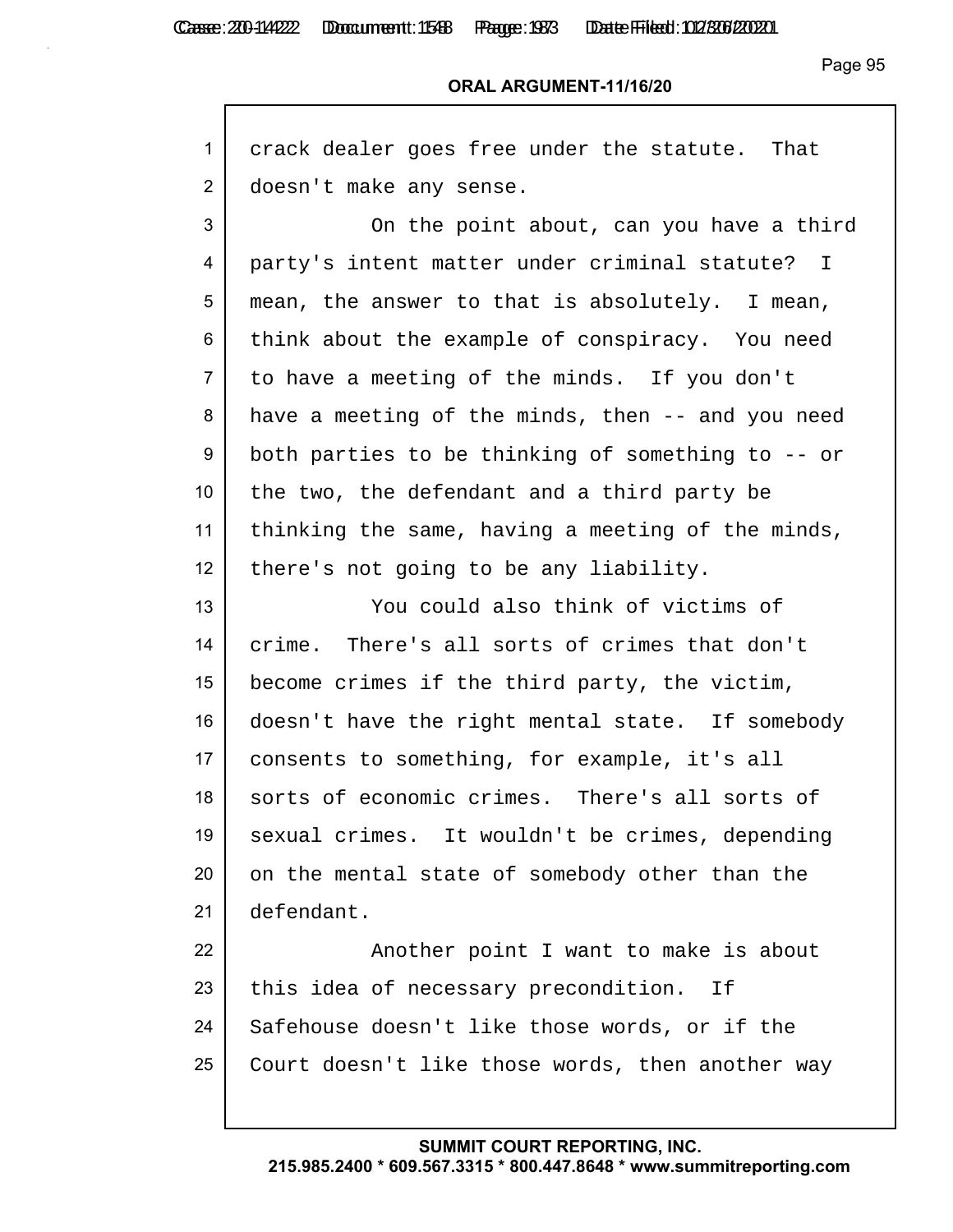Casse: 200-114222 Doccument: 1588 Page: 1984 Date Filed: 02/306/2020

### **ORAL ARGUMENT-11/16/20**

| $\mathbf{1}$    | to think of it instead of "necessary              |
|-----------------|---------------------------------------------------|
| $\overline{2}$  | precondition" is "defining characteristic." It    |
| 3               | is a fact that the defining characteristic of     |
| 4               | Safehouse is the consumption room. That's just -  |
| 5               | - that's just undisputed. There's no reason that  |
| 6               | Safehouse would exist without the consumption     |
| $\overline{7}$  | room. Again, everything that they are planning    |
| 8               | on doing already exists at Prevention Point       |
| 9               | except for -- except for the consumption.         |
| 10 <sup>°</sup> | And then lastly, I would say, you know,           |
| 11              | what work is the word "intentionally" doing?      |
| 12              | That's come up a lot. Judge Ambro, you've been    |
| 13              | focusing on that. And I think it does do some     |
| 14              | work, but I think we don't need to overthink it.  |
| 15              | Like you described, it could be that --           |
| 16              | that it's -- it means that the person who is      |
| 17              | managing or controlling the place, Safehouse,     |
| 18              | does something intentionally. They intentionally  |
| 19              | rent, lease, or make available for use -- because |
| 20              | you were talking about a third party -- the place |
| 21              | for the third party's purpose of -- of drug use.  |
| 22              | And they do that knowingly. So, "knowing" does    |
| 23              | work as well.                                     |
| 24              | So I think that "intentionally" does do           |
| 25              | work in the statute under the -- under the        |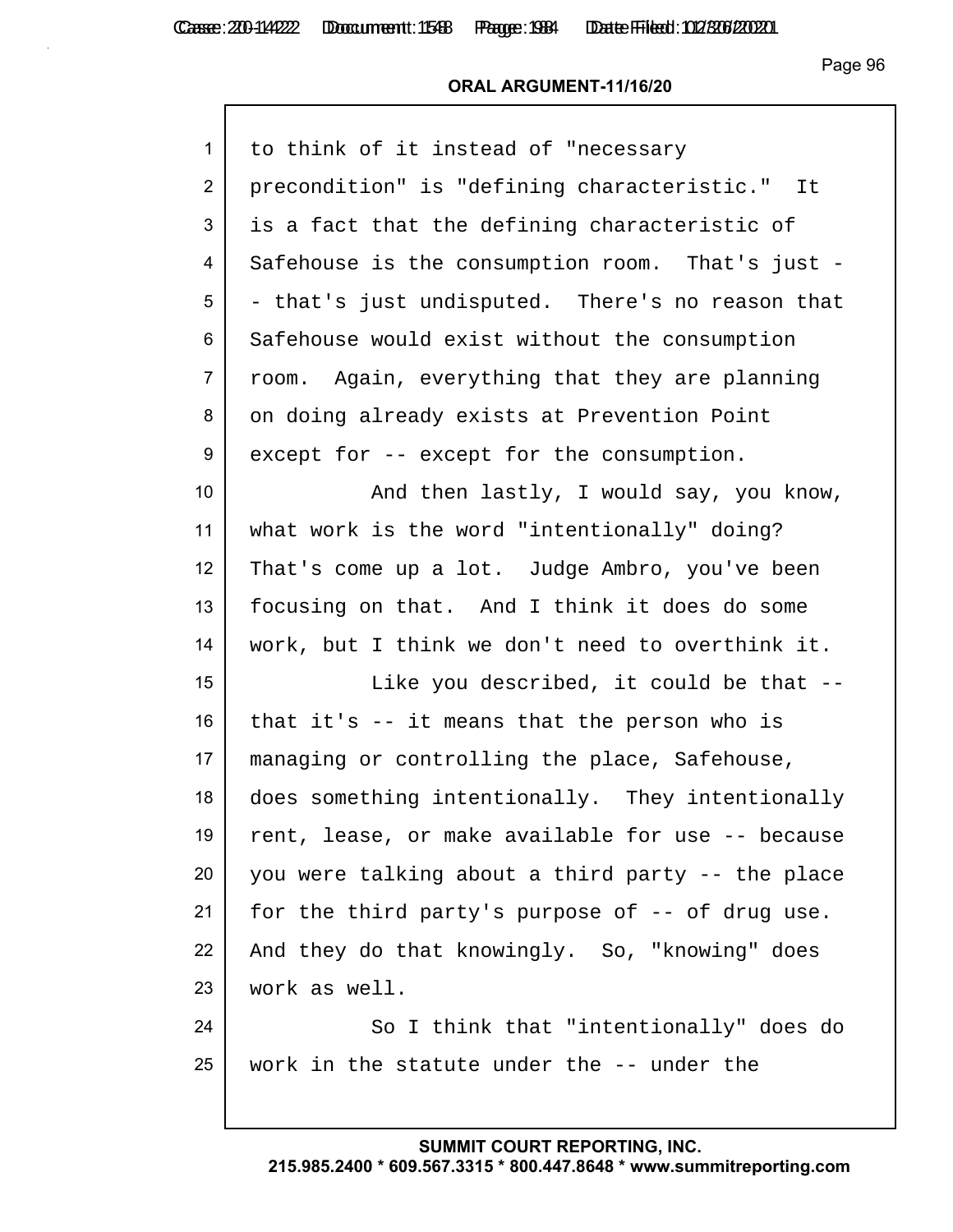### **ORAL ARGUMENT-11/16/20**

| $\mathbf{1}$   | reading that we are putting forth.                |
|----------------|---------------------------------------------------|
| $\overline{2}$ | And one final point -- and I'm at four            |
| 3              | minutes so I'll try to finish up quickly -- is,   |
| 4              | these hypos are all very interesting and they're  |
| 5              | all very important. And I think I do have a       |
| 6              | reasonable answer for all of them. I certainly    |
| 7              | did my best to deal with them. But as Judge       |
| 8              | Ambro said, that's not this case, okay. This      |
| 9              | case is not a hypo where you have somebody in a   |
| 10             | home, one person doing drugs. And also, I don't   |
| 11             | think it's realistic to say that Safehouse is     |
| 12             | just going to serve one person. You know, that's  |
| 13             | not at all what we're talking about. That's not   |
| 14             | the factual record that you're talking about.     |
| 15             | Safehouse is inviting scores of people            |
| 16             | to come into one place, one piece of real estate, |
| 17             | and to -- to inject themselves with heroin or     |
| 18             | fentanyl or what-have-you. And that, in our       |
| 19             | view, is illegal.                                 |
| 20             | Thank you very much.                              |
| 21             | JUDGE AMBRO: Thank you very much. I               |
| 22             | would ask that a transcript be prepared of this   |
| 23             | oral argument and split the cost, if you would.   |
| 24             | And -- or actually, would the government mind     |
| 25             | picking up the costs for the transcript?          |
|                |                                                   |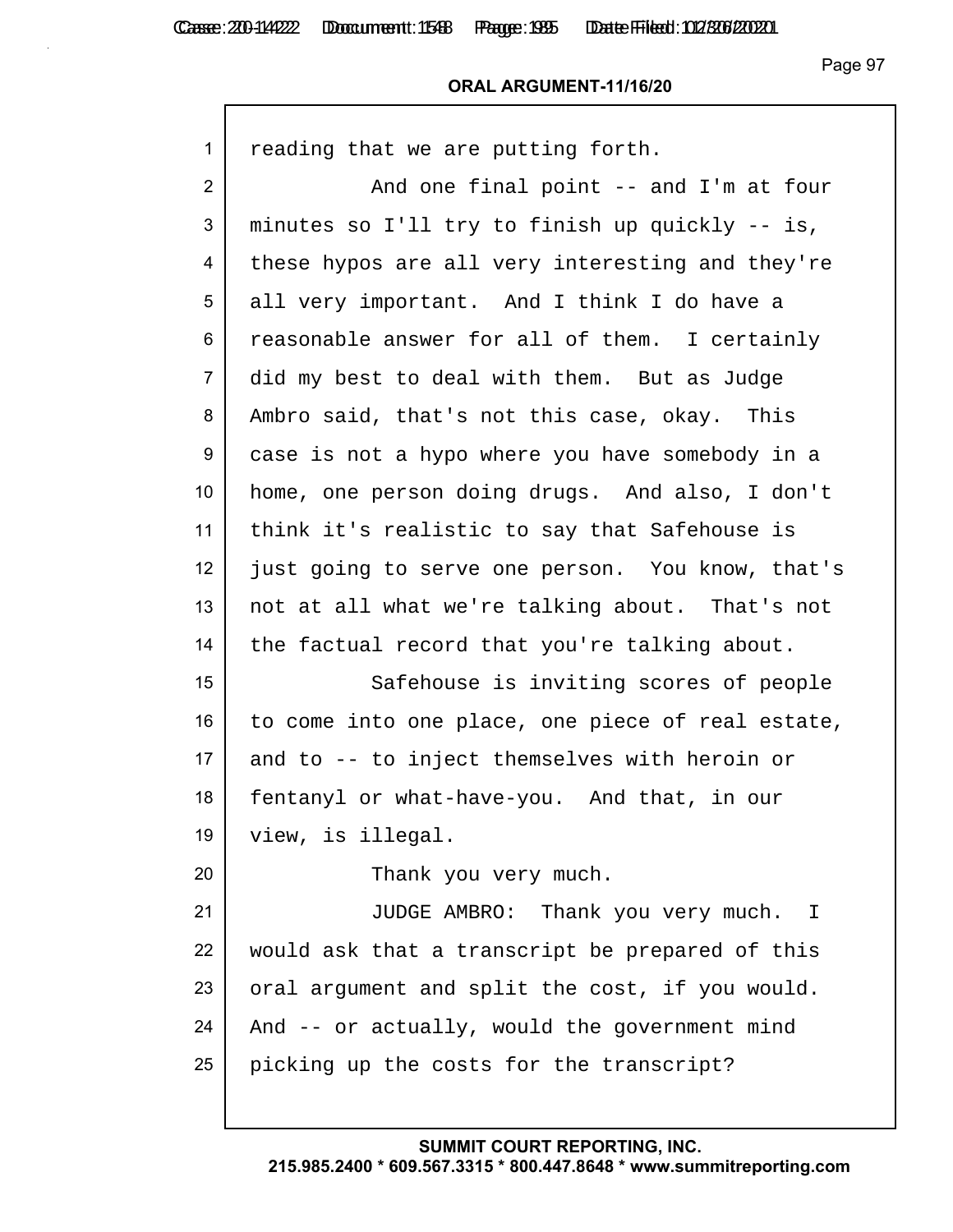Case: 20-1422 Document: 158 Page: 160 Date Filed: 02/26/2020

Page 98

#### **ORAL ARGUMENT-11/16/20**

| $\mathbf{1}$    | MR. MCSWAIN: That would be fine, Your            |
|-----------------|--------------------------------------------------|
| 2               | Honor. Happy to do that.                         |
| 3               | JUDGE AMBRO: Okay. We'll just have the           |
| 4               | government do that.                              |
| 5               | It's -- both of you make me feel old. I          |
| 6               | remember when both of you were clerks, and it    |
| $\overline{7}$  | didn't seem that long ago. And -- but you -- as  |
| 8               | they say in South Philly, you done good, both of |
| 9               | you. And thank you very much for extremely-well- |
| 10 <sup>1</sup> | presented arguments. We'll take the matter under |
| 11              | advisement. And again, you have our              |
| 12              | appreciation.                                    |
| 13              | (HEARING CONCLUDED)                              |
| 14              |                                                  |
| 15              |                                                  |
| 16              |                                                  |
| 17              |                                                  |
| 18              |                                                  |
| 19              |                                                  |
| 20              |                                                  |
| 21              |                                                  |
| 22              |                                                  |
| 23              |                                                  |
| 24              |                                                  |
| 25              |                                                  |
|                 |                                                  |
|                 |                                                  |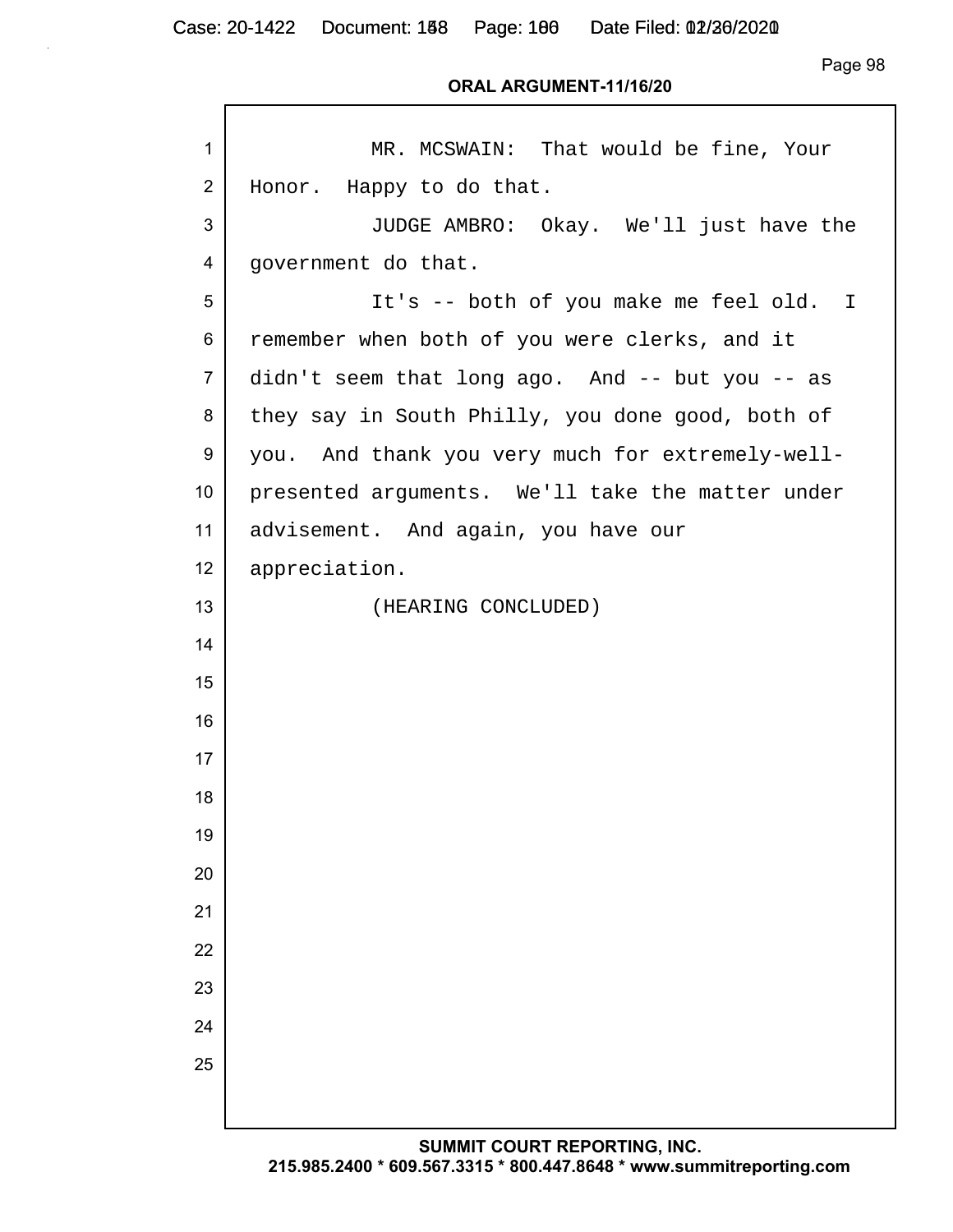Case: 20-1422 Document: 158 Page: 107 Date Filed: 02/26/2020

Page 99

#### **ORAL ARGUMENT-11/16/20**

| 1              | CERTIFICATE OF TRANSCRIPTIONIST                    |
|----------------|----------------------------------------------------|
| $\overline{2}$ | I certify that the foregoing is a true             |
| 3              | and accurate transcript of the digital recording   |
| 4              | provided to me in this matter.                     |
| 5              | I do further certify that I am neither a           |
| 6              | relative, nor employee, nor attorney of any of the |
| $\overline{7}$ | parties to this action, and that I am not          |
| 8              | financially interested in the action.              |
| 9              |                                                    |
| 10             |                                                    |
| 11             |                                                    |
| 12             |                                                    |
| 13             | Julie Thompson, CET-1036                           |
| 14             |                                                    |
| 15             |                                                    |
| 16             |                                                    |
| 17             |                                                    |
| 18             |                                                    |
| 19             |                                                    |
| 20             |                                                    |
| 21             |                                                    |
| 22             |                                                    |
| 23             |                                                    |
| 24             |                                                    |
| 25             |                                                    |
|                |                                                    |
|                | CUMMIT COUPT PEROPTING INC.                        |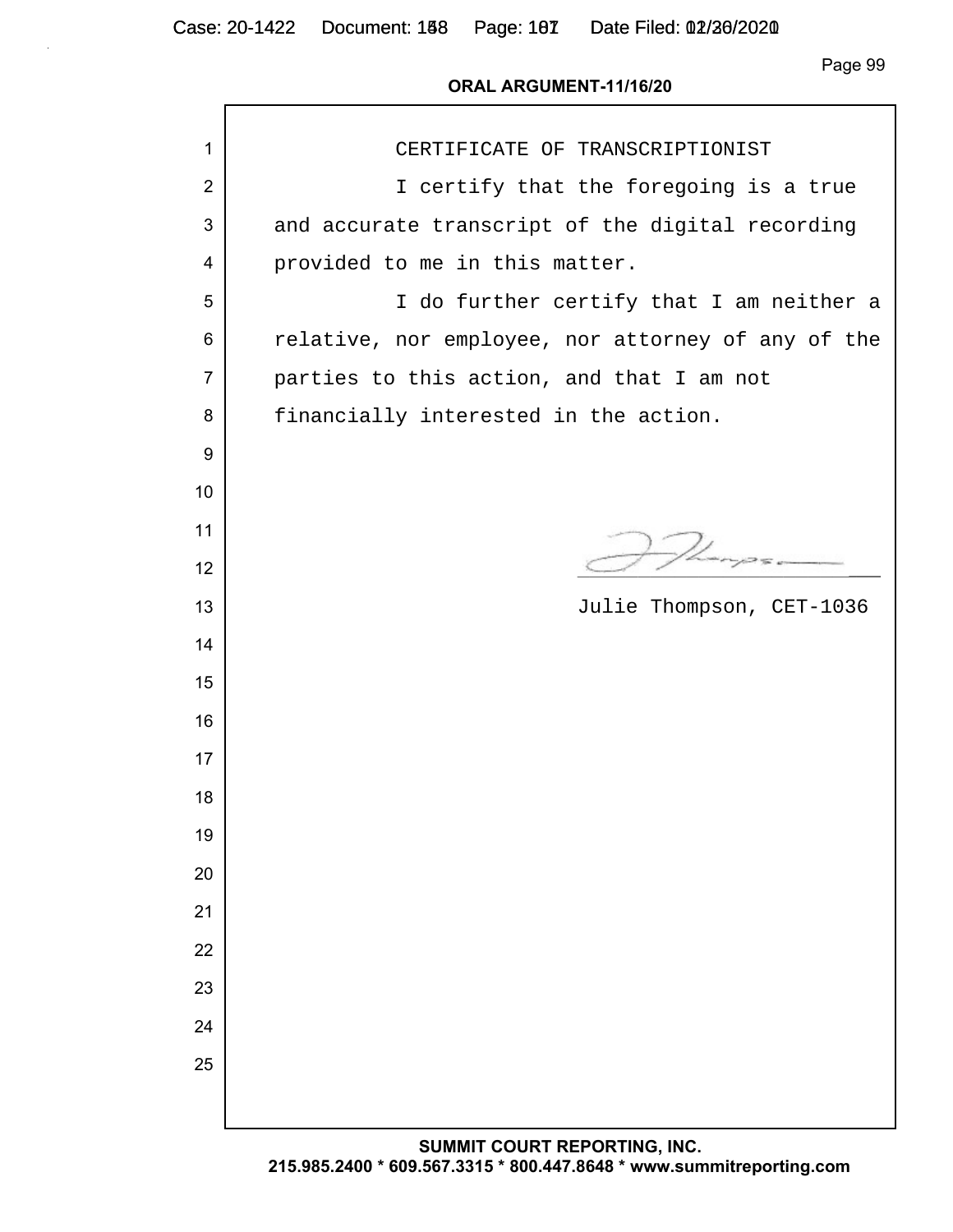**NO. 20–1422** 

## **IN THE UNITED STATES COURT OF APPEALS FOR THE THIRD CIRCUIT**

UNITED STATES OF AMERICA, *Appellant*,

*v.* 

SAFEHOUSE, a Pennsylvania nonprofit corporation; and JOSE BENITEZ, President and Treasurer of Safehouse, *Appellees.* 

SAFEHOUSE, a Pennsylvania nonprofit corporation, *Appellee*,

 $v<sub>r</sub>$ 

UNITED STATES OF AMERICA; U.S. DEPARTMENT OF JUSTICE; WILLIAM P. BARR, in his official capacity as Attorney General of the United States; and WILLIAM M. MCSWAIN, in his official capacity as U.S. Attorney for the Eastern District of Pennsylvania, *Appellants*

# **SUBMISSION OF TRANSCRIPT AND CERTIFICATION OF ACCURACY**

On behalf of all parties in Case No. 20-1422, undersigned Liaison

Counsel certifies that the attached is an accurate transcript of the audio re-

cording of the oral argument held before this Court on November 16, 2020,

in the above-captioned matter. I have also caused three copies of the tran-

script to be delivered to the Clerk of Court via hand delivery.

Respectfully submitted,

WILLIAM M. McSWAIN United States Attorney

/s/ Erin E. Lindgren ERIN E. LINDGREN Assistant United States Attorney

Dated: November 30, 2020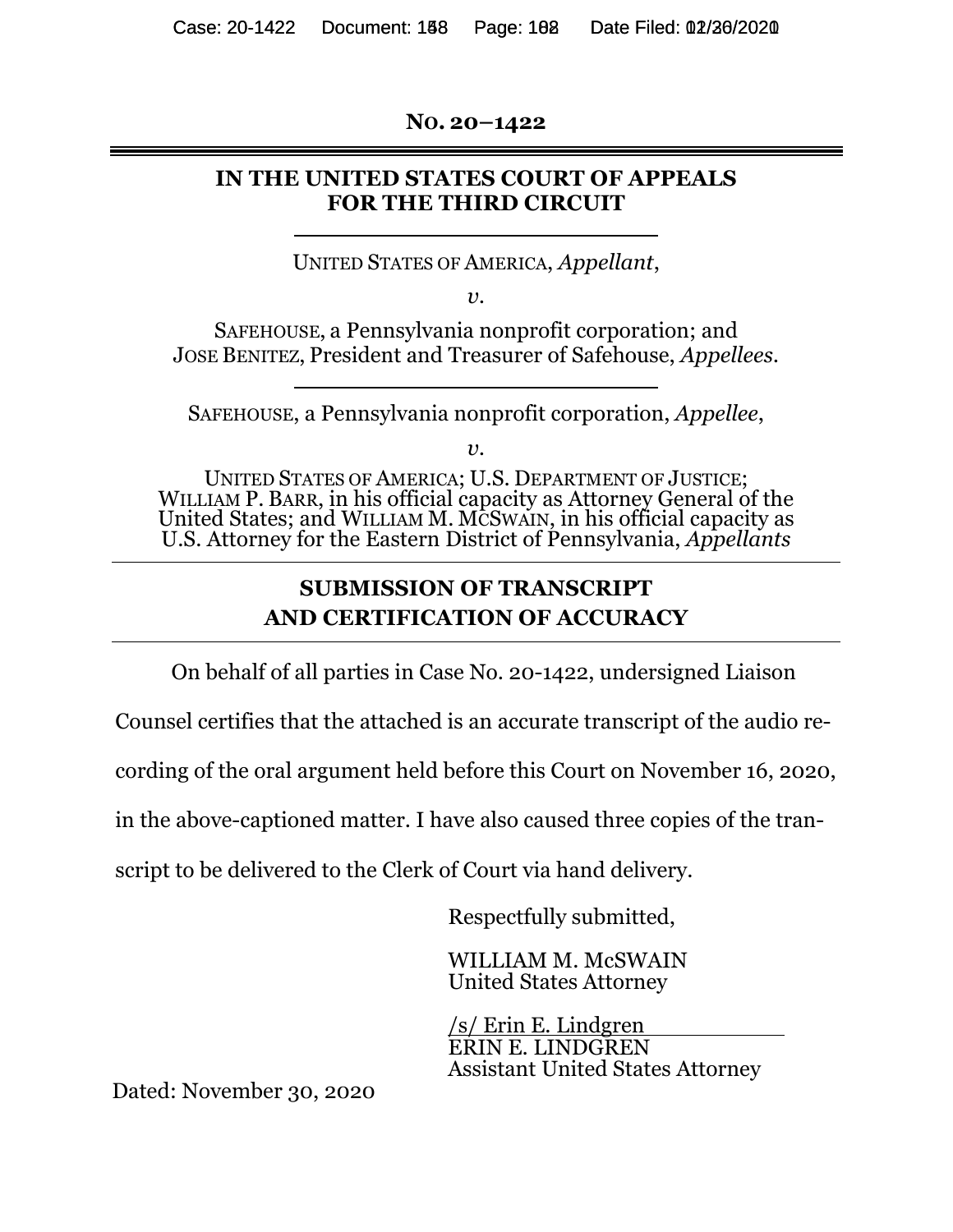## CERTIFICATE OF SERVICE

I certify that on November 30, 2020, I electronically filed the foregoing transcript with the Clerk of this Court using the appellate CM/ECF system, and counsel for all parties will be served by the CM/ECF system.

I further certify that I have caused three copies of the transcript to be hand delivered to the Clerk of Court.

> /s/ Erin E. Lindgren ERIN E. LINDGREN Assistant United States Attorney

Dated: November 30, 2020